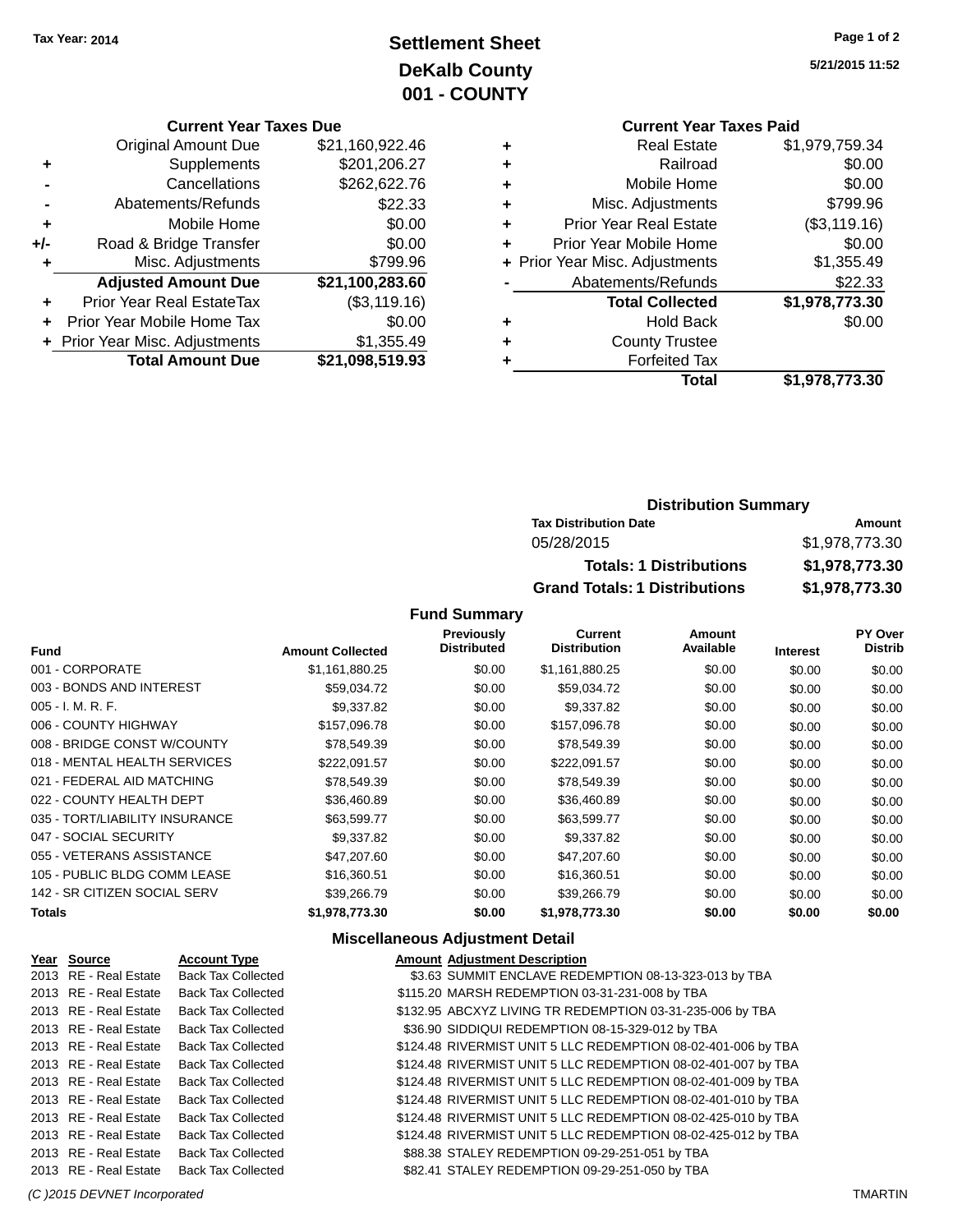### **Settlement Sheet Tax Year: 2014 Page 2 of 2 DeKalb County**

### **Miscellaneous Adjustment Detail Year** Source **Account Type Account Adjustment Description** 2013 RE - Real Estate Back Tax Collected \$35.36 ORIX WILKINSON 2009 TAX 08-12-377-001 by TBA 2013 RE - Real Estate Back Tax Collected \$35.59 ORIX WILKINSON 2010 TAX 08-12-377-001 by TBA 2013 RE - Real Estate Back Tax Collected \$37.08 ORIX WILKINSON 2011 TAX 08-12-377-001 by TBA 2013 RE - Real Estate Back Tax Collected **\$25.35 TRUSTEE SALE 19-25-252-014 by TBA** 2013 RE - Real Estate Back Tax Collected \$15.76 TRUSTEE SALE 08-14-207-024 by TBA 2014 RE - Real Estate Back Tax Collected \$19.66 TRUSTEE SALE 08-27-279-029 by TBA 2014 RE - Real Estate Back Tax Collected \$760.64 SYCAMORE MEADOWS REDEMPTION 06-22-331-006 by TBA 2014 RE - Real Estate Back Tax Collected \$19.66 TRUSTEE SALE 08-27-279-027 by TBA **Totals \$2,155.45 20 entries**

# **Year Source Account Type Amount Adjustment Description**

**Totals \$22.33 3 entries**

- -
	-
- 
- 
- 

### **Abatement Detail**

2014 RE - Real Estate RE Abatement \$5.26 PTAB INTEREST REFUND 08-28-201-009 by TBA 2014 RE - Real Estate RE Abatement \$6.39 PTAB INTEREST REFUND 09-20-255-020 by TBA 2014 RE - Real Estate RE Abatement \$10.68 PTAB INTEREST REFUND 03-19-461-008 by TBA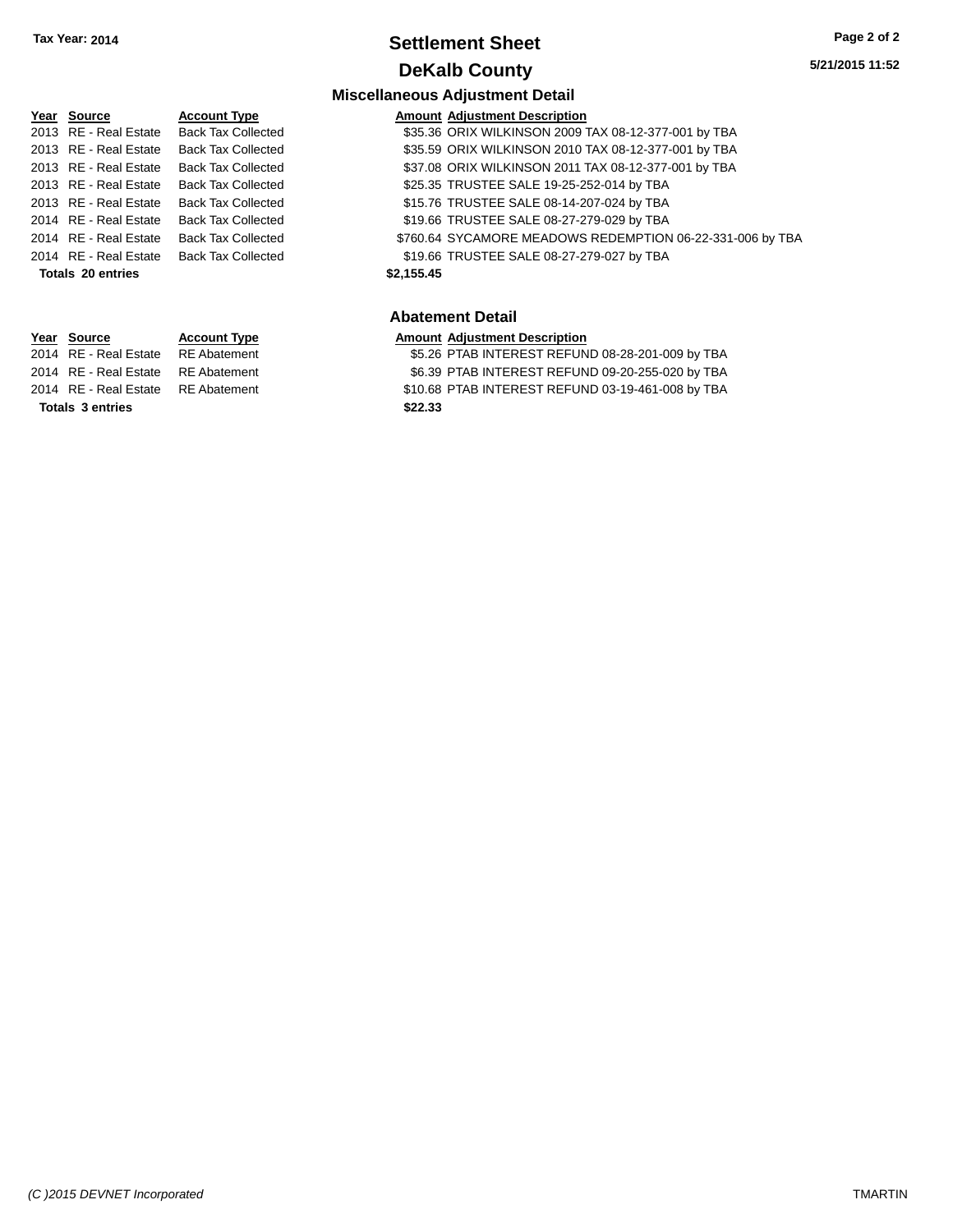### **Settlement Sheet Tax Year: 2014 Page 1 of 2 DeKalb County 002 - FOREST PRESERVE**

**5/21/2015 11:52**

#### **Current Year Taxes Paid**

|     | <b>Current Year Taxes Due</b>  |                |         |
|-----|--------------------------------|----------------|---------|
|     | <b>Original Amount Due</b>     | \$1,485,191.95 | ٠       |
|     | Supplements                    | \$17,691.46    | ٠       |
|     | Cancellations                  | \$18,432.43    | ٠       |
|     | Abatements/Refunds             | \$1.57         | ٠       |
|     | Mobile Home                    | \$0.00         | ٠       |
| +/- | Road & Bridge Transfer         | \$0.00         | ٠       |
|     | Misc. Adjustments              | \$56.15        | + Prior |
|     | <b>Adjusted Amount Due</b>     | \$1,484,505.56 |         |
|     | Prior Year Real EstateTax      | (\$239.04)     |         |
|     | Prior Year Mobile Home Tax     | \$0.00         | ٠       |
|     | + Prior Year Misc. Adjustments | \$96.15        |         |
|     | <b>Total Amount Due</b>        | \$1,484,362.67 |         |
|     |                                |                |         |

|   | <b>Real Estate</b>             | \$138,998.59 |
|---|--------------------------------|--------------|
|   | Railroad                       | \$0.00       |
| ٠ | Mobile Home                    | \$0.00       |
| ٠ | Misc. Adjustments              | \$56.15      |
| ٠ | <b>Prior Year Real Estate</b>  | (\$239.04)   |
|   | Prior Year Mobile Home         | \$0.00       |
|   | + Prior Year Misc. Adjustments | \$96.15      |
|   | Abatements/Refunds             | \$1.57       |
|   | <b>Total Collected</b>         | \$138,910.28 |
|   | <b>Hold Back</b>               | \$0.00       |
|   | <b>County Trustee</b>          |              |
|   | <b>Forfeited Tax</b>           |              |
|   | Total                          | \$138,910.28 |
|   |                                |              |

|              |                                         |                                      | <b>Distribution Summary</b>    |                 |                                  |  |
|--------------|-----------------------------------------|--------------------------------------|--------------------------------|-----------------|----------------------------------|--|
|              |                                         | <b>Tax Distribution Date</b>         |                                | <b>Amount</b>   |                                  |  |
|              |                                         | 05/28/2015                           |                                |                 | \$138,910.28                     |  |
|              |                                         |                                      | <b>Totals: 1 Distributions</b> |                 | \$138,910.28                     |  |
|              |                                         | <b>Grand Totals: 1 Distributions</b> |                                |                 | \$138,910.28                     |  |
|              | <b>Fund Summary</b>                     |                                      |                                |                 |                                  |  |
| nt Collected | <b>Previously</b><br><b>Distributed</b> | Current<br><b>Distribution</b>       | Amount<br>Available            | <b>Interest</b> | <b>PY Over</b><br><b>Distrib</b> |  |
| \$94 467 16  | .SO 00                                  | \$94 467 16                          | .SO 00                         | <b>RO 00</b>    | \$0.00                           |  |

| <b>Amount Collected</b> | <b>Distributed</b> | <b>Distribution</b> | Available | <b>Interest</b> | <b>Distrib</b> |
|-------------------------|--------------------|---------------------|-----------|-----------------|----------------|
| \$94,467.16             | \$0.00             | \$94,467.16         | \$0.00    | \$0.00          | \$0.00         |
| \$23.386.96             | \$0.00             | \$23,386.96         | \$0.00    | \$0.00          | \$0.00         |
| \$18,709.56             | \$0.00             | \$18,709.56         | \$0.00    | \$0.00          | \$0.00         |
| \$2,346.60              | \$0.00             | \$2,346,60          | \$0.00    | \$0.00          | \$0.00         |
| \$138,910.28            | \$0.00             | \$138,910,28        | \$0.00    | \$0.00          | \$0.00         |
|                         |                    |                     |           |                 |                |

### **Miscellaneous Adjustment Detail**

| Year Source           | <b>Account Type</b>       | <b>Amount Adjustment Description</b>                        |
|-----------------------|---------------------------|-------------------------------------------------------------|
| 2013 RE - Real Estate | <b>Back Tax Collected</b> | \$0.26 SUMMIT ENCLAVE REDEMPTION 08-13-323-013 by TBA       |
| 2013 RE - Real Estate | <b>Back Tax Collected</b> | \$8.17 MARSH REDEMPTION 03-31-231-008 by TBA                |
| 2013 RE - Real Estate | <b>Back Tax Collected</b> | \$9.43 ABCXYZ LIVING TR REDEMPTION 03-31-235-006 by TBA     |
| 2013 RE - Real Estate | <b>Back Tax Collected</b> | \$2.62 SIDDIQUI REDEMPTION 08-15-329-012 by TBA             |
| 2013 RE - Real Estate | <b>Back Tax Collected</b> | \$8.83 RIVERMIST UNIT 5 LLC REDEMPTION 08-02-401-006 by TBA |
| 2013 RE - Real Estate | <b>Back Tax Collected</b> | \$8.83 RIVERMIST UNIT 5 LLC REDEMPTION 08-02-401-007 by TBA |
| 2013 RE - Real Estate | <b>Back Tax Collected</b> | \$8.83 RIVERMIST UNIT 5 LLC REDEMPTION 08-02-401-009 by TBA |
| 2013 RE - Real Estate | <b>Back Tax Collected</b> | \$8.83 RIVERMIST UNIT 5 LLC REDEMPTION 08-02-401-010 by TBA |
| 2013 RE - Real Estate | <b>Back Tax Collected</b> | \$8.83 RIVERMIST UNIT 5 LLC REDEMPTION 08-02-425-010 by TBA |
| 2013 RE - Real Estate | <b>Back Tax Collected</b> | \$8.83 RIVERMIST UNIT 5 LLC REDEMPTION 08-02-425-012 by TBA |
| 2013 RE - Real Estate | <b>Back Tax Collected</b> | \$6.27 STALEY REDEMPTION 09-29-251-051 by TBA               |
| 2013 RE - Real Estate | <b>Back Tax Collected</b> | \$5.84 STALEY REDEMPTION 09-29-251-050 by TBA               |
| 2013 RE - Real Estate | <b>Back Tax Collected</b> | \$2.51 ORIX WILKINSON 2009 TAX 08-12-377-001 by TBA         |
| 2013 RE - Real Estate | <b>Back Tax Collected</b> | \$2.52 ORIX WILKINSON 2010 TAX 08-12-377-001 by TBA         |
| 2013 RE - Real Estate | <b>Back Tax Collected</b> | \$2.63 ORIX WILKINSON 2011 TAX 08-12-377-001 by TBA         |
| 2013 RE - Real Estate | <b>Back Tax Collected</b> | \$1.80 TRUSTEE SALE 19-25-252-014 by TBA                    |
| 2013 RE - Real Estate | <b>Back Tax Collected</b> | \$1.12 TRUSTEE SALE 08-14-207-024 by TBA                    |
| 2014 RE - Real Estate | <b>Back Tax Collected</b> | \$1.38 TRUSTEE SALE 08-27-279-029 by TBA                    |
| 2014 RE - Real Estate | <b>Back Tax Collected</b> | \$53.39 SYCAMORE MEADOWS REDEMPTION 06-22-331-006 by TBA    |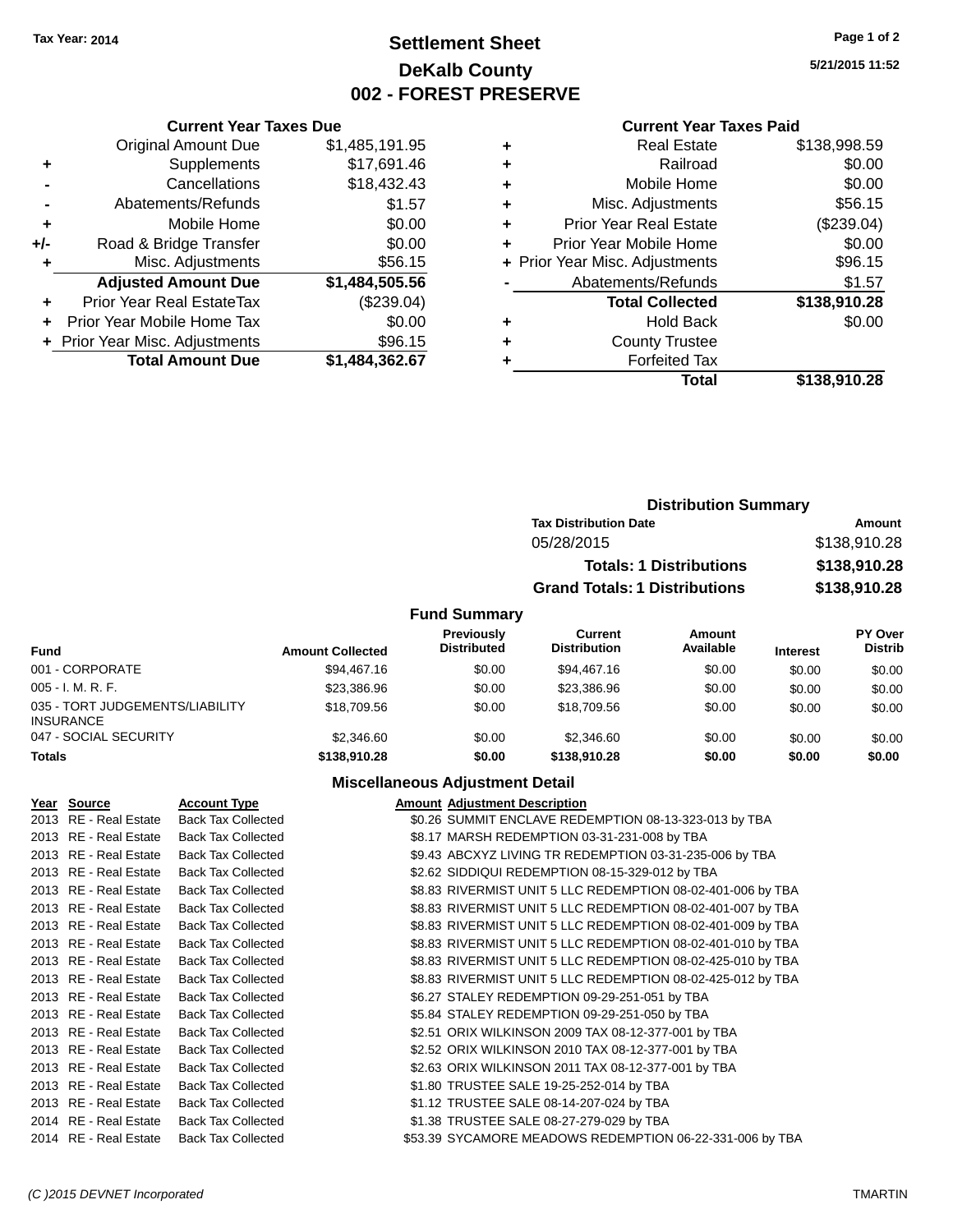# **Settlement Sheet Tax Year: 2014 Page 2 of 2**

### **DeKalb County**

### **Miscellaneous Adjustment Detail**

**Abatement Detail**

**Totals \$152.30 20 entries**

**Year** Source **Account Type Account Adjustment Description** 2014 RE - Real Estate Back Tax Collected \$1.38 TRUSTEE SALE 08-27-279-027 by TBA

**Totals \$1.57 3 entries**

### **Year** Source **Account Type Account Adjustment Description**

2014 RE - Real Estate RE Abatement \$0.37 PTAB INTEREST REFUND 08-28-201-009 by TBA 2014 RE - Real Estate RE Abatement \$0.45 PTAB INTEREST REFUND 09-20-255-020 by TBA 2014 RE - Real Estate RE Abatement \$0.75 PTAB INTEREST REFUND 03-19-461-008 by TBA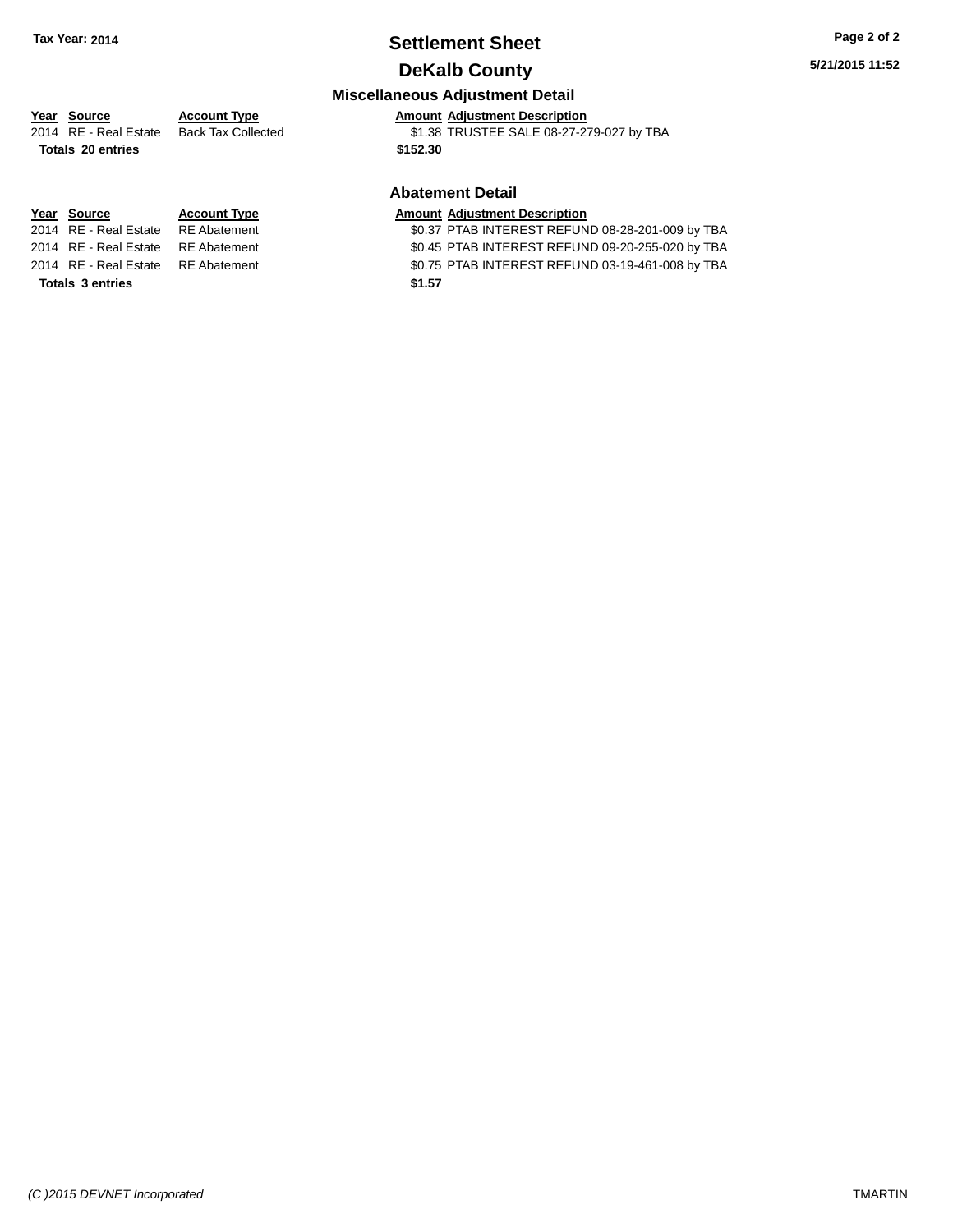## **Settlement Sheet Tax Year: 2014 Page 1 of 1 DeKalb County 003 - AFTON TOWNSHIP**

**5/21/2015 11:52**

#### **Current Year Taxes Paid**

|     | <b>Current Year Taxes Due</b> |             |  |  |  |  |
|-----|-------------------------------|-------------|--|--|--|--|
|     | <b>Original Amount Due</b>    | \$75,100.99 |  |  |  |  |
| ٠   | Supplements                   | \$345.25    |  |  |  |  |
|     | Cancellations                 | \$390.39    |  |  |  |  |
|     | Abatements/Refunds            | \$0.00      |  |  |  |  |
| ٠   | Mobile Home                   | \$0.00      |  |  |  |  |
| +/- | Road & Bridge Transfer        | \$0.00      |  |  |  |  |
| ٠   | Misc. Adjustments             | \$0.00      |  |  |  |  |
|     | <b>Adjusted Amount Due</b>    | \$75,055.85 |  |  |  |  |
| ÷   | Prior Year Real EstateTax     | \$0.00      |  |  |  |  |
|     | Prior Year Mobile Home Tax    | \$0.00      |  |  |  |  |
|     | Prior Year Misc. Adjustments  | \$0.00      |  |  |  |  |
|     | <b>Total Amount Due</b>       | \$75,055,85 |  |  |  |  |

|   | <b>Real Estate</b>             | \$6,397.70 |
|---|--------------------------------|------------|
| ٠ | Railroad                       | \$0.00     |
| ٠ | Mobile Home                    | \$0.00     |
| ٠ | Misc. Adjustments              | \$0.00     |
| ٠ | <b>Prior Year Real Estate</b>  | \$0.00     |
| ٠ | Prior Year Mobile Home         | \$0.00     |
|   | + Prior Year Misc. Adjustments | \$0.00     |
|   | Abatements/Refunds             | \$0.00     |
|   | <b>Total Collected</b>         | \$6,397.70 |
| ٠ | <b>Hold Back</b>               | \$0.00     |
| ٠ | <b>County Trustee</b>          |            |
| ٠ | <b>Forfeited Tax</b>           |            |
|   | Total                          | \$6,397.70 |
|   |                                |            |

| <b>Distribution Summary</b>          |            |
|--------------------------------------|------------|
| <b>Tax Distribution Date</b>         | Amount     |
| 05/28/2015                           | \$6,397.70 |
| <b>Totals: 1 Distributions</b>       | \$6,397.70 |
| <b>Grand Totals: 1 Distributions</b> | \$6,397.70 |

|                                                     |                         | <b>Previously</b><br><b>Distributed</b> | Current<br><b>Distribution</b> | Amount<br>Available |                 | PY Over<br><b>Distrib</b> |
|-----------------------------------------------------|-------------------------|-----------------------------------------|--------------------------------|---------------------|-----------------|---------------------------|
| <b>Fund</b>                                         | <b>Amount Collected</b> |                                         |                                |                     | <b>Interest</b> |                           |
| 001 - CORPORATE                                     | \$4,868.09              | \$0.00                                  | \$4,868,09                     | \$0.00              | \$0.00          | \$0.00                    |
| $005 - I. M. R. F.$                                 | \$553.93                | \$0.00                                  | \$553.93                       | \$0.00              | \$0.00          | \$0.00                    |
| 027 - AUDIT                                         | \$148.82                | \$0.00                                  | \$148.82                       | \$0.00              | \$0.00          | \$0.00                    |
| 035 - TORT JUDGEMENTS/LIABILITY<br><b>INSURANCE</b> | \$255.68                | \$0.00                                  | \$255.68                       | \$0.00              | \$0.00          | \$0.00                    |
| 047 - SOCIAL SECURITY                               | \$511.36                | \$0.00                                  | \$511.36                       | \$0.00              | \$0.00          | \$0.00                    |
| 054 - GENERAL ASSISTANCE                            | \$59.82                 | \$0.00                                  | \$59.82                        | \$0.00              | \$0.00          | \$0.00                    |
| <b>Totals</b>                                       | \$6,397.70              | \$0.00                                  | \$6,397.70                     | \$0.00              | \$0.00          | \$0.00                    |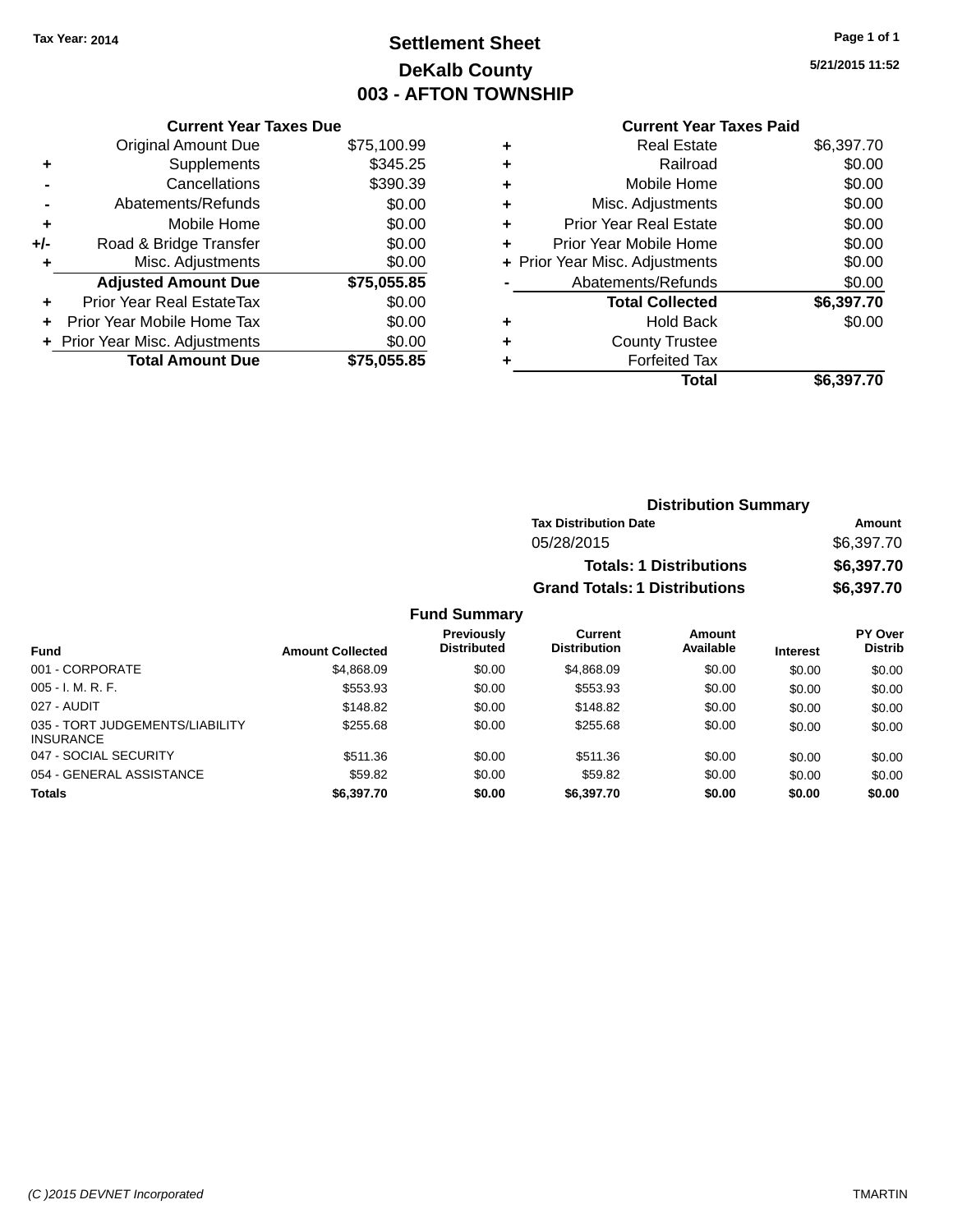### **Settlement Sheet Tax Year: 2014 Page 1 of 1 DeKalb County 004 - AFTON ROAD & BRIDGE**

**5/21/2015 11:52**

|     | <b>Current Year Taxes Due</b>  |              |
|-----|--------------------------------|--------------|
|     | <b>Original Amount Due</b>     | \$310,928.18 |
| ٠   | Supplements                    | \$1,354.26   |
|     | Cancellations                  | \$1,531.32   |
|     | Abatements/Refunds             | \$0.00       |
| ٠   | Mobile Home                    | \$0.00       |
| +/- | Road & Bridge Transfer         | (\$1,392.11) |
|     | Misc. Adjustments              | \$0.00       |
|     | <b>Adjusted Amount Due</b>     | \$309,359.01 |
| ٠   | Prior Year Real EstateTax      | \$0.00       |
|     | Prior Year Mobile Home Tax     | \$0.00       |
|     | + Prior Year Misc. Adjustments | \$0.00       |
|     | <b>Total Amount Due</b>        | \$309,359.01 |
|     |                                |              |

| <b>Real Estate</b>             | \$25,095.32 |
|--------------------------------|-------------|
| Railroad                       | \$0.00      |
| Mobile Home                    | \$0.00      |
| Misc. Adjustments              | \$0.00      |
| <b>Prior Year Real Estate</b>  | \$0.00      |
| Prior Year Mobile Home         | \$0.00      |
| + Prior Year Misc. Adjustments | \$0.00      |
| Abatements/Refunds             | \$0.00      |
| <b>Total Collected</b>         | \$25,095.32 |
| <b>Hold Back</b>               | \$0.00      |
| <b>County Trustee</b>          |             |
| <b>Forfeited Tax</b>           |             |
| Total                          | \$25,095.32 |
|                                |             |

| <b>Road and Bridge Summary</b> |             |               | <b>Distribution Summary</b>          |             |  |  |
|--------------------------------|-------------|---------------|--------------------------------------|-------------|--|--|
| Municipality                   | Amt. Due    | Amt. Distrib. | <b>Tax Distribution Date</b>         | Amount      |  |  |
| CITY OF DEKALB                 | \$15,988.93 | \$1.392.11    | 05/28/2015                           | \$25,095.32 |  |  |
| Totals                         | \$15,988.93 | \$1,392.11    | <b>Totals: 1 Distributions</b>       | \$25,095.32 |  |  |
|                                |             |               | <b>Grand Totals: 1 Distributions</b> | \$25,095.32 |  |  |

| <b>Fund Summary</b>          |                         |                                         |                                |                     |                 |                                  |
|------------------------------|-------------------------|-----------------------------------------|--------------------------------|---------------------|-----------------|----------------------------------|
| <b>Fund</b>                  | <b>Amount Collected</b> | <b>Previously</b><br><b>Distributed</b> | Current<br><b>Distribution</b> | Amount<br>Available | <b>Interest</b> | <b>PY Over</b><br><b>Distrib</b> |
| 007 - ROAD AND BRIDGE        | \$14,690.90             | \$0.00                                  | \$14,690.90                    | \$0.00              | \$0.00          | \$0.00                           |
| 008 - BRIDGE CONST W/COUNTY  | \$1,276.93              | \$0.00                                  | \$1.276.93                     | \$0.00              | \$0.00          | \$0.00                           |
| 009 - PERMANENT ROAD         | \$6,844,80              | \$0.00                                  | \$6.844.80                     | \$0.00              | \$0.00          | \$0.00                           |
| 010 - EQUIPMENT AND BUILDING | \$2,282.69              | \$0.00                                  | \$2,282.69                     | \$0.00              | \$0.00          | \$0.00                           |
| <b>Totals</b>                | \$25,095.32             | \$0.00                                  | \$25,095.32                    | \$0.00              | \$0.00          | \$0.00                           |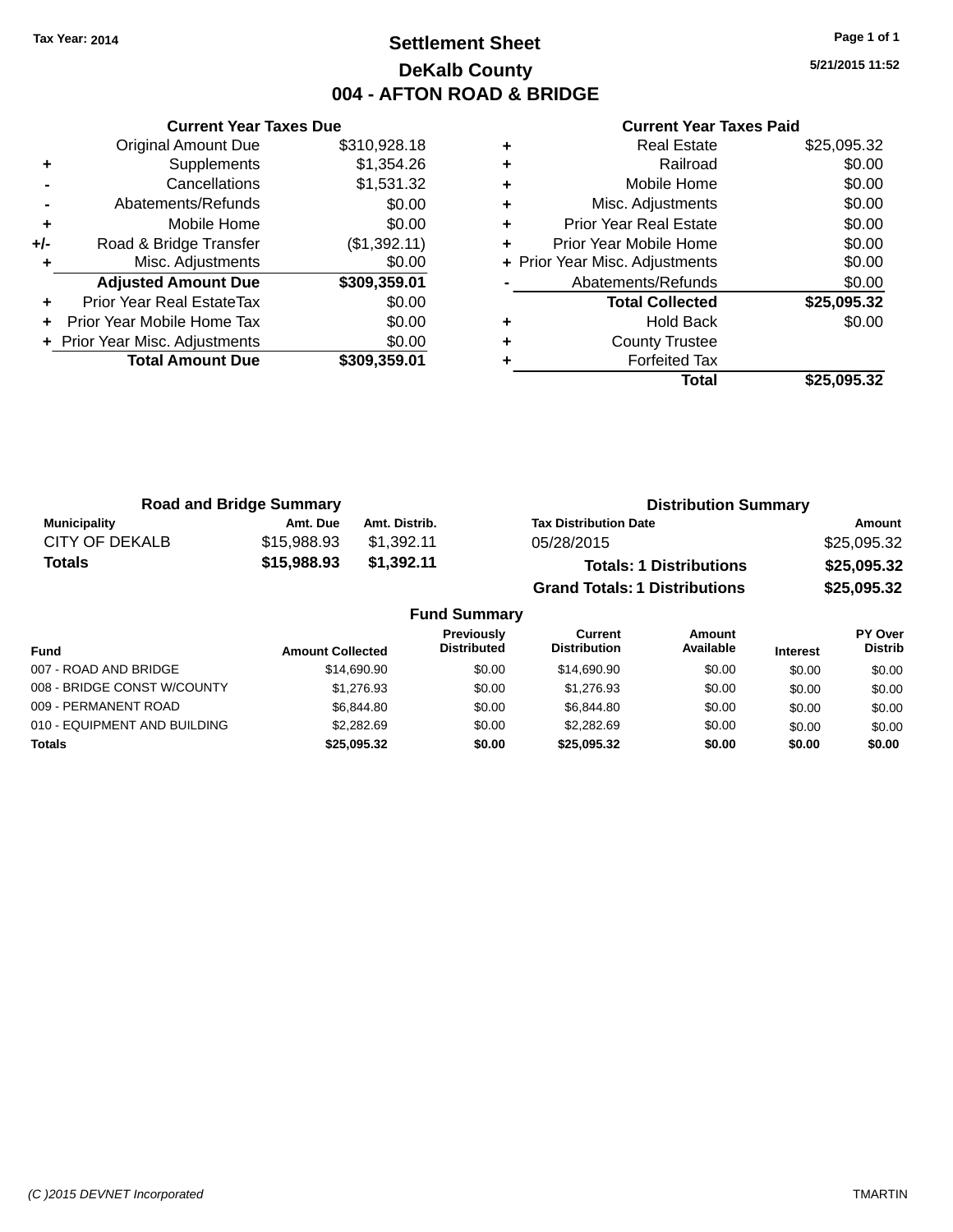## **Settlement Sheet Tax Year: 2014 Page 1 of 1 DeKalb County 005 - CLINTON TOWNSHIP**

**5/21/2015 11:52**

|     | <b>Current Year Taxes Due</b>  |             |  |  |  |  |  |
|-----|--------------------------------|-------------|--|--|--|--|--|
|     | <b>Original Amount Due</b>     | \$95,864.73 |  |  |  |  |  |
| ٠   | Supplements                    | \$130.00    |  |  |  |  |  |
|     | Cancellations                  | \$153.71    |  |  |  |  |  |
|     | Abatements/Refunds             | \$0.00      |  |  |  |  |  |
| ÷   | Mobile Home                    | \$0.00      |  |  |  |  |  |
| +/- | Road & Bridge Transfer         | \$0.00      |  |  |  |  |  |
| ÷   | Misc. Adjustments              | \$0.00      |  |  |  |  |  |
|     | <b>Adjusted Amount Due</b>     | \$95,841.02 |  |  |  |  |  |
| ٠   | Prior Year Real EstateTax      | \$0.00      |  |  |  |  |  |
| ÷   | Prior Year Mobile Home Tax     | \$0.00      |  |  |  |  |  |
|     | + Prior Year Misc. Adjustments | \$0.00      |  |  |  |  |  |
|     | <b>Total Amount Due</b>        | \$95,841.02 |  |  |  |  |  |

#### **Current Year Taxes Paid**

|   | <b>Real Estate</b>             | \$9,502.83 |
|---|--------------------------------|------------|
| ٠ | Railroad                       | \$0.00     |
| ٠ | Mobile Home                    | \$0.00     |
| ٠ | Misc. Adjustments              | \$0.00     |
| ٠ | <b>Prior Year Real Estate</b>  | \$0.00     |
| ٠ | Prior Year Mobile Home         | \$0.00     |
|   | + Prior Year Misc. Adjustments | \$0.00     |
|   | Abatements/Refunds             | \$0.00     |
|   | <b>Total Collected</b>         | \$9,502.83 |
| ٠ | <b>Hold Back</b>               | \$0.00     |
| ٠ | <b>County Trustee</b>          |            |
|   | <b>Forfeited Tax</b>           |            |
|   | Total                          | \$9,502.83 |
|   |                                |            |

### **Distribution Summary Tax Distribution Date Amount** 05/28/2015 \$9,502.83 **Totals: 1 Distributions \$9,502.83 Grand Totals: 1 Distributions \$9,502.83**

| <b>Fund</b>                                         | <b>Amount Collected</b> | Previously<br><b>Distributed</b> | Current<br><b>Distribution</b> | Amount<br>Available | <b>Interest</b> | <b>PY Over</b><br><b>Distrib</b> |
|-----------------------------------------------------|-------------------------|----------------------------------|--------------------------------|---------------------|-----------------|----------------------------------|
| 001 - CORPORATE                                     | \$8.064.47              | \$0.00                           | \$8.064.47                     | \$0.00              | \$0.00          | \$0.00                           |
| $005 - I. M. R. F.$                                 | \$39.68                 | \$0.00                           | \$39.68                        | \$0.00              | \$0.00          | \$0.00                           |
| 027 - AUDIT                                         | \$10.14                 | \$0.00                           | \$10.14                        | \$0.00              | \$0.00          | \$0.00                           |
| 035 - TORT JUDGEMENTS/LIABILITY<br><b>INSURANCE</b> | \$198.43                | \$0.00                           | \$198.43                       | \$0.00              | \$0.00          | \$0.00                           |
| 047 - SOCIAL SECURITY                               | \$396.85                | \$0.00                           | \$396.85                       | \$0.00              | \$0.00          | \$0.00                           |
| 054 - GENERAL ASSISTANCE                            | \$793.26                | \$0.00                           | \$793.26                       | \$0.00              | \$0.00          | \$0.00                           |
| <b>Totals</b>                                       | \$9,502.83              | \$0.00                           | \$9,502.83                     | \$0.00              | \$0.00          | \$0.00                           |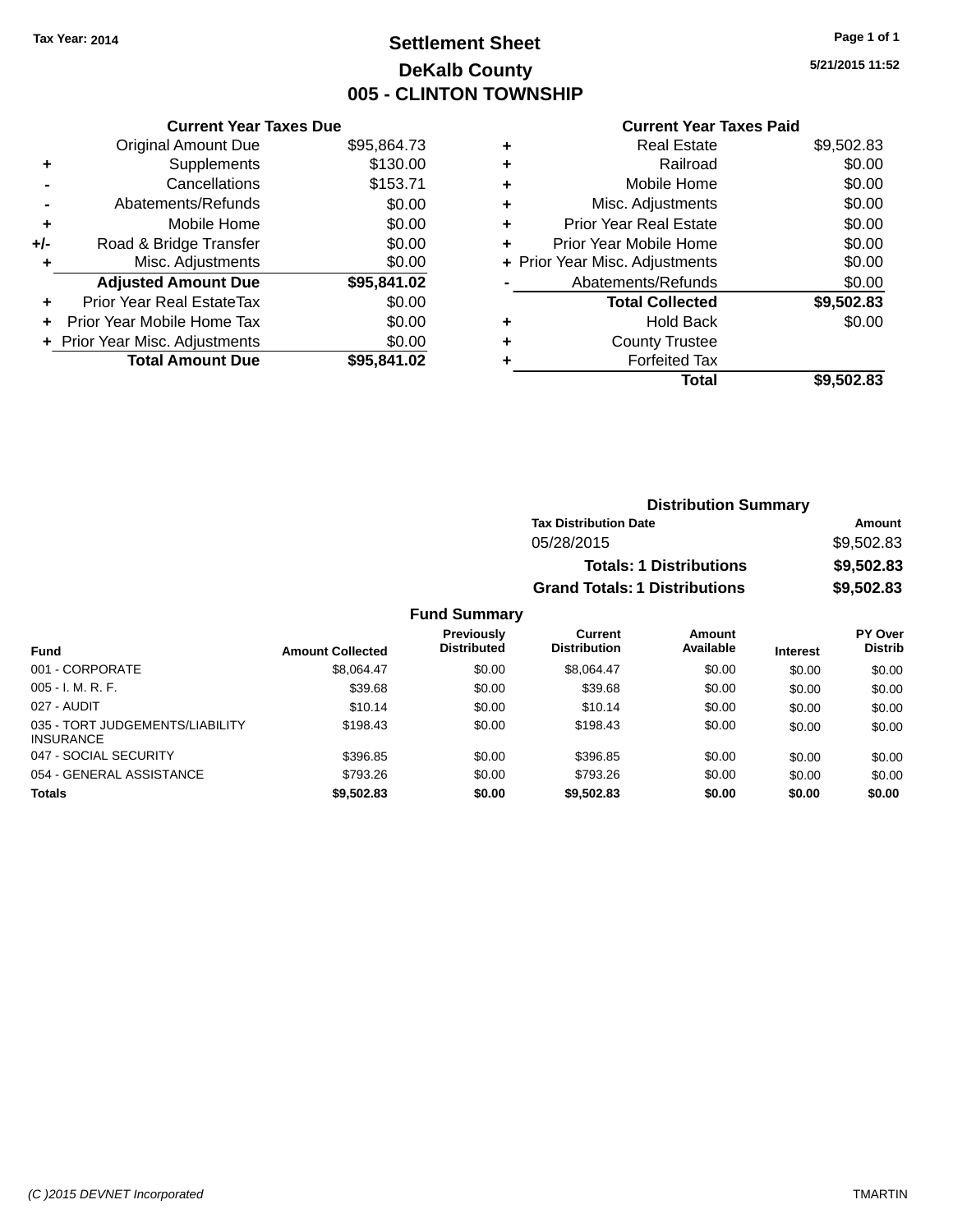### **Settlement Sheet Tax Year: 2014 Page 1 of 1 DeKalb County 006 - CLINTON TWP LIBRARY**

**5/21/2015 11:52**

|     | <b>Current Year Taxes Due</b>  |             |
|-----|--------------------------------|-------------|
|     | <b>Original Amount Due</b>     | \$88,427.58 |
| ٠   | Supplements                    | \$119.92    |
|     | Cancellations                  | \$141.79    |
|     | Abatements/Refunds             | \$0.00      |
| ٠   | Mobile Home                    | \$0.00      |
| +/- | Road & Bridge Transfer         | \$0.00      |
|     | Misc. Adjustments              | \$0.00      |
|     | <b>Adjusted Amount Due</b>     | \$88,405.71 |
| ÷   | Prior Year Real EstateTax      | \$0.00      |
| ÷   | Prior Year Mobile Home Tax     | \$0.00      |
|     | + Prior Year Misc. Adjustments | \$0.00      |
|     | <b>Total Amount Due</b>        | \$88,405.71 |

|   | <b>Real Estate</b>             | \$8,765.67 |
|---|--------------------------------|------------|
| ٠ | Railroad                       | \$0.00     |
| ٠ | Mobile Home                    | \$0.00     |
| ٠ | Misc. Adjustments              | \$0.00     |
| ٠ | <b>Prior Year Real Estate</b>  | \$0.00     |
| ٠ | Prior Year Mobile Home         | \$0.00     |
|   | + Prior Year Misc. Adjustments | \$0.00     |
|   | Abatements/Refunds             | \$0.00     |
|   | <b>Total Collected</b>         | \$8,765.67 |
| ٠ | <b>Hold Back</b>               | \$0.00     |
| ٠ | <b>County Trustee</b>          |            |
| ٠ | <b>Forfeited Tax</b>           |            |
|   | Total                          | \$8,765.67 |
|   |                                |            |

|               | <b>Distribution Summary</b> |                                  |                                       |                            |                 |                           |  |
|---------------|-----------------------------|----------------------------------|---------------------------------------|----------------------------|-----------------|---------------------------|--|
|               |                             |                                  | <b>Tax Distribution Date</b>          |                            |                 | Amount                    |  |
|               |                             |                                  | 05/28/2015                            |                            |                 | \$8,765.67                |  |
|               |                             | <b>Totals: 1 Distributions</b>   |                                       |                            | \$8,765.67      |                           |  |
|               |                             |                                  | <b>Grand Totals: 1 Distributions</b>  |                            |                 | \$8,765.67                |  |
|               |                             | <b>Fund Summary</b>              |                                       |                            |                 |                           |  |
| Fund          | <b>Amount Collected</b>     | Previously<br><b>Distributed</b> | <b>Current</b><br><b>Distribution</b> | <b>Amount</b><br>Available | <b>Interest</b> | PY Over<br><b>Distrib</b> |  |
| 016 - LIBRARY | \$8,765.67                  | \$0.00                           | \$8,765.67                            | \$0.00                     | \$0.00          | \$0.00                    |  |
| Totals        | \$8,765.67                  | \$0.00                           | \$8,765.67                            | \$0.00                     | \$0.00          | \$0.00                    |  |
|               |                             |                                  |                                       |                            |                 |                           |  |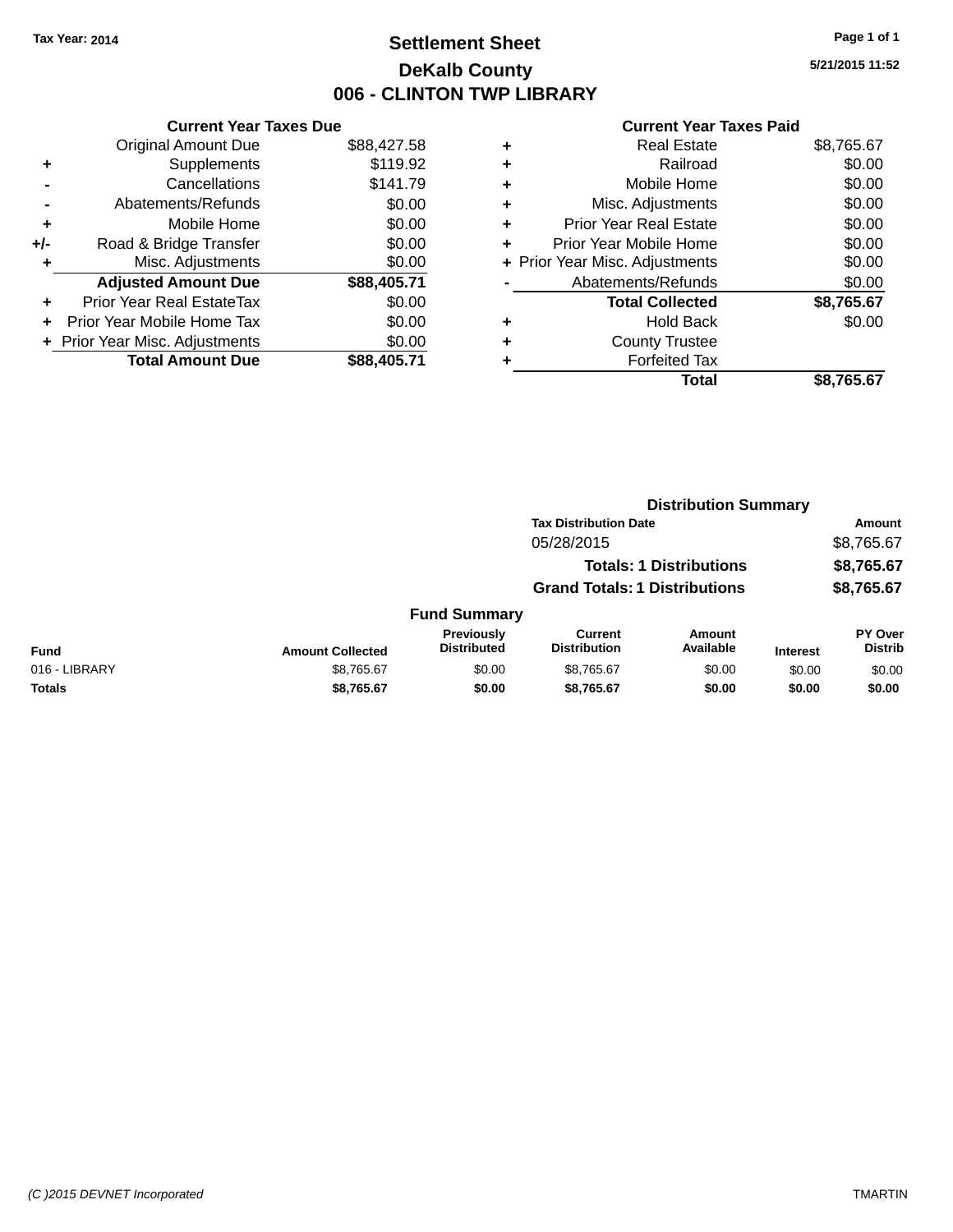### **Settlement Sheet Tax Year: 2014 Page 1 of 1 DeKalb County 007 - CLINTON TWP CEMETERY**

**5/21/2015 11:52**

| <b>Current Year Taxes Due</b>             |             |  |  |  |  |  |
|-------------------------------------------|-------------|--|--|--|--|--|
| <b>Original Amount Due</b><br>\$22,049.66 |             |  |  |  |  |  |
| Supplements                               | \$29.90     |  |  |  |  |  |
| Cancellations                             | \$35.36     |  |  |  |  |  |
| Abatements/Refunds                        | \$0.00      |  |  |  |  |  |
| Mobile Home                               | \$0.00      |  |  |  |  |  |
| Road & Bridge Transfer                    | \$0.00      |  |  |  |  |  |
| Misc. Adjustments                         | \$0.00      |  |  |  |  |  |
| <b>Adjusted Amount Due</b>                | \$22,044.20 |  |  |  |  |  |
| Prior Year Real EstateTax                 | \$0.00      |  |  |  |  |  |
| Prior Year Mobile Home Tax                | \$0.00      |  |  |  |  |  |
| Prior Year Misc. Adjustments              | \$0.00      |  |  |  |  |  |
| <b>Total Amount Due</b>                   | \$22.044.20 |  |  |  |  |  |
|                                           |             |  |  |  |  |  |

| ٠ | <b>Real Estate</b>             | \$2,185.74 |
|---|--------------------------------|------------|
| ٠ | Railroad                       | \$0.00     |
| ٠ | Mobile Home                    | \$0.00     |
| ٠ | Misc. Adjustments              | \$0.00     |
| ٠ | <b>Prior Year Real Estate</b>  | \$0.00     |
| ٠ | Prior Year Mobile Home         | \$0.00     |
|   | + Prior Year Misc. Adjustments | \$0.00     |
|   | Abatements/Refunds             | \$0.00     |
|   | <b>Total Collected</b>         | \$2,185.74 |
| ٠ | <b>Hold Back</b>               | \$0.00     |
| ٠ | <b>County Trustee</b>          |            |
| ٠ | <b>Forfeited Tax</b>           |            |
|   | <b>Total</b>                   | \$2,185.74 |
|   |                                |            |

|                |                         |                                         | <b>Distribution Summary</b>           |                                |                 |                                  |
|----------------|-------------------------|-----------------------------------------|---------------------------------------|--------------------------------|-----------------|----------------------------------|
|                |                         |                                         | <b>Tax Distribution Date</b>          |                                |                 | Amount                           |
|                |                         |                                         | 05/28/2015                            |                                |                 | \$2,185.74                       |
|                |                         |                                         |                                       | <b>Totals: 1 Distributions</b> |                 | \$2,185.74                       |
|                |                         |                                         | <b>Grand Totals: 1 Distributions</b>  |                                |                 | \$2,185.74                       |
|                |                         | <b>Fund Summary</b>                     |                                       |                                |                 |                                  |
| <b>Fund</b>    | <b>Amount Collected</b> | <b>Previously</b><br><b>Distributed</b> | <b>Current</b><br><b>Distribution</b> | <b>Amount</b><br>Available     | <b>Interest</b> | <b>PY Over</b><br><b>Distrib</b> |
| 017 - CEMETERY | \$2,185.74              | \$0.00                                  | \$2,185.74                            | \$0.00                         | \$0.00          | \$0.00                           |
| Totals         | \$2,185.74              | \$0.00                                  | \$2,185.74                            | \$0.00                         | \$0.00          | \$0.00                           |
|                |                         |                                         |                                       |                                |                 |                                  |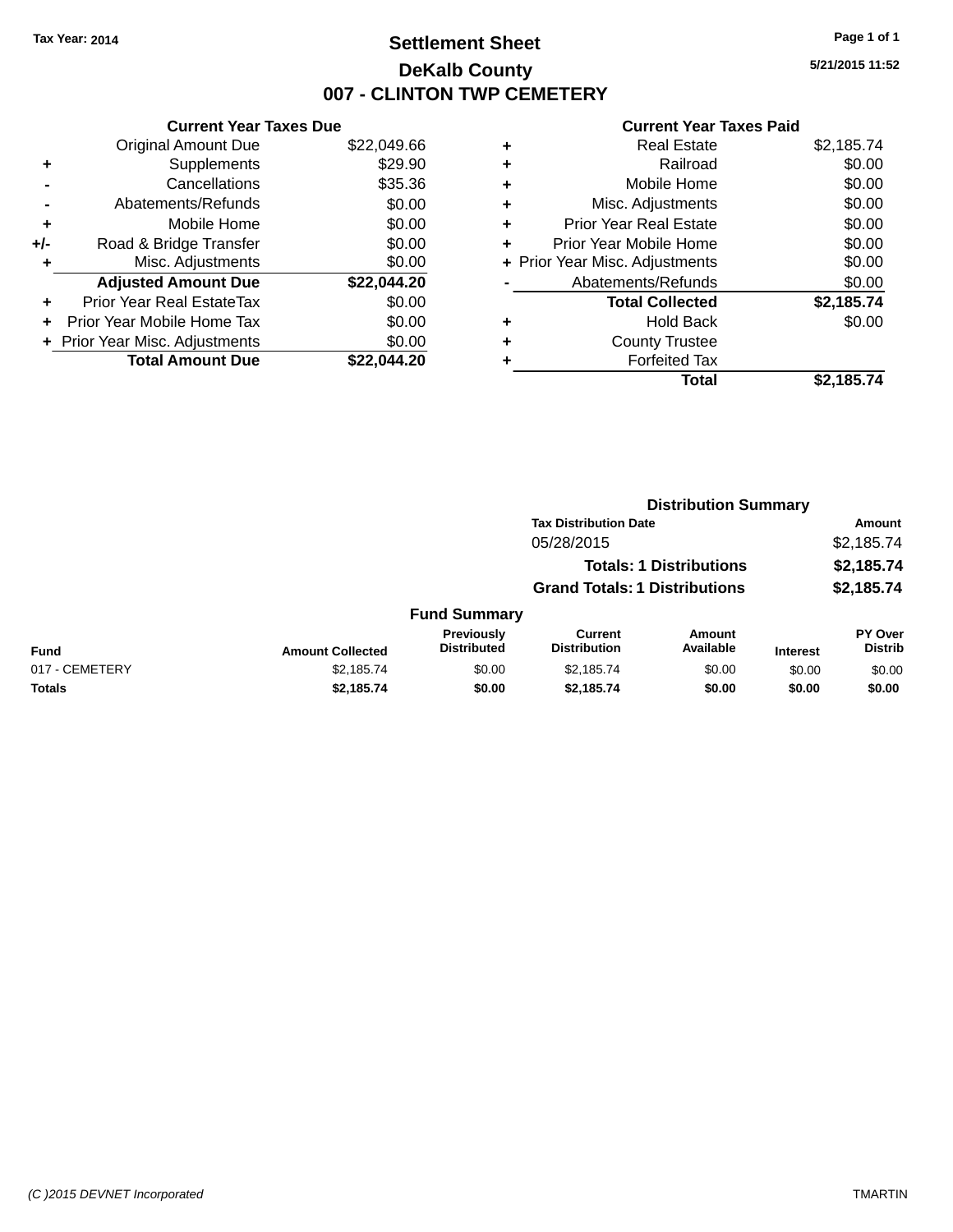## **Settlement Sheet Tax Year: 2014 Page 1 of 1 DeKalb County 008 - CLINTON COMM BLDG**

**5/21/2015 11:52**

|     | <b>Current Year Taxes Due</b> |            |
|-----|-------------------------------|------------|
|     | <b>Original Amount Due</b>    | \$9,229.96 |
| ٠   | Supplements                   | \$12.52    |
|     | Cancellations                 | \$14.80    |
|     | Abatements/Refunds            | \$0.00     |
| ٠   | Mobile Home                   | \$0.00     |
| +/- | Road & Bridge Transfer        | \$0.00     |
| ٠   | Misc. Adjustments             | \$0.00     |
|     | <b>Adjusted Amount Due</b>    | \$9,227.68 |
| ÷   | Prior Year Real EstateTax     | \$0.00     |
|     | Prior Year Mobile Home Tax    | \$0.00     |
|     | Prior Year Misc. Adjustments  | \$0.00     |
|     | <b>Total Amount Due</b>       | \$9,227.68 |

|   | <b>Real Estate</b>             | \$914.95 |
|---|--------------------------------|----------|
| ٠ | Railroad                       | \$0.00   |
| ٠ | Mobile Home                    | \$0.00   |
| ٠ | Misc. Adjustments              | \$0.00   |
| ٠ | <b>Prior Year Real Estate</b>  | \$0.00   |
|   | Prior Year Mobile Home         | \$0.00   |
|   | + Prior Year Misc. Adjustments | \$0.00   |
|   | Abatements/Refunds             | \$0.00   |
|   | <b>Total Collected</b>         | \$914.95 |
| ٠ | Hold Back                      | \$0.00   |
|   | <b>County Trustee</b>          |          |
| ٠ | <b>Forfeited Tax</b>           |          |
|   | Total                          | \$914.95 |
|   |                                |          |

|                 |                         |                                  | <b>Distribution Summary</b>           |                                |                 |                                  |  |
|-----------------|-------------------------|----------------------------------|---------------------------------------|--------------------------------|-----------------|----------------------------------|--|
|                 |                         |                                  | <b>Tax Distribution Date</b>          |                                |                 | Amount                           |  |
|                 |                         |                                  | 05/28/2015                            |                                |                 | \$914.95                         |  |
|                 |                         |                                  |                                       | <b>Totals: 1 Distributions</b> |                 | \$914.95                         |  |
|                 |                         |                                  | <b>Grand Totals: 1 Distributions</b>  |                                |                 | \$914.95                         |  |
|                 |                         | <b>Fund Summary</b>              |                                       |                                |                 |                                  |  |
| Fund            | <b>Amount Collected</b> | Previously<br><b>Distributed</b> | <b>Current</b><br><b>Distribution</b> | Amount<br>Available            | <b>Interest</b> | <b>PY Over</b><br><b>Distrib</b> |  |
| 001 - CORPORATE | \$914.95                | \$0.00                           | \$914.95                              | \$0.00                         | \$0.00          | \$0.00                           |  |
| <b>Totals</b>   | \$914.95                | \$0.00                           | \$914.95                              | \$0.00                         | \$0.00          | \$0.00                           |  |
|                 |                         |                                  |                                       |                                |                 |                                  |  |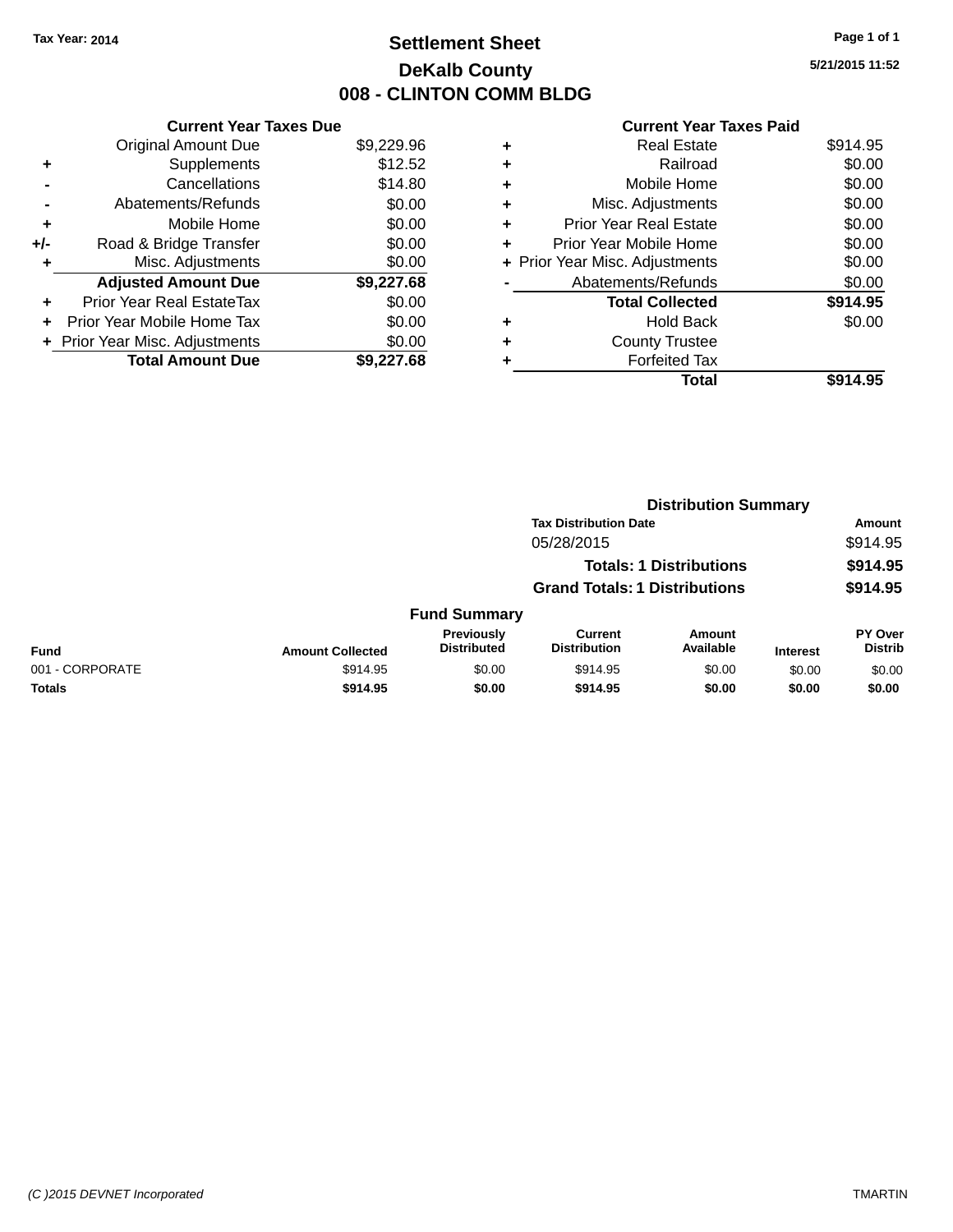### **Settlement Sheet Tax Year: 2014 Page 1 of 1 DeKalb County 009 - CLINTON ROAD & BRIDGE**

**5/21/2015 11:52**

|     | <b>Current Year Taxes Due</b>  |              |   |
|-----|--------------------------------|--------------|---|
|     | <b>Original Amount Due</b>     | \$249,009.40 |   |
|     | <b>Supplements</b>             | \$293.27     |   |
|     | Cancellations                  | \$346.75     | ٠ |
|     | Abatements/Refunds             | \$0.00       | ٠ |
|     | Mobile Home                    | \$0.00       |   |
| +/- | Road & Bridge Transfer         | (\$3,246.91) |   |
|     | Misc. Adjustments              | \$0.00       |   |
|     | <b>Adjusted Amount Due</b>     | \$245,709.01 |   |
|     | Prior Year Real EstateTax      | \$0.00       |   |
|     | Prior Year Mobile Home Tax     | \$0.00       |   |
|     | + Prior Year Misc. Adjustments | \$0.00       |   |
|     | <b>Total Amount Due</b>        | \$245,709.01 |   |

|   | <b>Real Estate</b>             | \$21,436.97 |
|---|--------------------------------|-------------|
| ٠ | Railroad                       | \$0.00      |
| ٠ | Mobile Home                    | \$0.00      |
| ٠ | Misc. Adjustments              | \$0.00      |
| ٠ | <b>Prior Year Real Estate</b>  | \$0.00      |
|   | Prior Year Mobile Home         | \$0.00      |
|   | + Prior Year Misc. Adjustments | \$0.00      |
|   | Abatements/Refunds             | \$0.00      |
|   | <b>Total Collected</b>         | \$21,436.97 |
| ٠ | <b>Hold Back</b>               | \$0.00      |
| ٠ | <b>County Trustee</b>          |             |
|   | <b>Forfeited Tax</b>           |             |
|   | Total                          | \$21,436.97 |
|   |                                |             |

| <b>Road and Bridge Summary</b> |             |               | <b>Distribution Summary</b>          |             |  |
|--------------------------------|-------------|---------------|--------------------------------------|-------------|--|
| Municipality                   | Amt. Due    | Amt. Distrib. | <b>Tax Distribution Date</b>         | Amount      |  |
| <b>VILLAGE OF WATERMAN</b>     | \$32,293,48 | \$3.246.91    | 05/28/2015                           | \$21.436.97 |  |
| <b>Totals</b>                  | \$32,293.48 | \$3,246.91    | <b>Totals: 1 Distributions</b>       | \$21,436.97 |  |
|                                |             |               | <b>Grand Totals: 1 Distributions</b> | \$21,436.97 |  |

|                                               |                         | <b>Fund Summary</b>                     |                                       |                     |                 |                           |
|-----------------------------------------------|-------------------------|-----------------------------------------|---------------------------------------|---------------------|-----------------|---------------------------|
| Fund                                          | <b>Amount Collected</b> | <b>Previously</b><br><b>Distributed</b> | <b>Current</b><br><b>Distribution</b> | Amount<br>Available | <b>Interest</b> | PY Over<br><b>Distrib</b> |
| 007 - ROAD AND BRIDGE                         | \$8,351.35              | \$0.00                                  | \$8,351.35                            | \$0.00              | \$0.00          | \$0.00                    |
| 009 - PERMANENT ROAD                          | \$8,525,32              | \$0.00                                  | \$8.525.32                            | \$0.00              | \$0.00          | \$0.00                    |
| 010 - EQUIPMENT AND BUILDING                  | \$3.965.47              | \$0.00                                  | \$3.965.47                            | \$0.00              | \$0.00          | \$0.00                    |
| 035 - TORT JUDGEMENTS/LIABILITY<br><b>INS</b> | \$594.83                | \$0.00                                  | \$594.83                              | \$0.00              | \$0.00          | \$0.00                    |
| <b>Totals</b>                                 | \$21,436.97             | \$0.00                                  | \$21.436.97                           | \$0.00              | \$0.00          | \$0.00                    |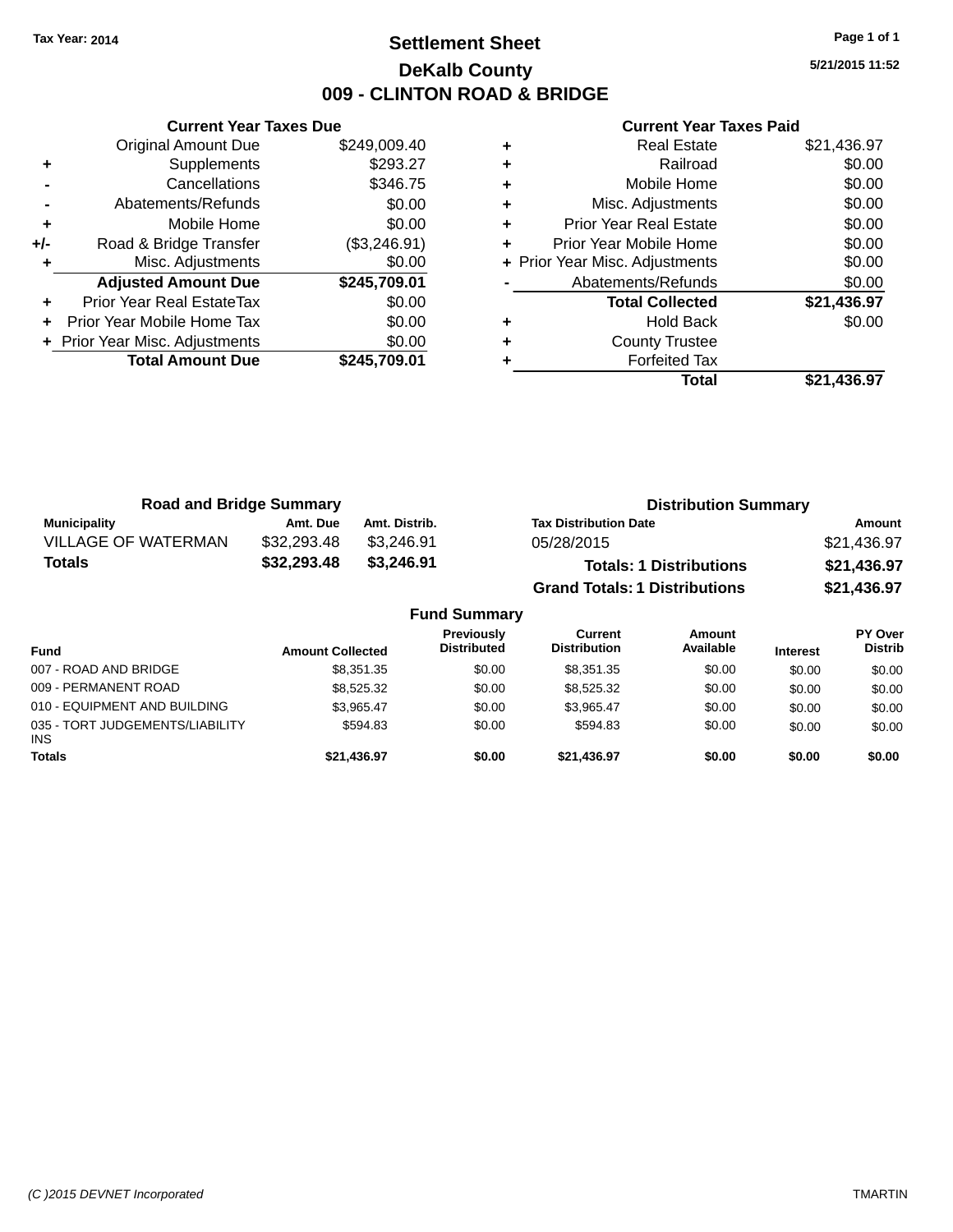### **Settlement Sheet Tax Year: 2014 Page 1 of 1 DeKalb County 010 - CORTLAND TOWNSHIP**

**5/21/2015 11:52**

#### **Current Year Taxes Paid**

|     | <b>Current Year Taxes Due</b>              |              |  |  |  |  |  |
|-----|--------------------------------------------|--------------|--|--|--|--|--|
|     | <b>Original Amount Due</b><br>\$251,749.38 |              |  |  |  |  |  |
| ٠   | Supplements                                | \$838.75     |  |  |  |  |  |
|     | \$980.29<br>Cancellations                  |              |  |  |  |  |  |
|     | \$0.66<br>Abatements/Refunds               |              |  |  |  |  |  |
| ٠   | Mobile Home                                | \$0.00       |  |  |  |  |  |
| +/- | Road & Bridge Transfer                     | \$0.00       |  |  |  |  |  |
| ٠   | Misc. Adjustments                          | \$0.00       |  |  |  |  |  |
|     | <b>Adjusted Amount Due</b>                 | \$251,607.18 |  |  |  |  |  |
| ÷   | Prior Year Real EstateTax                  | \$141.36     |  |  |  |  |  |
|     | Prior Year Mobile Home Tax                 | \$0.00       |  |  |  |  |  |
|     | + Prior Year Misc. Adjustments             | \$17.37      |  |  |  |  |  |
|     | <b>Total Amount Due</b>                    | \$251,765.91 |  |  |  |  |  |
|     |                                            |              |  |  |  |  |  |

|   | <b>Real Estate</b>             | \$19,934.26 |
|---|--------------------------------|-------------|
| ٠ | Railroad                       | \$0.00      |
| ٠ | Mobile Home                    | \$0.00      |
| ٠ | Misc. Adjustments              | \$0.00      |
| ٠ | <b>Prior Year Real Estate</b>  | \$141.36    |
| ٠ | Prior Year Mobile Home         | \$0.00      |
|   | + Prior Year Misc. Adjustments | \$17.37     |
|   | Abatements/Refunds             | \$0.66      |
|   | <b>Total Collected</b>         | \$20,092.33 |
| ٠ | Hold Back                      | \$0.00      |
| ٠ | <b>County Trustee</b>          |             |
| ٠ | <b>Forfeited Tax</b>           |             |
|   | Total                          | \$20,092.33 |
|   |                                |             |

| <b>Distribution Summary</b>          |             |  |  |  |
|--------------------------------------|-------------|--|--|--|
| <b>Tax Distribution Date</b>         | Amount      |  |  |  |
| 05/28/2015                           | \$20,092.33 |  |  |  |
| <b>Totals: 1 Distributions</b>       | \$20,092.33 |  |  |  |
| <b>Grand Totals: 1 Distributions</b> | \$20,092.33 |  |  |  |

### **Fund Summary**

| <b>Fund</b>                             | <b>Amount Collected</b> | <b>Previously</b><br><b>Distributed</b> | <b>Current</b><br><b>Distribution</b> | Amount<br>Available | <b>Interest</b> | PY Over<br><b>Distrib</b> |
|-----------------------------------------|-------------------------|-----------------------------------------|---------------------------------------|---------------------|-----------------|---------------------------|
| 001 - CORPORATE                         | \$16,159.67             | \$0.00                                  | \$16,159.67                           | \$0.00              | \$0.00          | \$0.00                    |
| 005 - I. M. R. F.                       | \$994.43                | \$0.00                                  | \$994.43                              | \$0.00              | \$0.00          | \$0.00                    |
| 027 - AUDIT                             | \$253.26                | \$0.00                                  | \$253.26                              | \$0.00              | \$0.00          | \$0.00                    |
| 035 - TORT JUDGEMENTS/LIABILITY<br>INS. | \$1.033.29              | \$0.00                                  | \$1.033.29                            | \$0.00              | \$0.00          | \$0.00                    |
| 047 - SOCIAL SECURITY                   | \$876.35                | \$0.00                                  | \$876.35                              | \$0.00              | \$0.00          | \$0.00                    |
| 054 - GENERAL ASSISTANCE                | \$775.33                | \$0.00                                  | \$775.33                              | \$0.00              | \$0.00          | \$0.00                    |
| <b>Totals</b>                           | \$20,092.33             | \$0.00                                  | \$20,092.33                           | \$0.00              | \$0.00          | \$0.00                    |

## **Miscellaneous Adjustment Detail**

| Year Source             | <b>Account Type</b>       |         | <b>Amount Adjustment Description</b>          |
|-------------------------|---------------------------|---------|-----------------------------------------------|
| 2013 RE - Real Estate   | <b>Back Tax Collected</b> |         | \$8.99 STALEY REDEMPTION 09-29-251-051 by TBA |
| 2013 RE - Real Estate   | Back Tax Collected        |         | \$8.38 STALEY REDEMPTION 09-29-251-050 by TBA |
| <b>Totals 2 entries</b> |                           | \$17.37 |                                               |

#### **Abatement Detail**

| Year Source             | <b>Account Type</b> | <b>Amount Adiustment Description</b>             |
|-------------------------|---------------------|--------------------------------------------------|
| 2014 RE - Real Estate   | RE Abatement        | \$0.66 PTAB INTEREST REFUND 09-20-255-020 by TBA |
| <b>Totals 1 entries</b> |                     | \$0.66                                           |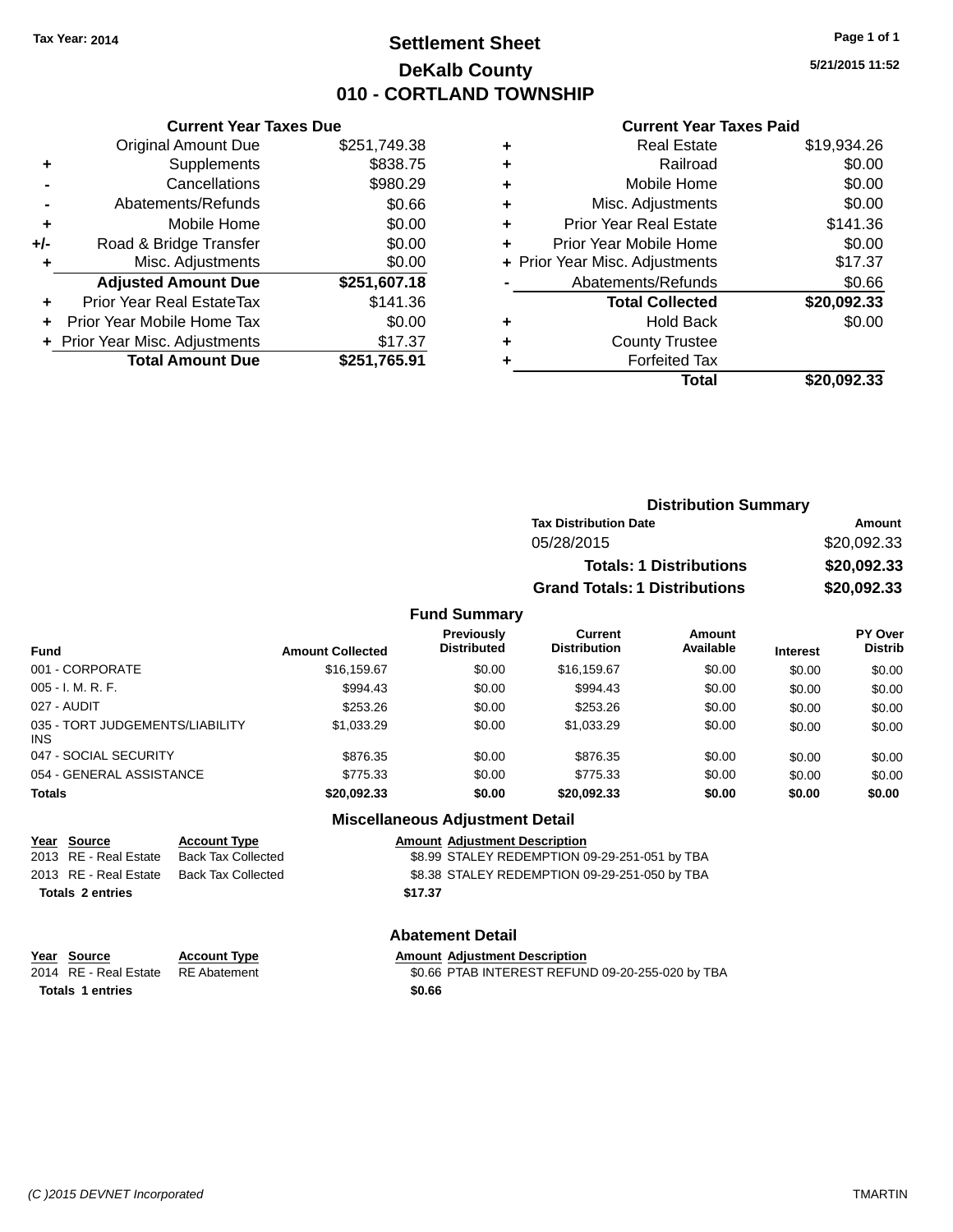### **Settlement Sheet Tax Year: 2014 Page 1 of 1 DeKalb County 011 - CORTLAND ROAD & BRIDGE**

**5/21/2015 11:52**

### **Current Year Taxes Paid**

|       | <b>Current Year Taxes Due</b>  |              |
|-------|--------------------------------|--------------|
|       | <b>Original Amount Due</b>     | \$456.716.16 |
| ٠     | Supplements                    | \$1,378.20   |
|       | Cancellations                  | \$1,610.71   |
|       | Abatements/Refunds             | \$1.09       |
| ÷     | Mobile Home                    | \$0.00       |
| $+/-$ | Road & Bridge Transfer         | (\$3,437.27) |
|       | Misc. Adjustments              | \$0.00       |
|       | <b>Adjusted Amount Due</b>     | \$453,045.29 |
| ٠     | Prior Year Real EstateTax      | \$229.02     |
|       | Prior Year Mobile Home Tax     | \$0.00       |
|       | + Prior Year Misc. Adjustments | \$31.52      |
|       | <b>Total Amount Due</b>        | \$453,305.83 |
|       |                                |              |

|   | <b>Real Estate</b>             | \$32,753.92 |
|---|--------------------------------|-------------|
| ٠ | Railroad                       | \$0.00      |
| ٠ | Mobile Home                    | \$0.00      |
| ٠ | Misc. Adjustments              | \$0.00      |
| ٠ | <b>Prior Year Real Estate</b>  | \$229.02    |
| ٠ | Prior Year Mobile Home         | \$0.00      |
|   | + Prior Year Misc. Adjustments | \$31.52     |
|   | Abatements/Refunds             | \$1.09      |
|   | <b>Total Collected</b>         | \$33,013.37 |
| ٠ | Hold Back                      | \$0.00      |
| ٠ | <b>County Trustee</b>          |             |
|   | <b>Forfeited Tax</b>           |             |
|   | Total                          | \$33,013.37 |

| <b>Road and Bridge Summary</b> |             |               | <b>Distribution Summary</b>          |             |
|--------------------------------|-------------|---------------|--------------------------------------|-------------|
| Municipality                   | Amt. Due    | Amt. Distrib. | <b>Tax Distribution Date</b>         | Amount      |
| TOWN OF CORTLAND               | \$13,025.53 | \$1.044.18    | 05/28/2015                           | \$33,013.37 |
| CITY OF DEKALB                 | \$944.73    | \$75.92       | <b>Totals: 1 Distributions</b>       | \$33,013.37 |
| VILLAGE OF MAPLE PARK          | \$2,938.95  | \$236.24      | <b>Grand Totals: 1 Distributions</b> | \$33,013.37 |
| CITY OF SYCAMORE               | \$25,896.74 | \$2,080.93    |                                      |             |
| <b>Totals</b>                  | \$42,805.95 | \$3,437.27    |                                      |             |

|                                         |                         | <b>Fund Summary</b>                     |                                       |                     |                 |                           |
|-----------------------------------------|-------------------------|-----------------------------------------|---------------------------------------|---------------------|-----------------|---------------------------|
| <b>Fund</b>                             | <b>Amount Collected</b> | <b>Previously</b><br><b>Distributed</b> | <b>Current</b><br><b>Distribution</b> | Amount<br>Available | <b>Interest</b> | PY Over<br><b>Distrib</b> |
| 005 - I. M. R. F.                       | \$545.38                | \$0.00                                  | \$545.38                              | \$0.00              | \$0.00          | \$0.00                    |
| 007 - ROAD AND BRIDGE                   | \$4,277,37              | \$0.00                                  | \$4,277,37                            | \$0.00              | \$0.00          | \$0.00                    |
| 009 - PERMANENT ROAD                    | \$22,788,07             | \$0.00                                  | \$22,788.07                           | \$0.00              | \$0.00          | \$0.00                    |
| 010 - EQUIPMENT AND BUILDING            | \$3.522.48              | \$0.00                                  | \$3,522.48                            | \$0.00              | \$0.00          | \$0.00                    |
| 027 - AUDIT                             | \$236.17                | \$0.00                                  | \$236.17                              | \$0.00              | \$0.00          | \$0.00                    |
| 035 - TORT JUDGEMENTS/LIABILITY<br>INS. | \$1,252.35              | \$0.00                                  | \$1,252.35                            | \$0.00              | \$0.00          | \$0.00                    |
| 047 - SOCIAL SECURITY                   | \$391.55                | \$0.00                                  | \$391.55                              | \$0.00              | \$0.00          | \$0.00                    |
| <b>Totals</b>                           | \$33,013,37             | \$0.00                                  | \$33,013,37                           | \$0.00              | \$0.00          | \$0.00                    |
|                                         |                         | <b>Miscellaneous Adiustment Detail</b>  |                                       |                     |                 |                           |

| Year Source             | <b>Account Type</b>       | <b>Amount Adjustment Description</b>           |
|-------------------------|---------------------------|------------------------------------------------|
| 2013 RE - Real Estate   | <b>Back Tax Collected</b> | \$16.31 STALEY REDEMPTION 09-29-251-051 by TBA |
| 2013 RE - Real Estate   | <b>Back Tax Collected</b> | \$15.21 STALEY REDEMPTION 09-29-251-050 by TBA |
| <b>Totals 2 entries</b> |                           | \$31.52                                        |
|                         |                           | <b>Abatement Detail</b>                        |

| Year Source | <b>Account Type</b> | <b>Amount Adiustment Description</b> |
|-------------|---------------------|--------------------------------------|

| '014 RE - Real Estate RE Abatement | \$1.20 |
|------------------------------------|--------|
| <b>Totals 1 entries</b>            | \$1.20 |

2014 RE - Real Estate RE Abatement \$1.20 PTAB INTEREST REFUND 09-20-255-020 by TBA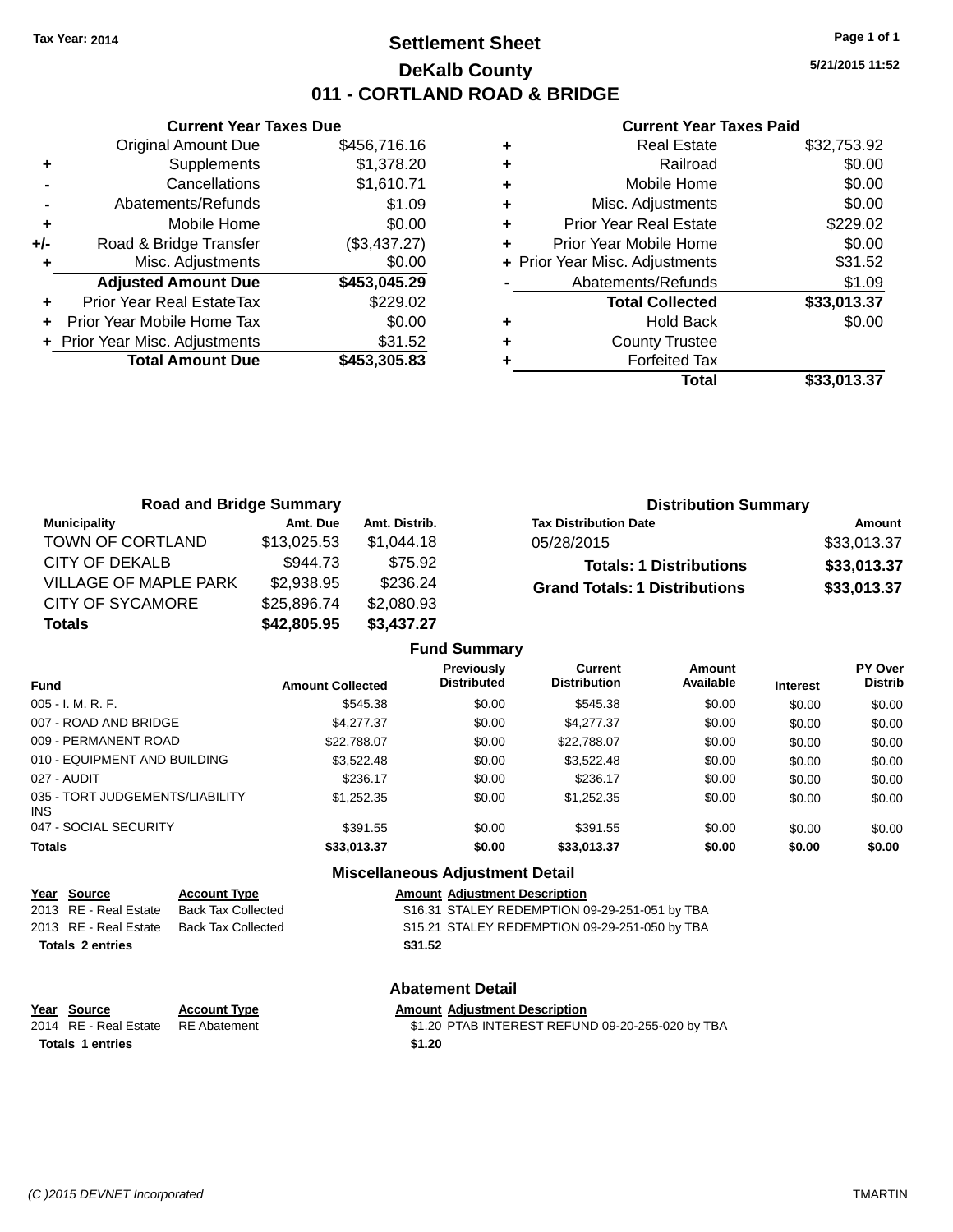## **Settlement Sheet Tax Year: 2014 Page 1 of 1 DeKalb County 012 - DEKALB TOWNSHIP**

**5/21/2015 11:52**

#### **Current Year Taxes Paid**

|     | <b>Current Year Taxes Due</b>  |              |
|-----|--------------------------------|--------------|
|     | <b>Original Amount Due</b>     | \$928,801.25 |
| ٠   | Supplements                    | \$20,381.52  |
|     | Cancellations                  | \$27,794.22  |
|     | Abatements/Refunds             | \$0.75       |
| ٠   | Mobile Home                    | \$0.00       |
| +/- | Road & Bridge Transfer         | \$0.00       |
|     | Misc. Adjustments              | \$5.66       |
|     | <b>Adjusted Amount Due</b>     | \$921,393.46 |
| ÷   | Prior Year Real EstateTax      | (\$629.65)   |
|     | Prior Year Mobile Home Tax     | \$0.00       |
|     | + Prior Year Misc. Adjustments | \$127.95     |
|     | <b>Total Amount Due</b>        | \$920,891.76 |

| ٠ | <b>Real Estate</b>             | \$81,116.55 |
|---|--------------------------------|-------------|
| ٠ | Railroad                       | \$0.00      |
| ٠ | Mobile Home                    | \$0.00      |
| ٠ | Misc. Adjustments              | \$5.66      |
| ٠ | <b>Prior Year Real Estate</b>  | (\$629.65)  |
| ÷ | Prior Year Mobile Home         | \$0.00      |
|   | + Prior Year Misc. Adjustments | \$127.95    |
|   | Abatements/Refunds             | \$0.75      |
|   | <b>Total Collected</b>         | \$80,619.76 |
| ٠ | <b>Hold Back</b>               | \$0.00      |
| ٠ | <b>County Trustee</b>          |             |
| ٠ | <b>Forfeited Tax</b>           |             |
|   | Total                          | \$80,619.76 |
|   |                                |             |

|                          |                         |                                         | <b>Distribution Summary</b>           |                                |                 |                                  |
|--------------------------|-------------------------|-----------------------------------------|---------------------------------------|--------------------------------|-----------------|----------------------------------|
|                          |                         |                                         | <b>Tax Distribution Date</b>          |                                |                 | <b>Amount</b>                    |
|                          |                         |                                         | 05/28/2015                            |                                |                 | \$80,619.76                      |
|                          |                         |                                         |                                       | <b>Totals: 1 Distributions</b> |                 | \$80,619.76                      |
|                          |                         |                                         | <b>Grand Totals: 1 Distributions</b>  |                                |                 | \$80,619.76                      |
|                          |                         | <b>Fund Summary</b>                     |                                       |                                |                 |                                  |
| Fund                     | <b>Amount Collected</b> | <b>Previously</b><br><b>Distributed</b> | <b>Current</b><br><b>Distribution</b> | <b>Amount</b><br>Available     | <b>Interest</b> | <b>PY Over</b><br><b>Distrib</b> |
| 001 - CORPORATE          | \$61,607.68             | \$0.00                                  | \$61,607.68                           | \$0.00                         | \$0.00          | \$0.00                           |
| 054 - GENERAL ASSISTANCE | \$19,012.08             | \$0.00                                  | \$19,012.08                           | \$0.00                         | \$0.00          | \$0.00                           |
| <b>Totals</b>            | \$80,619.76             | \$0.00                                  | \$80,619.76                           | \$0.00                         | \$0.00          | \$0.00                           |
|                          |                         |                                         |                                       |                                |                 |                                  |

### **Miscellaneous Adjustment Detail**

| Year Source           | <b>Account Type</b>       |          | <b>Amount Adjustment Description</b>                         |
|-----------------------|---------------------------|----------|--------------------------------------------------------------|
| 2013 RE - Real Estate | <b>Back Tax Collected</b> |          | \$0.51 SUMMIT ENCLAVE REDEMPTION 08-13-323-013 by TBA        |
| 2013 RE - Real Estate | <b>Back Tax Collected</b> |          | \$5.18 SIDDIQUI REDEMPTION 08-15-329-012 by TBA              |
| 2013 RE - Real Estate | <b>Back Tax Collected</b> |          | \$17.48 RIVERMIST UNIT 5 LLC REDEMPTION 08-02-401-006 by TBA |
| 2013 RE - Real Estate | <b>Back Tax Collected</b> |          | \$17.48 RIVERMIST UNIT 5 LLC REDEMPTION 08-02-401-007 by TBA |
| 2013 RE - Real Estate | <b>Back Tax Collected</b> |          | \$17.48 RIVERMIST UNIT 5 LLC REDEMPTION 08-02-401-009 by TBA |
| 2013 RE - Real Estate | <b>Back Tax Collected</b> |          | \$17.48 RIVERMIST UNIT 5 LLC REDEMPTION 08-02-401-010 by TBA |
| 2013 RE - Real Estate | <b>Back Tax Collected</b> |          | \$17.48 RIVERMIST UNIT 5 LLC REDEMPTION 08-02-425-010 by TBA |
| 2013 RE - Real Estate | <b>Back Tax Collected</b> |          | \$17.48 RIVERMIST UNIT 5 LLC REDEMPTION 08-02-425-012 by TBA |
| 2013 RE - Real Estate | <b>Back Tax Collected</b> |          | \$4.96 ORIX WILKINSON 2009 TAX 08-12-377-001 by TBA          |
| 2013 RE - Real Estate | <b>Back Tax Collected</b> |          | \$5.00 ORIX WILKINSON 2010 TAX 08-12-377-001 by TBA          |
| 2013 RE - Real Estate | <b>Back Tax Collected</b> |          | \$5.21 ORIX WILKINSON 2011 TAX 08-12-377-001 by TBA          |
| 2013 RE - Real Estate | <b>Back Tax Collected</b> |          | \$2.21 TRUSTEE SALE 08-14-207-024 by TBA                     |
| 2014 RE - Real Estate | <b>Back Tax Collected</b> |          | \$2.83 TRUSTEE SALE 08-27-279-029 by TBA                     |
| 2014 RE - Real Estate | <b>Back Tax Collected</b> |          | \$2.83 TRUSTEE SALE 08-27-279-027 by TBA                     |
| Totals 14 entries     |                           | \$133.61 |                                                              |

### **Abatement Detail**

#### **Year Source Account Type Amount Adjustment Description**<br>2014 RE - Real Estate RE Abatement **Amount 1997** SO.75 PTAB INTEREST REFUN \$0.75 PTAB INTEREST REFUND 08-28-201-009 by TBA Totals 1 entries **12.12 and 12.12 and 12.13 and 12.13 and 12.13 and 12.13 and 12.13 and 12.13 and 12.13 and 12.13 and 12.13 and 12.13 and 12.13 and 12.13 and 12.13 and 12.13 and 12.13 and 12.13 and 12.13 and 12.13 and 12.1**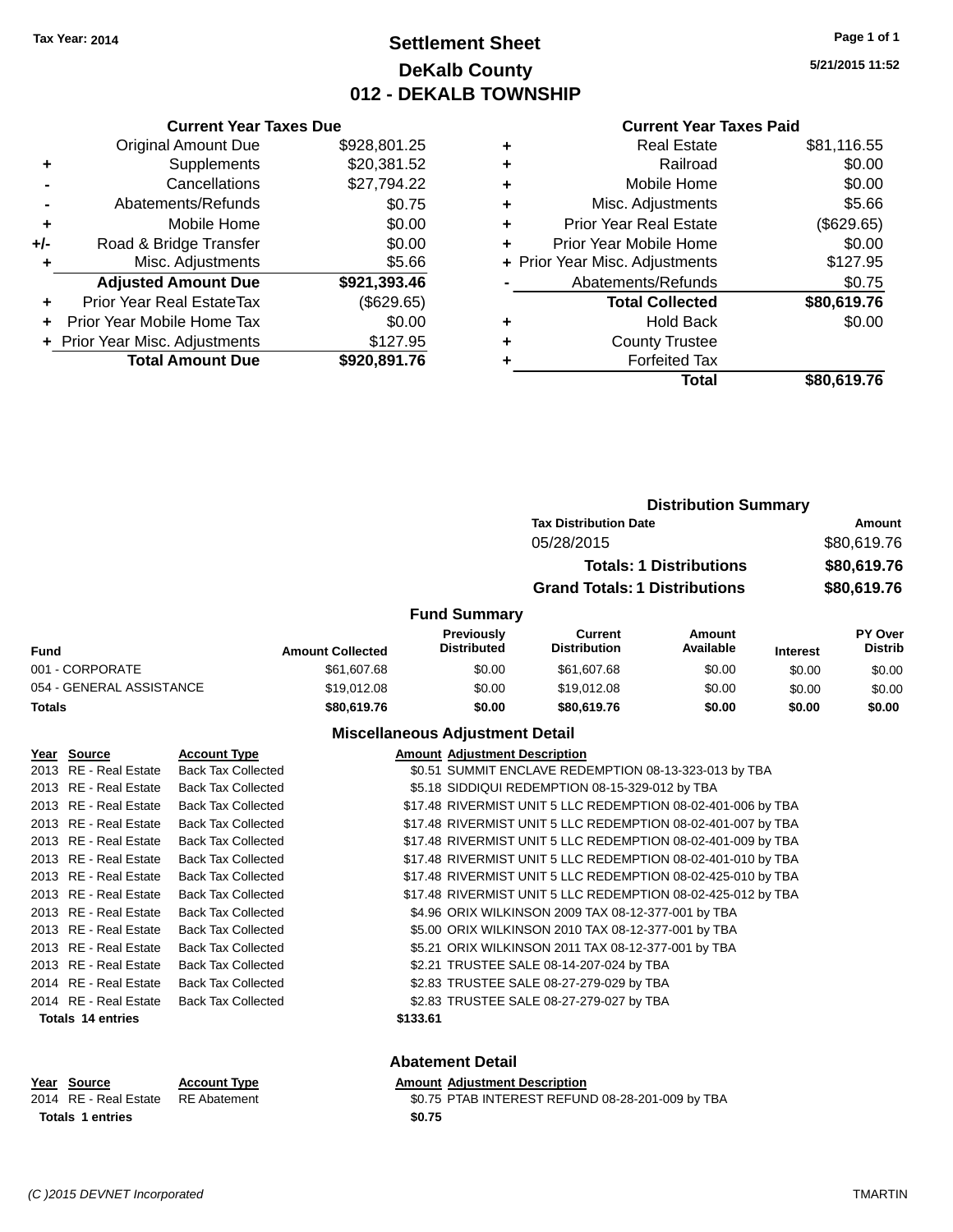### **Settlement Sheet Tax Year: 2014 Page 1 of 1 DeKalb County 013 - DEKALB ROAD & BRIDGE**

**5/21/2015 11:52**

#### **Current Year Taxes Paid**

|     | <b>Current Year Taxes Due</b>    |                |  |  |  |  |  |
|-----|----------------------------------|----------------|--|--|--|--|--|
|     | <b>Original Amount Due</b>       | \$1,088,554.30 |  |  |  |  |  |
| ٠   | Supplements                      | \$28,074.30    |  |  |  |  |  |
|     | Cancellations                    | \$28,371.72    |  |  |  |  |  |
|     | Abatements/Refunds               | \$0.76         |  |  |  |  |  |
| ٠   | Mobile Home                      | \$0.00         |  |  |  |  |  |
| +/- | Road & Bridge Transfer           | (\$12,184.74)  |  |  |  |  |  |
| ٠   | Misc. Adjustments                | \$6.64         |  |  |  |  |  |
|     | <b>Adjusted Amount Due</b>       | \$1,076,078.02 |  |  |  |  |  |
| ٠   | <b>Prior Year Real EstateTax</b> | (\$709.31)     |  |  |  |  |  |
|     | Prior Year Mobile Home Tax       | \$0.00         |  |  |  |  |  |
|     | + Prior Year Misc. Adjustments   | \$149.91       |  |  |  |  |  |
|     | <b>Total Amount Due</b>          | \$1,075,518.62 |  |  |  |  |  |
|     |                                  |                |  |  |  |  |  |

|   | <b>Real Estate</b>             | \$82,801.46 |
|---|--------------------------------|-------------|
| ٠ | Railroad                       | \$0.00      |
| ٠ | Mobile Home                    | \$0.00      |
| ٠ | Misc. Adjustments              | \$6.64      |
| ٠ | <b>Prior Year Real Estate</b>  | (\$709.31)  |
|   | Prior Year Mobile Home         | \$0.00      |
|   | + Prior Year Misc. Adjustments | \$149.91    |
|   | Abatements/Refunds             | \$0.76      |
|   | <b>Total Collected</b>         | \$82,247.94 |
| ٠ | <b>Hold Back</b>               | \$0.00      |
|   | <b>County Trustee</b>          |             |
|   | <b>Forfeited Tax</b>           |             |
|   | Total                          | \$82,247.94 |
|   |                                |             |

|                         | <b>Road and Bridge Summary</b> |                          | <b>Distribution Summary</b>                                                                                                                                                                                                                                                 |                                               |                                                       |  |
|-------------------------|--------------------------------|--------------------------|-----------------------------------------------------------------------------------------------------------------------------------------------------------------------------------------------------------------------------------------------------------------------------|-----------------------------------------------|-------------------------------------------------------|--|
| <b>Municipality</b>     | Amt. Due                       | Amt. Distrib.            | <b>Tax Distribution Date</b>                                                                                                                                                                                                                                                |                                               | Amount                                                |  |
| CITY OF DEKALB          | \$130,263.50                   | \$11.320.31              | 05/28/2015                                                                                                                                                                                                                                                                  |                                               | \$82,247.94                                           |  |
| <b>CITY OF SYCAMORE</b> | \$9.907.36                     | \$864.43                 |                                                                                                                                                                                                                                                                             | <b>Totals: 1 Distributions</b>                | \$82,247.94                                           |  |
| <b>Totals</b>           | \$140,170.86                   | \$12,184.74              | <b>Grand Totals: 1 Distributions</b>                                                                                                                                                                                                                                        |                                               | \$82,247.94                                           |  |
|                         |                                | <b>Fund Summary</b>      |                                                                                                                                                                                                                                                                             |                                               |                                                       |  |
|                         |                                | <b>External Contract</b> | <b>Previously</b><br><b>Current</b><br><b>The contract of the contract of the contract of the contract of the contract of the contract of the contract of the contract of the contract of the contract of the contract of the contract of the contract of the contract </b> | Amount<br>$\mathbf{A}$ , , $\mathbf{B}$ , , , | PY Over<br><b>Contract Contract Contract Contract</b> |  |

| <b>Amount Collected</b> | <b>Previously</b><br><b>Distributed</b> | current<br><b>Distribution</b> | Amount<br>Available | <b>Interest</b> | <b>PT OVER</b><br><b>Distrib</b> |
|-------------------------|-----------------------------------------|--------------------------------|---------------------|-----------------|----------------------------------|
| \$13,496.98             | \$0.00                                  | \$13,496.98                    | \$0.00              | \$0.00          | \$0.00                           |
| \$58,887.07             | \$0.00                                  | \$58,887.07                    | \$0.00              | \$0.00          | \$0.00                           |
| \$9.863.89              | \$0.00                                  | \$9.863.89                     | \$0.00              | \$0.00          | \$0.00                           |
| \$82,247.94             | \$0.00                                  | \$82,247.94                    | \$0.00              | \$0.00          | \$0.00                           |
|                         |                                         |                                |                     |                 |                                  |

### **Miscellaneous Adjustment Detail**

| Year Source              | <b>Account Type</b>       |          | <b>Amount Adiustment Description</b>                         |
|--------------------------|---------------------------|----------|--------------------------------------------------------------|
| 2013 RE - Real Estate    | <b>Back Tax Collected</b> |          | \$0.60 SUMMIT ENCLAVE REDEMPTION 08-13-323-013 by TBA        |
| 2013 RE - Real Estate    | <b>Back Tax Collected</b> |          | \$6.07 SIDDIQUI REDEMPTION 08-15-329-012 by TBA              |
| 2013 RE - Real Estate    | <b>Back Tax Collected</b> |          | \$20.48 RIVERMIST UNIT 5 LLC REDEMPTION 08-02-401-006 by TBA |
| 2013 RE - Real Estate    | <b>Back Tax Collected</b> |          | \$20.48 RIVERMIST UNIT 5 LLC REDEMPTION 08-02-401-007 by TBA |
| 2013 RE - Real Estate    | <b>Back Tax Collected</b> |          | \$20.48 RIVERMIST UNIT 5 LLC REDEMPTION 08-02-401-009 by TBA |
| 2013 RE - Real Estate    | <b>Back Tax Collected</b> |          | \$20.48 RIVERMIST UNIT 5 LLC REDEMPTION 08-02-401-010 by TBA |
| 2013 RE - Real Estate    | <b>Back Tax Collected</b> |          | \$20.48 RIVERMIST UNIT 5 LLC REDEMPTION 08-02-425-010 by TBA |
| 2013 RE - Real Estate    | <b>Back Tax Collected</b> |          | \$20.48 RIVERMIST UNIT 5 LLC REDEMPTION 08-02-425-012 by TBA |
| 2013 RE - Real Estate    | <b>Back Tax Collected</b> |          | \$5.82 ORIX WILKINSON 2009 TAX 08-12-377-001 by TBA          |
| 2013 RE - Real Estate    | <b>Back Tax Collected</b> |          | \$5.85 ORIX WILKINSON 2010 TAX 08-12-377-001 by TBA          |
| 2013 RE - Real Estate    | <b>Back Tax Collected</b> |          | \$6.10 ORIX WILKINSON 2011 TAX 08-12-377-001 by TBA          |
| 2013 RE - Real Estate    | <b>Back Tax Collected</b> |          | \$2.59 TRUSTEE SALE 08-14-207-024 by TBA                     |
| 2014 RE - Real Estate    | <b>Back Tax Collected</b> |          | \$3.32 TRUSTEE SALE 08-27-279-029 by TBA                     |
| 2014 RE - Real Estate    | <b>Back Tax Collected</b> |          | \$3.32 TRUSTEE SALE 08-27-279-027 by TBA                     |
| <b>Totals 14 entries</b> |                           | \$156.55 |                                                              |

# **Year Source Account Type Amount Adjustment Description**<br>2014 RE - Real Estate RE Abatement **Amount Adjustment Description**

**Totals \$0.88 1 entries**

### **Abatement Detail**

\$0.88 PTAB INTEREST REFUND 08-28-201-009 by TBA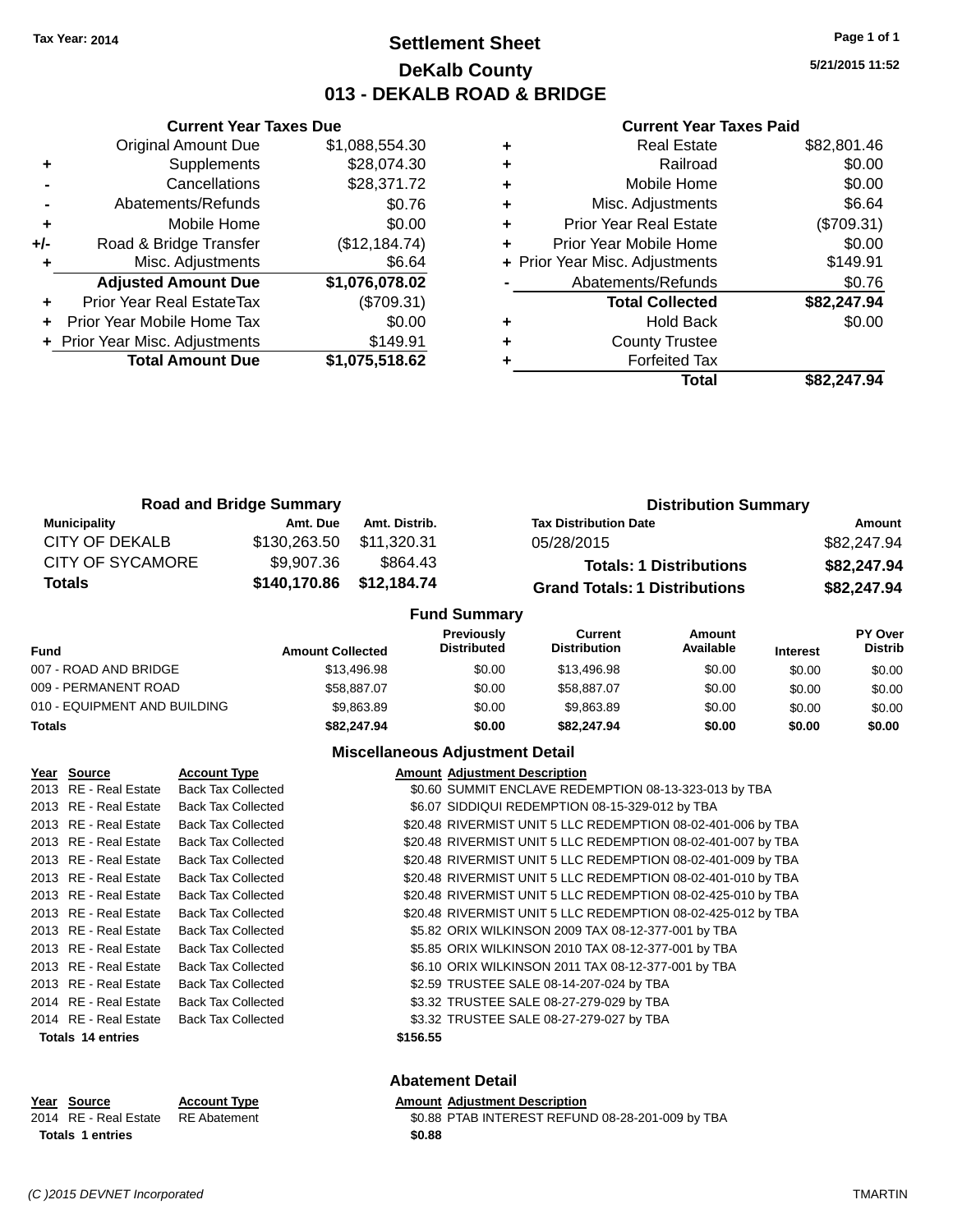## **Settlement Sheet Tax Year: 2014 Page 1 of 1 DeKalb County 014 - FRANKLIN TOWNSHIP**

**5/21/2015 11:52**

### **Current Year Taxes Due**

|       | Guntu Italiakta Dut            |              |
|-------|--------------------------------|--------------|
|       | <b>Original Amount Due</b>     | \$107,927.80 |
| ٠     | Supplements                    | \$898.53     |
|       | Cancellations                  | \$1,022.30   |
|       | Abatements/Refunds             | \$0.00       |
| ٠     | Mobile Home                    | \$0.00       |
| $+/-$ | Road & Bridge Transfer         | \$0.00       |
| ٠     | Misc. Adjustments              | \$0.00       |
|       | <b>Adjusted Amount Due</b>     | \$107,804.03 |
| ٠     | Prior Year Real EstateTax      | \$0.00       |
|       | Prior Year Mobile Home Tax     | \$0.00       |
|       | + Prior Year Misc. Adjustments | \$0.00       |
|       | <b>Total Amount Due</b>        | \$107,804.03 |
|       |                                |              |

#### **Current Year Taxes Paid**

|   | <b>Real Estate</b>             | \$12,288.43 |
|---|--------------------------------|-------------|
| ٠ | Railroad                       | \$0.00      |
| ٠ | Mobile Home                    | \$0.00      |
| ٠ | Misc. Adjustments              | \$0.00      |
| ٠ | <b>Prior Year Real Estate</b>  | \$0.00      |
| ٠ | Prior Year Mobile Home         | \$0.00      |
|   | + Prior Year Misc. Adjustments | \$0.00      |
|   | Abatements/Refunds             | \$0.00      |
|   | <b>Total Collected</b>         | \$12,288.43 |
| ٠ | <b>Hold Back</b>               | \$0.00      |
| ٠ | <b>County Trustee</b>          |             |
| ٠ | <b>Forfeited Tax</b>           |             |
|   | Total                          | \$12,288.43 |
|   |                                |             |

### **Distribution Summary Tax Distribution Date Amount** 05/28/2015 \$12,288.43 **Totals: 1 Distributions \$12,288.43 Grand Totals: 1 Distributions \$12,288.43**

| <b>Fund</b>              | <b>Amount Collected</b> | Previously<br><b>Distributed</b> | Current<br><b>Distribution</b> | Amount<br>Available | <b>Interest</b> | <b>PY Over</b><br><b>Distrib</b> |
|--------------------------|-------------------------|----------------------------------|--------------------------------|---------------------|-----------------|----------------------------------|
| 001 - CORPORATE          | \$11.262.80             | \$0.00                           | \$11,262.80                    | \$0.00              | \$0.00          | \$0.00                           |
| $005 - I. M. R. F.$      | \$797.46                | \$0.00                           | \$797.46                       | \$0.00              | \$0.00          | \$0.00                           |
| 054 - GENERAL ASSISTANCE | \$228.17                | \$0.00                           | \$228.17                       | \$0.00              | \$0.00          | \$0.00                           |
| <b>Totals</b>            | \$12,288.43             | \$0.00                           | \$12,288.43                    | \$0.00              | \$0.00          | \$0.00                           |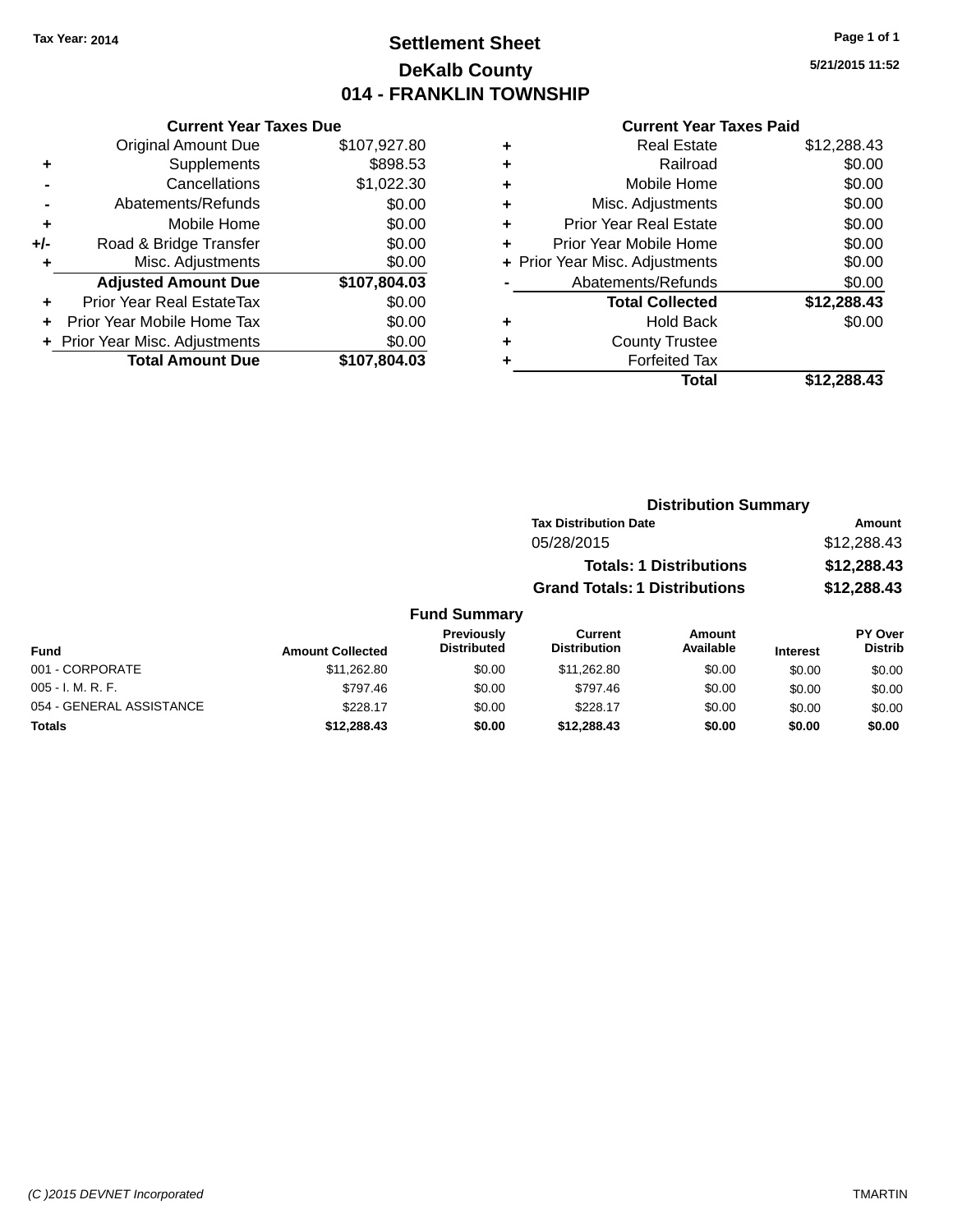### **Settlement Sheet Tax Year: 2014 Page 1 of 1 DeKalb County 015 - FRANKLIN TWP CEMETERY**

**5/21/2015 11:52**

| <b>Current Year Taxes Due</b>            |             |  |  |  |  |  |
|------------------------------------------|-------------|--|--|--|--|--|
| <b>Original Amount Due</b>               | \$32,376.26 |  |  |  |  |  |
| Supplements                              | \$269.53    |  |  |  |  |  |
| Cancellations                            | \$306.66    |  |  |  |  |  |
| Abatements/Refunds                       | \$0.00      |  |  |  |  |  |
| Mobile Home                              | \$0.00      |  |  |  |  |  |
| Road & Bridge Transfer                   | \$0.00      |  |  |  |  |  |
| Misc. Adjustments                        | \$0.00      |  |  |  |  |  |
| <b>Adjusted Amount Due</b>               | \$32,339.13 |  |  |  |  |  |
| Prior Year Real EstateTax                | \$0.00      |  |  |  |  |  |
| Prior Year Mobile Home Tax               | \$0.00      |  |  |  |  |  |
| \$0.00<br>+ Prior Year Misc. Adjustments |             |  |  |  |  |  |
| <b>Total Amount Due</b>                  | \$32.339.13 |  |  |  |  |  |
|                                          |             |  |  |  |  |  |

|   | <b>Real Estate</b>             | \$3,686.31 |
|---|--------------------------------|------------|
| ٠ | Railroad                       | \$0.00     |
| ٠ | Mobile Home                    | \$0.00     |
| ٠ | Misc. Adjustments              | \$0.00     |
| ٠ | <b>Prior Year Real Estate</b>  | \$0.00     |
| ٠ | Prior Year Mobile Home         | \$0.00     |
|   | + Prior Year Misc. Adjustments | \$0.00     |
|   | Abatements/Refunds             | \$0.00     |
|   | <b>Total Collected</b>         | \$3,686.31 |
| ٠ | <b>Hold Back</b>               | \$0.00     |
| ٠ | <b>County Trustee</b>          |            |
| ٠ | <b>Forfeited Tax</b>           |            |
|   | <b>Total</b>                   | \$3.686.31 |
|   |                                |            |

|                |                         |                                         | <b>Distribution Summary</b>           |                                |                 |                                  |
|----------------|-------------------------|-----------------------------------------|---------------------------------------|--------------------------------|-----------------|----------------------------------|
|                |                         |                                         | <b>Tax Distribution Date</b>          |                                |                 | Amount                           |
|                |                         |                                         | 05/28/2015                            |                                |                 | \$3,686.31                       |
|                |                         |                                         |                                       | <b>Totals: 1 Distributions</b> |                 | \$3,686.31                       |
|                |                         |                                         | <b>Grand Totals: 1 Distributions</b>  |                                |                 | \$3,686.31                       |
|                |                         | <b>Fund Summary</b>                     |                                       |                                |                 |                                  |
| Fund           | <b>Amount Collected</b> | <b>Previously</b><br><b>Distributed</b> | <b>Current</b><br><b>Distribution</b> | Amount<br>Available            | <b>Interest</b> | <b>PY Over</b><br><b>Distrib</b> |
| 017 - CEMETERY | \$3.686.31              | \$0.00                                  | \$3.686.31                            | \$0.00                         | \$0.00          | \$0.00                           |
| Totals         | \$3,686.31              | \$0.00                                  | \$3,686.31                            | \$0.00                         | \$0.00          | \$0.00                           |
|                |                         |                                         |                                       |                                |                 |                                  |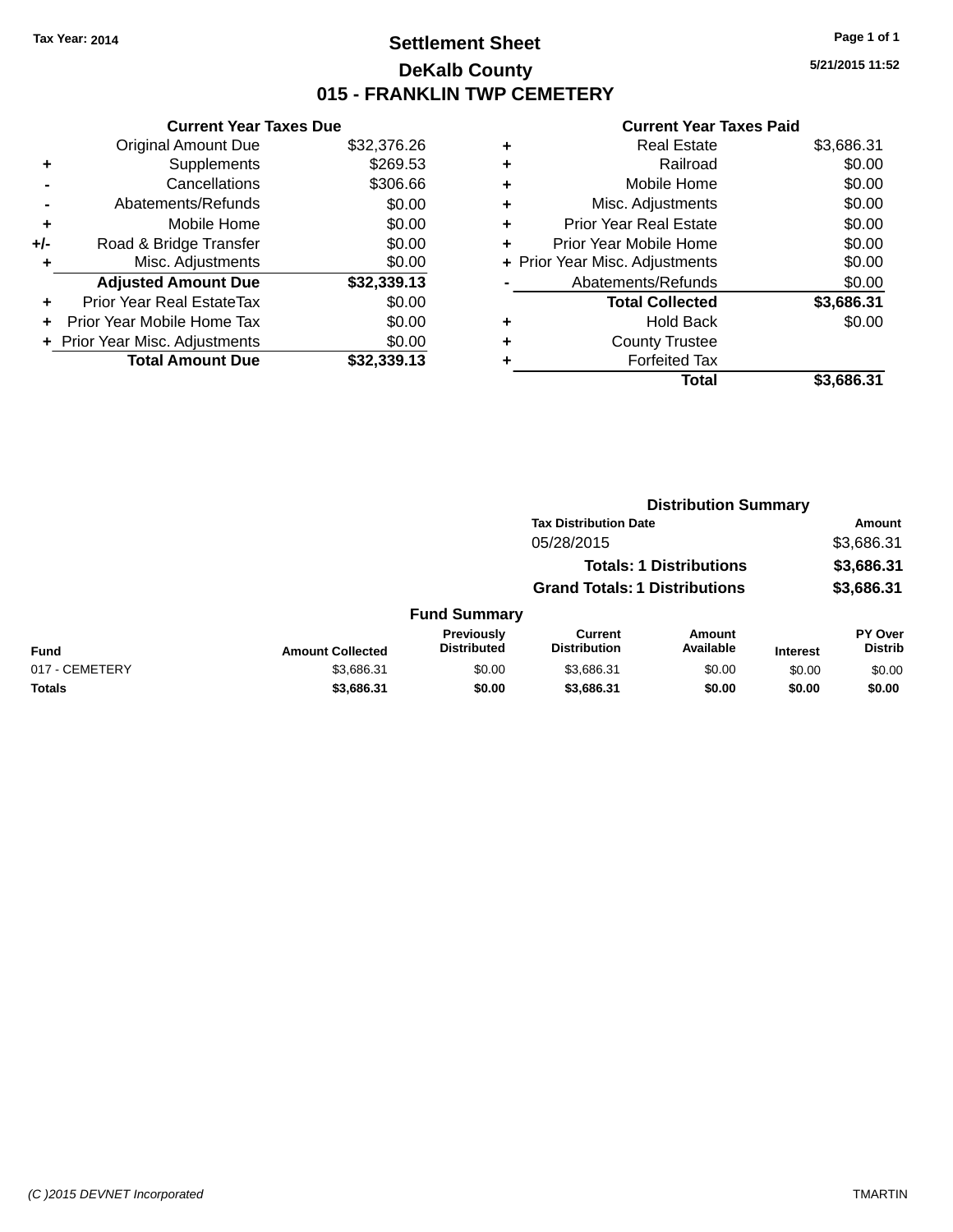### **Settlement Sheet Tax Year: 2014 Page 1 of 1 DeKalb County 016 - FRANKLIN ROAD & BRIDGE**

**5/21/2015 11:52**

|     | <b>Current Year Taxes Due</b>              |              |  |  |  |
|-----|--------------------------------------------|--------------|--|--|--|
|     | \$241,900.03<br><b>Original Amount Due</b> |              |  |  |  |
| ٠   | Supplements                                | \$1,805.18   |  |  |  |
|     | Cancellations                              | \$2,053.85   |  |  |  |
|     | Abatements/Refunds                         | \$0.00       |  |  |  |
| ÷   | Mobile Home                                | \$0.00       |  |  |  |
| +/- | Road & Bridge Transfer                     | (\$2,854.42) |  |  |  |
|     | Misc. Adjustments                          | \$0.00       |  |  |  |
|     | <b>Adjusted Amount Due</b>                 | \$238,796.94 |  |  |  |
| ٠   | Prior Year Real EstateTax                  | \$0.00       |  |  |  |
| ÷   | Prior Year Mobile Home Tax                 | \$0.00       |  |  |  |
|     | \$0.00<br>+ Prior Year Misc. Adjustments   |              |  |  |  |
|     | <b>Total Amount Due</b>                    | \$238,796.94 |  |  |  |
|     |                                            |              |  |  |  |

|   | Real Estate                    | \$24,687.96 |
|---|--------------------------------|-------------|
| ٠ | Railroad                       | \$0.00      |
| ٠ | Mobile Home                    | \$0.00      |
| ٠ | Misc. Adjustments              | \$0.00      |
| ٠ | <b>Prior Year Real Estate</b>  | \$0.00      |
| ٠ | Prior Year Mobile Home         | \$0.00      |
|   | + Prior Year Misc. Adjustments | \$0.00      |
|   | Abatements/Refunds             | \$0.00      |
|   | <b>Total Collected</b>         | \$24,687.96 |
| ٠ | <b>Hold Back</b>               | \$0.00      |
| ٠ | <b>County Trustee</b>          |             |
|   | <b>Forfeited Tax</b>           |             |
|   | Total                          | \$24.687.96 |

| <b>Road and Bridge Summary</b> |             |               | <b>Distribution Summary</b>          |             |  |
|--------------------------------|-------------|---------------|--------------------------------------|-------------|--|
| <b>Municipality</b>            | Amt. Due    | Amt. Distrib. | <b>Tax Distribution Date</b>         | Amount      |  |
| <b>VILLAGE OF KIRKLAND</b>     | \$24.829.71 | \$2.854.42    | 05/28/2015                           | \$24,687.96 |  |
| <b>Totals</b>                  | \$24,829.71 | \$2.854.42    | <b>Totals: 1 Distributions</b>       | \$24,687.96 |  |
|                                |             |               | <b>Grand Totals: 1 Distributions</b> | \$24,687.96 |  |

|                                         |                         | <b>Fund Summary</b>                     |                                |                     |                 |                           |
|-----------------------------------------|-------------------------|-----------------------------------------|--------------------------------|---------------------|-----------------|---------------------------|
| <b>Fund</b>                             | <b>Amount Collected</b> | <b>Previously</b><br><b>Distributed</b> | Current<br><b>Distribution</b> | Amount<br>Available | <b>Interest</b> | PY Over<br><b>Distrib</b> |
| 007 - ROAD AND BRIDGE                   | \$8,288,98              | \$0.00                                  | \$8,288.98                     | \$0.00              | \$0.00          | \$0.00                    |
| 008 - BRIDGE CONST W/COUNTY             | \$2,277.59              | \$0.00                                  | \$2,277.59                     | \$0.00              | \$0.00          | \$0.00                    |
| 009 - PERMANENT ROAD                    | \$11.547.97             | \$0.00                                  | \$11.547.97                    | \$0.00              | \$0.00          | \$0.00                    |
| 010 - EQUIPMENT AND BUILDING            | \$1,775.49              | \$0.00                                  | \$1,775.49                     | \$0.00              | \$0.00          | \$0.00                    |
| 035 - TORT JUDGEMENTS/LIABILITY<br>INS. | \$683.60                | \$0.00                                  | \$683.60                       | \$0.00              | \$0.00          | \$0.00                    |
| 047 - SOCIAL SECURITY                   | \$114.33                | \$0.00                                  | \$114.33                       | \$0.00              | \$0.00          | \$0.00                    |
| <b>Totals</b>                           | \$24,687.96             | \$0.00                                  | \$24,687.96                    | \$0.00              | \$0.00          | \$0.00                    |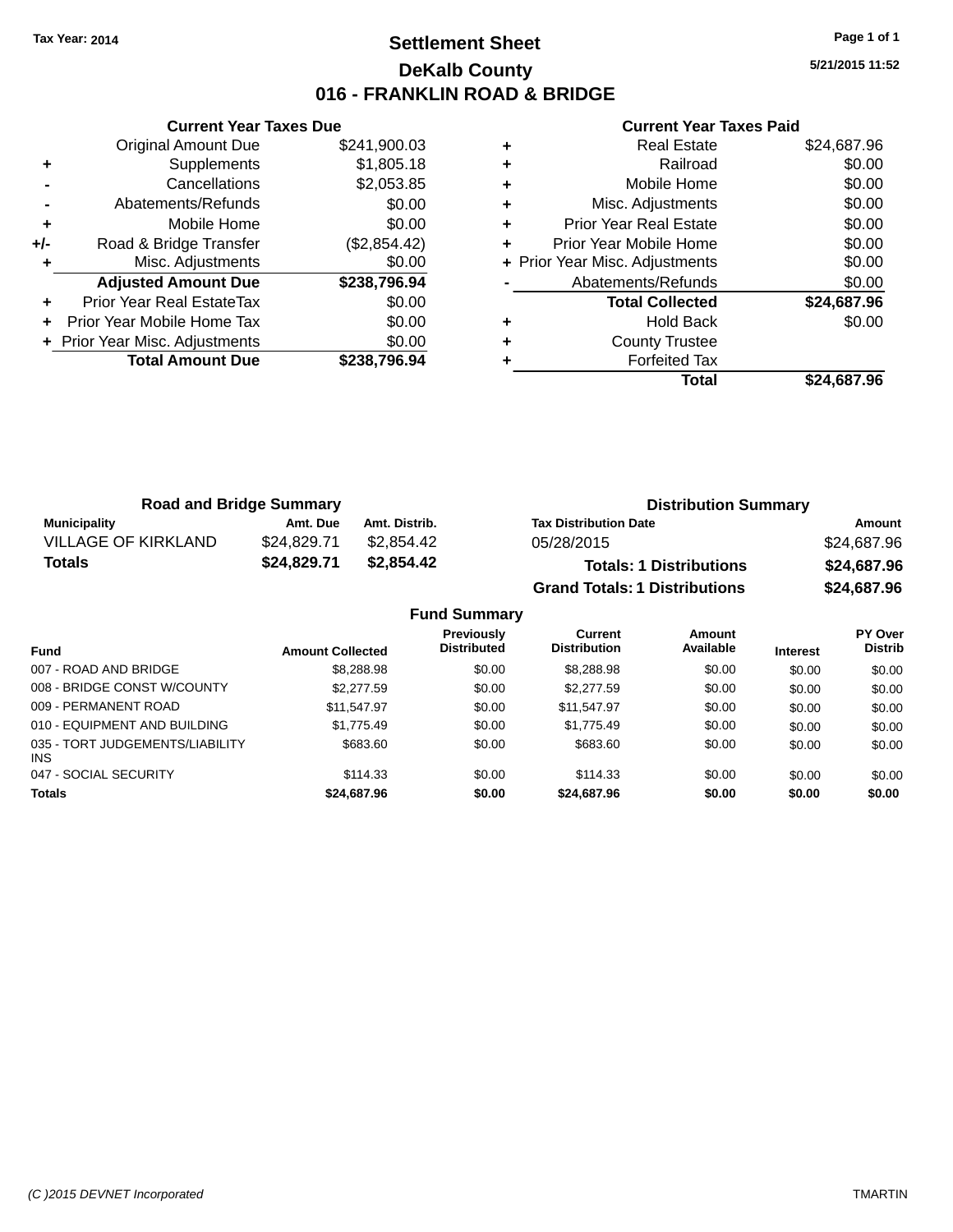## **Settlement Sheet Tax Year: 2014 Page 1 of 1 DeKalb County 017 - GENOA TOWNSHIP**

**5/21/2015 11:52**

### **Current Year Taxes Paid**

|       | <b>Current Year Taxes Due</b>  |              |  |  |  |
|-------|--------------------------------|--------------|--|--|--|
|       | <b>Original Amount Due</b>     | \$236,386.78 |  |  |  |
| ٠     | Supplements                    | \$1,315.32   |  |  |  |
|       | Cancellations                  | \$1,949.19   |  |  |  |
|       | Abatements/Refunds             | \$2.13       |  |  |  |
| ٠     | Mobile Home                    | \$0.00       |  |  |  |
| $+/-$ | Road & Bridge Transfer         | \$0.00       |  |  |  |
| ٠     | Misc. Adjustments              | \$0.00       |  |  |  |
|       | <b>Adjusted Amount Due</b>     | \$235,750.78 |  |  |  |
| ÷     | Prior Year Real EstateTax      | \$171.79     |  |  |  |
|       | Prior Year Mobile Home Tax     | \$0.00       |  |  |  |
|       | + Prior Year Misc. Adjustments | \$51.00      |  |  |  |
|       | <b>Total Amount Due</b>        | \$235,973.57 |  |  |  |
|       |                                |              |  |  |  |

| ٠ | <b>Real Estate</b>             | \$24,728.78 |
|---|--------------------------------|-------------|
| ٠ | Railroad                       | \$0.00      |
| ٠ | Mobile Home                    | \$0.00      |
| ٠ | Misc. Adjustments              | \$0.00      |
| ٠ | <b>Prior Year Real Estate</b>  | \$171.79    |
| ٠ | Prior Year Mobile Home         | \$0.00      |
|   | + Prior Year Misc. Adjustments | \$51.00     |
|   | Abatements/Refunds             | \$2.13      |
|   | <b>Total Collected</b>         | \$24,949.44 |
| ٠ | Hold Back                      | \$0.00      |
| ٠ | <b>County Trustee</b>          |             |
| ٠ | <b>Forfeited Tax</b>           |             |
|   | Total                          | \$24,949.44 |
|   |                                |             |

|                     | <b>Distribution Summary</b>          |             |
|---------------------|--------------------------------------|-------------|
|                     | <b>Tax Distribution Date</b>         | Amount      |
|                     | 05/28/2015                           | \$24.949.44 |
|                     | <b>Totals: 1 Distributions</b>       | \$24,949.44 |
|                     | <b>Grand Totals: 1 Distributions</b> | \$24,949.44 |
| <b>Fund Summary</b> |                                      |             |

#### **Fund Interest Amount Collected Distributed PY Over Distrib Amount Available Current Distribution Previously** 001 - CORPORATE \$21,606.74 \$0.00 \$21,606.74 \$0.00 \$0.00 \$0.00 035 - TORT JUDGEMENTS/LIABILITY INS \$471.09 \$0.00 \$471.09 \$0.00 \$0.00 \$0.00 047 - SOCIAL SECURITY \$1,184.72 \$0.00 \$0.00 \$0.00 \$0.00 \$0.00 \$0.00 054 - GENERAL ASSISTANCE \$1,686.89 \$0.00 \$0.00 \$0.00 \$0.00 \$0.00 \$0.00 **Totals \$24,949.44 \$0.00 \$24,949.44 \$0.00 \$0.00 \$0.00**

### **Miscellaneous Adjustment Detail**

| Year Source             | <b>Account Type</b> | <b>Amount Adjustment Description</b>                     |
|-------------------------|---------------------|----------------------------------------------------------|
| 2013 RE - Real Estate   | Back Tax Collected  | \$23.68 MARSH REDEMPTION 03-31-231-008 by TBA            |
| 2013 RE - Real Estate   | Back Tax Collected  | \$27.32 ABCXYZ LIVING TR REDEMPTION 03-31-235-006 by TBA |
| <b>Totals 2 entries</b> |                     | \$51.00                                                  |
|                         |                     |                                                          |

**Abatement Detail**

| Year Source                        | <b>Account Type</b> | <b>Amount Adiustment Description</b>             |
|------------------------------------|---------------------|--------------------------------------------------|
| 2014 RE - Real Estate RE Abatement |                     | \$2.13 PTAB INTEREST REFUND 03-19-461-008 by TBA |
| <b>Totals 1 entries</b>            |                     | \$2.13                                           |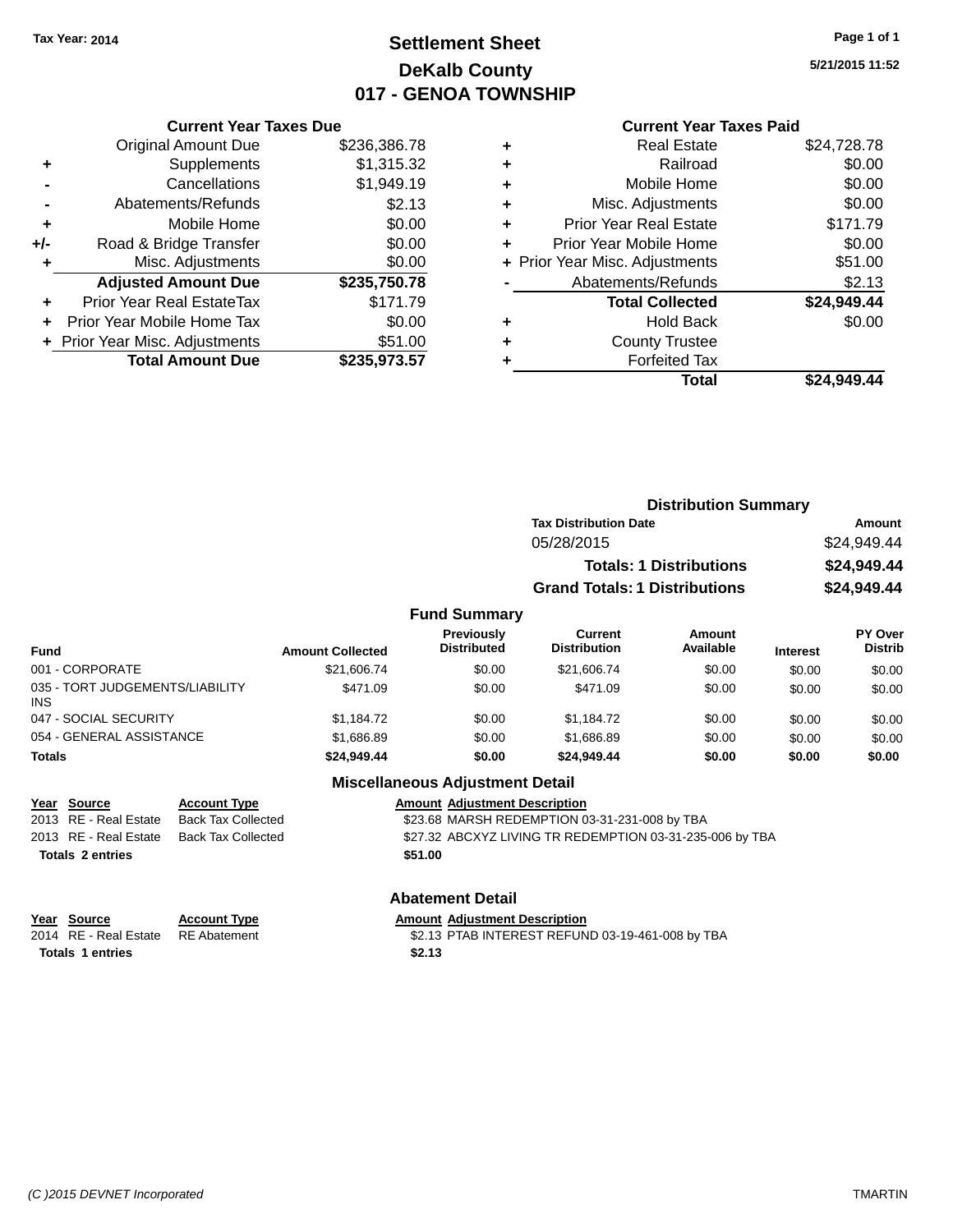### **Settlement Sheet Tax Year: 2014 Page 1 of 1 DeKalb County 018 - GENOA ROAD & BRIDGE**

**5/21/2015 11:52**

#### **Current Year Taxes Paid**

|     | <b>Current Year Taxes Due</b>  |              |  |  |
|-----|--------------------------------|--------------|--|--|
|     | <b>Original Amount Due</b>     | \$177,517.65 |  |  |
| ٠   | Supplements                    | \$1,190.63   |  |  |
|     | Cancellations                  | \$1,259.07   |  |  |
|     | Abatements/Refunds             | \$1.38       |  |  |
| ٠   | Mobile Home                    | \$0.00       |  |  |
| +/- | Road & Bridge Transfer         | (\$2,648.70) |  |  |
|     | Misc. Adjustments              | \$0.00       |  |  |
|     | <b>Adjusted Amount Due</b>     | \$174,799.13 |  |  |
|     | Prior Year Real EstateTax      | \$105.14     |  |  |
|     | Prior Year Mobile Home Tax     | \$0.00       |  |  |
|     | + Prior Year Misc. Adjustments | \$38.30      |  |  |
|     | <b>Total Amount Due</b>        | \$174.942.57 |  |  |
|     |                                |              |  |  |

|   | <b>Real Estate</b>             | \$16,143.41 |
|---|--------------------------------|-------------|
| ٠ | Railroad                       | \$0.00      |
| ٠ | Mobile Home                    | \$0.00      |
| ٠ | Misc. Adjustments              | \$0.00      |
| ٠ | <b>Prior Year Real Estate</b>  | \$105.14    |
| ٠ | Prior Year Mobile Home         | \$0.00      |
|   | + Prior Year Misc. Adjustments | \$38.30     |
|   | Abatements/Refunds             | \$1.38      |
|   | <b>Total Collected</b>         | \$16,285.47 |
| ٠ | <b>Hold Back</b>               | \$0.00      |
| ٠ | <b>County Trustee</b>          |             |
| ٠ | <b>Forfeited Tax</b>           |             |
|   | <b>Total</b>                   | \$16,285.47 |
|   |                                |             |

| <b>Road and Bridge Summary</b> |             |               | <b>Distribution Summary</b>          |             |  |
|--------------------------------|-------------|---------------|--------------------------------------|-------------|--|
| Municipality                   | Amt. Due    | Amt. Distrib. | <b>Tax Distribution Date</b>         | Amount      |  |
| <b>CITY OF GENOA</b>           | \$24.699.87 | \$2,648.70    | 05/28/2015                           | \$16,285.47 |  |
| <b>Totals</b>                  | \$24,699.87 | \$2,648.70    | <b>Totals: 1 Distributions</b>       | \$16,285.47 |  |
|                                |             |               | <b>Grand Totals: 1 Distributions</b> | \$16,285.47 |  |

### **Fund Summary**

| <b>Fund</b>                            | <b>Amount Collected</b> | <b>Previously</b><br><b>Distributed</b> | Current<br><b>Distribution</b> | Amount<br>Available | <b>Interest</b> | PY Over<br><b>Distrib</b> |
|----------------------------------------|-------------------------|-----------------------------------------|--------------------------------|---------------------|-----------------|---------------------------|
| 007 - ROAD AND BRIDGE                  | \$5,754.34              | \$0.00                                  | \$5,754.34                     | \$0.00              | \$0.00          | \$0.00                    |
| 008 - BRIDGE CONST W/COUNTY            | \$91.16                 | \$0.00                                  | \$91.16                        | \$0.00              | \$0.00          | \$0.00                    |
| 009 - PERMANENT ROAD                   | \$8.274.41              | \$0.00                                  | \$8.274.41                     | \$0.00              | \$0.00          | \$0.00                    |
| 010 - EQUIPMENT AND BUILDING           | \$916.68                | \$0.00                                  | \$916.68                       | \$0.00              | \$0.00          | \$0.00                    |
| 035 - TORT JUDGEMENTS/LIABILITY<br>INS | \$917.68                | \$0.00                                  | \$917.68                       | \$0.00              | \$0.00          | \$0.00                    |
| 047 - SOCIAL SECURITY                  | \$331.20                | \$0.00                                  | \$331.20                       | \$0.00              | \$0.00          | \$0.00                    |
| <b>Totals</b>                          | \$16,285.47             | \$0.00                                  | \$16,285,47                    | \$0.00              | \$0.00          | \$0.00                    |
|                                        |                         |                                         |                                |                     |                 |                           |

### **Miscellaneous Adjustment Detail**

| Year Source             | <b>Account Type</b>       | <b>Amount Adjustment Description</b>                     |
|-------------------------|---------------------------|----------------------------------------------------------|
| 2013 RE - Real Estate   | Back Tax Collected        | \$17.78 MARSH REDEMPTION 03-31-231-008 by TBA            |
| 2013 RE - Real Estate   | <b>Back Tax Collected</b> | \$20.52 ABCXYZ LIVING TR REDEMPTION 03-31-235-006 by TBA |
| <b>Totals 2 entries</b> |                           | \$38.30                                                  |
|                         |                           |                                                          |

### **Abatement Detail**

| Year Source             | <b>Account Type</b> | <b>Amount Adiustment Description</b>             |
|-------------------------|---------------------|--------------------------------------------------|
| 2014 RE - Real Estate   | RE Abatement        | \$1.60 PTAB INTEREST REFUND 03-19-461-008 by TBA |
| <b>Totals 1 entries</b> |                     | \$1.60                                           |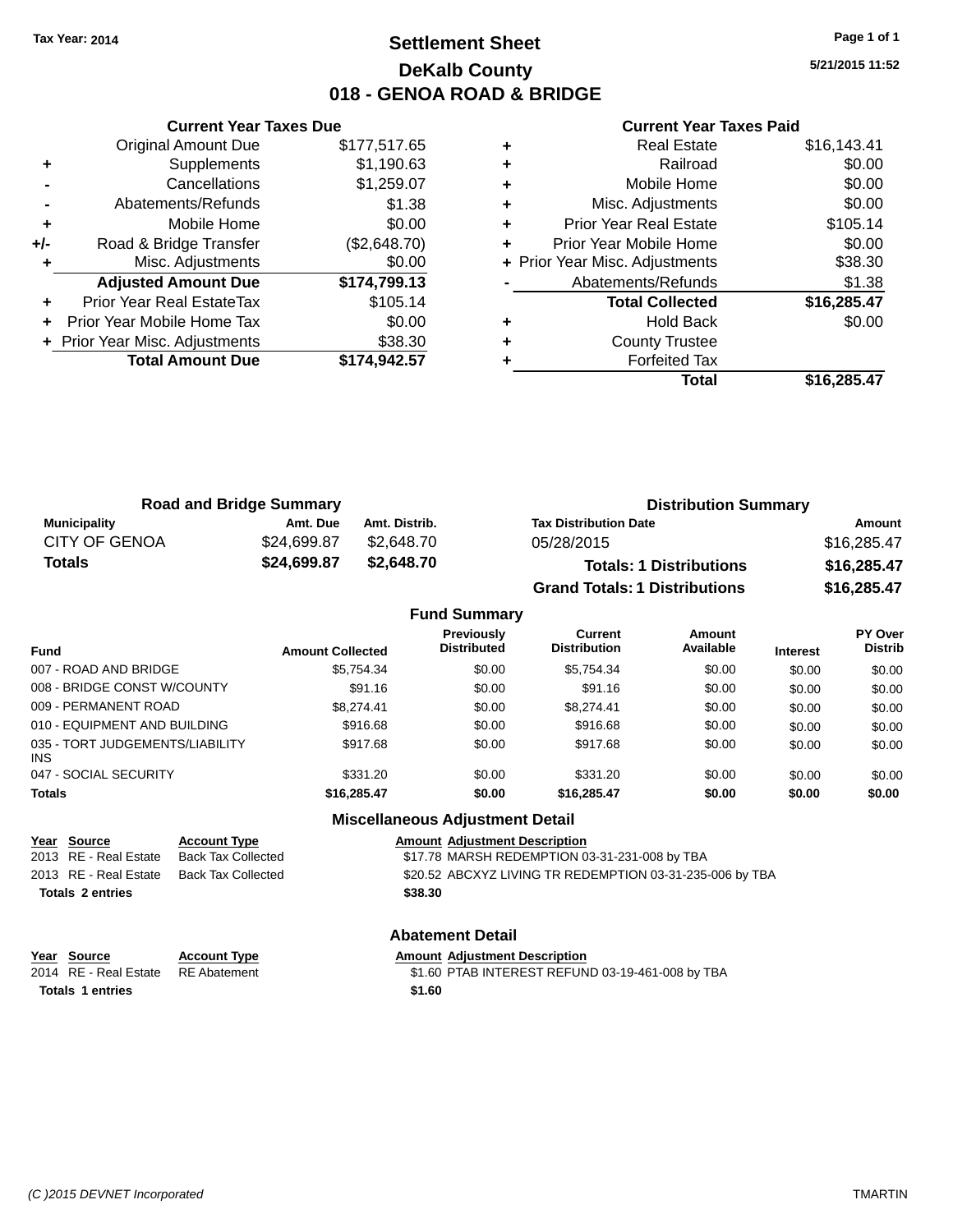## **Settlement Sheet Tax Year: 2014 Page 1 of 1 DeKalb County 019 - KINGSTON TOWNSHIP**

**5/21/2015 11:52**

|     | <b>Current Year Taxes Due</b>  |             |
|-----|--------------------------------|-------------|
|     | <b>Original Amount Due</b>     | \$88,187.59 |
| ٠   | Supplements                    | \$338.58    |
|     | Cancellations                  | \$365.07    |
|     | Abatements/Refunds             | \$0.00      |
| ٠   | Mobile Home                    | \$0.00      |
| +/- | Road & Bridge Transfer         | \$0.00      |
|     | Misc. Adjustments              | \$0.00      |
|     | <b>Adjusted Amount Due</b>     | \$88,161.10 |
| ÷   | Prior Year Real EstateTax      | \$0.00      |
| ÷   | Prior Year Mobile Home Tax     | \$0.00      |
|     | + Prior Year Misc. Adjustments | \$0.00      |
|     | <b>Total Amount Due</b>        | \$88.161.10 |

| ٠ | <b>Real Estate</b>             | \$7,771.22 |
|---|--------------------------------|------------|
| ٠ | Railroad                       | \$0.00     |
| ٠ | Mobile Home                    | \$0.00     |
| ٠ | Misc. Adjustments              | \$0.00     |
| ٠ | <b>Prior Year Real Estate</b>  | \$0.00     |
| ٠ | Prior Year Mobile Home         | \$0.00     |
|   | + Prior Year Misc. Adjustments | \$0.00     |
|   | Abatements/Refunds             | \$0.00     |
|   | <b>Total Collected</b>         | \$7,771.22 |
| ٠ | <b>Hold Back</b>               | \$0.00     |
| ٠ | <b>County Trustee</b>          |            |
| ٠ | <b>Forfeited Tax</b>           |            |
|   | Total                          | \$7,771.22 |
|   |                                |            |

|                          |                         |                                  |                                       | <b>Distribution Summary</b>    |          |                                  |
|--------------------------|-------------------------|----------------------------------|---------------------------------------|--------------------------------|----------|----------------------------------|
|                          |                         |                                  | <b>Tax Distribution Date</b>          |                                |          | Amount                           |
|                          |                         |                                  | 05/28/2015                            |                                |          | \$7,771.22                       |
|                          |                         |                                  |                                       | <b>Totals: 1 Distributions</b> |          | \$7,771.22                       |
|                          |                         |                                  | <b>Grand Totals: 1 Distributions</b>  |                                |          | \$7,771.22                       |
|                          |                         | <b>Fund Summary</b>              |                                       |                                |          |                                  |
| Fund                     | <b>Amount Collected</b> | Previously<br><b>Distributed</b> | <b>Current</b><br><b>Distribution</b> | <b>Amount</b><br>Available     | Interest | <b>PY Over</b><br><b>Distrib</b> |
| 001 - CORPORATE          | \$7.716.15              | \$0.00                           | \$7.716.15                            | \$0.00                         | \$0.00   | \$0.00                           |
| 054 - GENERAL ASSISTANCE | \$55.07                 | \$0.00                           | \$55.07                               | \$0.00                         | \$0.00   | \$0.00                           |
| Totals                   | \$7.771.22              | \$0.00                           | \$7.771.22                            | \$0.00                         | \$0.00   | \$0.00                           |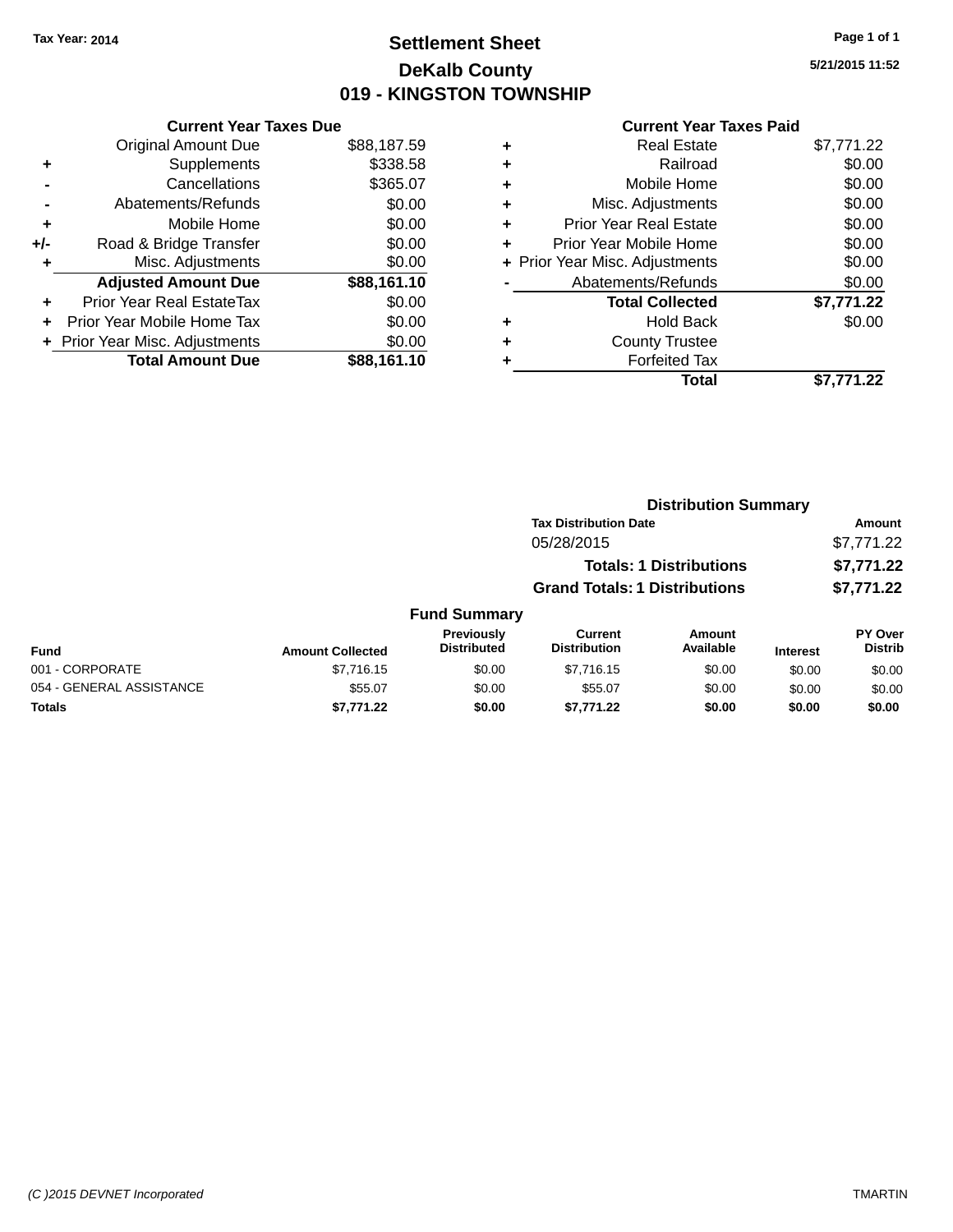### **Settlement Sheet Tax Year: 2014 Page 1 of 1 DeKalb County 020 - KINGSTON ROAD & BRIDGE**

**5/21/2015 11:52**

|     | <b>Current Year Taxes Due</b>  |              |  |  |  |
|-----|--------------------------------|--------------|--|--|--|
|     | <b>Original Amount Due</b>     | \$326,563.34 |  |  |  |
| ٠   | Supplements                    | \$1,162.66   |  |  |  |
|     | Cancellations                  | \$1,253.63   |  |  |  |
|     | Abatements/Refunds             | \$0.00       |  |  |  |
| ٠   | Mobile Home                    | \$0.00       |  |  |  |
| +/- | Road & Bridge Transfer         | (\$2,091.20) |  |  |  |
|     | Misc. Adjustments              | \$0.00       |  |  |  |
|     | <b>Adjusted Amount Due</b>     | \$324,381.17 |  |  |  |
| ٠   | Prior Year Real EstateTax      | \$0.00       |  |  |  |
|     | Prior Year Mobile Home Tax     | \$0.00       |  |  |  |
|     | + Prior Year Misc. Adjustments | \$0.00       |  |  |  |
|     | <b>Total Amount Due</b>        | \$324,381.17 |  |  |  |
|     |                                |              |  |  |  |

|   | <b>Real Estate</b>             | \$26,686.19 |
|---|--------------------------------|-------------|
| ٠ | Railroad                       | \$0.00      |
| ٠ | Mobile Home                    | \$0.00      |
| ٠ | Misc. Adjustments              | \$0.00      |
| ٠ | <b>Prior Year Real Estate</b>  | \$0.00      |
| ٠ | Prior Year Mobile Home         | \$0.00      |
|   | + Prior Year Misc. Adjustments | \$0.00      |
|   | Abatements/Refunds             | \$0.00      |
|   | <b>Total Collected</b>         | \$26,686.19 |
| ٠ | <b>Hold Back</b>               | \$0.00      |
| ٠ | <b>County Trustee</b>          |             |
|   | <b>Forfeited Tax</b>           |             |
|   | Total                          | \$26.686.19 |

| <b>Road and Bridge Summary</b> |             |                     | <b>Distribution Summary</b>          |             |
|--------------------------------|-------------|---------------------|--------------------------------------|-------------|
| <b>Municipality</b>            | Amt. Due    | Amt. Distrib.       | <b>Tax Distribution Date</b>         | Amount      |
| <b>CITY OF GENOA</b>           | \$8.956.74  | \$802.90            | 05/28/2015                           | \$26,686.19 |
| <b>VILLAGE OF KINGSTON</b>     | \$14,433.69 | \$1,288.30          | <b>Totals: 1 Distributions</b>       | \$26,686.19 |
| Totals                         | \$23,390.43 | \$2,091.20          | <b>Grand Totals: 1 Distributions</b> | \$26,686.19 |
|                                |             | <b>Fund Summary</b> |                                      |             |

|                              |                         | unu vunnnar y                           |                                |                     |                 |                           |
|------------------------------|-------------------------|-----------------------------------------|--------------------------------|---------------------|-----------------|---------------------------|
| Fund                         | <b>Amount Collected</b> | <b>Previously</b><br><b>Distributed</b> | Current<br><b>Distribution</b> | Amount<br>Available | <b>Interest</b> | PY Over<br><b>Distrib</b> |
| 007 - ROAD AND BRIDGE        | \$8.089.74              | \$0.00                                  | \$8.089.74                     | \$0.00              | \$0.00          | \$0.00                    |
| 008 - BRIDGE CONST W/COUNTY  | \$721.57                | \$0.00                                  | \$721.57                       | \$0.00              | \$0.00          | \$0.00                    |
| 009 - PERMANENT ROAD         | \$15,470.73             | \$0.00                                  | \$15,470.73                    | \$0.00              | \$0.00          | \$0.00                    |
| 010 - EQUIPMENT AND BUILDING | \$2,404.15              | \$0.00                                  | \$2,404.15                     | \$0.00              | \$0.00          | \$0.00                    |
| Totals                       | \$26,686.19             | \$0.00                                  | \$26,686.19                    | \$0.00              | \$0.00          | \$0.00                    |
|                              |                         |                                         |                                |                     |                 |                           |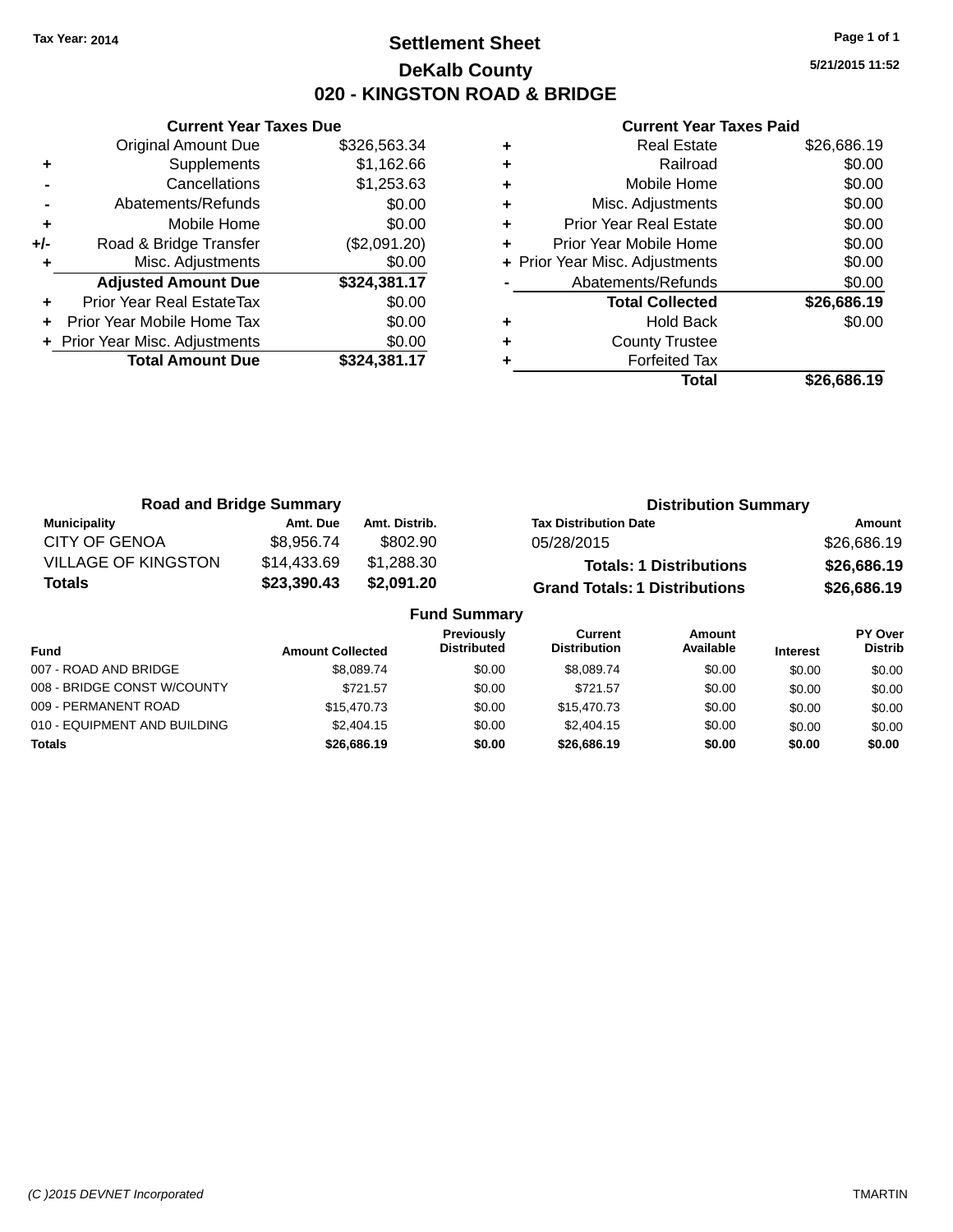### **Settlement Sheet Tax Year: 2014 Page 1 of 1 DeKalb County 021 - KINGSTON TWP CEMETERY**

**5/21/2015 11:52**

|     | <b>Current Year Taxes Due</b> |             |
|-----|-------------------------------|-------------|
|     | <b>Original Amount Due</b>    | \$14,732.84 |
| ٠   | Supplements                   | \$56.55     |
|     | Cancellations                 | \$60.99     |
|     | Abatements/Refunds            | \$0.00      |
| ٠   | Mobile Home                   | \$0.00      |
| +/- | Road & Bridge Transfer        | \$0.00      |
| ٠   | Misc. Adjustments             | \$0.00      |
|     | <b>Adjusted Amount Due</b>    | \$14,728.40 |
| ÷   | Prior Year Real EstateTax     | \$0.00      |
| ÷   | Prior Year Mobile Home Tax    | \$0.00      |
|     | Prior Year Misc. Adjustments  | \$0.00      |
|     | <b>Total Amount Due</b>       | \$14.728.40 |

|   | <b>Real Estate</b>             | \$1,298.23 |
|---|--------------------------------|------------|
| ٠ | Railroad                       | \$0.00     |
| ٠ | Mobile Home                    | \$0.00     |
| ٠ | Misc. Adjustments              | \$0.00     |
| ٠ | <b>Prior Year Real Estate</b>  | \$0.00     |
| ٠ | Prior Year Mobile Home         | \$0.00     |
|   | + Prior Year Misc. Adjustments | \$0.00     |
|   | Abatements/Refunds             | \$0.00     |
|   | <b>Total Collected</b>         | \$1,298.23 |
| ٠ | Hold Back                      | \$0.00     |
| ٠ | <b>County Trustee</b>          |            |
| ٠ | <b>Forfeited Tax</b>           |            |
|   | Total                          | \$1,298.23 |
|   |                                |            |

|                |                         |                                         |                                       | <b>Distribution Summary</b>    |                 |                           |
|----------------|-------------------------|-----------------------------------------|---------------------------------------|--------------------------------|-----------------|---------------------------|
|                |                         |                                         | <b>Tax Distribution Date</b>          |                                |                 | <b>Amount</b>             |
|                |                         |                                         | 05/28/2015                            |                                |                 | \$1,298.23                |
|                |                         |                                         |                                       | <b>Totals: 1 Distributions</b> |                 | \$1,298.23                |
|                |                         |                                         | <b>Grand Totals: 1 Distributions</b>  |                                |                 | \$1,298.23                |
|                |                         | <b>Fund Summary</b>                     |                                       |                                |                 |                           |
| <b>Fund</b>    | <b>Amount Collected</b> | <b>Previously</b><br><b>Distributed</b> | <b>Current</b><br><b>Distribution</b> | Amount<br>Available            | <b>Interest</b> | PY Over<br><b>Distrib</b> |
| 017 - CEMETERY | \$1,298.23              | \$0.00                                  | \$1,298.23                            | \$0.00                         | \$0.00          | \$0.00                    |
| Totals         | \$1,298.23              | \$0.00                                  | \$1,298.23                            | \$0.00                         | \$0.00          | \$0.00                    |
|                |                         |                                         |                                       |                                |                 |                           |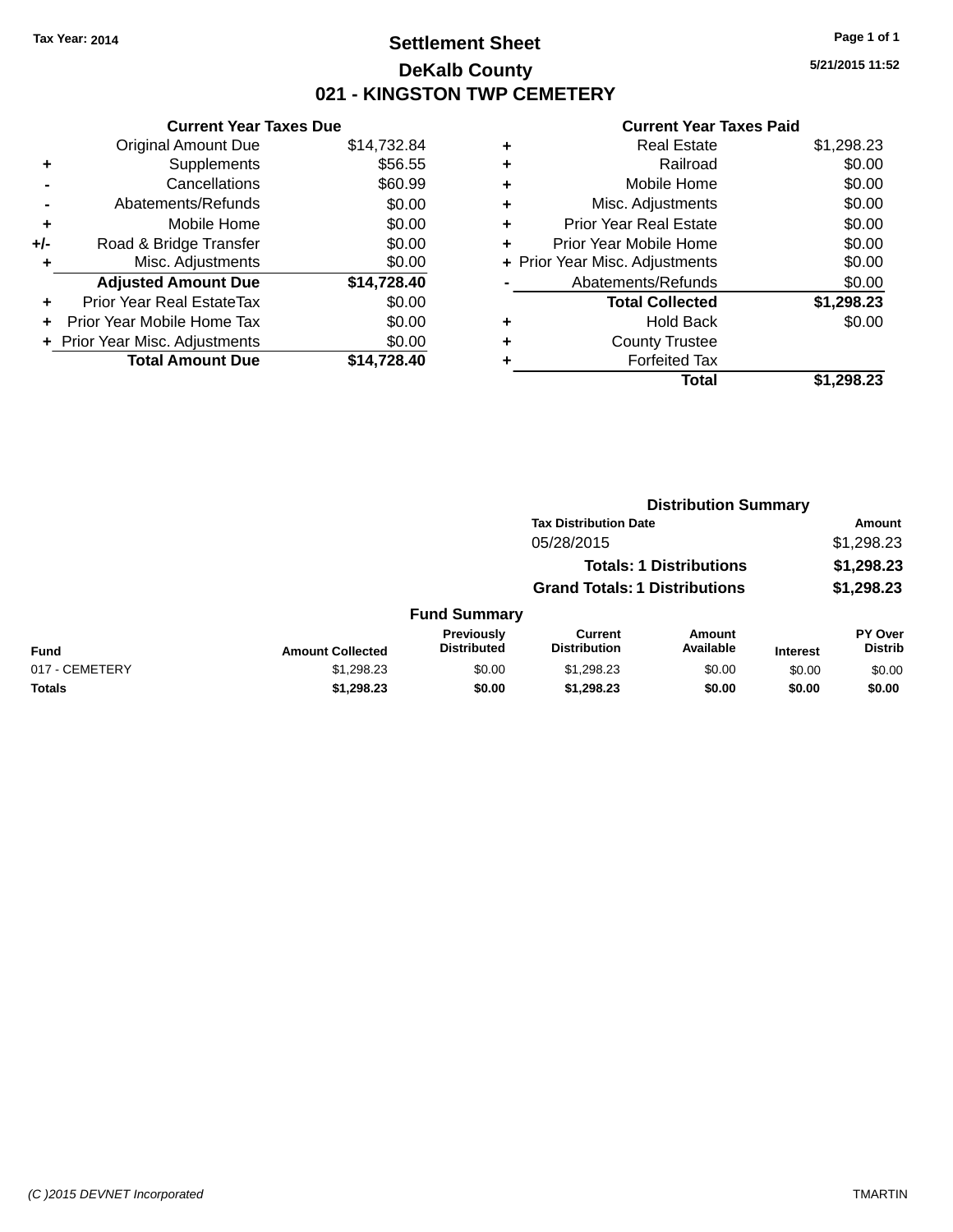## **Settlement Sheet Tax Year: 2014 Page 1 of 1 DeKalb County 022 - MALTA TOWNSHIP**

**5/21/2015 11:52**

|     | <b>Current Year Taxes Due</b>    |             |  |  |
|-----|----------------------------------|-------------|--|--|
|     | <b>Original Amount Due</b>       | \$65,074.33 |  |  |
| ٠   | Supplements                      | \$204.02    |  |  |
|     | Cancellations                    | \$228.63    |  |  |
|     | Abatements/Refunds               | \$0.00      |  |  |
| ٠   | Mobile Home                      | \$0.00      |  |  |
| +/- | \$0.00<br>Road & Bridge Transfer |             |  |  |
|     | \$0.00<br>Misc. Adjustments      |             |  |  |
|     | <b>Adjusted Amount Due</b>       | \$65,049.72 |  |  |
| ÷   | Prior Year Real EstateTax        | \$0.00      |  |  |
| ÷   | Prior Year Mobile Home Tax       | \$0.00      |  |  |
|     | + Prior Year Misc. Adjustments   | \$0.00      |  |  |
|     | <b>Total Amount Due</b>          | \$65,049.72 |  |  |

| ٠ | <b>Real Estate</b>             | \$6,683.06 |
|---|--------------------------------|------------|
| ٠ | Railroad                       | \$0.00     |
| ٠ | Mobile Home                    | \$0.00     |
| ٠ | Misc. Adjustments              | \$0.00     |
| ٠ | <b>Prior Year Real Estate</b>  | \$0.00     |
| ٠ | Prior Year Mobile Home         | \$0.00     |
|   | + Prior Year Misc. Adjustments | \$0.00     |
|   | Abatements/Refunds             | \$0.00     |
|   | <b>Total Collected</b>         | \$6,683.06 |
| ٠ | <b>Hold Back</b>               | \$0.00     |
|   | <b>County Trustee</b>          |            |
| ٠ | <b>Forfeited Tax</b>           |            |
|   | Total                          | \$6,683.06 |
|   |                                |            |

|                          | <b>Distribution Summary</b> |                                  |                                      |                                |                 |                                  |
|--------------------------|-----------------------------|----------------------------------|--------------------------------------|--------------------------------|-----------------|----------------------------------|
|                          |                             |                                  | <b>Tax Distribution Date</b>         |                                |                 | <b>Amount</b>                    |
|                          |                             |                                  | 05/28/2015                           |                                |                 | \$6,683.06                       |
|                          |                             |                                  |                                      | <b>Totals: 1 Distributions</b> |                 | \$6,683.06                       |
|                          |                             |                                  | <b>Grand Totals: 1 Distributions</b> |                                |                 | \$6,683.06                       |
|                          |                             | <b>Fund Summary</b>              |                                      |                                |                 |                                  |
| Fund                     | <b>Amount Collected</b>     | Previously<br><b>Distributed</b> | Current<br><b>Distribution</b>       | Amount<br>Available            | <b>Interest</b> | <b>PY Over</b><br><b>Distrib</b> |
| 001 - CORPORATE          | \$6,604.77                  | \$0.00                           | \$6,604.77                           | \$0.00                         | \$0.00          | \$0.00                           |
| 054 - GENERAL ASSISTANCE | \$78.29                     | \$0.00                           | \$78.29                              | \$0.00                         | \$0.00          | \$0.00                           |
| <b>Totals</b>            | \$6,683.06                  | \$0.00                           | \$6,683.06                           | \$0.00                         | \$0.00          | \$0.00                           |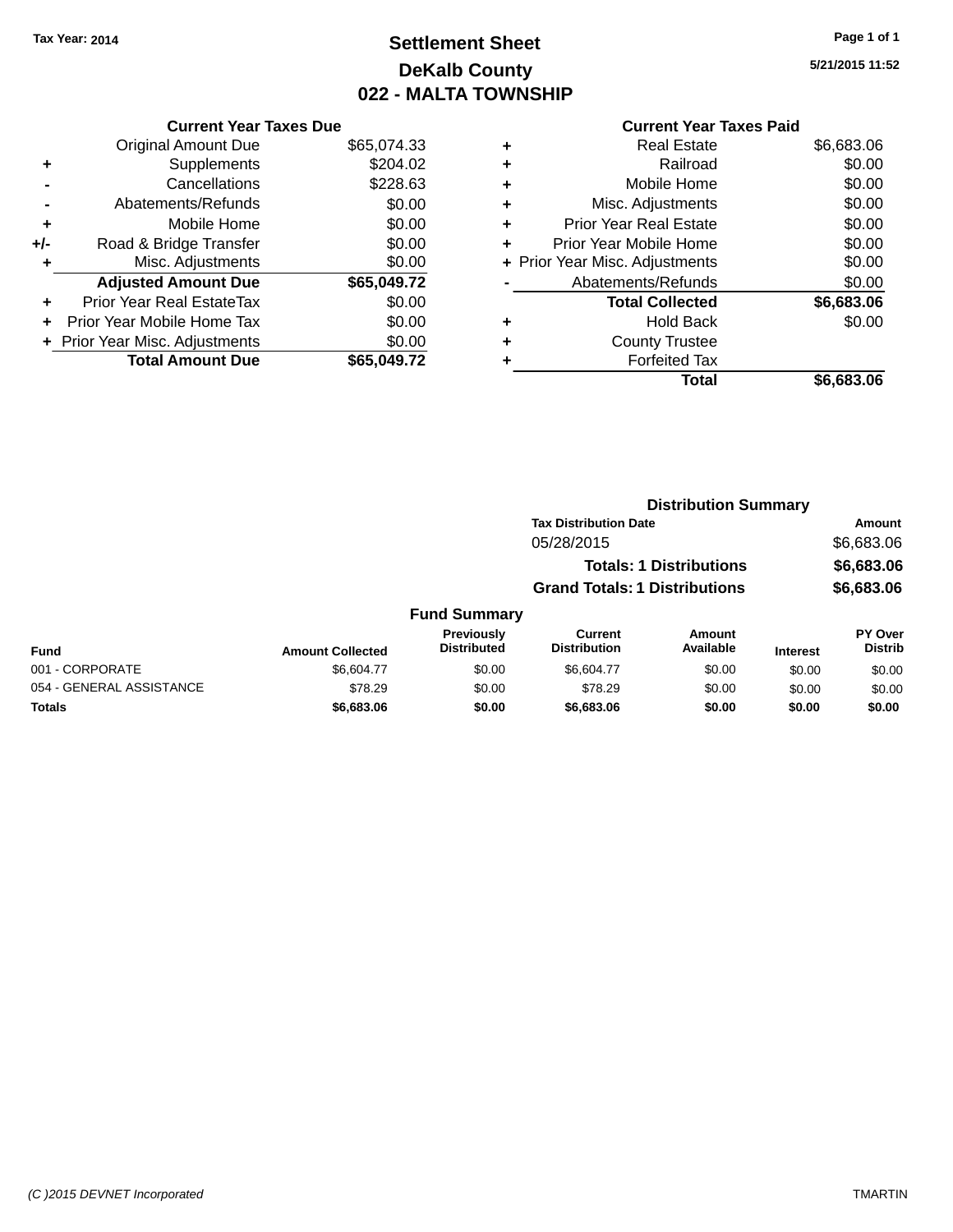## **Settlement Sheet Tax Year: 2014 Page 1 of 1 DeKalb County 023 - MALTA TWP LIBRARY**

**5/21/2015 11:52**

|     | <b>Current Year Taxes Due</b>  |              |  |  |  |
|-----|--------------------------------|--------------|--|--|--|
|     | <b>Original Amount Due</b>     | \$125,417.50 |  |  |  |
| ٠   | Supplements                    | \$393.22     |  |  |  |
|     | Cancellations                  | \$440.64     |  |  |  |
|     | Abatements/Refunds             | \$0.00       |  |  |  |
| ٠   | Mobile Home                    | \$0.00       |  |  |  |
| +/- | Road & Bridge Transfer         | \$0.00       |  |  |  |
| ٠   | \$0.00<br>Misc. Adjustments    |              |  |  |  |
|     | <b>Adjusted Amount Due</b>     | \$125,370.08 |  |  |  |
| ٠   | Prior Year Real EstateTax      | \$0.00       |  |  |  |
|     | Prior Year Mobile Home Tax     | \$0.00       |  |  |  |
|     | + Prior Year Misc. Adjustments | \$0.00       |  |  |  |
|     | <b>Total Amount Due</b>        | \$125,370,08 |  |  |  |
|     |                                |              |  |  |  |

| ٠ | <b>Real Estate</b>             | \$12,880.27 |
|---|--------------------------------|-------------|
| ٠ | Railroad                       | \$0.00      |
| ٠ | Mobile Home                    | \$0.00      |
| ٠ | Misc. Adjustments              | \$0.00      |
| ٠ | <b>Prior Year Real Estate</b>  | \$0.00      |
| ٠ | Prior Year Mobile Home         | \$0.00      |
|   | + Prior Year Misc. Adjustments | \$0.00      |
|   | Abatements/Refunds             | \$0.00      |
|   | <b>Total Collected</b>         | \$12,880.27 |
| ٠ | <b>Hold Back</b>               | \$0.00      |
|   | <b>County Trustee</b>          |             |
| ٠ | <b>Forfeited Tax</b>           |             |
|   | Total                          | \$12,880.27 |
|   |                                |             |

|               |                         |                                         |                                       | <b>Distribution Summary</b>    |                 |                           |
|---------------|-------------------------|-----------------------------------------|---------------------------------------|--------------------------------|-----------------|---------------------------|
|               |                         |                                         | <b>Tax Distribution Date</b>          |                                |                 | Amount                    |
|               |                         |                                         | 05/28/2015                            |                                |                 | \$12,880.27               |
|               |                         |                                         |                                       | <b>Totals: 1 Distributions</b> |                 | \$12,880.27               |
|               |                         |                                         | <b>Grand Totals: 1 Distributions</b>  |                                |                 | \$12,880.27               |
|               |                         | <b>Fund Summary</b>                     |                                       |                                |                 |                           |
| <b>Fund</b>   | <b>Amount Collected</b> | <b>Previously</b><br><b>Distributed</b> | <b>Current</b><br><b>Distribution</b> | Amount<br>Available            | <b>Interest</b> | PY Over<br><b>Distrib</b> |
| 016 - LIBRARY | \$12,880.27             | \$0.00                                  | \$12,880.27                           | \$0.00                         | \$0.00          | \$0.00                    |
| <b>Totals</b> | \$12,880.27             | \$0.00                                  | \$12,880.27                           | \$0.00                         | \$0.00          | \$0.00                    |
|               |                         |                                         |                                       |                                |                 |                           |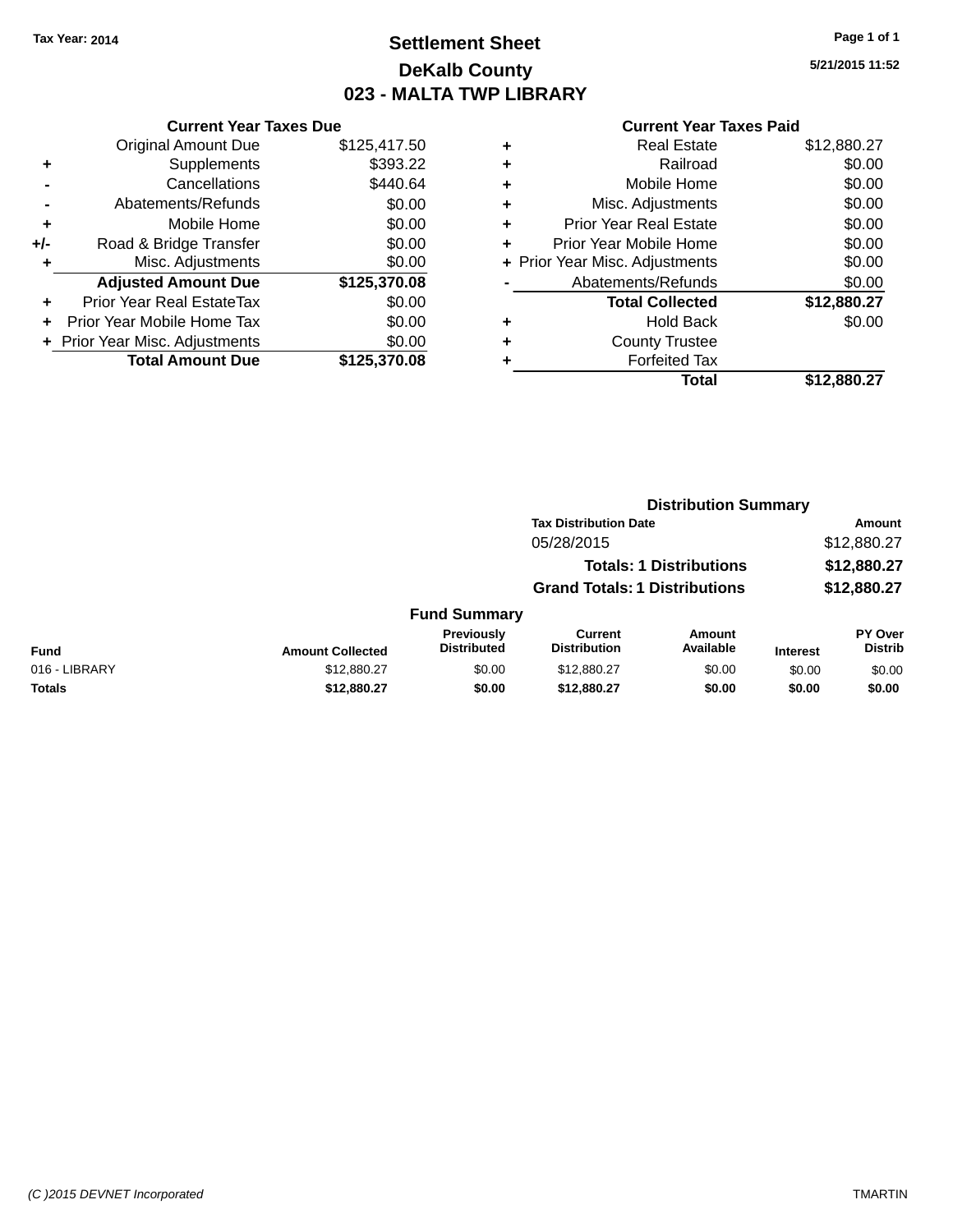### **Settlement Sheet Tax Year: 2014 Page 1 of 1 DeKalb County 024 - MALTA ROAD & BRIDGE**

**5/21/2015 11:52**

|     | <b>Current Year Taxes Due</b>  |              |  |  |
|-----|--------------------------------|--------------|--|--|
|     | Original Amount Due            | \$163,706.66 |  |  |
| ٠   | Supplements                    | \$479.10     |  |  |
|     | Cancellations                  | \$536.87     |  |  |
|     | Abatements/Refunds             | \$0.00       |  |  |
| ٠   | Mobile Home                    | \$0.00       |  |  |
| +/- | Road & Bridge Transfer         | (\$1,119.14) |  |  |
| ٠   | Misc. Adjustments              | \$0.00       |  |  |
|     | <b>Adjusted Amount Due</b>     | \$162,529.75 |  |  |
|     | Prior Year Real EstateTax      | \$0.00       |  |  |
| ٠   | Prior Year Mobile Home Tax     | \$0.00       |  |  |
|     | + Prior Year Misc. Adjustments | \$0.00       |  |  |
|     | <b>Total Amount Due</b>        | \$162,529.75 |  |  |
|     |                                |              |  |  |

|   | <b>Real Estate</b>             | \$15,693.36 |
|---|--------------------------------|-------------|
| ٠ | Railroad                       | \$0.00      |
| ٠ | Mobile Home                    | \$0.00      |
| ٠ | Misc. Adjustments              | \$0.00      |
| ٠ | <b>Prior Year Real Estate</b>  | \$0.00      |
|   | Prior Year Mobile Home         | \$0.00      |
|   | + Prior Year Misc. Adjustments | \$0.00      |
|   | Abatements/Refunds             | \$0.00      |
|   | <b>Total Collected</b>         | \$15,693.36 |
| ٠ | Hold Back                      | \$0.00      |
|   | <b>County Trustee</b>          |             |
|   | <b>Forfeited Tax</b>           |             |
|   | Total                          | \$15,693.36 |
|   |                                |             |

| <b>Road and Bridge Summary</b> |             |               | <b>Distribution Summary</b>          |             |  |
|--------------------------------|-------------|---------------|--------------------------------------|-------------|--|
| <b>Municipality</b>            | Amt. Due    | Amt. Distrib. | <b>Tax Distribution Date</b>         | Amount      |  |
| <b>VILLAGE OF MALTA</b>        | \$10.519.04 | \$1.119.14    | 05/28/2015                           | \$15,693.36 |  |
| <b>Totals</b>                  | \$10,519.04 | \$1,119.14    | <b>Totals: 1 Distributions</b>       | \$15,693.36 |  |
|                                |             |               | <b>Grand Totals: 1 Distributions</b> | \$15,693.36 |  |

| <b>Fund Summary</b>          |                         |                                         |                                |                     |                 |                           |  |
|------------------------------|-------------------------|-----------------------------------------|--------------------------------|---------------------|-----------------|---------------------------|--|
| <b>Fund</b>                  | <b>Amount Collected</b> | <b>Previously</b><br><b>Distributed</b> | Current<br><b>Distribution</b> | Amount<br>Available | <b>Interest</b> | PY Over<br><b>Distrib</b> |  |
| 007 - ROAD AND BRIDGE        | \$4.848.88              | \$0.00                                  | \$4.848.88                     | \$0.00              | \$0.00          | \$0.00                    |  |
| 008 - BRIDGE CONST W/COUNTY  | \$1.973.30              | \$0.00                                  | \$1.973.30                     | \$0.00              | \$0.00          | \$0.00                    |  |
| 009 - PERMANENT ROAD         | \$7.090.01              | \$0.00                                  | \$7.090.01                     | \$0.00              | \$0.00          | \$0.00                    |  |
| 010 - EQUIPMENT AND BUILDING | \$1.781.17              | \$0.00                                  | \$1.781.17                     | \$0.00              | \$0.00          | \$0.00                    |  |
| <b>Totals</b>                | \$15,693.36             | \$0.00                                  | \$15,693,36                    | \$0.00              | \$0.00          | \$0.00                    |  |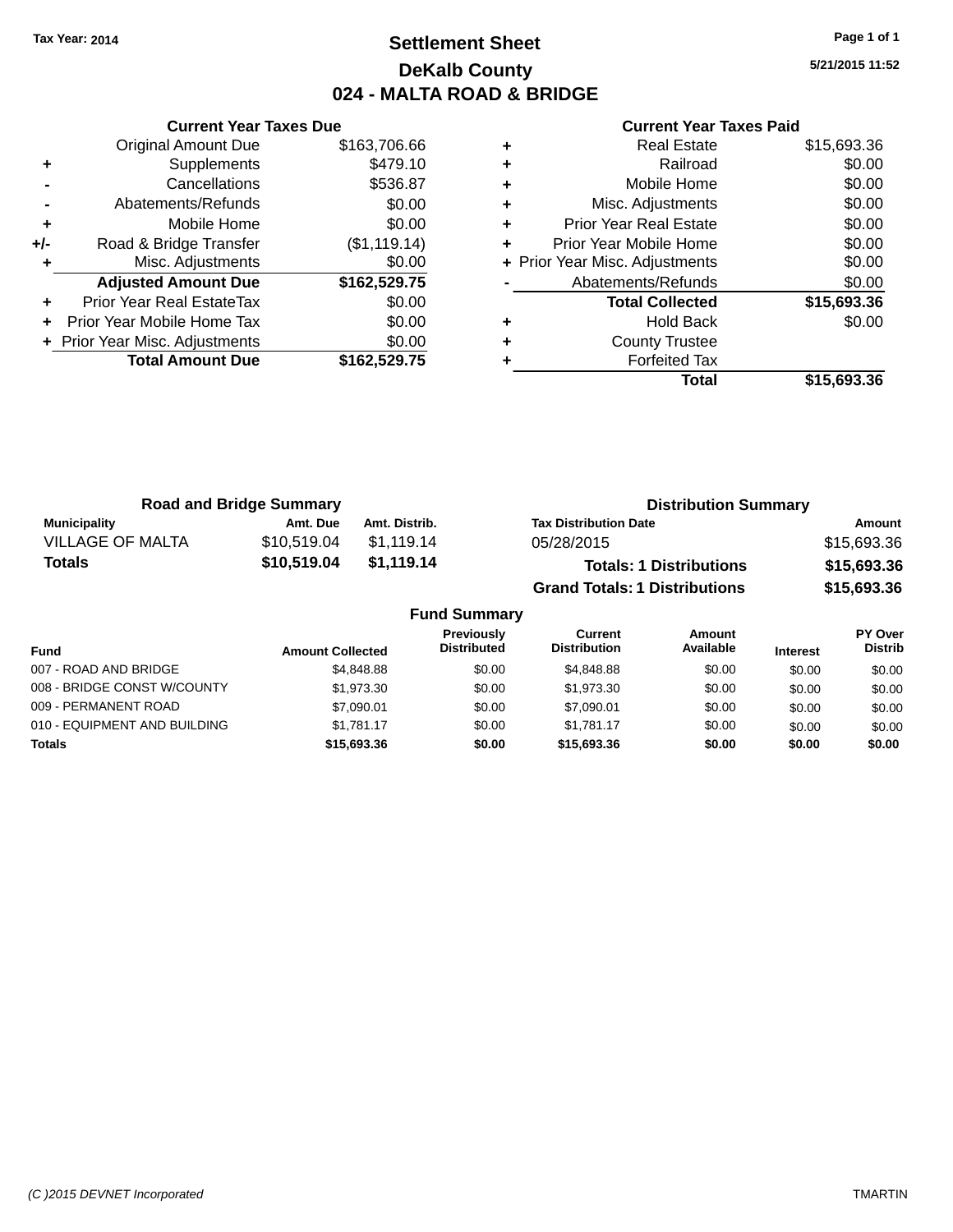## **Settlement Sheet Tax Year: 2014 Page 1 of 1 DeKalb County 025 - MAYFIELD TOWNSHIP**

**5/21/2015 11:52**

|     | <b>Current Year Taxes Due</b>    |             |
|-----|----------------------------------|-------------|
|     | <b>Original Amount Due</b>       | \$98,003.93 |
| ٠   | Supplements                      | \$103.68    |
|     | Cancellations                    | \$230.70    |
|     | Abatements/Refunds               | \$0.00      |
| ٠   | Mobile Home                      | \$0.00      |
| +/- | Road & Bridge Transfer           | \$0.00      |
| ٠   | Misc. Adjustments                | \$0.00      |
|     | <b>Adjusted Amount Due</b>       | \$97,876.91 |
| ٠   | <b>Prior Year Real EstateTax</b> | (\$20.75)   |
|     | Prior Year Mobile Home Tax       | \$0.00      |
|     | + Prior Year Misc. Adjustments   | \$0.00      |
|     | <b>Total Amount Due</b>          | \$97,856.16 |
|     |                                  |             |

| ٠ | Railroad                       | \$9,653.47<br>\$0.00 |
|---|--------------------------------|----------------------|
| ٠ | Mobile Home                    | \$0.00               |
| ٠ | Misc. Adjustments              | \$0.00               |
| ٠ | <b>Prior Year Real Estate</b>  | (\$20.75)            |
| ٠ | Prior Year Mobile Home         | \$0.00               |
|   | + Prior Year Misc. Adjustments | \$0.00               |
|   | Abatements/Refunds             | \$0.00               |
|   | <b>Total Collected</b>         | \$9,632.72           |
| ٠ | Hold Back                      | \$0.00               |
| ٠ | <b>County Trustee</b>          |                      |
| ٠ | <b>Forfeited Tax</b>           |                      |
|   | Total                          | \$9,632.72           |

|                                     |                                      | <b>Distribution Summary</b>    |                                   |
|-------------------------------------|--------------------------------------|--------------------------------|-----------------------------------|
|                                     | <b>Tax Distribution Date</b>         |                                | Amount                            |
|                                     | 05/28/2015                           |                                | \$9,632.72                        |
|                                     |                                      | <b>Totals: 1 Distributions</b> | \$9,632.72                        |
|                                     | <b>Grand Totals: 1 Distributions</b> |                                | \$9,632.72                        |
| <b>Fund Summary</b>                 |                                      |                                |                                   |
| <b>Previously</b><br>Diatollo de al | <b>Current</b><br>Distribution       | Amount<br>$A - -11 - 1 - 1 -$  | <b>PY Over</b><br><b>District</b> |

| Fund                     | <b>Amount Collected</b> | <b>Previously</b><br><b>Distributed</b> | Current<br><b>Distribution</b> | Amount<br>Available | <b>Interest</b> | <b>PY Over</b><br><b>Distrib</b> |
|--------------------------|-------------------------|-----------------------------------------|--------------------------------|---------------------|-----------------|----------------------------------|
| 001 - CORPORATE          | \$8.993.59              | \$0.00                                  | \$8.993.59                     | \$0.00              | \$0.00          | \$0.00                           |
| 054 - GENERAL ASSISTANCE | \$639.13                | \$0.00                                  | \$639.13                       | \$0.00              | \$0.00          | \$0.00                           |
| <b>Totals</b>            | \$9.632.72              | \$0.00                                  | \$9.632.72                     | \$0.00              | \$0.00          | \$0.00                           |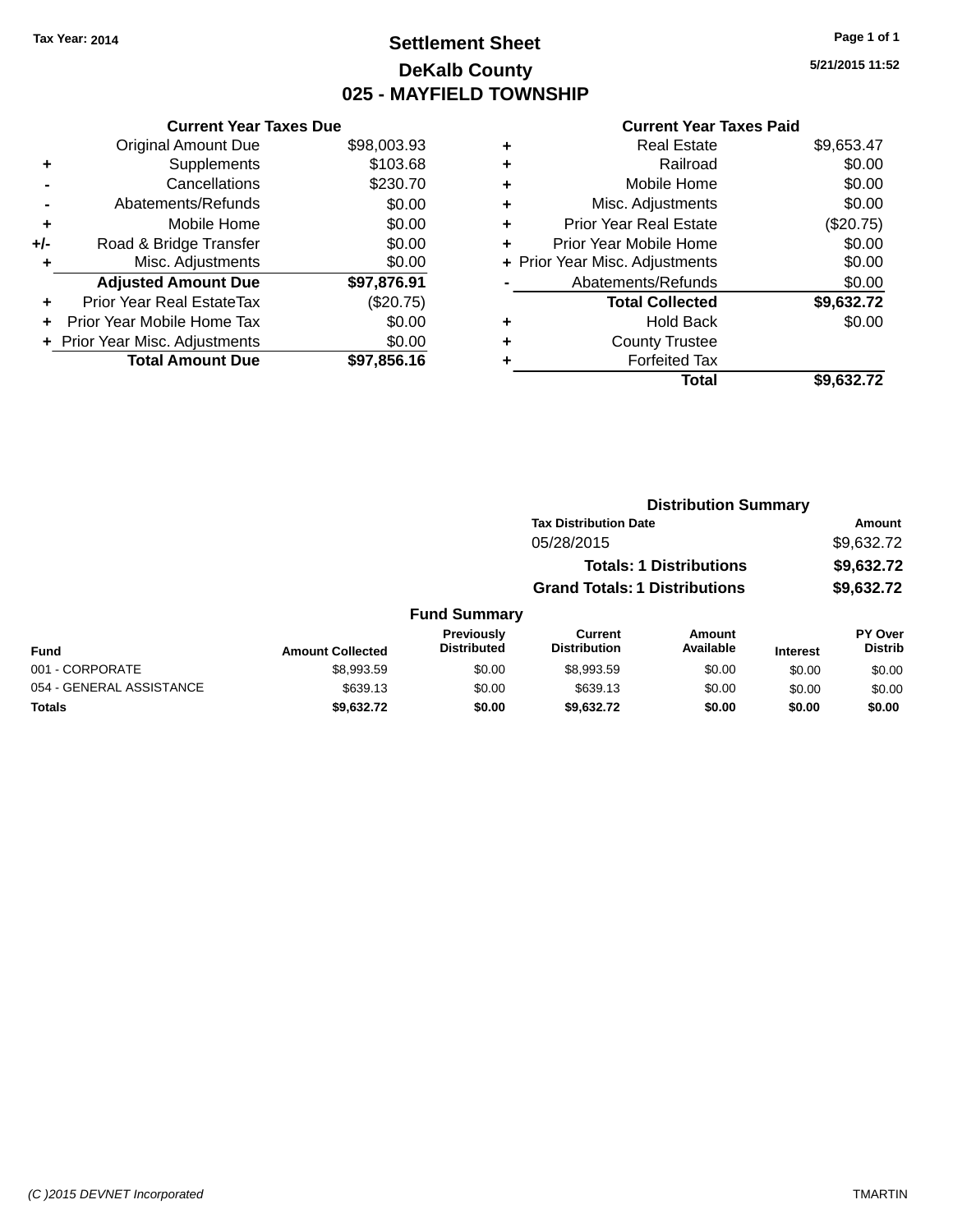### **Settlement Sheet Tax Year: 2014 Page 1 of 1 DeKalb County 026 - MAYFIELD ROAD & BRIDGE**

**5/21/2015 11:52**

#### **Current Year Taxes Paid**

| <b>Current Year Taxes Due</b> |              |
|-------------------------------|--------------|
| <b>Original Amount Due</b>    | \$249,531.22 |
| Supplements                   | \$263.98     |
| Cancellations                 | \$587.37     |
| Abatements/Refunds            | \$0.00       |
| Mobile Home                   | \$0.00       |
| Road & Bridge Transfer        | \$0.00       |
| Misc. Adjustments             | \$0.00       |
| <b>Adjusted Amount Due</b>    | \$249,207.83 |
| Prior Year Real EstateTax     | (\$51.35)    |
| Prior Year Mobile Home Tax    | \$0.00       |
| Prior Year Misc. Adjustments  | \$0.00       |
| <b>Total Amount Due</b>       | \$249.156.48 |
|                               |              |

|   | <b>Real Estate</b>             | \$24,579.09 |
|---|--------------------------------|-------------|
| ٠ | Railroad                       | \$0.00      |
| ٠ | Mobile Home                    | \$0.00      |
| ٠ | Misc. Adjustments              | \$0.00      |
| ٠ | Prior Year Real Estate         | (\$51.35)   |
| ٠ | Prior Year Mobile Home         | \$0.00      |
|   | + Prior Year Misc. Adjustments | \$0.00      |
|   | Abatements/Refunds             | \$0.00      |
|   | <b>Total Collected</b>         | \$24,527.74 |
| ٠ | <b>Hold Back</b>               | \$0.00      |
| ٠ | <b>County Trustee</b>          |             |
| ٠ | <b>Forfeited Tax</b>           |             |
|   | Total                          | \$24,527.74 |
|   |                                |             |

| <b>Distribution Summary</b>          |             |
|--------------------------------------|-------------|
| <b>Tax Distribution Date</b>         | Amount      |
| 05/28/2015                           | \$24,527.74 |
| <b>Totals: 1 Distributions</b>       | \$24,527.74 |
| <b>Grand Totals: 1 Distributions</b> | \$24,527.74 |

|                                                     |                         | <b>Previously</b><br><b>Distributed</b> | Current<br><b>Distribution</b> | Amount<br>Available |                 | PY Over<br><b>Distrib</b> |
|-----------------------------------------------------|-------------------------|-----------------------------------------|--------------------------------|---------------------|-----------------|---------------------------|
| Fund                                                | <b>Amount Collected</b> |                                         |                                |                     | <b>Interest</b> |                           |
| 007 - ROAD AND BRIDGE                               | \$15,401.18             | \$0.00                                  | \$15,401.18                    | \$0.00              | \$0.00          | \$0.00                    |
| 008 - BRIDGE CONST W/COUNTY                         | \$772.79                | \$0.00                                  | \$772.79                       | \$0.00              | \$0.00          | \$0.00                    |
| 009 - PERMANENT ROAD                                | \$6,083.88              | \$0.00                                  | \$6,083,88                     | \$0.00              | \$0.00          | \$0.00                    |
| 010 - EQUIPMENT AND BUILDING                        | \$1,158.88              | \$0.00                                  | \$1.158.88                     | \$0.00              | \$0.00          | \$0.00                    |
| 035 - TORT JUDGMENTS, LIABILITY<br><b>INSURANCE</b> | \$676.13                | \$0.00                                  | \$676.13                       | \$0.00              | \$0.00          | \$0.00                    |
| 047 - SOCIAL SECURITY                               | \$434.88                | \$0.00                                  | \$434.88                       | \$0.00              | \$0.00          | \$0.00                    |
| <b>Totals</b>                                       | \$24.527.74             | \$0.00                                  | \$24.527.74                    | \$0.00              | \$0.00          | \$0.00                    |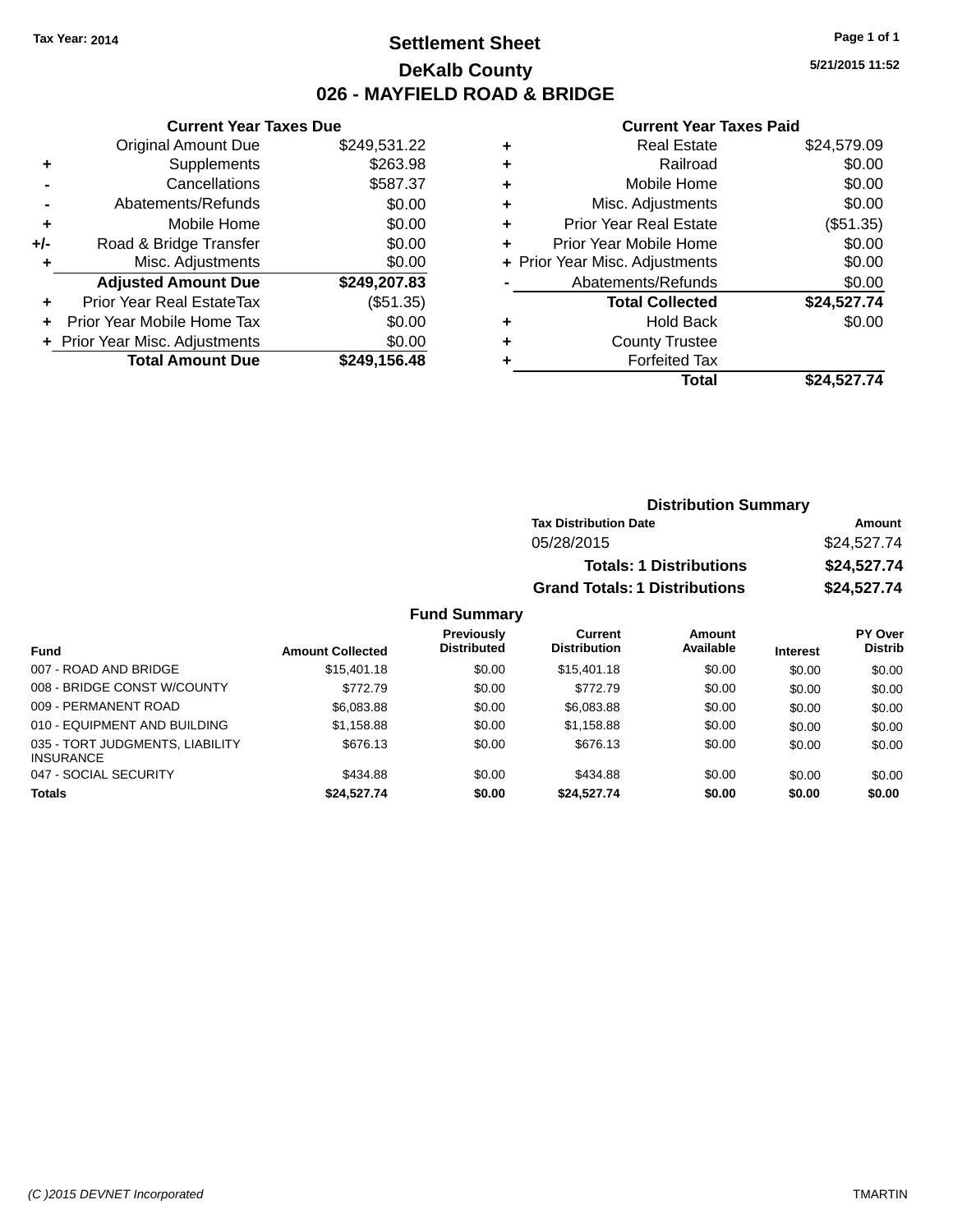## **Settlement Sheet Tax Year: 2014 Page 1 of 1 DeKalb County 027 - MILAN TOWNSHIP**

**5/21/2015 11:52**

|     | <b>Current Year Taxes Due</b>  |             |
|-----|--------------------------------|-------------|
|     | <b>Original Amount Due</b>     | \$40,000.54 |
| ٠   | Supplements                    | \$85.42     |
|     | Cancellations                  | \$108.76    |
|     | Abatements/Refunds             | \$0.00      |
| ٠   | Mobile Home                    | \$0.00      |
| +/- | Road & Bridge Transfer         | \$0.00      |
| ٠   | Misc. Adjustments              | \$0.00      |
|     | <b>Adjusted Amount Due</b>     | \$39,977.20 |
| ÷   | Prior Year Real EstateTax      | \$0.00      |
| ٠   | Prior Year Mobile Home Tax     | \$0.00      |
|     | + Prior Year Misc. Adjustments | \$0.00      |
|     | <b>Total Amount Due</b>        | \$39,977.20 |
|     |                                |             |

| ٠ | <b>Real Estate</b>             | \$3,070.40 |
|---|--------------------------------|------------|
| ÷ | Railroad                       | \$0.00     |
| ٠ | Mobile Home                    | \$0.00     |
| ٠ | Misc. Adjustments              | \$0.00     |
| ٠ | <b>Prior Year Real Estate</b>  | \$0.00     |
| ٠ | Prior Year Mobile Home         | \$0.00     |
|   | + Prior Year Misc. Adjustments | \$0.00     |
|   | Abatements/Refunds             | \$0.00     |
|   | <b>Total Collected</b>         | \$3,070.40 |
| ٠ | <b>Hold Back</b>               | \$0.00     |
| ٠ | <b>County Trustee</b>          |            |
| ٠ | <b>Forfeited Tax</b>           |            |
|   | Total                          | \$3.070.40 |
|   |                                |            |

|                 |                         |                                  |                                       |                                | <b>Distribution Summary</b> |                                  |
|-----------------|-------------------------|----------------------------------|---------------------------------------|--------------------------------|-----------------------------|----------------------------------|
|                 |                         |                                  | <b>Tax Distribution Date</b>          |                                |                             | Amount                           |
|                 |                         |                                  | 05/28/2015                            |                                |                             | \$3,070.40                       |
|                 |                         |                                  |                                       | <b>Totals: 1 Distributions</b> |                             | \$3,070.40                       |
|                 |                         |                                  | <b>Grand Totals: 1 Distributions</b>  |                                |                             | \$3,070.40                       |
|                 |                         | <b>Fund Summary</b>              |                                       |                                |                             |                                  |
| <b>Fund</b>     | <b>Amount Collected</b> | Previously<br><b>Distributed</b> | <b>Current</b><br><b>Distribution</b> | Amount<br>Available            | <b>Interest</b>             | <b>PY Over</b><br><b>Distrib</b> |
| 001 - CORPORATE | \$3,070.40              | \$0.00                           | \$3,070.40                            | \$0.00                         | \$0.00                      | \$0.00                           |
| <b>Totals</b>   | \$3,070.40              | \$0.00                           | \$3,070.40                            | \$0.00                         | \$0.00                      | \$0.00                           |
|                 |                         |                                  |                                       |                                |                             |                                  |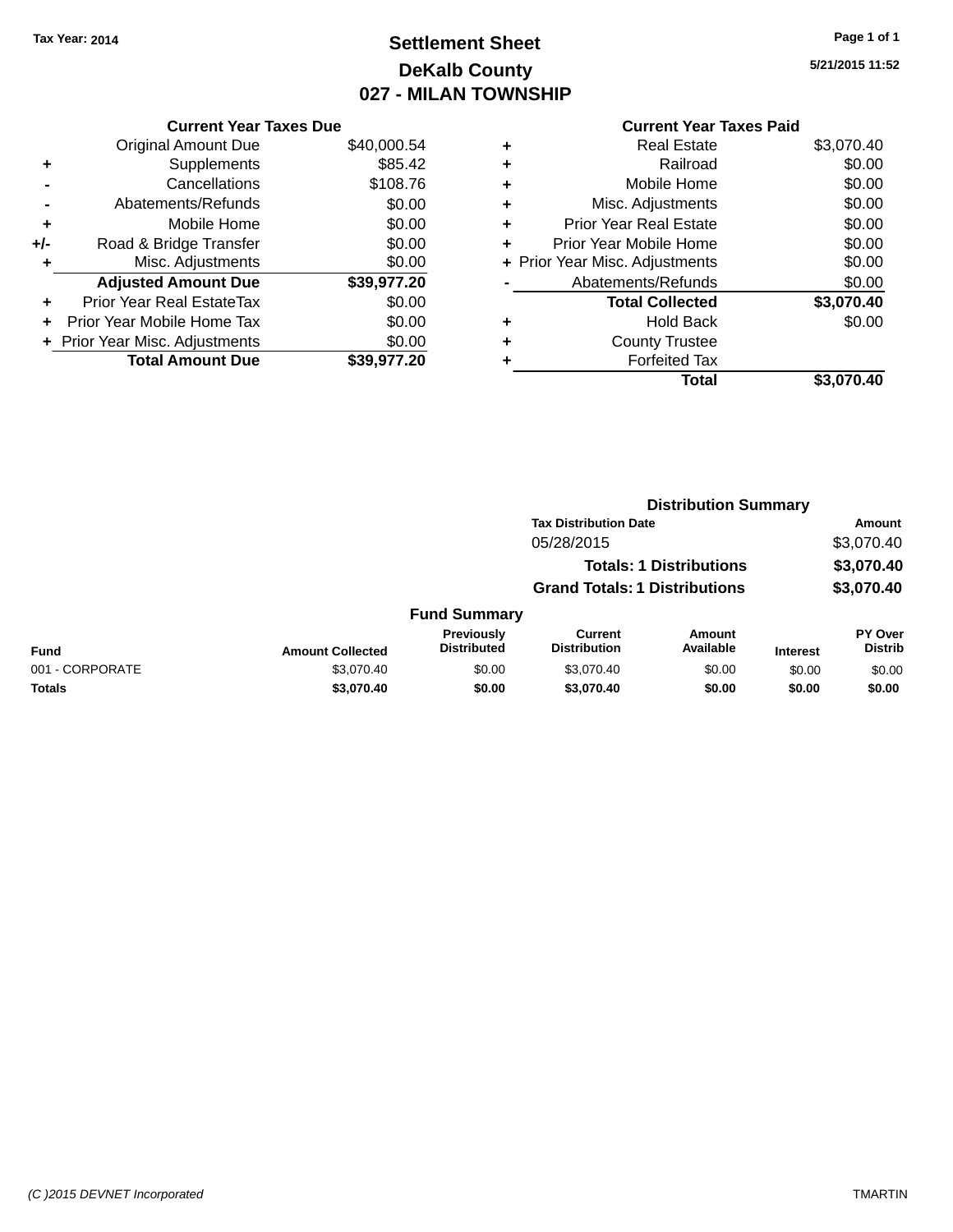### **Settlement Sheet Tax Year: 2014 Page 1 of 1 DeKalb County 028 - MILAN ROAD & BRIDGE**

**5/21/2015 11:52**

#### **Current Year Taxes Paid**

|     | <b>Original Amount Due</b>     | \$63,794.83 |  |
|-----|--------------------------------|-------------|--|
| ٠   | Supplements                    | \$136.24    |  |
|     | Cancellations                  | \$173.46    |  |
|     | Abatements/Refunds             | \$0.00      |  |
| ÷   | Mobile Home                    | \$0.00      |  |
| +/- | Road & Bridge Transfer         | \$0.00      |  |
| ٠   | Misc. Adjustments              | \$0.00      |  |
|     | <b>Adjusted Amount Due</b>     | \$63,757.61 |  |
| ٠   | Prior Year Real EstateTax      | \$0.00      |  |
| ÷   | Prior Year Mobile Home Tax     | \$0.00      |  |
|     | + Prior Year Misc. Adjustments | \$0.00      |  |
|     | <b>Total Amount Due</b>        | \$63,757.61 |  |
|     |                                |             |  |

**Current Year Taxes Due**

| ٠ | <b>Real Estate</b>             | \$4,896.85 |
|---|--------------------------------|------------|
| ٠ | Railroad                       | \$0.00     |
| ٠ | Mobile Home                    | \$0.00     |
| ٠ | Misc. Adjustments              | \$0.00     |
| ٠ | <b>Prior Year Real Estate</b>  | \$0.00     |
| ٠ | Prior Year Mobile Home         | \$0.00     |
|   | + Prior Year Misc. Adjustments | \$0.00     |
|   | Abatements/Refunds             | \$0.00     |
|   | <b>Total Collected</b>         | \$4,896.85 |
| ٠ | Hold Back                      | \$0.00     |
| ٠ | <b>County Trustee</b>          |            |
| ٠ | <b>Forfeited Tax</b>           |            |
|   | Total                          | \$4,896.85 |
|   |                                |            |

|                     | <b>Distribution Summary</b>          |            |
|---------------------|--------------------------------------|------------|
|                     | <b>Tax Distribution Date</b>         | Amount     |
|                     | 05/28/2015                           | \$4,896.85 |
|                     | <b>Totals: 1 Distributions</b>       | \$4,896.85 |
|                     | <b>Grand Totals: 1 Distributions</b> | \$4,896.85 |
| <b>Fund Summary</b> |                                      |            |

#### **Fund Interest Amount Collected Distributed PY Over Distrib Amount Available Current Distribution Previously** 007 - ROAD AND BRIDGE \$3,412.26 \$3,412.26 \$0.00 \$3,412.26 \$0.00 \$0.00 \$0.00 \$0.00 008 - BRIDGE CONST W/COUNTY  $$334.05$  \$0.00 \$334.05 \$0.00 \$0.00 \$0.00 \$0.00 009 - PERMANENT ROAD \$1,150.54 \$1,150.54 \$0.00 \$1,150.54 \$0.00 \$0.00 \$0.00 \$0.00 **Totals \$4,896.85 \$0.00 \$4,896.85 \$0.00 \$0.00 \$0.00**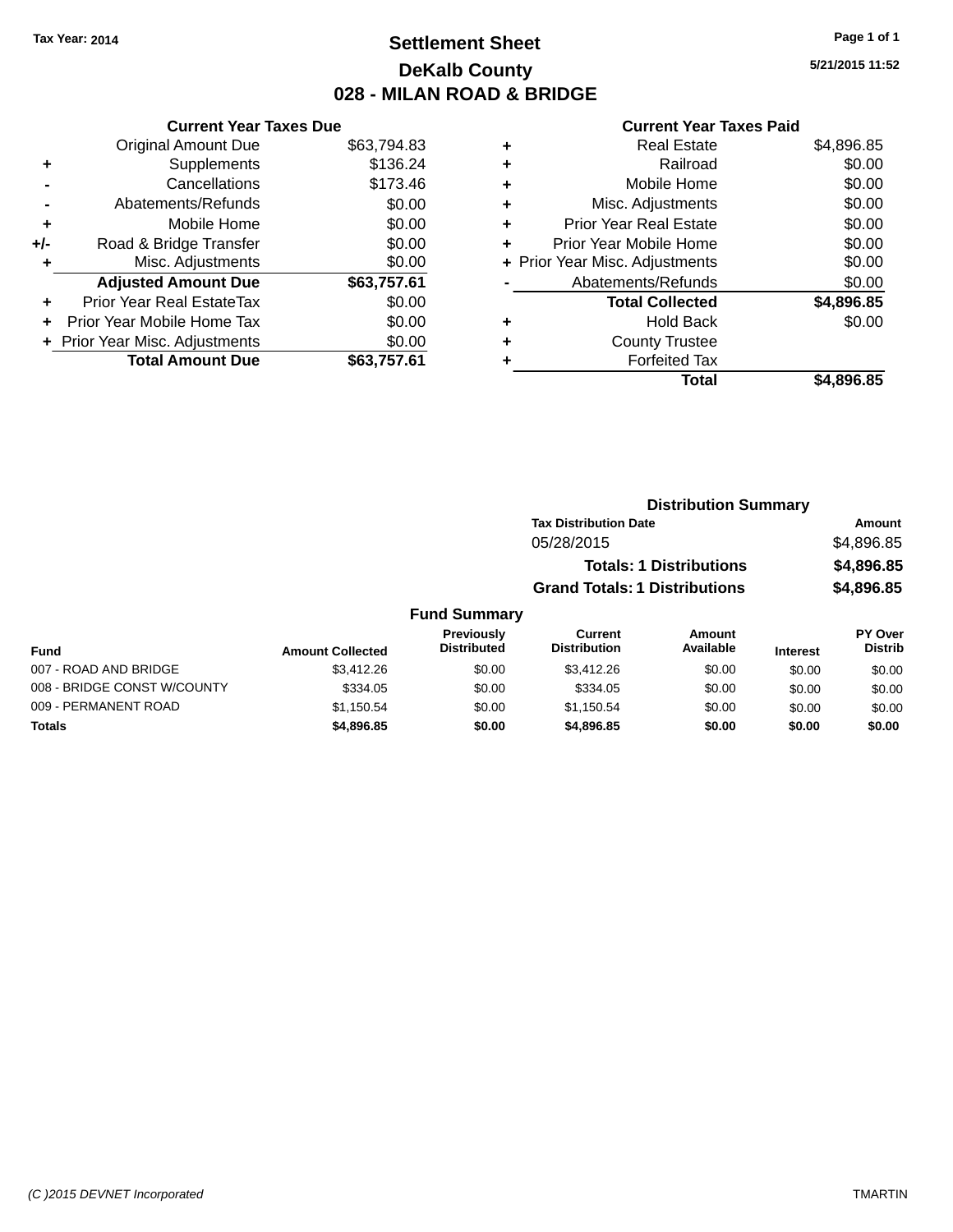## **Settlement Sheet Tax Year: 2014 Page 1 of 1 DeKalb County 029 - PAW PAW TOWNSHIP**

**5/21/2015 11:52**

#### **Current Year Taxes Paid**

|     | <b>Current Year Taxes Due</b>  |             |
|-----|--------------------------------|-------------|
|     | <b>Original Amount Due</b>     | \$67,486.60 |
| ٠   | Supplements                    | \$0.00      |
|     | Cancellations                  | \$0.00      |
|     | Abatements/Refunds             | \$0.00      |
| ٠   | Mobile Home                    | \$0.00      |
| +/- | Road & Bridge Transfer         | \$0.00      |
| ٠   | Misc. Adjustments              | \$0.00      |
|     | <b>Adjusted Amount Due</b>     | \$67,486.60 |
| ÷   | Prior Year Real EstateTax      | \$0.00      |
|     | Prior Year Mobile Home Tax     | \$0.00      |
|     | + Prior Year Misc. Adjustments | \$0.00      |
|     | <b>Total Amount Due</b>        | \$67,486.60 |
|     |                                |             |

|   | <b>Real Estate</b>             | \$5,679.99 |
|---|--------------------------------|------------|
| ٠ | Railroad                       | \$0.00     |
| ٠ | Mobile Home                    | \$0.00     |
| ٠ | Misc. Adjustments              | \$0.00     |
| ٠ | <b>Prior Year Real Estate</b>  | \$0.00     |
| ÷ | Prior Year Mobile Home         | \$0.00     |
|   | + Prior Year Misc. Adjustments | \$0.00     |
|   | Abatements/Refunds             | \$0.00     |
|   | <b>Total Collected</b>         | \$5,679.99 |
| ٠ | <b>Hold Back</b>               | \$0.00     |
|   | <b>County Trustee</b>          |            |
| ٠ | <b>Forfeited Tax</b>           |            |
|   | Total                          | \$5,679.99 |
|   |                                |            |

|            | <b>Distribution Summary</b>          |            |
|------------|--------------------------------------|------------|
|            | <b>Tax Distribution Date</b>         | Amount     |
| 05/28/2015 |                                      | \$5,679.99 |
|            | <b>Totals: 1 Distributions</b>       | \$5,679.99 |
|            | <b>Grand Totals: 1 Distributions</b> | \$5,679.99 |
| , ,,,,,,,  |                                      |            |

#### **Fund Summary Fund Interest Amount Collected Distributed PY Over Distrib Amount Available Current Distribution Previously** 001 - CORPORATE \$5,336.93 \$0.00 \$5,336.93 \$0.00 \$0.00 \$0.00 017 - CEMETERY \$218.51 \$0.00 \$218.51 \$0.00 \$0.00 \$0.00 034 - GENERAL ASSISTANCE \$124.55 \$0.00 \$0.00 \$0.00 \$0.00 \$0.00 **Totals \$5,679.99 \$0.00 \$5,679.99 \$0.00 \$0.00 \$0.00**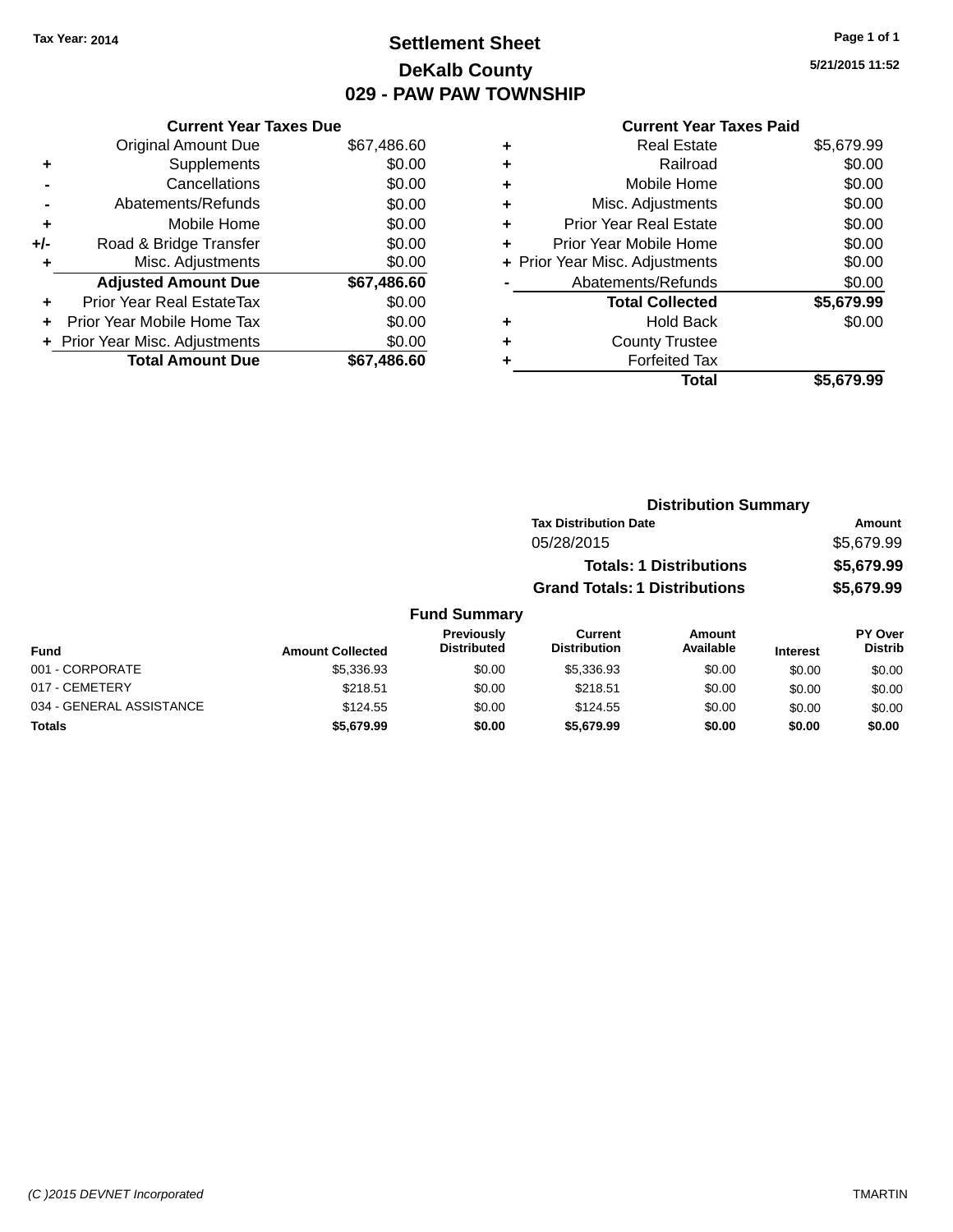### **Settlement Sheet Tax Year: 2014 Page 1 of 1 DeKalb County 030 - PAW PAW ROAD & BRIDGE**

**5/21/2015 11:52**

### **Current Year Taxes Paid**

|       | <b>Current Year Taxes Due</b>  |             |
|-------|--------------------------------|-------------|
|       | <b>Original Amount Due</b>     | \$93,080.22 |
| ٠     | Supplements                    | \$0.00      |
|       | Cancellations                  | \$0.00      |
|       | Abatements/Refunds             | \$0.00      |
| ٠     | Mobile Home                    | \$0.00      |
| $+/-$ | Road & Bridge Transfer         | \$0.00      |
| ÷     | Misc. Adjustments              | \$0.00      |
|       | <b>Adjusted Amount Due</b>     | \$93,080.22 |
| ÷     | Prior Year Real EstateTax      | \$0.00      |
|       | Prior Year Mobile Home Tax     | \$0.00      |
|       | + Prior Year Misc. Adjustments | \$0.00      |
|       | <b>Total Amount Due</b>        | \$93,080,22 |
|       |                                |             |

|   | <b>Real Estate</b>             | \$7,834.14 |
|---|--------------------------------|------------|
| ٠ | Railroad                       | \$0.00     |
| ٠ | Mobile Home                    | \$0.00     |
| ٠ | Misc. Adjustments              | \$0.00     |
| ٠ | <b>Prior Year Real Estate</b>  | \$0.00     |
| ٠ | Prior Year Mobile Home         | \$0.00     |
|   | + Prior Year Misc. Adjustments | \$0.00     |
|   | Abatements/Refunds             | \$0.00     |
|   | <b>Total Collected</b>         | \$7,834.14 |
| ٠ | <b>Hold Back</b>               | \$0.00     |
| ٠ | <b>County Trustee</b>          |            |
| ٠ | <b>Forfeited Tax</b>           |            |
|   | Total                          | \$7,834.14 |
|   |                                |            |

| <b>Distribution Summary</b>          |            |
|--------------------------------------|------------|
| <b>Tax Distribution Date</b>         | Amount     |
| 05/28/2015                           | \$7,834.14 |
| <b>Totals: 1 Distributions</b>       | \$7,834.14 |
| <b>Grand Totals: 1 Distributions</b> | \$7,834.14 |

| <b>Fund</b>                                   | <b>Amount Collected</b> | Previously<br><b>Distributed</b> | Current<br><b>Distribution</b> | Amount<br>Available | <b>Interest</b> | PY Over<br><b>Distrib</b> |
|-----------------------------------------------|-------------------------|----------------------------------|--------------------------------|---------------------|-----------------|---------------------------|
| 007 - ROAD AND BRIDGE                         | \$3,801.33              | \$0.00                           | \$3,801.33                     | \$0.00              | \$0.00          | \$0.00                    |
| 009 - PERMANENT ROAD                          | \$3.041.89              | \$0.00                           | \$3.041.89                     | \$0.00              | \$0.00          | \$0.00                    |
| 010 - EQUIPMENT AND BUILDING                  | \$418.15                | \$0.00                           | \$418.15                       | \$0.00              | \$0.00          | \$0.00                    |
| 027 - AUDIT                                   | \$60.93                 | \$0.00                           | \$60.93                        | \$0.00              | \$0.00          | \$0.00                    |
| 035 - TORT JUDGEMENTS/LIABILITY<br><b>INS</b> | \$403.86                | \$0.00                           | \$403.86                       | \$0.00              | \$0.00          | \$0.00                    |
| 047 - SOCIAL SECURITY                         | \$107.98                | \$0.00                           | \$107.98                       | \$0.00              | \$0.00          | \$0.00                    |
| <b>Totals</b>                                 | \$7,834.14              | \$0.00                           | \$7,834.14                     | \$0.00              | \$0.00          | \$0.00                    |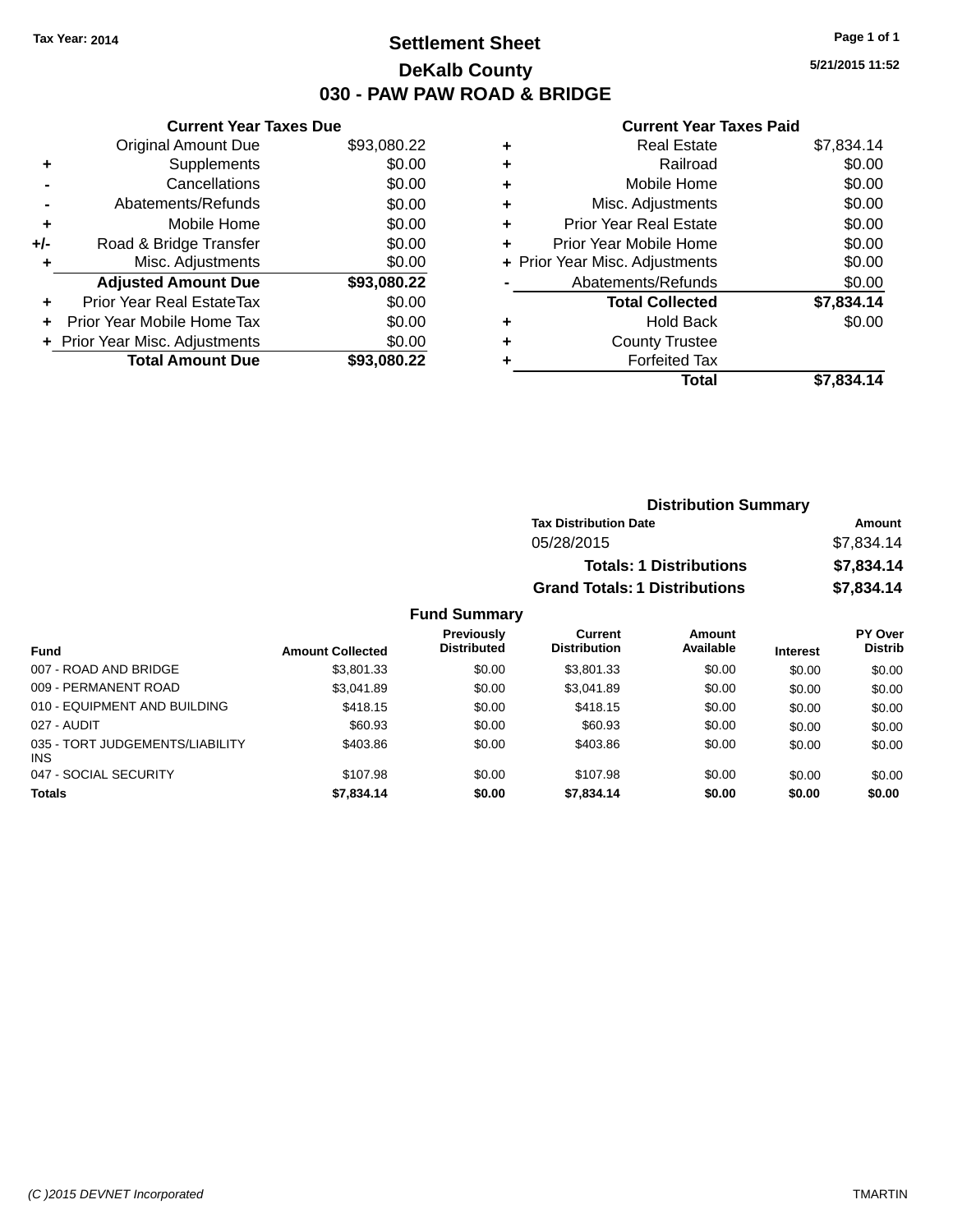## **Settlement Sheet Tax Year: 2014 Page 1 of 1 DeKalb County 031 - PIERCE TOWNSHIP**

**5/21/2015 11:52**

| <b>Current Year Taxes Due</b>  |             |
|--------------------------------|-------------|
| <b>Original Amount Due</b>     | \$56,809.06 |
| Supplements                    | \$160.21    |
| Cancellations                  | \$166.12    |
| Abatements/Refunds             | \$0.00      |
| Mobile Home                    | \$0.00      |
| Road & Bridge Transfer         | \$0.00      |
| Misc. Adjustments              | \$0.00      |
|                                |             |
| <b>Adjusted Amount Due</b>     | \$56,803.15 |
| Prior Year Real EstateTax      | \$0.00      |
| Prior Year Mobile Home Tax     | \$0.00      |
| + Prior Year Misc. Adjustments | \$0.00      |
|                                |             |

### **Current Year Taxes Paid**

| ٠ | <b>Real Estate</b>             | \$7,406.33 |
|---|--------------------------------|------------|
| ٠ | Railroad                       | \$0.00     |
| ٠ | Mobile Home                    | \$0.00     |
| ٠ | Misc. Adjustments              | \$0.00     |
| ٠ | <b>Prior Year Real Estate</b>  | \$0.00     |
| ٠ | Prior Year Mobile Home         | \$0.00     |
|   | + Prior Year Misc. Adjustments | \$0.00     |
|   | Abatements/Refunds             | \$0.00     |
|   | <b>Total Collected</b>         | \$7,406.33 |
| ٠ | <b>Hold Back</b>               | \$0.00     |
| ٠ | <b>County Trustee</b>          |            |
| ٠ | <b>Forfeited Tax</b>           |            |
|   | Total                          | \$7,406.33 |
|   |                                |            |

### **Distribution Summary Tax Distribution Date Amount** 05/28/2015 \$7,406.33 **Totals: 1 Distributions \$7,406.33 Grand Totals: 1 Distributions \$7,406.33**

| <b>Fund</b>                                   | <b>Amount Collected</b> | <b>Previously</b><br><b>Distributed</b> | Current<br><b>Distribution</b> | Amount<br>Available | <b>Interest</b> | <b>PY Over</b><br><b>Distrib</b> |
|-----------------------------------------------|-------------------------|-----------------------------------------|--------------------------------|---------------------|-----------------|----------------------------------|
| 001 - CORPORATE                               | \$5,474.49              | \$0.00                                  | \$5,474.49                     | \$0.00              | \$0.00          | \$0.00                           |
| $005 - I. M. R. F.$                           | \$521.64                | \$0.00                                  | \$521.64                       | \$0.00              | \$0.00          | \$0.00                           |
| 027 - AUDIT                                   | \$117.54                | \$0.00                                  | \$117.54                       | \$0.00              | \$0.00          | \$0.00                           |
| 035 - TORT JUDGEMENTS/LIABILITY<br><b>INS</b> | \$542.73                | \$0.00                                  | \$542.73                       | \$0.00              | \$0.00          | \$0.00                           |
| 047 - SOCIAL SECURITY                         | \$358.64                | \$0.00                                  | \$358.64                       | \$0.00              | \$0.00          | \$0.00                           |
| 054 - GENERAL ASSISTANCE                      | \$391.29                | \$0.00                                  | \$391.29                       | \$0.00              | \$0.00          | \$0.00                           |
| <b>Totals</b>                                 | \$7,406.33              | \$0.00                                  | \$7,406,33                     | \$0.00              | \$0.00          | \$0.00                           |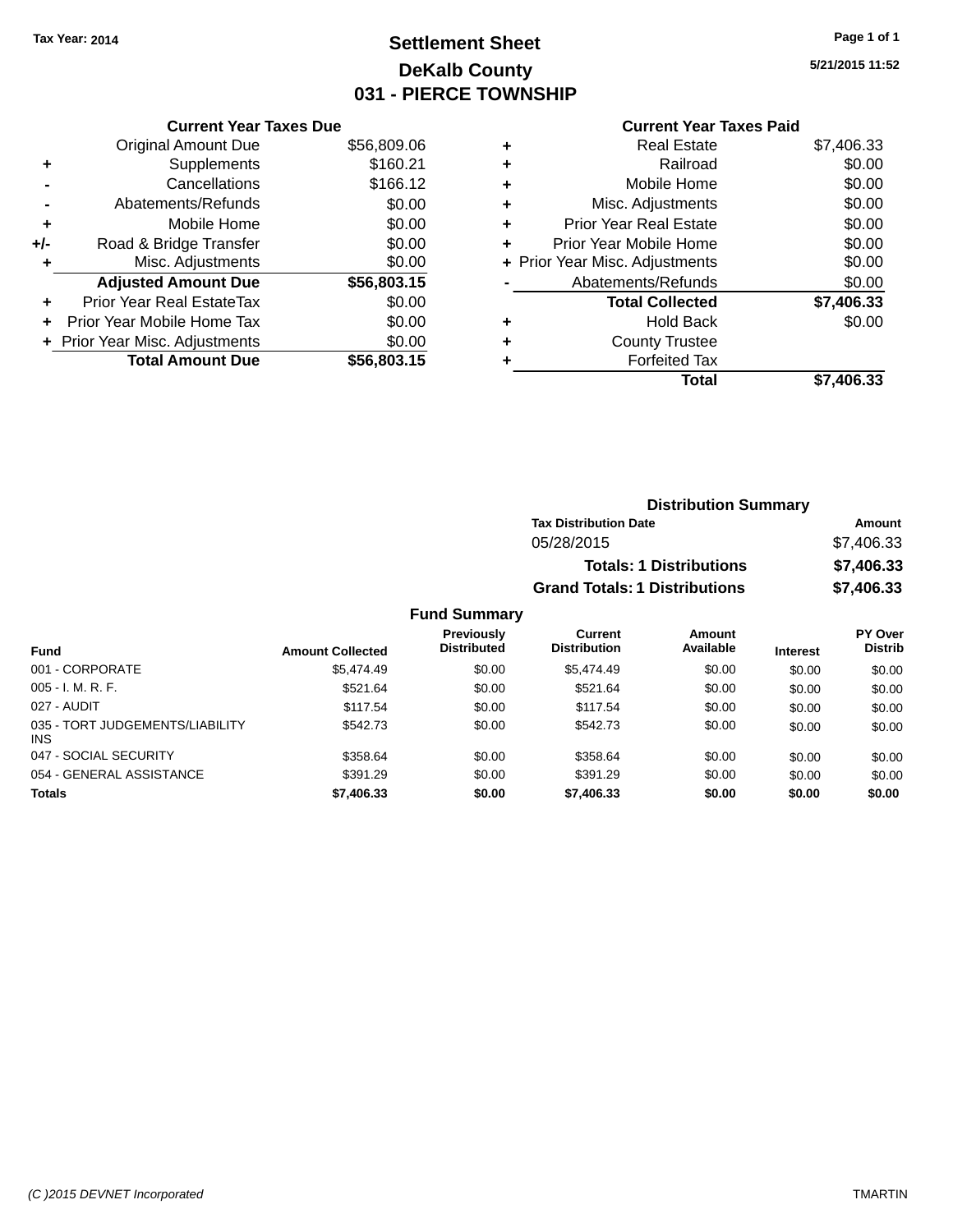### **Settlement Sheet Tax Year: 2014 Page 1 of 1 DeKalb County 032 - PIERCE ROAD & BRIDGE**

**5/21/2015 11:52**

#### **Current Year Taxes Paid**

| <b>Current Year Taxes Due</b> |                              |  |  |  |
|-------------------------------|------------------------------|--|--|--|
| <b>Original Amount Due</b>    | \$167,244.81                 |  |  |  |
| Supplements                   | \$471.69                     |  |  |  |
| Cancellations                 | \$489.06                     |  |  |  |
| Abatements/Refunds            | \$0.00                       |  |  |  |
| Mobile Home                   | \$0.00                       |  |  |  |
| Road & Bridge Transfer        | \$0.00                       |  |  |  |
| Misc. Adjustments             | \$0.00                       |  |  |  |
| <b>Adjusted Amount Due</b>    | \$167,227.44                 |  |  |  |
| Prior Year Real EstateTax     | \$0.00                       |  |  |  |
| Prior Year Mobile Home Tax    | \$0.00                       |  |  |  |
|                               | \$0.00                       |  |  |  |
| <b>Total Amount Due</b>       | \$167,227.44                 |  |  |  |
|                               | Prior Year Misc. Adjustments |  |  |  |

|   | <b>Real Estate</b>             | \$21,804.16 |
|---|--------------------------------|-------------|
| ٠ | Railroad                       | \$0.00      |
| ٠ | Mobile Home                    | \$0.00      |
| ٠ | Misc. Adjustments              | \$0.00      |
| ٠ | <b>Prior Year Real Estate</b>  | \$0.00      |
| ٠ | Prior Year Mobile Home         | \$0.00      |
|   | + Prior Year Misc. Adjustments | \$0.00      |
|   | Abatements/Refunds             | \$0.00      |
|   | <b>Total Collected</b>         | \$21,804.16 |
| ٠ | <b>Hold Back</b>               | \$0.00      |
| ٠ | <b>County Trustee</b>          |             |
| ٠ | <b>Forfeited Tax</b>           |             |
|   | Total                          | \$21,804.16 |
|   |                                |             |

| <b>Distribution Summary</b>          |             |  |  |
|--------------------------------------|-------------|--|--|
| <b>Tax Distribution Date</b>         | Amount      |  |  |
| 05/28/2015                           | \$21,804.16 |  |  |
| <b>Totals: 1 Distributions</b>       | \$21,804.16 |  |  |
| <b>Grand Totals: 1 Distributions</b> | \$21,804.16 |  |  |

| <b>Fund</b>                  | <b>Amount Collected</b> | Previously<br><b>Distributed</b> | Current<br><b>Distribution</b> | Amount<br>Available | <b>Interest</b> | PY Over<br><b>Distrib</b> |
|------------------------------|-------------------------|----------------------------------|--------------------------------|---------------------|-----------------|---------------------------|
| $005 - I. M. R. F.$          | \$15.59                 | \$0.00                           | \$15.59                        | \$0.00              | \$0.00          | \$0.00                    |
| 007 - ROAD AND BRIDGE        | \$15,512.16             | \$0.00                           | \$15,512.16                    | \$0.00              | \$0.00          | \$0.00                    |
| 008 - BRIDGE CONST W/COUNTY  | \$1.231.87              | \$0.00                           | \$1.231.87                     | \$0.00              | \$0.00          | \$0.00                    |
| 009 - PERMANENT ROAD         | \$4,024.13              | \$0.00                           | \$4.024.13                     | \$0.00              | \$0.00          | \$0.00                    |
| 010 - EQUIPMENT AND BUILDING | \$862.94                | \$0.00                           | \$862.94                       | \$0.00              | \$0.00          | \$0.00                    |
| 047 - SOCIAL SECURITY        | \$157.47                | \$0.00                           | \$157.47                       | \$0.00              | \$0.00          | \$0.00                    |
| <b>Totals</b>                | \$21,804.16             | \$0.00                           | \$21.804.16                    | \$0.00              | \$0.00          | \$0.00                    |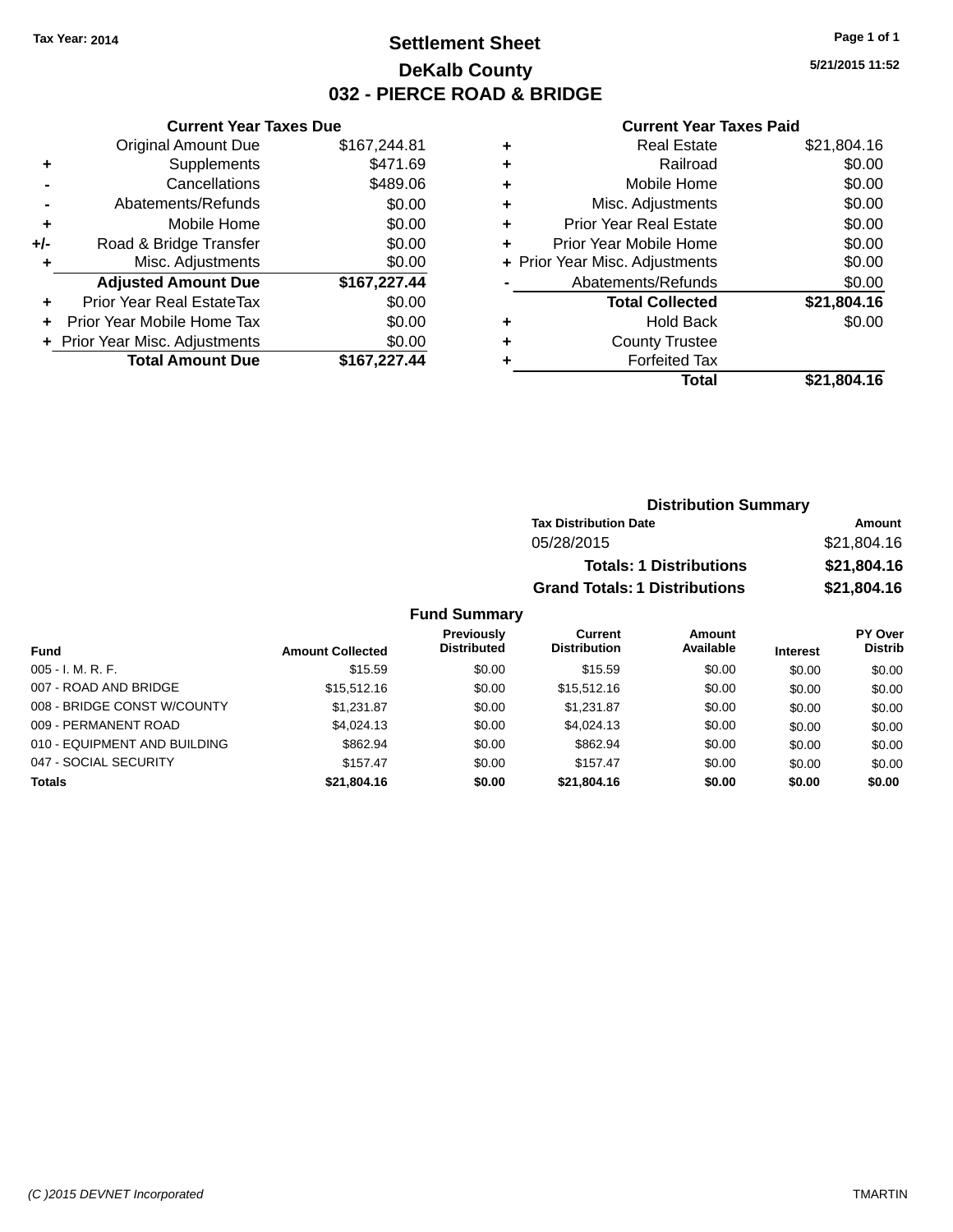### **Settlement Sheet Tax Year: 2014 Page 1 of 1 DeKalb County 033 - SANDWICH TOWNSHIP**

**5/21/2015 11:52**

#### **Current Year Taxes Paid**

|     | <b>Current Year Taxes Due</b>  |              |  |  |  |
|-----|--------------------------------|--------------|--|--|--|
|     | <b>Original Amount Due</b>     | \$245,015.22 |  |  |  |
| ٠   | Supplements                    | \$1,051.18   |  |  |  |
|     | Cancellations                  | \$1,280.18   |  |  |  |
|     | Abatements/Refunds             | \$0.00       |  |  |  |
| ٠   | Mobile Home                    | \$0.00       |  |  |  |
| +/- | Road & Bridge Transfer         | \$0.00       |  |  |  |
| ٠   | Misc. Adjustments              | \$0.00       |  |  |  |
|     | <b>Adjusted Amount Due</b>     | \$244,786.22 |  |  |  |
| ÷   | Prior Year Real EstateTax      | (\$28.06)    |  |  |  |
|     | Prior Year Mobile Home Tax     | \$0.00       |  |  |  |
|     | + Prior Year Misc. Adjustments | \$3.75       |  |  |  |
|     | <b>Total Amount Due</b>        | \$244.761.91 |  |  |  |

|   | <b>Real Estate</b>             | \$27,154.50 |
|---|--------------------------------|-------------|
| ٠ | Railroad                       | \$0.00      |
| ٠ | Mobile Home                    | \$0.00      |
| ٠ | Misc. Adjustments              | \$0.00      |
| ٠ | <b>Prior Year Real Estate</b>  | (\$28.06)   |
| ٠ | Prior Year Mobile Home         | \$0.00      |
|   | + Prior Year Misc. Adjustments | \$3.75      |
|   | Abatements/Refunds             | \$0.00      |
|   | <b>Total Collected</b>         | \$27,130.19 |
| ٠ | <b>Hold Back</b>               | \$0.00      |
| ٠ | <b>County Trustee</b>          |             |
| ٠ | <b>Forfeited Tax</b>           |             |
|   | Total                          | \$27,130.19 |
|   |                                |             |

|                     | <b>Distribution Summary</b>          |             |  |  |
|---------------------|--------------------------------------|-------------|--|--|
|                     | <b>Tax Distribution Date</b>         | Amount      |  |  |
|                     | 05/28/2015                           | \$27,130.19 |  |  |
|                     | <b>Totals: 1 Distributions</b>       | \$27,130.19 |  |  |
|                     | <b>Grand Totals: 1 Distributions</b> | \$27,130.19 |  |  |
| <b>Fund Summary</b> |                                      |             |  |  |

| Fund                     | <b>Amount Collected</b> | <b>Previously</b><br><b>Distributed</b> | Current<br><b>Distribution</b> | Amount<br>Available | <b>Interest</b> | PY Over<br><b>Distrib</b> |
|--------------------------|-------------------------|-----------------------------------------|--------------------------------|---------------------|-----------------|---------------------------|
| 001 - CORPORATE          | \$13.742.42             | \$0.00                                  | \$13,742.42                    | \$0.00              | \$0.00          | \$0.00                    |
| $005 - I. M. R. F.$      | \$1,635.31              | \$0.00                                  | \$1,635.31                     | \$0.00              | \$0.00          | \$0.00                    |
| 017 - CEMETERY           | \$8.698.41              | \$0.00                                  | \$8.698.41                     | \$0.00              | \$0.00          | \$0.00                    |
| 047 - SOCIAL SECURITY    | \$873.62                | \$0.00                                  | \$873.62                       | \$0.00              | \$0.00          | \$0.00                    |
| 054 - GENERAL ASSISTANCE | \$2.180.43              | \$0.00                                  | \$2.180.43                     | \$0.00              | \$0.00          | \$0.00                    |
| <b>Totals</b>            | \$27,130.19             | \$0.00                                  | \$27.130.19                    | \$0.00              | \$0.00          | \$0.00                    |

### **Miscellaneous Adjustment Detail**

| Year Source           | <b>Account Type</b> |        | <b>Amount Adjustment Description</b>     |
|-----------------------|---------------------|--------|------------------------------------------|
| 2013 RE - Real Estate | Back Tax Collected  |        | \$3.75 TRUSTEE SALE 19-25-252-014 by TBA |
| Totals 1 entries      |                     | \$3.75 |                                          |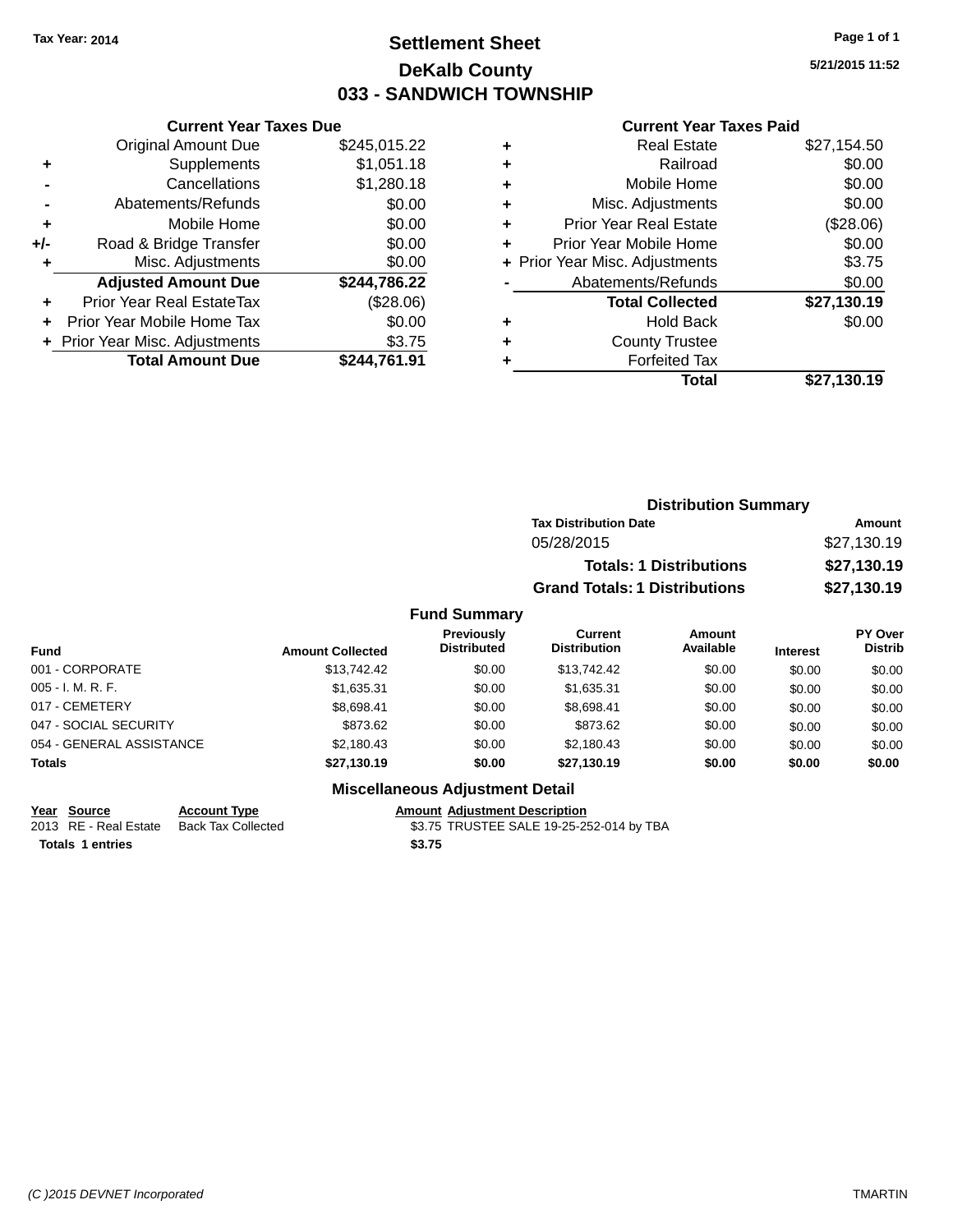### **Settlement Sheet Tax Year: 2014 Page 1 of 1 DeKalb County 034 - SANDWICH PUBLIC LIBRARY DISTRICT**

|     | <b>Current Year Taxes Due</b>    |              |
|-----|----------------------------------|--------------|
|     | <b>Original Amount Due</b>       | \$550,693.53 |
| ٠   | Supplements                      | \$2,362.59   |
|     | Cancellations                    | \$2,877.34   |
|     | Abatements/Refunds               | \$0.00       |
| ٠   | Mobile Home                      | \$0.00       |
| +/- | Road & Bridge Transfer           | \$0.00       |
| ٠   | Misc. Adjustments                | \$0.00       |
|     | <b>Adjusted Amount Due</b>       | \$550,178.78 |
| ٠   | <b>Prior Year Real EstateTax</b> | (\$56.19)    |
| ٠   | Prior Year Mobile Home Tax       | \$0.00       |
|     | + Prior Year Misc. Adjustments   | \$8.55       |
|     | <b>Total Amount Due</b>          | \$550,131.14 |

#### **Current Year Taxes Paid**

| ٠ | <b>Real Estate</b>             | \$61,031.76 |
|---|--------------------------------|-------------|
| ٠ | Railroad                       | \$0.00      |
| ٠ | Mobile Home                    | \$0.00      |
| ٠ | Misc. Adjustments              | \$0.00      |
| ٠ | <b>Prior Year Real Estate</b>  | (\$56.19)   |
| ٠ | Prior Year Mobile Home         | \$0.00      |
|   | + Prior Year Misc. Adjustments | \$8.55      |
|   | Abatements/Refunds             | \$0.00      |
|   | <b>Total Collected</b>         | \$60,984.12 |
| ٠ | <b>Hold Back</b>               | \$0.00      |
| ٠ | <b>County Trustee</b>          |             |
| ٠ | <b>Forfeited Tax</b>           |             |
|   | Total                          | \$60.984.12 |
|   |                                |             |

### **Distribution Summary Tax Distribution Date Amount** 05/28/2015 \$60,984.12 **Totals: 1 Distributions \$60,984.12 Grand Totals: 1 Distributions \$60,984.12**

#### **Fund Summary**

| <b>Fund</b>                             | <b>Amount Collected</b> | <b>Previously</b><br><b>Distributed</b> | Current<br><b>Distribution</b> | Amount<br>Available | <b>Interest</b> | PY Over<br><b>Distrib</b> |
|-----------------------------------------|-------------------------|-----------------------------------------|--------------------------------|---------------------|-----------------|---------------------------|
| 001 - CORPORATE                         | \$29,613.25             | \$0.00                                  | \$29,613.25                    | \$0.00              | \$0.00          | \$0.00                    |
| 003 - BONDS AND INTEREST                | \$22,710.78             | \$0.00                                  | \$22,710.78                    | \$0.00              | \$0.00          | \$0.00                    |
| 004 - OPERATIONS & MAINTENANCE          | \$2,763.62              | \$0.00                                  | \$2,763.62                     | \$0.00              | \$0.00          | \$0.00                    |
| $005 - I. M. R. F.$                     | \$2,270.78              | \$0.00                                  | \$2,270.78                     | \$0.00              | \$0.00          | \$0.00                    |
| 027 - AUDIT                             | \$284.92                | \$0.00                                  | \$284.92                       | \$0.00              | \$0.00          | \$0.00                    |
| 035 - TORT JUDGEMENTS/LIABILITY<br>INS. | \$2,081.81              | \$0.00                                  | \$2.081.81                     | \$0.00              | \$0.00          | \$0.00                    |
| 047 - SOCIAL SECURITY                   | \$1,258.96              | \$0.00                                  | \$1.258.96                     | \$0.00              | \$0.00          | \$0.00                    |
| <b>Totals</b>                           | \$60,984.12             | \$0.00                                  | \$60,984.12                    | \$0.00              | \$0.00          | \$0.00                    |

### **Miscellaneous Adjustment Detail**

| Year Source             | <b>Account Type</b> | Amount |
|-------------------------|---------------------|--------|
| 2013 RE - Real Estate   | Back Tax Collected  | \$8.55 |
| <b>Totals 1 entries</b> |                     | \$8.55 |

**Amount Adjustment Description** \$8.55 TRUSTEE SALE 19-25-252-014 by TBA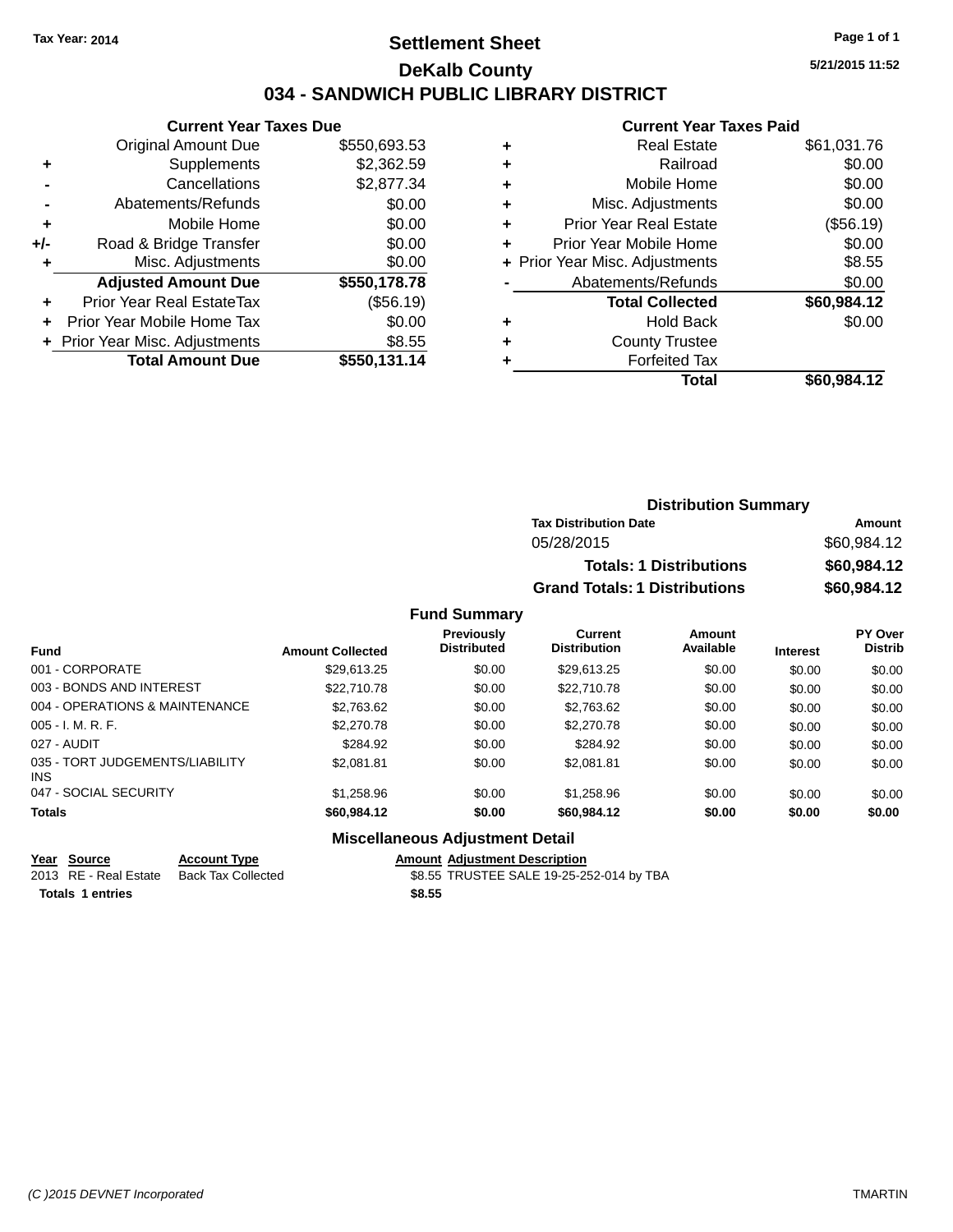# **Settlement Sheet Tax Year: 2014 Page 1 of 1 DeKalb County 035 - SANDWICH ROAD & BRIDGE**

**5/21/2015 11:52**

#### **Current Year Taxes Paid**

|     | <b>Current Year Taxes Due</b>  |              |
|-----|--------------------------------|--------------|
|     | <b>Original Amount Due</b>     | \$236,574.26 |
| ٠   | Supplements                    | \$883.65     |
|     | Cancellations                  | \$1,076.18   |
|     | Abatements/Refunds             | \$0.00       |
| ٠   | Mobile Home                    | \$0.00       |
| +/- | Road & Bridge Transfer         | (\$3,388.80) |
|     | Misc. Adjustments              | \$0.00       |
|     | <b>Adjusted Amount Due</b>     | \$232,992.93 |
| ٠   | Prior Year Real EstateTax      | (\$24.02)    |
|     | Prior Year Mobile Home Tax     | \$0.00       |
|     | + Prior Year Misc. Adjustments | \$3.62       |
|     | <b>Total Amount Due</b>        | \$232,972.53 |
|     |                                |              |

|   | <b>Real Estate</b>             | \$22,826.96 |
|---|--------------------------------|-------------|
| ٠ | Railroad                       | \$0.00      |
| ٠ | Mobile Home                    | \$0.00      |
| ٠ | Misc. Adjustments              | \$0.00      |
| ٠ | <b>Prior Year Real Estate</b>  | (\$24.02)   |
| ٠ | Prior Year Mobile Home         | \$0.00      |
|   | + Prior Year Misc. Adjustments | \$3.62      |
|   | Abatements/Refunds             | \$0.00      |
|   | <b>Total Collected</b>         | \$22,806.56 |
| ٠ | <b>Hold Back</b>               | \$0.00      |
| ٠ | <b>County Trustee</b>          |             |
|   | <b>Forfeited Tax</b>           |             |
|   | Total                          | \$22.806.56 |

|                     | <b>Road and Bridge Summary</b> |               | <b>Distribution Summary</b>          |             |
|---------------------|--------------------------------|---------------|--------------------------------------|-------------|
| <b>Municipality</b> | Amt. Due                       | Amt. Distrib. | <b>Tax Distribution Date</b>         | Amount      |
| CITY OF SANDWICH    | \$30.525.12                    | \$3.388.80    | 05/28/2015                           | \$22,806.56 |
| <b>Totals</b>       | \$30,525.12                    | \$3,388.80    | <b>Totals: 1 Distributions</b>       | \$22,806.56 |
|                     |                                |               | <b>Grand Totals: 1 Distributions</b> | \$22,806.56 |

## **Fund Summary**

| <b>Fund</b>                  | <b>Amount Collected</b> | <b>Previously</b><br><b>Distributed</b> | Current<br><b>Distribution</b> | Amount<br>Available | <b>Interest</b> | PY Over<br><b>Distrib</b> |
|------------------------------|-------------------------|-----------------------------------------|--------------------------------|---------------------|-----------------|---------------------------|
| 007 - ROAD AND BRIDGE        | \$4.354.53              | \$0.00                                  | \$4.354.53                     | \$0.00              | \$0.00          | \$0.00                    |
| 009 - PERMANENT ROAD         | \$13,487.98             | \$0.00                                  | \$13,487.98                    | \$0.00              | \$0.00          | \$0.00                    |
| 010 - EQUIPMENT AND BUILDING | \$4,756.18              | \$0.00                                  | \$4.756.18                     | \$0.00              | \$0.00          | \$0.00                    |
| 047 - SOCIAL SECURITY        | \$207.87                | \$0.00                                  | \$207.87                       | \$0.00              | \$0.00          | \$0.00                    |
| <b>Totals</b>                | \$22.806.56             | \$0.00                                  | \$22,806.56                    | \$0.00              | \$0.00          | \$0.00                    |

## **Miscellaneous Adjustment Detail**

**Year Source Account Type Amount Adjustment Description**

**Totals \$3.62 1 entries**

\$3.62 TRUSTEE SALE 19-25-252-014 by TBA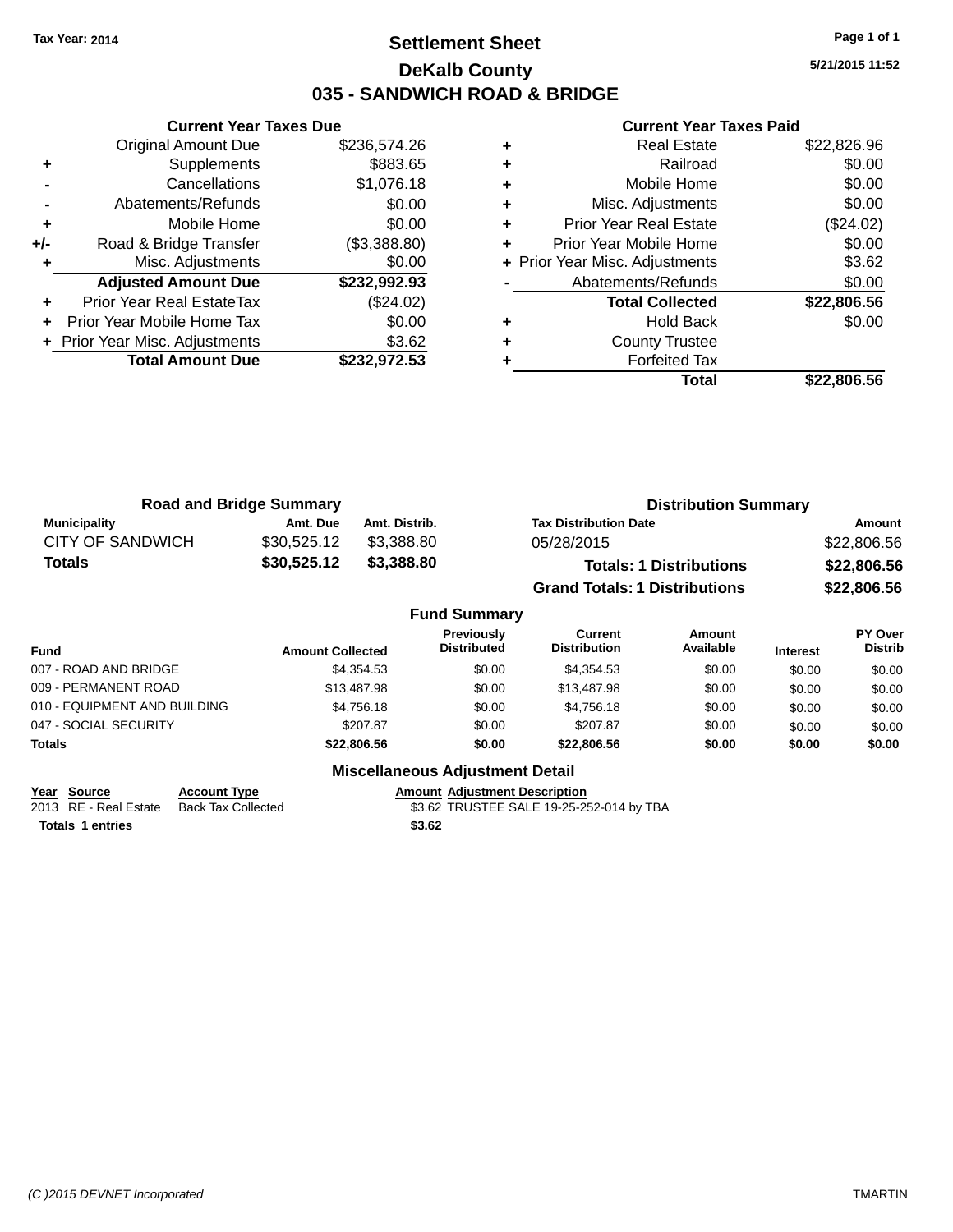# **Settlement Sheet Tax Year: 2014 Page 1 of 1 DeKalb County 036 - SHABBONA TOWNSHIP**

**5/21/2015 11:52**

|     | <b>Current Year Taxes Due</b>  |             |
|-----|--------------------------------|-------------|
|     | <b>Original Amount Due</b>     | \$92,005.56 |
| ٠   | Supplements                    | \$259.05    |
|     | Cancellations                  | \$301.51    |
|     | Abatements/Refunds             | \$0.00      |
| ٠   | Mobile Home                    | \$0.00      |
| +/- | Road & Bridge Transfer         | \$0.00      |
|     | Misc. Adjustments              | \$0.00      |
|     | <b>Adjusted Amount Due</b>     | \$91,963.10 |
| ÷   | Prior Year Real EstateTax      | \$0.00      |
| ÷   | Prior Year Mobile Home Tax     | \$0.00      |
|     | + Prior Year Misc. Adjustments | \$0.00      |
|     | <b>Total Amount Due</b>        | \$91.963.10 |

| ٠ | <b>Real Estate</b>             | \$7,257.39 |
|---|--------------------------------|------------|
| ٠ | Railroad                       | \$0.00     |
| ٠ | Mobile Home                    | \$0.00     |
| ٠ | Misc. Adjustments              | \$0.00     |
| ٠ | <b>Prior Year Real Estate</b>  | \$0.00     |
| ٠ | Prior Year Mobile Home         | \$0.00     |
|   | + Prior Year Misc. Adjustments | \$0.00     |
|   | Abatements/Refunds             | \$0.00     |
|   | <b>Total Collected</b>         | \$7,257.39 |
| ٠ | <b>Hold Back</b>               | \$0.00     |
| ٠ | <b>County Trustee</b>          |            |
| ٠ | <b>Forfeited Tax</b>           |            |
|   | Total                          | \$7,257.39 |
|   |                                |            |

|                |                                  | <b>Distribution Summary</b>           |                                |                 |                                    |  |
|----------------|----------------------------------|---------------------------------------|--------------------------------|-----------------|------------------------------------|--|
|                |                                  | <b>Tax Distribution Date</b>          |                                |                 | Amount<br>\$7,257.39<br>\$7,257.39 |  |
|                |                                  | 05/28/2015                            |                                |                 |                                    |  |
|                |                                  |                                       | <b>Totals: 1 Distributions</b> |                 |                                    |  |
|                |                                  | <b>Grand Totals: 1 Distributions</b>  |                                |                 | \$7,257.39                         |  |
|                | <b>Fund Summary</b>              |                                       |                                |                 |                                    |  |
| ount Collected | Previously<br><b>Distributed</b> | <b>Current</b><br><b>Distribution</b> | <b>Amount</b><br>Available     | <b>Interest</b> | <b>PY Over</b><br><b>Distrib</b>   |  |

| Fund                     | <b>Amount Collected</b> | <b>Distributed</b> | <b>Distribution</b> | Available | <b>Interest</b> | <b>Distrib</b> |
|--------------------------|-------------------------|--------------------|---------------------|-----------|-----------------|----------------|
| 001 - CORPORATE          | \$4.961.63              | \$0.00             | \$4.961.63          | \$0.00    | \$0.00          | \$0.00         |
| 017 - CEMETERY           | \$2,287.62              | \$0.00             | \$2,287.62          | \$0.00    | \$0.00          | \$0.00         |
| 054 - GENERAL ASSISTANCE | \$8.14                  | \$0.00             | \$8.14              | \$0.00    | \$0.00          | \$0.00         |
| <b>Totals</b>            | \$7,257.39              | \$0.00             | \$7.257.39          | \$0.00    | \$0.00          | \$0.00         |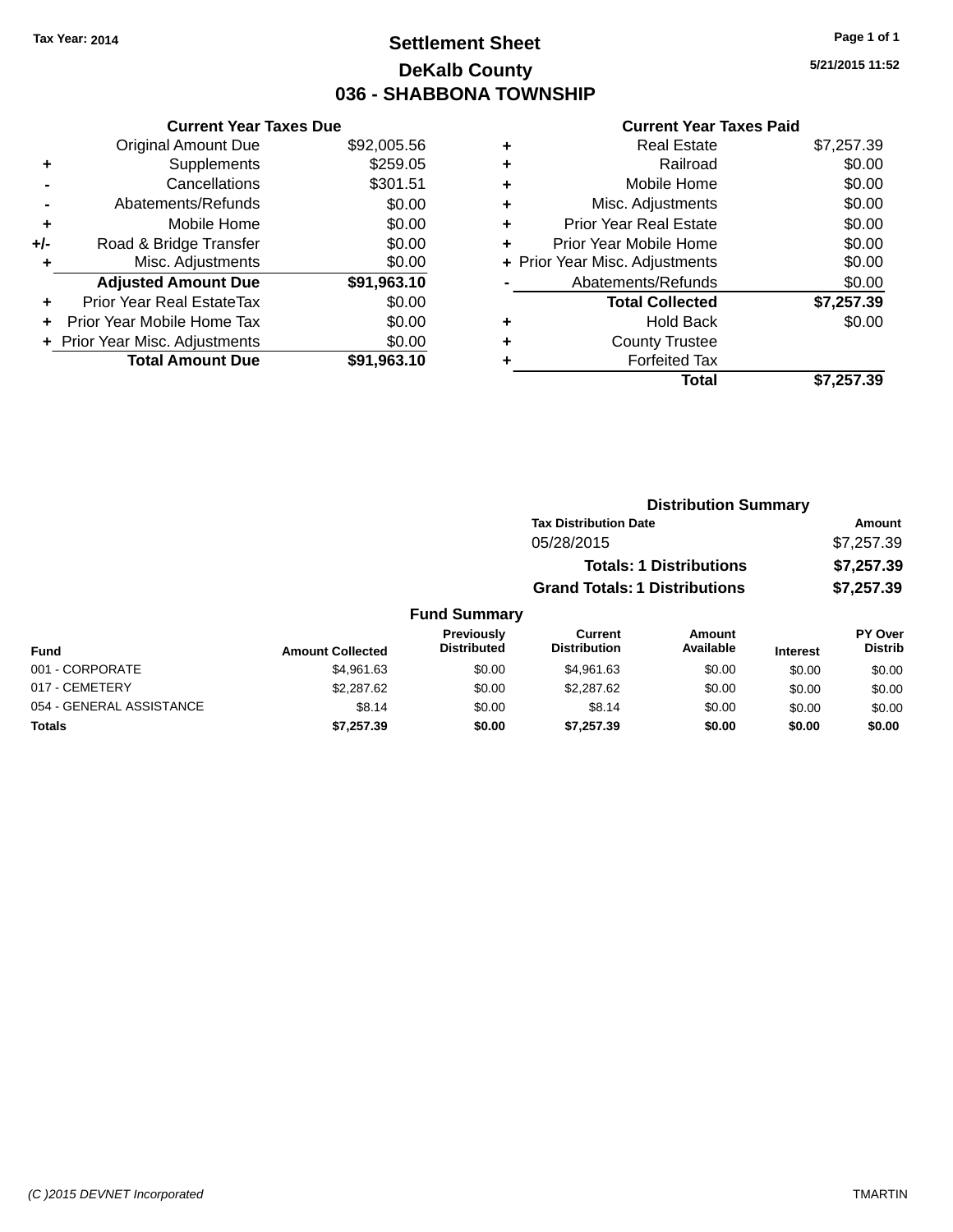# **Settlement Sheet Tax Year: 2014 Page 1 of 1 DeKalb County 037 - SHABBONA ROAD & BRIDGE**

**5/21/2015 11:52**

|     | <b>Current Year Taxes Due</b>  |              |
|-----|--------------------------------|--------------|
|     | <b>Original Amount Due</b>     | \$169,013.20 |
| ٠   | Supplements                    | \$440.48     |
|     | Cancellations                  | \$512.70     |
|     | Abatements/Refunds             | \$0.00       |
| ٠   | Mobile Home                    | \$0.00       |
| +/- | Road & Bridge Transfer         | (\$990.53)   |
| ٠   | Misc. Adjustments              | \$0.00       |
|     | <b>Adjusted Amount Due</b>     | \$167,950.45 |
| ٠   | Prior Year Real EstateTax      | \$0.00       |
| ÷   | Prior Year Mobile Home Tax     | \$0.00       |
|     | + Prior Year Misc. Adjustments | \$0.00       |
|     | <b>Total Amount Due</b>        | \$167,950.45 |
|     |                                |              |

| \$12,341.16 |
|-------------|
| \$0.00      |
| \$0.00      |
| \$0.00      |
| \$0.00      |
| \$0.00      |
| \$0.00      |
| \$0.00      |
| \$12,341.16 |
| \$0.00      |
|             |
|             |
| \$12,341.16 |
|             |

| <b>Road and Bridge Summary</b> |             |                     | <b>Distribution Summary</b>          |             |
|--------------------------------|-------------|---------------------|--------------------------------------|-------------|
| <b>Municipality</b>            | Amt. Due    | Amt. Distrib.       | <b>Tax Distribution Date</b>         | Amount      |
| VILLAGE OF LEE                 | \$1.512.48  | \$119.79            | 05/28/2015                           | \$12,341.16 |
| <b>VILLAGE OF SHABBONA</b>     | \$10,837.89 | \$870.74            | <b>Totals: 1 Distributions</b>       | \$12,341.16 |
| <b>Totals</b>                  | \$12,350.37 | \$990.53            | <b>Grand Totals: 1 Distributions</b> | \$12,341.16 |
|                                |             | <b>Fund Summary</b> |                                      |             |

| PY Over<br>Amount                              |                                |                                         |                         |                              |
|------------------------------------------------|--------------------------------|-----------------------------------------|-------------------------|------------------------------|
| Available<br><b>Distrib</b><br><b>Interest</b> | Current<br><b>Distribution</b> | <b>Previously</b><br><b>Distributed</b> | <b>Amount Collected</b> | <b>Fund</b>                  |
| \$0.00<br>\$0.00<br>\$0.00                     | \$3,600.08                     | \$0.00                                  | \$3,600.08              | 007 - ROAD AND BRIDGE        |
| \$0.00<br>\$0.00<br>\$0.00                     | \$2,362.56                     | \$0.00                                  | \$2,362.56              | 008 - BRIDGE CONST W/COUNTY  |
| \$0.00<br>\$0.00<br>\$0.00                     | \$5,669.63                     | \$0.00                                  | \$5,669.63              | 009 - PERMANENT ROAD         |
| \$0.00<br>\$0.00<br>\$0.00                     | \$708.89                       | \$0.00                                  | \$708.89                | 010 - EQUIPMENT AND BUILDING |
| \$0.00<br>\$0.00<br>\$0.00                     | \$12,341.16                    | \$0.00                                  | \$12,341.16             | <b>Totals</b>                |
|                                                |                                |                                         |                         |                              |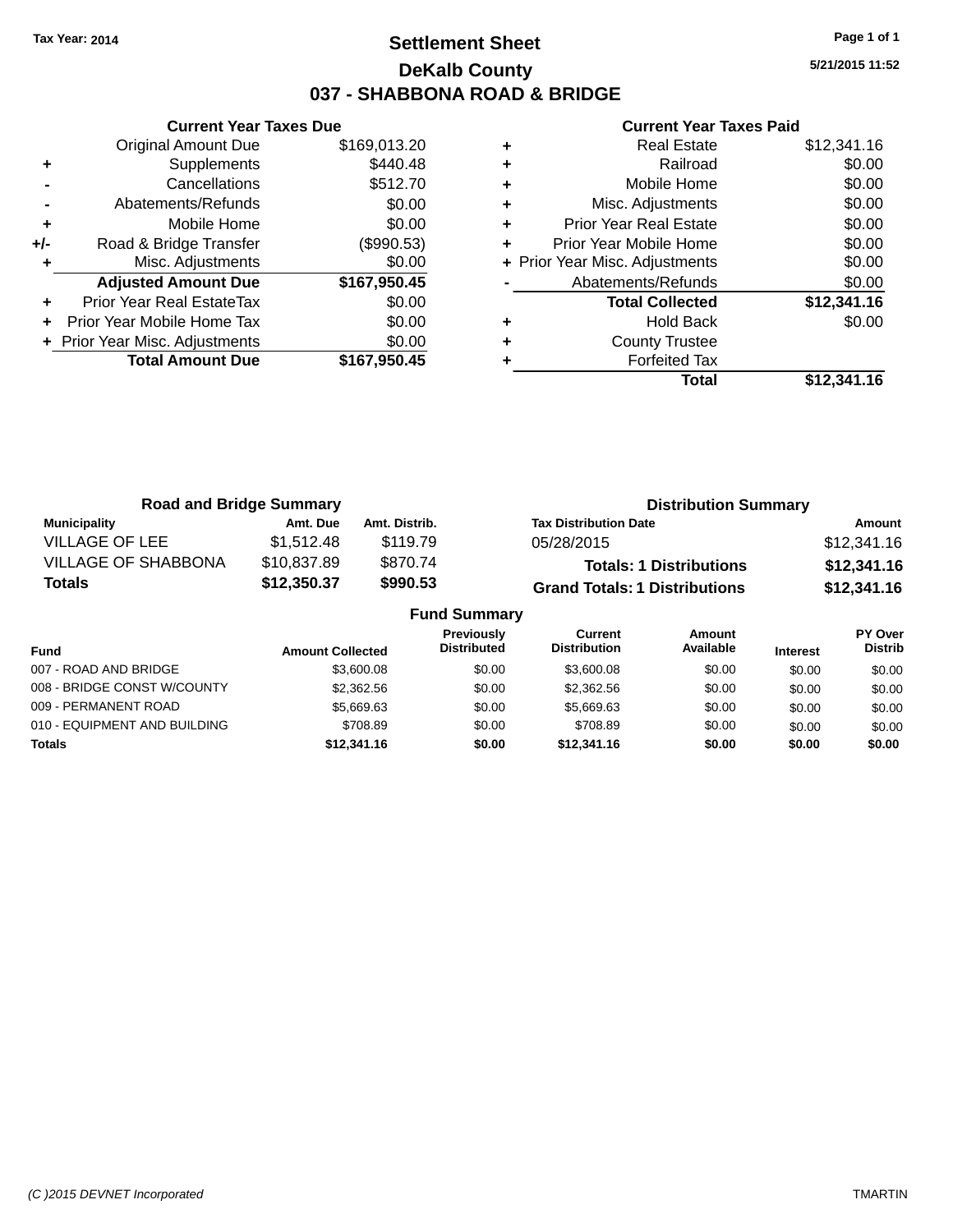# **Settlement Sheet Tax Year: 2014 Page 1 of 1 DeKalb County 038 - SOMONAUK TOWNSHIP**

**5/21/2015 11:52**

| <b>Current Year Taxes Due</b> |             |
|-------------------------------|-------------|
| <b>Original Amount Due</b>    | \$80,911.10 |
| Supplements                   | \$386.90    |
| Cancellations                 | \$443.90    |
| Abatements/Refunds            | \$0.00      |
| Mobile Home                   | \$0.00      |
| Road & Bridge Transfer        | \$0.00      |
| Misc. Adjustments             | \$0.00      |
| <b>Adjusted Amount Due</b>    | \$80,854.10 |
| Prior Year Real EstateTax     | \$0.00      |
| Prior Year Mobile Home Tax    | \$0.00      |
| Prior Year Misc. Adjustments  | \$0.00      |
| <b>Total Amount Due</b>       | \$80.854.10 |
|                               |             |

|   | <b>Real Estate</b>             | \$9,507.03 |
|---|--------------------------------|------------|
| ٠ | Railroad                       | \$0.00     |
| ٠ | Mobile Home                    | \$0.00     |
| ٠ | Misc. Adjustments              | \$0.00     |
| ٠ | <b>Prior Year Real Estate</b>  | \$0.00     |
| ٠ | Prior Year Mobile Home         | \$0.00     |
|   | + Prior Year Misc. Adjustments | \$0.00     |
|   | Abatements/Refunds             | \$0.00     |
|   | <b>Total Collected</b>         | \$9,507.03 |
| ٠ | <b>Hold Back</b>               | \$0.00     |
| ٠ | <b>County Trustee</b>          |            |
|   | <b>Forfeited Tax</b>           |            |
|   | Total                          | \$9,507.03 |
|   |                                |            |

|                         |                                  |                                      | <b>Distribution Summary</b>    |                 |                                  |  |
|-------------------------|----------------------------------|--------------------------------------|--------------------------------|-----------------|----------------------------------|--|
|                         |                                  | <b>Tax Distribution Date</b>         |                                |                 | Amount                           |  |
|                         |                                  | 05/28/2015                           |                                |                 | \$9,507.03                       |  |
|                         |                                  |                                      | <b>Totals: 1 Distributions</b> |                 | \$9,507.03                       |  |
|                         |                                  | <b>Grand Totals: 1 Distributions</b> |                                |                 | \$9,507.03                       |  |
|                         | <b>Fund Summary</b>              |                                      |                                |                 |                                  |  |
| <b>Amount Collected</b> | Previously<br><b>Distributed</b> | Current<br><b>Distribution</b>       | Amount<br>Available            | <b>Interest</b> | <b>PY Over</b><br><b>Distrib</b> |  |
| \$9,475.28              | \$0.00                           | \$9.475.28                           | \$0.00                         | \$0.00          | \$0.00                           |  |

| <b>Fund</b>              | <b>Amount Collected</b> | Previously<br><b>Distributed</b> | Current<br><b>Distribution</b> | Amount<br>Available | <b>Interest</b> | <b>PY Over</b><br><b>Distrib</b> |
|--------------------------|-------------------------|----------------------------------|--------------------------------|---------------------|-----------------|----------------------------------|
| 001 - CORPORATE          | \$9.475.28              | \$0.00                           | \$9.475.28                     | \$0.00              | \$0.00          | \$0.00                           |
| 054 - GENERAL ASSISTANCE | \$31.75                 | \$0.00                           | \$31.75                        | \$0.00              | \$0.00          | \$0.00                           |
| Totals                   | \$9,507.03              | \$0.00                           | \$9,507.03                     | \$0.00              | \$0.00          | \$0.00                           |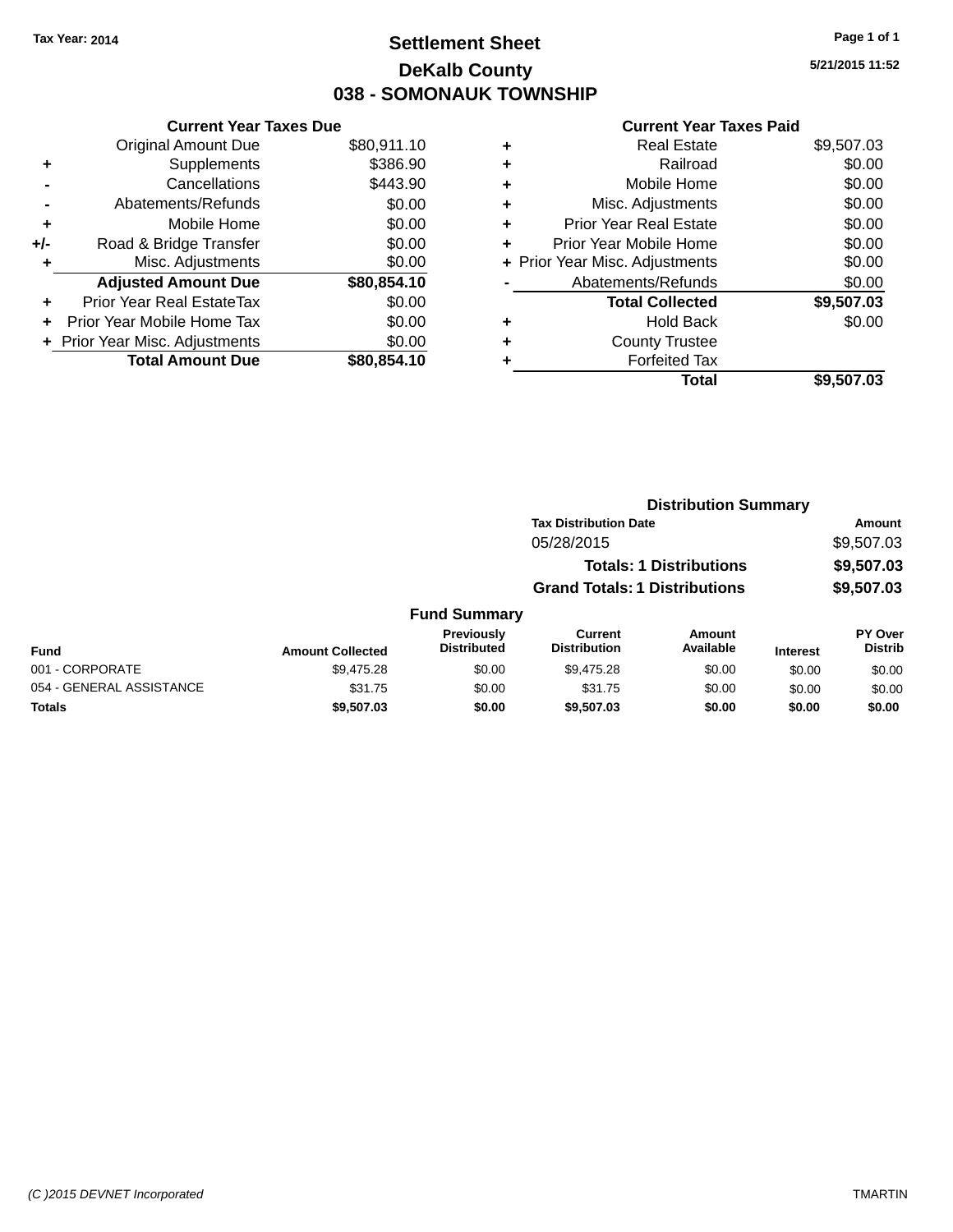# **Settlement Sheet Tax Year: 2014 Page 1 of 1 DeKalb County 039 - SOMONAUK ROAD & BRIDGE**

**5/21/2015 11:52**

|       | <b>Current Year Taxes Due</b>  |              |
|-------|--------------------------------|--------------|
|       | Original Amount Due            | \$251,255.09 |
| ٠     | Supplements                    | \$938.37     |
|       | Cancellations                  | \$1,076.60   |
|       | Abatements/Refunds             | \$0.00       |
| ٠     | Mobile Home                    | \$0.00       |
| $+/-$ | Road & Bridge Transfer         | (\$6,464.41) |
| ٠     | Misc. Adjustments              | \$0.00       |
|       | <b>Adjusted Amount Due</b>     | \$244,652.45 |
| ÷     | Prior Year Real EstateTax      | \$0.00       |
|       | Prior Year Mobile Home Tax     | \$0.00       |
|       | + Prior Year Misc. Adjustments | \$0.00       |
|       | <b>Total Amount Due</b>        | \$244,652.45 |
|       |                                |              |

|   | <b>Real Estate</b>             | \$23,057.95 |
|---|--------------------------------|-------------|
| ٠ | Railroad                       | \$0.00      |
| ٠ | Mobile Home                    | \$0.00      |
| ٠ | Misc. Adjustments              | \$0.00      |
| ٠ | Prior Year Real Estate         | \$0.00      |
| ٠ | Prior Year Mobile Home         | \$0.00      |
|   | + Prior Year Misc. Adjustments | \$0.00      |
|   | Abatements/Refunds             | \$0.00      |
|   | <b>Total Collected</b>         | \$23,057.95 |
|   | <b>Hold Back</b>               | \$0.00      |
|   | <b>County Trustee</b>          |             |
|   | <b>Forfeited Tax</b>           |             |
|   | Total                          | \$23.057.95 |

| <b>Road and Bridge Summary</b> |             |               | <b>Distribution Summary</b>          |             |  |
|--------------------------------|-------------|---------------|--------------------------------------|-------------|--|
| <b>Municipality</b>            | Amt. Due    | Amt. Distrib. | <b>Tax Distribution Date</b>         | Amount      |  |
| <b>CITY OF SANDWICH</b>        | \$1.077.20  | \$129.11      | 05/28/2015                           | \$23,057.95 |  |
| <b>VILLAGE OF SOMONAUK</b>     | \$53,381.84 | \$6,335.30    | <b>Totals: 1 Distributions</b>       | \$23,057.95 |  |
| <b>Totals</b>                  | \$54,459.04 | \$6.464.41    | <b>Grand Totals: 1 Distributions</b> | \$23,057.95 |  |
| <b>Fund Summary</b>            |             |               |                                      |             |  |

| <b>Amount Collected</b> | <b>Previously</b><br><b>Distributed</b> | Current<br><b>Distribution</b> | Amount<br>Available | <b>Interest</b> | <b>PY Over</b><br><b>Distrib</b> |
|-------------------------|-----------------------------------------|--------------------------------|---------------------|-----------------|----------------------------------|
| \$13,429.03             | \$0.00                                  | \$13,429.03                    | \$0.00              | \$0.00          | \$0.00                           |
| \$6.08                  | \$0.00                                  | \$6.08                         | \$0.00              | \$0.00          | \$0.00                           |
| \$7,583.85              | \$0.00                                  | \$7,583,85                     | \$0.00              | \$0.00          | \$0.00                           |
| \$2,038.99              | \$0.00                                  | \$2.038.99                     | \$0.00              | \$0.00          | \$0.00                           |
| \$23,057.95             | \$0.00                                  | \$23.057.95                    | \$0.00              | \$0.00          | \$0.00                           |
|                         |                                         | .                              |                     |                 |                                  |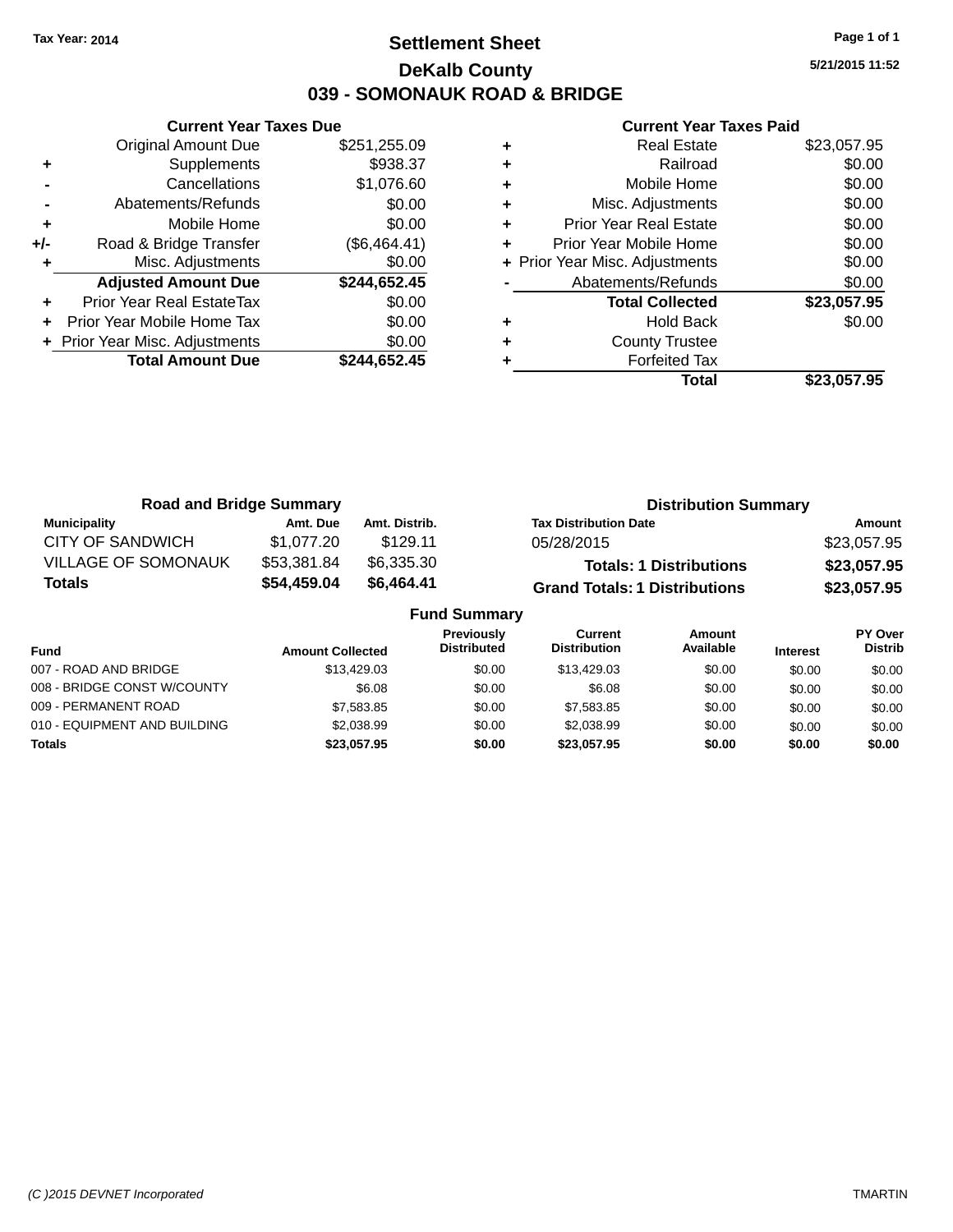# **Settlement Sheet Tax Year: 2014 Page 1 of 1 DeKalb County 040 - SOUTH GROVE TOWNSHIP**

**5/21/2015 11:52**

## **Current Year Taxes Paid**

|     | <b>Current Year Taxes Due</b>  |             |  |  |  |  |
|-----|--------------------------------|-------------|--|--|--|--|
|     | <b>Original Amount Due</b>     | \$83,153.75 |  |  |  |  |
| ٠   | Supplements                    | \$577.20    |  |  |  |  |
|     | Cancellations                  | \$657.07    |  |  |  |  |
|     | Abatements/Refunds             | \$0.00      |  |  |  |  |
| ٠   | Mobile Home                    | \$0.00      |  |  |  |  |
| +/- | Road & Bridge Transfer         | \$0.00      |  |  |  |  |
|     | Misc. Adjustments              | \$0.00      |  |  |  |  |
|     | <b>Adjusted Amount Due</b>     | \$83,073.88 |  |  |  |  |
| ÷   | Prior Year Real EstateTax      | \$0.00      |  |  |  |  |
| ÷   | Prior Year Mobile Home Tax     | \$0.00      |  |  |  |  |
|     | + Prior Year Misc. Adjustments | \$0.00      |  |  |  |  |
|     | <b>Total Amount Due</b>        | \$83.073.88 |  |  |  |  |

|   | <b>Real Estate</b>             | \$10,949.32 |
|---|--------------------------------|-------------|
| ٠ | Railroad                       | \$0.00      |
| ٠ | Mobile Home                    | \$0.00      |
| ٠ | Misc. Adjustments              | \$0.00      |
| ٠ | <b>Prior Year Real Estate</b>  | \$0.00      |
| ٠ | Prior Year Mobile Home         | \$0.00      |
|   | + Prior Year Misc. Adjustments | \$0.00      |
|   | Abatements/Refunds             | \$0.00      |
|   | <b>Total Collected</b>         | \$10,949.32 |
| ٠ | <b>Hold Back</b>               | \$0.00      |
| ٠ | <b>County Trustee</b>          |             |
| ٠ | <b>Forfeited Tax</b>           |             |
|   | Total                          | \$10,949.32 |
|   |                                |             |

| <b>Distribution Summary</b>          |             |
|--------------------------------------|-------------|
| <b>Tax Distribution Date</b>         | Amount      |
| 05/28/2015                           | \$10,949.32 |
| <b>Totals: 1 Distributions</b>       | \$10,949.32 |
| <b>Grand Totals: 1 Distributions</b> | \$10,949.32 |

| <b>Fund</b>                                   | <b>Amount Collected</b> | <b>Previously</b><br><b>Distributed</b> | Current<br><b>Distribution</b> | Amount<br>Available | <b>Interest</b> | PY Over<br><b>Distrib</b> |
|-----------------------------------------------|-------------------------|-----------------------------------------|--------------------------------|---------------------|-----------------|---------------------------|
| 001 - CORPORATE                               | \$8.164.03              | \$0.00                                  | \$8.164.03                     | \$0.00              | \$0.00          | \$0.00                    |
| 027 - AUDIT                                   | \$65.96                 | \$0.00                                  | \$65.96                        | \$0.00              | \$0.00          | \$0.00                    |
| 034 - GENERAL ASSISTANCE                      | \$1.053.42              | \$0.00                                  | \$1.053.42                     | \$0.00              | \$0.00          | \$0.00                    |
| 035 - TORT JUDGEMENTS/LIABILITY<br><b>INS</b> | \$888.89                | \$0.00                                  | \$888.89                       | \$0.00              | \$0.00          | \$0.00                    |
| 047 - SOCIAL SECURITY                         | \$777.02                | \$0.00                                  | \$777.02                       | \$0.00              | \$0.00          | \$0.00                    |
| <b>Totals</b>                                 | \$10,949.32             | \$0.00                                  | \$10,949,32                    | \$0.00              | \$0.00          | \$0.00                    |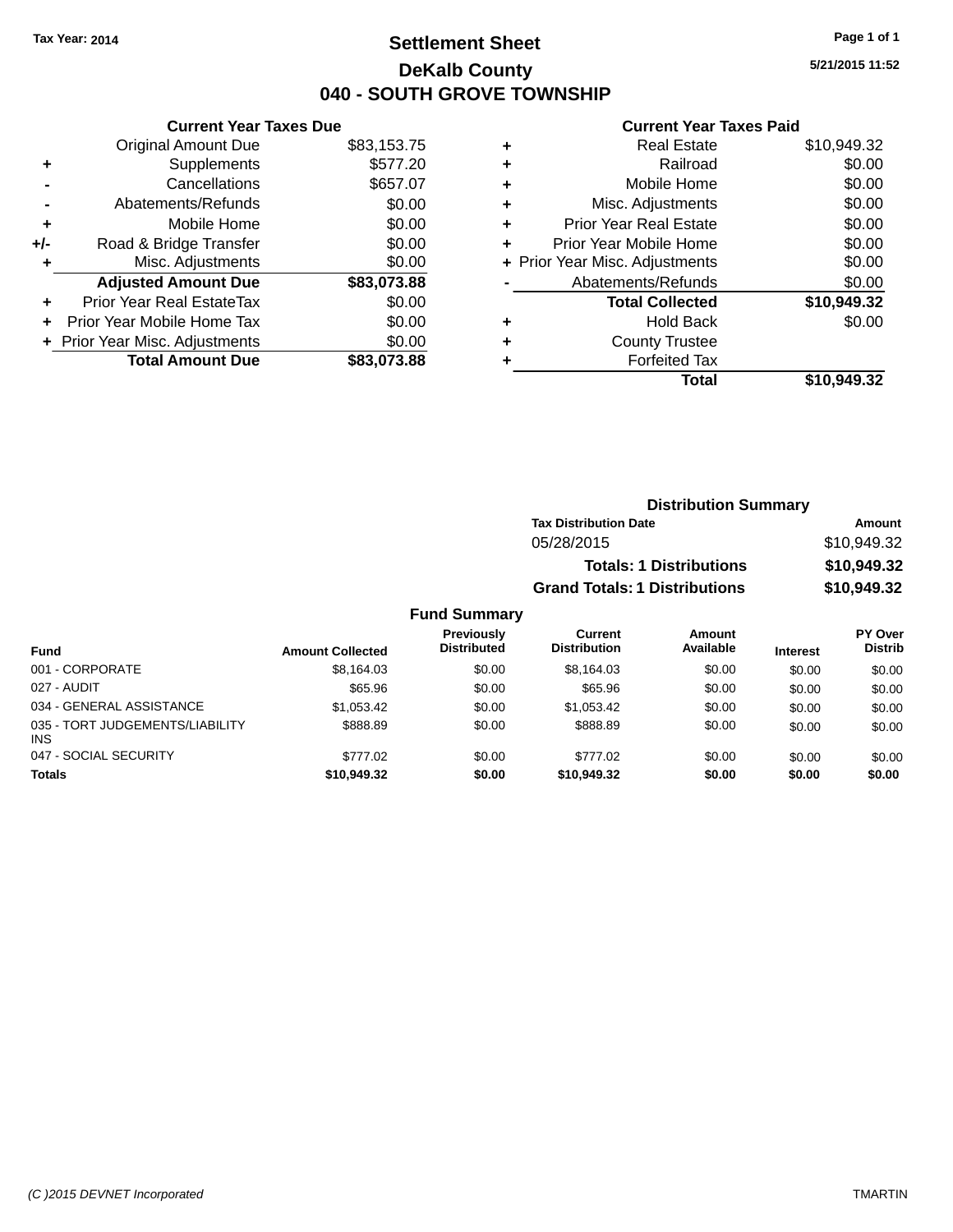# **Settlement Sheet Tax Year: 2014 Page 1 of 1 DeKalb County 041 - SOUTH GROVE ROAD & BRIDGE**

**5/21/2015 11:52**

#### **Current Year Taxes Paid**

|     | <b>Current Year Taxes Due</b>  |              |  |  |  |
|-----|--------------------------------|--------------|--|--|--|
|     | <b>Original Amount Due</b>     | \$117,743.50 |  |  |  |
| ٠   | Supplements                    | \$817.30     |  |  |  |
|     | Cancellations                  | \$930.38     |  |  |  |
|     | Abatements/Refunds             | \$0.00       |  |  |  |
| ÷   | Mobile Home                    | \$0.00       |  |  |  |
| +/- | Road & Bridge Transfer         | \$0.00       |  |  |  |
|     | Misc. Adjustments              | \$0.00       |  |  |  |
|     | <b>Adjusted Amount Due</b>     | \$117,630.42 |  |  |  |
| ٠   | Prior Year Real EstateTax      | \$0.00       |  |  |  |
|     | Prior Year Mobile Home Tax     | \$0.00       |  |  |  |
|     | + Prior Year Misc. Adjustments | \$0.00       |  |  |  |
|     | <b>Total Amount Due</b>        | \$117.630.42 |  |  |  |
|     |                                |              |  |  |  |

| ٠ | <b>Real Estate</b>             | \$15,503.89 |
|---|--------------------------------|-------------|
| ٠ | Railroad                       | \$0.00      |
| ٠ | Mobile Home                    | \$0.00      |
| ٠ | Misc. Adjustments              | \$0.00      |
| ٠ | <b>Prior Year Real Estate</b>  | \$0.00      |
| ٠ | Prior Year Mobile Home         | \$0.00      |
|   | + Prior Year Misc. Adjustments | \$0.00      |
|   | Abatements/Refunds             | \$0.00      |
|   | <b>Total Collected</b>         | \$15,503.89 |
| ٠ | <b>Hold Back</b>               | \$0.00      |
| ٠ | <b>County Trustee</b>          |             |
| ٠ | <b>Forfeited Tax</b>           |             |
|   | Total                          | \$15,503.89 |
|   |                                |             |

| <b>Distribution Summary</b>          |             |
|--------------------------------------|-------------|
| <b>Tax Distribution Date</b>         | Amount      |
| 05/28/2015                           | \$15,503.89 |
| <b>Totals: 1 Distributions</b>       | \$15,503.89 |
| <b>Grand Totals: 1 Distributions</b> | \$15,503.89 |

| Fund                         | <b>Amount Collected</b> | Previously<br><b>Distributed</b> | Current<br><b>Distribution</b> | Amount<br>Available | <b>Interest</b> | <b>PY Over</b><br><b>Distrib</b> |
|------------------------------|-------------------------|----------------------------------|--------------------------------|---------------------|-----------------|----------------------------------|
| 007 - ROAD AND BRIDGE        | \$10,139.13             | \$0.00                           | \$10.139.13                    | \$0.00              | \$0.00          | \$0.00                           |
| 008 - BRIDGE CONST W/COUNTY  | \$1,580.13              | \$0.00                           | \$1,580.13                     | \$0.00              | \$0.00          | \$0.00                           |
| 009 - PERMANENT ROAD         | \$2,765.23              | \$0.00                           | \$2,765.23                     | \$0.00              | \$0.00          | \$0.00                           |
| 010 - EQUIPMENT AND BUILDING | \$1.019.40              | \$0.00                           | \$1.019.40                     | \$0.00              | \$0.00          | \$0.00                           |
| <b>Totals</b>                | \$15,503.89             | \$0.00                           | \$15,503.89                    | \$0.00              | \$0.00          | \$0.00                           |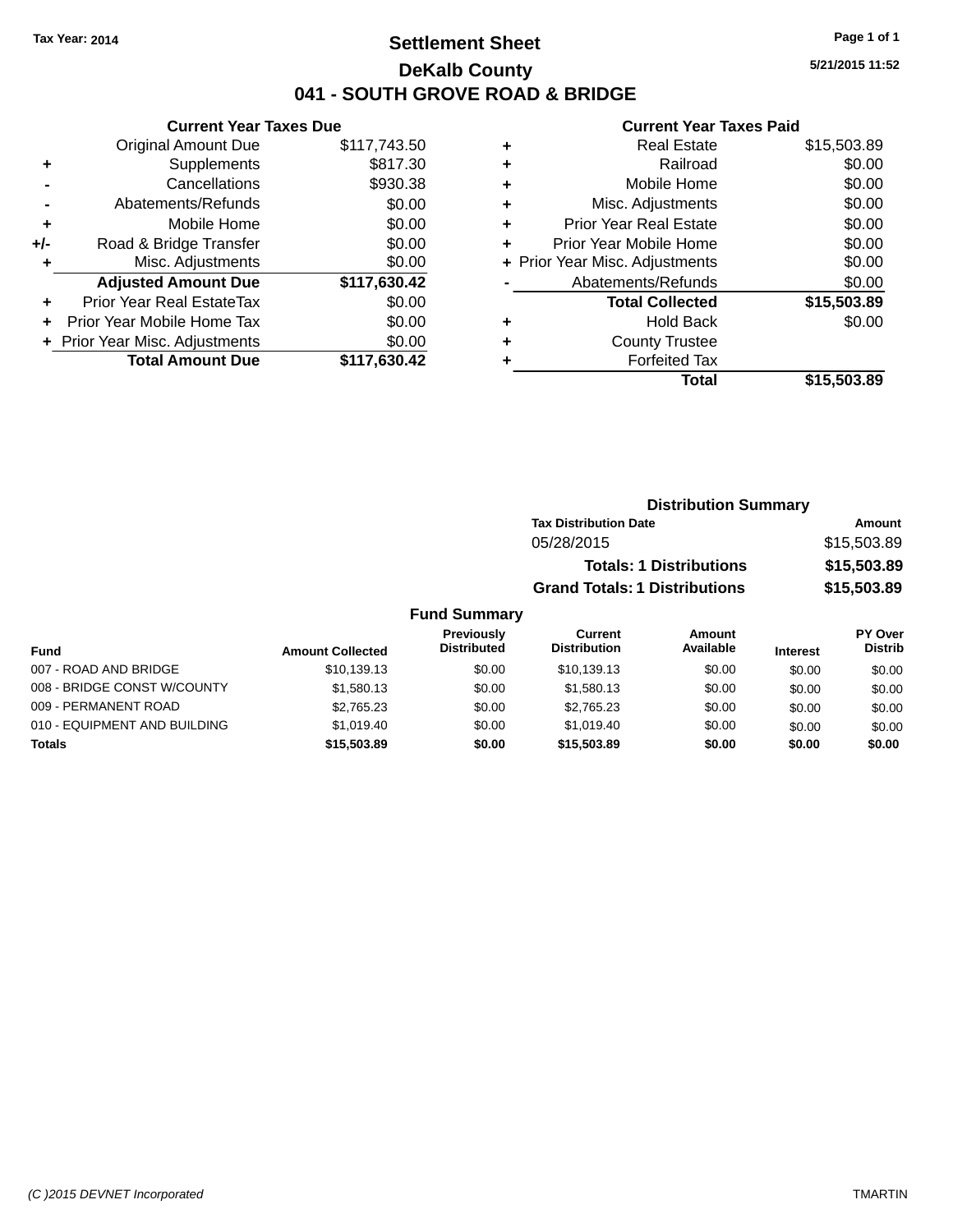# **Settlement Sheet Tax Year: 2014 Page 1 of 1 DeKalb County 042 - SQUAW GROVE TOWNSHIP**

**5/21/2015 11:52**

## **Current Year Taxes Paid**

|     | <b>Current Year Taxes Due</b>  |              |  |  |  |
|-----|--------------------------------|--------------|--|--|--|
|     | <b>Original Amount Due</b>     | \$121,010.53 |  |  |  |
| ٠   | Supplements                    | \$217.47     |  |  |  |
|     | Cancellations                  | \$241.49     |  |  |  |
|     | Abatements/Refunds             | \$0.00       |  |  |  |
| ٠   | Mobile Home                    | \$0.00       |  |  |  |
| +/- | Road & Bridge Transfer         | \$0.00       |  |  |  |
| ٠   | Misc. Adjustments              | \$0.00       |  |  |  |
|     | <b>Adjusted Amount Due</b>     | \$120,986.51 |  |  |  |
| ٠   | Prior Year Real EstateTax      | \$0.00       |  |  |  |
|     | Prior Year Mobile Home Tax     | \$0.00       |  |  |  |
|     | + Prior Year Misc. Adjustments | \$0.00       |  |  |  |
|     | <b>Total Amount Due</b>        | \$120,986.51 |  |  |  |
|     |                                |              |  |  |  |

|   | <b>Real Estate</b>             | \$12,462.97 |
|---|--------------------------------|-------------|
| ٠ | Railroad                       | \$0.00      |
| ٠ | Mobile Home                    | \$0.00      |
| ٠ | Misc. Adjustments              | \$0.00      |
| ٠ | <b>Prior Year Real Estate</b>  | \$0.00      |
| ٠ | Prior Year Mobile Home         | \$0.00      |
|   | + Prior Year Misc. Adjustments | \$0.00      |
|   | Abatements/Refunds             | \$0.00      |
|   | <b>Total Collected</b>         | \$12,462.97 |
| ٠ | <b>Hold Back</b>               | \$0.00      |
| ٠ | <b>County Trustee</b>          |             |
| ٠ | <b>Forfeited Tax</b>           |             |
|   | Total                          | \$12.462.97 |
|   |                                |             |

| <b>Distribution Summary</b>          |             |
|--------------------------------------|-------------|
| <b>Tax Distribution Date</b>         | Amount      |
| 05/28/2015                           | \$12,462.97 |
| <b>Totals: 1 Distributions</b>       | \$12,462.97 |
| <b>Grand Totals: 1 Distributions</b> | \$12,462.97 |

| <b>Fund</b>              | <b>Amount Collected</b> | Previously<br><b>Distributed</b> | <b>Current</b><br><b>Distribution</b> | Amount<br>Available | <b>Interest</b> | PY Over<br><b>Distrib</b> |
|--------------------------|-------------------------|----------------------------------|---------------------------------------|---------------------|-----------------|---------------------------|
| 001 - CORPORATE          | \$7,981.78              | \$0.00                           | \$7.981.78                            | \$0.00              | \$0.00          | \$0.00                    |
| 017 - CEMETERY           | \$1,359.88              | \$0.00                           | \$1.359.88                            | \$0.00              | \$0.00          | \$0.00                    |
| 019 - COMMUNITY BUILDING | \$2,760.25              | \$0.00                           | \$2.760.25                            | \$0.00              | \$0.00          | \$0.00                    |
| 054 - GENERAL ASSISTANCE | \$361.06                | \$0.00                           | \$361.06                              | \$0.00              | \$0.00          | \$0.00                    |
| <b>Totals</b>            | \$12,462.97             | \$0.00                           | \$12.462.97                           | \$0.00              | \$0.00          | \$0.00                    |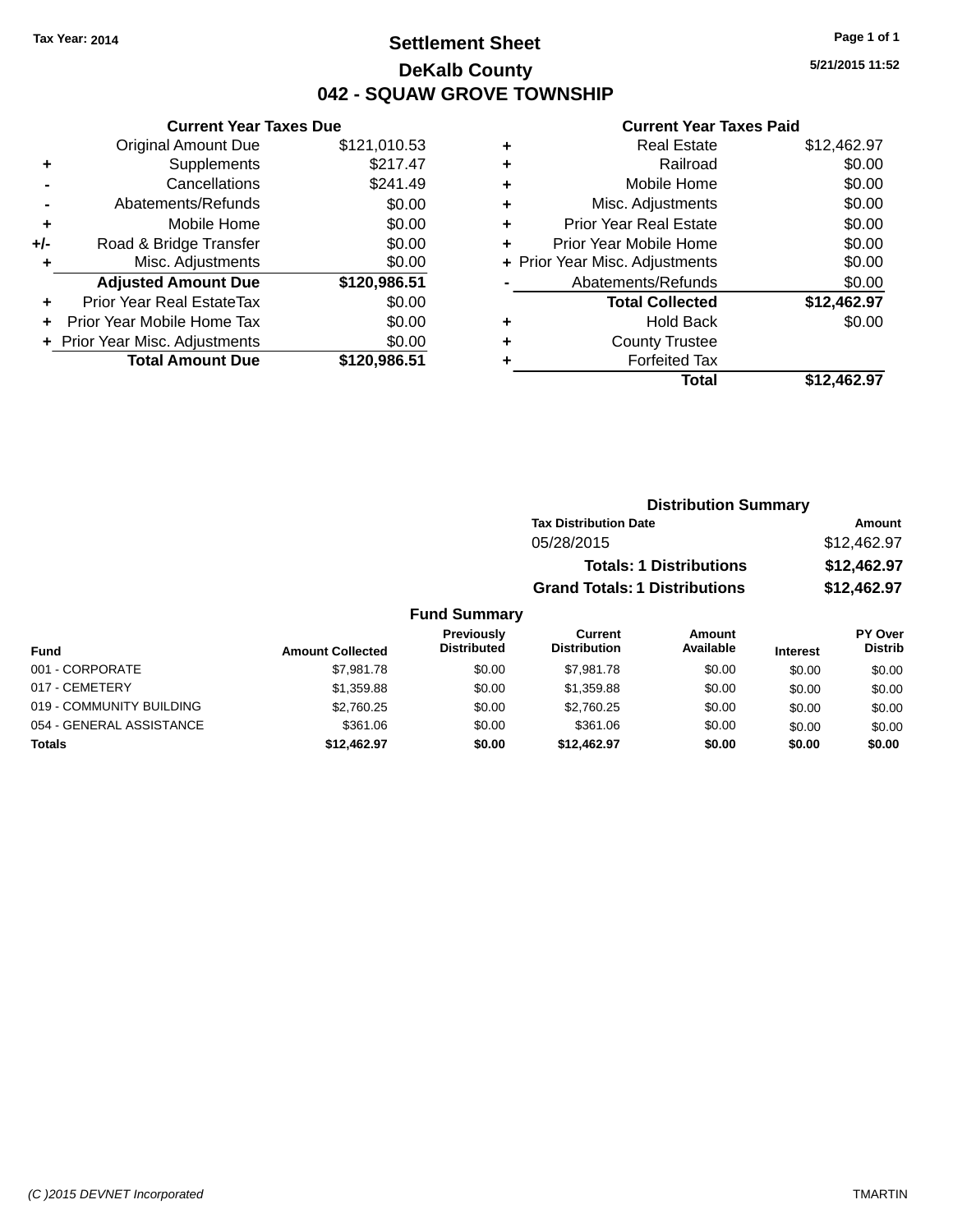# **Settlement Sheet Tax Year: 2014 Page 1 of 1 DeKalb County 043 - HINCKLEY PUBLIC LIBRARY DISTRICT**

**5/21/2015 11:52**

# **Current Year Taxes Paid**

|     | <b>Current Year Taxes Due</b>  |              |  |  |
|-----|--------------------------------|--------------|--|--|
|     | Original Amount Due            | \$175,169.32 |  |  |
| ٠   | Supplements                    | \$314.80     |  |  |
|     | Cancellations                  | \$349.55     |  |  |
|     | Abatements/Refunds             | \$0.00       |  |  |
| ٠   | Mobile Home                    | \$0.00       |  |  |
| +/- | Road & Bridge Transfer         | \$0.00       |  |  |
| ٠   | Misc. Adjustments              | \$0.00       |  |  |
|     | <b>Adjusted Amount Due</b>     | \$175,134.57 |  |  |
| ٠   | Prior Year Real EstateTax      | \$0.00       |  |  |
|     | Prior Year Mobile Home Tax     | \$0.00       |  |  |
|     | + Prior Year Misc. Adjustments | \$0.00       |  |  |
|     | <b>Total Amount Due</b>        | \$175,134.57 |  |  |
|     |                                |              |  |  |

| ٠ | <b>Real Estate</b>             | \$18,040.81 |
|---|--------------------------------|-------------|
| ٠ | Railroad                       | \$0.00      |
| ٠ | Mobile Home                    | \$0.00      |
| ٠ | Misc. Adjustments              | \$0.00      |
| ٠ | <b>Prior Year Real Estate</b>  | \$0.00      |
| ÷ | Prior Year Mobile Home         | \$0.00      |
|   | + Prior Year Misc. Adjustments | \$0.00      |
|   | Abatements/Refunds             | \$0.00      |
|   | <b>Total Collected</b>         | \$18,040.81 |
| ٠ | <b>Hold Back</b>               | \$0.00      |
| ٠ | <b>County Trustee</b>          |             |
| ٠ | <b>Forfeited Tax</b>           |             |
|   | Total                          | \$18,040.81 |
|   |                                |             |

| <b>Distribution Summary</b>          |             |  |  |
|--------------------------------------|-------------|--|--|
| <b>Tax Distribution Date</b>         | Amount      |  |  |
| 05/28/2015                           | \$18,040.81 |  |  |
| <b>Totals: 1 Distributions</b>       | \$18,040.81 |  |  |
| <b>Grand Totals: 1 Distributions</b> | \$18,040.81 |  |  |

| <b>Fund</b>                                   | <b>Amount Collected</b> | Previously<br><b>Distributed</b> | Current<br><b>Distribution</b> | Amount<br>Available | <b>Interest</b> | PY Over<br><b>Distrib</b> |
|-----------------------------------------------|-------------------------|----------------------------------|--------------------------------|---------------------|-----------------|---------------------------|
| 001 - CORPORATE                               | \$15,308.25             | \$0.00                           | \$15,308.25                    | \$0.00              | \$0.00          | \$0.00                    |
| 004 - OPERATIONS & MAINTENANCE                | \$1.318.71              | \$0.00                           | \$1.318.71                     | \$0.00              | \$0.00          | \$0.00                    |
| $005 - I. M. R. F.$                           | \$604.01                | \$0.00                           | \$604.01                       | \$0.00              | \$0.00          | \$0.00                    |
| 027 - AUDIT                                   | \$4.04                  | \$0.00                           | \$4.04                         | \$0.00              | \$0.00          | \$0.00                    |
| 035 - TORT JUDGEMENTS/LIABILITY<br><b>INS</b> | \$101.23                | \$0.00                           | \$101.23                       | \$0.00              | \$0.00          | \$0.00                    |
| 047 - SOCIAL SECURITY                         | \$704.57                | \$0.00                           | \$704.57                       | \$0.00              | \$0.00          | \$0.00                    |
| <b>Totals</b>                                 | \$18,040.81             | \$0.00                           | \$18,040.81                    | \$0.00              | \$0.00          | \$0.00                    |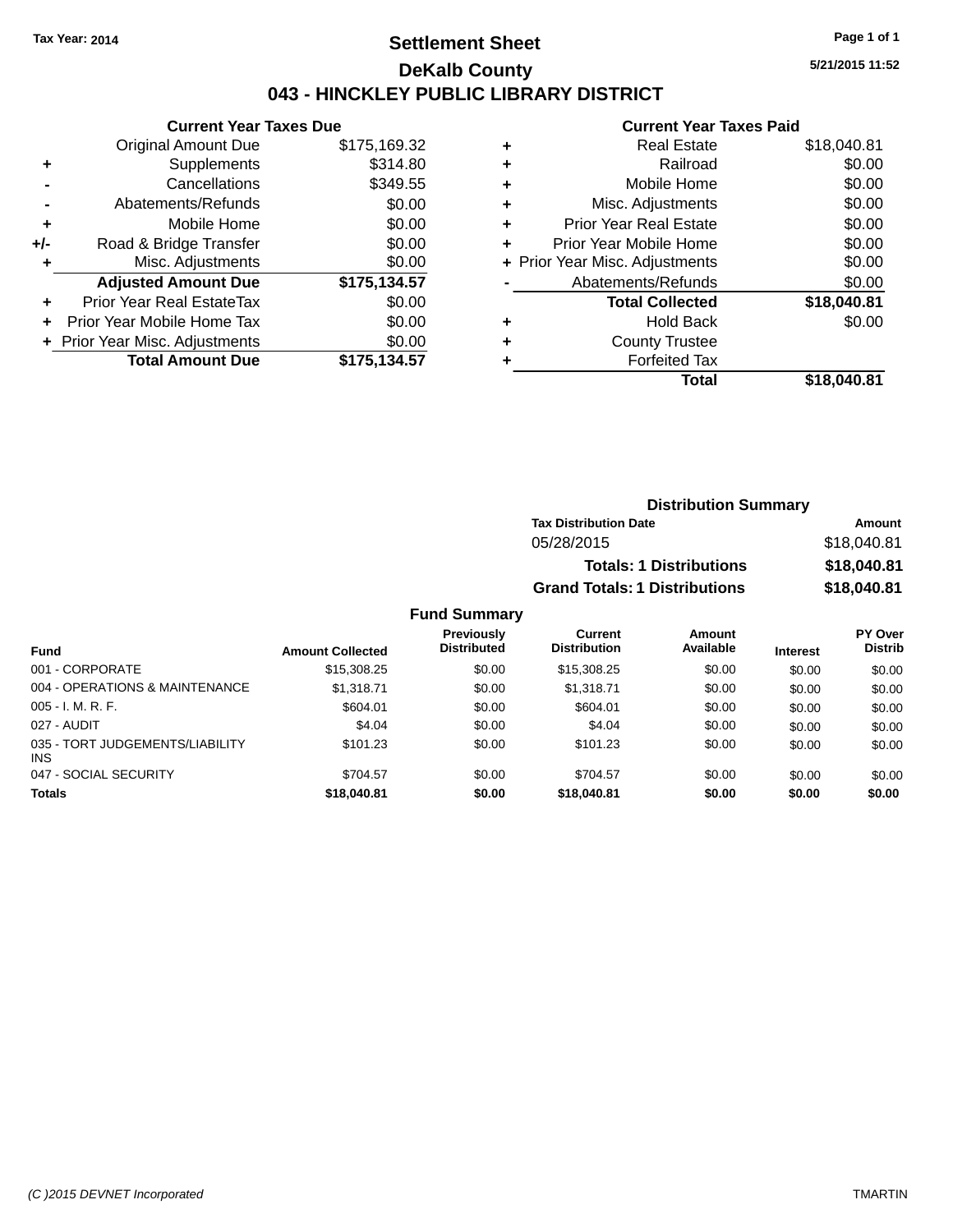# **Settlement Sheet Tax Year: 2014 Page 1 of 1 DeKalb County 044 - SQUAW GROVE ROAD & BRIDGE**

**5/21/2015 11:52**

|       | <b>Current Year Taxes Due</b>  |              |  |  |  |  |
|-------|--------------------------------|--------------|--|--|--|--|
|       | <b>Original Amount Due</b>     | \$288,565.47 |  |  |  |  |
| ٠     | Supplements                    | \$456.88     |  |  |  |  |
|       | Cancellations                  | \$507.32     |  |  |  |  |
|       | Abatements/Refunds             | \$0.00       |  |  |  |  |
| ٠     | Mobile Home                    | \$0.00       |  |  |  |  |
| $+/-$ | Road & Bridge Transfer         | (\$3,537.02) |  |  |  |  |
|       | Misc. Adjustments              | \$0.00       |  |  |  |  |
|       | <b>Adjusted Amount Due</b>     | \$284,978.01 |  |  |  |  |
| ٠     | Prior Year Real EstateTax      | \$0.00       |  |  |  |  |
|       | Prior Year Mobile Home Tax     | \$0.00       |  |  |  |  |
|       | + Prior Year Misc. Adjustments | \$0.00       |  |  |  |  |
|       | <b>Total Amount Due</b>        | \$284,978.01 |  |  |  |  |
|       |                                |              |  |  |  |  |

| ٠ | <b>Real Estate</b>             | \$26,182.53 |
|---|--------------------------------|-------------|
| ٠ | Railroad                       | \$0.00      |
| ٠ | Mobile Home                    | \$0.00      |
| ٠ | Misc. Adjustments              | \$0.00      |
| ٠ | <b>Prior Year Real Estate</b>  | \$0.00      |
| ٠ | Prior Year Mobile Home         | \$0.00      |
|   | + Prior Year Misc. Adjustments | \$0.00      |
|   | Abatements/Refunds             | \$0.00      |
|   | <b>Total Collected</b>         | \$26,182.53 |
| ٠ | <b>Hold Back</b>               | \$0.00      |
| ٠ | <b>County Trustee</b>          |             |
|   | <b>Forfeited Tax</b>           |             |
|   | Total                          | \$26.182.53 |

| <b>Road and Bridge Summary</b> |             |               | <b>Distribution Summary</b>          |             |
|--------------------------------|-------------|---------------|--------------------------------------|-------------|
| Municipality                   | Amt. Due    | Amt. Distrib. | <b>Tax Distribution Date</b>         | Amount      |
| <b>VILLAGE OF HINCKLEY</b>     | \$34.085.03 | \$3.537.02    | 05/28/2015                           | \$26,182.53 |
| <b>Totals</b>                  | \$34,085.03 | \$3,537.02    | <b>Totals: 1 Distributions</b>       | \$26,182.53 |
|                                |             |               | <b>Grand Totals: 1 Distributions</b> | \$26,182.53 |

|                                         |                         | <b>Fund Summary</b>                     |                                |                     |                 |                           |
|-----------------------------------------|-------------------------|-----------------------------------------|--------------------------------|---------------------|-----------------|---------------------------|
| <b>Fund</b>                             | <b>Amount Collected</b> | <b>Previously</b><br><b>Distributed</b> | Current<br><b>Distribution</b> | Amount<br>Available | <b>Interest</b> | PY Over<br><b>Distrib</b> |
| 007 - ROAD AND BRIDGE                   | \$9,282.92              | \$0.00                                  | \$9,282.92                     | \$0.00              | \$0.00          | \$0.00                    |
| 008 - BRIDGE CONST W/COUNTY             | \$1.042.68              | \$0.00                                  | \$1,042.68                     | \$0.00              | \$0.00          | \$0.00                    |
| 009 - PERMANENT ROAD                    | \$11,270,46             | \$0.00                                  | \$11,270.46                    | \$0.00              | \$0.00          | \$0.00                    |
| 010 - EQUIPMENT AND BUILDING            | \$4,169.39              | \$0.00                                  | \$4,169.39                     | \$0.00              | \$0.00          | \$0.00                    |
| 035 - TORT JUDGEMENTS/LIABILITY<br>INS. | \$417.08                | \$0.00                                  | \$417.08                       | \$0.00              | \$0.00          | \$0.00                    |
| <b>Totals</b>                           | \$26,182.53             | \$0.00                                  | \$26,182.53                    | \$0.00              | \$0.00          | \$0.00                    |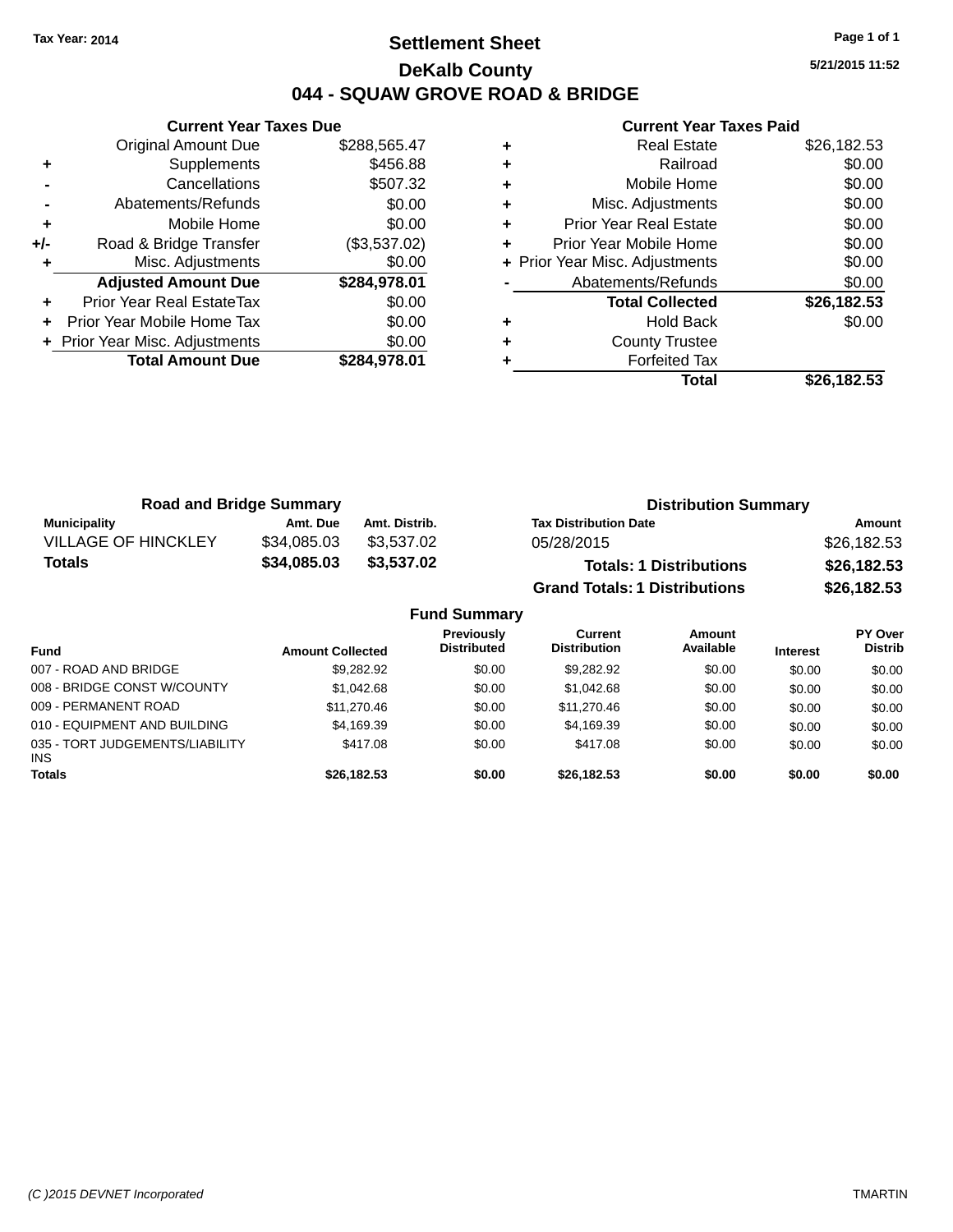# **Settlement Sheet Tax Year: 2014 Page 1 of 1 DeKalb County 045 - SYCAMORE TOWNSHIP**

**5/21/2015 11:52**

| <b>Current Year Taxes Paid</b> |  |  |
|--------------------------------|--|--|
|                                |  |  |

|     | <b>Current Year Taxes Due</b>  |              |
|-----|--------------------------------|--------------|
|     | <b>Original Amount Due</b>     | \$402,625.66 |
| ٠   | Supplements                    | \$1,801.48   |
|     | Cancellations                  | \$2,009.28   |
|     | Abatements/Refunds             | \$0.00       |
| ٠   | Mobile Home                    | \$0.00       |
| +/- | Road & Bridge Transfer         | \$0.00       |
| ٠   | Misc. Adjustments              | \$91.53      |
|     | <b>Adjusted Amount Due</b>     | \$402,509.39 |
| ÷   | Prior Year Real EstateTax      | (\$70.78)    |
|     | Prior Year Mobile Home Tax     | \$0.00       |
|     | + Prior Year Misc. Adjustments | \$0.00       |
|     | <b>Total Amount Due</b>        | \$402,438.61 |

| ٠ | <b>Real Estate</b>             | \$36,584.16 |
|---|--------------------------------|-------------|
| ٠ | Railroad                       | \$0.00      |
| ٠ | Mobile Home                    | \$0.00      |
| ٠ | Misc. Adjustments              | \$91.53     |
| ٠ | <b>Prior Year Real Estate</b>  | (\$70.78)   |
| ٠ | Prior Year Mobile Home         | \$0.00      |
|   | + Prior Year Misc. Adjustments | \$0.00      |
|   | Abatements/Refunds             | \$0.00      |
|   | <b>Total Collected</b>         | \$36,604.91 |
| ٠ | <b>Hold Back</b>               | \$0.00      |
| ٠ | <b>County Trustee</b>          |             |
| ٠ | <b>Forfeited Tax</b>           |             |
|   | Total                          | \$36.604.91 |
|   |                                |             |

|                          |                     |                         |                                        |                                      | <b>Distribution Summary</b>    |                 |                           |
|--------------------------|---------------------|-------------------------|----------------------------------------|--------------------------------------|--------------------------------|-----------------|---------------------------|
|                          |                     |                         |                                        | <b>Tax Distribution Date</b>         |                                |                 | Amount                    |
|                          |                     |                         |                                        | 05/28/2015                           |                                |                 | \$36,604.91               |
|                          |                     |                         |                                        |                                      | <b>Totals: 1 Distributions</b> |                 | \$36,604.91               |
|                          |                     |                         |                                        | <b>Grand Totals: 1 Distributions</b> |                                |                 | \$36,604.91               |
|                          |                     |                         | <b>Fund Summary</b>                    |                                      |                                |                 |                           |
| <b>Fund</b>              |                     | <b>Amount Collected</b> | Previously<br><b>Distributed</b>       | Current<br><b>Distribution</b>       | Amount<br>Available            | <b>Interest</b> | PY Over<br><b>Distrib</b> |
| 001 - CORPORATE          |                     | \$33,422.30             | \$0.00                                 | \$33,422.30                          | \$0.00                         | \$0.00          | \$0.00                    |
| 005 - I. M. R. F.        |                     | \$2,909.69              | \$0.00                                 | \$2,909.69                           | \$0.00                         | \$0.00          | \$0.00                    |
| 054 - GENERAL ASSISTANCE |                     | \$272.92                | \$0.00                                 | \$272.92                             | \$0.00                         | \$0.00          | \$0.00                    |
| Totals                   |                     | \$36,604.91             | \$0.00                                 | \$36,604.91                          | \$0.00                         | \$0.00          | \$0.00                    |
|                          |                     |                         | <b>Miscellaneous Adjustment Detail</b> |                                      |                                |                 |                           |
| Year<br><b>Source</b>    | <b>Account Type</b> |                         | <b>Amount Adjustment Description</b>   |                                      |                                |                 |                           |

**<u>Year Source</u> Account Type<br>
2014 RE - Real Estate Back Tax Collected Totals 1 entries 1 and 1 and 1 and 1 and 1 and 1 and 1 and 1 and 1 and 1 and 1 and 1 and 1 and 1 and 1 and 1 and 1 and 1 and 1 and 1 and 1 and 1 and 1 and 1 and 1 and 1 and 1 and 1 and 1 and 1 and 1 and 1 and 1 and 1 an** 

\$91.53 SYCAMORE MEADOWS REDEMPTION 06-22-331-006 by TBA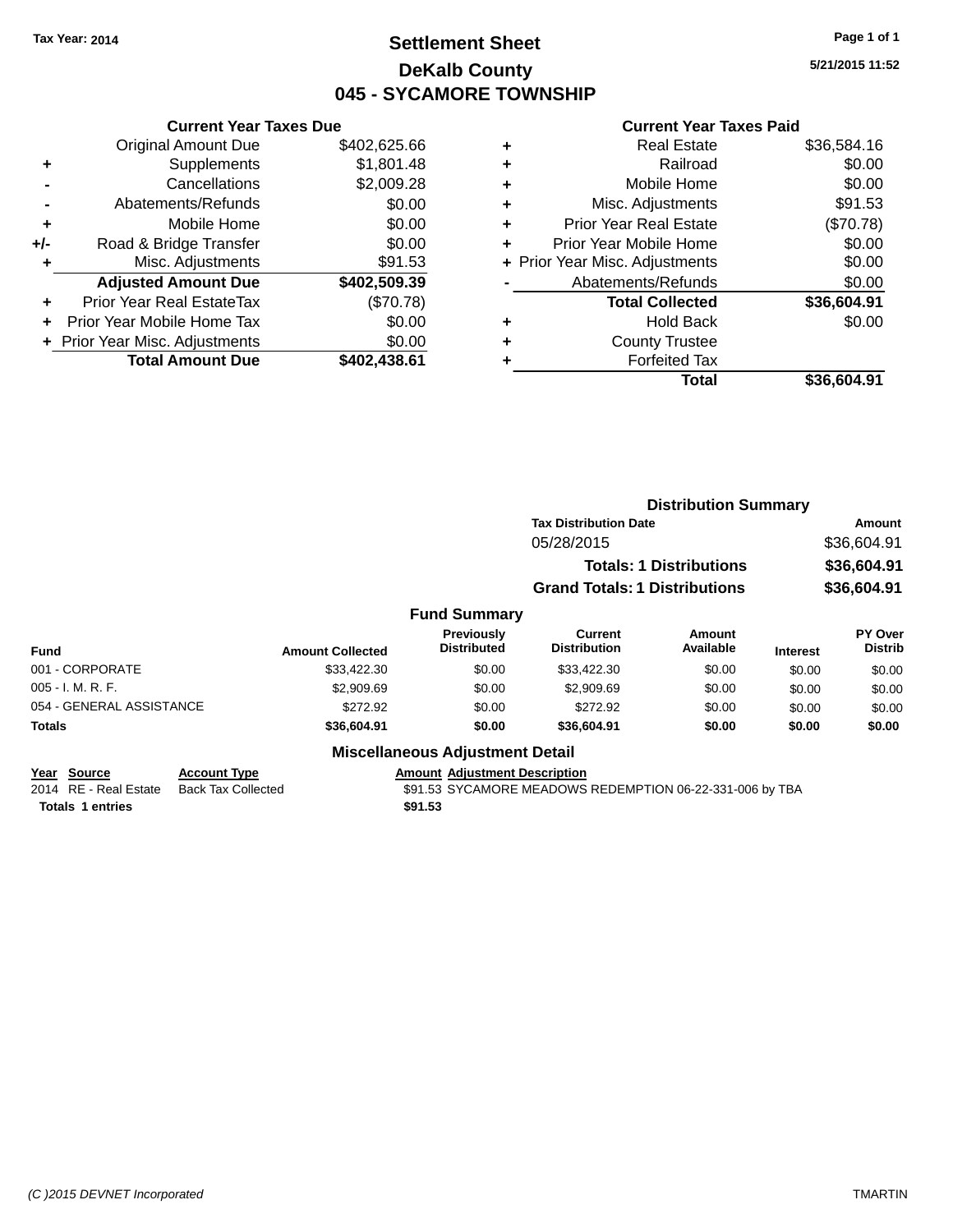# **Settlement Sheet Tax Year: 2014 Page 1 of 1 DeKalb County 046 - SYCAMORE ROAD & BRIDGE**

**5/21/2015 11:52**

## **Current Year Taxes Paid**

|       | <b>Current Year Taxes Due</b>  |              |
|-------|--------------------------------|--------------|
|       | <b>Original Amount Due</b>     | \$815,358.34 |
| ٠     | Supplements                    | \$3,613.23   |
|       | Cancellations                  | \$4,031.90   |
|       | Abatements/Refunds             | \$0.00       |
| ٠     | Mobile Home                    | \$0.00       |
| $+/-$ | Road & Bridge Transfer         | (\$676.35)   |
|       | Misc. Adjustments              | \$185.36     |
|       | <b>Adjusted Amount Due</b>     | \$814,448.68 |
| ٠     | Prior Year Real EstateTax      | (\$142.04)   |
|       | Prior Year Mobile Home Tax     | \$0.00       |
|       | + Prior Year Misc. Adjustments | \$0.00       |
|       | <b>Total Amount Due</b>        | \$814,306.64 |
|       |                                |              |

|   | <b>Real Estate</b>             | \$73,408.40 |
|---|--------------------------------|-------------|
| ٠ | Railroad                       | \$0.00      |
| ٠ | Mobile Home                    | \$0.00      |
| ٠ | Misc. Adjustments              | \$185.36    |
| ٠ | <b>Prior Year Real Estate</b>  | (\$142.04)  |
| ٠ | Prior Year Mobile Home         | \$0.00      |
|   | + Prior Year Misc. Adjustments | \$0.00      |
|   | Abatements/Refunds             | \$0.00      |
|   | <b>Total Collected</b>         | \$73,451.72 |
| ٠ | <b>Hold Back</b>               | \$0.00      |
| ٠ | <b>County Trustee</b>          |             |
|   | <b>Forfeited Tax</b>           |             |
|   | Total                          | \$73,451.72 |

| <b>Road and Bridge Summary</b> |            |               | <b>Distribution Summary</b>          |             |  |
|--------------------------------|------------|---------------|--------------------------------------|-------------|--|
| Municipality                   | Amt. Due   | Amt. Distrib. | <b>Tax Distribution Date</b>         | Amount      |  |
| <b>CITY OF SYCAMORE</b>        | \$7.429.79 | \$676.35      | 05/28/2015                           | \$73,451.72 |  |
| Totals                         | \$7.429.79 | \$676.35      | <b>Totals: 1 Distributions</b>       | \$73,451.72 |  |
|                                |            |               | <b>Grand Totals: 1 Distributions</b> | \$73,451.72 |  |

|                                         |                         | <b>Fund Summary</b>                     |                                       |                     |                 |                           |
|-----------------------------------------|-------------------------|-----------------------------------------|---------------------------------------|---------------------|-----------------|---------------------------|
| <b>Fund</b>                             | <b>Amount Collected</b> | <b>Previously</b><br><b>Distributed</b> | <b>Current</b><br><b>Distribution</b> | Amount<br>Available | <b>Interest</b> | PY Over<br><b>Distrib</b> |
| 005 - I. M. R. F.                       | \$1,813.14              | \$0.00                                  | \$1,813.14                            | \$0.00              | \$0.00          | \$0.00                    |
| 007 - ROAD AND BRIDGE.                  | \$1.144.01              | \$0.00                                  | \$1,144.01                            | \$0.00              | \$0.00          | \$0.00                    |
| 008 - BRIDGE CONST W/COUNTY             | \$3,635.82              | \$0.00                                  | \$3,635.82                            | \$0.00              | \$0.00          | \$0.00                    |
| 009 - PERMANENT ROAD                    | \$53,404.67             | \$0.00                                  | \$53,404.67                           | \$0.00              | \$0.00          | \$0.00                    |
| 010 - EQUIPMENT AND BUILDING            | \$10,905.12             | \$0.00                                  | \$10,905.12                           | \$0.00              | \$0.00          | \$0.00                    |
| 035 - TORT JUDGEMENTS/LIABILITY<br>INS. | \$911.41                | \$0.00                                  | \$911.41                              | \$0.00              | \$0.00          | \$0.00                    |
| 047 - SOCIAL SECURITY                   | \$1,637.55              | \$0.00                                  | \$1,637.55                            | \$0.00              | \$0.00          | \$0.00                    |
| <b>Totals</b>                           | \$73,451.72             | \$0.00                                  | \$73.451.72                           | \$0.00              | \$0.00          | \$0.00                    |
|                                         |                         | <b>Miscellaneous Adjustment Detail</b>  |                                       |                     |                 |                           |

## **Year Source Account Type Amount Adjustment Description**

**Totals \$185.36 1 entries**

2014 RE - Real Estate Back Tax Collected \$185.36 SYCAMORE MEADOWS REDEMPTION 06-22-331-006 by TBA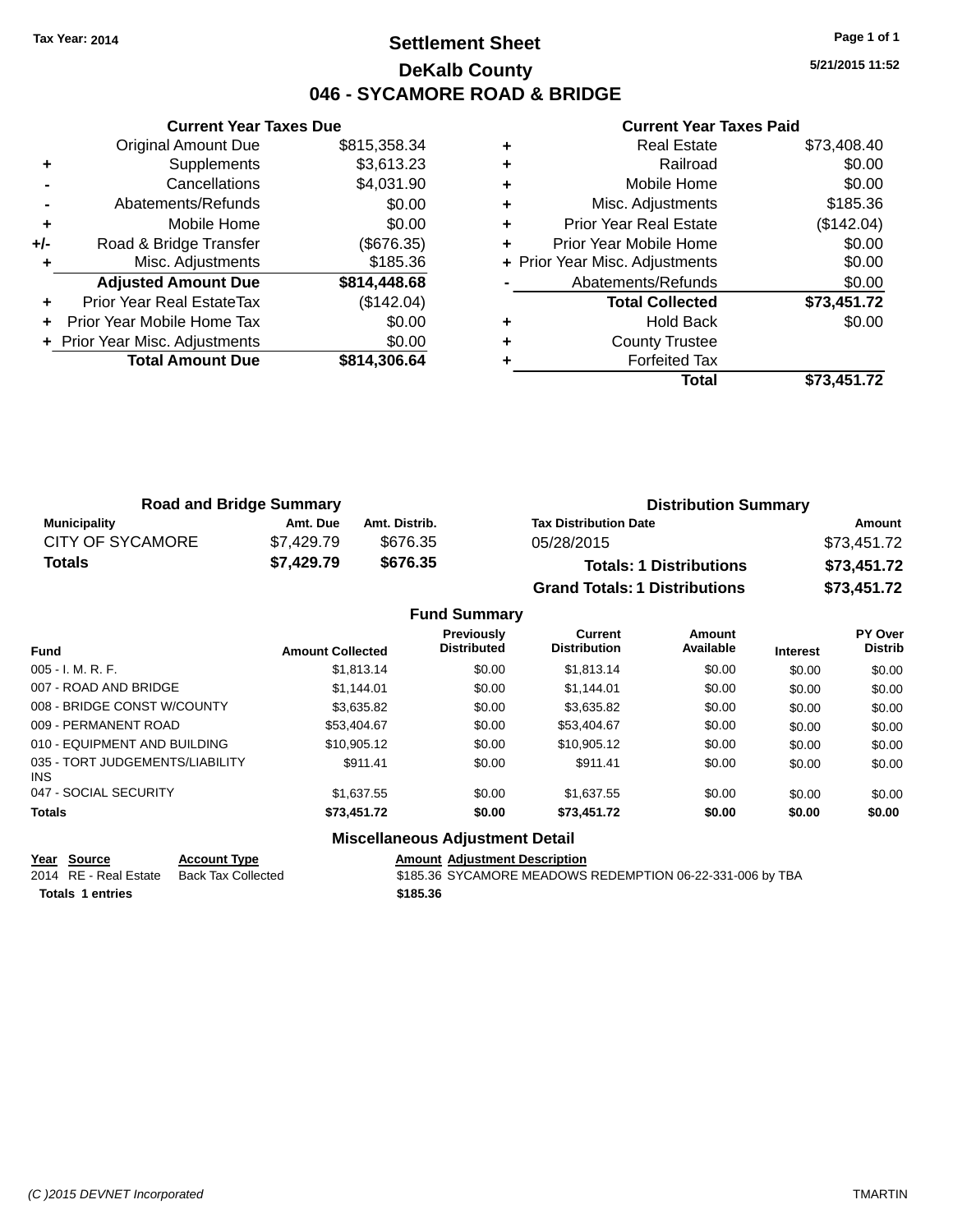# **Settlement Sheet Tax Year: 2014 Page 1 of 1 DeKalb County 047 - VICTOR TOWNSHIP**

**5/21/2015 11:52**

|     | <b>Current Year Taxes Due</b>  |             |  |  |  |
|-----|--------------------------------|-------------|--|--|--|
|     | Original Amount Due            | \$52,537.85 |  |  |  |
| ٠   | Supplements                    | \$414.96    |  |  |  |
|     | Cancellations                  | \$500.87    |  |  |  |
|     | \$0.00<br>Abatements/Refunds   |             |  |  |  |
| ٠   | Mobile Home                    | \$0.00      |  |  |  |
| +/- | Road & Bridge Transfer         | \$0.00      |  |  |  |
| ٠   | Misc. Adjustments              | \$0.00      |  |  |  |
|     | <b>Adjusted Amount Due</b>     | \$52,451.94 |  |  |  |
|     | Prior Year Real EstateTax      | \$0.00      |  |  |  |
| ÷   | Prior Year Mobile Home Tax     | \$0.00      |  |  |  |
|     | + Prior Year Misc. Adjustments | \$0.00      |  |  |  |
|     | <b>Total Amount Due</b>        | \$52,451.94 |  |  |  |
|     |                                |             |  |  |  |

|   | <b>Real Estate</b>             | \$7,205.05 |
|---|--------------------------------|------------|
| ٠ | Railroad                       | \$0.00     |
| ٠ | Mobile Home                    | \$0.00     |
| ٠ | Misc. Adjustments              | \$0.00     |
| ÷ | <b>Prior Year Real Estate</b>  | \$0.00     |
| ٠ | Prior Year Mobile Home         | \$0.00     |
|   | + Prior Year Misc. Adjustments | \$0.00     |
|   | Abatements/Refunds             | \$0.00     |
|   | <b>Total Collected</b>         | \$7,205.05 |
| ٠ | Hold Back                      | \$0.00     |
| ٠ | <b>County Trustee</b>          |            |
|   | <b>Forfeited Tax</b>           |            |
|   | Total                          | \$7,205.05 |
|   |                                |            |

|               |                                  |                                      | <b>Distribution Summary</b> |                 |                                  |  |
|---------------|----------------------------------|--------------------------------------|-----------------------------|-----------------|----------------------------------|--|
|               |                                  | <b>Tax Distribution Date</b>         |                             |                 | Amount                           |  |
|               |                                  | 05/28/2015                           |                             |                 | \$7,205.05                       |  |
|               |                                  | <b>Totals: 1 Distributions</b>       |                             |                 | \$7,205.05                       |  |
|               |                                  | <b>Grand Totals: 1 Distributions</b> |                             |                 | \$7,205.05                       |  |
|               | <b>Fund Summary</b>              |                                      |                             |                 |                                  |  |
| unt Collected | Previously<br><b>Distributed</b> | Current<br><b>Distribution</b>       | Amount<br>Available         | <b>Interest</b> | <b>PY Over</b><br><b>Distrib</b> |  |

| <b>Fund</b>                                   | <b>Amount Collected</b> | .<br><b>Distributed</b> | -------<br><b>Distribution</b> | .<br>Available | <b>Interest</b> | .<br><b>Distrib</b> |
|-----------------------------------------------|-------------------------|-------------------------|--------------------------------|----------------|-----------------|---------------------|
| 001 - CORPORATE                               | \$6.414.77              | \$0.00                  | \$6,414.77                     | \$0.00         | \$0.00          | \$0.00              |
| 034 - GENERAL ASSISTANCE                      | \$515.82                | \$0.00                  | \$515.82                       | \$0.00         | \$0.00          | \$0.00              |
| 035 - TORT JUDGEMENTS/LIABILITY<br><b>INS</b> | \$274.46                | \$0.00                  | \$274.46                       | \$0.00         | \$0.00          | \$0.00              |
| <b>Totals</b>                                 | \$7,205.05              | \$0.00                  | \$7,205.05                     | \$0.00         | \$0.00          | \$0.00              |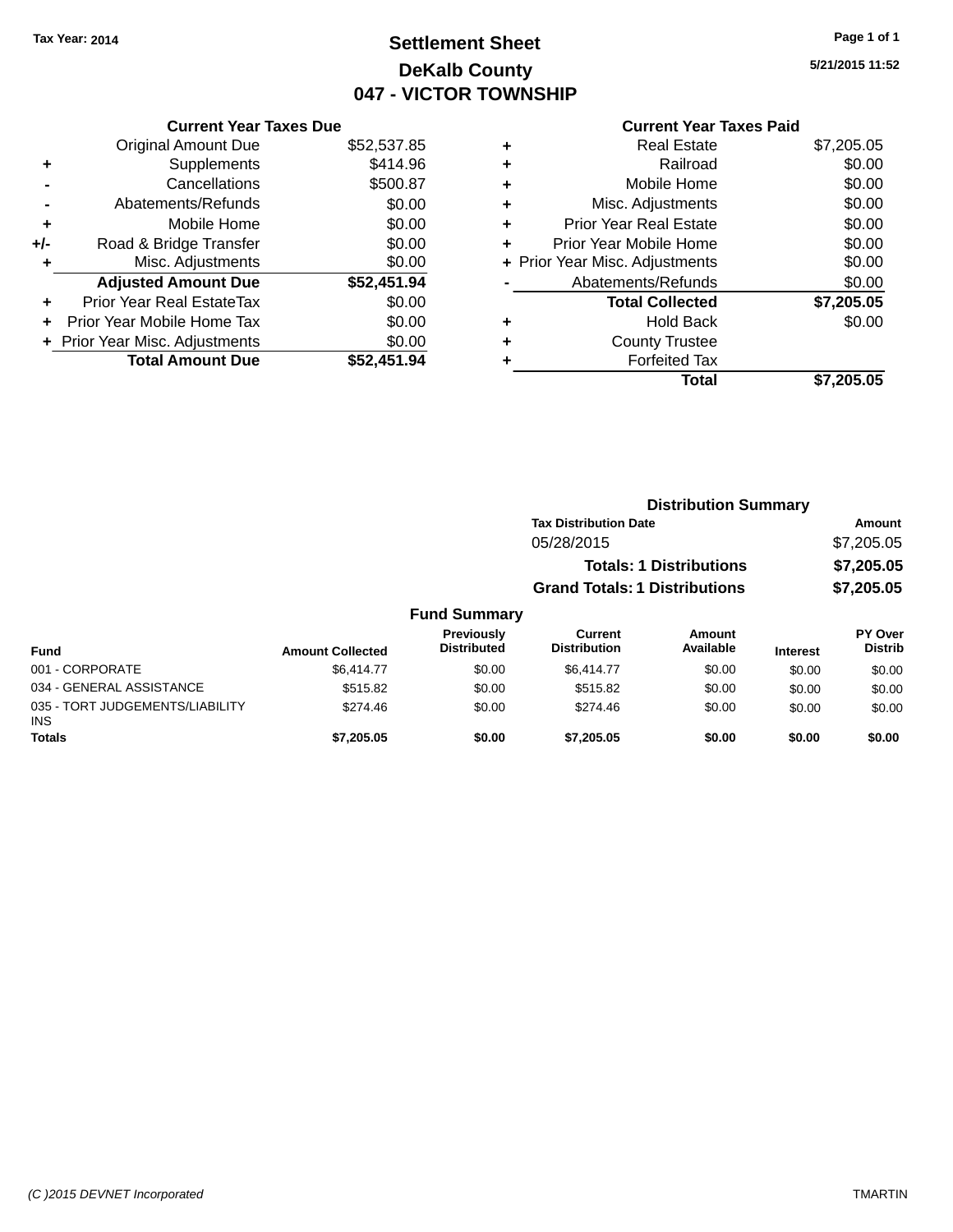# **Settlement Sheet Tax Year: 2014 Page 1 of 1 DeKalb County 048 - VICTOR ROAD & BRIDGE**

**5/21/2015 11:52**

## **Current Year Taxes Paid**

|       | <b>Current Year Taxes Due</b>  |              |  |  |  |  |
|-------|--------------------------------|--------------|--|--|--|--|
|       | <b>Original Amount Due</b>     | \$101,276.77 |  |  |  |  |
| ٠     | Supplements                    | \$799.89     |  |  |  |  |
|       | Cancellations                  | \$965.52     |  |  |  |  |
|       | Abatements/Refunds             | \$0.00       |  |  |  |  |
| ٠     | Mobile Home                    | \$0.00       |  |  |  |  |
| $+/-$ | Road & Bridge Transfer         | \$0.00       |  |  |  |  |
|       | Misc. Adjustments              | \$0.00       |  |  |  |  |
|       | <b>Adjusted Amount Due</b>     | \$101,111.14 |  |  |  |  |
| ٠     | Prior Year Real EstateTax      | \$0.00       |  |  |  |  |
|       | Prior Year Mobile Home Tax     | \$0.00       |  |  |  |  |
|       | + Prior Year Misc. Adjustments | \$0.00       |  |  |  |  |
|       | <b>Total Amount Due</b>        | \$101,111.14 |  |  |  |  |
|       |                                |              |  |  |  |  |

| ٠ | <b>Real Estate</b>             | \$13,889.15 |
|---|--------------------------------|-------------|
| ٠ | Railroad                       | \$0.00      |
| ٠ | Mobile Home                    | \$0.00      |
| ٠ | Misc. Adjustments              | \$0.00      |
| ٠ | <b>Prior Year Real Estate</b>  | \$0.00      |
| ٠ | Prior Year Mobile Home         | \$0.00      |
|   | + Prior Year Misc. Adjustments | \$0.00      |
|   | Abatements/Refunds             | \$0.00      |
|   | <b>Total Collected</b>         | \$13,889.15 |
| ٠ | <b>Hold Back</b>               | \$0.00      |
| ٠ | <b>County Trustee</b>          |             |
| ٠ | <b>Forfeited Tax</b>           |             |
|   | Total                          | \$13,889.15 |
|   |                                |             |

| <b>Distribution Summary</b>          |             |
|--------------------------------------|-------------|
| <b>Tax Distribution Date</b>         | Amount      |
| 05/28/2015                           | \$13,889.15 |
| <b>Totals: 1 Distributions</b>       | \$13,889.15 |
| <b>Grand Totals: 1 Distributions</b> | \$13,889.15 |
|                                      |             |

| <b>Fund</b>                                   | <b>Amount Collected</b> | Previously<br><b>Distributed</b> | Current<br><b>Distribution</b> | Amount<br>Available | <b>Interest</b> | PY Over<br><b>Distrib</b> |
|-----------------------------------------------|-------------------------|----------------------------------|--------------------------------|---------------------|-----------------|---------------------------|
| 007 - ROAD AND BRIDGE                         | \$8.124.48              | \$0.00                           | \$8.124.48                     | \$0.00              | \$0.00          | \$0.00                    |
| 008 - BRIDGE CONST W/COUNTY                   | \$292.07                | \$0.00                           | \$292.07                       | \$0.00              | \$0.00          | \$0.00                    |
| 009 - PERMANENT ROAD                          | \$3,533,98              | \$0.00                           | \$3,533,98                     | \$0.00              | \$0.00          | \$0.00                    |
| 010 - EQUIPMENT AND BUILDING                  | \$1,661.10              | \$0.00                           | \$1,661.10                     | \$0.00              | \$0.00          | \$0.00                    |
| 035 - TORT JUDGEMENTS/LIABILITY<br><b>INS</b> | \$277.52                | \$0.00                           | \$277.52                       | \$0.00              | \$0.00          | \$0.00                    |
| <b>Totals</b>                                 | \$13,889.15             | \$0.00                           | \$13,889.15                    | \$0.00              | \$0.00          | \$0.00                    |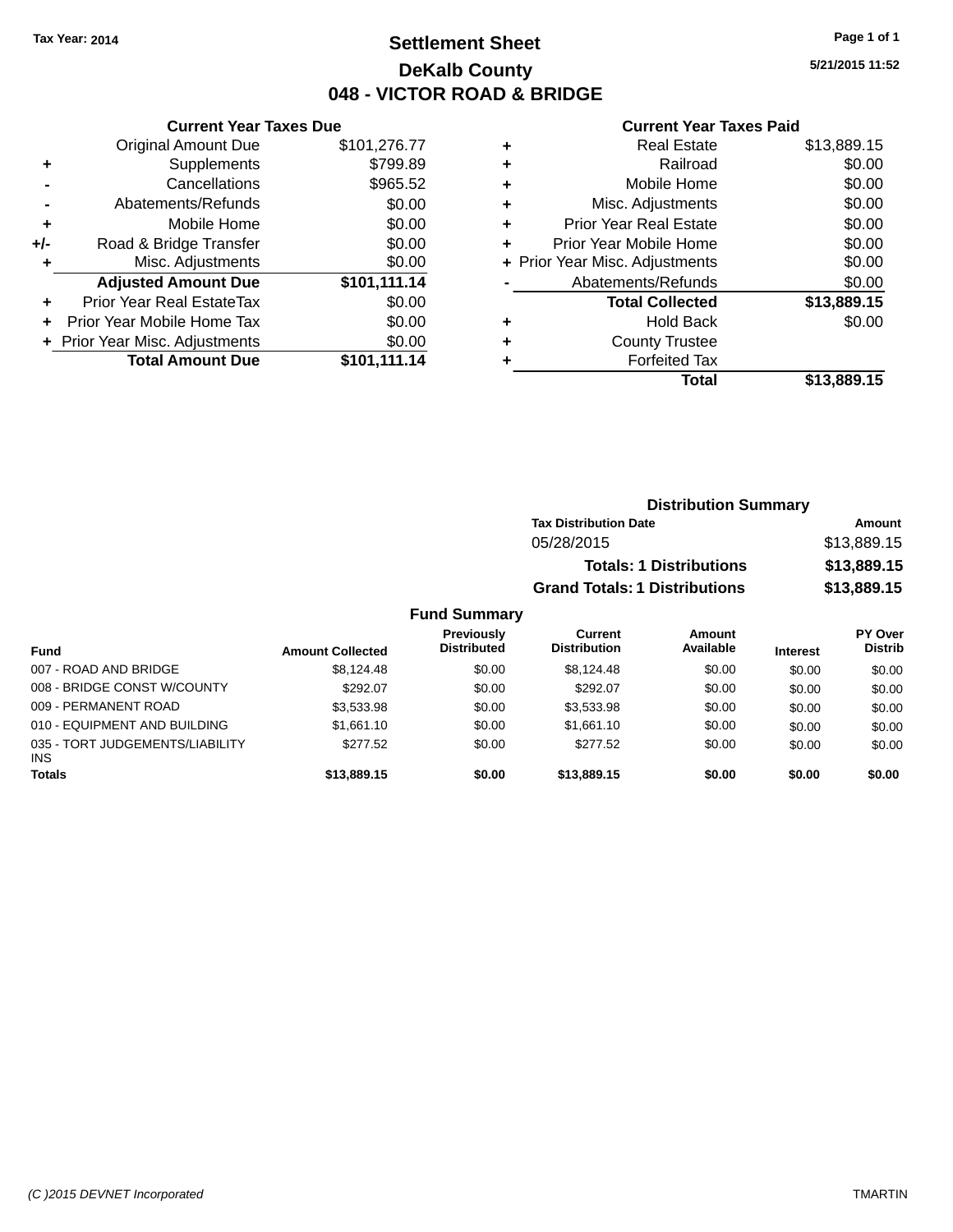# **Settlement Sheet Tax Year: 2014 Page 1 of 1 DeKalb County 056 - TOWN OF CORTLAND**

**5/21/2015 11:52**

#### **Current Year Taxes Paid**

|     | <b>Current Year Taxes Due</b>  |              |  |  |  |
|-----|--------------------------------|--------------|--|--|--|
|     | <b>Original Amount Due</b>     | \$618,817.83 |  |  |  |
| ٠   | Supplements                    | \$1,948.67   |  |  |  |
|     | Cancellations                  | \$2,345.33   |  |  |  |
|     | Abatements/Refunds             | \$6.07       |  |  |  |
| ٠   | Mobile Home                    | \$0.00       |  |  |  |
| +/- | Road & Bridge Transfer         | \$1,044.18   |  |  |  |
|     | Misc. Adjustments              | \$0.00       |  |  |  |
|     | <b>Adjusted Amount Due</b>     | \$619,459.28 |  |  |  |
| ÷   | Prior Year Real EstateTax      | (\$55.85)    |  |  |  |
|     | Prior Year Mobile Home Tax     | \$0.00       |  |  |  |
|     | + Prior Year Misc. Adjustments | \$156.20     |  |  |  |
|     | <b>Total Amount Due</b>        | \$619,559.63 |  |  |  |
|     |                                |              |  |  |  |

| ٠ | <b>Real Estate</b>             | \$27,228.77 |
|---|--------------------------------|-------------|
| ٠ | Railroad                       | \$0.00      |
| ٠ | Mobile Home                    | \$0.00      |
| ٠ | Misc. Adjustments              | \$0.00      |
| ٠ | <b>Prior Year Real Estate</b>  | (\$55.85)   |
| ٠ | Prior Year Mobile Home         | \$0.00      |
|   | + Prior Year Misc. Adjustments | \$156.20    |
|   | Abatements/Refunds             | \$6.07      |
|   | <b>Total Collected</b>         | \$27,323.05 |
| ٠ | <b>Hold Back</b>               | \$0.00      |
| ٠ | <b>County Trustee</b>          |             |
| ٠ | <b>Forfeited Tax</b>           |             |
|   | Total                          | \$27,323.05 |
|   |                                |             |

| <b>Road and Bridge Summary</b>    |             |               | <b>Distribution Summary</b>          |             |  |
|-----------------------------------|-------------|---------------|--------------------------------------|-------------|--|
| <b>Rd./Br. District</b>           | Amt. Due    | Amt. Distrib. | <b>Tax Distribution Date</b>         | Amount      |  |
| CORTLAND ROAD & BRIDG \$13,025.53 |             | \$1.044.18    | 05/28/2015                           | \$27,323.05 |  |
| Totals                            | \$13,025.53 | \$1,044.18    | <b>Totals: 1 Distributions</b>       | \$27,323.05 |  |
|                                   |             |               | <b>Grand Totals: 1 Distributions</b> | \$27,323.05 |  |

#### **Fund Summary Fund Interest Amount Collected Distributed Amount Available Current Distribution Previously** 001 - CORPORATE \$18,806.60 \$0.00 \$18,806.60 \$0.00 \$0.00 \$0.00 005 - I. M. R. F. \$2,361.84 \$0.00 \$2,361.84 \$0.00 \$0.00 \$0.00 007 - ROAD AND BRIDGE \$1,044.18 \$1,044.18 \$0.00 \$1,044.18 \$0.00 \$0.00 \$0.00 \$0.00 014 - POLICE PROTECTION \$2,971.99 \$2,971.99 \$0.00 \$2,971.99 \$0.00 \$0.00 \$0.00 \$0.00

047 - SOCIAL SECURITY \$2,138.44 \$0.00 \$2,138.44 \$0.00 \$0.00 \$0.00 \$0.00 **Totals \$27,323.05 \$0.00 \$27,323.05 \$0.00 \$0.00 \$0.00**

## **Miscellaneous Adjustment Detail**

| Year Source             | <b>Account Type</b>                      | <b>Amount Adjustment Description</b>           |
|-------------------------|------------------------------------------|------------------------------------------------|
| 2013 RE - Real Estate   | <b>Back Tax Collected</b>                | \$80.84 STALEY REDEMPTION 09-29-251-051 by TBA |
|                         | 2013 RE - Real Estate Back Tax Collected | \$75.36 STALEY REDEMPTION 09-29-251-050 by TBA |
| <b>Totals 2 entries</b> |                                          | \$156.20                                       |
|                         |                                          |                                                |

## **Abatement Detail**

| Year Source                        | <b>Account Type</b> | <b>Amount Adiustment Description</b>             |
|------------------------------------|---------------------|--------------------------------------------------|
| 2014 RE - Real Estate RE Abatement |                     | \$6.04 PTAB INTEREST REFUND 09-20-255-020 by TBA |
| Totals 1 entries                   |                     | \$6.04                                           |

**PY Over Distrib**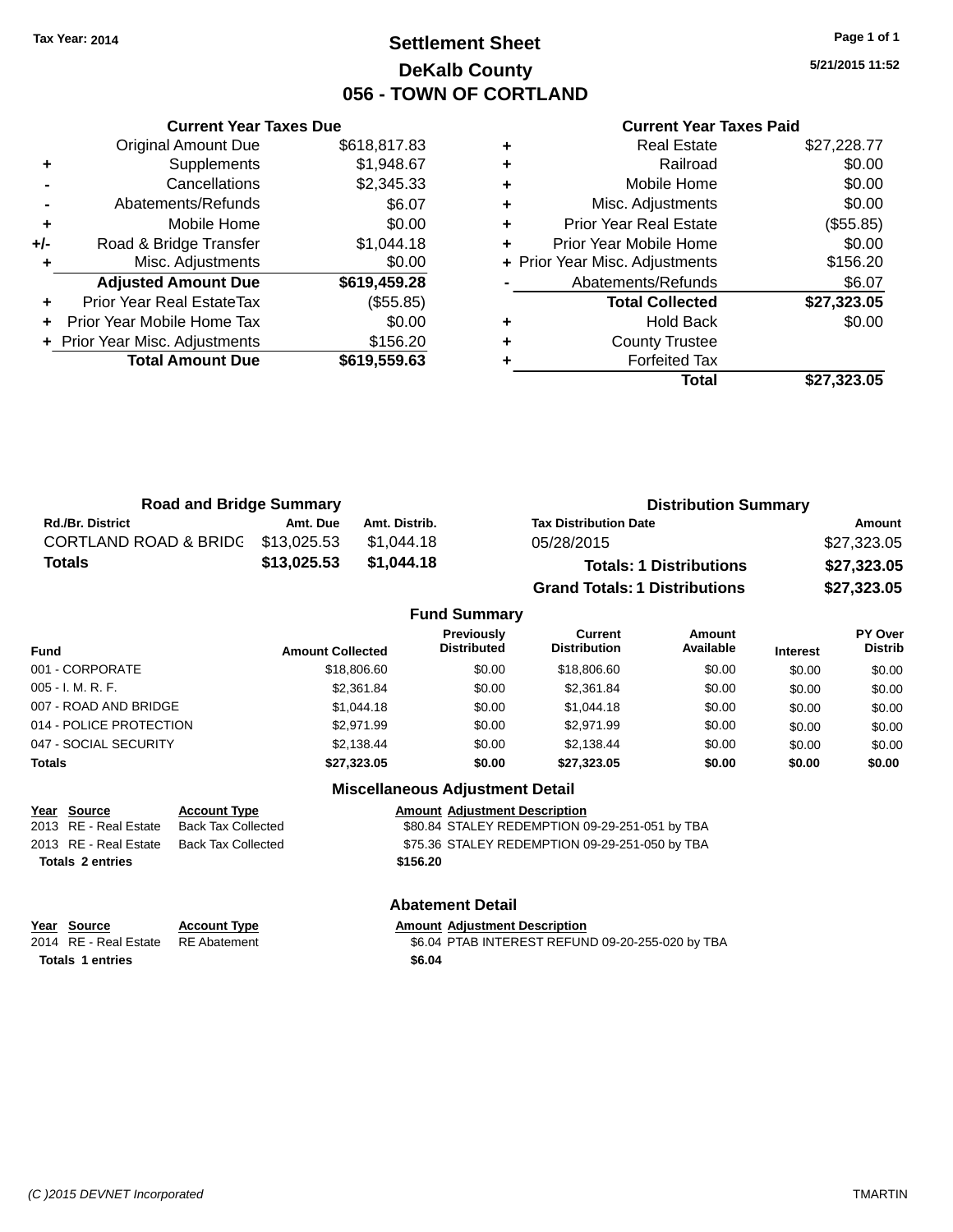# **Settlement Sheet Tax Year: 2014 Page 1 of 1 DeKalb County 057 - CORTLAND LIBRARY**

**5/21/2015 11:52**

## **Current Year Taxes Paid**

|     | <b>Current Year Taxes Due</b>  |              |
|-----|--------------------------------|--------------|
|     | <b>Original Amount Due</b>     | \$209,863.76 |
| ٠   | Supplements                    | \$646.11     |
|     | Cancellations                  | \$778.11     |
|     | Abatements/Refunds             | \$2.05       |
| ٠   | Mobile Home                    | \$0.00       |
| +/- | Road & Bridge Transfer         | \$0.00       |
|     | Misc. Adjustments              | \$0.00       |
|     | <b>Adjusted Amount Due</b>     | \$209,729.71 |
| ÷   | Prior Year Real EstateTax      | (\$25.65)    |
|     | Prior Year Mobile Home Tax     | \$0.00       |
|     | + Prior Year Misc. Adjustments | \$55.86      |
|     | <b>Total Amount Due</b>        | \$209,759.92 |
|     |                                |              |

| ٠ | <b>Real Estate</b>             | \$8,882.95 |
|---|--------------------------------|------------|
| ٠ | Railroad                       | \$0.00     |
| ٠ | Mobile Home                    | \$0.00     |
| ٠ | Misc. Adjustments              | \$0.00     |
| ٠ | <b>Prior Year Real Estate</b>  | (\$25.65)  |
| ٠ | Prior Year Mobile Home         | \$0.00     |
|   | + Prior Year Misc. Adjustments | \$55.86    |
|   | Abatements/Refunds             | \$2.05     |
|   | <b>Total Collected</b>         | \$8,911.11 |
| ٠ | <b>Hold Back</b>               | \$0.00     |
| ٠ | <b>County Trustee</b>          |            |
|   | <b>Forfeited Tax</b>           |            |
|   | Total                          | \$8,911.11 |
|   |                                |            |

| <b>Distribution Summary</b>          |            |
|--------------------------------------|------------|
| <b>Tax Distribution Date</b>         | Amount     |
| 05/28/2015                           | \$8,911.11 |
| <b>Totals: 1 Distributions</b>       | \$8,911.11 |
| <b>Grand Totals: 1 Distributions</b> | \$8,911.11 |

## **Fund Summary**

| <b>Fund</b>                                         | <b>Amount Collected</b> | <b>Previously</b><br><b>Distributed</b> | Current<br><b>Distribution</b> | Amount<br>Available | <b>Interest</b> | PY Over<br><b>Distrib</b> |
|-----------------------------------------------------|-------------------------|-----------------------------------------|--------------------------------|---------------------|-----------------|---------------------------|
| 004 - OPERATIONS & MAINTENANCE                      | \$445.46                | \$0.00                                  | \$445.46                       | \$0.00              | \$0.00          | \$0.00                    |
| $005 - I. M. R. F.$                                 | \$637.00                | \$0.00                                  | \$637.00                       | \$0.00              | \$0.00          | \$0.00                    |
| 016 - LIBRARY (township, municipalities)            | \$6,681.83              | \$0.00                                  | \$6,681.83                     | \$0.00              | \$0.00          | \$0.00                    |
| 027 - AUDIT                                         | \$85.08                 | \$0.00                                  | \$85.08                        | \$0.00              | \$0.00          | \$0.00                    |
| 035 - TORT JUDGMENTS, LIABILITY<br><b>INSURANCE</b> | \$424.74                | \$0.00                                  | \$424.74                       | \$0.00              | \$0.00          | \$0.00                    |
| 047 - SOCIAL SECURITY                               | \$637.00                | \$0.00                                  | \$637.00                       | \$0.00              | \$0.00          | \$0.00                    |
| <b>Totals</b>                                       | \$8,911.11              | \$0.00                                  | \$8.911.11                     | \$0.00              | \$0.00          | \$0.00                    |

## **Miscellaneous Adjustment Detail**

| Year Source             | <b>Account Type</b>                      | <b>Amount Adjustment Description</b>           |
|-------------------------|------------------------------------------|------------------------------------------------|
| 2013 RE - Real Estate   | Back Tax Collected                       | \$28.91 STALEY REDEMPTION 09-29-251-051 by TBA |
|                         | 2013 RE - Real Estate Back Tax Collected | \$26.95 STALEY REDEMPTION 09-29-251-050 by TBA |
| <b>Totals 2 entries</b> |                                          | \$55.86                                        |
|                         |                                          |                                                |

## **Abatement Detail**

| Year Source             | <b>Account Type</b> | <b>Amount Adiustment Description</b>             |
|-------------------------|---------------------|--------------------------------------------------|
| 2014 RE - Real Estate   | RE Abatement        | \$2.05 PTAB INTEREST REFUND 09-20-255-020 by TBA |
| <b>Totals 1 entries</b> |                     | \$2.05                                           |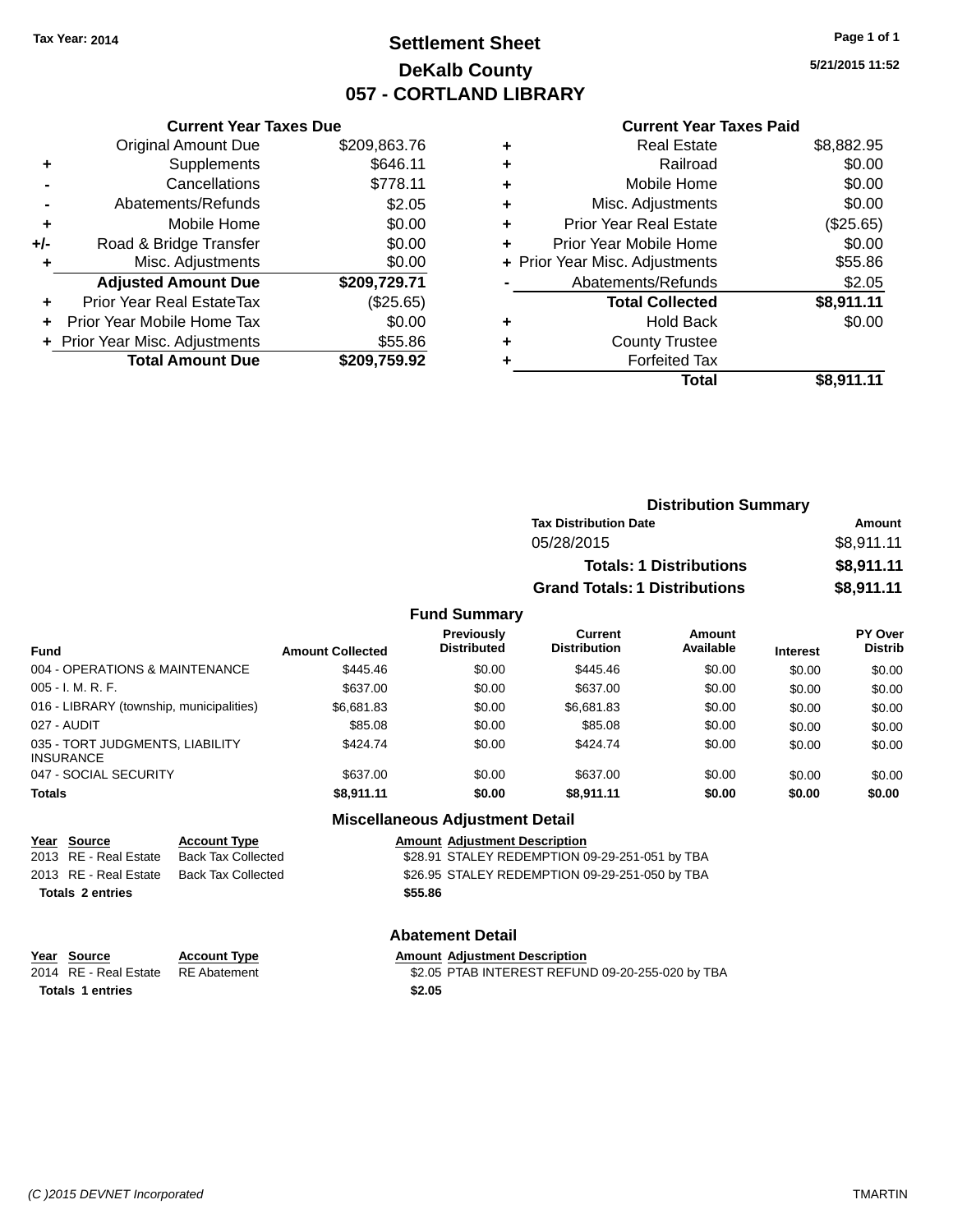# **Settlement Sheet Tax Year: 2014 Page 1 of 2 DeKalb County 058 - CITY OF DEKALB**

**5/21/2015 11:52**

|     | <b>Current Year Taxes Due</b>  |                |
|-----|--------------------------------|----------------|
|     | <b>Original Amount Due</b>     | \$4,763,673.26 |
|     | Supplements                    | \$120,768.88   |
|     | Cancellations                  | \$163,195.51   |
|     | Abatements/Refunds             | \$4.41         |
| ٠   | Mobile Home                    | \$0.00         |
| +/- | Road & Bridge Transfer         | \$12,788.34    |
|     | Misc. Adjustments              | \$32.30        |
|     | <b>Adjusted Amount Due</b>     | \$4,734,062.86 |
| ÷   | Prior Year Real EstateTax      | (\$3,504.33)   |
|     | Prior Year Mobile Home Tax     | \$0.00         |
|     | + Prior Year Misc. Adjustments | \$744.08       |
|     | <b>Total Amount Due</b>        | \$4,731,302.61 |
|     |                                |                |

## **Current Year Taxes Paid**

|   | <b>Real Estate</b>             | \$424,654.09 |
|---|--------------------------------|--------------|
| ٠ | Railroad                       | \$0.00       |
| ٠ | Mobile Home                    | \$0.00       |
| ٠ | Misc. Adjustments              | \$32.30      |
| ٠ | <b>Prior Year Real Estate</b>  | (\$3,504.33) |
|   | Prior Year Mobile Home         | \$0.00       |
|   | + Prior Year Misc. Adjustments | \$744.08     |
|   | Abatements/Refunds             | \$4.41       |
|   | <b>Total Collected</b>         | \$421,921.73 |
| ٠ | <b>Hold Back</b>               | \$0.00       |
|   | <b>County Trustee</b>          |              |
|   | <b>Forfeited Tax</b>           |              |
|   | Total                          | \$421,921.73 |
|   |                                |              |

| <b>Road and Bridge Summary</b>   |                          |               |                                      | <b>Distribution Summary</b> |  |  |
|----------------------------------|--------------------------|---------------|--------------------------------------|-----------------------------|--|--|
| <b>Rd./Br. District</b>          | Amt. Due                 | Amt. Distrib. | <b>Tax Distribution Date</b>         | Amount                      |  |  |
| AFTON ROAD & BRIDGE              | \$15,988.93              | \$1.392.11    | 05/28/2015                           | \$421,921.73                |  |  |
| <b>CORTLAND ROAD &amp; BRIDG</b> | \$944.73                 | \$75.92       | <b>Totals: 1 Distributions</b>       | \$421,921.73                |  |  |
| DEKALB ROAD & BRIDGE             | \$130,263.50             | \$11,320.31   | <b>Grand Totals: 1 Distributions</b> | \$421,921.73                |  |  |
| <b>Totals</b>                    | \$147,197.16 \$12,788.34 |               |                                      |                             |  |  |
| <b>Fund Summary</b>              |                          |               |                                      |                             |  |  |

|                             |                         | .                                |                                       |                            |                 |                                  |
|-----------------------------|-------------------------|----------------------------------|---------------------------------------|----------------------------|-----------------|----------------------------------|
| <b>Fund</b>                 | <b>Amount Collected</b> | Previously<br><b>Distributed</b> | <b>Current</b><br><b>Distribution</b> | <b>Amount</b><br>Available | <b>Interest</b> | <b>PY Over</b><br><b>Distrib</b> |
| 001 - CORPORATE             | \$0.00                  | \$0.00                           | \$0.00                                | \$0.00                     | \$0.00          | \$0.00                           |
| 003 - BONDS AND INTEREST    | \$42,346.13             | \$0.00                           | \$42,346.13                           | \$0.00                     | \$0.00          | \$0.00                           |
| $005 - I. M. R. F.$         | \$21,560.50             | \$0.00                           | \$21,560.50                           | \$0.00                     | \$0.00          | \$0.00                           |
| 007 - ROAD AND BRIDGE       | \$12,788.34             | \$0.00                           | \$12,788.34                           | \$0.00                     | \$0.00          | \$0.00                           |
| 013 - FIREFIGHTER'S PENSION | \$187,047.59            | \$0.00                           | \$187,047,59                          | \$0.00                     | \$0.00          | \$0.00                           |
| 015 - POLICE PENSION        | \$140,588.06            | \$0.00                           | \$140,588,06                          | \$0.00                     | \$0.00          | \$0.00                           |
| 047 - SOCIAL SECURITY       | \$17.591.11             | \$0.00                           | \$17.591.11                           | \$0.00                     | \$0.00          | \$0.00                           |
| <b>Totals</b>               | \$421.921.73            | \$0.00                           | \$421.921.73                          | \$0.00                     | \$0.00          | \$0.00                           |

## **Miscellaneous Adjustment Detail**

| Year Source              | <b>Account Type</b>       |          | <b>Amount Adjustment Description</b>                          |
|--------------------------|---------------------------|----------|---------------------------------------------------------------|
| 2013 RE - Real Estate    | <b>Back Tax Collected</b> |          | \$2.97 SUMMIT ENCLAVE REDEMPTION 08-13-323-013 by TBA         |
| 2013 RE - Real Estate    | <b>Back Tax Collected</b> |          | \$30.13 SIDDIQUI REDEMPTION 08-15-329-012 by TBA              |
| 2013 RE - Real Estate    | <b>Back Tax Collected</b> |          | \$101.65 RIVERMIST UNIT 5 LLC REDEMPTION 08-02-401-006 by TBA |
| 2013 RE - Real Estate    | <b>Back Tax Collected</b> |          | \$101.65 RIVERMIST UNIT 5 LLC REDEMPTION 08-02-401-007 by TBA |
| 2013 RE - Real Estate    | <b>Back Tax Collected</b> |          | \$101.65 RIVERMIST UNIT 5 LLC REDEMPTION 08-02-401-009 by TBA |
| 2013 RE - Real Estate    | <b>Back Tax Collected</b> |          | \$101.65 RIVERMIST UNIT 5 LLC REDEMPTION 08-02-401-010 by TBA |
| 2013 RE - Real Estate    | <b>Back Tax Collected</b> |          | \$101.65 RIVERMIST UNIT 5 LLC REDEMPTION 08-02-425-010 by TBA |
| 2013 RE - Real Estate    | <b>Back Tax Collected</b> |          | \$101.65 RIVERMIST UNIT 5 LLC REDEMPTION 08-02-425-012 by TBA |
| 2013 RE - Real Estate    | <b>Back Tax Collected</b> |          | \$28.87 ORIX WILKINSON 2009 TAX 08-12-377-001 by TBA          |
| 2013 RE - Real Estate    | <b>Back Tax Collected</b> |          | \$29.06 ORIX WILKINSON 2010 TAX 08-12-377-001 by TBA          |
| 2013 RE - Real Estate    | <b>Back Tax Collected</b> |          | \$30.28 ORIX WILKINSON 2011 TAX 08-12-377-001 by TBA          |
| 2013 RE - Real Estate    | <b>Back Tax Collected</b> |          | \$12.87 TRUSTEE SALE 08-14-207-024 by TBA                     |
| 2014 RE - Real Estate    | <b>Back Tax Collected</b> |          | \$16.15 TRUSTEE SALE 08-27-279-029 by TBA                     |
| 2014 RE - Real Estate    | <b>Back Tax Collected</b> |          | \$16.15 TRUSTEE SALE 08-27-279-027 by TBA                     |
| <b>Totals 14 entries</b> |                           | \$776.38 |                                                               |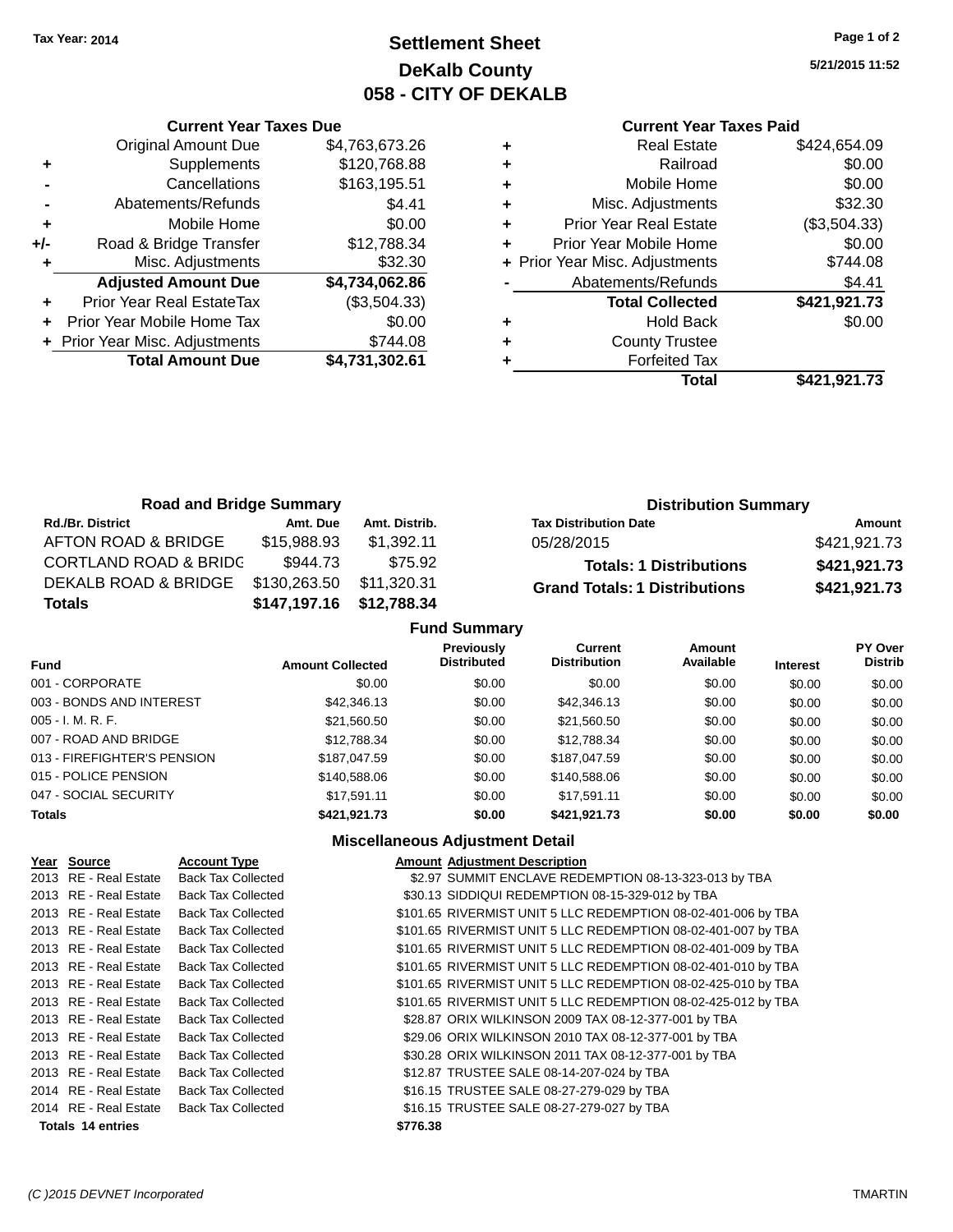## **Settlement Sheet Tax Year: 2014 Page 2 of 2 DeKalb County Abatement Detail**

**5/21/2015 11:52**

**Totals 1 entries** \$4.30

**Year Source Account Type Account Type Amount Adjustment Description**<br>2014 RE - Real Estate RE Abatement **Account 1991 ACCOUNTEREST REFUN** \$4.30 PTAB INTEREST REFUND 08-28-201-009 by TBA

*(C )2015 DEVNET Incorporated* TMARTIN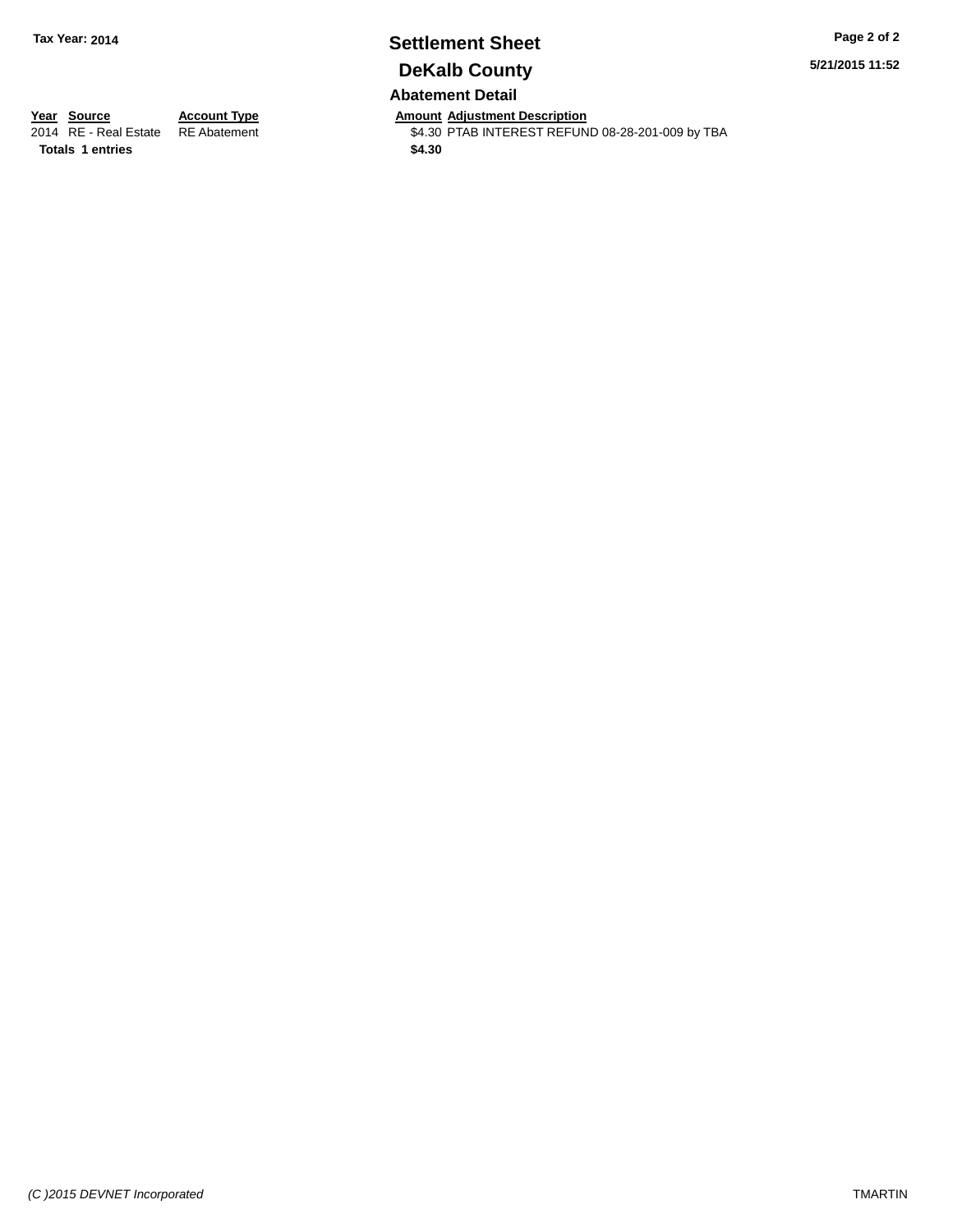# **Settlement Sheet Tax Year: 2014 Page 1 of 1 DeKalb County 059 - DE KALB LIBRARY**

**5/21/2015 11:52**

## **Current Year Taxes Paid**

|     | <b>Current Year Taxes Due</b>    |                |
|-----|----------------------------------|----------------|
|     | <b>Original Amount Due</b>       | \$1,798,582.21 |
| ٠   | Supplements                      | \$40,820.28    |
|     | Cancellations                    | \$60,108.62    |
|     | Abatements/Refunds               | \$1.62         |
| ٠   | Mobile Home                      | \$0.00         |
| +/- | Road & Bridge Transfer           | \$0.00         |
| ٠   | Misc. Adjustments                | \$12.20        |
|     | <b>Adjusted Amount Due</b>       | \$1,779,304.45 |
|     | <b>Prior Year Real EstateTax</b> | (\$1,465.68)   |
|     | Prior Year Mobile Home Tax       | \$0.00         |
|     | + Prior Year Misc. Adjustments   | \$280.79       |
|     | <b>Total Amount Due</b>          | \$1,778,119.56 |
|     |                                  |                |

| ٠ | <b>Real Estate</b>             | \$155,476.32 |
|---|--------------------------------|--------------|
| ٠ | Railroad                       | \$0.00       |
| ٠ | Mobile Home                    | \$0.00       |
| ٠ | Misc. Adjustments              | \$12.20      |
| ٠ | <b>Prior Year Real Estate</b>  | (\$1,465.68) |
| ٠ | Prior Year Mobile Home         | \$0.00       |
|   | + Prior Year Misc. Adjustments | \$280.79     |
|   | Abatements/Refunds             | \$1.62       |
|   | <b>Total Collected</b>         | \$154,302.01 |
| ٠ | <b>Hold Back</b>               | \$0.00       |
| ٠ | <b>County Trustee</b>          |              |
| ٠ | <b>Forfeited Tax</b>           |              |
|   | Total                          | \$154,302.01 |
|   |                                |              |

|                                          |                         | <b>Distribution Summary</b>      |                                      |                                |                 |                                  |
|------------------------------------------|-------------------------|----------------------------------|--------------------------------------|--------------------------------|-----------------|----------------------------------|
|                                          |                         |                                  | <b>Tax Distribution Date</b>         |                                | <b>Amount</b>   |                                  |
|                                          |                         |                                  | 05/28/2015                           |                                |                 | \$154,302.01                     |
|                                          |                         |                                  |                                      | <b>Totals: 1 Distributions</b> |                 | \$154,302.01                     |
|                                          |                         |                                  | <b>Grand Totals: 1 Distributions</b> |                                |                 | \$154,302.01                     |
|                                          |                         | <b>Fund Summary</b>              |                                      |                                |                 |                                  |
| Fund                                     | <b>Amount Collected</b> | Previously<br><b>Distributed</b> | Current<br><b>Distribution</b>       | Amount<br>Available            | <b>Interest</b> | <b>PY Over</b><br><b>Distrib</b> |
| 016 - LIBRARY (township, municipalities) | \$154,302.01            | \$0.00                           | \$154,302.01                         | \$0.00                         | \$0.00          | \$0.00                           |
| <b>Totals</b>                            | \$154,302.01            | \$0.00                           | \$154,302.01                         | \$0.00                         | \$0.00          | \$0.00                           |
|                                          | --- --                  |                                  |                                      |                                |                 |                                  |

## **Miscellaneous Adjustment Detail**

| Year Source           | <b>Account Type</b>       |          | <b>Amount Adiustment Description</b>                         |
|-----------------------|---------------------------|----------|--------------------------------------------------------------|
| 2013 RE - Real Estate | <b>Back Tax Collected</b> |          | \$1.12 SUMMIT ENCLAVE REDEMPTION 08-13-323-013 by TBA        |
| 2013 RE - Real Estate | <b>Back Tax Collected</b> |          | \$11.37 SIDDIQUI REDEMPTION 08-15-329-012 by TBA             |
| 2013 RE - Real Estate | <b>Back Tax Collected</b> |          | \$38.36 RIVERMIST UNIT 5 LLC REDEMPTION 08-02-401-006 by TBA |
| 2013 RE - Real Estate | <b>Back Tax Collected</b> |          | \$38.36 RIVERMIST UNIT 5 LLC REDEMPTION 08-02-401-007 by TBA |
| 2013 RE - Real Estate | <b>Back Tax Collected</b> |          | \$38.36 RIVERMIST UNIT 5 LLC REDEMPTION 08-02-401-009 by TBA |
| 2013 RE - Real Estate | <b>Back Tax Collected</b> |          | \$38.36 RIVERMIST UNIT 5 LLC REDEMPTION 08-02-401-010 by TBA |
| 2013 RE - Real Estate | <b>Back Tax Collected</b> |          | \$38.36 RIVERMIST UNIT 5 LLC REDEMPTION 08-02-425-010 by TBA |
| 2013 RE - Real Estate | <b>Back Tax Collected</b> |          | \$38.36 RIVERMIST UNIT 5 LLC REDEMPTION 08-02-425-012 by TBA |
| 2013 RE - Real Estate | <b>Back Tax Collected</b> |          | \$10.90 ORIX WILKINSON 2009 TAX 08-12-377-001 by TBA         |
| 2013 RE - Real Estate | <b>Back Tax Collected</b> |          | \$10.96 ORIX WILKINSON 2010 TAX 08-12-377-001 by TBA         |
| 2013 RE - Real Estate | <b>Back Tax Collected</b> |          | \$11.42 ORIX WILKINSON 2011 TAX 08-12-377-001 by TBA         |
| 2013 RE - Real Estate | <b>Back Tax Collected</b> |          | \$4.86 TRUSTEE SALE 08-14-207-024 by TBA                     |
| 2014 RE - Real Estate | <b>Back Tax Collected</b> |          | \$6.10 TRUSTEE SALE 08-27-279-029 by TBA                     |
| 2014 RE - Real Estate | <b>Back Tax Collected</b> |          | \$6.10 TRUSTEE SALE 08-27-279-027 by TBA                     |
| Totals 14 entries     |                           | \$292.99 |                                                              |
|                       |                           |          |                                                              |
|                       |                           |          |                                                              |

**Abatement Detail**

### **Year Source Account Type Amount Adjustment Description**<br>2014 RE - Real Estate RE Abatement \$1.62 PTAB INTEREST REFUN \$1.62 PTAB INTEREST REFUND 08-28-201-009 by TBA Totals 1 entries \$1.62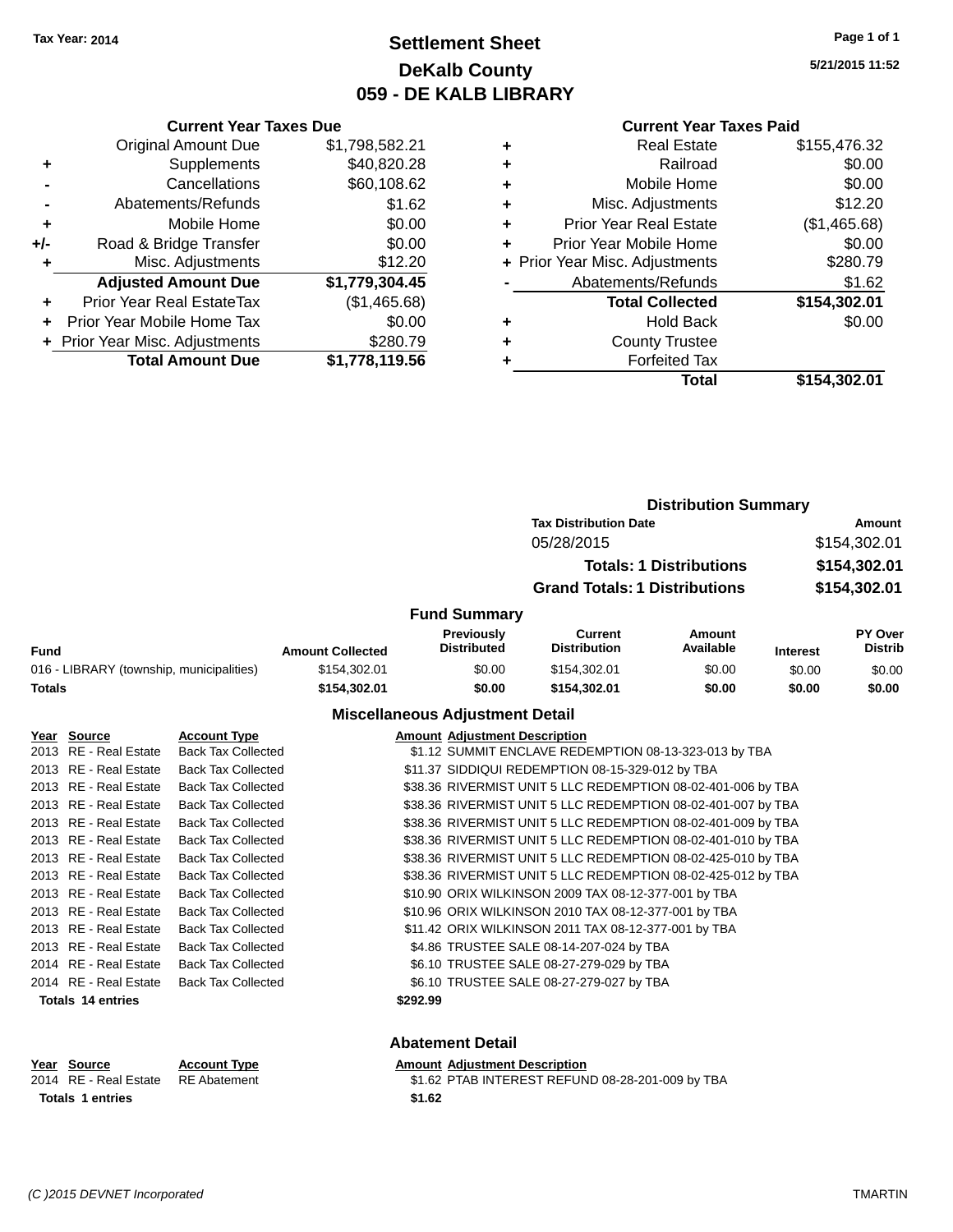# **Settlement Sheet Tax Year: 2014 Page 1 of 1 DeKalb County 060 - DEKALB SSA #3**

**5/21/2015 11:52**

|     | <b>Current Year Taxes Due</b>  |        |
|-----|--------------------------------|--------|
|     | Original Amount Due            | \$0.00 |
|     | Supplements                    | \$0.00 |
|     | Cancellations                  | \$0.00 |
|     | Abatements/Refunds             | \$0.00 |
| ٠   | Mobile Home                    | \$0.00 |
| +/- | Road & Bridge Transfer         | \$0.00 |
| ٠   | Misc. Adjustments              | \$0.00 |
|     | <b>Adjusted Amount Due</b>     | \$0.00 |
| ÷   | Prior Year Real EstateTax      | \$0.00 |
| ÷   | Prior Year Mobile Home Tax     | \$0.00 |
|     | + Prior Year Misc. Adjustments | \$0.00 |
|     | <b>Total Amount Due</b>        | \$0.00 |
|     |                                |        |

## **Current Year Taxes Paid +** Real Estate \$0.00 **+** Railroad \$0.00 **+** Mobile Home \$0.00 **+** Misc. Adjustments \$0.00 **+** Prior Year Real Estate \$0.00 **+** Prior Year Mobile Home \$0.00<br> **+** Prior Year Misc. Adjustments \$0.00 **+ Prior Year Misc. Adjustments -** Abatements/Refunds \$0.00 **Total Collected \$0.00 +** Hold Back \$0.00 **+** County Trustee **+** Forfeited Tax

**Total \$0.00**

|                            |                         | <b>Fund Summary</b>                     |                                |                     |                 |                                  |
|----------------------------|-------------------------|-----------------------------------------|--------------------------------|---------------------|-----------------|----------------------------------|
| <b>Fund</b>                | <b>Amount Collected</b> | <b>Previously</b><br><b>Distributed</b> | Current<br><b>Distribution</b> | Amount<br>Available | <b>Interest</b> | <b>PY Over</b><br><b>Distrib</b> |
| 023 - SPECIAL SERVICE AREA | \$0.00                  | \$0.00                                  | \$0.00                         | \$0.00              | \$0.00          | \$0.00                           |
| <b>Totals</b>              | \$0.00                  | \$0.00                                  | \$0.00                         | \$0.00              | \$0.00          | \$0.00                           |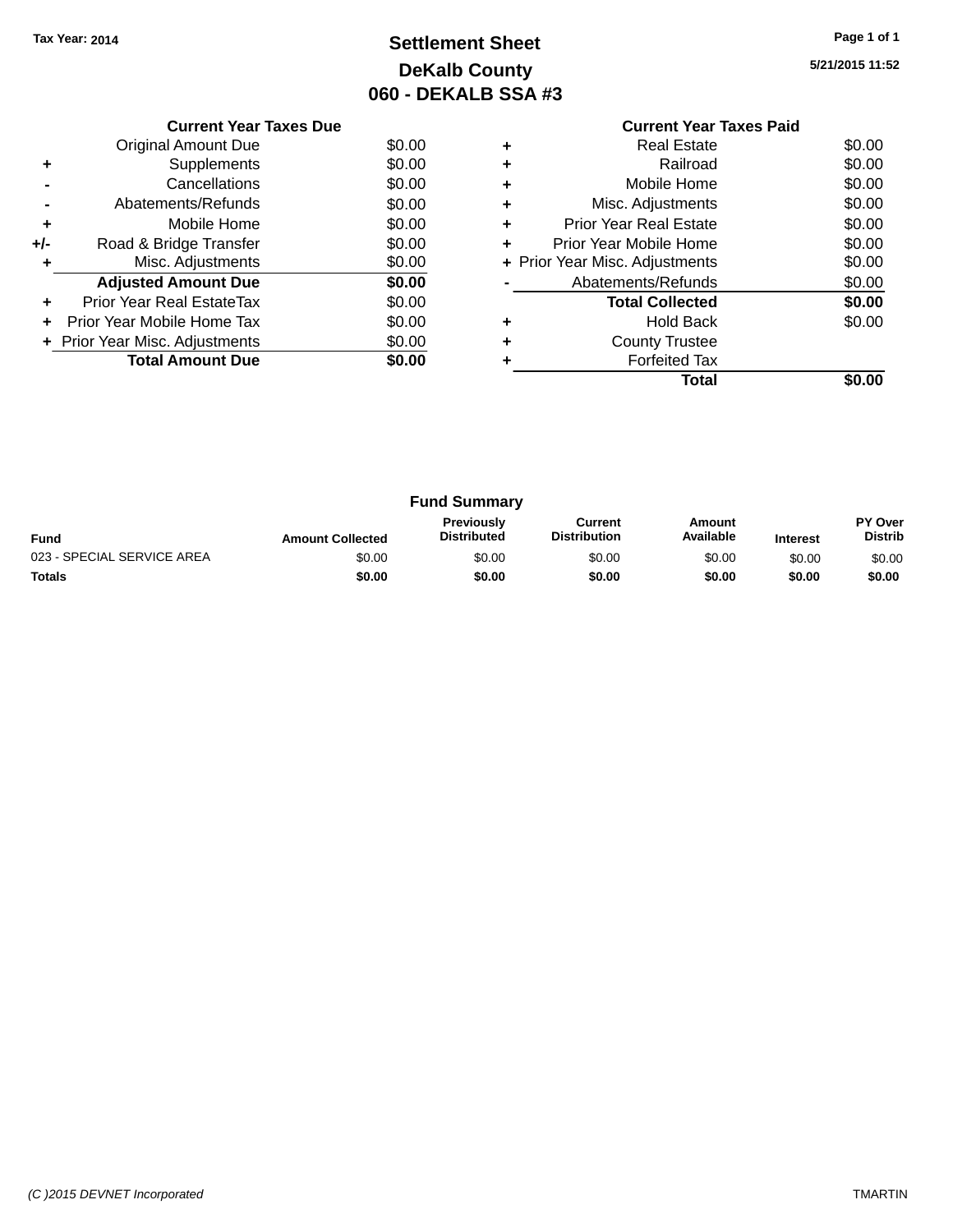# **Settlement Sheet Tax Year: 2014 Page 1 of 1 DeKalb County 061 - DEKALB SSA #4**

**5/21/2015 11:52**

|     | <b>Current Year Taxes Due</b>  |            |
|-----|--------------------------------|------------|
|     | <b>Original Amount Due</b>     | \$4,406.59 |
| ٠   | Supplements                    | \$0.00     |
|     | Cancellations                  | \$0.00     |
|     | Abatements/Refunds             | \$0.00     |
| ٠   | Mobile Home                    | \$0.00     |
| +/- | Road & Bridge Transfer         | \$0.00     |
|     | Misc. Adjustments              | \$0.00     |
|     | <b>Adjusted Amount Due</b>     | \$4,406.59 |
| ٠   | Prior Year Real EstateTax      | \$0.00     |
|     | Prior Year Mobile Home Tax     | \$0.00     |
|     | + Prior Year Misc. Adjustments | \$0.00     |
|     | <b>Total Amount Due</b>        | \$4.406.59 |

## **Current Year Taxes Paid +** Real Estate \$272.18 **+** Railroad \$0.00 **+** Mobile Home \$0.00 **+** Misc. Adjustments \$0.00 **+** Prior Year Real Estate \$0.00 **+** Prior Year Mobile Home \$0.00 **+ Prior Year Misc. Adjustments**  $$0.00$ **-** Abatements/Refunds \$0.00 **Total Collected \$272.18 +** Hold Back \$0.00 **+** County Trustee **+** Forfeited Tax **Total \$272.18**

|                            |                         |                                         |                                      | <b>Distribution Summary</b>    |                 |                           |
|----------------------------|-------------------------|-----------------------------------------|--------------------------------------|--------------------------------|-----------------|---------------------------|
|                            |                         |                                         | <b>Tax Distribution Date</b>         |                                |                 | <b>Amount</b>             |
|                            |                         |                                         | 05/28/2015                           |                                |                 | \$272.18                  |
|                            |                         |                                         |                                      | <b>Totals: 1 Distributions</b> |                 | \$272.18                  |
|                            |                         |                                         | <b>Grand Totals: 1 Distributions</b> |                                |                 | \$272.18                  |
|                            |                         | <b>Fund Summary</b>                     |                                      |                                |                 |                           |
| <b>Fund</b>                | <b>Amount Collected</b> | <b>Previously</b><br><b>Distributed</b> | Current<br><b>Distribution</b>       | Amount<br>Available            | <b>Interest</b> | PY Over<br><b>Distrib</b> |
| 023 - SPECIAL SERVICE AREA | \$272.18                | \$0.00                                  | \$272.18                             | \$0.00                         | \$0.00          | \$0.00                    |
| <b>Totals</b>              | \$272.18                | \$0.00                                  | \$272.18                             | \$0.00                         | \$0.00          | \$0.00                    |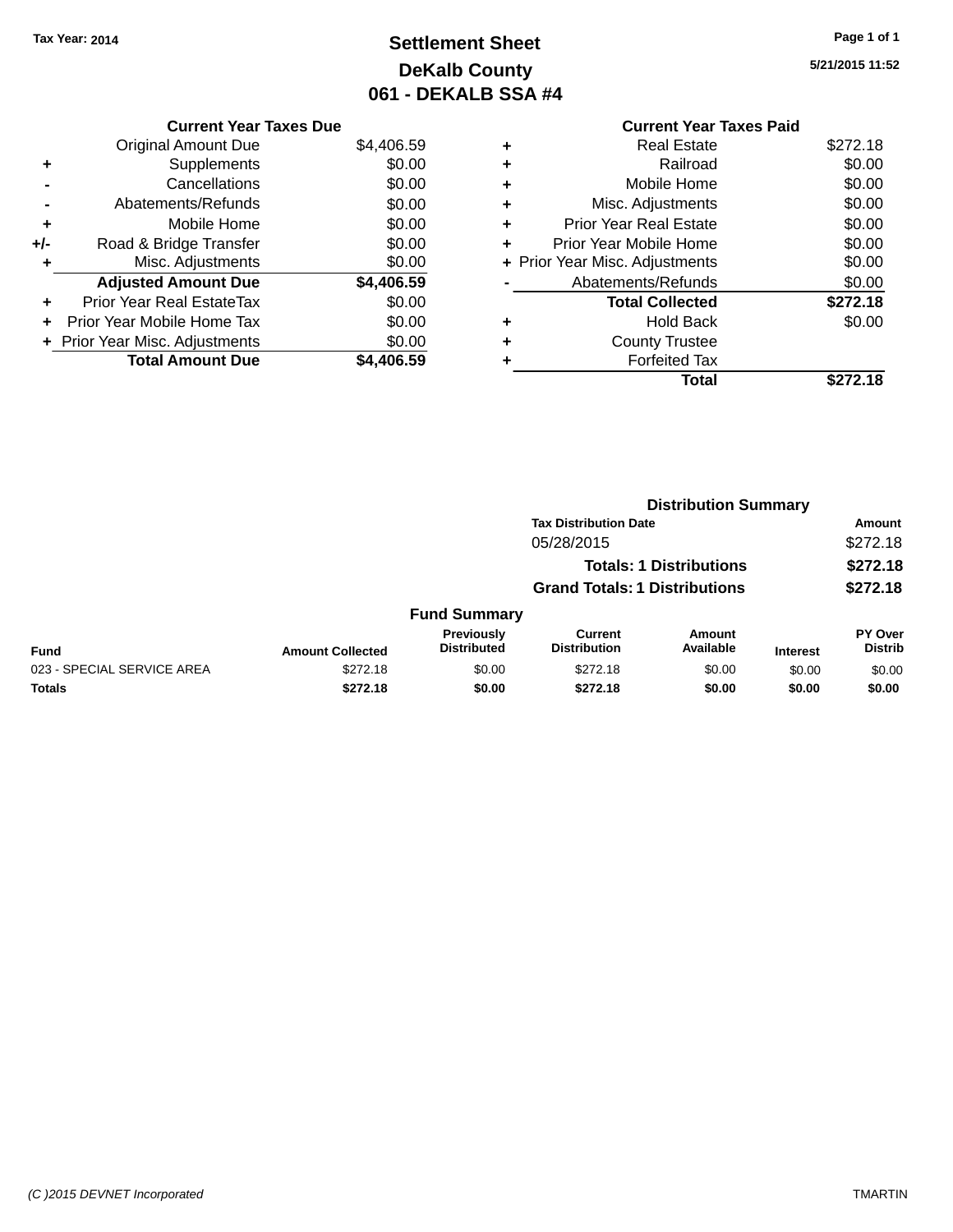# **Settlement Sheet Tax Year: 2014 Page 1 of 1 DeKalb County 062 - CITY OF GENOA**

**5/21/2015 11:52**

|     | <b>Current Year Taxes Due</b>  |              |
|-----|--------------------------------|--------------|
|     | Original Amount Due            | \$680,309.86 |
| ٠   | Supplements                    | \$2,718.29   |
|     | Cancellations                  | \$5,018.69   |
|     | Abatements/Refunds             | \$8.49       |
| ٠   | Mobile Home                    | \$0.00       |
| +/- | Road & Bridge Transfer         | \$3,451.60   |
|     | Misc. Adjustments              | \$0.00       |
|     | <b>Adjusted Amount Due</b>     | \$681,452.57 |
|     | Prior Year Real EstateTax      | \$686.34     |
|     | Prior Year Mobile Home Tax     | \$0.00       |
|     | + Prior Year Misc. Adjustments | \$190.46     |
|     | <b>Total Amount Due</b>        | \$682,329.37 |
|     |                                |              |

## **Current Year Taxes Paid**

| ٠ | <b>Real Estate</b>             | \$51,800.06 |
|---|--------------------------------|-------------|
| ٠ | Railroad                       | \$0.00      |
| ٠ | Mobile Home                    | \$0.00      |
| ٠ | Misc. Adjustments              | \$0.00      |
| ٠ | <b>Prior Year Real Estate</b>  | \$686.34    |
| ٠ | Prior Year Mobile Home         | \$0.00      |
|   | + Prior Year Misc. Adjustments | \$190.46    |
|   | Abatements/Refunds             | \$8.49      |
|   | <b>Total Collected</b>         | \$52,668.37 |
| ٠ | <b>Hold Back</b>               | \$0.00      |
| ٠ | <b>County Trustee</b>          |             |
|   | <b>Forfeited Tax</b>           |             |
|   | Total                          | \$52,668.37 |
|   |                                |             |

| <b>Road and Bridge Summary</b> |             |               | <b>Distribution Summary</b>          |             |  |
|--------------------------------|-------------|---------------|--------------------------------------|-------------|--|
| <b>Rd./Br. District</b>        | Amt. Due    | Amt. Distrib. | <b>Tax Distribution Date</b>         | Amount      |  |
| <b>GENOA ROAD &amp; BRIDGE</b> | \$24,699.87 | \$2.648.70    | 05/28/2015                           | \$52,668.37 |  |
| KINGSTON ROAD & BRIDG          | \$8,956.74  | \$802.90      | <b>Totals: 1 Distributions</b>       | \$52,668.37 |  |
| <b>Totals</b>                  | \$33,656.61 | \$3,451.60    | <b>Grand Totals: 1 Distributions</b> | \$52,668.37 |  |

#### **Fund Summary Fund Interest Amount Collected Distributed PY Over Distrib Amount Available Current Distribution Previously** 001 - CORPORATE \$22,194.51 \$0.00 \$22,194.51 \$0.00 \$0.00 \$0.00 003 - BONDS AND INTEREST  $$0.00$   $$0.00$   $$0.00$   $$0.00$   $$0.00$   $$0.00$   $$0.00$   $$0.00$ 007 - ROAD AND BRIDGE  $$3,451.60$   $$0.00$   $$3,451.60$   $$0.00$   $$0.00$   $$0.00$   $$0.00$ 014 - POLICE PROTECTION \$25,579.72 \$0.00 \$25,579.72 \$0.00 \$0.00 \$0.00 \$0.00 \$0.00 047 - SOCIAL SECURITY \$721.27 \$0.00 \$721.27 \$0.00 \$0.00 \$0.00 143 - MEDICARE \$721.27 \$0.00 \$721.27 \$0.00 \$0.00 \$0.00 **Totals \$52,668.37 \$0.00 \$52,668.37 \$0.00 \$0.00 \$0.00**

## **Miscellaneous Adjustment Detail Year Source Account Type Amount Adjustment Description** 2013 RE - Real Estate Back Tax Collected \$88.42 MARSH REDEMPTION 03-31-231-008 by TBA 2013 RE - Real Estate Back Tax Collected **\$102.04 ABCXYZ LIVING TR REDEMPTION 03-31-235-006 by TBA Totals \$190.46 2 entries**

| Year Source                        | <b>Account Type</b> | Amount |
|------------------------------------|---------------------|--------|
| 2014 RE - Real Estate RE Abatement |                     | \$8.27 |
| <b>Totals 1 entries</b>            |                     | \$8.27 |

**Abatement Detail Very 20 Year 20 Year Amount Adjustment Description** batement **2014 REAL ESTATE SALE ESTATE REAL ESTATE REFUND** 03-19-461-008 by TBA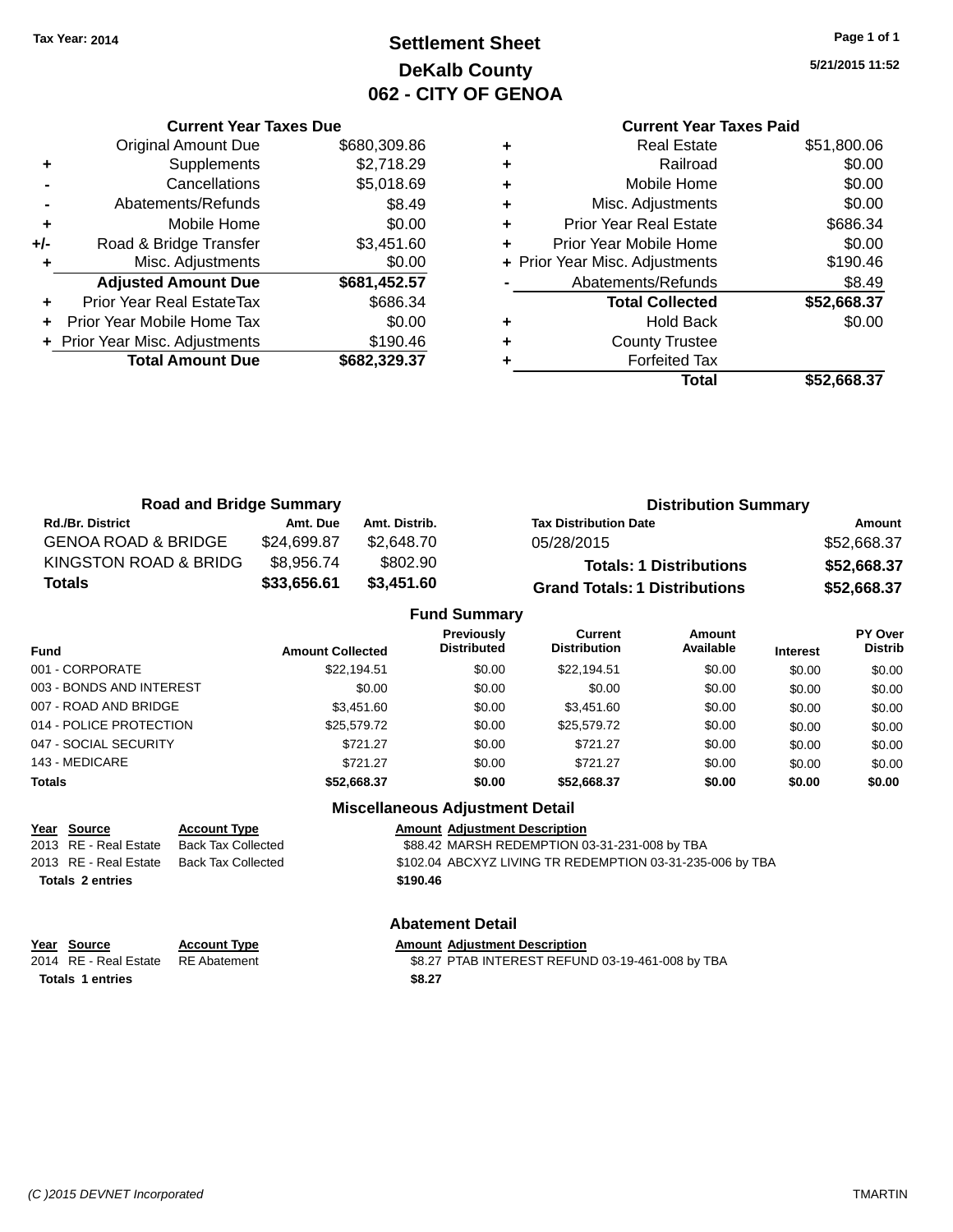# **Settlement Sheet Tax Year: 2014 Page 1 of 1 DeKalb County 063 - VILLAGE OF HINCKLEY**

**5/21/2015 11:52**

### **Current Year Taxes Paid**

|     | <b>Current Year Taxes Due</b>  |              |
|-----|--------------------------------|--------------|
|     | <b>Original Amount Due</b>     | \$270,322.76 |
| ٠   | Supplements                    | \$948.63     |
|     | Cancellations                  | \$1,053.34   |
|     | Abatements/Refunds             | \$0.00       |
| ٠   | Mobile Home                    | \$0.00       |
| +/- | Road & Bridge Transfer         | \$3,537.02   |
|     | Misc. Adjustments              | \$0.00       |
|     | <b>Adjusted Amount Due</b>     | \$273,755.07 |
|     | Prior Year Real EstateTax      | \$0.00       |
|     | Prior Year Mobile Home Tax     | \$0.00       |
|     | + Prior Year Misc. Adjustments | \$0.00       |
|     | <b>Total Amount Due</b>        | \$273.755.07 |
|     |                                |              |

|   | <b>Real Estate</b>             | \$24,030.56 |
|---|--------------------------------|-------------|
| ٠ | Railroad                       | \$0.00      |
| ٠ | Mobile Home                    | \$0.00      |
| ٠ | Misc. Adjustments              | \$0.00      |
| ٠ | <b>Prior Year Real Estate</b>  | \$0.00      |
| ٠ | Prior Year Mobile Home         | \$0.00      |
|   | + Prior Year Misc. Adjustments | \$0.00      |
|   | Abatements/Refunds             | \$0.00      |
|   | <b>Total Collected</b>         | \$24,030.56 |
| ٠ | <b>Hold Back</b>               | \$0.00      |
| ٠ | <b>County Trustee</b>          |             |
|   | <b>Forfeited Tax</b>           |             |
|   | Total                          | \$24.030.56 |

| <b>Road and Bridge Summary</b> |             |               | <b>Distribution Summary</b>          |             |  |  |
|--------------------------------|-------------|---------------|--------------------------------------|-------------|--|--|
| <b>Rd./Br. District</b>        | Amt. Due    | Amt. Distrib. | <b>Tax Distribution Date</b>         | Amount      |  |  |
| SQUAW GROVE ROAD & B           | \$34,085.03 | \$3.537.02    | 05/28/2015                           | \$24,030.56 |  |  |
| Totals                         | \$34,085.03 | \$3,537.02    | <b>Totals: 1 Distributions</b>       | \$24,030.56 |  |  |
|                                |             |               | <b>Grand Totals: 1 Distributions</b> | \$24,030.56 |  |  |

| <b>Fund</b>                             | <b>Amount Collected</b> | <b>Previously</b><br><b>Distributed</b> | Current<br><b>Distribution</b> | Amount<br>Available | <b>Interest</b> | PY Over<br><b>Distrib</b> |
|-----------------------------------------|-------------------------|-----------------------------------------|--------------------------------|---------------------|-----------------|---------------------------|
| 001 - CORPORATE                         | \$9,690.02              | \$0.00                                  | \$9,690.02                     | \$0.00              | \$0.00          | \$0.00                    |
| $005 - I. M. R. F.$                     | \$1.913.52              | \$0.00                                  | \$1,913.52                     | \$0.00              | \$0.00          | \$0.00                    |
| 007 - ROAD AND BRIDGE                   | \$3,537.02              | \$0.00                                  | \$3,537.02                     | \$0.00              | \$0.00          | \$0.00                    |
| 014 - POLICE PROTECTION                 | \$3,267.29              | \$0.00                                  | \$3.267.29                     | \$0.00              | \$0.00          | \$0.00                    |
| 027 - AUDIT                             | \$684.36                | \$0.00                                  | \$684.36                       | \$0.00              | \$0.00          | \$0.00                    |
| 035 - TORT JUDGEMENTS/LIABILITY<br>INS. | \$1.162.74              | \$0.00                                  | \$1.162.74                     | \$0.00              | \$0.00          | \$0.00                    |
| 047 - SOCIAL SECURITY                   | \$2,627.27              | \$0.00                                  | \$2,627.27                     | \$0.00              | \$0.00          | \$0.00                    |
| 048 - SCHOOL CROSSING GUARDS            | \$456.62                | \$0.00                                  | \$456.62                       | \$0.00              | \$0.00          | \$0.00                    |
| 062 - WORKERS COMPENSATION              | \$691.72                | \$0.00                                  | \$691.72                       | \$0.00              | \$0.00          | \$0.00                    |
| <b>Totals</b>                           | \$24,030.56             | \$0.00                                  | \$24,030.56                    | \$0.00              | \$0.00          | \$0.00                    |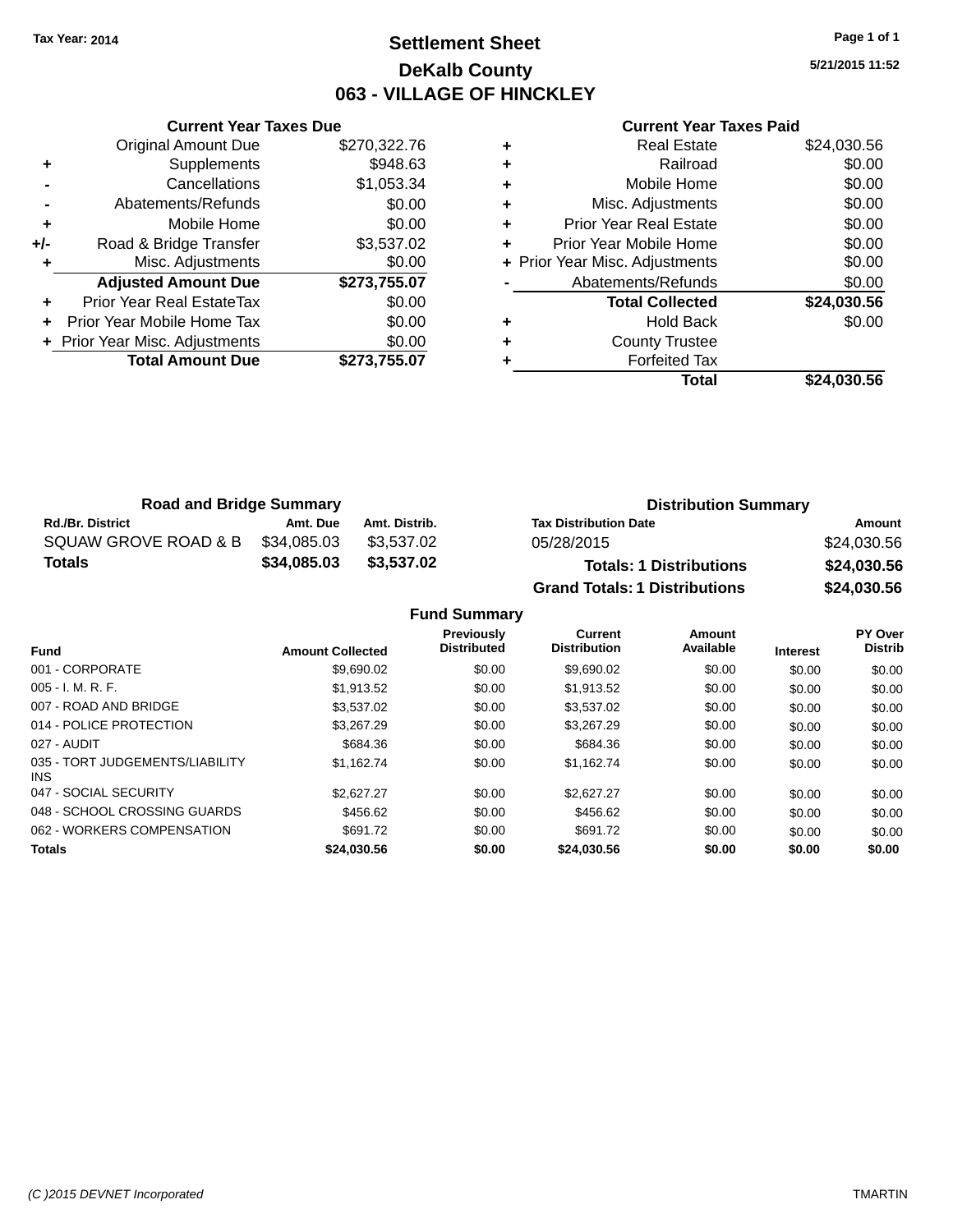# **Settlement Sheet Tax Year: 2014 Page 1 of 1 DeKalb County 064 - VILLAGE OF KINGSTON**

**5/21/2015 11:52**

## **Current Year Taxes Paid**

|       | <b>Current Year Taxes Due</b>  |              |
|-------|--------------------------------|--------------|
|       | <b>Original Amount Due</b>     | \$147,505.07 |
| ٠     | Supplements                    | \$521.75     |
|       | Cancellations                  | \$610.17     |
|       | Abatements/Refunds             | \$0.00       |
| ٠     | Mobile Home                    | \$0.00       |
| $+/-$ | Road & Bridge Transfer         | \$1,288.30   |
|       | Misc. Adjustments              | \$0.00       |
|       | <b>Adjusted Amount Due</b>     | \$148,704.95 |
| ٠     | Prior Year Real EstateTax      | \$0.00       |
|       | Prior Year Mobile Home Tax     | \$0.00       |
|       | + Prior Year Misc. Adjustments | \$0.00       |
|       | <b>Total Amount Due</b>        | \$148,704.95 |
|       |                                |              |

|   | <b>Real Estate</b>             | \$10,790.40 |
|---|--------------------------------|-------------|
| ٠ | Railroad                       | \$0.00      |
| ٠ | Mobile Home                    | \$0.00      |
| ٠ | Misc. Adjustments              | \$0.00      |
| ٠ | <b>Prior Year Real Estate</b>  | \$0.00      |
| ٠ | Prior Year Mobile Home         | \$0.00      |
|   | + Prior Year Misc. Adjustments | \$0.00      |
|   | Abatements/Refunds             | \$0.00      |
|   | <b>Total Collected</b>         | \$10,790.40 |
| ٠ | <b>Hold Back</b>               | \$0.00      |
| ٠ | <b>County Trustee</b>          |             |
|   | <b>Forfeited Tax</b>           |             |
|   | Total                          | \$10,790.40 |

| <b>Road and Bridge Summary</b> |             |               | <b>Distribution Summary</b>          |             |  |  |
|--------------------------------|-------------|---------------|--------------------------------------|-------------|--|--|
| <b>Rd./Br. District</b>        | Amt. Due    | Amt. Distrib. | <b>Tax Distribution Date</b>         | Amount      |  |  |
| KINGSTON ROAD & BRIDG          | \$14.433.69 | \$1,288.30    | 05/28/2015                           | \$10.790.40 |  |  |
| Totals                         | \$14,433.69 | \$1,288.30    | <b>Totals: 1 Distributions</b>       | \$10,790.40 |  |  |
|                                |             |               | <b>Grand Totals: 1 Distributions</b> | \$10,790.40 |  |  |

| <b>Amount Collected</b> | <b>Previously</b><br><b>Distributed</b> | Current<br><b>Distribution</b> | Amount<br>Available | <b>Interest</b> | <b>PY Over</b><br><b>Distrib</b> |
|-------------------------|-----------------------------------------|--------------------------------|---------------------|-----------------|----------------------------------|
| \$3.349.81              | \$0.00                                  | \$3.349.81                     | \$0.00              | \$0.00          | \$0.00                           |
| \$805.26                | \$0.00                                  | \$805.26                       | \$0.00              | \$0.00          | \$0.00                           |
| \$1,288.30              | \$0.00                                  | \$1,288.30                     | \$0.00              | \$0.00          | \$0.00                           |
| \$1.127.39              | \$0.00                                  | \$1,127.39                     | \$0.00              | \$0.00          | \$0.00                           |
| \$357.63                | \$0.00                                  | \$357.63                       | \$0.00              | \$0.00          | \$0.00                           |
| \$618.47                | \$0.00                                  | \$618.47                       | \$0.00              | \$0.00          | \$0.00                           |
| \$32.22                 | \$0.00                                  | \$32.22                        | \$0.00              | \$0.00          | \$0.00                           |
| \$2,657.29              | \$0.00                                  | \$2,657.29                     | \$0.00              | \$0.00          | \$0.00                           |
| \$554.03                | \$0.00                                  | \$554.03                       | \$0.00              | \$0.00          | \$0.00                           |
| \$10,790.40             | \$0.00                                  | \$10,790.40                    | \$0.00              | \$0.00          | \$0.00                           |
|                         |                                         |                                |                     |                 |                                  |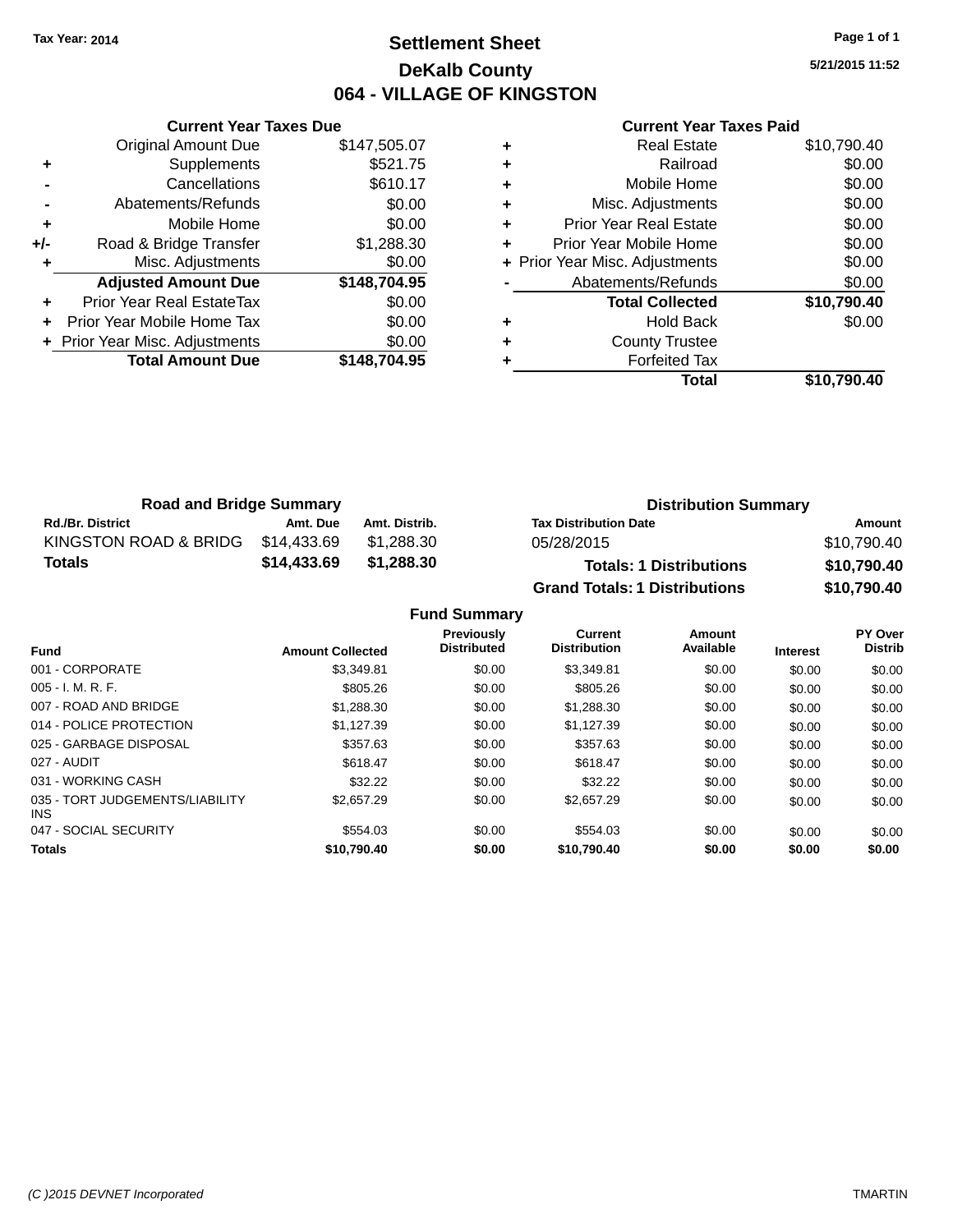# **Settlement Sheet Tax Year: 2014 Page 1 of 1 DeKalb County 065 - VILLAGE OF KIRKLAND**

**5/21/2015 11:52**

| \$195,965.80 |
|--------------|
|              |
| \$849.36     |
| \$991.07     |
| \$0.00       |
| \$0.00       |
| \$2,854.42   |
| \$0.00       |
| \$198,678.51 |
| \$0.00       |
| \$0.00       |
| \$0.00       |
| \$198,678.51 |
|              |

|   | <b>Real Estate</b>             | \$19,888.61 |
|---|--------------------------------|-------------|
| ٠ | Railroad                       | \$0.00      |
| ٠ | Mobile Home                    | \$0.00      |
| ٠ | Misc. Adjustments              | \$0.00      |
| ٠ | <b>Prior Year Real Estate</b>  | \$0.00      |
| ÷ | Prior Year Mobile Home         | \$0.00      |
|   | + Prior Year Misc. Adjustments | \$0.00      |
|   | Abatements/Refunds             | \$0.00      |
|   | <b>Total Collected</b>         | \$19,888.61 |
| ٠ | Hold Back                      | \$0.00      |
| ٠ | <b>County Trustee</b>          |             |
| ٠ | <b>Forfeited Tax</b>           |             |
|   | Total                          | \$19,888.61 |
|   |                                |             |

| <b>Road and Bridge Summary</b>    |             |               | <b>Distribution Summary</b>          |             |  |  |
|-----------------------------------|-------------|---------------|--------------------------------------|-------------|--|--|
| <b>Rd./Br. District</b>           | Amt. Due    | Amt. Distrib. | <b>Tax Distribution Date</b>         | Amount      |  |  |
| <b>FRANKLIN ROAD &amp; BRIDGE</b> | \$24,829.71 | \$2,854.42    | 05/28/2015                           | \$19,888.61 |  |  |
| <b>Totals</b>                     | \$24,829.71 | \$2.854.42    | <b>Totals: 1 Distributions</b>       | \$19,888.61 |  |  |
|                                   |             |               | <b>Grand Totals: 1 Distributions</b> | \$19,888.61 |  |  |

| <b>Fund Summary</b>                     |                         |                                         |                                |                     |                 |                           |  |
|-----------------------------------------|-------------------------|-----------------------------------------|--------------------------------|---------------------|-----------------|---------------------------|--|
| <b>Fund</b>                             | <b>Amount Collected</b> | <b>Previously</b><br><b>Distributed</b> | Current<br><b>Distribution</b> | Amount<br>Available | <b>Interest</b> | PY Over<br><b>Distrib</b> |  |
| 001 - CORPORATE                         | \$6,647.09              | \$0.00                                  | \$6,647.09                     | \$0.00              | \$0.00          | \$0.00                    |  |
| 007 - ROAD AND BRIDGE                   | \$2,854.42              | \$0.00                                  | \$2,854.42                     | \$0.00              | \$0.00          | \$0.00                    |  |
| 014 - POLICE PROTECTION                 | \$8,309.36              | \$0.00                                  | \$8,309.36                     | \$0.00              | \$0.00          | \$0.00                    |  |
| 027 - AUDIT                             | \$415.65                | \$0.00                                  | \$415.65                       | \$0.00              | \$0.00          | \$0.00                    |  |
| 035 - TORT JUDGEMENTS/LIABILITY<br>INS. | \$1,662.09              | \$0.00                                  | \$1,662.09                     | \$0.00              | \$0.00          | \$0.00                    |  |
| <b>Totals</b>                           | \$19,888.61             | \$0.00                                  | \$19,888.61                    | \$0.00              | \$0.00          | \$0.00                    |  |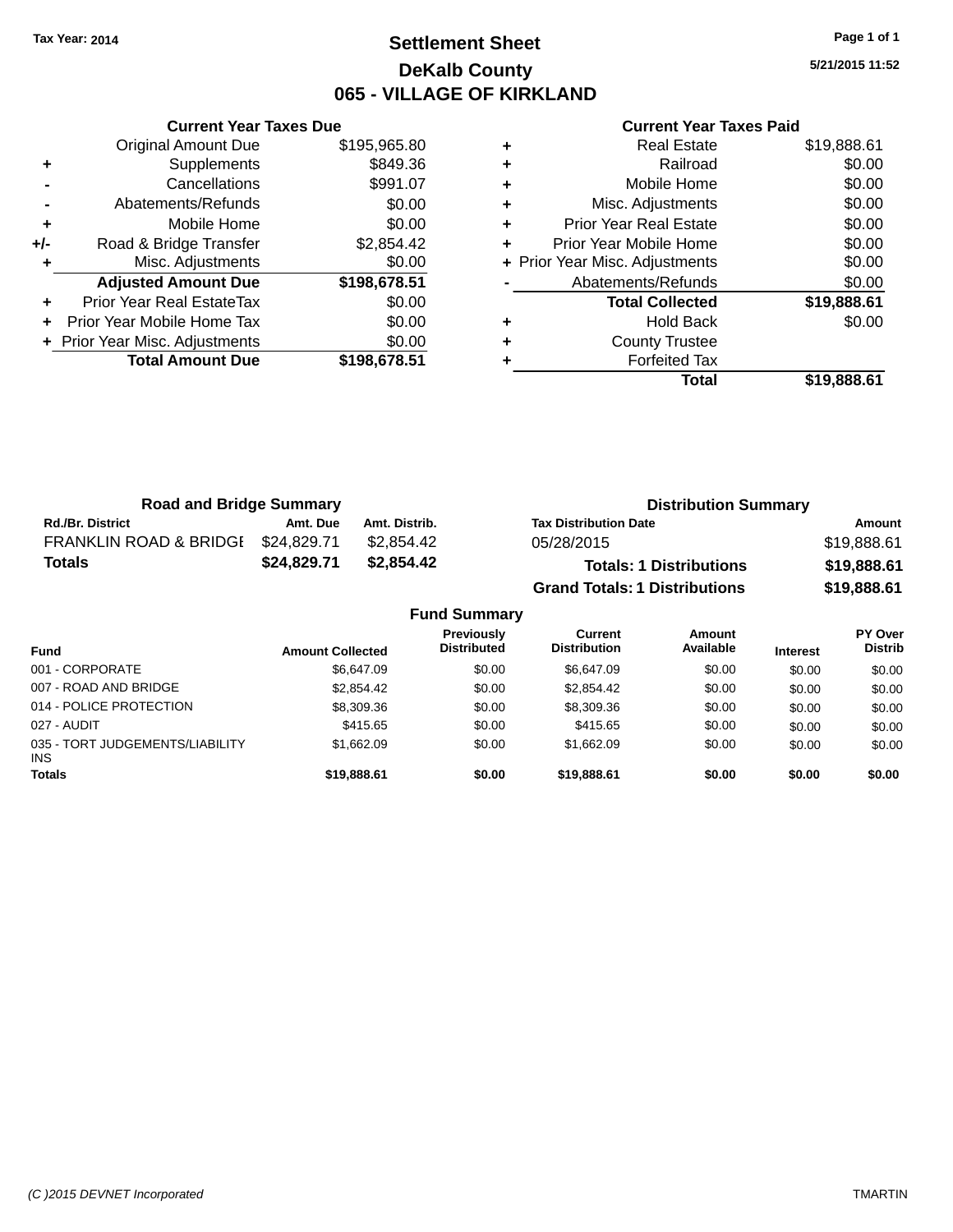# **Settlement Sheet Tax Year: 2014 Page 1 of 1 DeKalb County 066 - KIRKLAND LIBRARY**

**5/21/2015 11:52**

| <b>Current Year Taxes Due</b>    |             |  |  |  |  |
|----------------------------------|-------------|--|--|--|--|
| <b>Original Amount Due</b>       | \$48,057.62 |  |  |  |  |
| Supplements                      | \$157.11    |  |  |  |  |
| Cancellations                    | \$184.82    |  |  |  |  |
| Abatements/Refunds               | \$0.00      |  |  |  |  |
| Mobile Home                      | \$0.00      |  |  |  |  |
| Road & Bridge Transfer           | \$0.00      |  |  |  |  |
| Misc. Adjustments                | \$0.00      |  |  |  |  |
| <b>Adjusted Amount Due</b>       | \$48,029.91 |  |  |  |  |
| <b>Prior Year Real EstateTax</b> | \$0.00      |  |  |  |  |
| Prior Year Mobile Home Tax       | \$0.00      |  |  |  |  |
| + Prior Year Misc. Adjustments   | \$0.00      |  |  |  |  |
| <b>Total Amount Due</b>          | \$48.029.91 |  |  |  |  |
|                                  |             |  |  |  |  |

| ٠ | <b>Real Estate</b>             | \$4,177.30 |
|---|--------------------------------|------------|
| ٠ | Railroad                       | \$0.00     |
| ٠ | Mobile Home                    | \$0.00     |
| ٠ | Misc. Adjustments              | \$0.00     |
| ٠ | <b>Prior Year Real Estate</b>  | \$0.00     |
| ٠ | Prior Year Mobile Home         | \$0.00     |
|   | + Prior Year Misc. Adjustments | \$0.00     |
|   | Abatements/Refunds             | \$0.00     |
|   | <b>Total Collected</b>         | \$4,177.30 |
| ٠ | <b>Hold Back</b>               | \$0.00     |
| ٠ | <b>County Trustee</b>          |            |
| ٠ | <b>Forfeited Tax</b>           |            |
|   | <b>Total</b>                   | \$4,177.30 |
|   |                                |            |

|                     |                                      | <b>Distribution Summary</b>    |                |
|---------------------|--------------------------------------|--------------------------------|----------------|
|                     | <b>Tax Distribution Date</b>         |                                | Amount         |
|                     | 05/28/2015                           |                                | \$4,177.30     |
|                     |                                      | <b>Totals: 1 Distributions</b> | \$4,177.30     |
|                     | <b>Grand Totals: 1 Distributions</b> | \$4,177.30                     |                |
| <b>Fund Summary</b> |                                      |                                |                |
| <b>Previously</b>   | Current                              | Amount                         | <b>PY Over</b> |

| Fund                                     | <b>Amount Collected</b> | Previously<br><b>Distributed</b> | Current<br><b>Distribution</b> | Amount<br>Available | <b>Interest</b> | PY Over<br><b>Distrib</b> |
|------------------------------------------|-------------------------|----------------------------------|--------------------------------|---------------------|-----------------|---------------------------|
| $005 - I. M. R. F.$                      | \$0.72                  | \$0.00                           | \$0.72                         | \$0.00              | \$0.00          | \$0.00                    |
| 016 - LIBRARY (township, municipalities) | \$3.989.65              | \$0.00                           | \$3.989.65                     | \$0.00              | \$0.00          | \$0.00                    |
| 047 - SOCIAL SECURITY                    | \$186.93                | \$0.00                           | \$186.93                       | \$0.00              | \$0.00          | \$0.00                    |
| <b>Totals</b>                            | \$4,177,30              | \$0.00                           | \$4.177.30                     | \$0.00              | \$0.00          | \$0.00                    |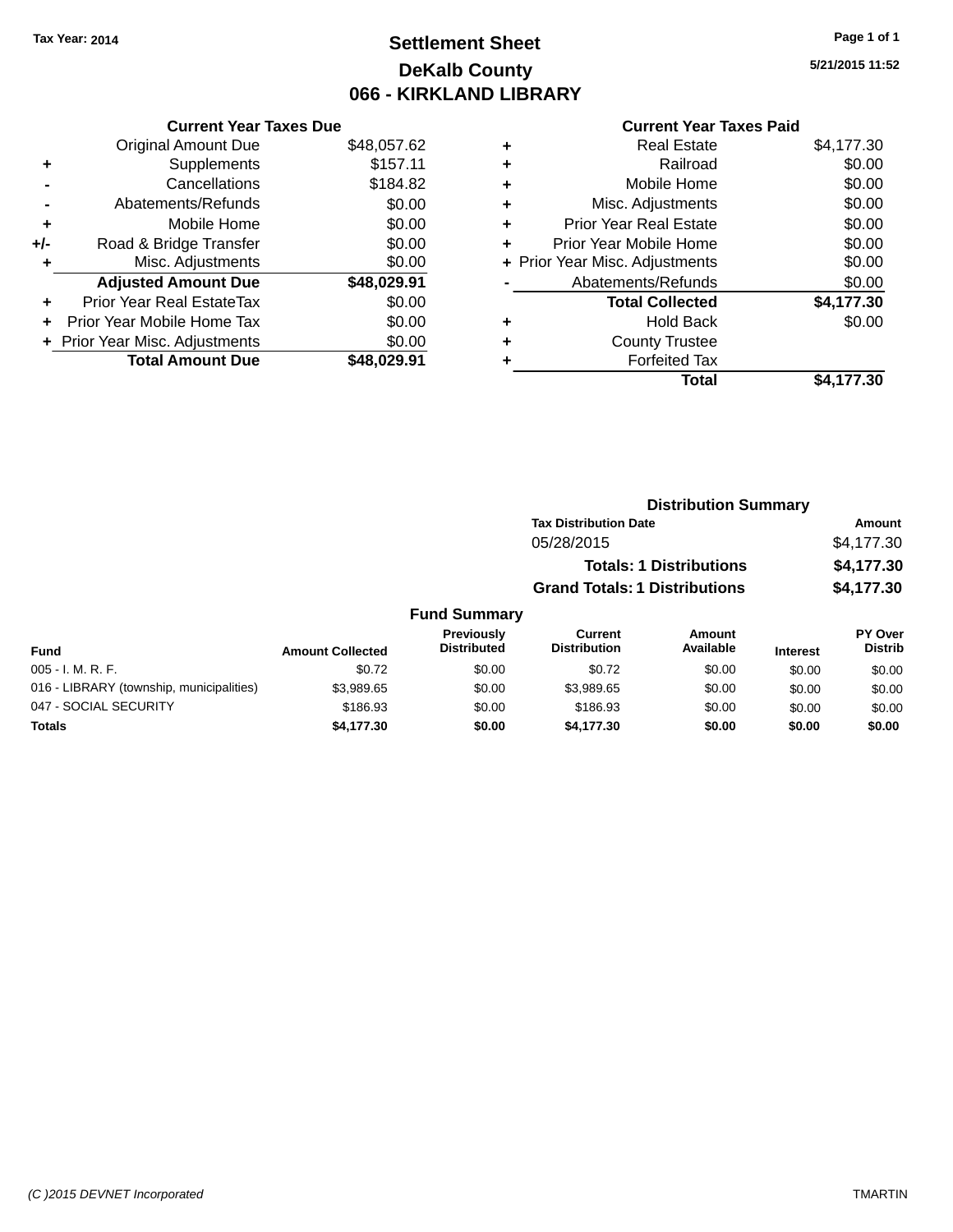# **Settlement Sheet Tax Year: 2014 Page 1 of 1 DeKalb County 067 - VILLAGE OF LEE**

**5/21/2015 11:52**

|     | <b>Current Year Taxes Due</b>  |             |
|-----|--------------------------------|-------------|
|     | <b>Original Amount Due</b>     | \$10,504.38 |
|     | Supplements                    | \$41.74     |
|     | Cancellations                  | \$75.36     |
|     | Abatements/Refunds             | \$0.00      |
| ٠   | Mobile Home                    | \$0.00      |
| +/- | Road & Bridge Transfer         | \$119.79    |
|     | Misc. Adjustments              | \$0.00      |
|     | <b>Adjusted Amount Due</b>     | \$10,590.55 |
| ٠   | Prior Year Real EstateTax      | \$0.00      |
|     | Prior Year Mobile Home Tax     | \$0.00      |
|     | + Prior Year Misc. Adjustments | \$0.00      |
|     | <b>Total Amount Due</b>        | \$10,590.55 |
|     |                                |             |

## **Current Year Taxes Paid +** Real Estate \$1,161.41 **+** Railroad \$0.00 **+** Mobile Home \$0.00

|   | Total                          | \$1,161.41 |
|---|--------------------------------|------------|
|   | <b>Forfeited Tax</b>           |            |
| ÷ | <b>County Trustee</b>          |            |
| ٠ | <b>Hold Back</b>               | \$0.00     |
|   | <b>Total Collected</b>         | \$1,161.41 |
|   | Abatements/Refunds             | \$0.00     |
|   | + Prior Year Misc. Adjustments | \$0.00     |
|   | Prior Year Mobile Home         | \$0.00     |
| ÷ | <b>Prior Year Real Estate</b>  | \$0.00     |
|   | Misc. Adjustments              | \$0.00     |

| <b>Road and Bridge Summary</b> |            |               | <b>Distribution Summary</b>          |            |
|--------------------------------|------------|---------------|--------------------------------------|------------|
| <b>Rd./Br. District</b>        | Amt. Due   | Amt. Distrib. | <b>Tax Distribution Date</b>         | Amount     |
| SHABBONA ROAD & BRIDG          | \$1.512.48 | \$119.79      | 05/28/2015                           | \$1.161.41 |
| <b>Totals</b>                  | \$1.512.48 | \$119.79      | <b>Totals: 1 Distributions</b>       | \$1.161.41 |
|                                |            |               | <b>Grand Totals: 1 Distributions</b> | \$1,161.41 |

|                                         | <b>Fund Summary</b>     |                                         |                                |                     |                 |                                  |
|-----------------------------------------|-------------------------|-----------------------------------------|--------------------------------|---------------------|-----------------|----------------------------------|
| <b>Fund</b>                             | <b>Amount Collected</b> | <b>Previously</b><br><b>Distributed</b> | Current<br><b>Distribution</b> | Amount<br>Available | <b>Interest</b> | <b>PY Over</b><br><b>Distrib</b> |
| 001 - CORPORATE                         | \$295.59                | \$0.00                                  | \$295.59                       | \$0.00              | \$0.00          | \$0.00                           |
| 007 - ROAD AND BRIDGE                   | \$119.79                | \$0.00                                  | \$119.79                       | \$0.00              | \$0.00          | \$0.00                           |
| 025 - GARBAGE DISPOSAL                  | \$105.17                | \$0.00                                  | \$105.17                       | \$0.00              | \$0.00          | \$0.00                           |
| 027 - AUDIT                             | \$117.55                | \$0.00                                  | \$117.55                       | \$0.00              | \$0.00          | \$0.00                           |
| 035 - TORT JUDGEMENTS/LIABILITY<br>INS. | \$243.07                | \$0.00                                  | \$243.07                       | \$0.00              | \$0.00          | \$0.00                           |
| 072 - WATERWORKS SYSTEM                 | \$202.41                | \$0.00                                  | \$202.41                       | \$0.00              | \$0.00          | \$0.00                           |
| 109 - PRIOR YEAR ADJUSTMENT             | \$77.83                 | \$0.00                                  | \$77.83                        | \$0.00              | \$0.00          | \$0.00                           |
| <b>Totals</b>                           | \$1,161.41              | \$0.00                                  | \$1.161.41                     | \$0.00              | \$0.00          | \$0.00                           |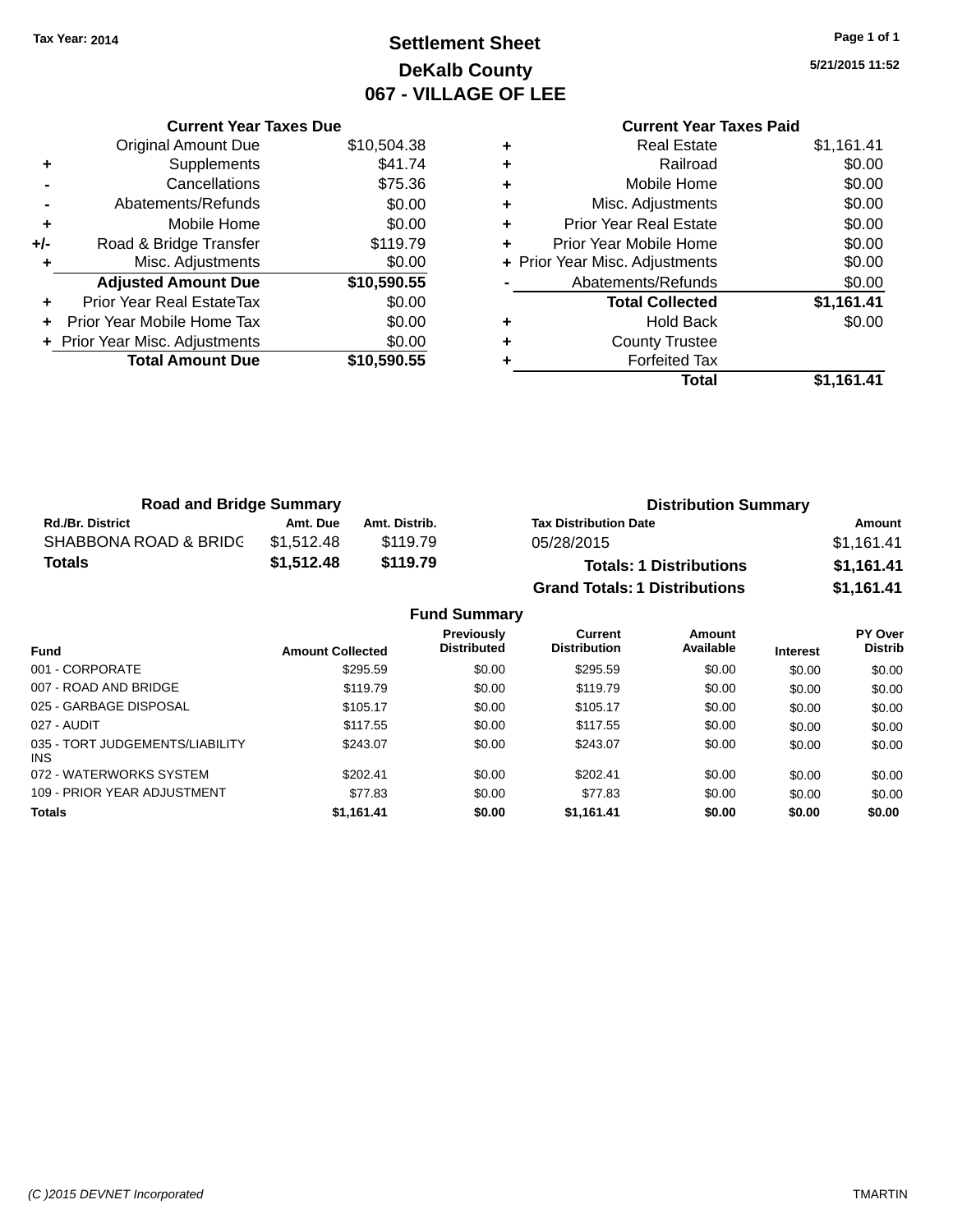**Current Year Taxes Due** Original Amount Due \$106,772.06

**Adjusted Amount Due \$107,775.62**

**Total Amount Due \$107,775.62**

**+** Supplements \$958.54 **-** Cancellations \$1,074.12 **-** Abatements/Refunds \$0.00 **+** Mobile Home \$0.00 **+/-** Road & Bridge Transfer \$1,119.14 **+** Misc. Adjustments \$0.00

**+** Prior Year Real EstateTax \$0.00 **+** Prior Year Mobile Home Tax \$0.00 **+ Prior Year Misc. Adjustments**  $$0.00$ 

# **Settlement Sheet Tax Year: 2014 Page 1 of 1 DeKalb County 068 - VILLAGE OF MALTA**

**5/21/2015 11:52**

## **Current Year Taxes Paid +** Real Estate \$7,580.83 **+** Railroad \$0.00 **+** Mobile Home \$0.00 **+** Misc. Adjustments \$0.00 **+** Prior Year Real Estate \$0.00

|   | Total                          | \$7,580.83 |
|---|--------------------------------|------------|
| ÷ | <b>Forfeited Tax</b>           |            |
| ٠ | <b>County Trustee</b>          |            |
| ٠ | <b>Hold Back</b>               | \$0.00     |
|   | <b>Total Collected</b>         | \$7,580.83 |
|   | Abatements/Refunds             | \$0.00     |
|   | + Prior Year Misc. Adjustments | \$0.00     |
|   | Prior Year Mobile Home         | \$0.00     |

| <b>Road and Bridge Summary</b> |             | <b>Distribution Summary</b> |                                      |            |
|--------------------------------|-------------|-----------------------------|--------------------------------------|------------|
| <b>Rd./Br. District</b>        | Amt. Due    | Amt. Distrib.               | <b>Tax Distribution Date</b>         | Amount     |
| MALTA ROAD & BRIDGE            | \$10.519.04 | \$1.119.14                  | 05/28/2015                           | \$7,580.83 |
| <b>Totals</b>                  | \$10,519.04 | \$1.119.14                  | <b>Totals: 1 Distributions</b>       | \$7,580.83 |
|                                |             |                             | <b>Grand Totals: 1 Distributions</b> | \$7,580.83 |

| <b>Fund</b>                             | <b>Amount Collected</b> | Previously<br><b>Distributed</b> | Current<br><b>Distribution</b> | Amount<br>Available | <b>Interest</b> | PY Over<br><b>Distrib</b> |
|-----------------------------------------|-------------------------|----------------------------------|--------------------------------|---------------------|-----------------|---------------------------|
| 001 - CORPORATE                         | \$1,634.04              | \$0.00                           | \$1,634.04                     | \$0.00              | \$0.00          | \$0.00                    |
| 003 - BONDS AND INTEREST                | \$0.00                  | \$0.00                           | \$0.00                         | \$0.00              | \$0.00          | \$0.00                    |
| $005 - I. M. R. F.$                     | \$726.25                | \$0.00                           | \$726.25                       | \$0.00              | \$0.00          | \$0.00                    |
| 007 - ROAD AND BRIDGE                   | \$1.119.14              | \$0.00                           | \$1,119.14                     | \$0.00              | \$0.00          | \$0.00                    |
| 014 - POLICE PROTECTION                 | \$484.18                | \$0.00                           | \$484.18                       | \$0.00              | \$0.00          | \$0.00                    |
| 025 - GARBAGE DISPOSAL                  | \$60.58                 | \$0.00                           | \$60.58                        | \$0.00              | \$0.00          | \$0.00                    |
| 027 - AUDIT                             | \$786.76                | \$0.00                           | \$786.76                       | \$0.00              | \$0.00          | \$0.00                    |
| 035 - TORT JUDGEMENTS/LIABILITY<br>INS. | \$1,543.24              | \$0.00                           | \$1,543.24                     | \$0.00              | \$0.00          | \$0.00                    |
| 041 - STREET LIGHTING                   | \$318.84                | \$0.00                           | \$318.84                       | \$0.00              | \$0.00          | \$0.00                    |
| 047 - SOCIAL SECURITY                   | \$907.80                | \$0.00                           | \$907.80                       | \$0.00              | \$0.00          | \$0.00                    |
| <b>Totals</b>                           | \$7,580.83              | \$0.00                           | \$7,580.83                     | \$0.00              | \$0.00          | \$0.00                    |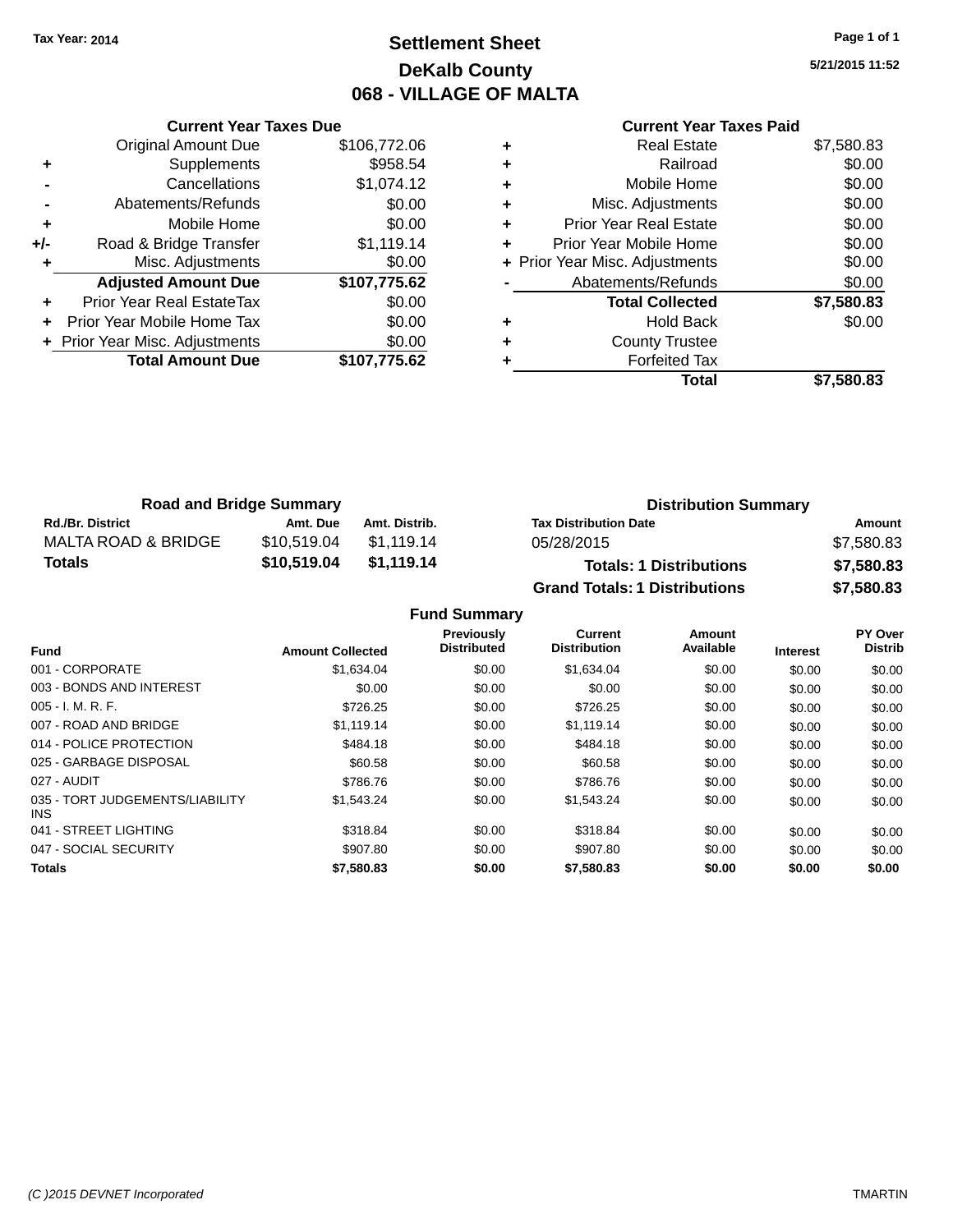# **Settlement Sheet Tax Year: 2014 Page 1 of 1 DeKalb County 069 - VILLAGE OF MAPLE PARK**

**5/21/2015 11:52**

|     | <b>Current Year Taxes Due</b>              |              |  |  |  |  |  |
|-----|--------------------------------------------|--------------|--|--|--|--|--|
|     | <b>Original Amount Due</b><br>\$106,010.82 |              |  |  |  |  |  |
| ٠   | Supplements                                | \$512.34     |  |  |  |  |  |
|     | Cancellations                              | \$567.63     |  |  |  |  |  |
|     | Abatements/Refunds                         | \$0.01       |  |  |  |  |  |
| ٠   | Mobile Home                                | \$0.00       |  |  |  |  |  |
| +/- | Road & Bridge Transfer                     | \$236.24     |  |  |  |  |  |
|     | Misc. Adjustments                          | \$0.00       |  |  |  |  |  |
|     | <b>Adjusted Amount Due</b>                 | \$106,191.76 |  |  |  |  |  |
| ٠   | Prior Year Real EstateTax                  | \$1.95       |  |  |  |  |  |
|     | \$0.00<br>Prior Year Mobile Home Tax       |              |  |  |  |  |  |
|     | + Prior Year Misc. Adjustments             | \$0.00       |  |  |  |  |  |
|     | <b>Total Amount Due</b>                    | \$106,193.71 |  |  |  |  |  |
|     |                                            |              |  |  |  |  |  |

| ٠ | <b>Real Estate</b>             | \$6,782.17 |
|---|--------------------------------|------------|
| ٠ | Railroad                       | \$0.00     |
| ٠ | Mobile Home                    | \$0.00     |
| ٠ | Misc. Adjustments              | \$0.00     |
| ٠ | <b>Prior Year Real Estate</b>  | \$1.95     |
| ٠ | Prior Year Mobile Home         | \$0.00     |
|   | + Prior Year Misc. Adjustments | \$0.00     |
|   | Abatements/Refunds             | \$0.01     |
|   | <b>Total Collected</b>         | \$6,784.11 |
| ٠ | <b>Hold Back</b>               | \$0.00     |
| ٠ | <b>County Trustee</b>          |            |
|   | <b>Forfeited Tax</b>           |            |
|   | Total                          | \$6.784.11 |

| <b>Road and Bridge Summary</b>   |            |               | <b>Distribution Summary</b>          |            |  |
|----------------------------------|------------|---------------|--------------------------------------|------------|--|
| <b>Rd./Br. District</b>          | Amt. Due   | Amt. Distrib. | <b>Tax Distribution Date</b>         | Amount     |  |
| <b>CORTLAND ROAD &amp; BRIDC</b> | \$2.938.95 | \$236.24      | 05/28/2015                           | \$6,784.11 |  |
| <b>Totals</b>                    | \$2,938.95 | \$236.24      | <b>Totals: 1 Distributions</b>       | \$6,784.11 |  |
|                                  |            |               | <b>Grand Totals: 1 Distributions</b> | \$6,784.11 |  |

|                                         |                         | <b>Fund Summary</b>                     |                                       |                     |                 |                    |
|-----------------------------------------|-------------------------|-----------------------------------------|---------------------------------------|---------------------|-----------------|--------------------|
| <b>Fund</b>                             | <b>Amount Collected</b> | <b>Previously</b><br><b>Distributed</b> | <b>Current</b><br><b>Distribution</b> | Amount<br>Available | <b>Interest</b> | PY Over<br>Distrib |
| 001 - CORPORATE                         | \$3,203.81              | \$0.00                                  | \$3,203.81                            | \$0.00              | \$0.00          | \$0.00             |
| 003 - BONDS AND INTEREST                | \$0.00                  | \$0.00                                  | \$0.00                                | \$0.00              | \$0.00          | \$0.00             |
| 007 - ROAD AND BRIDGE                   | \$236.24                | \$0.00                                  | \$236.24                              | \$0.00              | \$0.00          | \$0.00             |
| 014 - POLICE PROTECTION                 | \$2,388.49              | \$0.00                                  | \$2,388.49                            | \$0.00              | \$0.00          | \$0.00             |
| 027 - AUDIT                             | \$318.55                | \$0.00                                  | \$318.55                              | \$0.00              | \$0.00          | \$0.00             |
| 035 - TORT JUDGEMENTS/LIABILITY<br>INS. | \$637.02                | \$0.00                                  | \$637.02                              | \$0.00              | \$0.00          | \$0.00             |
| <b>Totals</b>                           | \$6,784.11              | \$0.00                                  | \$6,784.11                            | \$0.00              | \$0.00          | \$0.00             |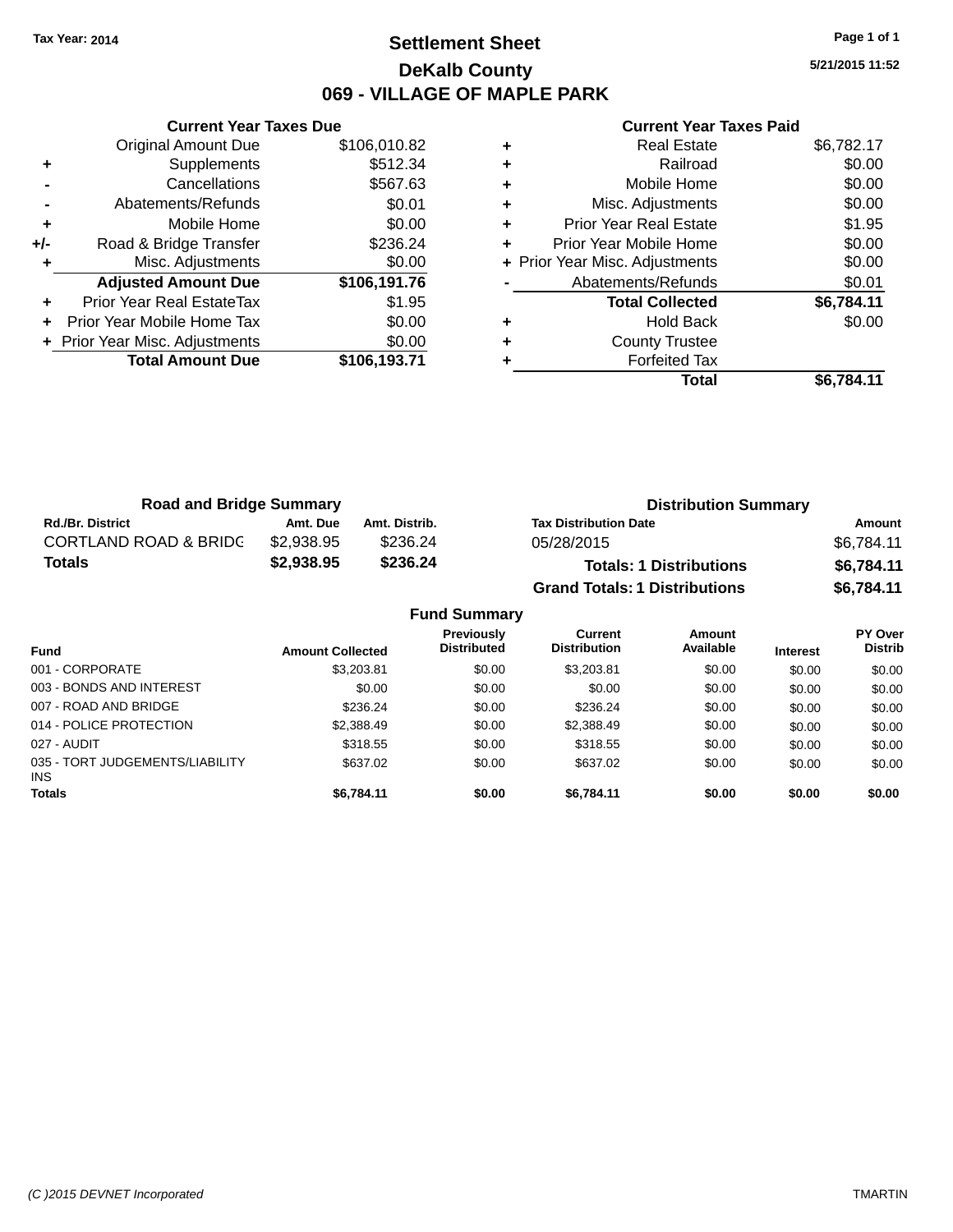# **Settlement Sheet Tax Year: 2014 Page 1 of 1 DeKalb County 070 - MAPLE PARK LIBRARY**

**5/21/2015 11:52**

|     | <b>Current Year Taxes Due</b>  |            |
|-----|--------------------------------|------------|
|     | <b>Original Amount Due</b>     | \$9,711.09 |
| ٠   | Supplements                    | \$47.94    |
|     | Cancellations                  | \$53.06    |
|     | Abatements/Refunds             | \$0.00     |
| ٠   | Mobile Home                    | \$0.00     |
| +/- | Road & Bridge Transfer         | \$0.00     |
|     | Misc. Adjustments              | \$0.00     |
|     | <b>Adjusted Amount Due</b>     | \$9,705.97 |
| ÷   | Prior Year Real EstateTax      | \$0.00     |
| ÷   | Prior Year Mobile Home Tax     | \$0.00     |
|     | + Prior Year Misc. Adjustments | \$0.00     |
|     | <b>Total Amount Due</b>        | \$9.705.97 |

| ٠ | <b>Real Estate</b>             | \$599.05 |
|---|--------------------------------|----------|
| ٠ | Railroad                       | \$0.00   |
| ٠ | Mobile Home                    | \$0.00   |
| ٠ | Misc. Adjustments              | \$0.00   |
| ٠ | <b>Prior Year Real Estate</b>  | \$0.00   |
| ٠ | Prior Year Mobile Home         | \$0.00   |
|   | + Prior Year Misc. Adjustments | \$0.00   |
|   | Abatements/Refunds             | \$0.00   |
|   | <b>Total Collected</b>         | \$599.05 |
| ٠ | Hold Back                      | \$0.00   |
| ٠ | <b>County Trustee</b>          |          |
|   | <b>Forfeited Tax</b>           |          |
|   | Total                          | \$599.05 |
|   |                                |          |

|                 |                         | <b>Distribution Summary</b>             |                                       |                                |                 |                                  |  |
|-----------------|-------------------------|-----------------------------------------|---------------------------------------|--------------------------------|-----------------|----------------------------------|--|
|                 |                         |                                         | <b>Tax Distribution Date</b>          |                                |                 | <b>Amount</b>                    |  |
|                 |                         |                                         | 05/28/2015                            |                                |                 | \$599.05                         |  |
|                 |                         |                                         |                                       | <b>Totals: 1 Distributions</b> |                 | \$599.05                         |  |
|                 |                         |                                         | <b>Grand Totals: 1 Distributions</b>  |                                |                 | \$599.05                         |  |
|                 |                         | <b>Fund Summary</b>                     |                                       |                                |                 |                                  |  |
| <b>Fund</b>     | <b>Amount Collected</b> | <b>Previously</b><br><b>Distributed</b> | <b>Current</b><br><b>Distribution</b> | Amount<br>Available            | <b>Interest</b> | <b>PY Over</b><br><b>Distrib</b> |  |
| 001 - CORPORATE | \$599.05                | \$0.00                                  | \$599.05                              | \$0.00                         | \$0.00          | \$0.00                           |  |
| <b>Totals</b>   | \$599.05                | \$0.00                                  | \$599.05                              | \$0.00                         | \$0.00          | \$0.00                           |  |
|                 |                         |                                         |                                       |                                |                 |                                  |  |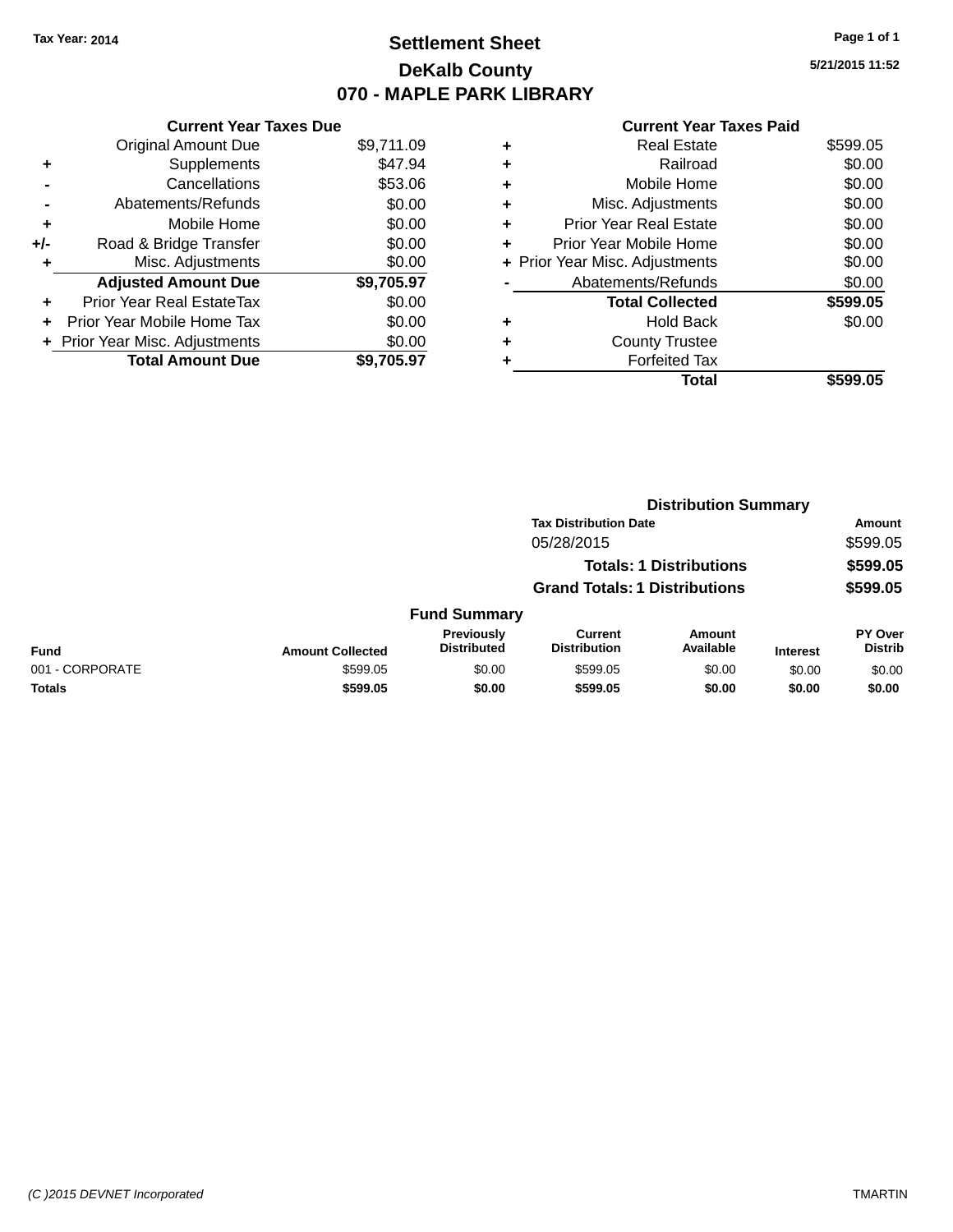# **Settlement Sheet Tax Year: 2014 Page 1 of 1 DeKalb County 071 - CITY OF SANDWICH**

**5/21/2015 11:52**

### **Current Year Taxes Paid**

|     | <b>Current Year Taxes Due</b>  |                |  |  |  |  |  |
|-----|--------------------------------|----------------|--|--|--|--|--|
|     | <b>Original Amount Due</b>     | \$1,281,006.61 |  |  |  |  |  |
| ٠   | Supplements                    | \$5,600.51     |  |  |  |  |  |
|     | Cancellations                  | \$6,408.01     |  |  |  |  |  |
|     | Abatements/Refunds             | \$0.00         |  |  |  |  |  |
| ٠   | Mobile Home                    | \$0.00         |  |  |  |  |  |
| +/- | Road & Bridge Transfer         | \$3,517.91     |  |  |  |  |  |
|     | Misc. Adjustments              | \$0.00         |  |  |  |  |  |
|     | <b>Adjusted Amount Due</b>     | \$1,283,717.02 |  |  |  |  |  |
| ÷   | Prior Year Real EstateTax      | (\$169.31)     |  |  |  |  |  |
|     | Prior Year Mobile Home Tax     | \$0.00         |  |  |  |  |  |
|     | + Prior Year Misc. Adjustments | \$22.35        |  |  |  |  |  |
|     | <b>Total Amount Due</b>        | \$1,283,570.06 |  |  |  |  |  |
|     |                                |                |  |  |  |  |  |

| <b>Real Estate</b>     | \$138,456.30                   |
|------------------------|--------------------------------|
| Railroad               | \$0.00                         |
| Mobile Home            | \$0.00                         |
| Misc. Adjustments      | \$0.00                         |
| Prior Year Real Estate | (\$169.31)                     |
| Prior Year Mobile Home | \$0.00                         |
|                        | \$22.35                        |
| Abatements/Refunds     | \$0.00                         |
| <b>Total Collected</b> | \$138,309.34                   |
| <b>Hold Back</b>       | \$0.00                         |
| <b>County Trustee</b>  |                                |
| <b>Forfeited Tax</b>   |                                |
| Total                  | \$138,309.34                   |
|                        | + Prior Year Misc. Adjustments |

| <b>Road and Bridge Summary</b> |             |               | <b>Distribution Summary</b>          |              |  |
|--------------------------------|-------------|---------------|--------------------------------------|--------------|--|
| <b>Rd./Br. District</b>        | Amt. Due    | Amt. Distrib. | <b>Tax Distribution Date</b>         | Amount       |  |
| SANDWICH ROAD & BRIDC          | \$30.525.12 | \$3.388.80    | 05/28/2015                           | \$138,309.34 |  |
| SOMONAUK ROAD & BRIDI          | \$1.077.20  | \$129.11      | <b>Totals: 1 Distributions</b>       | \$138,309.34 |  |
| <b>Totals</b>                  | \$31,602.32 | \$3,517.91    | <b>Grand Totals: 1 Distributions</b> | \$138,309.34 |  |

**Fund Summary**

| <b>Fund</b>                                         | <b>Amount Collected</b> | Previously<br><b>Distributed</b> | <b>Current</b><br><b>Distribution</b> | <b>Amount</b><br>Available | <b>Interest</b> | PY Over<br><b>Distrib</b> |
|-----------------------------------------------------|-------------------------|----------------------------------|---------------------------------------|----------------------------|-----------------|---------------------------|
| 001 - CORPORATE                                     | \$44,963.98             | \$0.00                           | \$44,963.98                           | \$0.00                     | \$0.00          | \$0.00                    |
| 003 - BONDS AND INTEREST                            | \$0.00                  | \$0.00                           | \$0.00                                | \$0.00                     | \$0.00          | \$0.00                    |
| 005 - I. M. R. F.                                   | \$10,481.25             | \$0.00                           | \$10,481.25                           | \$0.00                     | \$0.00          | \$0.00                    |
| 007 - ROAD AND BRIDGE                               | \$3,517.91              | \$0.00                           | \$3,517.91                            | \$0.00                     | \$0.00          | \$0.00                    |
| 014 - POLICE PROTECTION                             | \$17,151.13             | \$0.00                           | \$17,151.13                           | \$0.00                     | \$0.00          | \$0.00                    |
| 015 - POLICE PENSION                                | \$23,466.92             | \$0.00                           | \$23,466.92                           | \$0.00                     | \$0.00          | \$0.00                    |
| 027 - AUDIT                                         | \$1,763.88              | \$0.00                           | \$1,763.88                            | \$0.00                     | \$0.00          | \$0.00                    |
| 035 - TORT JUDGMENTS, LIABILITY<br><b>INSURANCE</b> | \$3,811.35              | \$0.00                           | \$3,811.35                            | \$0.00                     | \$0.00          | \$0.00                    |
| 040 - STREET AND BRIDGE                             | \$500.62                | \$0.00                           | \$500.62                              | \$0.00                     | \$0.00          | \$0.00                    |
| 041 - STREET LIGHTING                               | \$6,028.55              | \$0.00                           | \$6,028.55                            | \$0.00                     | \$0.00          | \$0.00                    |
| 045 - PUBLIC BENEFIT                                | \$0.00                  | \$0.00                           | \$0.00                                | \$0.00                     | \$0.00          | \$0.00                    |
| 046 - EMERGENCY SERV & DISASTER<br><b>OPER</b>      | \$322.42                | \$0.00                           | \$322.42                              | \$0.00                     | \$0.00          | \$0.00                    |
| 047 - SOCIAL SECURITY                               | \$10,481.25             | \$0.00                           | \$10,481.25                           | \$0.00                     | \$0.00          | \$0.00                    |
| 048 - SCHOOL CROSSING GUARDS                        | \$1,191.69              | \$0.00                           | \$1,191.69                            | \$0.00                     | \$0.00          | \$0.00                    |
| 060 - UNEMPLOYMENT INSURANCE                        | \$2,097.23              | \$0.00                           | \$2,097.23                            | \$0.00                     | \$0.00          | \$0.00                    |
| 062 - WORKERS COMPENSATION                          | \$8,194.91              | \$0.00                           | \$8,194.91                            | \$0.00                     | \$0.00          | \$0.00                    |
| 065 - FORESTRY PROGRAM                              | \$4,336.25              | \$0.00                           | \$4,336.25                            | \$0.00                     | \$0.00          | \$0.00                    |
| <b>Totals</b>                                       | \$138,309.34            | \$0.00                           | \$138,309.34                          | \$0.00                     | \$0.00          | \$0.00                    |

## **Miscellaneous Adjustment Detail**

| Year Source           | <b>Account Type</b> |         | <b>Amount Adiustment Description</b>      |
|-----------------------|---------------------|---------|-------------------------------------------|
| 2013 RE - Real Estate | Back Tax Collected  |         | \$22.35 TRUSTEE SALE 19-25-252-014 by TBA |
| Totals 1 entries      |                     | \$22.35 |                                           |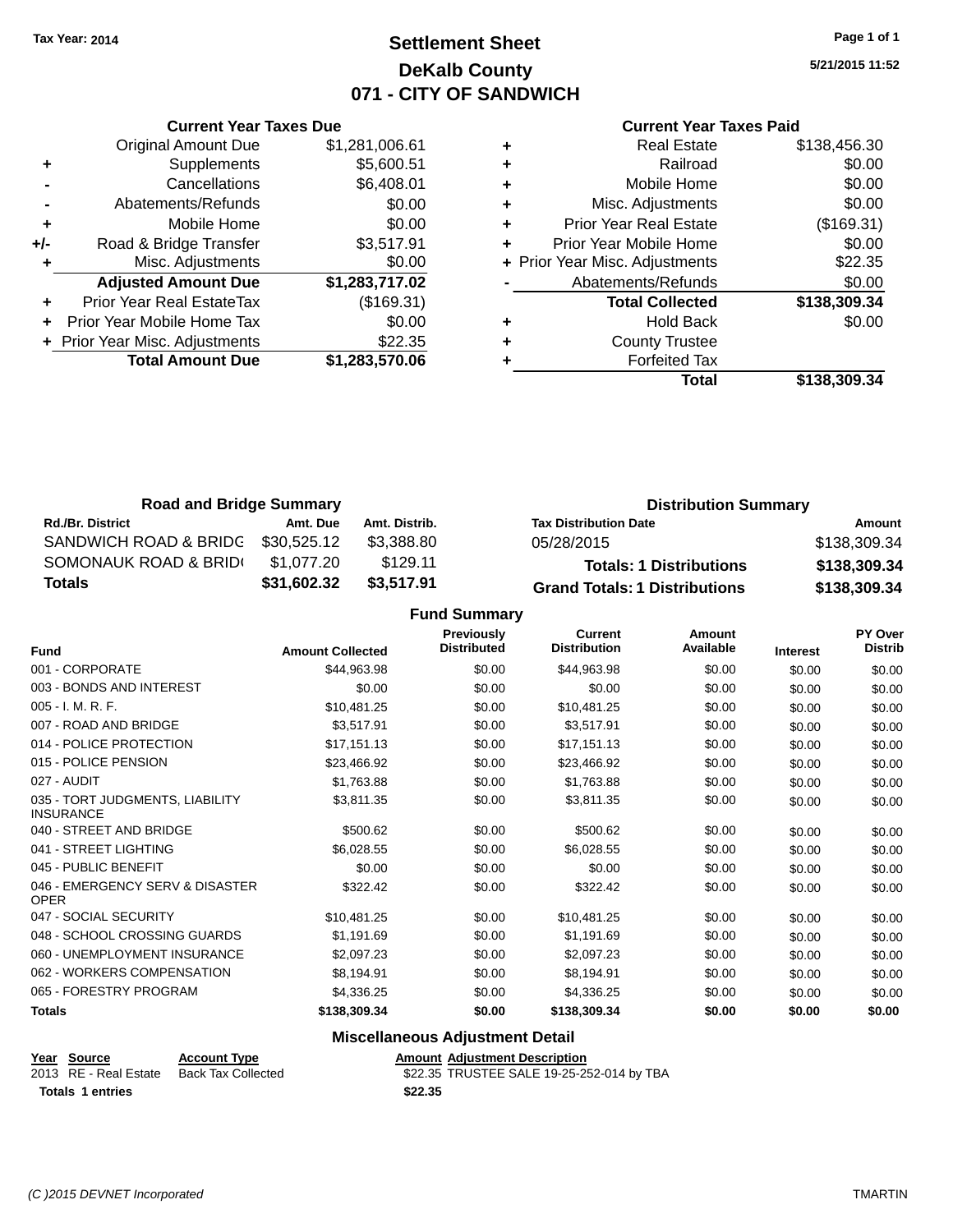# **Settlement Sheet Tax Year: 2014 Page 1 of 1 DeKalb County 072 - VILLAGE OF SHABBONA**

**5/21/2015 11:52**

| <b>Current Year Taxes Due</b> |                                |             |  |  |  |  |
|-------------------------------|--------------------------------|-------------|--|--|--|--|
|                               | <b>Original Amount Due</b>     | \$97,228.73 |  |  |  |  |
| ٠                             | Supplements                    | \$206.07    |  |  |  |  |
|                               | Cancellations                  | \$246.58    |  |  |  |  |
|                               | Abatements/Refunds             | \$0.00      |  |  |  |  |
| ٠                             | Mobile Home                    | \$0.00      |  |  |  |  |
| +/-                           | Road & Bridge Transfer         | \$870.74    |  |  |  |  |
|                               | Misc. Adjustments              | \$0.00      |  |  |  |  |
|                               | <b>Adjusted Amount Due</b>     | \$98,058.96 |  |  |  |  |
|                               | Prior Year Real EstateTax      | \$0.00      |  |  |  |  |
|                               | Prior Year Mobile Home Tax     | \$0.00      |  |  |  |  |
|                               | + Prior Year Misc. Adjustments | \$0.00      |  |  |  |  |
|                               | <b>Total Amount Due</b>        | \$98,058,96 |  |  |  |  |
|                               |                                |             |  |  |  |  |

| ٠ | <b>Real Estate</b>             | \$8,511.61 |
|---|--------------------------------|------------|
| ٠ | Railroad                       | \$0.00     |
| ٠ | Mobile Home                    | \$0.00     |
| ٠ | Misc. Adjustments              | \$0.00     |
| ٠ | <b>Prior Year Real Estate</b>  | \$0.00     |
| ٠ | Prior Year Mobile Home         | \$0.00     |
|   | + Prior Year Misc. Adjustments | \$0.00     |
|   | Abatements/Refunds             | \$0.00     |
|   | <b>Total Collected</b>         | \$8,511.61 |
| ٠ | <b>Hold Back</b>               | \$0.00     |
| ٠ | <b>County Trustee</b>          |            |
|   | <b>Forfeited Tax</b>           |            |
|   | Total                          | \$8,511.61 |

| <b>Road and Bridge Summary</b> |             |               | <b>Distribution Summary</b>          |            |  |
|--------------------------------|-------------|---------------|--------------------------------------|------------|--|
| <b>Rd./Br. District</b>        | Amt. Due    | Amt. Distrib. | <b>Tax Distribution Date</b>         | Amount     |  |
| SHABBONA ROAD & BRIDG          | \$10,837.89 | \$870.74      | 05/28/2015                           | \$8,511.61 |  |
| Totals                         | \$10,837.89 | \$870.74      | <b>Totals: 1 Distributions</b>       | \$8,511.61 |  |
|                                |             |               | <b>Grand Totals: 1 Distributions</b> | \$8,511.61 |  |

|                              |                         | <b>Fund Summary</b>              |                                       |                     |                 |                                  |
|------------------------------|-------------------------|----------------------------------|---------------------------------------|---------------------|-----------------|----------------------------------|
| Fund                         | <b>Amount Collected</b> | Previously<br><b>Distributed</b> | <b>Current</b><br><b>Distribution</b> | Amount<br>Available | <b>Interest</b> | <b>PY Over</b><br><b>Distrib</b> |
| 001 - CORPORATE              | \$4,012.62              | \$0.00                           | \$4,012.62                            | \$0.00              | \$0.00          | \$0.00                           |
| $005 - I. M. R. F.$          | \$123.48                | \$0.00                           | \$123.48                              | \$0.00              | \$0.00          | \$0.00                           |
| 007 - ROAD AND BRIDGE        | \$870.74                | \$0.00                           | \$870.74                              | \$0.00              | \$0.00          | \$0.00                           |
| 014 - POLICE PROTECTION      | \$2,341.40              | \$0.00                           | \$2,341.40                            | \$0.00              | \$0.00          | \$0.00                           |
| 047 - SOCIAL SECURITY        | \$872.71                | \$0.00                           | \$872.71                              | \$0.00              | \$0.00          | \$0.00                           |
| 060 - UNEMPLOYMENT INSURANCE | \$88.44                 | \$0.00                           | \$88.44                               | \$0.00              | \$0.00          | \$0.00                           |
| 062 - WORKERS COMPENSATION   | \$202.22                | \$0.00                           | \$202.22                              | \$0.00              | \$0.00          | \$0.00                           |
| <b>Totals</b>                | \$8,511.61              | \$0.00                           | \$8,511.61                            | \$0.00              | \$0.00          | \$0.00                           |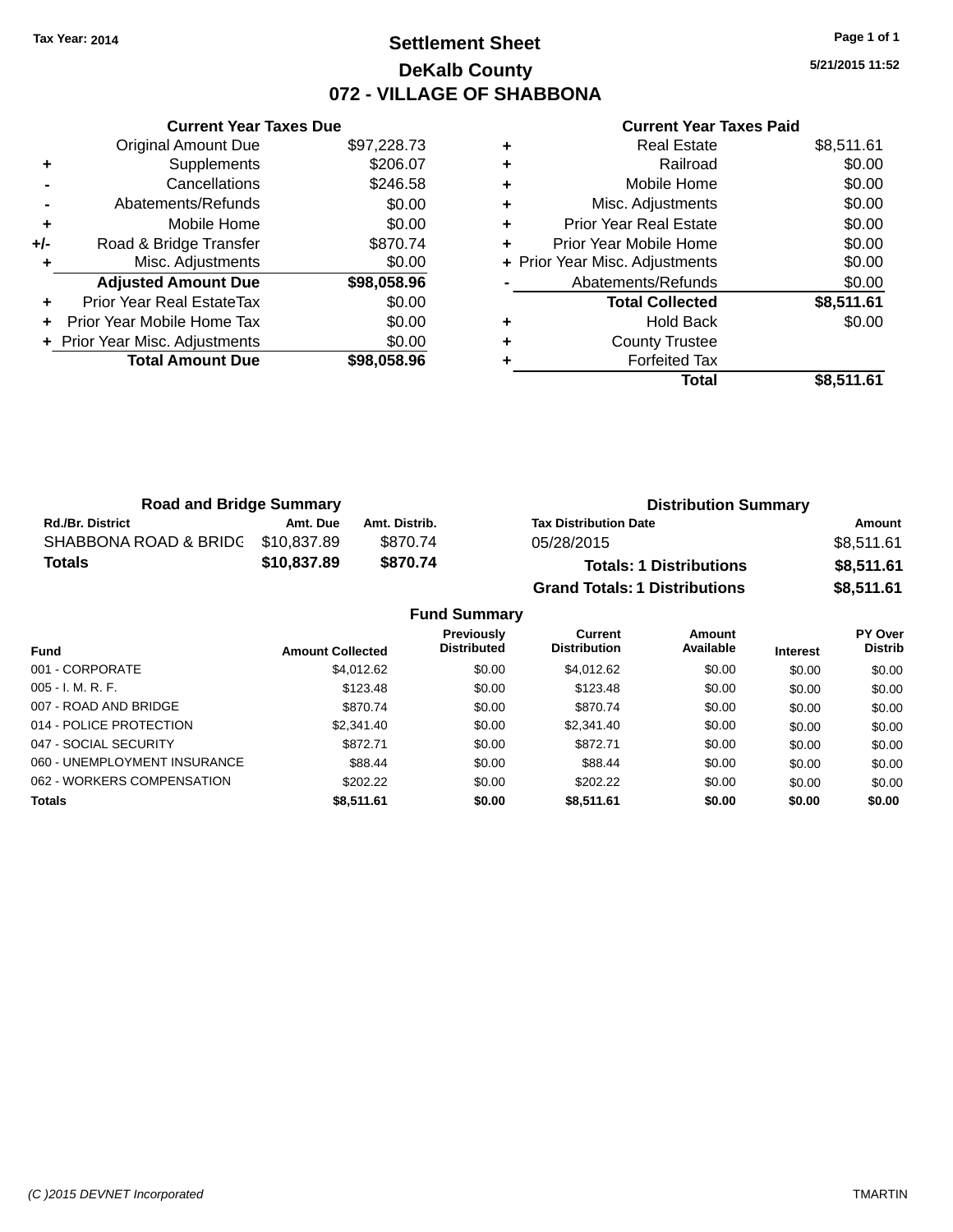# **Settlement Sheet Tax Year: 2014 Page 1 of 1 DeKalb County 073 - FLEWELLIN MEMORIAL LIBRARY**

**5/21/2015 11:52**

|     | <b>Current Year Taxes Due</b> |             |
|-----|-------------------------------|-------------|
|     | <b>Original Amount Due</b>    | \$26,117.23 |
| ٠   | Supplements                   | \$47.00     |
|     | Cancellations                 | \$56.52     |
|     | Abatements/Refunds            | \$0.00      |
| ٠   | Mobile Home                   | \$0.00      |
| +/- | Road & Bridge Transfer        | \$0.00      |
| ٠   | Misc. Adjustments             | \$0.00      |
|     | <b>Adjusted Amount Due</b>    | \$26,107.71 |
| ÷   | Prior Year Real EstateTax     | \$0.00      |
| ÷   | Prior Year Mobile Home Tax    | \$0.00      |
|     | Prior Year Misc. Adjustments  | \$0.00      |
|     | <b>Total Amount Due</b>       | \$26.107.71 |

|   | <b>Real Estate</b>             | \$2,052.45 |
|---|--------------------------------|------------|
| ٠ | Railroad                       | \$0.00     |
| ٠ | Mobile Home                    | \$0.00     |
| ٠ | Misc. Adjustments              | \$0.00     |
| ٠ | <b>Prior Year Real Estate</b>  | \$0.00     |
| ٠ | Prior Year Mobile Home         | \$0.00     |
|   | + Prior Year Misc. Adjustments | \$0.00     |
|   | Abatements/Refunds             | \$0.00     |
|   | <b>Total Collected</b>         | \$2,052.45 |
| ٠ | <b>Hold Back</b>               | \$0.00     |
| ٠ | <b>County Trustee</b>          |            |
| ٠ | <b>Forfeited Tax</b>           |            |
|   | Total                          | \$2.052.45 |
|   |                                |            |

|                 |                         |                                         | <b>Distribution Summary</b>          |                                |                 |                                  |
|-----------------|-------------------------|-----------------------------------------|--------------------------------------|--------------------------------|-----------------|----------------------------------|
|                 |                         |                                         | <b>Tax Distribution Date</b>         |                                |                 | Amount                           |
|                 |                         |                                         | 05/28/2015                           |                                |                 | \$2,052.45                       |
|                 |                         |                                         |                                      | <b>Totals: 1 Distributions</b> |                 | \$2,052.45                       |
|                 |                         |                                         | <b>Grand Totals: 1 Distributions</b> |                                |                 | \$2,052.45                       |
|                 |                         | <b>Fund Summary</b>                     |                                      |                                |                 |                                  |
| <b>Fund</b>     | <b>Amount Collected</b> | <b>Previously</b><br><b>Distributed</b> | Current<br><b>Distribution</b>       | Amount<br>Available            | <b>Interest</b> | <b>PY Over</b><br><b>Distrib</b> |
| 001 - CORPORATE | \$2.052.45              | \$0.00                                  | \$2,052.45                           | \$0.00                         | \$0.00          | \$0.00                           |
| <b>Totals</b>   | \$2,052.45              | \$0.00                                  | \$2,052.45                           | \$0.00                         | \$0.00          | \$0.00                           |
|                 |                         |                                         |                                      |                                |                 |                                  |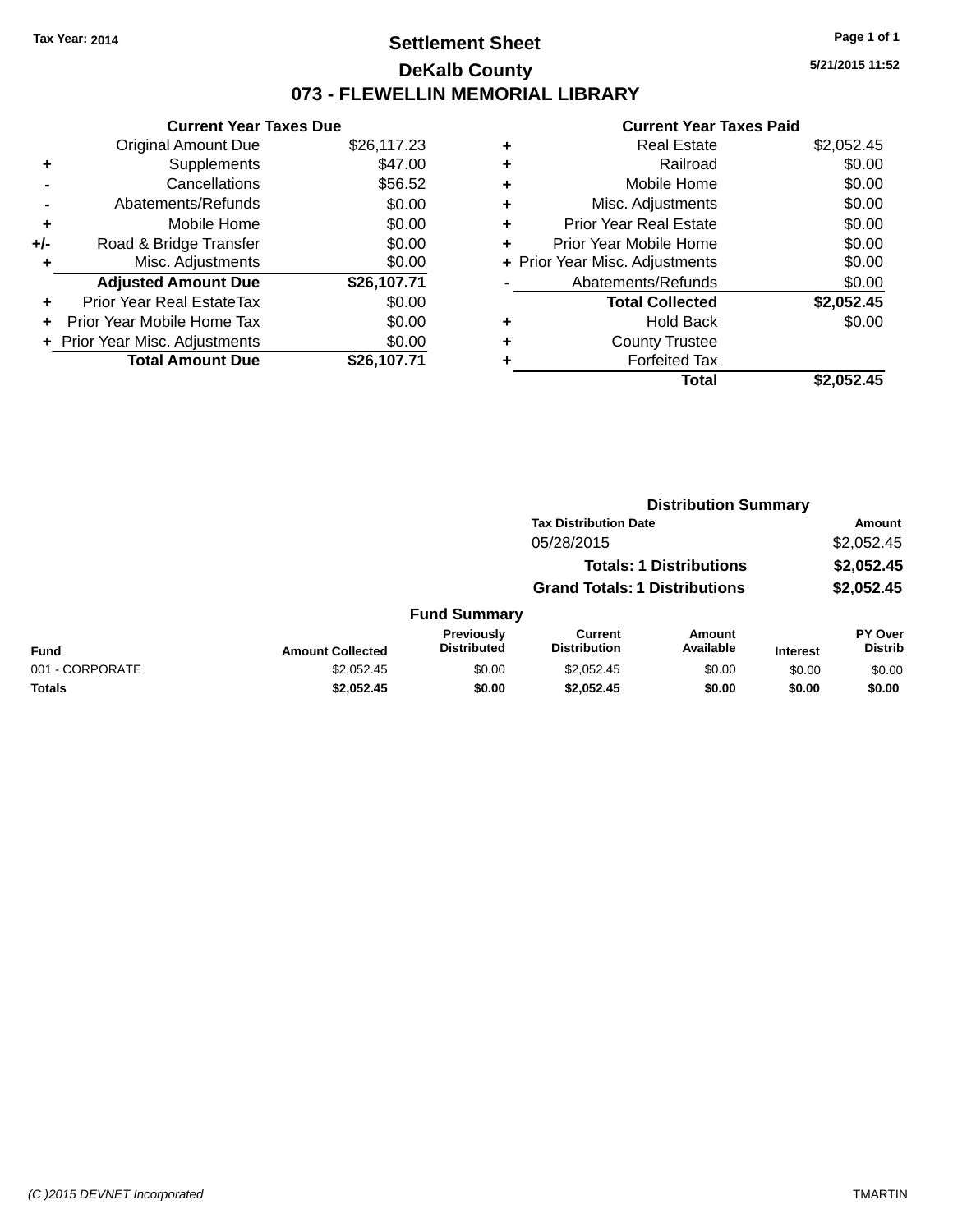# **Settlement Sheet Tax Year: 2014 Page 1 of 1 DeKalb County 074 - VILLAGE OF SOMONAUK**

**5/21/2015 11:52**

|     | <b>Current Year Taxes Due</b>    |              |  |  |  |  |
|-----|----------------------------------|--------------|--|--|--|--|
|     | <b>Original Amount Due</b>       | \$391,716.20 |  |  |  |  |
| ٠   | Supplements                      | \$3,226.13   |  |  |  |  |
|     | Cancellations                    | \$3,701.40   |  |  |  |  |
|     | \$0.00<br>Abatements/Refunds     |              |  |  |  |  |
| ٠   | Mobile Home                      | \$0.00       |  |  |  |  |
| +/- | Road & Bridge Transfer           | \$6,335.30   |  |  |  |  |
|     | Misc. Adjustments                | \$0.00       |  |  |  |  |
|     | <b>Adjusted Amount Due</b>       | \$397,576.23 |  |  |  |  |
| ٠   | <b>Prior Year Real EstateTax</b> | \$0.00       |  |  |  |  |
|     | Prior Year Mobile Home Tax       | \$0.00       |  |  |  |  |
|     | + Prior Year Misc. Adjustments   | \$0.00       |  |  |  |  |
|     | <b>Total Amount Due</b>          | \$397,576.23 |  |  |  |  |
|     |                                  |              |  |  |  |  |

|   | <b>Forfeited Tax</b><br>Total  | \$49.739.00 |
|---|--------------------------------|-------------|
| ٠ | <b>County Trustee</b>          |             |
| ٠ |                                |             |
|   | <b>Hold Back</b>               | \$0.00      |
|   | <b>Total Collected</b>         | \$49,739.00 |
|   | Abatements/Refunds             | \$0.00      |
|   | + Prior Year Misc. Adjustments | \$0.00      |
| ÷ | Prior Year Mobile Home         | \$0.00      |
| ٠ | <b>Prior Year Real Estate</b>  | \$0.00      |
| ٠ | Misc. Adjustments              | \$0.00      |
| ٠ | Mobile Home                    | \$0.00      |
| ٠ | Railroad                       | \$0.00      |
|   | <b>Real Estate</b>             | \$49,739.00 |

| <b>Road and Bridge Summary</b> |             |               | <b>Distribution Summary</b>          |             |  |
|--------------------------------|-------------|---------------|--------------------------------------|-------------|--|
| <b>Rd./Br. District</b>        | Amt. Due    | Amt. Distrib. | <b>Tax Distribution Date</b>         | Amount      |  |
| SOMONAUK ROAD & BRIDI          | \$53,381.84 | \$6.335.30    | 05/28/2015                           | \$49,739.00 |  |
| Totals                         | \$53,381.84 | \$6,335,30    | <b>Totals: 1 Distributions</b>       | \$49,739.00 |  |
|                                |             |               | <b>Grand Totals: 1 Distributions</b> | \$49,739.00 |  |

| <b>Amount Collected</b> | Previously<br><b>Distributed</b> | <b>Current</b><br><b>Distribution</b> | Amount<br>Available | <b>Interest</b> | PY Over<br><b>Distrib</b> |
|-------------------------|----------------------------------|---------------------------------------|---------------------|-----------------|---------------------------|
| \$12.113.31             | \$0.00                           | \$12,113,31                           | \$0.00              | \$0.00          | \$0.00                    |
| \$15,822,04             | \$0.00                           | \$15.822.04                           | \$0.00              | \$0.00          | \$0.00                    |
| \$6,335,30              | \$0.00                           | \$6,335,30                            | \$0.00              | \$0.00          | \$0.00                    |
| \$2,873,28              | \$0.00                           | \$2,873.28                            | \$0.00              | \$0.00          | \$0.00                    |
| \$1,915.62              | \$0.00                           | \$1,915.62                            | \$0.00              | \$0.00          | \$0.00                    |
| \$2.107.38              | \$0.00                           | \$2,107.38                            | \$0.00              | \$0.00          | \$0.00                    |
| \$4,693.03              | \$0.00                           | \$4,693.03                            | \$0.00              | \$0.00          | \$0.00                    |
| \$3,879.04              | \$0.00                           | \$3.879.04                            | \$0.00              | \$0.00          | \$0.00                    |
| \$49,739.00             | \$0.00                           | \$49,739.00                           | \$0.00              | \$0.00          | \$0.00                    |
|                         |                                  | <b>Fund Summary</b>                   |                     |                 |                           |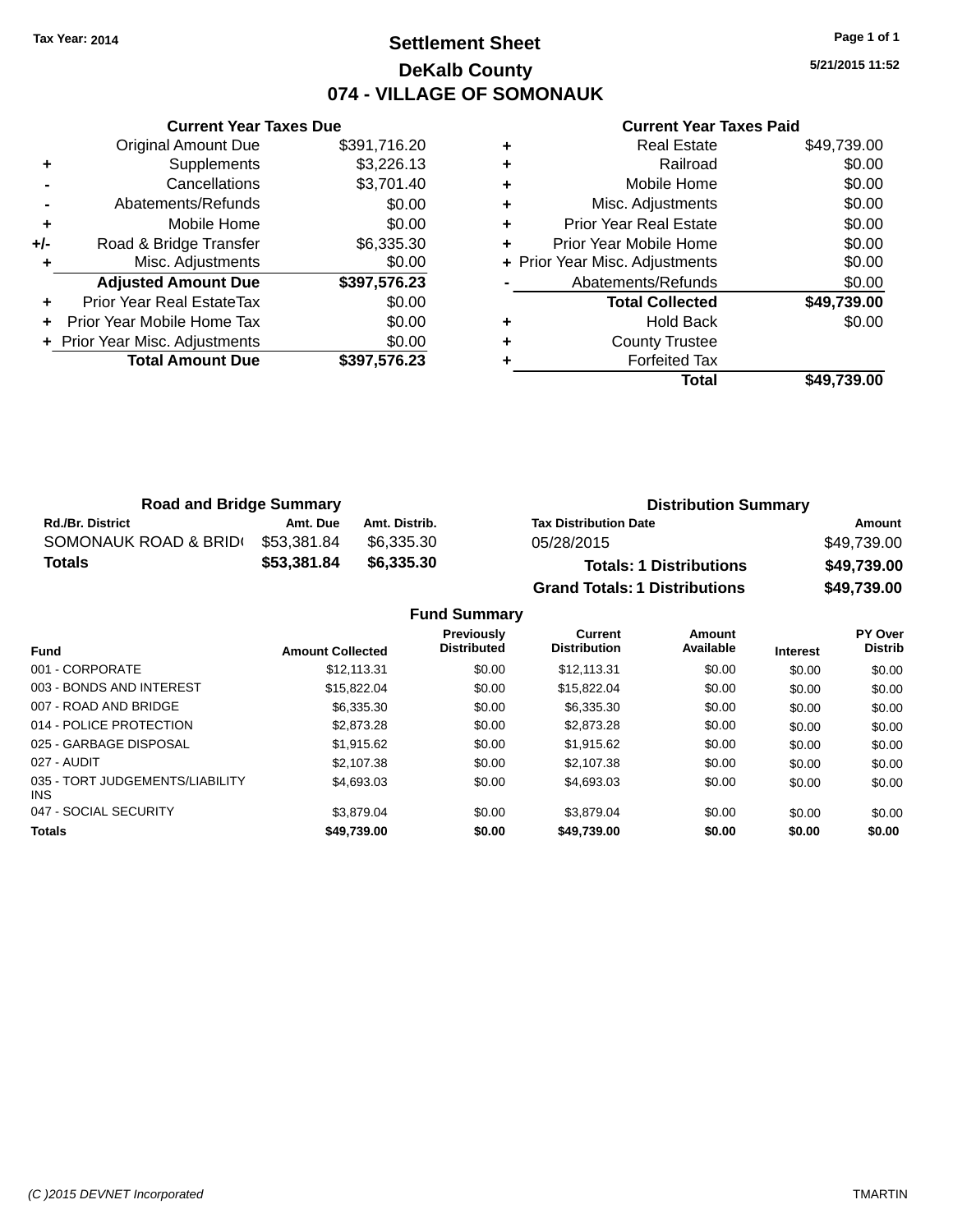# **Settlement Sheet Tax Year: 2014 Page 1 of 1 DeKalb County 075 - SOMONAUK LIBRARY**

**5/21/2015 11:52**

#### **Current Year Taxes Paid**

|     | <b>Current Year Taxes Due</b>  |              |  |  |  |  |
|-----|--------------------------------|--------------|--|--|--|--|
|     | <b>Original Amount Due</b>     | \$136,333.00 |  |  |  |  |
| ٠   | Supplements                    | \$763.77     |  |  |  |  |
|     | Cancellations                  | \$876.30     |  |  |  |  |
|     | Abatements/Refunds             | \$0.00       |  |  |  |  |
| ٠   | Mobile Home                    | \$0.00       |  |  |  |  |
| +/- | Road & Bridge Transfer         | \$0.00       |  |  |  |  |
| ٠   | Misc. Adjustments              | \$0.00       |  |  |  |  |
|     | <b>Adjusted Amount Due</b>     | \$136,220.47 |  |  |  |  |
| ÷   | Prior Year Real EstateTax      | \$0.00       |  |  |  |  |
|     | Prior Year Mobile Home Tax     | \$0.00       |  |  |  |  |
|     | + Prior Year Misc. Adjustments | \$0.00       |  |  |  |  |
|     | <b>Total Amount Due</b>        | \$136.220.47 |  |  |  |  |
|     |                                |              |  |  |  |  |

| ٠ | <b>Real Estate</b>             | \$15,493.20 |
|---|--------------------------------|-------------|
| ٠ | Railroad                       | \$0.00      |
| ٠ | Mobile Home                    | \$0.00      |
| ٠ | Misc. Adjustments              | \$0.00      |
| ٠ | <b>Prior Year Real Estate</b>  | \$0.00      |
| ÷ | Prior Year Mobile Home         | \$0.00      |
|   | + Prior Year Misc. Adjustments | \$0.00      |
|   | Abatements/Refunds             | \$0.00      |
|   | <b>Total Collected</b>         | \$15,493.20 |
| ٠ | Hold Back                      | \$0.00      |
| ٠ | <b>County Trustee</b>          |             |
| ٠ | <b>Forfeited Tax</b>           |             |
|   | Total                          | \$15,493.20 |
|   |                                |             |

| <b>Distribution Summary</b>          |             |  |  |  |  |
|--------------------------------------|-------------|--|--|--|--|
| <b>Tax Distribution Date</b>         | Amount      |  |  |  |  |
| 05/28/2015                           | \$15,493.20 |  |  |  |  |
| <b>Totals: 1 Distributions</b>       | \$15,493.20 |  |  |  |  |
| <b>Grand Totals: 1 Distributions</b> | \$15,493.20 |  |  |  |  |

| Fund                                          | <b>Amount Collected</b> | <b>Previously</b><br><b>Distributed</b> | Current<br><b>Distribution</b> | Amount<br>Available | <b>Interest</b> | <b>PY Over</b><br><b>Distrib</b> |
|-----------------------------------------------|-------------------------|-----------------------------------------|--------------------------------|---------------------|-----------------|----------------------------------|
| 001 - CORPORATE                               | \$5,745.51              | \$0.00                                  | \$5,745.51                     | \$0.00              | \$0.00          | \$0.00                           |
| 003 - BONDS AND INTEREST                      | \$6,365.83              | \$0.00                                  | \$6,365.83                     | \$0.00              | \$0.00          | \$0.00                           |
| 004 - OPERATIONS & MAINTENANCE                | \$757.95                | \$0.00                                  | \$757.95                       | \$0.00              | \$0.00          | \$0.00                           |
| $005 - I. M. R. F.$                           | \$947.24                | \$0.00                                  | \$947.24                       | \$0.00              | \$0.00          | \$0.00                           |
| 027 - AUDIT                                   | \$192.77                | \$0.00                                  | \$192.77                       | \$0.00              | \$0.00          | \$0.00                           |
| 035 - TORT JUDGEMENTS/LIABILITY<br><b>INS</b> | \$842.00                | \$0.00                                  | \$842.00                       | \$0.00              | \$0.00          | \$0.00                           |
| 047 - SOCIAL SECURITY                         | \$641.90                | \$0.00                                  | \$641.90                       | \$0.00              | \$0.00          | \$0.00                           |
| <b>Totals</b>                                 | \$15,493.20             | \$0.00                                  | \$15,493.20                    | \$0.00              | \$0.00          | \$0.00                           |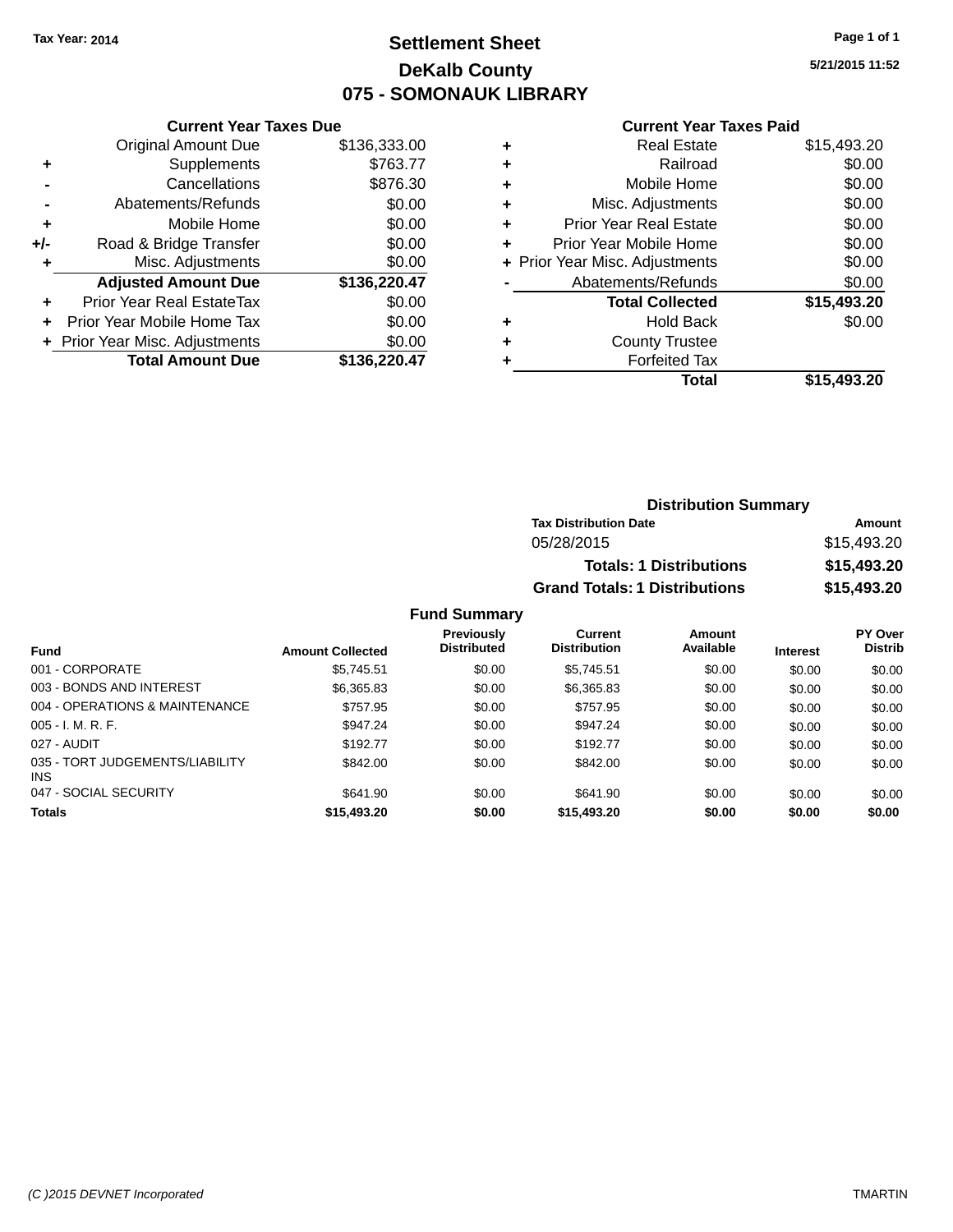# **Settlement Sheet Tax Year: 2014 Page 1 of 1 DeKalb County 076 - CITY OF SYCAMORE**

**5/21/2015 11:52**

|     | <b>Current Year Taxes Due</b>  |                |
|-----|--------------------------------|----------------|
|     | <b>Original Amount Due</b>     | \$2,653,309.13 |
| ٠   | Supplements                    | \$7,375.09     |
|     | Cancellations                  | \$8,282.59     |
|     | Abatements/Refunds             | \$0.08         |
| ٠   | Mobile Home                    | \$0.00         |
| +/- | Road & Bridge Transfer         | \$3,621.71     |
|     | Misc. Adjustments              | \$478.82       |
|     | <b>Adjusted Amount Due</b>     | \$2,656,502.08 |
|     | Prior Year Real EstateTax      | \$633.28       |
|     | Prior Year Mobile Home Tax     | \$0.00         |
|     | + Prior Year Misc. Adjustments | \$0.00         |
|     | <b>Total Amount Due</b>        | \$2,657,135.36 |
|     |                                |                |

#### **Current Year Taxes Paid**

|   | Total                          | \$242,971.79 |
|---|--------------------------------|--------------|
|   | <b>Forfeited Tax</b>           |              |
| ٠ | <b>County Trustee</b>          |              |
| ٠ | <b>Hold Back</b>               | \$0.00       |
|   | <b>Total Collected</b>         | \$242,971.79 |
|   | Abatements/Refunds             | \$0.08       |
|   | + Prior Year Misc. Adjustments | \$0.00       |
| ٠ | Prior Year Mobile Home         | \$0.00       |
| ٠ | <b>Prior Year Real Estate</b>  | \$633.28     |
| ٠ | Misc. Adjustments              | \$478.82     |
| ٠ | Mobile Home                    | \$0.00       |
| ٠ | Railroad                       | \$0.00       |
|   | <b>Real Estate</b>             | \$241,859.77 |

| <b>Road and Bridge Summary</b>   |             |               | <b>Distribution Summary</b>          |              |  |
|----------------------------------|-------------|---------------|--------------------------------------|--------------|--|
| <b>Rd./Br. District</b>          | Amt. Due    | Amt. Distrib. | <b>Tax Distribution Date</b>         | Amount       |  |
| <b>CORTLAND ROAD &amp; BRIDC</b> | \$25,896.74 | \$2,080.93    | 05/28/2015                           | \$242,971.79 |  |
| DEKALB ROAD & BRIDGE             | \$9.907.36  | \$864.43      | <b>Totals: 1 Distributions</b>       | \$242,971.79 |  |
| <b>SYCAMORE ROAD &amp; BRID(</b> | \$7.429.79  | \$676.35      | <b>Grand Totals: 1 Distributions</b> | \$242,971.79 |  |
| Totals                           | \$43,233.89 | \$3,621.71    |                                      |              |  |

|                              |                         | <b>Fund Summary</b>                     |                                       |                     |                 |                           |
|------------------------------|-------------------------|-----------------------------------------|---------------------------------------|---------------------|-----------------|---------------------------|
| <b>Fund</b>                  | <b>Amount Collected</b> | <b>Previously</b><br><b>Distributed</b> | <b>Current</b><br><b>Distribution</b> | Amount<br>Available | <b>Interest</b> | PY Over<br><b>Distrib</b> |
| 001 - CORPORATE              | \$112,972.07            | \$0.00                                  | \$112,972.07                          | \$0.00              | \$0.00          | \$0.00                    |
| 003 - BONDS AND INTEREST     | \$14,124.27             | \$0.00                                  | \$14,124.27                           | \$0.00              | \$0.00          | \$0.00                    |
| $005 - I. M. R. F.$          | \$14,212.60             | \$0.00                                  | \$14,212,60                           | \$0.00              | \$0.00          | \$0.00                    |
| 007 - ROAD AND BRIDGE        | \$3.621.71              | \$0.00                                  | \$3.621.71                            | \$0.00              | \$0.00          | \$0.00                    |
| 013 - FIREFIGHTER'S PENSION  | \$47,879.83             | \$0.00                                  | \$47,879.83                           | \$0.00              | \$0.00          | \$0.00                    |
| 015 - POLICE PENSION         | \$32,144.23             | \$0.00                                  | \$32,144.23                           | \$0.00              | \$0.00          | \$0.00                    |
| 047 - SOCIAL SECURITY        | \$8,090.03              | \$0.00                                  | \$8.090.03                            | \$0.00              | \$0.00          | \$0.00                    |
| 048 - SCHOOL CROSSING GUARDS | \$1,806.37              | \$0.00                                  | \$1,806.37                            | \$0.00              | \$0.00          | \$0.00                    |
| 143 - MEDICARE               | \$8.120.68              | \$0.00                                  | \$8.120.68                            | \$0.00              | \$0.00          | \$0.00                    |
| <b>Totals</b>                | \$242,971.79            | \$0.00                                  | \$242,971.79                          | \$0.00              | \$0.00          | \$0.00                    |

## **Miscellaneous Adjustment Detail**

| Year Source | <b>Account Type</b>                      | <b>Amount Adiustment Description</b> |
|-------------|------------------------------------------|--------------------------------------|
|             | 2014 RE - Real Estate Back Tax Collected | \$478.82 SYCAMORE MEADOWS            |

2014 RE - Real Estate Back Tax Collected \$478.82 SYCAMORE MEADOWS REDEMPTION 06-22-331-006 by TBA **Totals \$478.82 1 entries**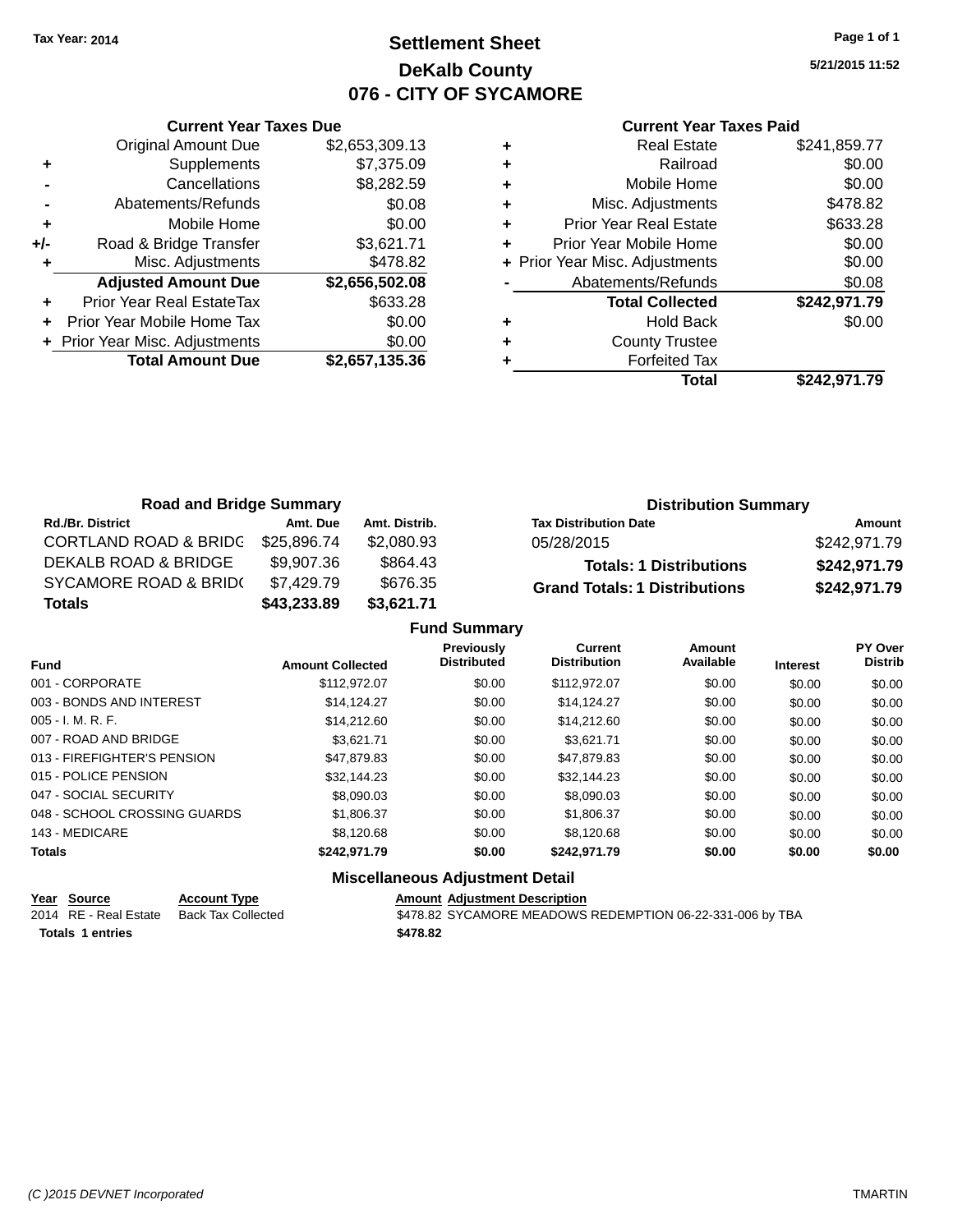# **Settlement Sheet Tax Year: 2014 Page 1 of 1 DeKalb County 077 - SYCAMORE LIBRARY**

**5/21/2015 11:52**

#### **Current Year Taxes Paid**

|       | <b>Current Year Taxes Due</b>  |              |
|-------|--------------------------------|--------------|
|       | <b>Original Amount Due</b>     | \$971,721.45 |
| ٠     | Supplements                    | \$2,548.36   |
|       | Cancellations                  | \$2,873.41   |
|       | Abatements/Refunds             | \$0.00       |
| ٠     | Mobile Home                    | \$0.00       |
| $+/-$ | Road & Bridge Transfer         | \$0.00       |
| ٠     | Misc. Adjustments              | \$175.36     |
|       | <b>Adjusted Amount Due</b>     | \$971,571.76 |
| ٠     | Prior Year Real EstateTax      | \$215.05     |
|       | Prior Year Mobile Home Tax     | \$0.00       |
|       | + Prior Year Misc. Adjustments | \$0.00       |
|       | <b>Total Amount Due</b>        | \$971.786.81 |
|       |                                |              |

|   | <b>Real Estate</b>             | \$87,253.45 |
|---|--------------------------------|-------------|
| ٠ | Railroad                       | \$0.00      |
| ٠ | Mobile Home                    | \$0.00      |
| ٠ | Misc. Adjustments              | \$175.36    |
| ٠ | <b>Prior Year Real Estate</b>  | \$215.05    |
| ÷ | Prior Year Mobile Home         | \$0.00      |
|   | + Prior Year Misc. Adjustments | \$0.00      |
|   | Abatements/Refunds             | \$0.00      |
|   | <b>Total Collected</b>         | \$87,643.86 |
| ٠ | <b>Hold Back</b>               | \$0.00      |
| ٠ | <b>County Trustee</b>          |             |
| ٠ | <b>Forfeited Tax</b>           |             |
|   | Total                          | \$87,643.86 |
|   |                                |             |

|            | Amount                                                                                                                                |
|------------|---------------------------------------------------------------------------------------------------------------------------------------|
| 05/28/2015 | \$87,643.86                                                                                                                           |
|            | \$87,643.86                                                                                                                           |
|            | \$87,643.86                                                                                                                           |
|            |                                                                                                                                       |
|            | <b>Distribution Summary</b><br><b>Tax Distribution Date</b><br><b>Totals: 1 Distributions</b><br><b>Grand Totals: 1 Distributions</b> |

| <b>Fund</b>                              | <b>Amount Collected</b> | <b>Previously</b><br><b>Distributed</b> | Current<br><b>Distribution</b> | Amount<br>Available | <b>Interest</b> | <b>PY Over</b><br><b>Distrib</b> |
|------------------------------------------|-------------------------|-----------------------------------------|--------------------------------|---------------------|-----------------|----------------------------------|
| $005 - I. M. R. F.$                      | \$0.00                  | \$0.00                                  | \$0.00                         | \$0.00              | \$0.00          | \$0.00                           |
| 016 - LIBRARY (township, municipalities) | \$87.643.86             | \$0.00                                  | \$87.643.86                    | \$0.00              | \$0.00          | \$0.00                           |
| 027 - AUDIT                              | \$0.00                  | \$0.00                                  | \$0.00                         | \$0.00              | \$0.00          | \$0.00                           |
| 047 - SOCIAL SECURITY                    | \$0.00                  | \$0.00                                  | \$0.00                         | \$0.00              | \$0.00          | \$0.00                           |
| <b>Totals</b>                            | \$87,643.86             | \$0.00                                  | \$87.643.86                    | \$0.00              | \$0.00          | \$0.00                           |

# **Miscellaneous Adjustment Detail**

**Year Source Account Type Amount Adjustment Description Totals \$175.36 1 entries**

2014 RE - Real Estate Back Tax Collected \$175.36 SYCAMORE MEADOWS REDEMPTION 06-22-331-006 by TBA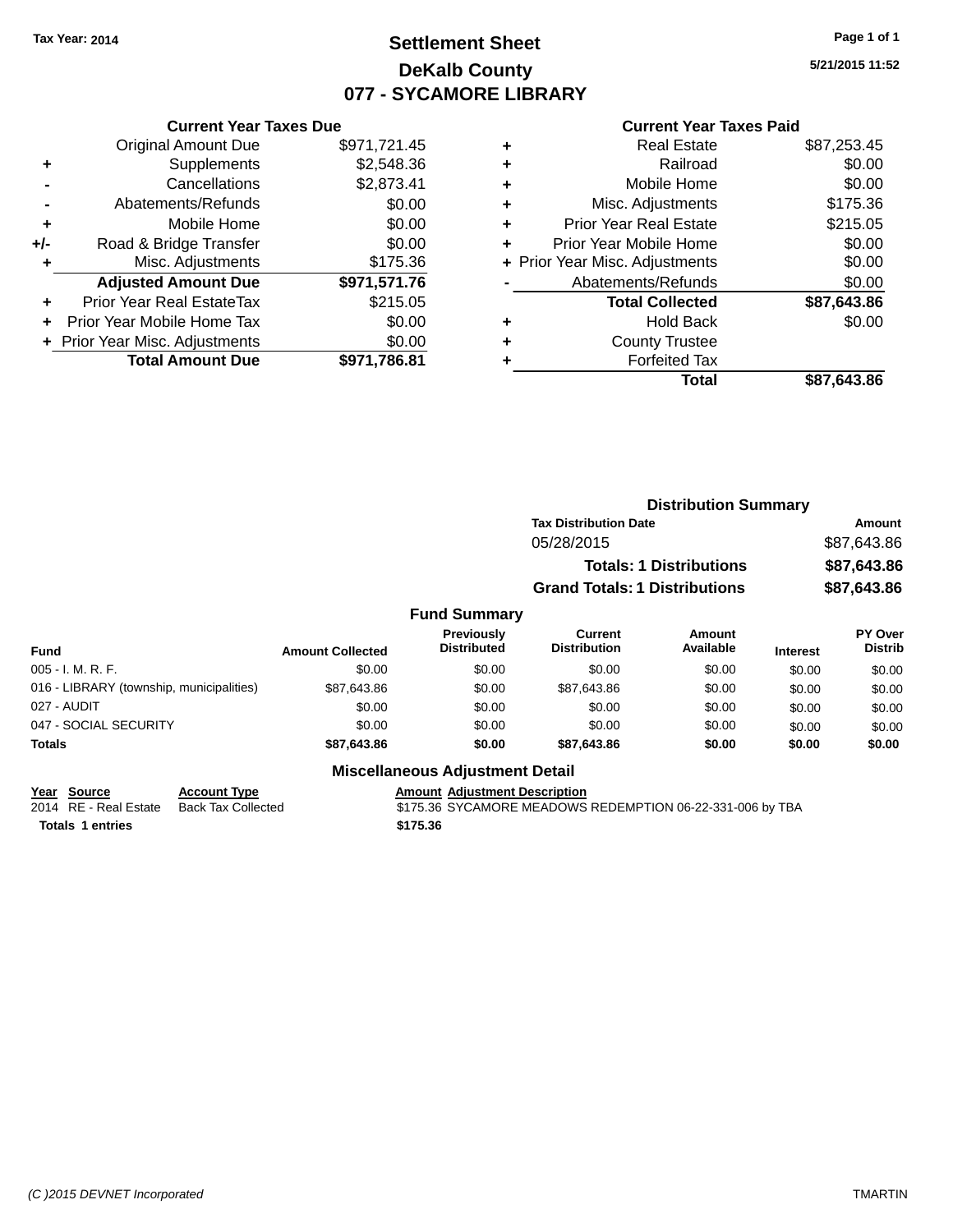# **Settlement Sheet Tax Year: 2014 Page 1 of 1 DeKalb County 078 - VILLAGE OF WATERMAN**

**5/21/2015 11:52**

|     | <b>Current Year Taxes Due</b>  |              |
|-----|--------------------------------|--------------|
|     | <b>Original Amount Due</b>     | \$176,718.15 |
| ٠   | Supplements                    | \$478.47     |
|     | Cancellations                  | \$565.73     |
|     | Abatements/Refunds             | \$0.00       |
| ٠   | Mobile Home                    | \$0.00       |
| +/- | Road & Bridge Transfer         | \$3,246.91   |
|     | Misc. Adjustments              | \$0.00       |
|     | <b>Adjusted Amount Due</b>     | \$179,877.80 |
| ٠   | Prior Year Real EstateTax      | \$0.00       |
|     | Prior Year Mobile Home Tax     | \$0.00       |
|     | + Prior Year Misc. Adjustments | \$0.00       |
|     | <b>Total Amount Due</b>        | \$179,877.80 |
|     |                                |              |

| ٠ | <b>Real Estate</b>             | \$20,600.16 |
|---|--------------------------------|-------------|
| ٠ | Railroad                       | \$0.00      |
| ٠ | Mobile Home                    | \$0.00      |
| ٠ | Misc. Adjustments              | \$0.00      |
| ٠ | <b>Prior Year Real Estate</b>  | \$0.00      |
| ٠ | Prior Year Mobile Home         | \$0.00      |
|   | + Prior Year Misc. Adjustments | \$0.00      |
|   | Abatements/Refunds             | \$0.00      |
|   | <b>Total Collected</b>         | \$20,600.16 |
| ٠ | <b>Hold Back</b>               | \$0.00      |
| ٠ | <b>County Trustee</b>          |             |
|   | <b>Forfeited Tax</b>           |             |
|   | Total                          | \$20,600.16 |

| <b>Road and Bridge Summary</b>   |             |               | <b>Distribution Summary</b>          |             |  |
|----------------------------------|-------------|---------------|--------------------------------------|-------------|--|
| <b>Rd./Br. District</b>          | Amt. Due    | Amt. Distrib. | <b>Tax Distribution Date</b>         | Amount      |  |
| <b>CLINTON ROAD &amp; BRIDGE</b> | \$32,293.48 | \$3.246.91    | 05/28/2015                           | \$20,600.16 |  |
| Totals                           | \$32,293.48 | \$3.246.91    | <b>Totals: 1 Distributions</b>       | \$20,600.16 |  |
|                                  |             |               | <b>Grand Totals: 1 Distributions</b> | \$20,600.16 |  |

|                                         |                         | <b>Fund Summary</b>              |                                       |                     |                 |                           |
|-----------------------------------------|-------------------------|----------------------------------|---------------------------------------|---------------------|-----------------|---------------------------|
| <b>Fund</b>                             | <b>Amount Collected</b> | Previously<br><b>Distributed</b> | <b>Current</b><br><b>Distribution</b> | Amount<br>Available | <b>Interest</b> | PY Over<br><b>Distrib</b> |
| 001 - CORPORATE                         | \$9,623.83              | \$0.00                           | \$9,623.83                            | \$0.00              | \$0.00          | \$0.00                    |
| 007 - ROAD AND BRIDGE                   | \$3.246.91              | \$0.00                           | \$3.246.91                            | \$0.00              | \$0.00          | \$0.00                    |
| 014 - POLICE PROTECTION                 | \$2.854.54              | \$0.00                           | \$2,854.54                            | \$0.00              | \$0.00          | \$0.00                    |
| 027 - AUDIT                             | \$1.454.29              | \$0.00                           | \$1,454.29                            | \$0.00              | \$0.00          | \$0.00                    |
| 035 - TORT JUDGEMENTS/LIABILITY<br>INS. | \$3,094.52              | \$0.00                           | \$3.094.52                            | \$0.00              | \$0.00          | \$0.00                    |
| 047 - SOCIAL SECURITY                   | \$283.62                | \$0.00                           | \$283.62                              | \$0.00              | \$0.00          | \$0.00                    |
| 073 - CHLORINATION OF SEWAGE            | \$42.45                 | \$0.00                           | \$42.45                               | \$0.00              | \$0.00          | \$0.00                    |
| <b>Totals</b>                           | \$20,600.16             | \$0.00                           | \$20,600.16                           | \$0.00              | \$0.00          | \$0.00                    |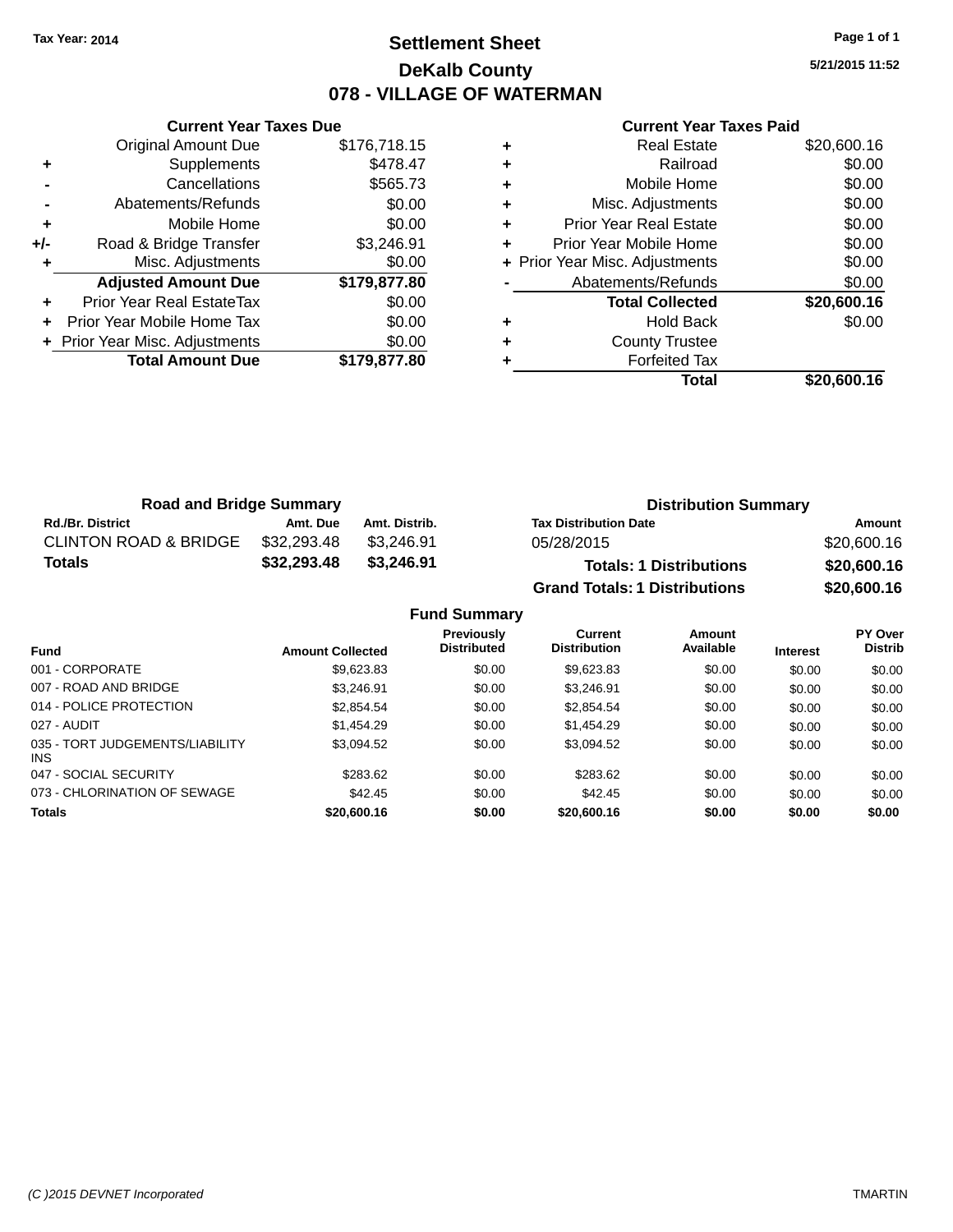# **Settlement Sheet Tax Year: 2014 Page 1 of 1 DeKalb County 079 - HINCKLEY SPEC SERV #1**

**5/21/2015 11:52**

|     | <b>Current Year Taxes Due</b>  |          |
|-----|--------------------------------|----------|
|     | <b>Original Amount Due</b>     | \$440.00 |
| ٠   | Supplements                    | \$0.00   |
|     | Cancellations                  | \$0.00   |
|     | Abatements/Refunds             | \$0.00   |
| ٠   | Mobile Home                    | \$0.00   |
| +/- | Road & Bridge Transfer         | \$0.00   |
| ٠   | Misc. Adjustments              | \$0.00   |
|     | <b>Adjusted Amount Due</b>     | \$440.00 |
| ٠   | Prior Year Real EstateTax      | \$0.00   |
| ÷   | Prior Year Mobile Home Tax     | \$0.00   |
|     | + Prior Year Misc. Adjustments | \$0.00   |
|     | <b>Total Amount Due</b>        | 40.00    |

| ٠ | <b>Real Estate</b>             | \$27.46 |
|---|--------------------------------|---------|
| ٠ | Railroad                       | \$0.00  |
| ٠ | Mobile Home                    | \$0.00  |
| ٠ | Misc. Adjustments              | \$0.00  |
| ٠ | <b>Prior Year Real Estate</b>  | \$0.00  |
| ٠ | Prior Year Mobile Home         | \$0.00  |
|   | + Prior Year Misc. Adjustments | \$0.00  |
|   | Abatements/Refunds             | \$0.00  |
|   | <b>Total Collected</b>         | \$27.46 |
| ٠ | Hold Back                      | \$0.00  |
|   | <b>County Trustee</b>          |         |
| ٠ | <b>Forfeited Tax</b>           |         |
|   | Total                          | \$27.46 |
|   |                                |         |

|                            |                         |                                  |                                       | <b>Distribution Summary</b>    |                 |                           |
|----------------------------|-------------------------|----------------------------------|---------------------------------------|--------------------------------|-----------------|---------------------------|
|                            |                         |                                  | <b>Tax Distribution Date</b>          |                                |                 | <b>Amount</b>             |
|                            |                         |                                  | 05/28/2015                            |                                |                 | \$27.46                   |
|                            |                         |                                  |                                       | <b>Totals: 1 Distributions</b> |                 | \$27.46                   |
|                            |                         |                                  | <b>Grand Totals: 1 Distributions</b>  |                                |                 | \$27.46                   |
|                            |                         | <b>Fund Summary</b>              |                                       |                                |                 |                           |
| <b>Fund</b>                | <b>Amount Collected</b> | Previously<br><b>Distributed</b> | <b>Current</b><br><b>Distribution</b> | <b>Amount</b><br>Available     | <b>Interest</b> | PY Over<br><b>Distrib</b> |
| 023 - SPECIAL SERVICE AREA | \$27.46                 | \$0.00                           | \$27.46                               | \$0.00                         | \$0.00          | \$0.00                    |
| <b>Totals</b>              | \$27.46                 | \$0.00                           | \$27.46                               | \$0.00                         | \$0.00          | \$0.00                    |
|                            |                         |                                  |                                       |                                |                 |                           |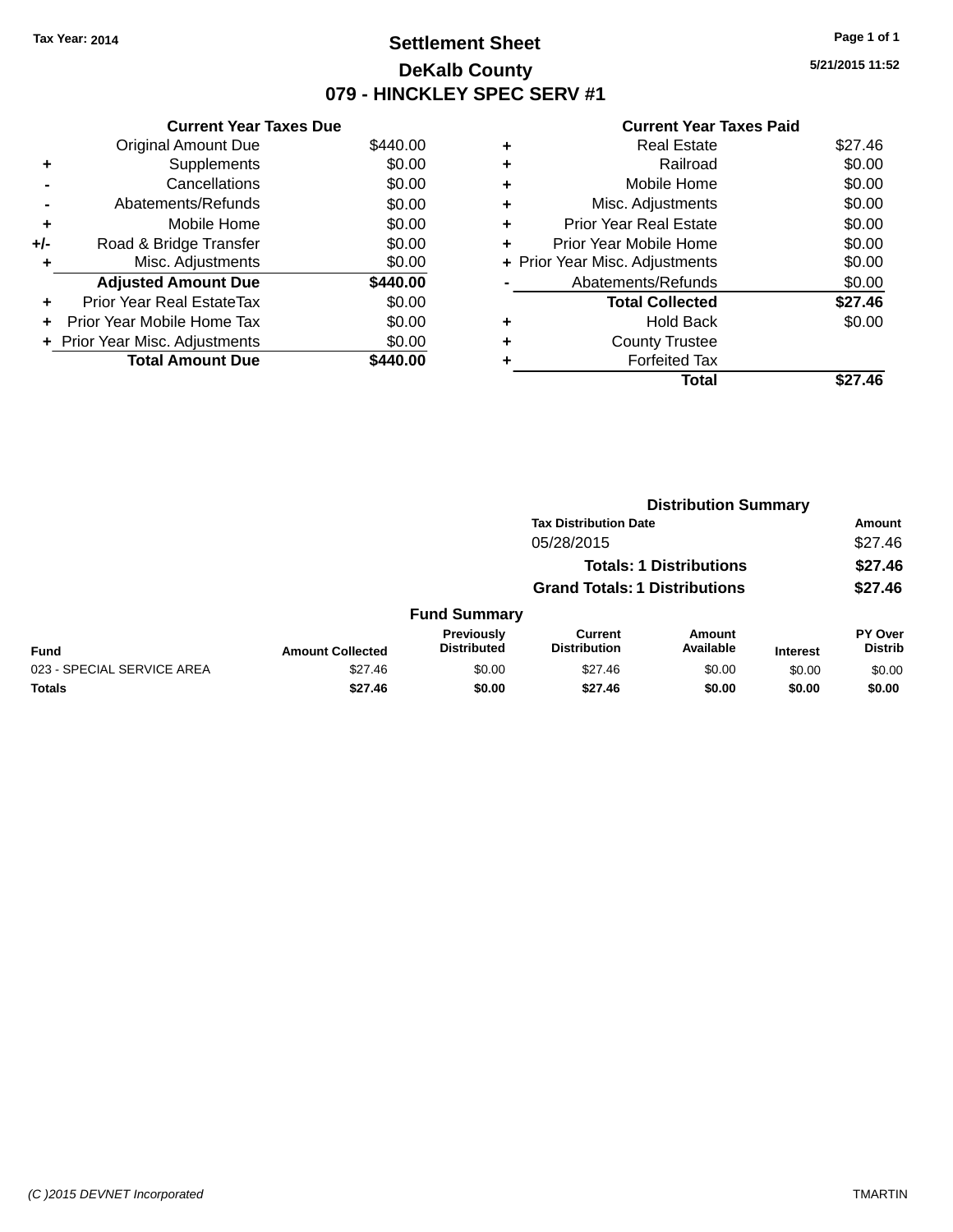# **Settlement Sheet Tax Year: 2014 Page 1 of 1 DeKalb County 080 - HINCKLEY SPEC SERV #2**

**5/21/2015 11:52**

|     | <b>Current Year Taxes Due</b>    |          |
|-----|----------------------------------|----------|
|     | <b>Original Amount Due</b>       | \$440.13 |
| ٠   | Supplements                      | \$0.00   |
|     | Cancellations                    | \$0.00   |
|     | Abatements/Refunds               | \$0.00   |
| ٠   | Mobile Home                      | \$0.00   |
| +/- | Road & Bridge Transfer           | \$0.00   |
| ٠   | Misc. Adjustments                | \$0.00   |
|     | <b>Adjusted Amount Due</b>       | \$440.13 |
| ÷   | <b>Prior Year Real EstateTax</b> | \$0.00   |
| ÷   | Prior Year Mobile Home Tax       | \$0.00   |
|     | + Prior Year Misc. Adjustments   | \$0.00   |
|     | <b>Total Amount Due</b>          | \$440.13 |

| ٠ | <b>Real Estate</b>             | \$13.60 |
|---|--------------------------------|---------|
| ٠ | Railroad                       | \$0.00  |
| ٠ | Mobile Home                    | \$0.00  |
| ٠ | Misc. Adjustments              | \$0.00  |
| ٠ | <b>Prior Year Real Estate</b>  | \$0.00  |
| ÷ | Prior Year Mobile Home         | \$0.00  |
|   | + Prior Year Misc. Adjustments | \$0.00  |
|   | Abatements/Refunds             | \$0.00  |
|   | <b>Total Collected</b>         | \$13.60 |
| ٠ | <b>Hold Back</b>               | \$0.00  |
|   | <b>County Trustee</b>          |         |
| ٠ | <b>Forfeited Tax</b>           |         |
|   | Total                          | \$13.60 |
|   |                                |         |

|                            |                         |                                      |                                       | <b>Distribution Summary</b>    |                 |                           |
|----------------------------|-------------------------|--------------------------------------|---------------------------------------|--------------------------------|-----------------|---------------------------|
|                            |                         |                                      | <b>Tax Distribution Date</b>          |                                |                 | <b>Amount</b>             |
|                            |                         |                                      | 05/28/2015                            |                                |                 | \$13.60                   |
|                            |                         |                                      |                                       | <b>Totals: 1 Distributions</b> |                 | \$13.60                   |
|                            |                         | <b>Grand Totals: 1 Distributions</b> |                                       |                                |                 | \$13.60                   |
|                            |                         | <b>Fund Summary</b>                  |                                       |                                |                 |                           |
| <b>Fund</b>                | <b>Amount Collected</b> | Previously<br><b>Distributed</b>     | <b>Current</b><br><b>Distribution</b> | <b>Amount</b><br>Available     | <b>Interest</b> | PY Over<br><b>Distrib</b> |
| 023 - SPECIAL SERVICE AREA | \$13.60                 | \$0.00                               | \$13.60                               | \$0.00                         | \$0.00          | \$0.00                    |
| <b>Totals</b>              | \$13.60                 | \$0.00                               | \$13.60                               | \$0.00                         | \$0.00          | \$0.00                    |
|                            |                         |                                      |                                       |                                |                 |                           |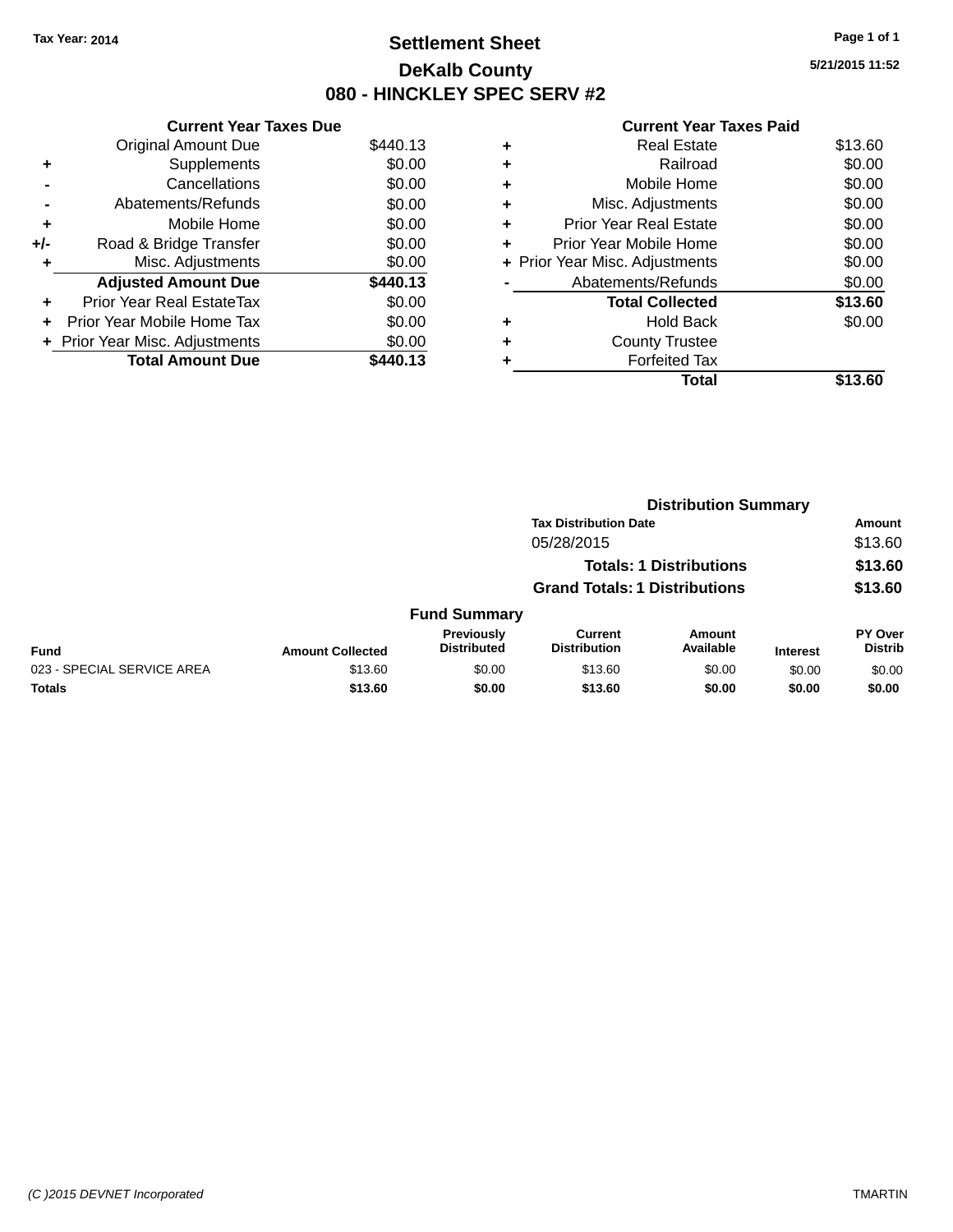# **Settlement Sheet Tax Year: 2014 Page 1 of 1 DeKalb County 083 - TOWN OF CORTLAND SBA #1**

**5/21/2015 11:52**

|     | <b>Current Year Taxes Due</b>  |        |  |  |  |  |
|-----|--------------------------------|--------|--|--|--|--|
|     | <b>Original Amount Due</b>     | \$0.00 |  |  |  |  |
| ٠   | Supplements                    | \$0.00 |  |  |  |  |
|     | Cancellations                  | \$0.00 |  |  |  |  |
|     | Abatements/Refunds             | \$0.00 |  |  |  |  |
| ٠   | Mobile Home                    | \$0.00 |  |  |  |  |
| +/- | Road & Bridge Transfer         | \$0.00 |  |  |  |  |
|     | Misc. Adjustments              | \$0.00 |  |  |  |  |
|     | <b>Adjusted Amount Due</b>     | \$0.00 |  |  |  |  |
|     | Prior Year Real EstateTax      | \$0.00 |  |  |  |  |
|     | Prior Year Mobile Home Tax     | \$0.00 |  |  |  |  |
|     | + Prior Year Misc. Adjustments | \$0.00 |  |  |  |  |
|     | <b>Total Amount Due</b>        | \$0.00 |  |  |  |  |
|     |                                |        |  |  |  |  |

#### **Current Year Taxes Paid**

|   | <b>Real Estate</b>             | \$0.00 |
|---|--------------------------------|--------|
|   | Railroad                       | \$0.00 |
| ٠ | Mobile Home                    | \$0.00 |
| ٠ | Misc. Adjustments              | \$0.00 |
| ٠ | <b>Prior Year Real Estate</b>  | \$0.00 |
| ٠ | Prior Year Mobile Home         | \$0.00 |
|   | + Prior Year Misc. Adjustments | \$0.00 |
|   | Abatements/Refunds             | \$0.00 |
|   | <b>Total Collected</b>         | \$0.00 |
|   | <b>Hold Back</b>               | \$0.00 |
|   | <b>County Trustee</b>          |        |
|   | <b>Forfeited Tax</b>           |        |
|   | Total                          |        |

|                          |                         | <b>Fund Summary</b>              |                                |                     |                 |                           |
|--------------------------|-------------------------|----------------------------------|--------------------------------|---------------------|-----------------|---------------------------|
| Fund                     | <b>Amount Collected</b> | Previously<br><b>Distributed</b> | Current<br><b>Distribution</b> | Amount<br>Available | <b>Interest</b> | PY Over<br><b>Distrib</b> |
| 003 - BONDS AND INTEREST | \$0.00                  | \$0.00                           | \$0.00                         | \$0.00              | \$0.00          | \$0.00                    |
| <b>Totals</b>            | \$0.00                  | \$0.00                           | \$0.00                         | \$0.00              | \$0.00          | \$0.00                    |
|                          | _ _ _                   |                                  |                                |                     |                 |                           |

**Year Source Account Type Amount Adjustment Description**<br>2014 RE - Real Estate RE Abatement \$0.00 PTAB INTEREST REFUN

#### **Abatement Detail**

\$0.00 PTAB INTEREST REFUND 09-20-255-020 by TBA

**Totals 1 entries** \$0.00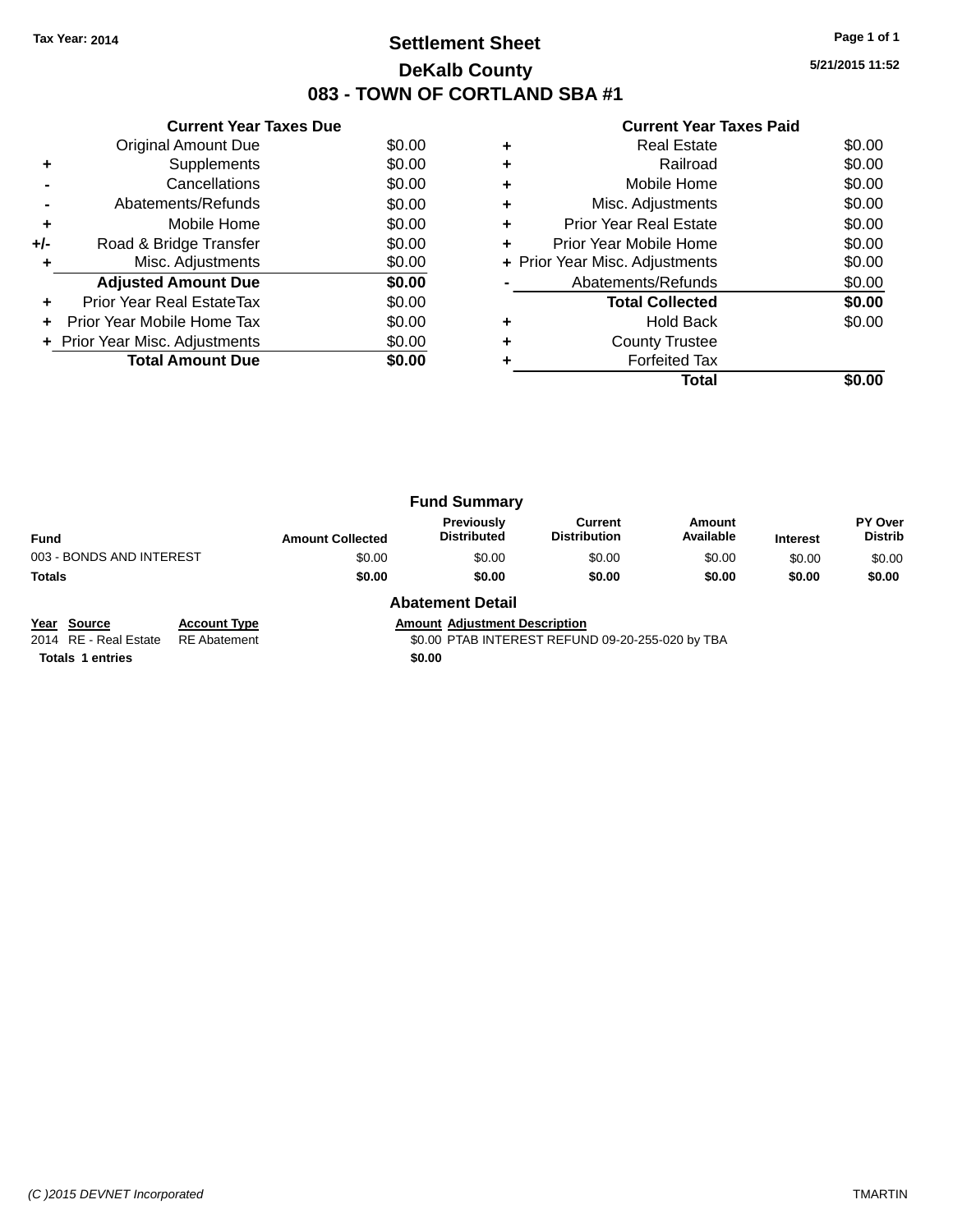# **Settlement Sheet Tax Year: 2014 Page 1 of 1 DeKalb County 085 - BURLINGTON FIRE**

**5/21/2015 11:52**

### **Current Year Taxes Paid**

|     | <b>Current Year Taxes Due</b>  |             |  |  |  |
|-----|--------------------------------|-------------|--|--|--|
|     | <b>Original Amount Due</b>     | \$10,311.72 |  |  |  |
| ٠   | Supplements                    | \$0.00      |  |  |  |
|     | Cancellations                  | \$0.00      |  |  |  |
|     | Abatements/Refunds             | \$0.00      |  |  |  |
| ٠   | Mobile Home                    | \$0.00      |  |  |  |
| +/- | Road & Bridge Transfer         | \$0.00      |  |  |  |
| ٠   | Misc. Adjustments              | \$0.00      |  |  |  |
|     | <b>Adjusted Amount Due</b>     | \$10,311.72 |  |  |  |
| ٠   | Prior Year Real EstateTax      | \$0.00      |  |  |  |
|     | Prior Year Mobile Home Tax     | \$0.00      |  |  |  |
|     | + Prior Year Misc. Adjustments | \$0.00      |  |  |  |
|     | <b>Total Amount Due</b>        | \$10.311.72 |  |  |  |

|   | Real Estate                    | \$1,356.59 |
|---|--------------------------------|------------|
| ٠ | Railroad                       | \$0.00     |
| ٠ | Mobile Home                    | \$0.00     |
| ٠ | Misc. Adjustments              | \$0.00     |
| ٠ | <b>Prior Year Real Estate</b>  | \$0.00     |
| ٠ | Prior Year Mobile Home         | \$0.00     |
|   | + Prior Year Misc. Adjustments | \$0.00     |
|   | Abatements/Refunds             | \$0.00     |
|   | <b>Total Collected</b>         | \$1,356.59 |
| ٠ | <b>Hold Back</b>               | \$0.00     |
| ٠ | <b>County Trustee</b>          |            |
| ٠ | <b>Forfeited Tax</b>           |            |
|   | Total                          | \$1,356.59 |
|   |                                |            |

| <b>Distribution Summary</b>          |            |
|--------------------------------------|------------|
| <b>Tax Distribution Date</b>         | Amount     |
| 05/28/2015                           | \$1,356.59 |
| <b>Totals: 1 Distributions</b>       | \$1,356.59 |
| <b>Grand Totals: 1 Distributions</b> | \$1,356.59 |
|                                      |            |

| Fund                  | <b>Amount Collected</b> | <b>Previously</b><br><b>Distributed</b> | Current<br><b>Distribution</b> | Amount<br>Available | <b>Interest</b> | <b>PY Over</b><br><b>Distrib</b> |
|-----------------------|-------------------------|-----------------------------------------|--------------------------------|---------------------|-----------------|----------------------------------|
| 001 - CORPORATE       | \$650.57                | \$0.00                                  | \$650.57                       | \$0.00              | \$0.00          | \$0.00                           |
| 047 - SOCIAL SECURITY | \$39.28                 | \$0.00                                  | \$39.28                        | \$0.00              | \$0.00          | \$0.00                           |
| 064 - AMBULANCE       | \$650.56                | \$0.00                                  | \$650.56                       | \$0.00              | \$0.00          | \$0.00                           |
| 143 - MEDICARE        | \$16.18                 | \$0.00                                  | \$16.18                        | \$0.00              | \$0.00          | \$0.00                           |
| <b>Totals</b>         | \$1,356.59              | \$0.00                                  | \$1,356.59                     | \$0.00              | \$0.00          | \$0.00                           |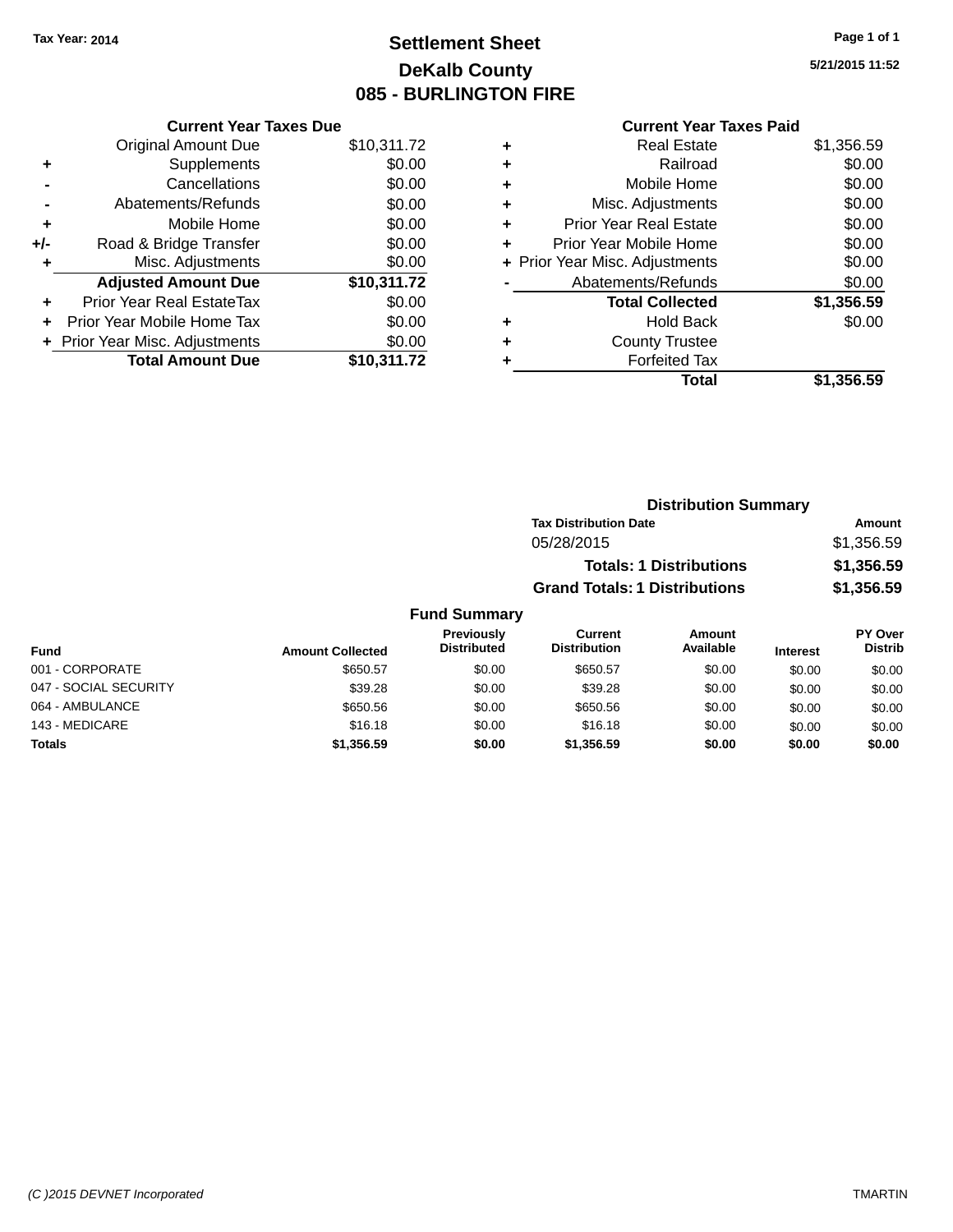# **Settlement Sheet Tax Year: 2014 Page 1 of 1 DeKalb County 086 - CORTLAND FIRE**

**5/21/2015 11:52**

### **Current Year Taxes Paid**

|       | <b>Current Year Taxes Due</b>  |              |
|-------|--------------------------------|--------------|
|       | <b>Original Amount Due</b>     | \$470,048.32 |
| ٠     | Supplements                    | \$1,860.15   |
|       | Cancellations                  | \$2,156.50   |
|       | Abatements/Refunds             | \$3.70       |
| ÷     | Mobile Home                    | \$0.00       |
| $+/-$ | Road & Bridge Transfer         | \$0.00       |
|       | Misc. Adjustments              | \$0.00       |
|       | <b>Adjusted Amount Due</b>     | \$469,748.27 |
| ÷     | Prior Year Real EstateTax      | $(\$40.35)$  |
|       | Prior Year Mobile Home Tax     | \$0.00       |
|       | + Prior Year Misc. Adjustments | \$96.81      |
|       | <b>Total Amount Due</b>        | \$469,804.73 |
|       |                                |              |

|   | <b>Real Estate</b>             | \$31,469.41 |
|---|--------------------------------|-------------|
| ٠ | Railroad                       | \$0.00      |
| ٠ | Mobile Home                    | \$0.00      |
| ٠ | Misc. Adjustments              | \$0.00      |
| ٠ | <b>Prior Year Real Estate</b>  | $(\$40.35)$ |
| ٠ | Prior Year Mobile Home         | \$0.00      |
|   | + Prior Year Misc. Adjustments | \$96.81     |
|   | Abatements/Refunds             | \$3.70      |
|   | <b>Total Collected</b>         | \$31,522.17 |
| ٠ | <b>Hold Back</b>               | \$0.00      |
| ٠ | <b>County Trustee</b>          |             |
| ٠ | <b>Forfeited Tax</b>           |             |
|   | Total                          | \$31,522.17 |
|   |                                |             |

|                                                               |                                                                               |                                        | <b>Distribution Summary</b>                                                                      |                                |                 |                           |  |
|---------------------------------------------------------------|-------------------------------------------------------------------------------|----------------------------------------|--------------------------------------------------------------------------------------------------|--------------------------------|-----------------|---------------------------|--|
|                                                               |                                                                               |                                        | <b>Tax Distribution Date</b>                                                                     | Amount                         |                 |                           |  |
|                                                               |                                                                               |                                        | 05/28/2015                                                                                       |                                |                 | \$31,522.17               |  |
|                                                               |                                                                               |                                        |                                                                                                  | <b>Totals: 1 Distributions</b> |                 | \$31,522.17               |  |
|                                                               |                                                                               |                                        | <b>Grand Totals: 1 Distributions</b>                                                             |                                |                 | \$31,522.17               |  |
|                                                               |                                                                               | <b>Fund Summary</b>                    |                                                                                                  |                                |                 |                           |  |
| <b>Fund</b>                                                   | <b>Amount Collected</b>                                                       | Previously<br><b>Distributed</b>       | <b>Current</b><br><b>Distribution</b>                                                            | Amount<br>Available            | <b>Interest</b> | PY Over<br><b>Distrib</b> |  |
| 001 - CORPORATE                                               | \$15,185.43                                                                   | \$0.00                                 | \$15,185.43                                                                                      | \$0.00                         | \$0.00          | \$0.00                    |  |
| 064 - AMBULANCE                                               | \$16,336.74                                                                   | \$0.00                                 | \$16,336.74                                                                                      | \$0.00                         | \$0.00          | \$0.00                    |  |
| <b>Totals</b>                                                 | \$31,522.17                                                                   | \$0.00                                 | \$31,522.17                                                                                      | \$0.00                         | \$0.00          | \$0.00                    |  |
|                                                               |                                                                               | <b>Miscellaneous Adjustment Detail</b> |                                                                                                  |                                |                 |                           |  |
| Year Source<br>2013 RE - Real Estate<br>2013 RE - Real Estate | <b>Account Type</b><br><b>Back Tax Collected</b><br><b>Back Tax Collected</b> | <b>Amount Adjustment Description</b>   | \$50.10 STALEY REDEMPTION 09-29-251-051 by TBA<br>\$46.71 STALEY REDEMPTION 09-29-251-050 by TBA |                                |                 |                           |  |
| <b>Totals 2 entries</b>                                       |                                                                               | \$96.81                                |                                                                                                  |                                |                 |                           |  |
|                                                               |                                                                               | <b>Abatement Detail</b>                |                                                                                                  |                                |                 |                           |  |
| Source<br>Year                                                | <b>Account Type</b>                                                           | <b>Amount Adjustment Description</b>   |                                                                                                  |                                |                 |                           |  |
| 2014 RE - Real Estate                                         | <b>RE</b> Abatement                                                           |                                        | \$3.70 PTAB INTEREST REFUND 09-20-255-020 by TBA                                                 |                                |                 |                           |  |

Totals 1 entries \$3.70

\$3.70 PTAB INTEREST REFUND 09-20-255-020 by TBA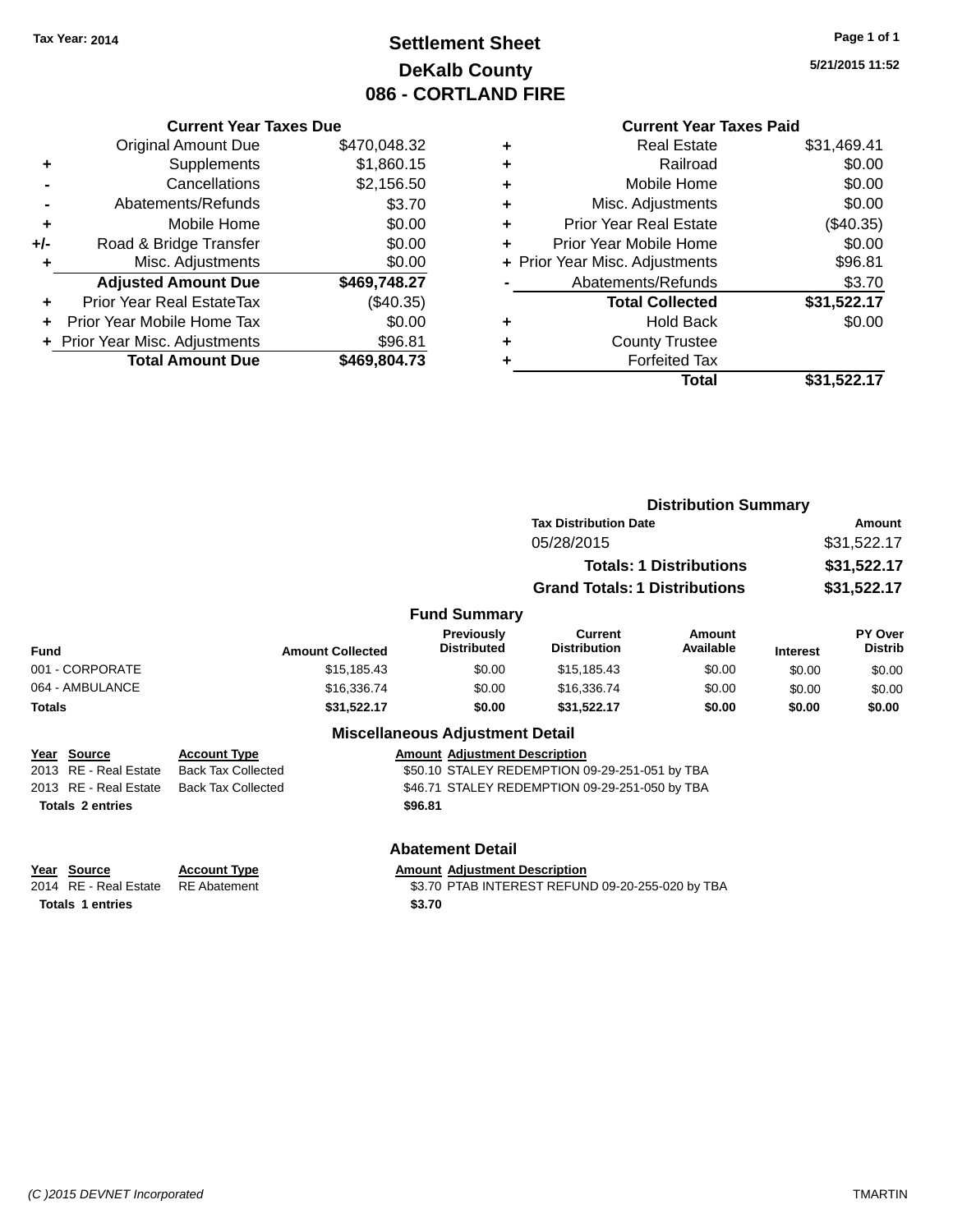# **Settlement Sheet Tax Year: 2014 Page 1 of 1 DeKalb County 087 - DE KALB FIRE**

**5/21/2015 11:52**

### **Current Year Taxes Due**

|     | <b>Original Amount Due</b>     | \$132,981.49 |
|-----|--------------------------------|--------------|
| ٠   | Supplements                    | \$145.98     |
|     | Cancellations                  | \$168.19     |
|     | Abatements/Refunds             | \$0.00       |
| ٠   | Mobile Home                    | \$0.00       |
| +/- | Road & Bridge Transfer         | \$0.00       |
| ٠   | Misc. Adjustments              | \$0.00       |
|     | <b>Adjusted Amount Due</b>     | \$132,959.28 |
| ٠   | Prior Year Real EstateTax      | \$0.00       |
|     | Prior Year Mobile Home Tax     | \$0.00       |
|     | + Prior Year Misc. Adjustments | \$0.00       |
|     | <b>Total Amount Due</b>        | \$132.959.28 |

# **Current Year Taxes Paid +** Real Estate \$11,988.14

|   | Total                          | \$11,988.14 |
|---|--------------------------------|-------------|
|   | <b>Forfeited Tax</b>           |             |
| ٠ | <b>County Trustee</b>          |             |
|   | <b>Hold Back</b>               | \$0.00      |
|   | <b>Total Collected</b>         | \$11,988.14 |
|   | Abatements/Refunds             | \$0.00      |
|   | + Prior Year Misc. Adjustments | \$0.00      |
|   | Prior Year Mobile Home         | \$0.00      |
| ٠ | <b>Prior Year Real Estate</b>  | \$0.00      |
| ٠ | Misc. Adjustments              | \$0.00      |
| ÷ | Mobile Home                    | \$0.00      |
|   | Railroad                       | \$0.00      |
|   |                                | <b>.</b> .  |

#### **Distribution Summary Tax Distribution Date Amount** 05/28/2015 \$11,988.14 **Totals: 1 Distributions \$11,988.14 Grand Totals: 1 Distributions \$11,988.14 Fund Summary Fund Interest Amount Collected Distributed PY Over Distrib Amount Available Current Distribution Previously** 001 - CORPORATE \$11,988.14 \$0.00 \$11,988.14 \$0.00 \$0.00 \$0.00 **Totals \$11,988.14 \$0.00 \$11,988.14 \$0.00 \$0.00 \$0.00**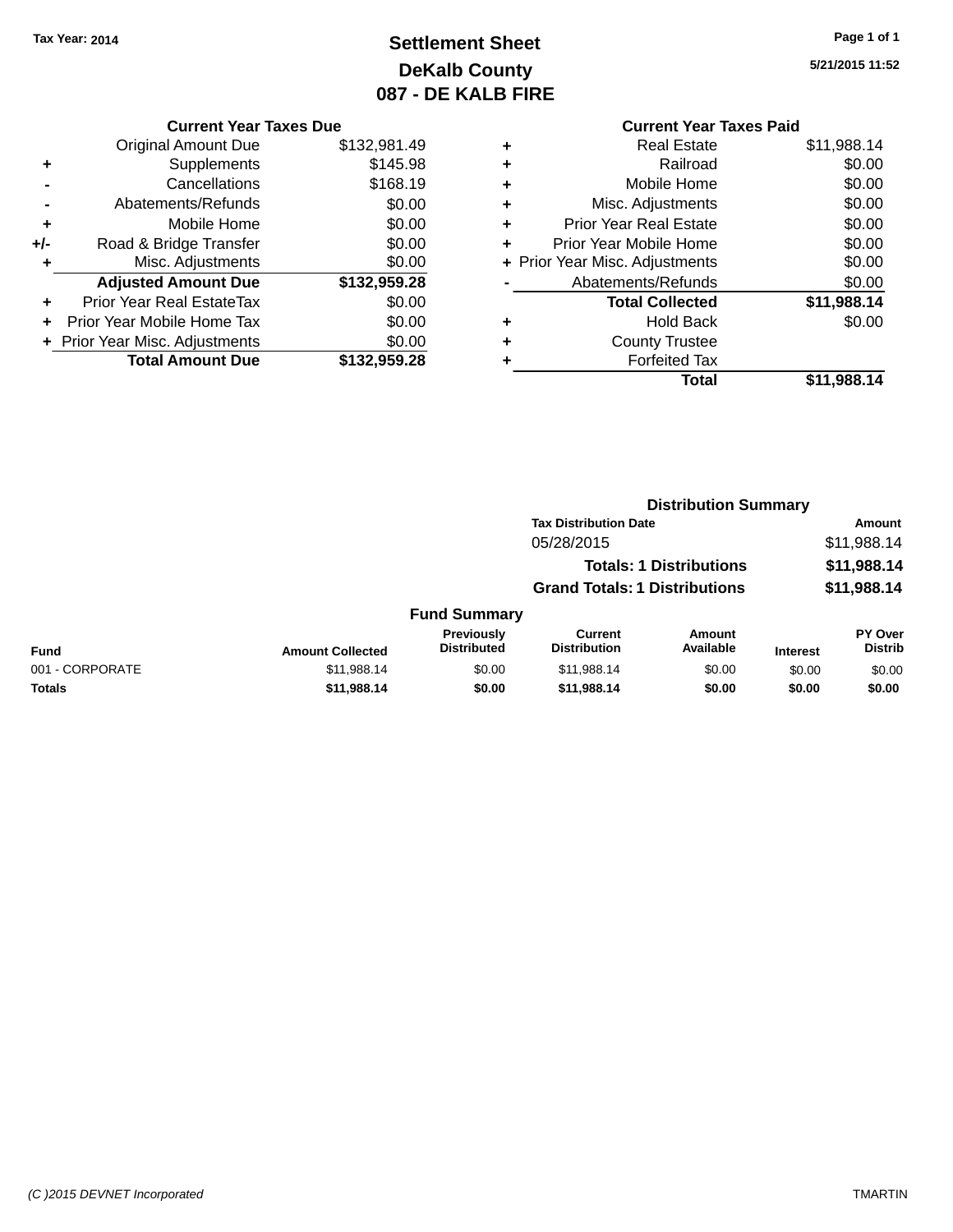# **Settlement Sheet Tax Year: 2014 Page 1 of 1 DeKalb County 088 - EARLVILLE FIRE**

**5/21/2015 11:52**

|   | <b>Current Year Taxes Paid</b> |          |  |  |  |
|---|--------------------------------|----------|--|--|--|
| ٠ | <b>Real Estate</b>             | \$503.00 |  |  |  |
| ٠ | Railroad                       | \$0.00   |  |  |  |
| ٠ | Mobile Home                    | \$0.00   |  |  |  |
| ٠ | Misc. Adjustments              | \$0.00   |  |  |  |
| ٠ | <b>Prior Year Real Estate</b>  | \$0.00   |  |  |  |
| ÷ | Prior Year Mobile Home         | \$0.00   |  |  |  |
|   | + Prior Year Misc. Adjustments | \$0.00   |  |  |  |
|   | Abatements/Refunds             | \$0.00   |  |  |  |
|   | <b>Total Collected</b>         | \$503.00 |  |  |  |
| ٠ | <b>Hold Back</b>               | \$0.00   |  |  |  |
|   | <b>County Trustee</b>          |          |  |  |  |
| ٠ | <b>Forfeited Tax</b>           |          |  |  |  |
|   | Total                          | \$503    |  |  |  |
|   |                                |          |  |  |  |

| <b>Current Year Taxes Due</b>  |            |
|--------------------------------|------------|
| <b>Original Amount Due</b>     | \$3,091.37 |
| Supplements                    | \$0.00     |
| Cancellations                  | \$0.00     |
| Abatements/Refunds             | \$0.00     |
| Mobile Home                    | \$0.00     |
| Road & Bridge Transfer         | \$0.00     |
| Misc. Adjustments              | \$0.00     |
| <b>Adjusted Amount Due</b>     | \$3,091.37 |
| Prior Year Real EstateTax      | \$0.00     |
| Prior Year Mobile Home Tax     | \$0.00     |
| + Prior Year Misc. Adjustments | \$0.00     |
| <b>Total Amount Due</b>        | \$3.091.37 |
|                                |            |

|                 | <b>Distribution Summary</b> |                                  |                                       |                                |                 |                                  |
|-----------------|-----------------------------|----------------------------------|---------------------------------------|--------------------------------|-----------------|----------------------------------|
|                 |                             |                                  | <b>Tax Distribution Date</b>          |                                |                 | Amount                           |
|                 |                             |                                  | 05/28/2015                            |                                |                 | \$503.00                         |
|                 |                             |                                  |                                       | <b>Totals: 1 Distributions</b> |                 | \$503.00                         |
|                 |                             |                                  | <b>Grand Totals: 1 Distributions</b>  |                                |                 | \$503.00                         |
|                 |                             | <b>Fund Summary</b>              |                                       |                                |                 |                                  |
| <b>Fund</b>     | <b>Amount Collected</b>     | Previously<br><b>Distributed</b> | <b>Current</b><br><b>Distribution</b> | Amount<br>Available            | <b>Interest</b> | <b>PY Over</b><br><b>Distrib</b> |
| 001 - CORPORATE | \$232.44                    | \$0.00                           | \$232.44                              | \$0.00                         | \$0.00          | \$0.00                           |
| 064 - AMBULANCE | \$270.56                    | \$0.00                           | \$270.56                              | \$0.00                         | \$0.00          | \$0.00                           |
| <b>Totals</b>   | \$503.00                    | \$0.00                           | \$503.00                              | \$0.00                         | \$0.00          | \$0.00                           |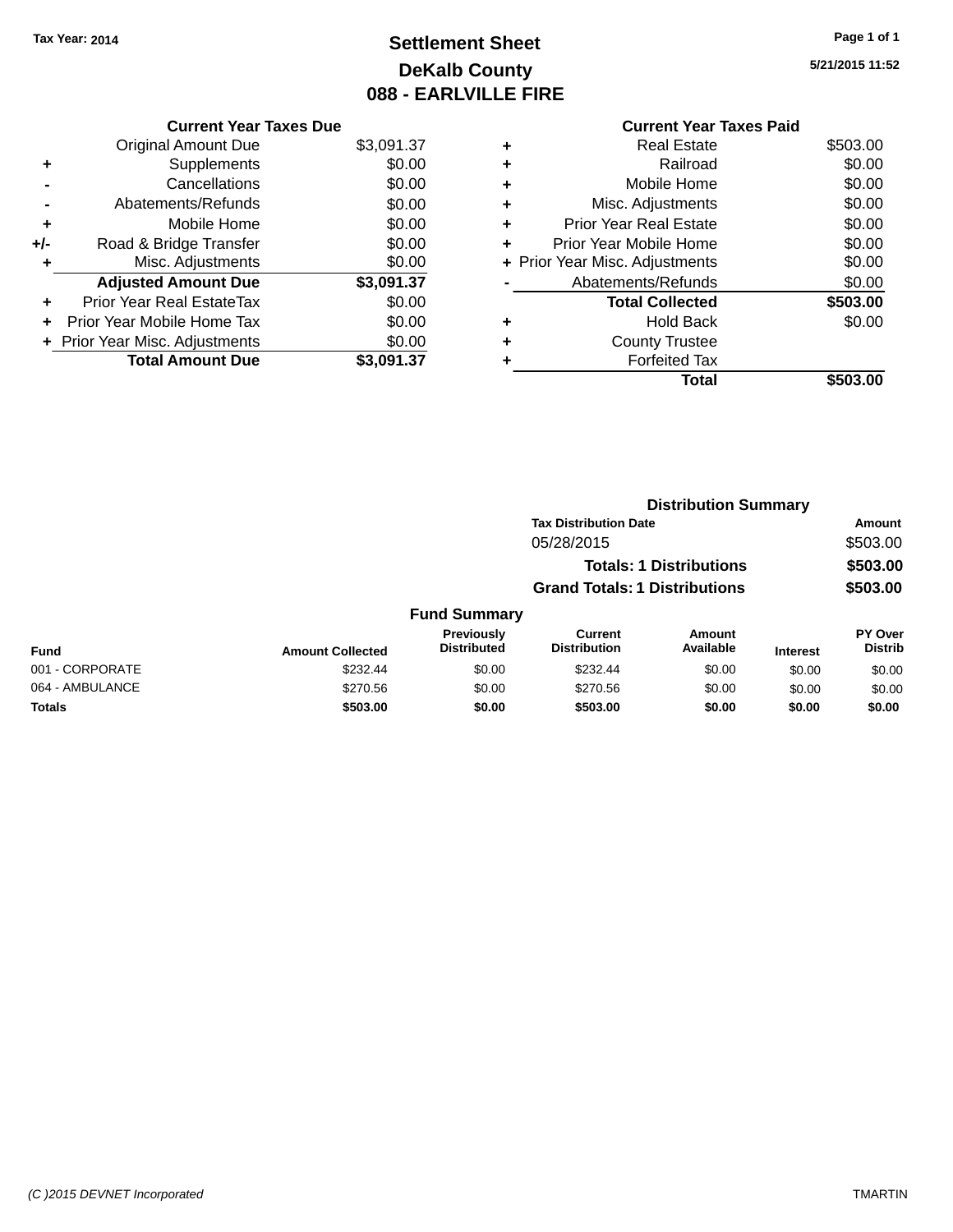# **Settlement Sheet Tax Year: 2014 Page 1 of 1 DeKalb County 089 - GENOA-KINGSTON FIRE**

**5/21/2015 11:52**

#### **Current Year Taxes Paid**

|     | <b>Current Year Taxes Due</b>  |              |  |
|-----|--------------------------------|--------------|--|
|     | <b>Original Amount Due</b>     | \$938,005.36 |  |
| ٠   | Supplements                    | \$4,882.05   |  |
|     | Cancellations                  | \$6,659.01   |  |
|     | Abatements/Refunds             | \$4.60       |  |
| ٠   | Mobile Home                    | \$0.00       |  |
| +/- | Road & Bridge Transfer         | \$0.00       |  |
|     | Misc. Adjustments              | \$0.00       |  |
|     | <b>Adjusted Amount Due</b>     | \$936,223.80 |  |
|     | Prior Year Real EstateTax      | \$369.68     |  |
|     | Prior Year Mobile Home Tax     | \$0.00       |  |
|     | + Prior Year Misc. Adjustments | \$109.66     |  |
|     | <b>Total Amount Due</b>        | \$936,703.14 |  |
|     |                                |              |  |

|   | <b>Real Estate</b>             | \$83,621.57 |
|---|--------------------------------|-------------|
| ٠ | Railroad                       | \$0.00      |
| ٠ | Mobile Home                    | \$0.00      |
| ٠ | Misc. Adjustments              | \$0.00      |
| ٠ | <b>Prior Year Real Estate</b>  | \$369.68    |
| ٠ | Prior Year Mobile Home         | \$0.00      |
|   | + Prior Year Misc. Adjustments | \$109.66    |
|   | Abatements/Refunds             | \$4.60      |
|   | <b>Total Collected</b>         | \$84,096.31 |
| ٠ | <b>Hold Back</b>               | \$0.00      |
| ٠ | <b>County Trustee</b>          |             |
| ٠ | <b>Forfeited Tax</b>           |             |
|   | Total                          | \$84,096.31 |
|   |                                |             |

|                                         |                         |                                  |                                      | <b>Distribution Summary</b>    |                 |                                  |
|-----------------------------------------|-------------------------|----------------------------------|--------------------------------------|--------------------------------|-----------------|----------------------------------|
|                                         |                         |                                  | <b>Tax Distribution Date</b>         |                                |                 | <b>Amount</b>                    |
|                                         |                         |                                  | 05/28/2015                           |                                |                 | \$84,096.31                      |
|                                         |                         |                                  |                                      | <b>Totals: 1 Distributions</b> |                 | \$84,096.31                      |
|                                         |                         |                                  | <b>Grand Totals: 1 Distributions</b> |                                |                 | \$84,096.31                      |
|                                         |                         | <b>Fund Summary</b>              |                                      |                                |                 |                                  |
| <b>Fund</b>                             | <b>Amount Collected</b> | Previously<br><b>Distributed</b> | Current<br><b>Distribution</b>       | Amount<br>Available            | <b>Interest</b> | <b>PY Over</b><br><b>Distrib</b> |
| 001 - CORPORATE                         | \$22,071.99             | \$0.00                           | \$22,071.99                          | \$0.00                         | \$0.00          | \$0.00                           |
| 035 - TORT JUDGEMENTS/LIABILITY<br>INS. | \$17,349.83             | \$0.00                           | \$17,349.83                          | \$0.00                         | \$0.00          | \$0.00                           |
| 064 - AMBULANCE                         | \$44,674.49             | \$0.00                           | \$44.674.49                          | \$0.00                         | \$0.00          | \$0.00                           |
| <b>Totals</b>                           | \$84,096.31             | \$0.00                           | \$84,096.31                          | \$0.00                         | \$0.00          | \$0.00                           |

# **Miscellaneous Adjustment Detail**

| Year Source             | <b>Account Type</b> | <b>Amount Adjustment Description</b>                     |
|-------------------------|---------------------|----------------------------------------------------------|
| 2013 RE - Real Estate   | Back Tax Collected  | \$50.91 MARSH REDEMPTION 03-31-231-008 by TBA            |
| 2013 RE - Real Estate   | Back Tax Collected  | \$58.75 ABCXYZ LIVING TR REDEMPTION 03-31-235-006 by TBA |
| <b>Totals 2 entries</b> |                     | \$109.66                                                 |
|                         |                     |                                                          |

Totals 1 entries \$4.60

**Abatement Detail**

**Year Source Account Type Amount Adjustment Description**  $\overline{$4.60}$  PTAB INTEREST REFUND 03-19-461-008 by TBA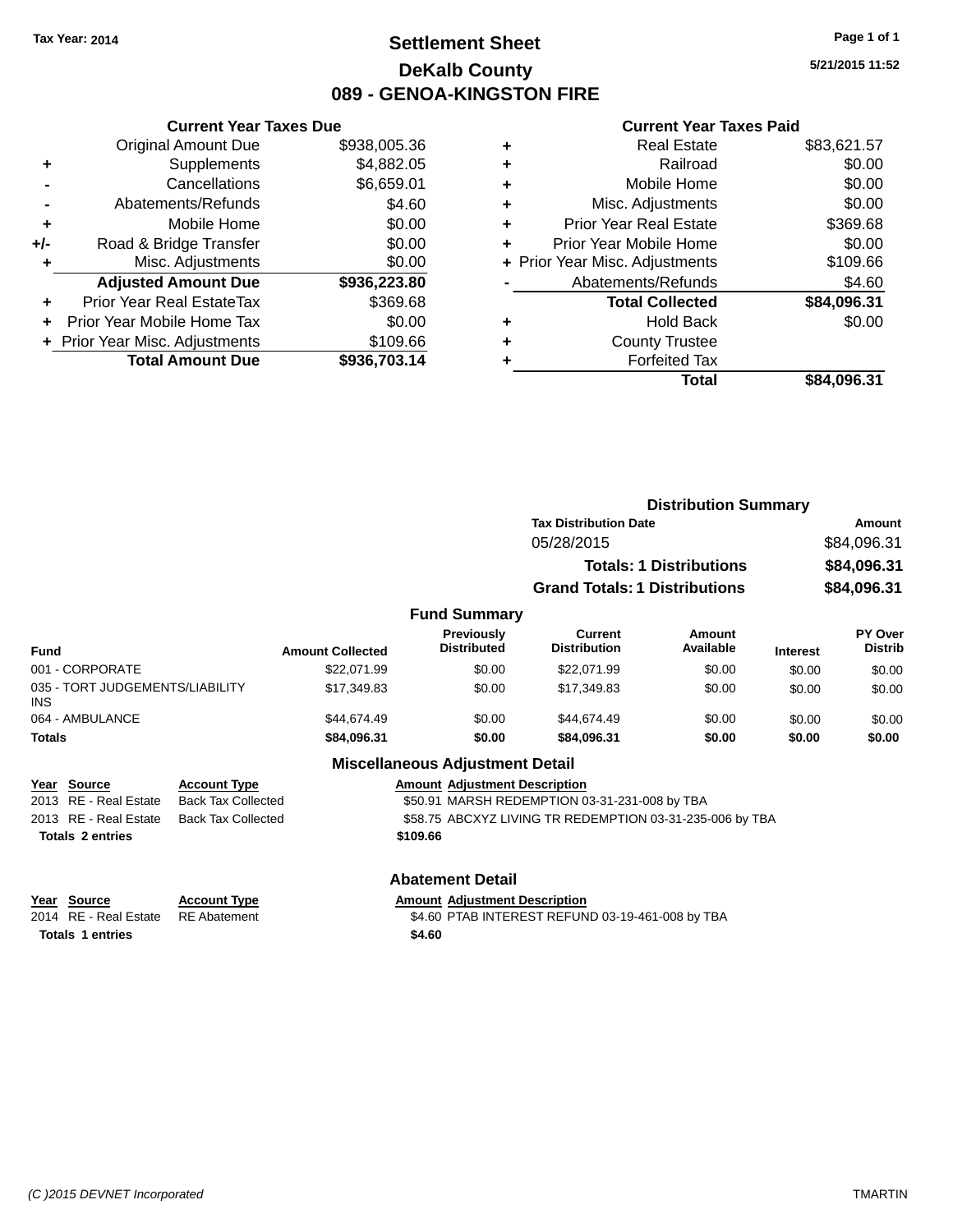# **Settlement Sheet Tax Year: 2014 Page 1 of 1 DeKalb County 090 - HAMPSHIRE FIRE**

**5/21/2015 11:52**

|       | <b>Current Year Taxes Due</b>  |             |  |
|-------|--------------------------------|-------------|--|
|       | <b>Original Amount Due</b>     | \$27,271.98 |  |
| ٠     | Supplements                    | \$0.00      |  |
|       | Cancellations                  | \$0.00      |  |
|       | Abatements/Refunds             | \$0.00      |  |
| ٠     | Mobile Home                    | \$0.00      |  |
| $+/-$ | Road & Bridge Transfer         | \$0.00      |  |
| ٠     | Misc. Adjustments              | \$0.00      |  |
|       | <b>Adjusted Amount Due</b>     | \$27,271.98 |  |
| ٠     | Prior Year Real EstateTax      | \$0.00      |  |
|       | Prior Year Mobile Home Tax     | \$0.00      |  |
|       | + Prior Year Misc. Adjustments | \$0.00      |  |
|       | <b>Total Amount Due</b>        | \$27.271.98 |  |

# **Current Year Taxes Paid**

|   | <b>Real Estate</b>             | \$5,212.94 |
|---|--------------------------------|------------|
| ٠ | Railroad                       | \$0.00     |
| ٠ | Mobile Home                    | \$0.00     |
| ٠ | Misc. Adjustments              | \$0.00     |
| ٠ | <b>Prior Year Real Estate</b>  | \$0.00     |
| ٠ | Prior Year Mobile Home         | \$0.00     |
|   | + Prior Year Misc. Adjustments | \$0.00     |
|   | Abatements/Refunds             | \$0.00     |
|   | <b>Total Collected</b>         | \$5,212.94 |
| ٠ | Hold Back                      | \$0.00     |
| ٠ | <b>County Trustee</b>          |            |
|   | <b>Forfeited Tax</b>           |            |
|   | Total                          | \$5.212.94 |
|   |                                |            |

# **Distribution Summary Tax Distribution Date Amount** 05/28/2015 \$5,212.94 **Totals: 1 Distributions \$5,212.94 Grand Totals: 1 Distributions \$5,212.94**

#### **Fund Summary Fund Interest Amount Collected Distributed PY Over Distrib Amount Available Current Distribution Previously** 001 - CORPORATE \$2,555.61 \$0.00 \$2,555.61 \$0.00 \$0.00 \$0.00 013 - FIREFIGHTER'S PENSION \$101.72 \$101.72 \$0.00 \$101.72 \$0.00 \$0.00 \$0.00 \$0.00 064 - AMBULANCE \$2,555.61 \$0.00 \$2,555.61 \$0.00 \$0.00 \$0.00 **Totals \$5,212.94 \$0.00 \$5,212.94 \$0.00 \$0.00 \$0.00**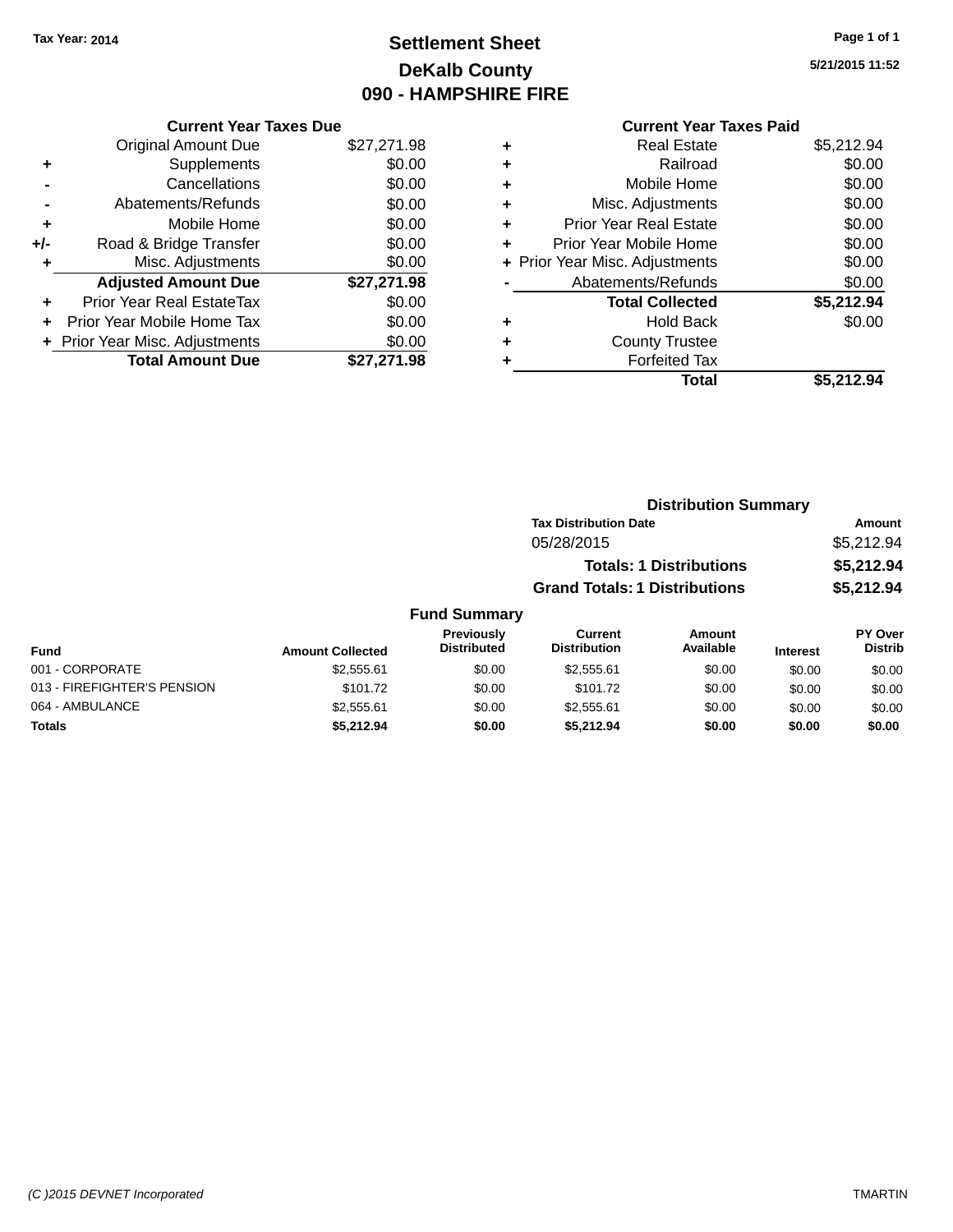# **Settlement Sheet Tax Year: 2014 Page 1 of 1 DeKalb County 091 - HINCKLEY FIRE**

**5/21/2015 11:52**

#### **Current Year Taxes Due**

|       | <b>Original Amount Due</b>       | \$393,415.45 |
|-------|----------------------------------|--------------|
| ٠     | Supplements                      | \$632.47     |
|       | Cancellations                    | \$702.28     |
|       | Abatements/Refunds               | \$0.00       |
| ٠     | Mobile Home                      | \$0.00       |
| $+/-$ | Road & Bridge Transfer           | \$0.00       |
| ٠     | Misc. Adjustments                | \$0.00       |
|       | <b>Adjusted Amount Due</b>       | \$393,345.64 |
| ÷     | <b>Prior Year Real EstateTax</b> | \$0.00       |
|       | Prior Year Mobile Home Tax       | \$0.00       |
|       | + Prior Year Misc. Adjustments   | \$0.00       |
|       | <b>Total Amount Due</b>          | \$393.345.64 |

|   | <b>Current Year Taxes Paid</b> |             |
|---|--------------------------------|-------------|
| ٠ | <b>Real Estate</b>             | \$41,922.62 |
| ٠ | Railroad                       | \$0.00      |
| ٠ | Mobile Home                    | \$0.00      |
| ٠ | Misc. Adjustments              | \$0.00      |
| ٠ | <b>Prior Year Real Estate</b>  | \$0.00      |
| ٠ | Prior Year Mobile Home         | \$0.00      |
|   | + Prior Year Misc. Adjustments | \$0.00      |
|   | Abatements/Refunds             | \$0.00      |
|   | <b>Total Collected</b>         | \$41,922.62 |
| ٠ | <b>Hold Back</b>               | \$0.00      |
| ٠ | <b>County Trustee</b>          |             |
| ٠ | <b>Forfeited Tax</b>           |             |
|   | Total                          | \$41,922.62 |
|   |                                |             |

# **Distribution Summary Tax Distribution Date Amount** 05/28/2015 \$41,922.62 **Totals: 1 Distributions \$41,922.62 Grand Totals: 1 Distributions \$41,922.62**

| Fund                        | <b>Amount Collected</b> | <b>Previously</b><br><b>Distributed</b> | Current<br><b>Distribution</b> | Amount<br>Available | <b>Interest</b> | <b>PY Over</b><br><b>Distrib</b> |
|-----------------------------|-------------------------|-----------------------------------------|--------------------------------|---------------------|-----------------|----------------------------------|
| 001 - CORPORATE             | \$25,381,04             | \$0.00                                  | \$25,381,04                    | \$0.00              | \$0.00          | \$0.00                           |
| 013 - FIREFIGHTER'S PENSION | \$943.72                | \$0.00                                  | \$943.72                       | \$0.00              | \$0.00          | \$0.00                           |
| 064 - AMBULANCE             | \$15,597.86             | \$0.00                                  | \$15,597.86                    | \$0.00              | \$0.00          | \$0.00                           |
| <b>Totals</b>               | \$41,922.62             | \$0.00                                  | \$41,922.62                    | \$0.00              | \$0.00          | \$0.00                           |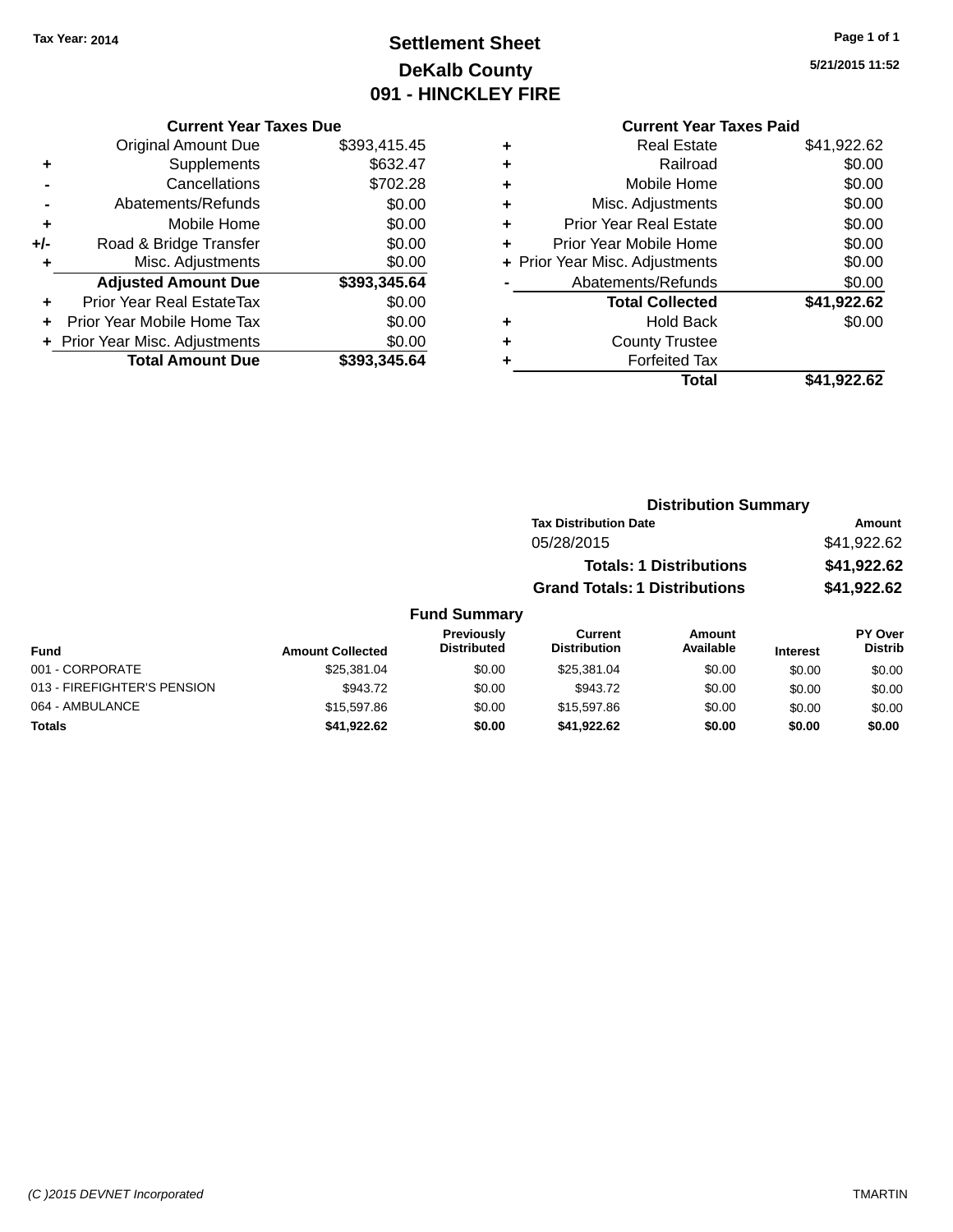# **Settlement Sheet Tax Year: 2014 Page 1 of 1 DeKalb County 092 - KIRKLAND FIRE**

**5/21/2015 11:52**

#### **Current Year Taxes Due**

|     | <b>Original Amount Due</b>     | \$334,628.09 |
|-----|--------------------------------|--------------|
| ٠   | Supplements                    | \$2,513.49   |
|     | Cancellations                  | \$2,818.41   |
|     | Abatements/Refunds             | \$0.00       |
| ٠   | Mobile Home                    | \$0.00       |
| +/- | Road & Bridge Transfer         | \$0.00       |
| ٠   | Misc. Adjustments              | \$0.00       |
|     | <b>Adjusted Amount Due</b>     | \$334,323.17 |
|     | Prior Year Real EstateTax      | \$0.00       |
|     | Prior Year Mobile Home Tax     | \$0.00       |
|     | + Prior Year Misc. Adjustments | \$0.00       |
|     | <b>Total Amount Due</b>        | \$334.323.17 |

#### **Current Year Taxes Paid +** Real Estate \$41,098.36

|   | Total                          | \$41,098.36 |
|---|--------------------------------|-------------|
|   | <b>Forfeited Tax</b>           |             |
| ÷ | <b>County Trustee</b>          |             |
| ٠ | <b>Hold Back</b>               | \$0.00      |
|   | <b>Total Collected</b>         | \$41,098.36 |
|   | Abatements/Refunds             | \$0.00      |
|   | + Prior Year Misc. Adjustments | \$0.00      |
|   | Prior Year Mobile Home         | \$0.00      |
| ٠ | <b>Prior Year Real Estate</b>  | \$0.00      |
| ٠ | Misc. Adjustments              | \$0.00      |
| ÷ | Mobile Home                    | \$0.00      |
|   | Railroad                       | \$0.00      |
|   | noar Loiaio                    | טט.טטט, ודש |

# **Distribution Summary Tax Distribution Date Amount** 05/28/2015 \$41,098.36 **Totals: 1 Distributions \$41,098.36 Grand Totals: 1 Distributions \$41,098.36**

| Fund                                                | <b>Amount Collected</b> | Previously<br><b>Distributed</b> | Current<br><b>Distribution</b> | Amount<br>Available | <b>Interest</b> | <b>PY Over</b><br><b>Distrib</b> |
|-----------------------------------------------------|-------------------------|----------------------------------|--------------------------------|---------------------|-----------------|----------------------------------|
| 001 - CORPORATE                                     | \$23,355.46             | \$0.00                           | \$23,355.46                    | \$0.00              | \$0.00          | \$0.00                           |
| 027 - AUDIT                                         | \$269.73                | \$0.00                           | \$269.73                       | \$0.00              | \$0.00          | \$0.00                           |
| 035 - TORT JUDGMENTS, LIABILITY<br><b>INSURANCE</b> | \$1.461.17              | \$0.00                           | \$1.461.17                     | \$0.00              | \$0.00          | \$0.00                           |
| 062 - WORKERS COMPENSATION                          | \$913.12                | \$0.00                           | \$913.12                       | \$0.00              | \$0.00          | \$0.00                           |
| 064 - AMBULANCE                                     | \$15,098.88             | \$0.00                           | \$15,098.88                    | \$0.00              | \$0.00          | \$0.00                           |
| <b>Totals</b>                                       | \$41,098.36             | \$0.00                           | \$41,098.36                    | \$0.00              | \$0.00          | \$0.00                           |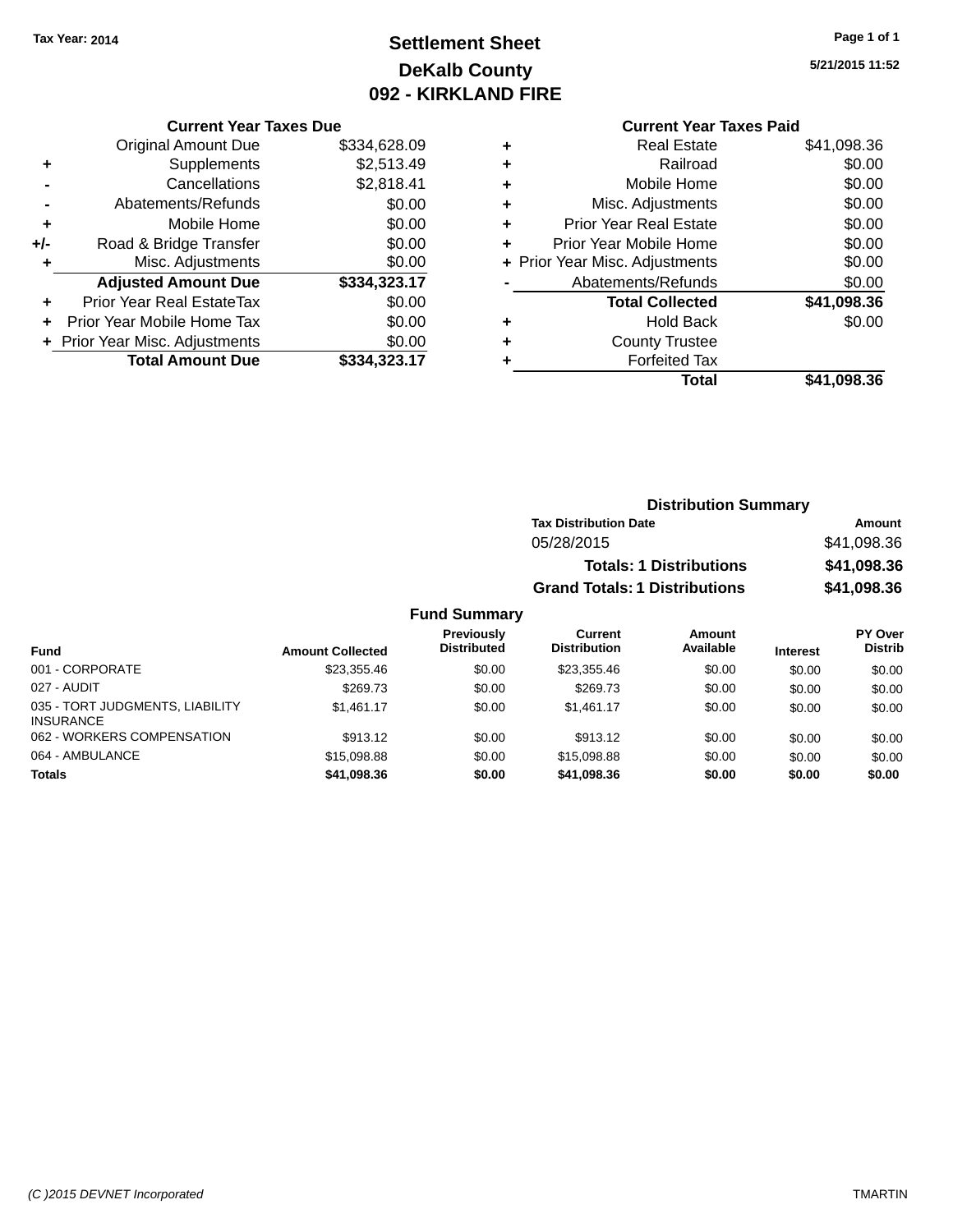INS

# **Settlement Sheet Tax Year: 2014 Page 1 of 1 DeKalb County 093 - LEE FIRE**

**5/21/2015 11:52**

|   | <b>Current Year Taxes Paid</b> |            |
|---|--------------------------------|------------|
| ٠ | <b>Real Estate</b>             | \$2,966.89 |
| ٠ | Railroad                       | \$0.00     |
| ٠ | Mobile Home                    | \$0.00     |
| ٠ | Misc. Adjustments              | \$0.00     |
| ٠ | <b>Prior Year Real Estate</b>  | \$0.00     |
| ٠ | Prior Year Mobile Home         | \$0.00     |
|   | + Prior Year Misc. Adjustments | \$0.00     |
|   | Abatements/Refunds             | \$0.00     |
|   | <b>Total Collected</b>         | \$2,966.89 |
| ٠ | <b>Hold Back</b>               | \$0.00     |
| ٠ | <b>County Trustee</b>          |            |
| ٠ | <b>Forfeited Tax</b>           |            |
|   | Total                          | \$2.966.89 |
|   |                                |            |

|     | <b>Current Year Taxes Due</b>  |             |
|-----|--------------------------------|-------------|
|     | <b>Original Amount Due</b>     | \$40,996.02 |
| ٠   | Supplements                    | \$31.85     |
|     | Cancellations                  | \$59.83     |
|     | Abatements/Refunds             | \$0.00      |
| ٠   | Mobile Home                    | \$0.00      |
| +/- | Road & Bridge Transfer         | \$0.00      |
| ٠   | Misc. Adjustments              | \$0.00      |
|     | <b>Adjusted Amount Due</b>     | \$40,968.04 |
| ٠   | Prior Year Real EstateTax      | \$0.00      |
|     | Prior Year Mobile Home Tax     | \$0.00      |
|     | + Prior Year Misc. Adjustments | \$0.00      |
|     | <b>Total Amount Due</b>        | \$40,968.04 |
|     |                                |             |

|                                 |                         |                                  | <b>Distribution Summary</b>          |                                |                 |                                  |
|---------------------------------|-------------------------|----------------------------------|--------------------------------------|--------------------------------|-----------------|----------------------------------|
|                                 |                         |                                  | <b>Tax Distribution Date</b>         |                                |                 | Amount                           |
|                                 |                         |                                  | 05/28/2015                           |                                |                 | \$2,966.89                       |
|                                 |                         |                                  |                                      | <b>Totals: 1 Distributions</b> |                 | \$2,966.89                       |
|                                 |                         |                                  | <b>Grand Totals: 1 Distributions</b> |                                |                 | \$2,966.89                       |
|                                 |                         | <b>Fund Summary</b>              |                                      |                                |                 |                                  |
| <b>Fund</b>                     | <b>Amount Collected</b> | Previously<br><b>Distributed</b> | Current<br><b>Distribution</b>       | Amount<br>Available            | <b>Interest</b> | <b>PY Over</b><br><b>Distrib</b> |
| 001 - CORPORATE                 | \$1,903.95              | \$0.00                           | \$1,903.95                           | \$0.00                         | \$0.00          | \$0.00                           |
| 035 - TORT JUDGEMENTS/LIABILITY | \$220.02                | \$0.00                           | \$220.02                             | \$0.00                         | \$0.00          | \$0.00                           |

064 - AMBULANCE 60.00 \$842.92 \$842.92 \$0.00 \$842.92 \$0.00 \$0.00 \$0.00 \$0.00 **Totals \$2,966.89 \$0.00 \$2,966.89 \$0.00 \$0.00 \$0.00**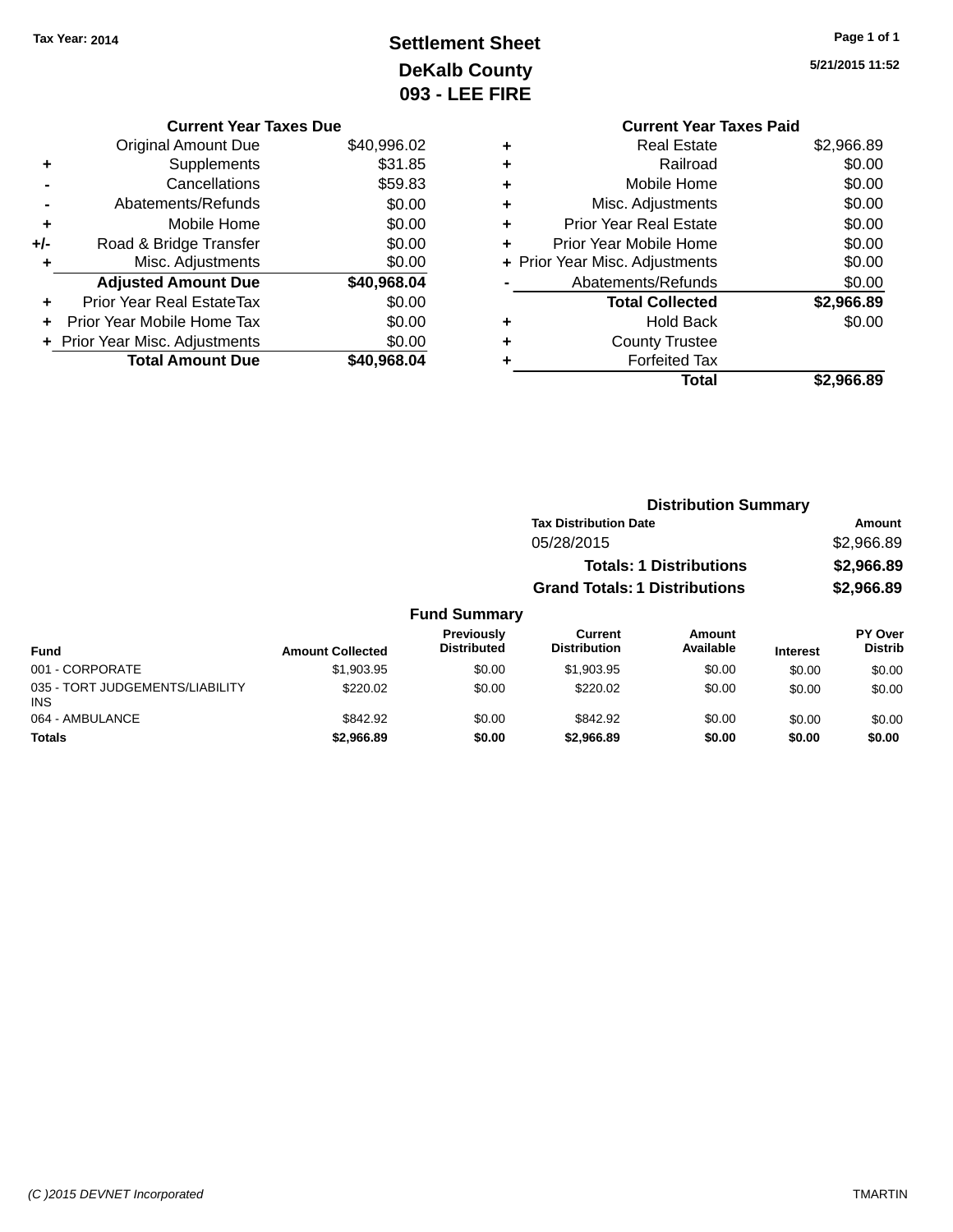# **Settlement Sheet Tax Year: 2014 Page 1 of 1 DeKalb County 094 - LELAND FIRE**

**5/21/2015 11:52**

# **Current Year Taxes Due**

|     | <b>Original Amount Due</b>       | \$29,449.78 |
|-----|----------------------------------|-------------|
| ٠   | Supplements                      | \$49.83     |
|     | Cancellations                    | \$60.59     |
|     | Abatements/Refunds               | \$0.00      |
| ٠   | Mobile Home                      | \$0.00      |
| +/- | Road & Bridge Transfer           | \$0.00      |
| ٠   | Misc. Adjustments                | \$0.00      |
|     | <b>Adjusted Amount Due</b>       | \$29,439.02 |
| ÷   | <b>Prior Year Real EstateTax</b> | \$0.00      |
|     | Prior Year Mobile Home Tax       | \$0.00      |
|     | + Prior Year Misc. Adjustments   | \$0.00      |
|     | <b>Total Amount Due</b>          | \$29.439.02 |

### **Current Year Taxes Paid +** Real Estate \$3,953.41 **+** Railroad \$0.00 **+** Mobile Home \$0.00 **+** Misc. Adjustments \$0.00 **+** Prior Year Real Estate \$0.00 **+** Prior Year Mobile Home \$0.00

|                      | Total                          | \$3,953.41 |
|----------------------|--------------------------------|------------|
|                      | <b>Forfeited Tax</b>           |            |
|                      | <b>County Trustee</b>          |            |
| $\ddot{\phantom{1}}$ | <b>Hold Back</b>               | \$0.00     |
|                      | <b>Total Collected</b>         | \$3,953.41 |
|                      | Abatements/Refunds             | \$0.00     |
|                      | + Prior Year Misc. Adjustments | \$0.00     |
|                      |                                |            |

|                 |                         |                                  | <b>Distribution Summary</b>           |                                |                 |                                  |  |
|-----------------|-------------------------|----------------------------------|---------------------------------------|--------------------------------|-----------------|----------------------------------|--|
|                 |                         |                                  | <b>Tax Distribution Date</b>          |                                |                 | Amount                           |  |
|                 |                         |                                  | 05/28/2015                            |                                |                 | \$3,953.41                       |  |
|                 |                         |                                  |                                       | <b>Totals: 1 Distributions</b> |                 | \$3,953.41                       |  |
|                 |                         |                                  | <b>Grand Totals: 1 Distributions</b>  |                                |                 | \$3,953.41                       |  |
|                 |                         | <b>Fund Summary</b>              |                                       |                                |                 |                                  |  |
| Fund            | <b>Amount Collected</b> | Previously<br><b>Distributed</b> | <b>Current</b><br><b>Distribution</b> | Amount<br>Available            | <b>Interest</b> | <b>PY Over</b><br><b>Distrib</b> |  |
| 001 - CORPORATE | \$3,953.41              | \$0.00                           | \$3,953.41                            | \$0.00                         | \$0.00          | \$0.00                           |  |
| Totals          | \$3,953.41              | \$0.00                           | \$3,953.41                            | \$0.00                         | \$0.00          | \$0.00                           |  |
|                 |                         |                                  |                                       |                                |                 |                                  |  |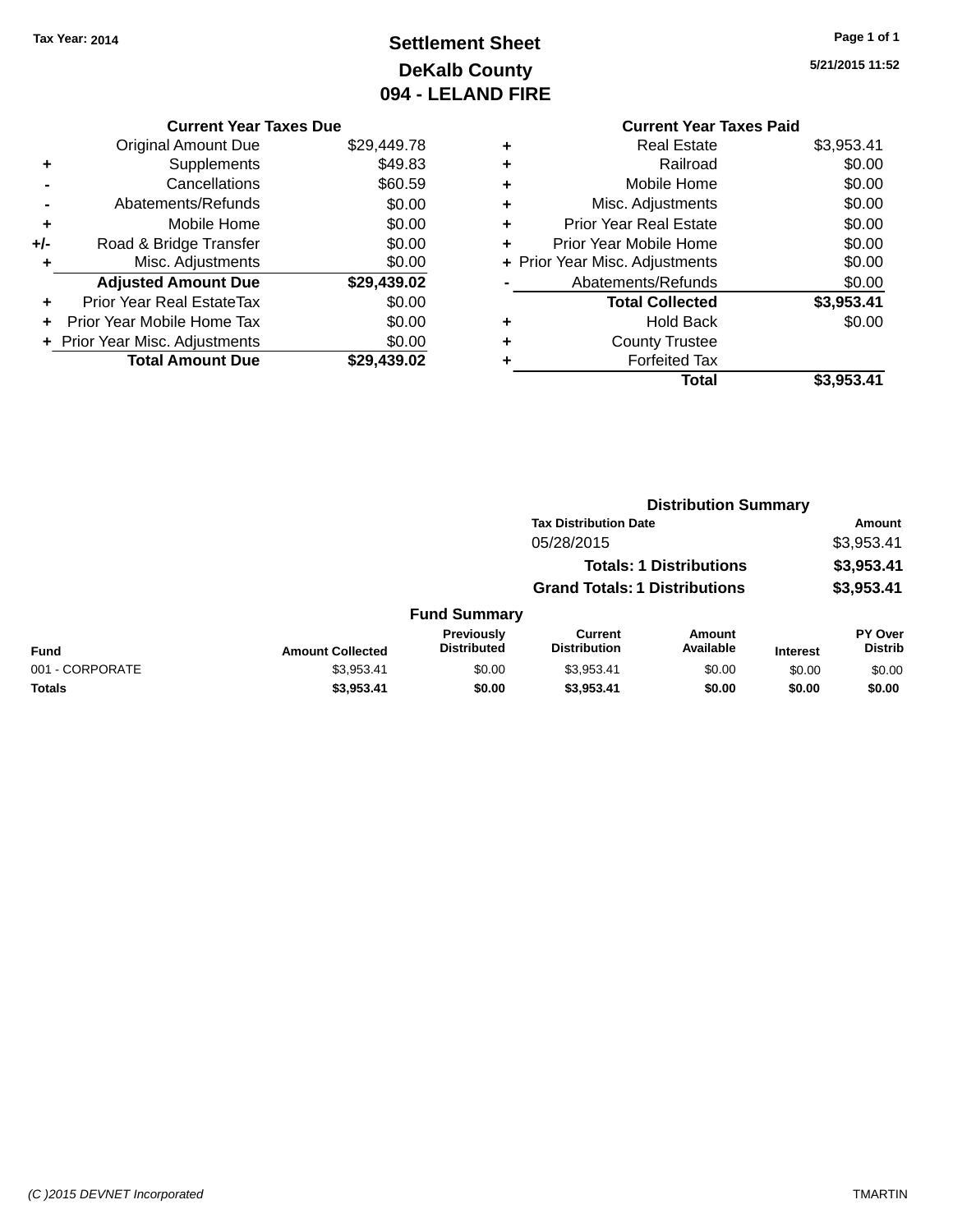# **Settlement Sheet Tax Year: 2014 Page 1 of 1 DeKalb County 095 - MALTA FIRE**

**5/21/2015 11:52**

|   | <b>Current Year Taxes Paid</b> |            |
|---|--------------------------------|------------|
| ٠ | <b>Real Estate</b>             | \$8,778.76 |
| ÷ | Railroad                       | \$0.00     |
| ÷ | Mobile Home                    | \$0.00     |
| ٠ | Misc. Adjustments              | \$0.00     |
| ٠ | <b>Prior Year Real Estate</b>  | \$0.00     |
| ٠ | Prior Year Mobile Home         | \$0.00     |
|   | + Prior Year Misc. Adjustments | \$0.00     |
|   | Abatements/Refunds             | \$0.00     |
|   | <b>Total Collected</b>         | \$8,778.76 |
| ٠ | Hold Back                      | \$0.00     |
| ٠ | <b>County Trustee</b>          |            |
| ٠ | <b>Forfeited Tax</b>           |            |
|   | Total                          | \$8.778.76 |
|   |                                |            |

| <b>Original Amount Due</b>     | \$90,921.92                   |
|--------------------------------|-------------------------------|
| Supplements                    | \$214.79                      |
| Cancellations                  | \$258.67                      |
| Abatements/Refunds             | \$0.00                        |
| Mobile Home                    | \$0.00                        |
| Road & Bridge Transfer         | \$0.00                        |
| Misc. Adjustments              | \$0.00                        |
| <b>Adjusted Amount Due</b>     | \$90,878.04                   |
| Prior Year Real EstateTax      | \$0.00                        |
| Prior Year Mobile Home Tax     | \$0.00                        |
| + Prior Year Misc. Adjustments | \$0.00                        |
| <b>Total Amount Due</b>        | \$90.878.04                   |
|                                | <b>Current Year Taxes Due</b> |

|                 |                         | <b>Distribution Summary</b>      |                                       |                                |                 |                           |  |
|-----------------|-------------------------|----------------------------------|---------------------------------------|--------------------------------|-----------------|---------------------------|--|
|                 |                         |                                  | <b>Tax Distribution Date</b>          |                                |                 | Amount                    |  |
|                 |                         | 05/28/2015                       |                                       |                                |                 | \$8,778.76                |  |
|                 |                         |                                  |                                       | <b>Totals: 1 Distributions</b> |                 | \$8,778.76                |  |
|                 |                         |                                  | <b>Grand Totals: 1 Distributions</b>  |                                |                 | \$8,778.76                |  |
|                 |                         | <b>Fund Summary</b>              |                                       |                                |                 |                           |  |
| Fund            | <b>Amount Collected</b> | Previously<br><b>Distributed</b> | <b>Current</b><br><b>Distribution</b> | Amount<br>Available            | <b>Interest</b> | PY Over<br><b>Distrib</b> |  |
| 001 - CORPORATE | \$8,778.76              | \$0.00                           | \$8,778.76                            | \$0.00                         | \$0.00          | \$0.00                    |  |
| Totals          | \$8,778.76              | \$0.00                           | \$8,778.76                            | \$0.00                         | \$0.00          | \$0.00                    |  |
|                 |                         |                                  |                                       |                                |                 |                           |  |

#### *(C )2015 DEVNET Incorporated* TMARTIN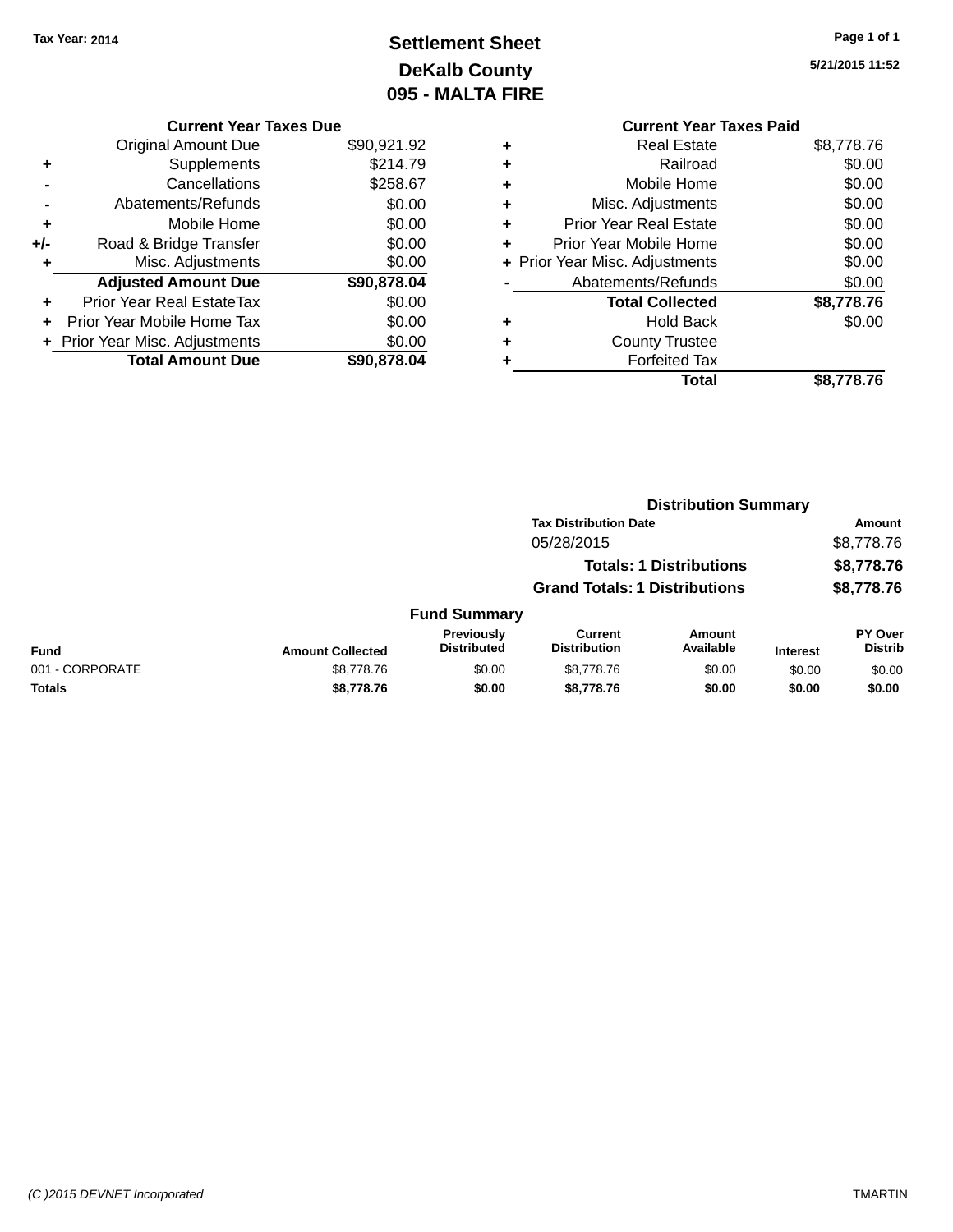# **Settlement Sheet Tax Year: 2014 Page 1 of 1 DeKalb County 096 - MAPLE PARK FIRE**

**5/21/2015 11:52**

# **Current Year Taxes Paid**

|     | <b>Current Year Taxes Due</b>  |              |  |  |  |  |
|-----|--------------------------------|--------------|--|--|--|--|
|     | <b>Original Amount Due</b>     | \$170.964.47 |  |  |  |  |
| ÷   | Supplements                    | \$384.82     |  |  |  |  |
|     | Cancellations                  | \$425.91     |  |  |  |  |
|     | Abatements/Refunds             | \$0.00       |  |  |  |  |
| ٠   | Mobile Home                    | \$0.00       |  |  |  |  |
| +/- | Road & Bridge Transfer         | \$0.00       |  |  |  |  |
|     | Misc. Adjustments              | \$0.00       |  |  |  |  |
|     | <b>Adjusted Amount Due</b>     | \$170,923.38 |  |  |  |  |
| ÷   | Prior Year Real EstateTax      | \$0.00       |  |  |  |  |
|     | Prior Year Mobile Home Tax     | \$0.00       |  |  |  |  |
|     | + Prior Year Misc. Adjustments | \$0.00       |  |  |  |  |
|     | <b>Total Amount Due</b>        | \$170,923.38 |  |  |  |  |
|     |                                |              |  |  |  |  |

|   | <b>Real Estate</b>             | \$15,117.05 |
|---|--------------------------------|-------------|
| ٠ | Railroad                       | \$0.00      |
| ٠ | Mobile Home                    | \$0.00      |
| ٠ | Misc. Adjustments              | \$0.00      |
| ٠ | <b>Prior Year Real Estate</b>  | \$0.00      |
| ٠ | Prior Year Mobile Home         | \$0.00      |
|   | + Prior Year Misc. Adjustments | \$0.00      |
|   | Abatements/Refunds             | \$0.00      |
|   | <b>Total Collected</b>         | \$15,117.05 |
| ٠ | Hold Back                      | \$0.00      |
| ٠ | <b>County Trustee</b>          |             |
| ٠ | <b>Forfeited Tax</b>           |             |
|   | Total                          | \$15,117.05 |
|   |                                |             |

| <b>Distribution Summary</b>          |             |
|--------------------------------------|-------------|
| <b>Tax Distribution Date</b>         | Amount      |
| 05/28/2015                           | \$15,117.05 |
| <b>Totals: 1 Distributions</b>       | \$15,117.05 |
| <b>Grand Totals: 1 Distributions</b> | \$15,117.05 |

| <b>Fund</b>                                   | <b>Amount Collected</b> | <b>Previously</b><br><b>Distributed</b> | Current<br><b>Distribution</b> | Amount<br>Available | <b>Interest</b> | PY Over<br><b>Distrib</b> |
|-----------------------------------------------|-------------------------|-----------------------------------------|--------------------------------|---------------------|-----------------|---------------------------|
| 001 - CORPORATE                               | \$7.462.91              | \$0.00                                  | \$7.462.91                     | \$0.00              | \$0.00          | \$0.00                    |
| 013 - FIREFIGHTER'S PENSION                   | \$207.12                | \$0.00                                  | \$207.12                       | \$0.00              | \$0.00          | \$0.00                    |
| 027 - AUDIT                                   | \$34.66                 | \$0.00                                  | \$34.66                        | \$0.00              | \$0.00          | \$0.00                    |
| 035 - TORT JUDGEMENTS/LIABILITY<br><b>INS</b> | \$1.518.51              | \$0.00                                  | \$1.518.51                     | \$0.00              | \$0.00          | \$0.00                    |
| 064 - AMBULANCE                               | \$5,893,85              | \$0.00                                  | \$5,893.85                     | \$0.00              | \$0.00          | \$0.00                    |
| <b>Totals</b>                                 | \$15,117.05             | \$0.00                                  | \$15,117.05                    | \$0.00              | \$0.00          | \$0.00                    |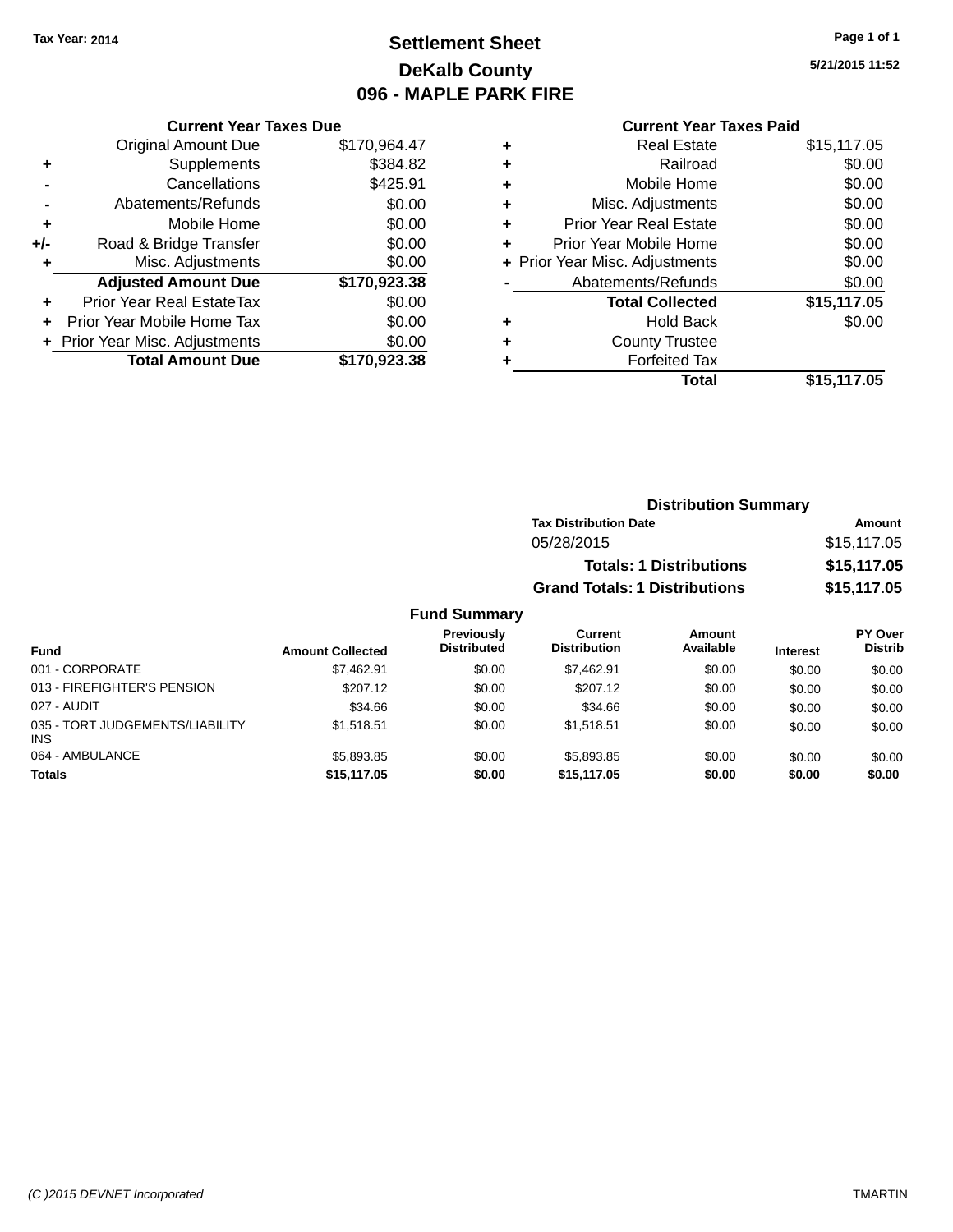# **Settlement Sheet Tax Year: 2014 Page 1 of 1 DeKalb County 097 - PAW PAW FIRE**

**5/21/2015 11:52**

|   | <b>Current Year Taxes Paid</b> |            |
|---|--------------------------------|------------|
| ٠ | <b>Real Estate</b>             | \$2,491.16 |
| ÷ | Railroad                       | \$0.00     |
| ٠ | Mobile Home                    | \$0.00     |
| ٠ | Misc. Adjustments              | \$0.00     |
| ٠ | <b>Prior Year Real Estate</b>  | \$0.00     |
| ÷ | Prior Year Mobile Home         | \$0.00     |
|   | + Prior Year Misc. Adjustments | \$0.00     |
|   | Abatements/Refunds             | \$0.00     |
|   | <b>Total Collected</b>         | \$2,491.16 |
| ٠ | <b>Hold Back</b>               | \$0.00     |
| ٠ | <b>County Trustee</b>          |            |
|   | <b>Forfeited Tax</b>           |            |
|   | Total                          | \$2,491.16 |

|     | <b>Current Year Taxes Due</b>  |             |
|-----|--------------------------------|-------------|
|     | <b>Original Amount Due</b>     | \$34,860.65 |
| ٠   | Supplements                    | \$0.00      |
|     | Cancellations                  | \$0.00      |
|     | Abatements/Refunds             | \$0.00      |
| ٠   | Mobile Home                    | \$0.00      |
| +/- | Road & Bridge Transfer         | \$0.00      |
| ٠   | Misc. Adjustments              | \$0.00      |
|     | <b>Adjusted Amount Due</b>     | \$34,860.65 |
|     | Prior Year Real EstateTax      | \$0.00      |
|     | Prior Year Mobile Home Tax     | \$0.00      |
|     | + Prior Year Misc. Adjustments | \$0.00      |
|     | <b>Total Amount Due</b>        | \$34.860.65 |

|                                         |                         |                                  |                                                                                                                      | <b>Distribution Summary</b> |                 |                           |
|-----------------------------------------|-------------------------|----------------------------------|----------------------------------------------------------------------------------------------------------------------|-----------------------------|-----------------|---------------------------|
|                                         |                         |                                  | <b>Tax Distribution Date</b><br>05/28/2015<br><b>Totals: 1 Distributions</b><br><b>Grand Totals: 1 Distributions</b> |                             |                 | Amount                    |
|                                         |                         |                                  |                                                                                                                      |                             |                 | \$2,491.16                |
|                                         |                         |                                  |                                                                                                                      |                             |                 | \$2,491.16                |
|                                         |                         |                                  |                                                                                                                      |                             |                 | \$2,491.16                |
|                                         |                         | <b>Fund Summary</b>              |                                                                                                                      |                             |                 |                           |
| Fund                                    | <b>Amount Collected</b> | Previously<br><b>Distributed</b> | <b>Current</b><br><b>Distribution</b>                                                                                | <b>Amount</b><br>Available  | <b>Interest</b> | PY Over<br><b>Distrib</b> |
| 001 - CORPORATE                         | \$2.252.22              | \$0.00                           | \$2,252,22                                                                                                           | \$0.00                      | \$0.00          | \$0.00                    |
| 035 - TORT JUDGEMENTS/LIABILITY<br>INS. | \$238.94                | \$0.00                           | \$238.94                                                                                                             | \$0.00                      | \$0.00          | \$0.00                    |
| <b>Totals</b>                           | \$2,491.16              | \$0.00                           | \$2,491.16                                                                                                           | \$0.00                      | \$0.00          | \$0.00                    |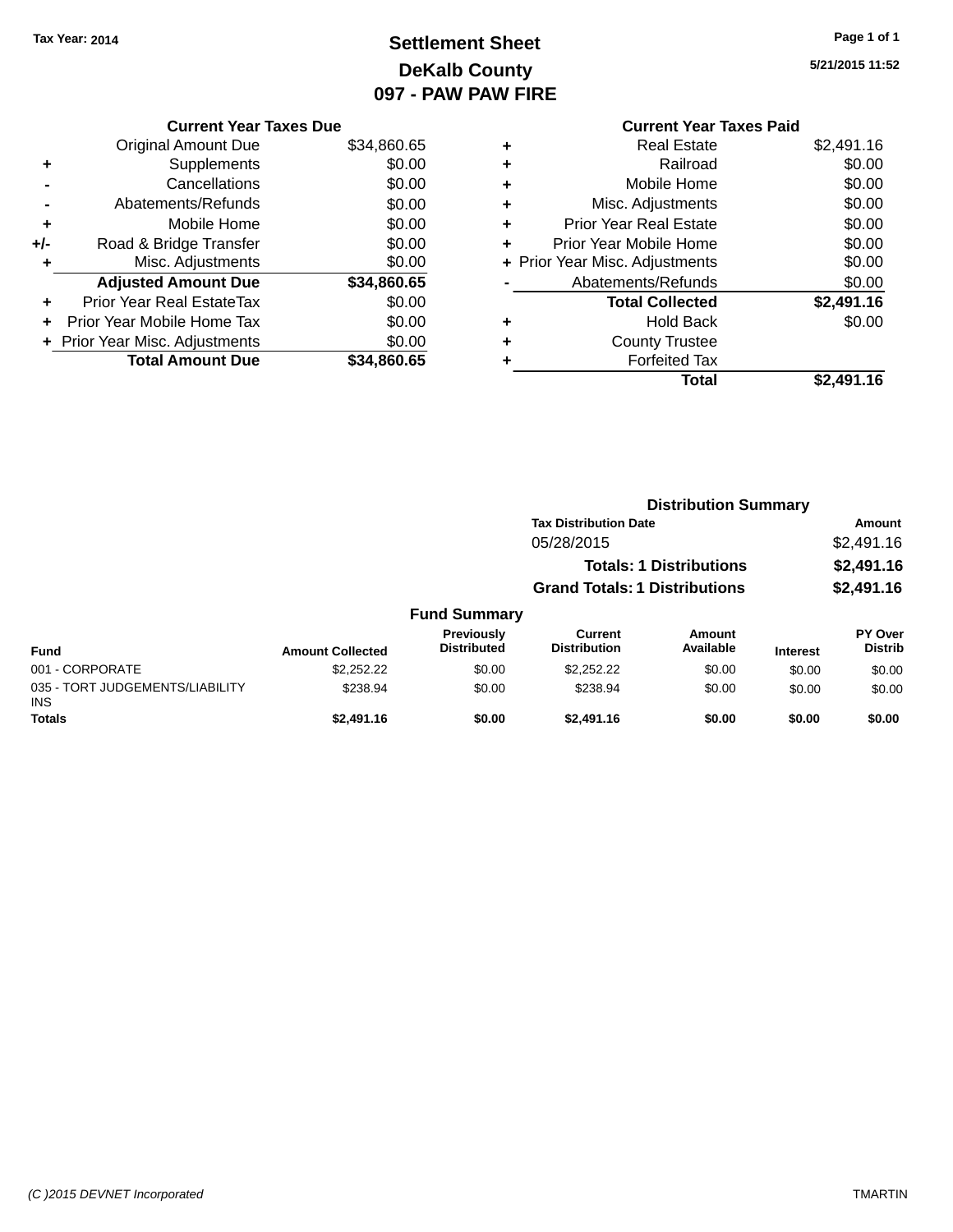# **Settlement Sheet Tax Year: 2014 Page 1 of 1 DeKalb County 098 - SANDWICH FIRE**

**5/21/2015 11:52**

### **Current Year Taxes Due**

|     | <b>Original Amount Due</b>     | \$561,158.74 |
|-----|--------------------------------|--------------|
| ٠   | Supplements                    | \$2,393.57   |
|     | Cancellations                  | \$2,915.05   |
|     | Abatements/Refunds             | \$0.00       |
| ٠   | Mobile Home                    | \$0.00       |
| +/- | Road & Bridge Transfer         | \$0.00       |
| ٠   | Misc. Adjustments              | \$0.00       |
|     | <b>Adjusted Amount Due</b>     | \$560,637.26 |
|     | Prior Year Real EstateTax      | (\$64.72)    |
|     | Prior Year Mobile Home Tax     | \$0.00       |
|     | + Prior Year Misc. Adjustments | \$8.56       |
|     | <b>Total Amount Due</b>        | \$560,581.10 |

# **Current Year Taxes Paid**

| ٠ | <b>Real Estate</b>             | \$62,306.21 |
|---|--------------------------------|-------------|
| ٠ | Railroad                       | \$0.00      |
| ٠ | Mobile Home                    | \$0.00      |
| ٠ | Misc. Adjustments              | \$0.00      |
| ٠ | <b>Prior Year Real Estate</b>  | (\$64.72)   |
| ٠ | Prior Year Mobile Home         | \$0.00      |
|   | + Prior Year Misc. Adjustments | \$8.56      |
|   | Abatements/Refunds             | \$0.00      |
|   | <b>Total Collected</b>         | \$62,250.05 |
| ٠ | <b>Hold Back</b>               | \$0.00      |
| ٠ | <b>County Trustee</b>          |             |
| ٠ | <b>Forfeited Tax</b>           |             |
|   | <b>Total</b>                   | \$62,250.05 |
|   |                                |             |

|                                              |                         |                                        | <b>Distribution Summary</b>          |                                |                 |                           |  |
|----------------------------------------------|-------------------------|----------------------------------------|--------------------------------------|--------------------------------|-----------------|---------------------------|--|
|                                              |                         |                                        | <b>Tax Distribution Date</b>         |                                |                 | Amount                    |  |
|                                              |                         |                                        | 05/28/2015                           |                                |                 | \$62,250.05               |  |
|                                              |                         |                                        |                                      | <b>Totals: 1 Distributions</b> |                 | \$62,250.05               |  |
|                                              |                         |                                        | <b>Grand Totals: 1 Distributions</b> |                                |                 | \$62,250.05               |  |
|                                              |                         | <b>Fund Summary</b>                    |                                      |                                |                 |                           |  |
| <b>Fund</b>                                  | <b>Amount Collected</b> | Previously<br><b>Distributed</b>       | Current<br><b>Distribution</b>       | Amount<br>Available            | <b>Interest</b> | PY Over<br><b>Distrib</b> |  |
| 001 - CORPORATE                              | \$54,533.78             | \$0.00                                 | \$54,533.78                          | \$0.00                         | \$0.00          | \$0.00                    |  |
| 027 - AUDIT                                  | \$541.96                | \$0.00                                 | \$541.96                             | \$0.00                         | \$0.00          | \$0.00                    |  |
| 035 - TORT JUDGEMENTS/LIABILITY<br>INS.      | \$7,174.31              | \$0.00                                 | \$7,174.31                           | \$0.00                         | \$0.00          | \$0.00                    |  |
| Totals                                       | \$62,250.05             | \$0.00                                 | \$62,250.05                          | \$0.00                         | \$0.00          | \$0.00                    |  |
|                                              |                         | <b>Miscellaneous Adjustment Detail</b> |                                      |                                |                 |                           |  |
| <b>Account Type</b><br>Year<br><b>Source</b> |                         | <b>Amount Adjustment Description</b>   |                                      |                                |                 |                           |  |

**Totals \$8.56 1 entries**

2013 RE - Real Estate Back Tax Collected **68.56 TRUSTEE SALE 19-25-252-014 by TBA**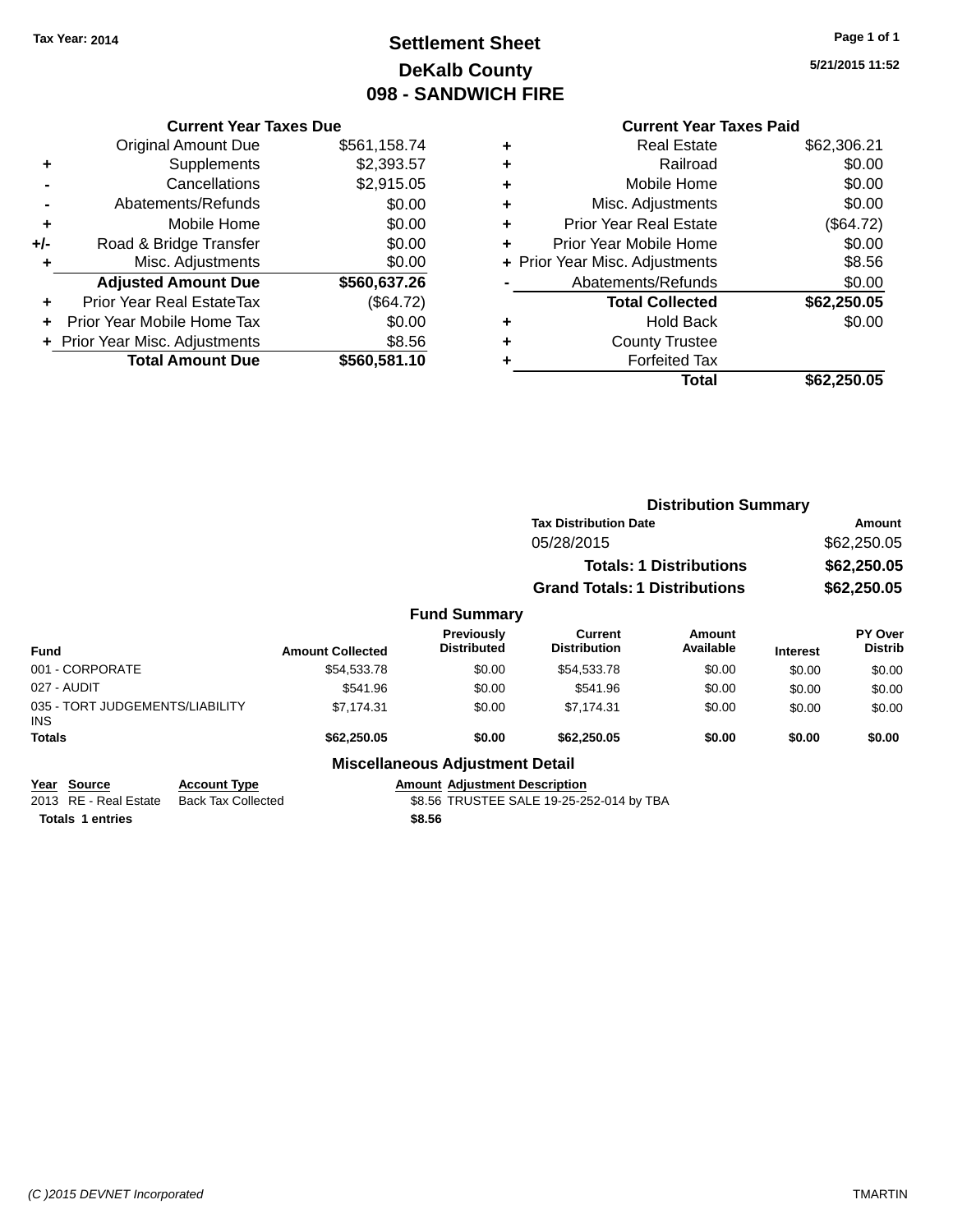# **Settlement Sheet Tax Year: 2014 Page 1 of 1 DeKalb County 099 - SHABBONA FIRE**

**5/21/2015 11:52**

#### **Current Year Taxes Due**

|       | <b>Original Amount Due</b>       | \$184,982.54 |
|-------|----------------------------------|--------------|
| ٠     | Supplements                      | \$618.45     |
|       | Cancellations                    | \$689.66     |
|       | Abatements/Refunds               | \$0.00       |
| ٠     | Mobile Home                      | \$0.00       |
| $+/-$ | Road & Bridge Transfer           | \$0.00       |
| ٠     | Misc. Adjustments                | \$0.00       |
|       | <b>Adjusted Amount Due</b>       | \$184,911.33 |
| ÷     | <b>Prior Year Real EstateTax</b> | \$0.00       |
|       | Prior Year Mobile Home Tax       | \$0.00       |
|       | + Prior Year Misc. Adjustments   | \$0.00       |
|       | <b>Total Amount Due</b>          | \$184.911.33 |

# **Current Year Taxes Paid +** Real Estate \$17,030.96 **+** Railroad \$0.00 **+** Mobile Home \$0.00 **+** Misc. Adjustments \$0.00 **+** Prior Year Real Estate \$0.00 **+** Prior Year Mobile Home \$0.00 **+** Prior Year Misc. Adjustments  $$0.00$ Abatements/Refunds \$0.00 **Total Collected \$17,030.96 +** Hold Back \$0.00 **+** County Trustee **+** Forfeited Tax **Total \$17,030.96**

#### **Distribution Summary Tax Distribution Date Amount** 05/28/2015 \$17,030.96 **Totals: 1 Distributions \$17,030.96 Grand Totals: 1 Distributions \$17,030.96 Fund Summary PY Over Amount Current Previously**

| Fund                                   | <b>Amount Collected</b> | Previously<br><b>Distributed</b> | Current<br><b>Distribution</b> | Amount<br>Available | <b>Interest</b> | <b>PY Over</b><br><b>Distrib</b> |
|----------------------------------------|-------------------------|----------------------------------|--------------------------------|---------------------|-----------------|----------------------------------|
| 001 - CORPORATE                        | \$11,642.87             | \$0.00                           | \$11.642.87                    | \$0.00              | \$0.00          | \$0.00                           |
| 035 - TORT JUDGEMENTS/LIABILITY<br>INS | \$2.346.41              | \$0.00                           | \$2.346.41                     | \$0.00              | \$0.00          | \$0.00                           |
| 064 - AMBULANCE                        | \$3.041.68              | \$0.00                           | \$3.041.68                     | \$0.00              | \$0.00          | \$0.00                           |
| <b>Totals</b>                          | \$17,030.96             | \$0.00                           | \$17,030.96                    | \$0.00              | \$0.00          | \$0.00                           |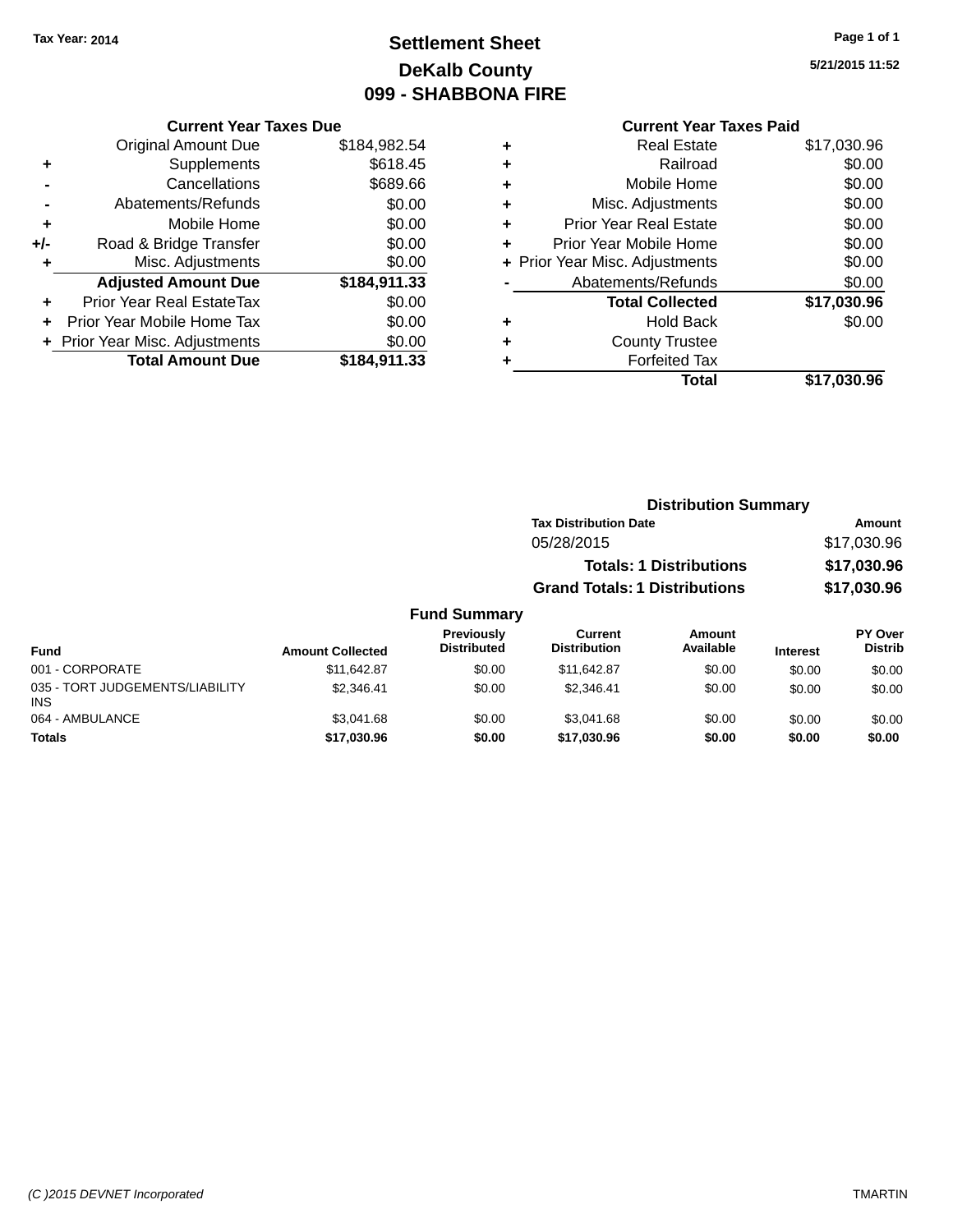# **Settlement Sheet Tax Year: 2014 Page 1 of 1 DeKalb County 100 - SOMONAUK FIRE**

**5/21/2015 11:52**

|     | <b>Current Year Taxes Due</b>  |              |
|-----|--------------------------------|--------------|
|     | <b>Original Amount Due</b>     | \$238,468.60 |
| ٠   | Supplements                    | \$1,229.15   |
|     | Cancellations                  | \$1,437.76   |
|     | Abatements/Refunds             | \$0.00       |
| ٠   | Mobile Home                    | \$0.00       |
| +/- | Road & Bridge Transfer         | \$0.00       |
|     | Misc. Adjustments              | \$0.00       |
|     | <b>Adjusted Amount Due</b>     | \$238,259.99 |
| ÷   | Prior Year Real EstateTax      | \$0.00       |
|     | Prior Year Mobile Home Tax     | \$0.00       |
|     | + Prior Year Misc. Adjustments | \$0.00       |
|     | <b>Total Amount Due</b>        | \$238.259.99 |
|     |                                |              |

|   | <b>Current Year Taxes Paid</b> |             |
|---|--------------------------------|-------------|
| ٠ | <b>Real Estate</b>             | \$27,505.05 |
| ٠ | Railroad                       | \$0.00      |
| ٠ | Mobile Home                    | \$0.00      |
| ٠ | Misc. Adjustments              | \$0.00      |
| ٠ | <b>Prior Year Real Estate</b>  | \$0.00      |
| ÷ | Prior Year Mobile Home         | \$0.00      |
|   | + Prior Year Misc. Adjustments | \$0.00      |
|   | Abatements/Refunds             | \$0.00      |
|   | <b>Total Collected</b>         | \$27,505.05 |
| ٠ | <b>Hold Back</b>               | \$0.00      |
|   | <b>County Trustee</b>          |             |
| ٠ | <b>Forfeited Tax</b>           |             |
|   | Total                          | \$27,505.05 |
|   |                                |             |

|                 |                                  |                                      | <b>Distribution Summary</b>    |                 |                                  |
|-----------------|----------------------------------|--------------------------------------|--------------------------------|-----------------|----------------------------------|
|                 |                                  | <b>Tax Distribution Date</b>         |                                |                 | <b>Amount</b>                    |
|                 |                                  | 05/28/2015                           |                                |                 | \$27,505.05                      |
|                 |                                  |                                      | <b>Totals: 1 Distributions</b> |                 | \$27,505.05                      |
|                 |                                  | <b>Grand Totals: 1 Distributions</b> |                                |                 | \$27,505.05                      |
|                 | <b>Fund Summary</b>              |                                      |                                |                 |                                  |
| nount Collected | Previously<br><b>Distributed</b> | Current<br><b>Distribution</b>       | Amount<br>Available            | <b>Interest</b> | <b>PY Over</b><br><b>Distrib</b> |
| .               |                                  |                                      |                                |                 |                                  |

| Fund            | <b>Amount Collected</b> | <b>Previously</b><br><b>Distributed</b> | Current<br><b>Distribution</b> | Amount<br>Available | <b>Interest</b> | <b>PY Over</b><br><b>Distrib</b> |
|-----------------|-------------------------|-----------------------------------------|--------------------------------|---------------------|-----------------|----------------------------------|
| 001 - CORPORATE | \$14.649.11             | \$0.00                                  | \$14,649.11                    | \$0.00              | \$0.00          | \$0.00                           |
| 064 - AMBULANCE | \$12,855.94             | \$0.00                                  | \$12,855.94                    | \$0.00              | \$0.00          | \$0.00                           |
| Totals          | \$27,505.05             | \$0.00                                  | \$27,505,05                    | \$0.00              | \$0.00          | \$0.00                           |
|                 |                         |                                         |                                |                     |                 |                                  |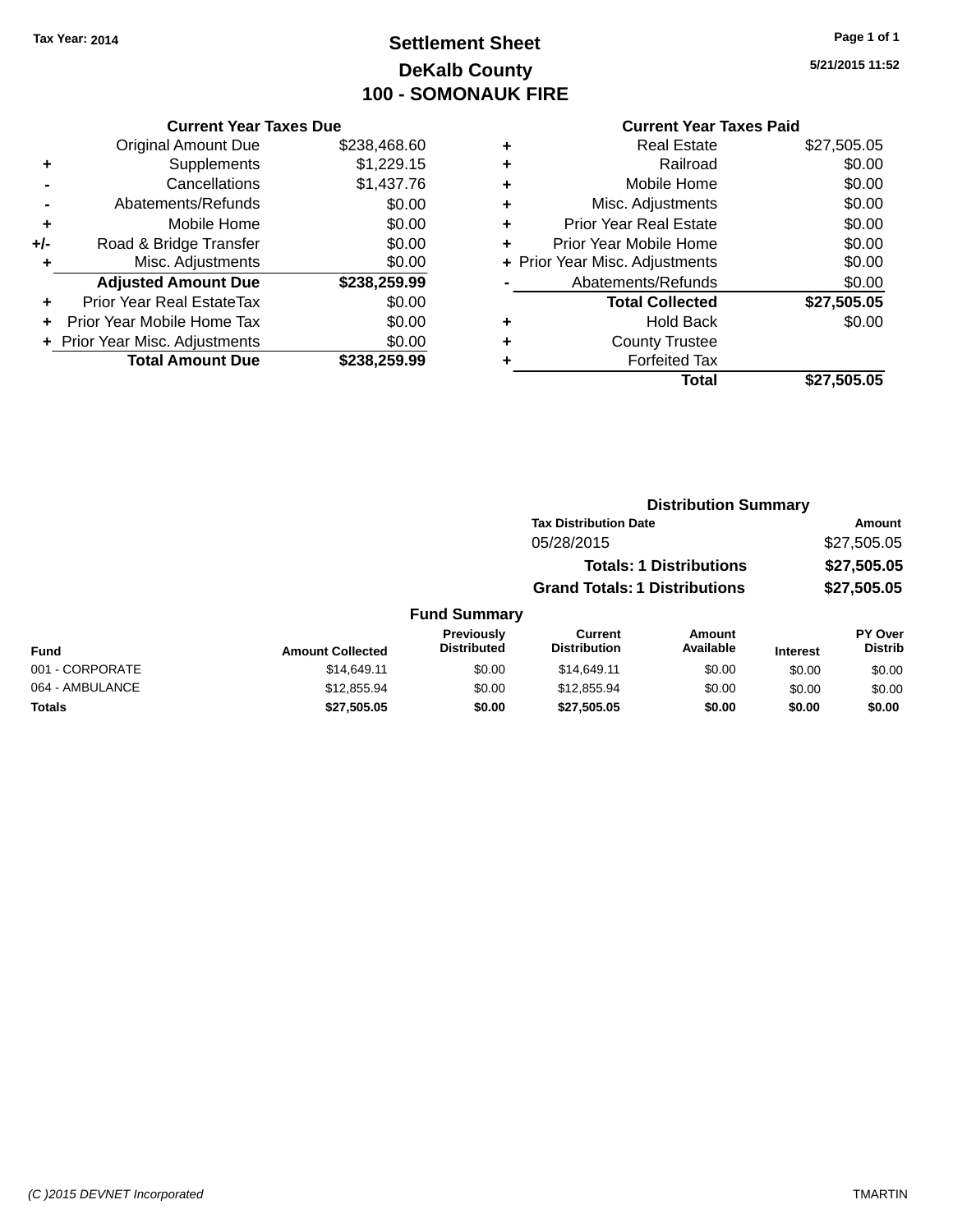# **Settlement Sheet Tax Year: 2014 Page 1 of 1 DeKalb County 101 - SYCAMORE FIRE**

**5/21/2015 11:52**

|     | <b>Current Year Taxes Due</b>  |              |
|-----|--------------------------------|--------------|
|     | <b>Original Amount Due</b>     | \$336,118.10 |
| ÷   | Supplements                    | \$2,534.87   |
|     | Cancellations                  | \$2,859.79   |
|     | Abatements/Refunds             | \$0.00       |
| ٠   | Mobile Home                    | \$0.00       |
| +/- | Road & Bridge Transfer         | \$0.00       |
| ٠   | Misc. Adjustments              | \$0.00       |
|     | <b>Adjusted Amount Due</b>     | \$335,793.18 |
| ÷   | Prior Year Real EstateTax      | (\$24.75)    |
|     | Prior Year Mobile Home Tax     | \$0.00       |
|     | + Prior Year Misc. Adjustments | \$0.00       |
|     | <b>Total Amount Due</b>        | \$335,768.43 |
|     |                                |              |

| \$33,213.83 |
|-------------|
| \$0.00      |
| \$0.00      |
| \$0.00      |
| (\$24.75)   |
| \$0.00      |
| \$0.00      |
| \$0.00      |
| \$33,189.08 |
| \$0.00      |
|             |
|             |
| \$33,189.08 |
|             |

#### **Distribution Summary Tax Distribution Date Amount** 05/28/2015 \$33,189.08 **Totals: 1 Distributions \$33,189.08 Grand Totals: 1 Distributions \$33,189.08 Fund Summary PY Over Distrib Amount Available Current Distribution Previously**

| <b>Fund</b>     | <b>Amount Collected</b> | <b>Previously</b><br><b>Distributed</b> | Current<br><b>Distribution</b> | Amount<br>Available | <b>Interest</b> | PY Over<br><b>Distrib</b> |
|-----------------|-------------------------|-----------------------------------------|--------------------------------|---------------------|-----------------|---------------------------|
| 001 - CORPORATE | \$17.190.22             | \$0.00                                  | \$17.190.22                    | \$0.00              | \$0.00          | \$0.00                    |
| 064 - AMBULANCE | \$15,998.86             | \$0.00                                  | \$15,998.86                    | \$0.00              | \$0.00          | \$0.00                    |
| <b>Totals</b>   | \$33,189,08             | \$0.00                                  | \$33,189,08                    | \$0.00              | \$0.00          | \$0.00                    |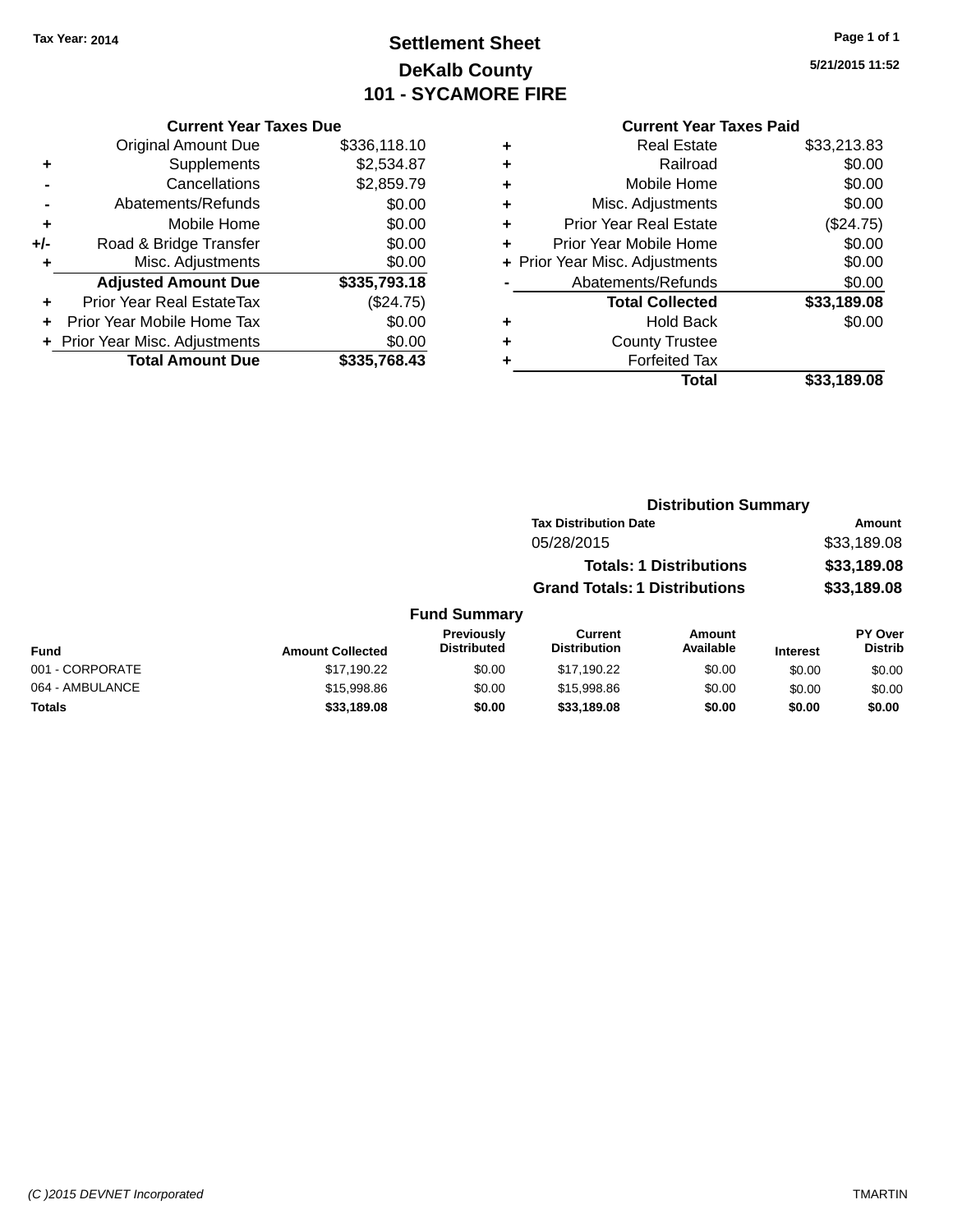# **Settlement Sheet Tax Year: 2014 Page 1 of 1 DeKalb County 102 - WATERMAN FIRE**

**5/21/2015 11:52**

#### **Current Year Taxes Due**

|     | <b>Original Amount Due</b>       | \$147,230.24 |
|-----|----------------------------------|--------------|
| ٠   | Supplements                      | \$421.21     |
|     | Cancellations                    | \$483.71     |
|     | Abatements/Refunds               | \$0.00       |
| ٠   | Mobile Home                      | \$0.00       |
| +/- | Road & Bridge Transfer           | \$0.00       |
| ٠   | Misc. Adjustments                | \$0.00       |
|     | <b>Adjusted Amount Due</b>       | \$147,167.74 |
| ÷   | <b>Prior Year Real EstateTax</b> | \$0.00       |
|     | Prior Year Mobile Home Tax       | \$0.00       |
|     | + Prior Year Misc. Adjustments   | \$0.00       |
|     | <b>Total Amount Due</b>          | \$147,167.74 |

# **Current Year Taxes Paid**

|   | <b>Real Estate</b>             | \$14,342.22 |
|---|--------------------------------|-------------|
| ٠ | Railroad                       | \$0.00      |
| ٠ | Mobile Home                    | \$0.00      |
| ٠ | Misc. Adjustments              | \$0.00      |
| ÷ | <b>Prior Year Real Estate</b>  | \$0.00      |
| ٠ | Prior Year Mobile Home         | \$0.00      |
|   | + Prior Year Misc. Adjustments | \$0.00      |
|   | Abatements/Refunds             | \$0.00      |
|   | <b>Total Collected</b>         | \$14,342.22 |
| ٠ | <b>Hold Back</b>               | \$0.00      |
| ٠ | <b>County Trustee</b>          |             |
|   | <b>Forfeited Tax</b>           |             |
|   | Total                          | \$14,342.22 |
|   |                                |             |

#### **Distribution Summary Tax Distribution Date Amount** 05/28/2015 \$14,342.22 **Totals: 1 Distributions \$14,342.22 Grand Totals: 1 Distributions \$14,342.22 Fund Summary Fund Interest Amount Collected Distributed PY Over Distrib Amount Available Current Distribution Previously** 001 - CORPORATE \$14,342.22 \$0.00 \$14,342.22 \$0.00 \$0.00 \$0.00 **Totals \$14,342.22 \$0.00 \$14,342.22 \$0.00 \$0.00 \$0.00**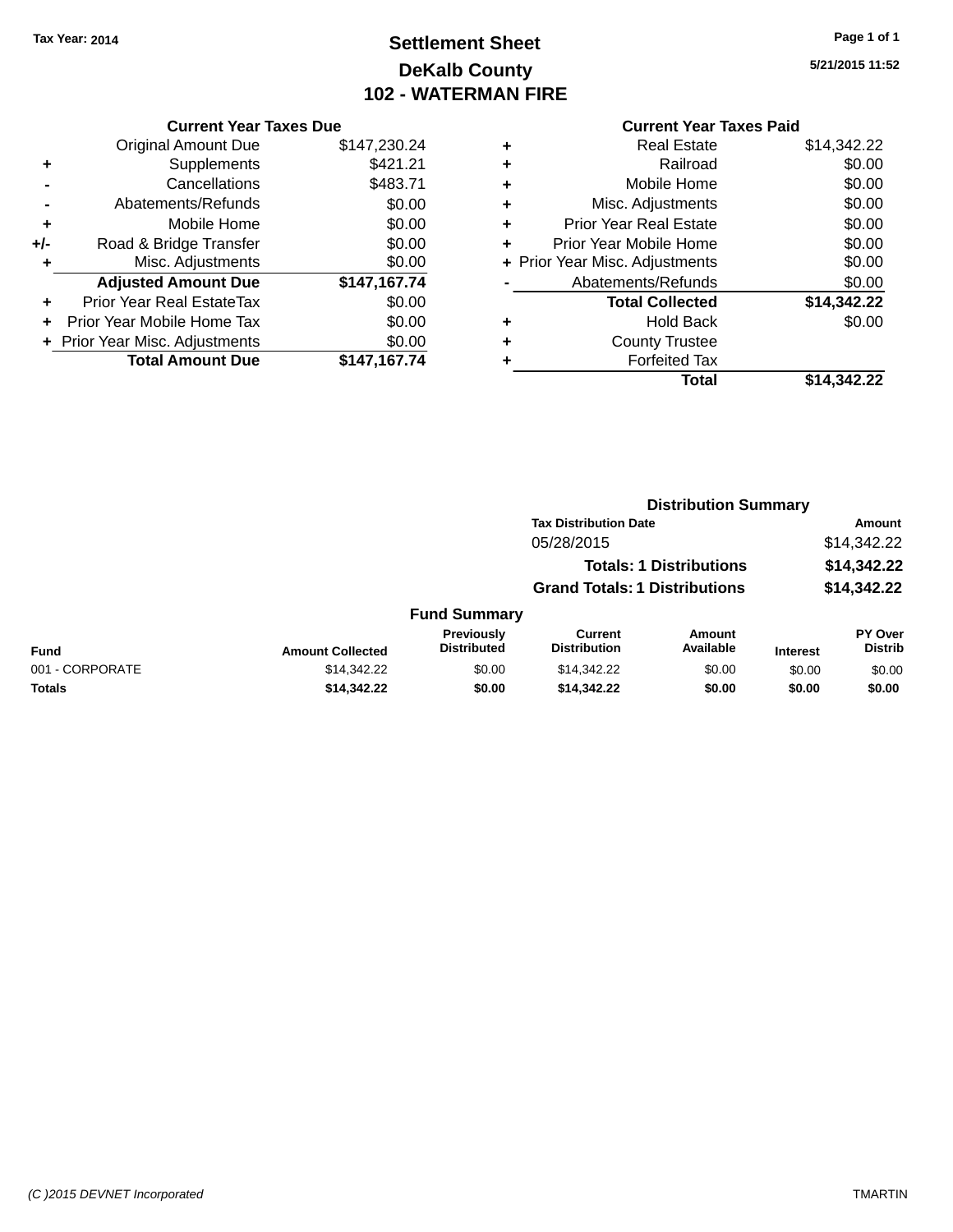# **Settlement Sheet Tax Year: 2014 Page 1 of 1 DeKalb County 103 - EARLVILLE LIBRARY DISTRICT**

**5/21/2015 11:52**

# **Current Year Taxes Paid**

|     | <b>Current Year Taxes Due</b>     |            |
|-----|-----------------------------------|------------|
|     | Original Amount Due               | \$4,593.29 |
| ٠   | Supplements                       | \$0.00     |
|     | Cancellations                     | \$0.00     |
|     | Abatements/Refunds                | \$0.00     |
| ÷   | Mobile Home                       | \$0.00     |
| +/- | Road & Bridge Transfer            | \$0.00     |
| ٠   | Misc. Adjustments                 | \$0.00     |
|     | <b>Adjusted Amount Due</b>        | \$4,593.29 |
| ÷   | Prior Year Real EstateTax         | \$0.00     |
| ÷   | <b>Prior Year Mobile Home Tax</b> | \$0.00     |
|     | Prior Year Misc. Adjustments      | \$0.00     |
|     | <b>Total Amount Due</b>           | \$4.593.29 |

| ٠ | <b>Real Estate</b>             | \$735.81 |
|---|--------------------------------|----------|
| ٠ | Railroad                       | \$0.00   |
| ٠ | Mobile Home                    | \$0.00   |
| ٠ | Misc. Adjustments              | \$0.00   |
| ٠ | <b>Prior Year Real Estate</b>  | \$0.00   |
|   | Prior Year Mobile Home         | \$0.00   |
|   | + Prior Year Misc. Adjustments | \$0.00   |
|   | Abatements/Refunds             | \$0.00   |
|   | <b>Total Collected</b>         | \$735.81 |
| ٠ | Hold Back                      | \$0.00   |
|   | <b>County Trustee</b>          |          |
| ٠ | <b>Forfeited Tax</b>           |          |
|   | Total                          | \$735.81 |
|   |                                |          |

| <b>Distribution Summary</b>          |          |
|--------------------------------------|----------|
| <b>Tax Distribution Date</b>         | Amount   |
| 05/28/2015                           | \$735.81 |
| <b>Totals: 1 Distributions</b>       | \$735.81 |
| <b>Grand Totals: 1 Distributions</b> | \$735.81 |

| <b>Fund</b>                                         | <b>Amount Collected</b> | Previously<br><b>Distributed</b> | Current<br><b>Distribution</b> | <b>Amount</b><br>Available | <b>Interest</b> | PY Over<br><b>Distrib</b> |
|-----------------------------------------------------|-------------------------|----------------------------------|--------------------------------|----------------------------|-----------------|---------------------------|
| 001 - CORPORATE                                     | \$413.00                | \$0.00                           | \$413.00                       | \$0.00                     | \$0.00          | \$0.00                    |
| 004 - OPERATIONS & MAINTENANCE                      | \$55.07                 | \$0.00                           | \$55.07                        | \$0.00                     | \$0.00          | \$0.00                    |
| 027 - AUDIT                                         | \$13.74                 | \$0.00                           | \$13.74                        | \$0.00                     | \$0.00          | \$0.00                    |
| 031 - WORKING CASH                                  | \$0.00                  | \$0.00                           | \$0.00                         | \$0.00                     | \$0.00          | \$0.00                    |
| 035 - TORT JUDGMENTS, LIABILITY<br><b>INSURANCE</b> | \$199.07                | \$0.00                           | \$199.07                       | \$0.00                     | \$0.00          | \$0.00                    |
| 047 - SOCIAL SECURITY                               | \$54.93                 | \$0.00                           | \$54.93                        | \$0.00                     | \$0.00          | \$0.00                    |
| <b>Totals</b>                                       | \$735.81                | \$0.00                           | \$735.81                       | \$0.00                     | \$0.00          | \$0.00                    |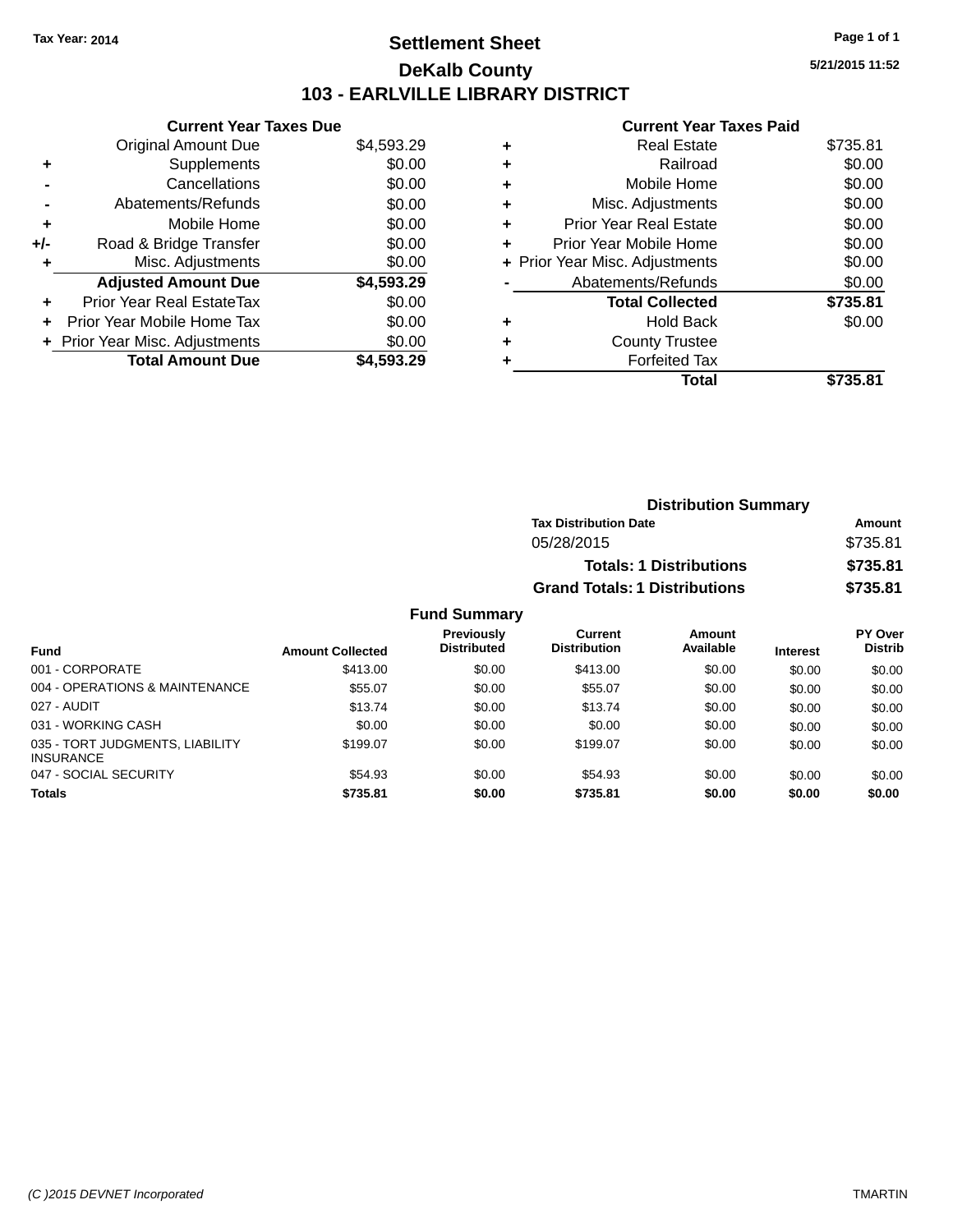# **Settlement Sheet Tax Year: 2014 Page 1 of 2 DeKalb County 110 - DEKALB PARK**

**5/21/2015 11:52**

#### **Current Year Taxes Due**

|       | <b>Original Amount Due</b>       | \$3,716,420.33 |
|-------|----------------------------------|----------------|
| ٠     | Supplements                      | \$84,089.80    |
|       | Cancellations                    | \$123,823.80   |
|       | Abatements/Refunds               | \$3.35         |
| ٠     | Mobile Home                      | \$0.00         |
| $+/-$ | Road & Bridge Transfer           | \$0.00         |
| ٠     | Misc. Adjustments                | \$25.12        |
|       | <b>Adjusted Amount Due</b>       | \$3,676,708.10 |
| ÷     | <b>Prior Year Real EstateTax</b> | (\$2,812.71)   |
|       | Prior Year Mobile Home Tax       | \$0.00         |
|       | + Prior Year Misc. Adjustments   | \$570.37       |
|       | <b>Total Amount Due</b>          | \$3,674,465.76 |

#### **Current Year Taxes Paid**

|   | <b>Real Estate</b>             | \$320,137.47 |
|---|--------------------------------|--------------|
| ٠ | Railroad                       | \$0.00       |
| ٠ | Mobile Home                    | \$0.00       |
| ٠ | Misc. Adjustments              | \$25.12      |
| ٠ | <b>Prior Year Real Estate</b>  | (\$2,812.71) |
|   | Prior Year Mobile Home         | \$0.00       |
|   | + Prior Year Misc. Adjustments | \$570.37     |
|   | Abatements/Refunds             | \$3.35       |
|   | <b>Total Collected</b>         | \$317,916.90 |
| ٠ | <b>Hold Back</b>               | \$0.00       |
|   | <b>County Trustee</b>          |              |
|   | <b>Forfeited Tax</b>           |              |
|   | Total                          | \$317,916.90 |
|   |                                |              |

# **Distribution Summary Tax Distribution Date Amount** 05/28/2015 \$317,916.90 **Totals: 1 Distributions \$317,916.90 Grand Totals: 1 Distributions \$317,916.90**

### **Fund Summary**

| <b>Fund</b>                             | <b>Amount Collected</b> | <b>Previously</b><br><b>Distributed</b> | Current<br><b>Distribution</b> | <b>Amount</b><br>Available |                 | <b>PY Over</b><br><b>Distrib</b> |
|-----------------------------------------|-------------------------|-----------------------------------------|--------------------------------|----------------------------|-----------------|----------------------------------|
|                                         |                         |                                         |                                |                            | <b>Interest</b> |                                  |
| 001 - CORPORATE                         | \$93.501.94             | \$0.00                                  | \$93,501.94                    | \$0.00                     | \$0.00          | \$0.00                           |
| 003 - BONDS AND INTEREST                | \$105,227.63            | \$0.00                                  | \$105,227.63                   | \$0.00                     | \$0.00          | \$0.00                           |
| $005 - I. M. R. F.$                     | \$21,356.70             | \$0.00                                  | \$21,356.70                    | \$0.00                     | \$0.00          | \$0.00                           |
| 027 - AUDIT                             | \$1,994.93              | \$0.00                                  | \$1,994.93                     | \$0.00                     | \$0.00          | \$0.00                           |
| 035 - TORT JUDGEMENTS/LIABILITY<br>INS. | \$6.666.71              | \$0.00                                  | \$6.666.71                     | \$0.00                     | \$0.00          | \$0.00                           |
| 047 - SOCIAL SECURITY                   | \$12,898.52             | \$0.00                                  | \$12,898.52                    | \$0.00                     | \$0.00          | \$0.00                           |
| 060 - UNEMPLOYMENT INSURANCE            | \$3,590.54              | \$0.00                                  | \$3,590.54                     | \$0.00                     | \$0.00          | \$0.00                           |
| 062 - WORKERS COMPENSATION              | \$3.762.22              | \$0.00                                  | \$3.762.22                     | \$0.00                     | \$0.00          | \$0.00                           |
| 122 - RECREATION                        | \$40.826.26             | \$0.00                                  | \$40,826.26                    | \$0.00                     | \$0.00          | \$0.00                           |
| 123 - AQUARIUM AND MUSEUM               | \$12.132.66             | \$0.00                                  | \$12.132.66                    | \$0.00                     | \$0.00          | \$0.00                           |
| 126 - REC PROGRAMS/HANDICAPPED          | \$15,958.79             | \$0.00                                  | \$15,958.79                    | \$0.00                     | \$0.00          | \$0.00                           |
| <b>Totals</b>                           | \$317.916.90            | \$0.00                                  | \$317.916.90                   | \$0.00                     | \$0.00          | \$0.00                           |

### **Miscellaneous Adjustment Detail**

| Year Source           | <b>Account Type</b>       | <b>Amount Adjustment Description</b>                         |
|-----------------------|---------------------------|--------------------------------------------------------------|
| 2013 RE - Real Estate | <b>Back Tax Collected</b> | \$2.27 SUMMIT ENCLAVE REDEMPTION 08-13-323-013 by TBA        |
| 2013 RE - Real Estate | <b>Back Tax Collected</b> | \$23.10 SIDDIQUI REDEMPTION 08-15-329-012 by TBA             |
| 2013 RE - Real Estate | <b>Back Tax Collected</b> | \$77.92 RIVERMIST UNIT 5 LLC REDEMPTION 08-02-401-006 by TBA |
| 2013 RE - Real Estate | <b>Back Tax Collected</b> | \$77.92 RIVERMIST UNIT 5 LLC REDEMPTION 08-02-401-007 by TBA |
| 2013 RE - Real Estate | <b>Back Tax Collected</b> | \$77.92 RIVERMIST UNIT 5 LLC REDEMPTION 08-02-401-009 by TBA |
| 2013 RE - Real Estate | <b>Back Tax Collected</b> | \$77.92 RIVERMIST UNIT 5 LLC REDEMPTION 08-02-401-010 by TBA |
| 2013 RE - Real Estate | <b>Back Tax Collected</b> | \$77.92 RIVERMIST UNIT 5 LLC REDEMPTION 08-02-425-010 by TBA |
| 2013 RE - Real Estate | <b>Back Tax Collected</b> | \$77.92 RIVERMIST UNIT 5 LLC REDEMPTION 08-02-425-012 by TBA |
| 2013 RE - Real Estate | <b>Back Tax Collected</b> | \$22.13 ORIX WILKINSON 2009 TAX 08-12-377-001 by TBA         |
| 2013 RE - Real Estate | <b>Back Tax Collected</b> | \$22.27 ORIX WILKINSON 2010 TAX 08-12-377-001 by TBA         |
| 2013 RE - Real Estate | <b>Back Tax Collected</b> | \$23.21 ORIX WILKINSON 2011 TAX 08-12-377-001 by TBA         |
| 2013 RE - Real Estate | <b>Back Tax Collected</b> | \$9.87 TRUSTEE SALE 08-14-207-024 by TBA                     |
| 2014 RE - Real Estate | <b>Back Tax Collected</b> | \$12.56 TRUSTEE SALE 08-27-279-029 by TBA                    |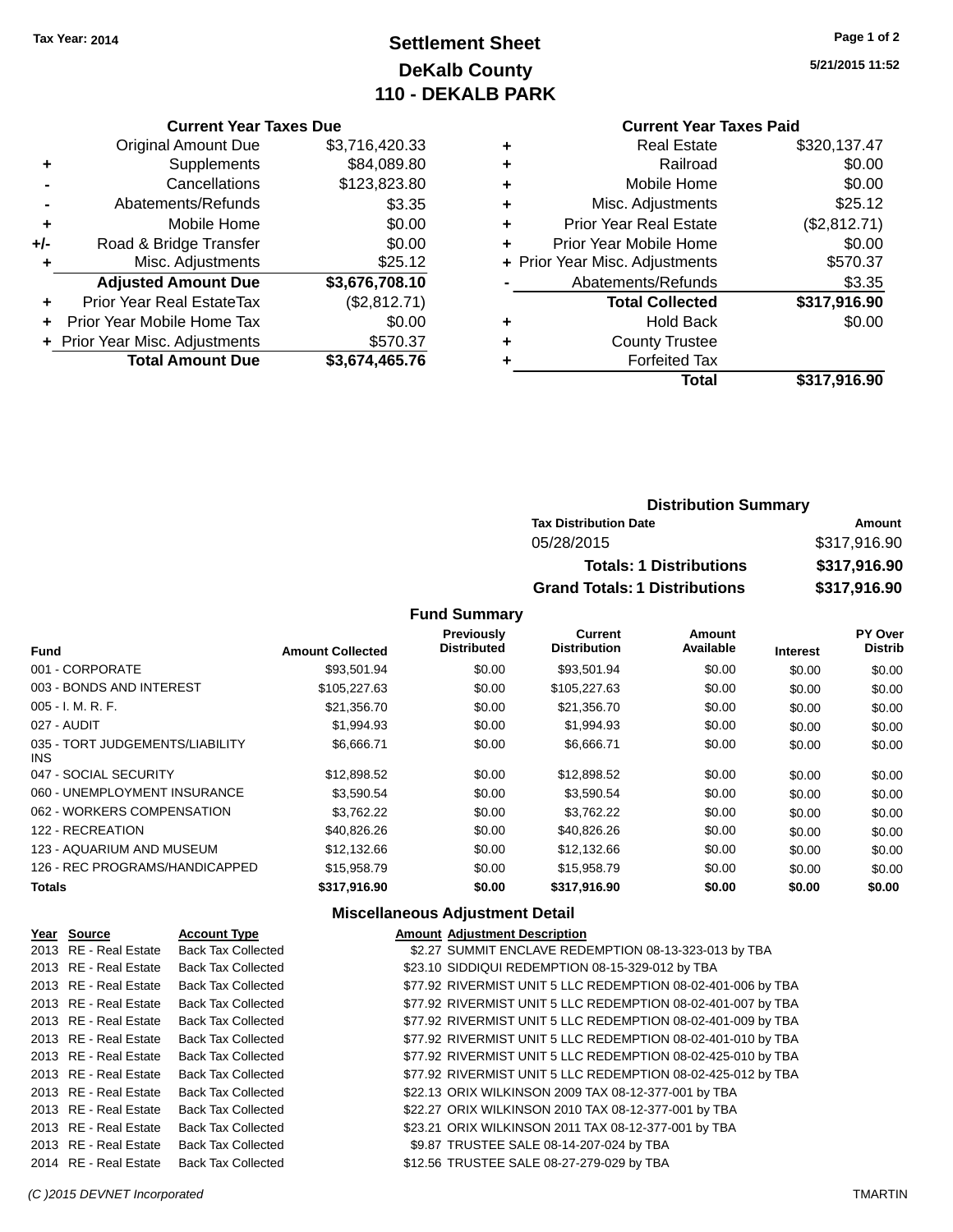# **Settlement Sheet Tax Year: 2014 Page 2 of 2**

# **DeKalb County**

# **Miscellaneous Adjustment Detail**

**Totals \$595.49 14 entries**

**Year Source Account Type Amount Adjustment Description**<br>2014 RE - Real Estate Back Tax Collected \$12.56 TRUSTEE SALE 08-27-27 \$12.56 TRUSTEE SALE 08-27-279-027 by TBA

**Abatement Detail**

\$3.35 PTAB INTEREST REFUND 08-28-201-009 by TBA

**Year Source Account Type Amount Adjustment Description**<br>2014 RE - Real Estate RE Abatement \$3.35 PTAB INTEREST REFUN **Totals \$3.35 1 entries**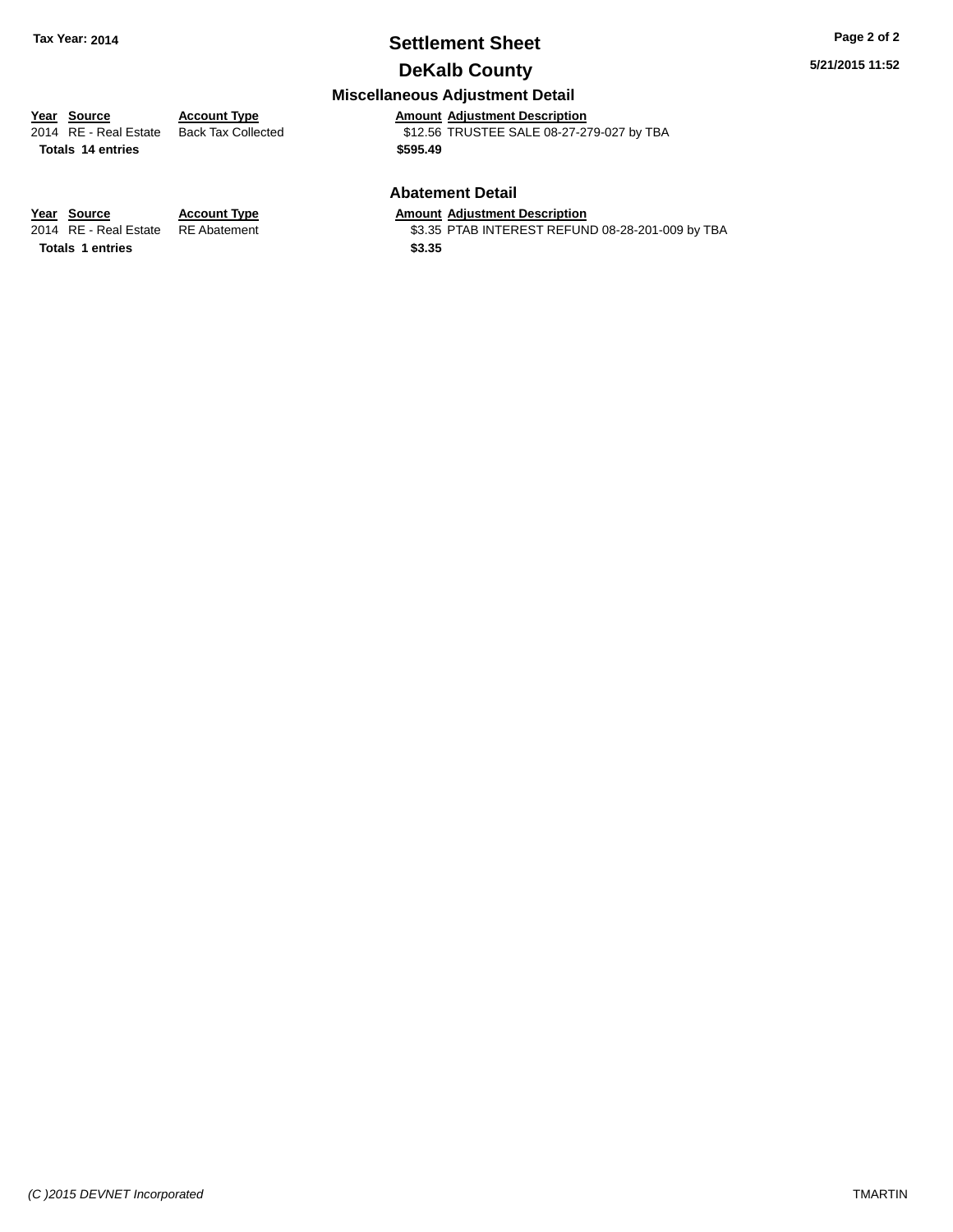# **Settlement Sheet Tax Year: 2014 Page 1 of 1 DeKalb County 111 - FRANKLIN TWP PARK**

**5/21/2015 11:52**

| <b>Current Year Taxes Due</b> |                                |  |  |  |
|-------------------------------|--------------------------------|--|--|--|
| <b>Original Amount Due</b>    | \$40,347.47                    |  |  |  |
| Supplements                   | \$335.91                       |  |  |  |
| Cancellations                 | \$382.19                       |  |  |  |
| Abatements/Refunds            | \$0.00                         |  |  |  |
| Mobile Home                   | \$0.00                         |  |  |  |
| Road & Bridge Transfer        | \$0.00                         |  |  |  |
| Misc. Adjustments             | \$0.00                         |  |  |  |
| <b>Adjusted Amount Due</b>    | \$40,301.19                    |  |  |  |
| Prior Year Real EstateTax     | \$0.00                         |  |  |  |
| Prior Year Mobile Home Tax    | \$0.00                         |  |  |  |
|                               | \$0.00                         |  |  |  |
| <b>Total Amount Due</b>       | \$40,301.19                    |  |  |  |
|                               | + Prior Year Misc. Adjustments |  |  |  |

| ٠ | <b>Real Estate</b>             | \$4,593.94 |
|---|--------------------------------|------------|
| ٠ | Railroad                       | \$0.00     |
| ٠ | Mobile Home                    | \$0.00     |
| ٠ | Misc. Adjustments              | \$0.00     |
| ٠ | <b>Prior Year Real Estate</b>  | \$0.00     |
| ÷ | Prior Year Mobile Home         | \$0.00     |
|   | + Prior Year Misc. Adjustments | \$0.00     |
|   | Abatements/Refunds             | \$0.00     |
|   | <b>Total Collected</b>         | \$4,593.94 |
| ٠ | <b>Hold Back</b>               | \$0.00     |
| ٠ | <b>County Trustee</b>          |            |
| ٠ | <b>Forfeited Tax</b>           |            |
|   | Total                          | \$4,593.94 |
|   |                                |            |

|                                         |                         |                                  | <b>Distribution Summary</b>           |                                |                 |                           |
|-----------------------------------------|-------------------------|----------------------------------|---------------------------------------|--------------------------------|-----------------|---------------------------|
|                                         |                         |                                  | <b>Tax Distribution Date</b>          |                                |                 | Amount                    |
|                                         |                         |                                  | 05/28/2015                            |                                |                 | \$4,593.94                |
|                                         |                         |                                  |                                       | <b>Totals: 1 Distributions</b> |                 | \$4,593.94                |
|                                         |                         |                                  | <b>Grand Totals: 1 Distributions</b>  |                                |                 | \$4,593.94                |
|                                         |                         | <b>Fund Summary</b>              |                                       |                                |                 |                           |
| <b>Fund</b>                             | <b>Amount Collected</b> | Previously<br><b>Distributed</b> | <b>Current</b><br><b>Distribution</b> | Amount<br>Available            | <b>Interest</b> | PY Over<br><b>Distrib</b> |
| 001 - CORPORATE                         | \$4,316,76              | \$0.00                           | \$4,316.76                            | \$0.00                         | \$0.00          | \$0.00                    |
| 035 - TORT JUDGEMENTS/LIABILITY<br>INS. | \$277.18                | \$0.00                           | \$277.18                              | \$0.00                         | \$0.00          | \$0.00                    |
| <b>Totals</b>                           | \$4,593.94              | \$0.00                           | \$4,593.94                            | \$0.00                         | \$0.00          | \$0.00                    |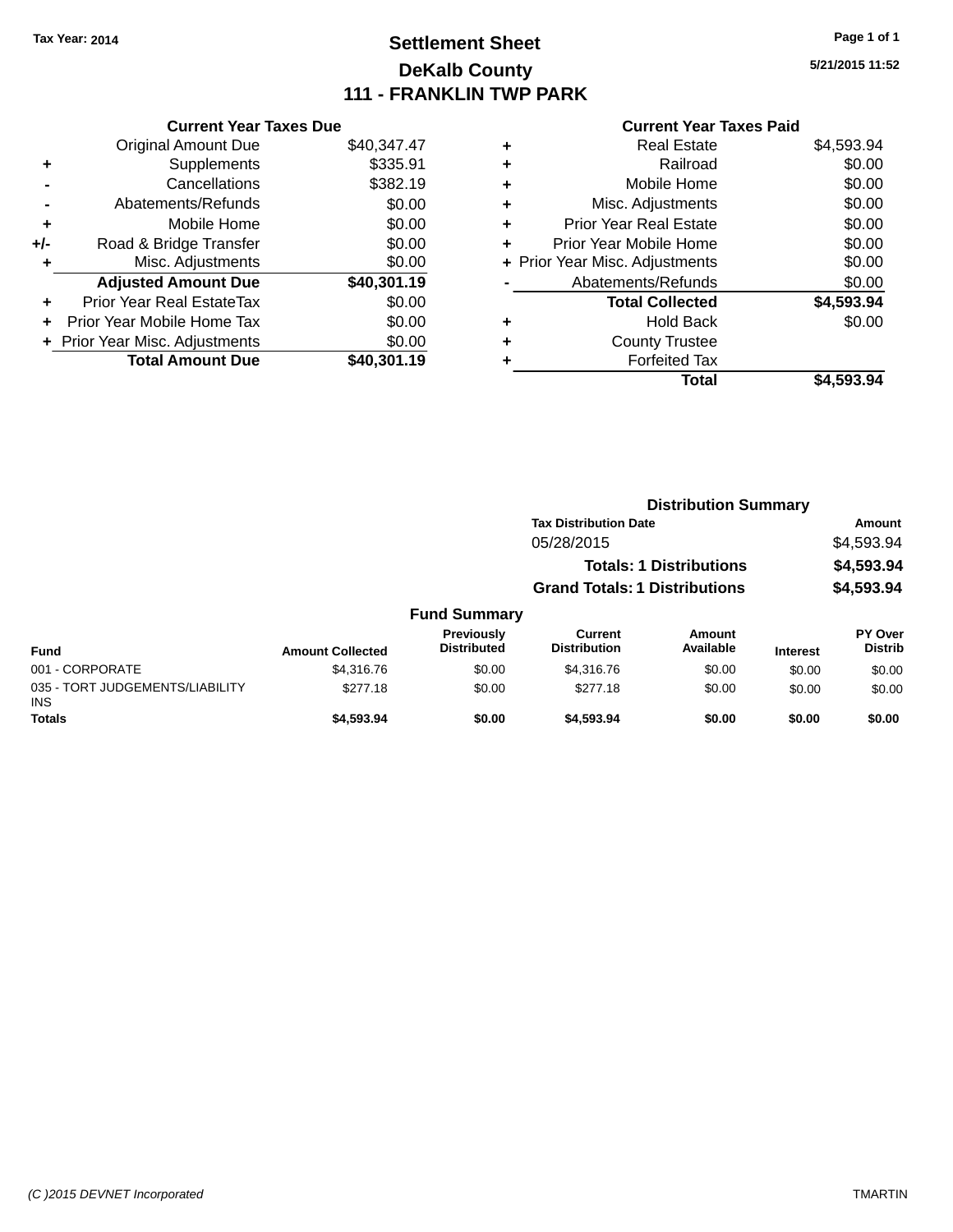# **Settlement Sheet Tax Year: 2014 Page 1 of 1 DeKalb County 112 - GENOA TWP PARK**

**5/21/2015 11:52**

### **Current Year Taxes Paid**

| <b>Current Year Taxes Due</b>              |              |  |  |  |
|--------------------------------------------|--------------|--|--|--|
| <b>Original Amount Due</b><br>\$602,885.32 |              |  |  |  |
| Supplements                                | \$3,994.64   |  |  |  |
| Cancellations                              | \$4,971.25   |  |  |  |
| Abatements/Refunds                         | \$5.43       |  |  |  |
| Mobile Home                                | \$0.00       |  |  |  |
| Road & Bridge Transfer                     | \$0.00       |  |  |  |
| Misc. Adjustments                          | \$0.00       |  |  |  |
| <b>Adjusted Amount Due</b>                 | \$601,903.28 |  |  |  |
| Prior Year Real EstateTax                  | \$443.23     |  |  |  |
| Prior Year Mobile Home Tax                 | \$0.00       |  |  |  |
| + Prior Year Misc. Adjustments             | \$130.32     |  |  |  |
| <b>Total Amount Due</b>                    | \$602,476.83 |  |  |  |
|                                            |              |  |  |  |

|   | <b>Real Estate</b>             | \$63,388.51 |
|---|--------------------------------|-------------|
| ٠ | Railroad                       | \$0.00      |
| ٠ | Mobile Home                    | \$0.00      |
| ٠ | Misc. Adjustments              | \$0.00      |
| ٠ | <b>Prior Year Real Estate</b>  | \$443.23    |
| ٠ | Prior Year Mobile Home         | \$0.00      |
|   | + Prior Year Misc. Adjustments | \$130.32    |
|   | Abatements/Refunds             | \$5.43      |
|   | <b>Total Collected</b>         | \$63,956.63 |
| ٠ | Hold Back                      | \$0.00      |
| ٠ | <b>County Trustee</b>          |             |
| ٠ | <b>Forfeited Tax</b>           |             |
|   | Total                          | \$63,956.63 |
|   |                                |             |

| <b>Distribution Summary</b>          |             |
|--------------------------------------|-------------|
| <b>Tax Distribution Date</b>         | Amount      |
| 05/28/2015                           | \$63,956,63 |
| <b>Totals: 1 Distributions</b>       | \$63,956.63 |
| <b>Grand Totals: 1 Distributions</b> | \$63,956.63 |

**Fund Summary**

| <b>Fund</b>                             | <b>Amount Collected</b> | Previously<br><b>Distributed</b> | <b>Current</b><br><b>Distribution</b> | Amount<br>Available | <b>Interest</b> | PY Over<br><b>Distrib</b> |
|-----------------------------------------|-------------------------|----------------------------------|---------------------------------------|---------------------|-----------------|---------------------------|
| 001 - CORPORATE                         | \$17,966.47             | \$0.00                           | \$17,966.47                           | \$0.00              | \$0.00          | \$0.00                    |
| 003 - BONDS AND INTEREST                | \$28,557.61             | \$0.00                           | \$28,557.61                           | \$0.00              | \$0.00          | \$0.00                    |
| $005 - I. M. R. F.$                     | \$84.62                 | \$0.00                           | \$84.62                               | \$0.00              | \$0.00          | \$0.00                    |
| 027 - AUDIT                             | \$84.62                 | \$0.00                           | \$84.62                               | \$0.00              | \$0.00          | \$0.00                    |
| 035 - TORT JUDGEMENTS/LIABILITY<br>INS. | \$0.00                  | \$0.00                           | \$0.00                                | \$0.00              | \$0.00          | \$0.00                    |
| 047 - SOCIAL SECURITY                   | \$84.62                 | \$0.00                           | \$84.62                               | \$0.00              | \$0.00          | \$0.00                    |
| 062 - WORKERS COMPENSATION              | \$84.62                 | \$0.00                           | \$84.62                               | \$0.00              | \$0.00          | \$0.00                    |
| 122 - RECREATION                        | \$12,979.74             | \$0.00                           | \$12,979.74                           | \$0.00              | \$0.00          | \$0.00                    |
| 126 - REC PROGRAMS/HANDICAPPED          | \$4.029.71              | \$0.00                           | \$4.029.71                            | \$0.00              | \$0.00          | \$0.00                    |
| 143 - MEDICARE                          | \$84.62                 | \$0.00                           | \$84.62                               | \$0.00              | \$0.00          | \$0.00                    |
| <b>Totals</b>                           | \$63,956.63             | \$0.00                           | \$63,956.63                           | \$0.00              | \$0.00          | \$0.00                    |

#### **Miscellaneous Adjustment Detail**

| <u>Year Source</u>      | <b>Account Type</b> | <b>Amount Adjustment Description</b>                     |
|-------------------------|---------------------|----------------------------------------------------------|
| 2013 RE - Real Estate   | Back Tax Collected  | \$60.50 MARSH REDEMPTION 03-31-231-008 by TBA            |
| 2013 RE - Real Estate   | Back Tax Collected  | \$69.82 ABCXYZ LIVING TR REDEMPTION 03-31-235-006 by TBA |
| <b>Totals 2 entries</b> |                     | \$130.32                                                 |

#### **Abatement Detail**

# **Year Source Account Type Amount Adjustment Description**<br>2014 RE - Real Estate RE Abatement **65.43 PTAB INTEREST REFUN**

\$5.43 PTAB INTEREST REFUND 03-19-461-008 by TBA **Totals \$5.43 1 entries**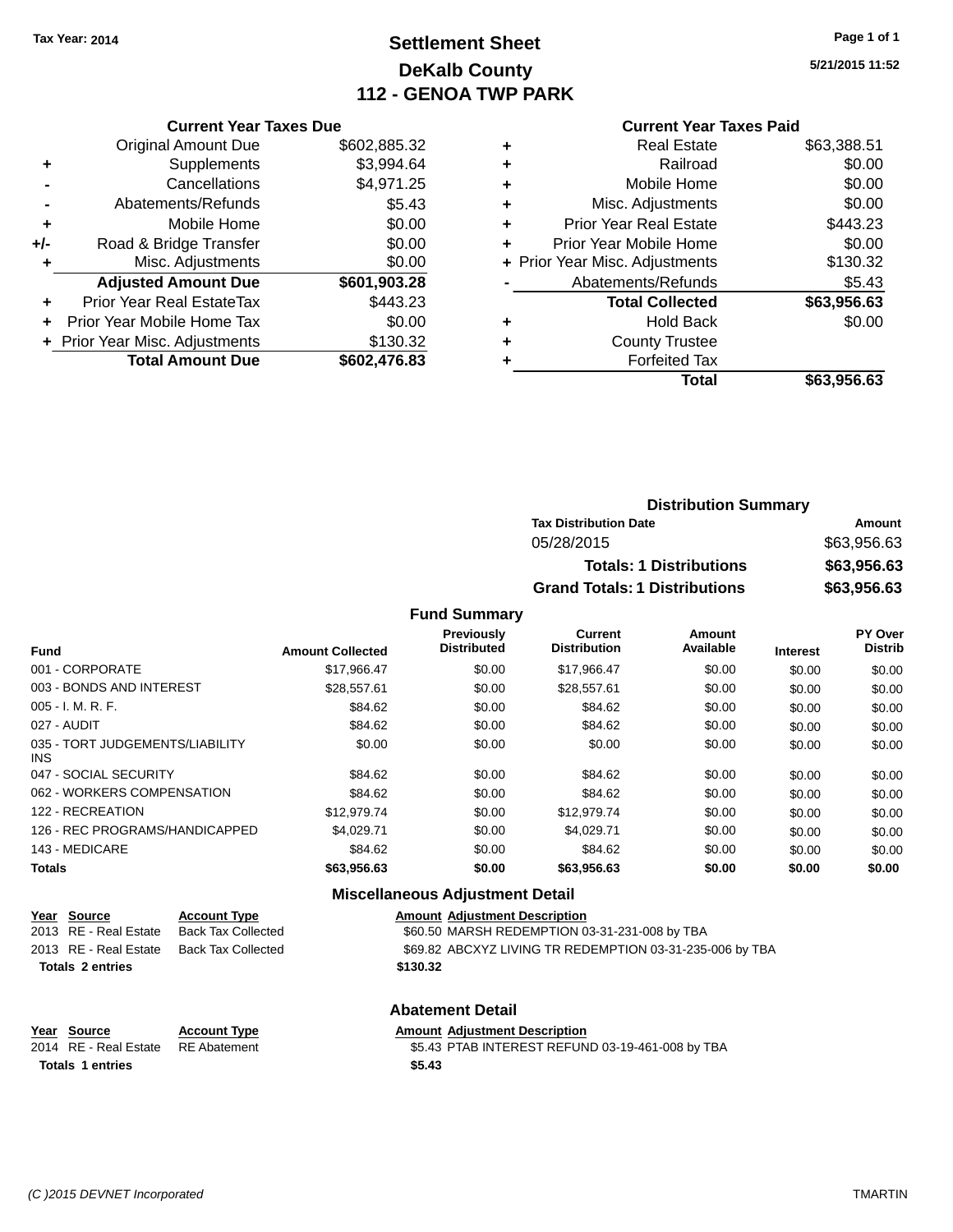# **Settlement Sheet Tax Year: 2014 Page 1 of 1 DeKalb County 113 - KINGSTON TWP PARK**

**5/21/2015 11:52**

#### **Current Year Taxes Paid**

|     | <b>Current Year Taxes Due</b>  |             |
|-----|--------------------------------|-------------|
|     | <b>Original Amount Due</b>     | \$51,102.12 |
| ÷   | Supplements                    | \$196.18    |
|     | Cancellations                  | \$211.54    |
|     | Abatements/Refunds             | \$0.00      |
| ٠   | Mobile Home                    | \$0.00      |
| +/- | Road & Bridge Transfer         | \$0.00      |
|     | Misc. Adjustments              | \$0.00      |
|     | <b>Adjusted Amount Due</b>     | \$51,086.76 |
| ٠   | Prior Year Real EstateTax      | \$0.00      |
|     | Prior Year Mobile Home Tax     | \$0.00      |
|     | + Prior Year Misc. Adjustments | \$0.00      |
|     | <b>Total Amount Due</b>        | \$51,086.76 |
|     |                                |             |

|   | <b>Real Estate</b>             | \$4,503.15 |
|---|--------------------------------|------------|
| ٠ | Railroad                       | \$0.00     |
| ٠ | Mobile Home                    | \$0.00     |
| ٠ | Misc. Adjustments              | \$0.00     |
| ٠ | <b>Prior Year Real Estate</b>  | \$0.00     |
| ٠ | Prior Year Mobile Home         | \$0.00     |
|   | + Prior Year Misc. Adjustments | \$0.00     |
|   | Abatements/Refunds             | \$0.00     |
|   | <b>Total Collected</b>         | \$4,503.15 |
| ٠ | <b>Hold Back</b>               | \$0.00     |
| ٠ | <b>County Trustee</b>          |            |
| ٠ | <b>Forfeited Tax</b>           |            |
|   | Total                          | \$4,503.15 |
|   |                                |            |

| <b>Distribution Summary</b>          |            |
|--------------------------------------|------------|
| <b>Tax Distribution Date</b>         | Amount     |
| 05/28/2015                           | \$4,503.15 |
| <b>Totals: 1 Distributions</b>       | \$4,503.15 |
| <b>Grand Totals: 1 Distributions</b> | \$4,503.15 |
|                                      |            |

#### **Fund Summary Fund Interest Amount Collected Distributed PY Over Distrib Amount Available Current Distribution Previously** 001 - CORPORATE \$3,561.93 \$0.00 \$3,561.93 \$0.00 \$0.00 \$0.00 035 - TORT JUDGEMENTS/LIABILITY INS \$471.54 \$0.00 \$471.54 \$0.00 \$0.00 \$0.00 122 - RECREATION 6409.68 \$169.68 \$0.00 \$169.68 \$0.00 \$0.00 \$0.00 \$0.00 \$0.00 **Totals \$4,503.15 \$0.00 \$4,503.15 \$0.00 \$0.00 \$0.00**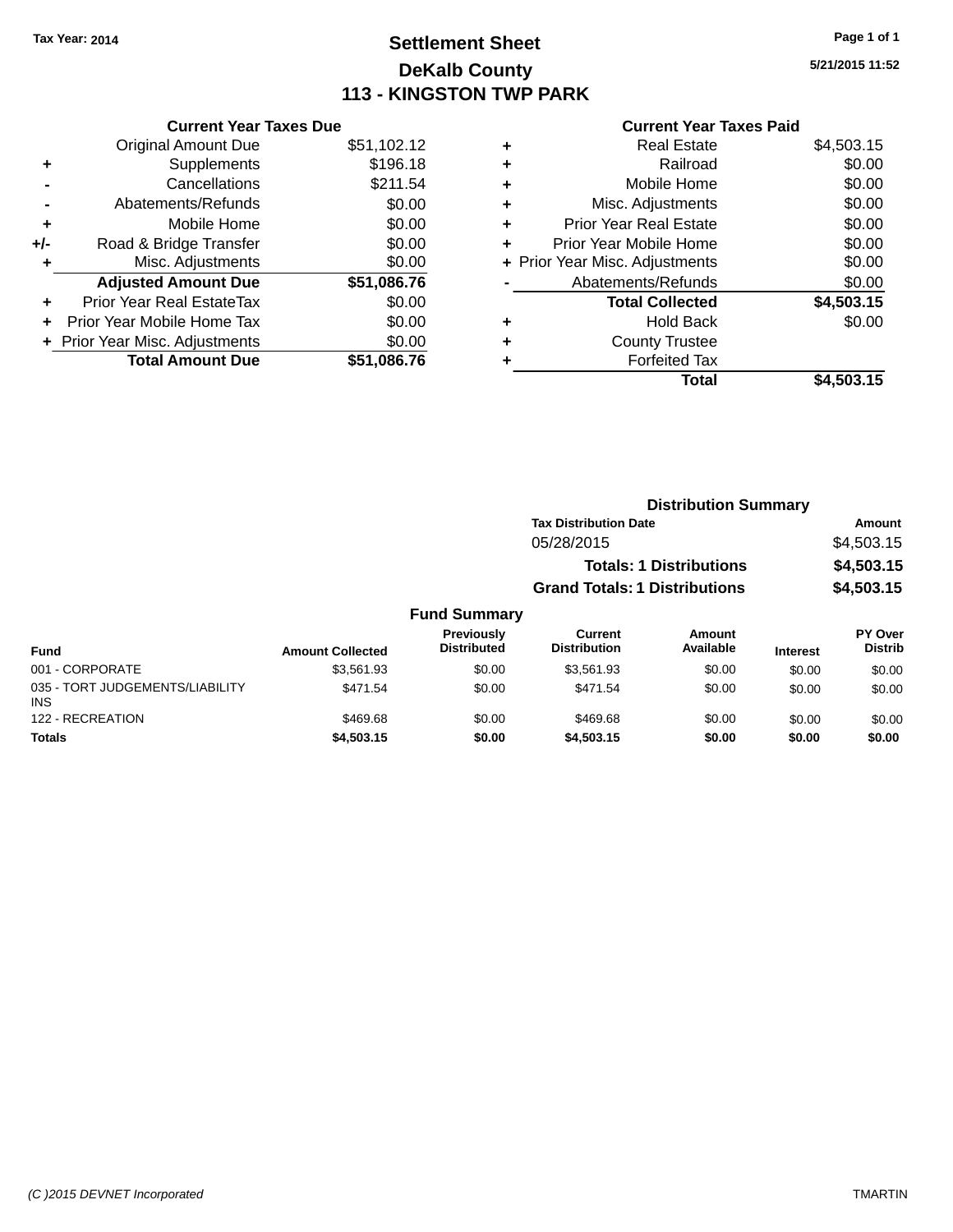# **Settlement Sheet Tax Year: 2014 Page 1 of 1 DeKalb County 114 - SANDWICH PARK**

**5/21/2015 11:52**

### **Current Year Taxes Paid**

| \$471,878.65<br><b>Original Amount Due</b><br>\$2,016.25<br>Supplements<br>٠<br>\$2,303.39<br>Cancellations<br>\$0.00<br>Abatements/Refunds<br>\$0.00<br>Mobile Home<br>÷<br>\$0.00<br>Road & Bridge Transfer<br>$+/-$<br>\$0.00<br>Misc. Adjustments<br>٠<br><b>Adjusted Amount Due</b><br>\$471,591.51<br>Prior Year Real EstateTax<br>(\$61.65)<br>÷<br>\$0.00<br>Prior Year Mobile Home Tax<br>\$8.27<br>+ Prior Year Misc. Adjustments | <b>Current Year Taxes Due</b> |              |  |  |  |
|---------------------------------------------------------------------------------------------------------------------------------------------------------------------------------------------------------------------------------------------------------------------------------------------------------------------------------------------------------------------------------------------------------------------------------------------|-------------------------------|--------------|--|--|--|
|                                                                                                                                                                                                                                                                                                                                                                                                                                             |                               |              |  |  |  |
|                                                                                                                                                                                                                                                                                                                                                                                                                                             |                               |              |  |  |  |
|                                                                                                                                                                                                                                                                                                                                                                                                                                             |                               |              |  |  |  |
|                                                                                                                                                                                                                                                                                                                                                                                                                                             |                               |              |  |  |  |
|                                                                                                                                                                                                                                                                                                                                                                                                                                             |                               |              |  |  |  |
|                                                                                                                                                                                                                                                                                                                                                                                                                                             |                               |              |  |  |  |
|                                                                                                                                                                                                                                                                                                                                                                                                                                             |                               |              |  |  |  |
|                                                                                                                                                                                                                                                                                                                                                                                                                                             |                               |              |  |  |  |
|                                                                                                                                                                                                                                                                                                                                                                                                                                             |                               |              |  |  |  |
|                                                                                                                                                                                                                                                                                                                                                                                                                                             |                               |              |  |  |  |
|                                                                                                                                                                                                                                                                                                                                                                                                                                             |                               |              |  |  |  |
|                                                                                                                                                                                                                                                                                                                                                                                                                                             | <b>Total Amount Due</b>       | \$471.538.13 |  |  |  |

|   | <b>Total</b>                   | \$49,739.40 |
|---|--------------------------------|-------------|
|   | <b>Forfeited Tax</b>           |             |
| ٠ | <b>County Trustee</b>          |             |
| ٠ | Hold Back                      | \$0.00      |
|   | <b>Total Collected</b>         | \$49,739.40 |
|   | Abatements/Refunds             | \$0.00      |
|   | + Prior Year Misc. Adjustments | \$8.27      |
| ٠ | Prior Year Mobile Home         | \$0.00      |
| ٠ | <b>Prior Year Real Estate</b>  | (\$61.65)   |
| ٠ | Misc. Adjustments              | \$0.00      |
| ٠ | Mobile Home                    | \$0.00      |
| ٠ | Railroad                       | \$0.00      |
| ٠ | Real Estate                    | \$49.792.78 |
|   |                                |             |

| <b>Distribution Summary</b>          |             |
|--------------------------------------|-------------|
| <b>Tax Distribution Date</b>         | Amount      |
| 05/28/2015                           | \$49.739.40 |
| <b>Totals: 1 Distributions</b>       | \$49,739.40 |
| <b>Grand Totals: 1 Distributions</b> | \$49,739.40 |

### **Fund Summary**

| <b>Fund</b>                             | <b>Amount Collected</b> | Previously<br><b>Distributed</b> | Current<br><b>Distribution</b> | Amount<br>Available | <b>Interest</b> | <b>PY Over</b><br><b>Distrib</b> |
|-----------------------------------------|-------------------------|----------------------------------|--------------------------------|---------------------|-----------------|----------------------------------|
|                                         |                         |                                  |                                |                     |                 |                                  |
| 001 - CORPORATE                         | \$16,272.28             | \$0.00                           | \$16,272.28                    | \$0.00              | \$0.00          | \$0.00                           |
| 003 - BONDS AND INTEREST                | \$10.431.58             | \$0.00                           | \$10.431.58                    | \$0.00              | \$0.00          | \$0.00                           |
| 005 - I. M. R. F.                       | \$3.256.13              | \$0.00                           | \$3,256.13                     | \$0.00              | \$0.00          | \$0.00                           |
| 027 - AUDIT                             | \$587.98                | \$0.00                           | \$587.98                       | \$0.00              | \$0.00          | \$0.00                           |
| 035 - TORT JUDGEMENTS/LIABILITY<br>INS. | \$3.256.13              | \$0.00                           | \$3,256.13                     | \$0.00              | \$0.00          | \$0.00                           |
| 047 - SOCIAL SECURITY                   | \$2,326,37              | \$0.00                           | \$2.326.37                     | \$0.00              | \$0.00          | \$0.00                           |
| 060 - UNEMPLOYMENT INSURANCE            | \$1,396.52              | \$0.00                           | \$1.396.52                     | \$0.00              | \$0.00          | \$0.00                           |
| 122 - RECREATION                        | \$11.746.90             | \$0.00                           | \$11.746.90                    | \$0.00              | \$0.00          | \$0.00                           |
| 125 - PAVING & LIGHTING, STREETS        | \$465.51                | \$0.00                           | \$465.51                       | \$0.00              | \$0.00          | \$0.00                           |
| <b>Totals</b>                           | \$49,739.40             | \$0.00                           | \$49,739.40                    | \$0.00              | \$0.00          | \$0.00                           |

# **Miscellaneous Adjustment Detail**

# **Year Source Account Type Amount Adjustment Description**

\$8.27 TRUSTEE SALE 19-25-252-014 by TBA

**Totals 1 entries** \$8.27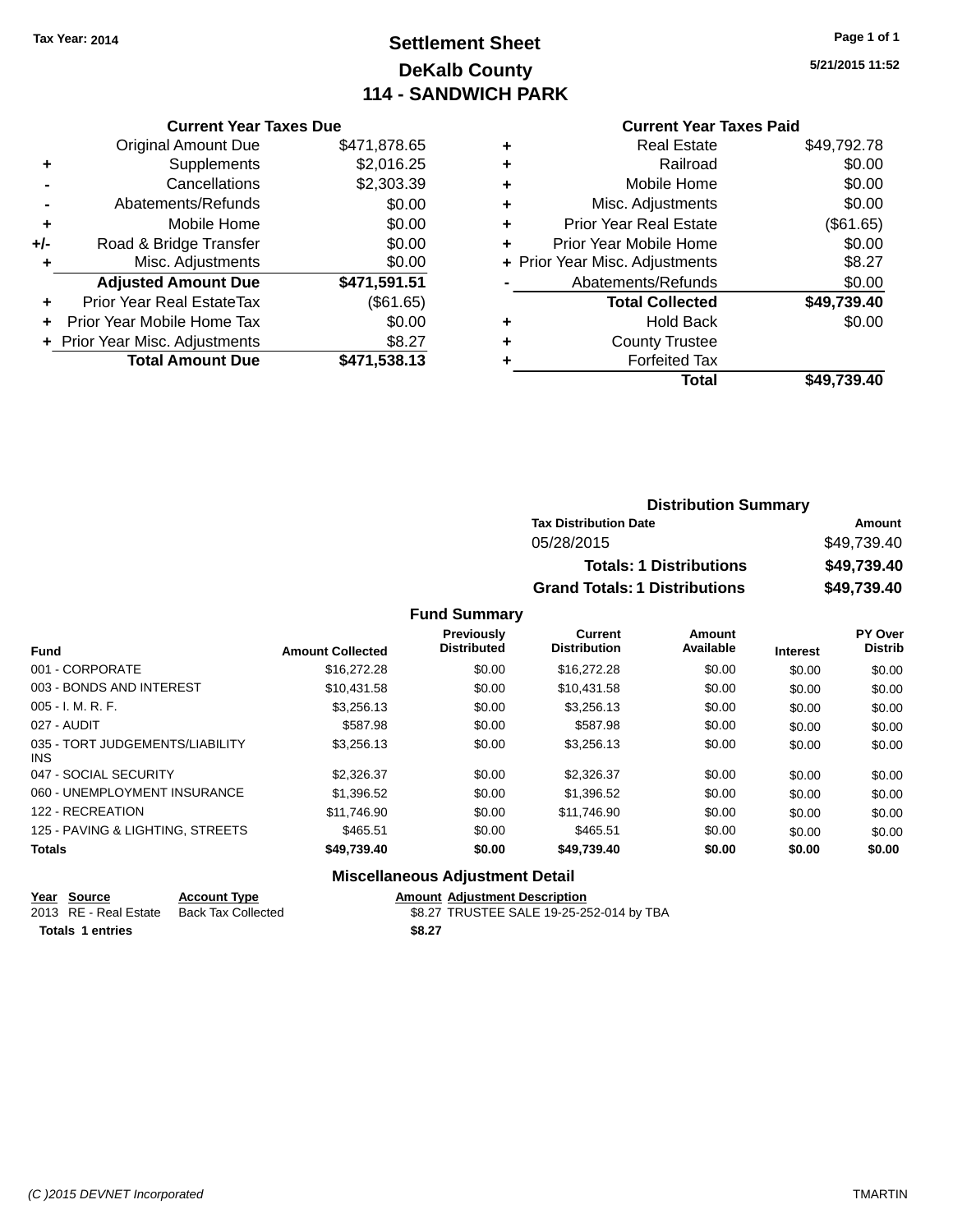# **Settlement Sheet Tax Year: 2014 Page 1 of 1 DeKalb County 115 - SYCAMORE PARK**

**5/21/2015 11:52**

# **Current Year Taxes Paid**

|     | <b>Current Year Taxes Due</b>  |                |  |
|-----|--------------------------------|----------------|--|
|     | <b>Original Amount Due</b>     | \$2,917,748.64 |  |
| ٠   | Supplements                    | \$8,935.03     |  |
|     | Cancellations                  | \$9,984.60     |  |
|     | Abatements/Refunds             | \$0.00         |  |
| ٠   | Mobile Home                    | \$0.00         |  |
| +/- | Road & Bridge Transfer         | \$0.00         |  |
|     | Misc. Adjustments              | \$492.12       |  |
|     | <b>Adjusted Amount Due</b>     | \$2,917,191.19 |  |
| ٠   | Prior Year Real EstateTax      | \$481.28       |  |
|     | Prior Year Mobile Home Tax     | \$0.00         |  |
|     | + Prior Year Misc. Adjustments | \$0.00         |  |
|     | <b>Total Amount Due</b>        | \$2,917,672.47 |  |
|     |                                |                |  |

|   | <b>Real Estate</b>             | \$261,260.96 |
|---|--------------------------------|--------------|
| ٠ | Railroad                       | \$0.00       |
| ٠ | Mobile Home                    | \$0.00       |
| ٠ | Misc. Adjustments              | \$492.12     |
| ٠ | <b>Prior Year Real Estate</b>  | \$481.28     |
| ٠ | Prior Year Mobile Home         | \$0.00       |
|   | + Prior Year Misc. Adjustments | \$0.00       |
|   | Abatements/Refunds             | \$0.00       |
|   | <b>Total Collected</b>         | \$262,234.36 |
| ٠ | Hold Back                      | \$0.00       |
| ٠ | <b>County Trustee</b>          |              |
| ٠ | <b>Forfeited Tax</b>           |              |
|   | Total                          | \$262,234.36 |
|   |                                |              |

| <b>Distribution Summary</b>          |              |  |  |  |
|--------------------------------------|--------------|--|--|--|
| <b>Tax Distribution Date</b>         | Amount       |  |  |  |
| 05/28/2015                           | \$262,234.36 |  |  |  |
| <b>Totals: 1 Distributions</b>       | \$262,234.36 |  |  |  |
| <b>Grand Totals: 1 Distributions</b> | \$262,234.36 |  |  |  |

#### **Fund Summary**

| <b>Fund</b>                                    | <b>Amount Collected</b> | <b>Previously</b><br><b>Distributed</b> | Current<br><b>Distribution</b> | Amount<br>Available | <b>Interest</b> | PY Over<br><b>Distrib</b> |
|------------------------------------------------|-------------------------|-----------------------------------------|--------------------------------|---------------------|-----------------|---------------------------|
| 001 - CORPORATE                                | \$99,799.07             | \$0.00                                  | \$99,799.07                    | \$0.00              | \$0.00          | \$0.00                    |
| 003 - BONDS AND INTEREST                       | \$52,687.08             | \$0.00                                  | \$52,687.08                    | \$0.00              | \$0.00          | \$0.00                    |
| $005 - I. M. R. F.$                            | \$7,997.62              | \$0.00                                  | \$7,997.62                     | \$0.00              | \$0.00          | \$0.00                    |
| 014 - POLICE PROTECTION                        | \$6.55                  | \$0.00                                  | \$6.55                         | \$0.00              | \$0.00          | \$0.00                    |
| 027 - AUDIT                                    | \$1,256.63              | \$0.00                                  | \$1,256.63                     | \$0.00              | \$0.00          | \$0.00                    |
| 035 - TORT JUDGEMENTS/LIABILITY<br>INS.        | \$4,942.07              | \$0.00                                  | \$4,942.07                     | \$0.00              | \$0.00          | \$0.00                    |
| 039 - PLAYGROUND AND RECREATION<br><b>COMM</b> | \$29,223.66             | \$0.00                                  | \$29,223.66                    | \$0.00              | \$0.00          | \$0.00                    |
| 047 - SOCIAL SECURITY                          | \$7,098.15              | \$0.00                                  | \$7,098.15                     | \$0.00              | \$0.00          | \$0.00                    |
| 122 - RECREATION                               | \$44.936.48             | \$0.00                                  | \$44,936.48                    | \$0.00              | \$0.00          | \$0.00                    |
| 125 - PAVING & LIGHTING, STREETS               | \$1,298.85              | \$0.00                                  | \$1,298.85                     | \$0.00              | \$0.00          | \$0.00                    |
| 126 - REC PROGRAMS/HANDICAPPED                 | \$12,988.20             | \$0.00                                  | \$12,988.20                    | \$0.00              | \$0.00          | \$0.00                    |
| <b>Totals</b>                                  | \$262,234.36            | \$0.00                                  | \$262,234.36                   | \$0.00              | \$0.00          | \$0.00                    |

# **Miscellaneous Adjustment Detail**

| Year Source             | <b>Account Type</b> | <b>Amount Adjustment Description</b>                      |  |
|-------------------------|---------------------|-----------------------------------------------------------|--|
| 2014 RE - Real Estate   | Back Tax Collected  | \$492.12 SYCAMORE MEADOWS REDEMPTION 06-22-331-006 by TBA |  |
| <b>Totals 1 entries</b> |                     | \$492.12                                                  |  |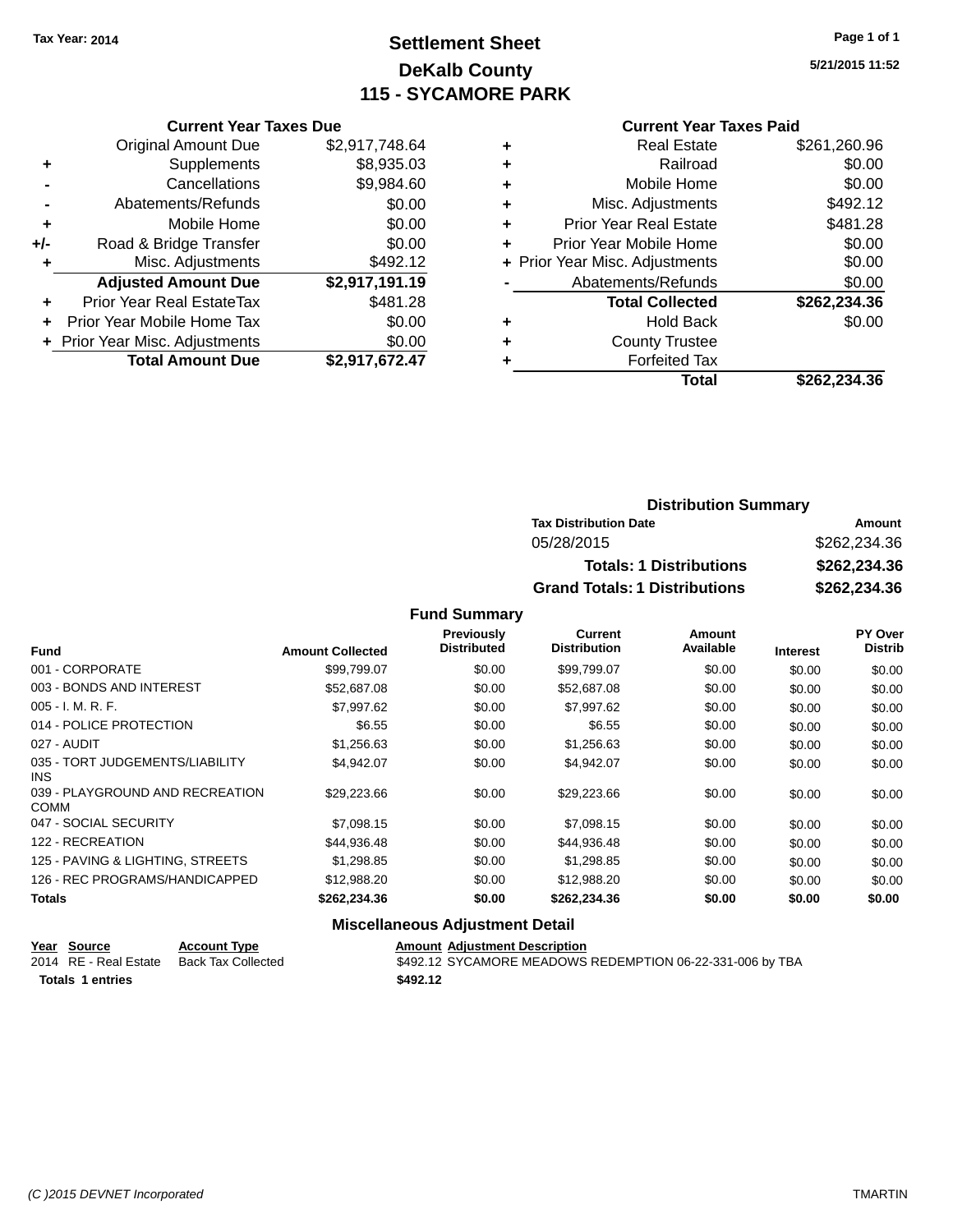# **Settlement Sheet Tax Year: 2014 Page 1 of 1 DeKalb County 120 - SCHOOL DISTRICT 1**

**5/21/2015 11:52**

# **Current Year Taxes Paid**

|     | <b>Current Year Taxes Due</b>  |              |
|-----|--------------------------------|--------------|
|     | <b>Original Amount Due</b>     | \$525,574.76 |
| ٠   | Supplements                    | \$1,341.96   |
|     | Cancellations                  | \$1,631.86   |
|     | Abatements/Refunds             | \$0.00       |
| ٠   | Mobile Home                    | \$0.00       |
| +/- | Road & Bridge Transfer         | \$0.00       |
| ٠   | Misc. Adjustments              | \$0.00       |
|     | <b>Adjusted Amount Due</b>     | \$525,284.86 |
| ٠   | Prior Year Real EstateTax      | \$0.00       |
|     | Prior Year Mobile Home Tax     | \$0.00       |
|     | + Prior Year Misc. Adjustments | \$0.00       |
|     | <b>Total Amount Due</b>        | \$525.284.86 |
|     |                                |              |

|   | Real Estate                    | \$71,774.62 |
|---|--------------------------------|-------------|
| ٠ | Railroad                       | \$0.00      |
| ٠ | Mobile Home                    | \$0.00      |
| ٠ | Misc. Adjustments              | \$0.00      |
| ٠ | <b>Prior Year Real Estate</b>  | \$0.00      |
| ٠ | Prior Year Mobile Home         | \$0.00      |
|   | + Prior Year Misc. Adjustments | \$0.00      |
|   | Abatements/Refunds             | \$0.00      |
|   | <b>Total Collected</b>         | \$71,774.62 |
| ٠ | Hold Back                      | \$0.00      |
|   | <b>County Trustee</b>          |             |
| ٠ | <b>Forfeited Tax</b>           |             |
|   | Total                          | \$71,774.62 |
|   |                                |             |

| <b>Distribution Summary</b>          |             |  |  |  |
|--------------------------------------|-------------|--|--|--|
| <b>Tax Distribution Date</b>         | Amount      |  |  |  |
| 05/28/2015                           | \$71,774.62 |  |  |  |
| <b>Totals: 1 Distributions</b>       | \$71,774.62 |  |  |  |
| <b>Grand Totals: 1 Distributions</b> | \$71,774.62 |  |  |  |

|                                         |                         | Previously         | Current             | Amount    |                 | PY Over        |
|-----------------------------------------|-------------------------|--------------------|---------------------|-----------|-----------------|----------------|
| <b>Fund</b>                             | <b>Amount Collected</b> | <b>Distributed</b> | <b>Distribution</b> | Available | <b>Interest</b> | <b>Distrib</b> |
| 002 - EDUCATION                         | \$49.518.26             | \$0.00             | \$49,518.26         | \$0.00    | \$0.00          | \$0.00         |
| 003 - BONDS AND INTEREST                | \$6,182.59              | \$0.00             | \$6,182.59          | \$0.00    | \$0.00          | \$0.00         |
| 004 - OPERATIONS & MAINTENANCE          | \$6,189.77              | \$0.00             | \$6,189.77          | \$0.00    | \$0.00          | \$0.00         |
| $005 - I. M. R. F.$                     | \$1,363.36              | \$0.00             | \$1,363.36          | \$0.00    | \$0.00          | \$0.00         |
| 030 - TRANSPORTATION SYSTEM             | \$2,475.94              | \$0.00             | \$2,475.94          | \$0.00    | \$0.00          | \$0.00         |
| 031 - WORKING CASH                      | \$618.98                | \$0.00             | \$618.98            | \$0.00    | \$0.00          | \$0.00         |
| 032 - FIRE PREV/SFTY/ENERGY             | \$618.98                | \$0.00             | \$618.98            | \$0.00    | \$0.00          | \$0.00         |
| 033 - SPECIAL EDUCATION                 | \$495.17                | \$0.00             | \$495.17            | \$0.00    | \$0.00          | \$0.00         |
| 035 - TORT JUDGEMENTS/LIABILITY<br>INS. | \$1,636.10              | \$0.00             | \$1,636.10          | \$0.00    | \$0.00          | \$0.00         |
| 047 - SOCIAL SECURITY                   | \$1,936.05              | \$0.00             | \$1,936.05          | \$0.00    | \$0.00          | \$0.00         |
| 057 - LEASE/PURCHASE/RENTAL             | \$618.98                | \$0.00             | \$618.98            | \$0.00    | \$0.00          | \$0.00         |
| 109 - PRIOR YEAR ADJUSTMENT             | \$120.44                | \$0.00             | \$120.44            | \$0.00    | \$0.00          | \$0.00         |
| Totals                                  | \$71,774.62             | \$0.00             | \$71,774.62         | \$0.00    | \$0.00          | \$0.00         |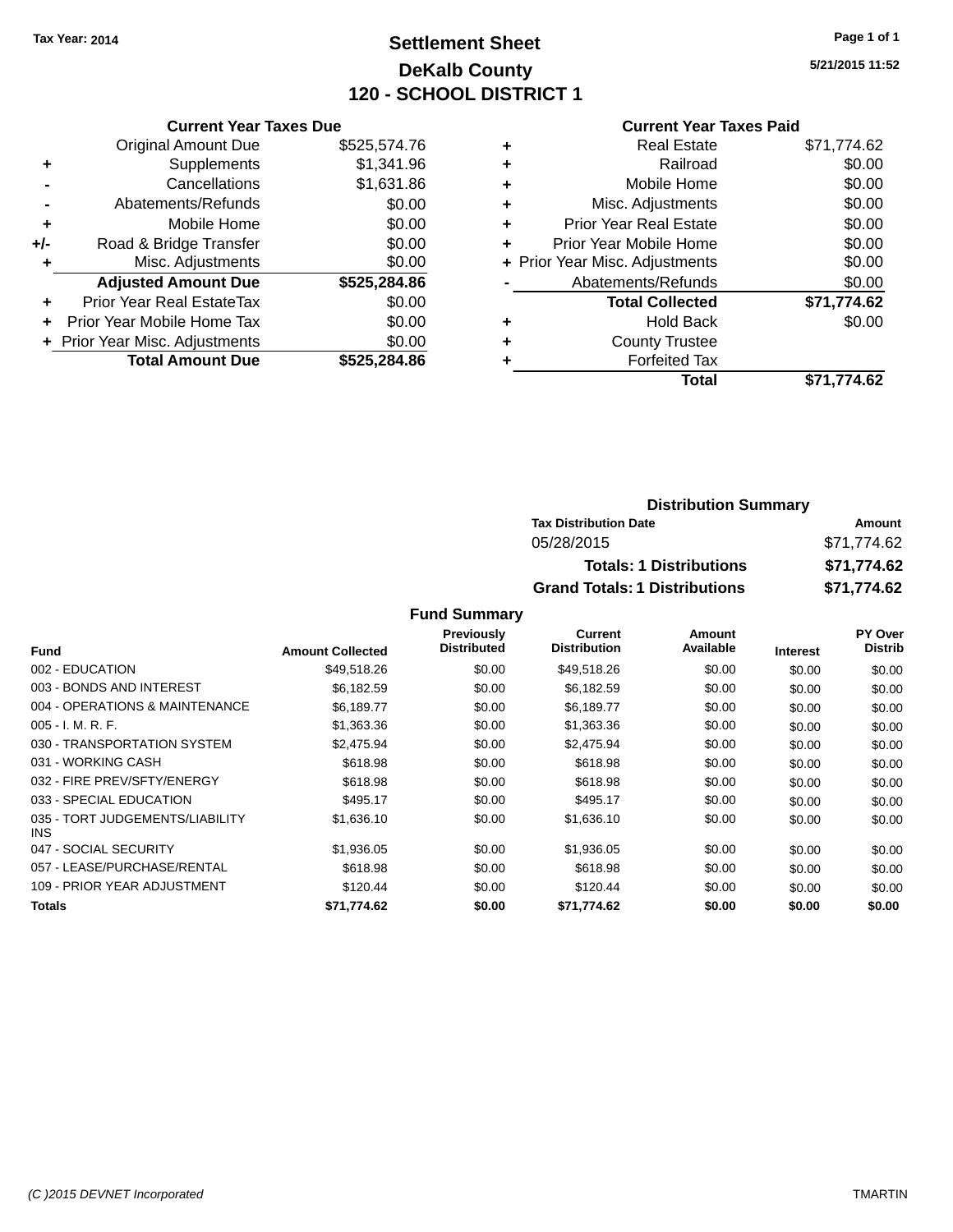# **Settlement Sheet Tax Year: 2014 Page 1 of 1 DeKalb County 121 - SCHOOL DISTRICT 9**

**5/21/2015 11:52**

# **Current Year Taxes Paid**

|     | <b>Current Year Taxes Due</b>  |              |  |  |  |  |
|-----|--------------------------------|--------------|--|--|--|--|
|     | <b>Original Amount Due</b>     | \$117,476.30 |  |  |  |  |
| ٠   | Supplements                    | \$0.00       |  |  |  |  |
|     | Cancellations                  | \$0.00       |  |  |  |  |
|     | Abatements/Refunds             | \$0.00       |  |  |  |  |
| ٠   | Mobile Home                    | \$0.00       |  |  |  |  |
| +/- | Road & Bridge Transfer         | \$0.00       |  |  |  |  |
|     | Misc. Adjustments              | \$0.00       |  |  |  |  |
|     | <b>Adjusted Amount Due</b>     | \$117,476.30 |  |  |  |  |
| ٠   | Prior Year Real EstateTax      | \$0.00       |  |  |  |  |
|     | Prior Year Mobile Home Tax     | \$0.00       |  |  |  |  |
|     | + Prior Year Misc. Adjustments | \$0.00       |  |  |  |  |
|     | <b>Total Amount Due</b>        | \$117,476.30 |  |  |  |  |
|     |                                |              |  |  |  |  |

|   | <b>Real Estate</b>             | \$17,591.08 |
|---|--------------------------------|-------------|
| ٠ | Railroad                       | \$0.00      |
| ٠ | Mobile Home                    | \$0.00      |
| ٠ | Misc. Adjustments              | \$0.00      |
| ٠ | <b>Prior Year Real Estate</b>  | \$0.00      |
| ÷ | Prior Year Mobile Home         | \$0.00      |
|   | + Prior Year Misc. Adjustments | \$0.00      |
|   | Abatements/Refunds             | \$0.00      |
|   | <b>Total Collected</b>         | \$17,591.08 |
| ٠ | Hold Back                      | \$0.00      |
|   | <b>County Trustee</b>          |             |
| ٠ | <b>Forfeited Tax</b>           |             |
|   | Total                          | \$17,591.08 |
|   |                                |             |

# **Distribution Summary Tax Distribution Date Amount** 05/28/2015 \$17,591.08 **Totals: 1 Distributions \$17,591.08 Grand Totals: 1 Distributions \$17,591.08**

|                                         |                         | Previously         | Current             | Amount    |                 | PY Over        |
|-----------------------------------------|-------------------------|--------------------|---------------------|-----------|-----------------|----------------|
| <b>Fund</b>                             | <b>Amount Collected</b> | <b>Distributed</b> | <b>Distribution</b> | Available | <b>Interest</b> | <b>Distrib</b> |
| 002 - EDUCATION                         | \$11,013.33             | \$0.00             | \$11,013.33         | \$0.00    | \$0.00          | \$0.00         |
| 003 - BONDS AND INTEREST                | \$2,227.26              | \$0.00             | \$2,227.26          | \$0.00    | \$0.00          | \$0.00         |
| 004 - OPERATIONS & MAINTENANCE          | \$1.941.11              | \$0.00             | \$1.941.11          | \$0.00    | \$0.00          | \$0.00         |
| $005 - I. M. R. F.$                     | \$241.35                | \$0.00             | \$241.35            | \$0.00    | \$0.00          | \$0.00         |
| 030 - TRANSPORTATION SYSTEM             | \$550.67                | \$0.00             | \$550.67            | \$0.00    | \$0.00          | \$0.00         |
| 031 - WORKING CASH                      | \$137.67                | \$0.00             | \$137.67            | \$0.00    | \$0.00          | \$0.00         |
| 032 - FIRE PREV/SFTY/ENERGY             | \$137.67                | \$0.00             | \$137.67            | \$0.00    | \$0.00          | \$0.00         |
| 033 - SPECIAL EDUCATION                 | \$110.14                | \$0.00             | \$110.14            | \$0.00    | \$0.00          | \$0.00         |
| 035 - TORT JUDGEMENTS/LIABILITY<br>INS. | \$691.51                | \$0.00             | \$691.51            | \$0.00    | \$0.00          | \$0.00         |
| 047 - SOCIAL SECURITY                   | \$402.70                | \$0.00             | \$402.70            | \$0.00    | \$0.00          | \$0.00         |
| 057 - LEASE/PURCHASE/RENTAL             | \$137.67                | \$0.00             | \$137.67            | \$0.00    | \$0.00          | \$0.00         |
| Totals                                  | \$17,591.08             | \$0.00             | \$17,591.08         | \$0.00    | \$0.00          | \$0.00         |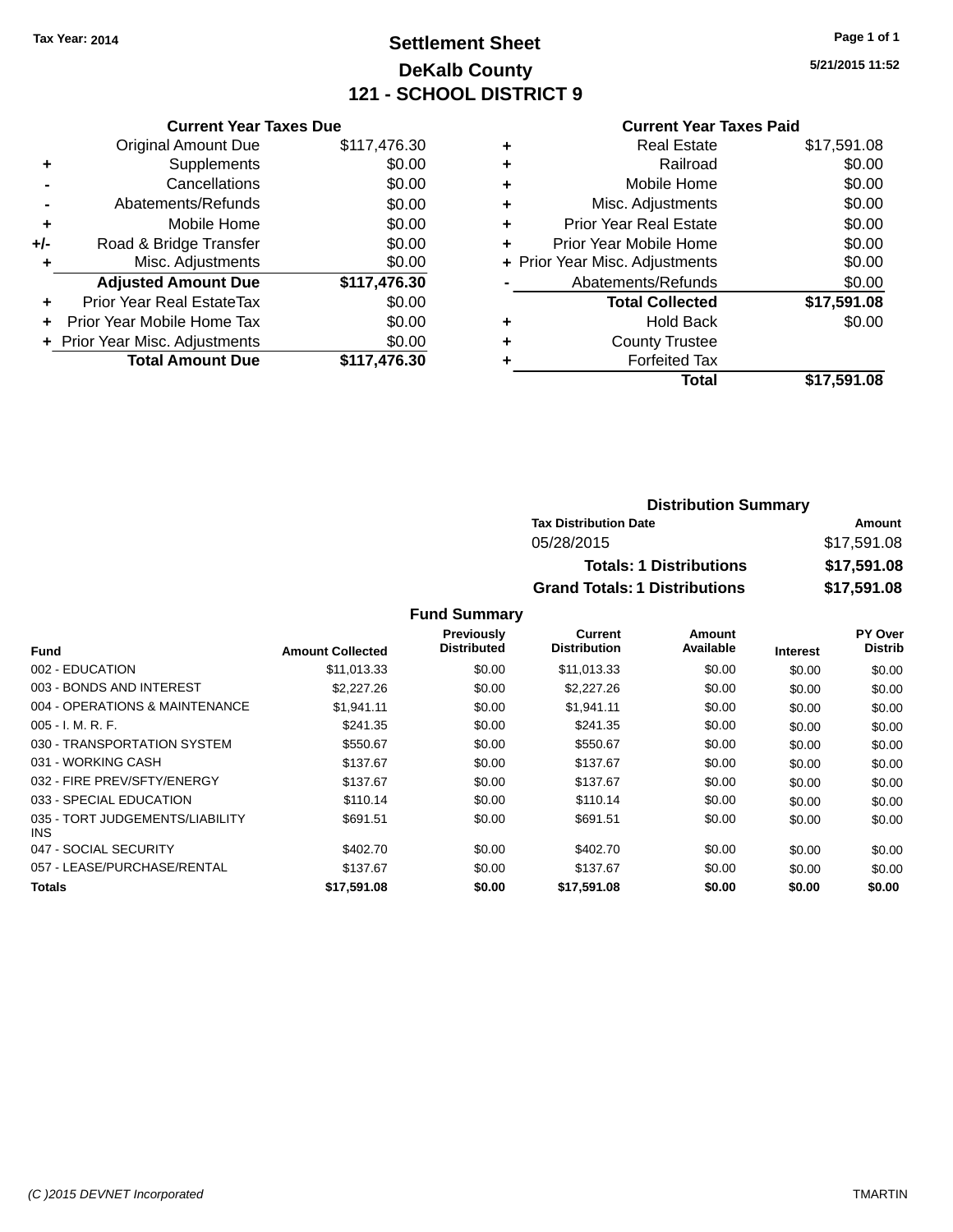# **Settlement Sheet Tax Year: 2014 Page 1 of 1 DeKalb County 122 - SCHOOL DISTRICT 100**

**5/21/2015 11:52**

|       | <b>Current Year Taxes Due</b>    |             |
|-------|----------------------------------|-------------|
|       | <b>Original Amount Due</b>       | \$15,195.29 |
| ٠     | Supplements                      | \$0.00      |
|       | Cancellations                    | \$0.00      |
|       | Abatements/Refunds               | \$0.00      |
| ٠     | Mobile Home                      | \$0.00      |
| $+/-$ | Road & Bridge Transfer           | \$0.00      |
| ٠     | Misc. Adjustments                | \$0.00      |
|       | <b>Adjusted Amount Due</b>       | \$15,195.29 |
| ÷     | <b>Prior Year Real EstateTax</b> | \$0.00      |
|       | Prior Year Mobile Home Tax       | \$0.00      |
|       | + Prior Year Misc. Adjustments   | \$0.00      |
|       | <b>Total Amount Due</b>          | \$15,195.29 |
|       |                                  |             |

| Real Estate                    | \$0.00 |
|--------------------------------|--------|
| Railroad                       | \$0.00 |
| Mobile Home                    | \$0.00 |
| Misc. Adjustments              | \$0.00 |
| <b>Prior Year Real Estate</b>  | \$0.00 |
| Prior Year Mobile Home         | \$0.00 |
| + Prior Year Misc. Adjustments | \$0.00 |
| Abatements/Refunds             | \$0.00 |
| <b>Total Collected</b>         | \$0.00 |
| Hold Back                      | \$0.00 |
| <b>County Trustee</b>          |        |
| <b>Forfeited Tax</b>           |        |
| Total                          |        |
|                                |        |

| <b>Fund Summary</b>                     |                         |                                         |                                       |                            |                 |                                  |
|-----------------------------------------|-------------------------|-----------------------------------------|---------------------------------------|----------------------------|-----------------|----------------------------------|
| <b>Fund</b>                             | <b>Amount Collected</b> | <b>Previously</b><br><b>Distributed</b> | <b>Current</b><br><b>Distribution</b> | <b>Amount</b><br>Available | <b>Interest</b> | <b>PY Over</b><br><b>Distrib</b> |
| 002 - EDUCATION                         | \$0.00                  | \$0.00                                  | \$0.00                                | \$0.00                     | \$0.00          | \$0.00                           |
| 003 - BONDS AND INTEREST                | \$0.00                  | \$0.00                                  | \$0.00                                | \$0.00                     | \$0.00          | \$0.00                           |
| 004 - OPERATIONS & MAINTENANCE          | \$0.00                  | \$0.00                                  | \$0.00                                | \$0.00                     | \$0.00          | \$0.00                           |
| $005 - I. M. R. F.$                     | \$0.00                  | \$0.00                                  | \$0.00                                | \$0.00                     | \$0.00          | \$0.00                           |
| 030 - TRANSPORTATION SYSTEM             | \$0.00                  | \$0.00                                  | \$0.00                                | \$0.00                     | \$0.00          | \$0.00                           |
| 031 - WORKING CASH                      | \$0.00                  | \$0.00                                  | \$0.00                                | \$0.00                     | \$0.00          | \$0.00                           |
| 032 - FIRE PREV/SFTY/ENERGY             | \$0.00                  | \$0.00                                  | \$0.00                                | \$0.00                     | \$0.00          | \$0.00                           |
| 033 - SPECIAL EDUCATION                 | \$0.00                  | \$0.00                                  | \$0.00                                | \$0.00                     | \$0.00          | \$0.00                           |
| 035 - TORT JUDGEMENTS/LIABILITY<br>INS. | \$0.00                  | \$0.00                                  | \$0.00                                | \$0.00                     | \$0.00          | \$0.00                           |
| 047 - SOCIAL SECURITY                   | \$0.00                  | \$0.00                                  | \$0.00                                | \$0.00                     | \$0.00          | \$0.00                           |
| <b>Totals</b>                           | \$0.00                  | \$0.00                                  | \$0.00                                | \$0.00                     | \$0.00          | \$0.00                           |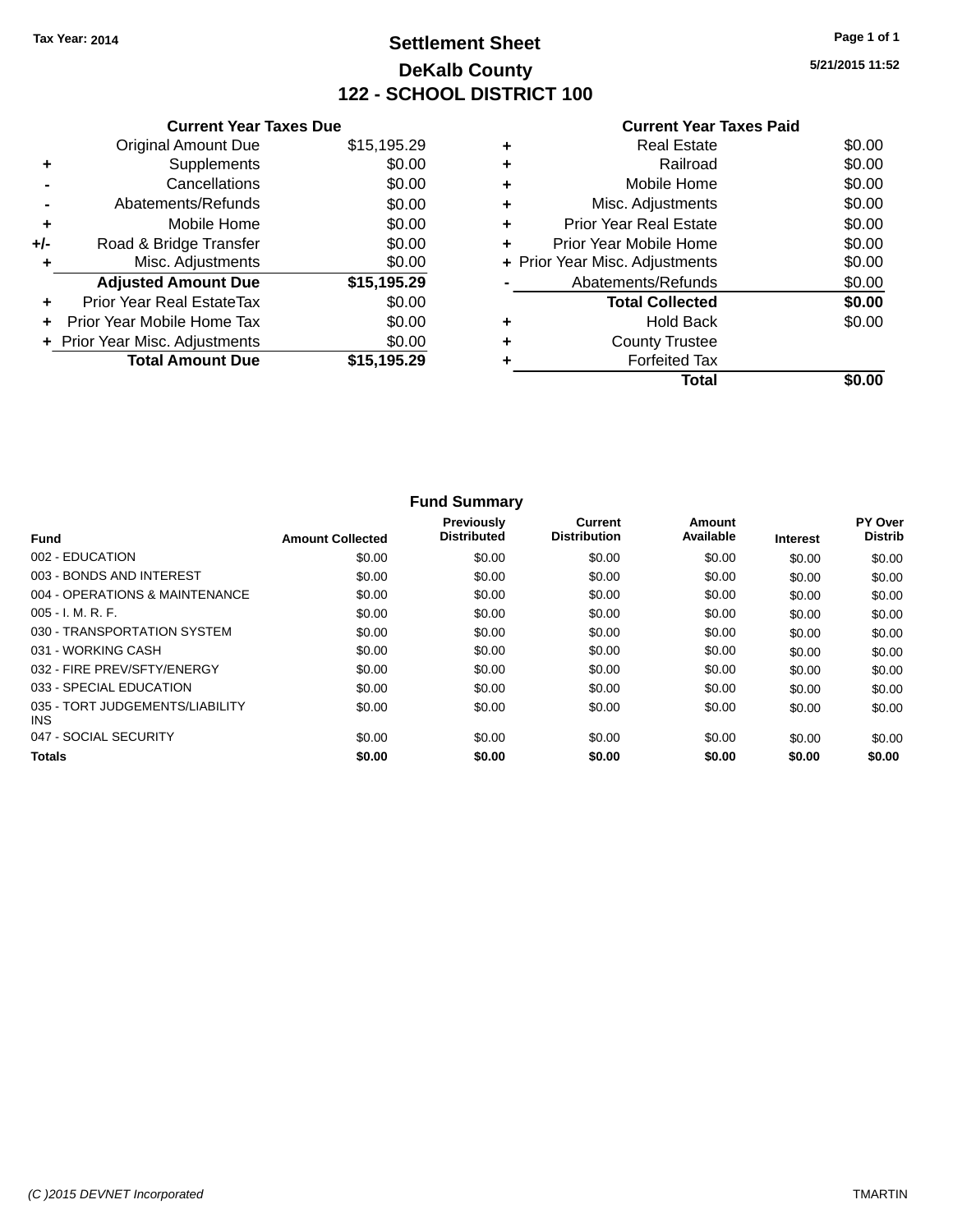# **Settlement Sheet Tax Year: 2014 Page 1 of 1 DeKalb County 123 - SCHOOL DISTRICT 161**

**5/21/2015 11:52**

#### **Current Year Taxes Paid**

|     | <b>Current Year Taxes Due</b>  |             |
|-----|--------------------------------|-------------|
|     | <b>Original Amount Due</b>     | \$71,939.66 |
| ٠   | Supplements                    | \$0.00      |
|     | Cancellations                  | \$0.00      |
|     | Abatements/Refunds             | \$0.00      |
| ٠   | Mobile Home                    | \$0.00      |
| +/- | Road & Bridge Transfer         | \$0.00      |
| ٠   | Misc. Adjustments              | \$0.00      |
|     | <b>Adjusted Amount Due</b>     | \$71,939.66 |
| ÷   | Prior Year Real EstateTax      | \$0.00      |
|     | Prior Year Mobile Home Tax     | \$0.00      |
|     | + Prior Year Misc. Adjustments | \$0.00      |
|     | <b>Total Amount Due</b>        | \$71,939.66 |
|     |                                |             |

|   | <b>Real Estate</b>             | \$20,132.82 |
|---|--------------------------------|-------------|
| ٠ | Railroad                       | \$0.00      |
| ٠ | Mobile Home                    | \$0.00      |
| ٠ | Misc. Adjustments              | \$0.00      |
| ٠ | <b>Prior Year Real Estate</b>  | \$0.00      |
| ٠ | Prior Year Mobile Home         | \$0.00      |
|   | + Prior Year Misc. Adjustments | \$0.00      |
|   | Abatements/Refunds             | \$0.00      |
|   | <b>Total Collected</b>         | \$20,132.82 |
| ٠ | Hold Back                      | \$0.00      |
| ٠ | <b>County Trustee</b>          |             |
| ٠ | <b>Forfeited Tax</b>           |             |
|   | Total                          | \$20,132.82 |
|   |                                |             |

# **Distribution Summary Tax Distribution Date Amount** 05/28/2015 \$20,132.82 **Totals: 1 Distributions \$20,132.82 Grand Totals: 1 Distributions \$20,132.82**

|                                         |                         | <b>Previously</b>  | Current             | Amount    |                 | PY Over        |
|-----------------------------------------|-------------------------|--------------------|---------------------|-----------|-----------------|----------------|
| <b>Fund</b>                             | <b>Amount Collected</b> | <b>Distributed</b> | <b>Distribution</b> | Available | <b>Interest</b> | <b>Distrib</b> |
| 002 - EDUCATION                         | \$14,597.82             | \$0.00             | \$14,597.82         | \$0.00    | \$0.00          | \$0.00         |
| 003 - BONDS AND INTEREST                | \$1.968.55              | \$0.00             | \$1,968.55          | \$0.00    | \$0.00          | \$0.00         |
| 004 - OPERATIONS & MAINTENANCE          | \$1,533.38              | \$0.00             | \$1,533.38          | \$0.00    | \$0.00          | \$0.00         |
| $005 - I. M. R. F.$                     | \$33.60                 | \$0.00             | \$33.60             | \$0.00    | \$0.00          | \$0.00         |
| 030 - TRANSPORTATION SYSTEM             | \$736.02                | \$0.00             | \$736.02            | \$0.00    | \$0.00          | \$0.00         |
| 031 - WORKING CASH                      | \$306.68                | \$0.00             | \$306.68            | \$0.00    | \$0.00          | \$0.00         |
| 033 - SPECIAL EDUCATION                 | \$122.67                | \$0.00             | \$122.67            | \$0.00    | \$0.00          | \$0.00         |
| 035 - TORT JUDGEMENTS/LIABILITY<br>INS. | \$493.82                | \$0.00             | \$493.82            | \$0.00    | \$0.00          | \$0.00         |
| 047 - SOCIAL SECURITY                   | \$33.60                 | \$0.00             | \$33.60             | \$0.00    | \$0.00          | \$0.00         |
| 057 - LEASE/PURCHASE/RENTAL             | \$306.68                | \$0.00             | \$306.68            | \$0.00    | \$0.00          | \$0.00         |
| <b>Totals</b>                           | \$20,132.82             | \$0.00             | \$20,132.82         | \$0.00    | \$0.00          | \$0.00         |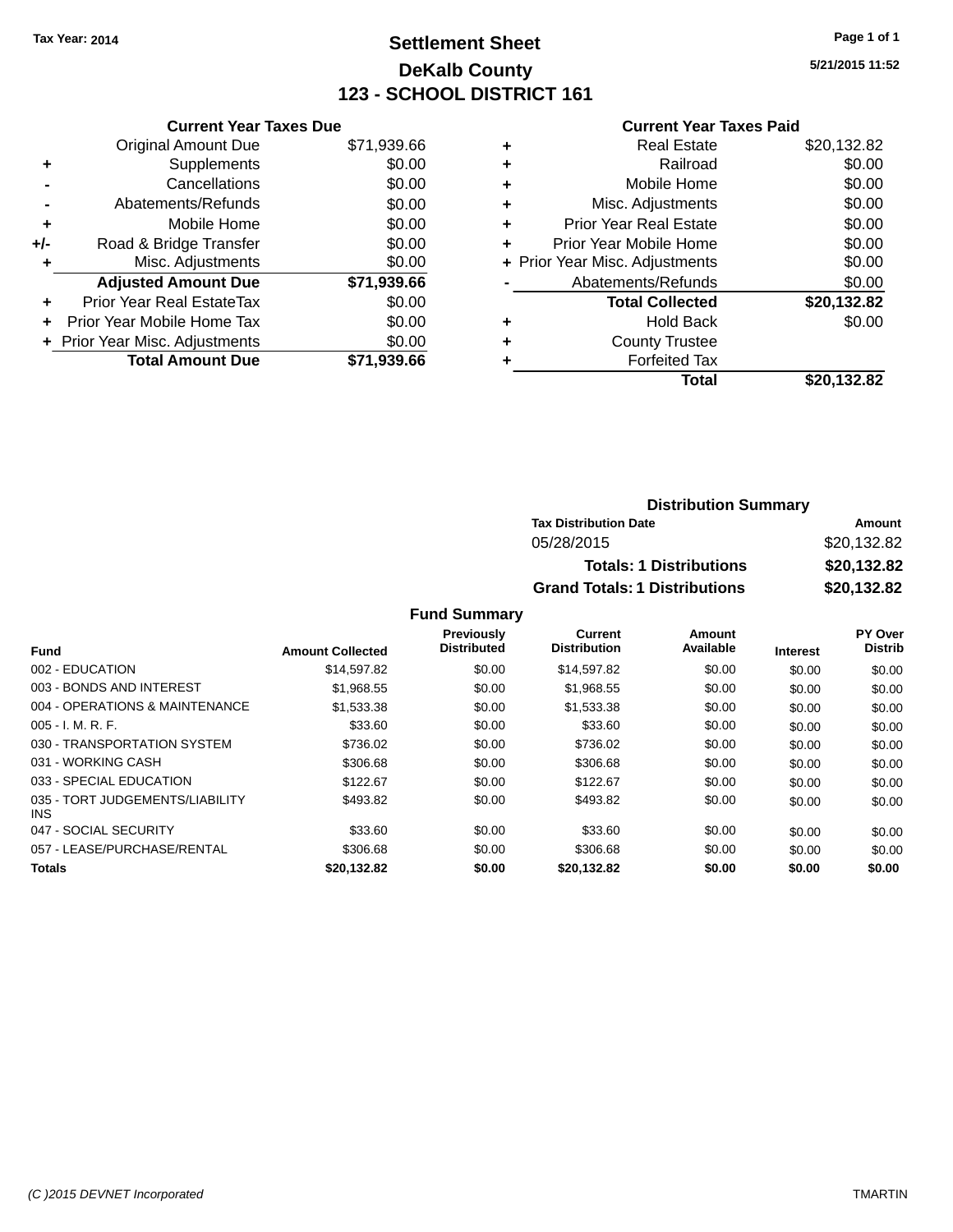# **Settlement Sheet Tax Year: 2014 Page 1 of 1 DeKalb County 124 - SCHOOL DISTRICT 212**

**5/21/2015 11:52**

|     | <b>Current Year Taxes Due</b>  |              |
|-----|--------------------------------|--------------|
|     | <b>Original Amount Due</b>     | \$265,858.05 |
| ٠   | Supplements                    | \$0.00       |
|     | Cancellations                  | \$0.00       |
|     | Abatements/Refunds             | \$0.00       |
| ÷   | Mobile Home                    | \$0.00       |
| +/- | Road & Bridge Transfer         | \$0.00       |
| ٠   | Misc. Adjustments              | \$0.00       |
|     | <b>Adjusted Amount Due</b>     | \$265,858.05 |
| ÷   | Prior Year Real EstateTax      | \$0.00       |
|     | Prior Year Mobile Home Tax     | \$0.00       |
|     | + Prior Year Misc. Adjustments | \$0.00       |
|     | <b>Total Amount Due</b>        | \$265.858.05 |

#### **Current Year Taxes Paid**

|   | Total                          | \$55,550.19 |
|---|--------------------------------|-------------|
|   | <b>Forfeited Tax</b>           |             |
| ٠ | <b>County Trustee</b>          |             |
| ٠ | <b>Hold Back</b>               | \$0.00      |
|   | <b>Total Collected</b>         | \$55,550.19 |
|   | Abatements/Refunds             | \$0.00      |
|   | + Prior Year Misc. Adjustments | \$0.00      |
| ٠ | Prior Year Mobile Home         | \$0.00      |
| ٠ | <b>Prior Year Real Estate</b>  | \$0.00      |
| ٠ | Misc. Adjustments              | \$0.00      |
| ٠ | Mobile Home                    | \$0.00      |
| ٠ | Railroad                       | \$0.00      |
|   | <b>Real Estate</b>             | \$55,550.19 |

# **Distribution Summary Tax Distribution Date Amount** 05/28/2015 \$55,550.19 **Totals: 1 Distributions \$55,550.19 Grand Totals: 1 Distributions \$55,550.19**

|                                         |                         | <b>Previously</b>  | <b>Current</b>      | Amount    |                 | PY Over        |
|-----------------------------------------|-------------------------|--------------------|---------------------|-----------|-----------------|----------------|
| <b>Fund</b>                             | <b>Amount Collected</b> | <b>Distributed</b> | <b>Distribution</b> | Available | <b>Interest</b> | <b>Distrib</b> |
| 002 - EDUCATION                         | \$28,477,41             | \$0.00             | \$28,477.41         | \$0.00    | \$0.00          | \$0.00         |
| 003 - BONDS AND INTEREST                | \$8,509.68              | \$0.00             | \$8,509.68          | \$0.00    | \$0.00          | \$0.00         |
| 004 - OPERATIONS & MAINTENANCE          | \$5,476.42              | \$0.00             | \$5,476.42          | \$0.00    | \$0.00          | \$0.00         |
| $005 - I. M. R. F.$                     | \$993.63                | \$0.00             | \$993.63            | \$0.00    | \$0.00          | \$0.00         |
| 030 - TRANSPORTATION SYSTEM             | \$2,628,69              | \$0.00             | \$2,628.69          | \$0.00    | \$0.00          | \$0.00         |
| 031 - WORKING CASH                      | \$0.00                  | \$0.00             | \$0.00              | \$0.00    | \$0.00          | \$0.00         |
| 032 - FIRE PREV/SFTY/ENERGY             | \$0.00                  | \$0.00             | \$0.00              | \$0.00    | \$0.00          | \$0.00         |
| 033 - SPECIAL EDUCATION                 | \$438.12                | \$0.00             | \$438.12            | \$0.00    | \$0.00          | \$0.00         |
| 035 - TORT JUDGEMENTS/LIABILITY<br>INS. | \$6,721.13              | \$0.00             | \$6,721.13          | \$0.00    | \$0.00          | \$0.00         |
| 047 - SOCIAL SECURITY                   | \$1,209.83              | \$0.00             | \$1,209.83          | \$0.00    | \$0.00          | \$0.00         |
| 057 - LEASE/PURCHASE/RENTAL             | \$1,095.28              | \$0.00             | \$1,095.28          | \$0.00    | \$0.00          | \$0.00         |
| <b>Totals</b>                           | \$55,550.19             | \$0.00             | \$55,550.19         | \$0.00    | \$0.00          | \$0.00         |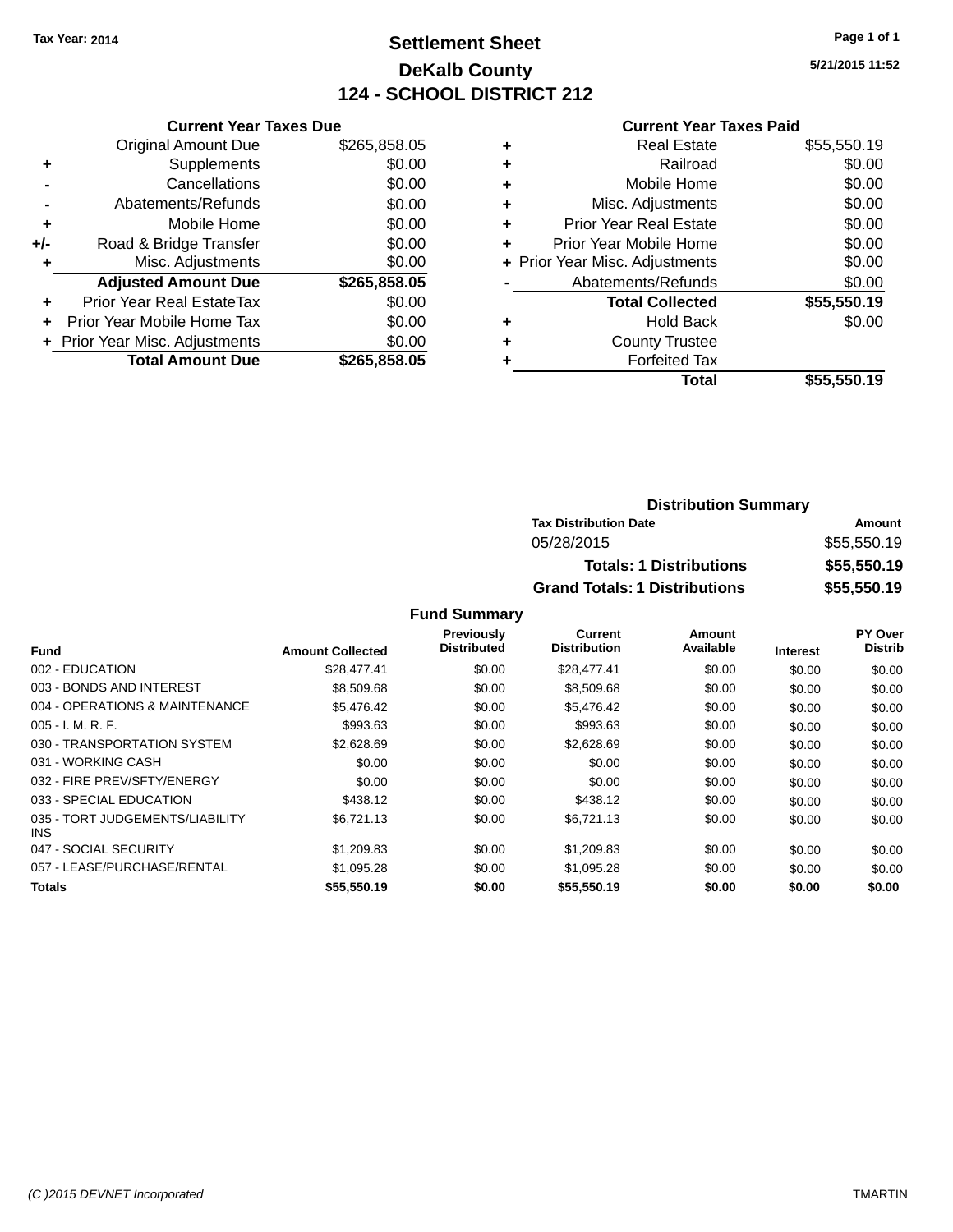**Current Year Taxes Due** Original Amount Due \$3,985.32

**Adjusted Amount Due \$3,985.32**

**Total Amount Due \$3,985.32**

**+** Supplements \$0.00 **-** Cancellations \$0.00 **-** Abatements/Refunds \$0.00 **+** Mobile Home \$0.00 **+/-** Road & Bridge Transfer \$0.00 **+** Misc. Adjustments \$0.00

**+** Prior Year Real EstateTax \$0.00 **+** Prior Year Mobile Home Tax \$0.00 **+ Prior Year Misc. Adjustments**  $$0.00$ 

# **Settlement Sheet Tax Year: 2014 Page 1 of 1 DeKalb County 125 - SCHOOL DISTRICT 220**

**5/21/2015 11:52**

|   | Total                          | \$0.00 |
|---|--------------------------------|--------|
|   | <b>Forfeited Tax</b>           |        |
| ٠ | <b>County Trustee</b>          |        |
| ٠ | <b>Hold Back</b>               | \$0.00 |
|   | <b>Total Collected</b>         | \$0.00 |
|   | Abatements/Refunds             | \$0.00 |
|   | + Prior Year Misc. Adjustments | \$0.00 |
| ÷ | Prior Year Mobile Home         | \$0.00 |
| ÷ | <b>Prior Year Real Estate</b>  | \$0.00 |
| ٠ | Misc. Adjustments              | \$0.00 |
| ٠ | Mobile Home                    | \$0.00 |
| ٠ | Railroad                       | \$0.00 |
| ٠ | <b>Real Estate</b>             | \$0.00 |
|   | <b>Current Year Taxes Paid</b> |        |

|                                         |                         | <b>Fund Summary</b>              |                                |                     |                 |                                  |
|-----------------------------------------|-------------------------|----------------------------------|--------------------------------|---------------------|-----------------|----------------------------------|
| <b>Fund</b>                             | <b>Amount Collected</b> | Previously<br><b>Distributed</b> | Current<br><b>Distribution</b> | Amount<br>Available | <b>Interest</b> | <b>PY Over</b><br><b>Distrib</b> |
| 002 - EDUCATION                         | \$0.00                  | \$0.00                           | \$0.00                         | \$0.00              | \$0.00          | \$0.00                           |
| 003 - BONDS AND INTEREST                | \$0.00                  | \$0.00                           | \$0.00                         | \$0.00              | \$0.00          | \$0.00                           |
| 004 - OPERATIONS & MAINTENANCE          | \$0.00                  | \$0.00                           | \$0.00                         | \$0.00              | \$0.00          | \$0.00                           |
| $005 - I. M. R. F.$                     | \$0.00                  | \$0.00                           | \$0.00                         | \$0.00              | \$0.00          | \$0.00                           |
| 030 - TRANSPORTATION SYSTEM             | \$0.00                  | \$0.00                           | \$0.00                         | \$0.00              | \$0.00          | \$0.00                           |
| 031 - WORKING CASH                      | \$0.00                  | \$0.00                           | \$0.00                         | \$0.00              | \$0.00          | \$0.00                           |
| 032 - FIRE PREV/SFTY/ENERGY             | \$0.00                  | \$0.00                           | \$0.00                         | \$0.00              | \$0.00          | \$0.00                           |
| 033 - SPECIAL EDUCATION                 | \$0.00                  | \$0.00                           | \$0.00                         | \$0.00              | \$0.00          | \$0.00                           |
| 035 - TORT JUDGEMENTS/LIABILITY<br>INS. | \$0.00                  | \$0.00                           | \$0.00                         | \$0.00              | \$0.00          | \$0.00                           |
| 047 - SOCIAL SECURITY                   | \$0.00                  | \$0.00                           | \$0.00                         | \$0.00              | \$0.00          | \$0.00                           |
| 057 - LEASE/PURCHASE/RENTAL             | \$0.00                  | \$0.00                           | \$0.00                         | \$0.00              | \$0.00          | \$0.00                           |
| <b>Totals</b>                           | \$0.00                  | \$0.00                           | \$0.00                         | \$0.00              | \$0.00          | \$0.00                           |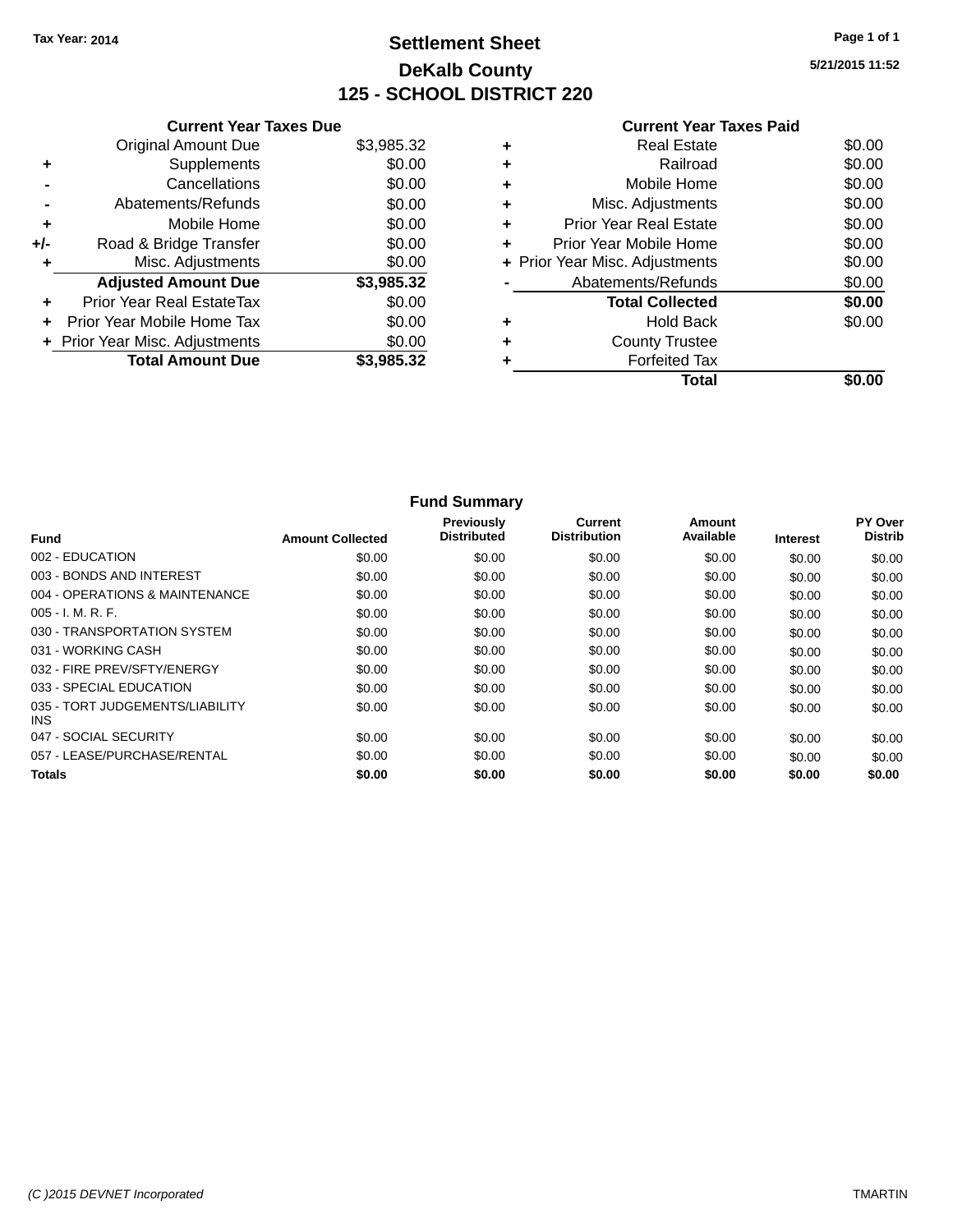# **Settlement Sheet Tax Year: 2014 Page 1 of 1 DeKalb County 126 - SCHOOL DISTRICT 269**

**5/21/2015 11:52**

#### **Current Year Taxes Paid**

|     | <b>Current Year Taxes Due</b>  |              |
|-----|--------------------------------|--------------|
|     | <b>Original Amount Due</b>     | \$271,102.20 |
| ٠   | Supplements                    | \$0.00       |
|     | Cancellations                  | \$0.00       |
|     | Abatements/Refunds             | \$0.00       |
| ٠   | Mobile Home                    | \$0.00       |
| +/- | Road & Bridge Transfer         | \$0.00       |
|     | Misc. Adjustments              | \$0.00       |
|     | <b>Adjusted Amount Due</b>     | \$271,102.20 |
| ٠   | Prior Year Real EstateTax      | \$0.00       |
|     | Prior Year Mobile Home Tax     | \$0.00       |
|     | + Prior Year Misc. Adjustments | \$0.00       |
|     | <b>Total Amount Due</b>        | \$271.102.20 |
|     |                                |              |

| ٠ | <b>Real Estate</b>             | \$52,277.93 |
|---|--------------------------------|-------------|
| ٠ | Railroad                       | \$0.00      |
| ٠ | Mobile Home                    | \$0.00      |
| ٠ | Misc. Adjustments              | \$0.00      |
| ٠ | <b>Prior Year Real Estate</b>  | \$0.00      |
| ٠ | Prior Year Mobile Home         | \$0.00      |
|   | + Prior Year Misc. Adjustments | \$0.00      |
|   | Abatements/Refunds             | \$0.00      |
|   | <b>Total Collected</b>         | \$52,277.93 |
| ٠ | Hold Back                      | \$0.00      |
| ٠ | <b>County Trustee</b>          |             |
| ٠ | <b>Forfeited Tax</b>           |             |
|   | Total                          | \$52,277.93 |
|   |                                |             |

| <b>Distribution Summary</b>          |             |  |  |  |
|--------------------------------------|-------------|--|--|--|
| <b>Tax Distribution Date</b>         | Amount      |  |  |  |
| 05/28/2015                           | \$52,277.93 |  |  |  |
| <b>Totals: 1 Distributions</b>       | \$52,277.93 |  |  |  |
| <b>Grand Totals: 1 Distributions</b> | \$52,277.93 |  |  |  |

| <b>Fund</b>                                   | <b>Amount Collected</b> | <b>Previously</b><br><b>Distributed</b> | <b>Current</b><br><b>Distribution</b> | Amount<br>Available | <b>Interest</b> | <b>PY Over</b><br><b>Distrib</b> |
|-----------------------------------------------|-------------------------|-----------------------------------------|---------------------------------------|---------------------|-----------------|----------------------------------|
| 002 - EDUCATION                               | \$33.121.57             | \$0.00                                  | \$33.121.57                           | \$0.00              | \$0.00          | \$0.00                           |
| 004 - OPERATIONS & MAINTENANCE                | \$8,674.69              | \$0.00                                  | \$8,674,69                            | \$0.00              | \$0.00          | \$0.00                           |
| $005 - I. M. R. F.$                           | \$428.99                | \$0.00                                  | \$428.99                              | \$0.00              | \$0.00          | \$0.00                           |
| 030 - TRANSPORTATION SYSTEM                   | \$1.892.67              | \$0.00                                  | \$1.892.67                            | \$0.00              | \$0.00          | \$0.00                           |
| 031 - WORKING CASH                            | \$788.61                | \$0.00                                  | \$788.61                              | \$0.00              | \$0.00          | \$0.00                           |
| 033 - SPECIAL EDUCATION                       | \$315.45                | \$0.00                                  | \$315.45                              | \$0.00              | \$0.00          | \$0.00                           |
| 035 - TORT JUDGEMENTS/LIABILITY<br><b>INS</b> | \$6,206.80              | \$0.00                                  | \$6,206.80                            | \$0.00              | \$0.00          | \$0.00                           |
| 047 - SOCIAL SECURITY                         | \$849.15                | \$0.00                                  | \$849.15                              | \$0.00              | \$0.00          | \$0.00                           |
| <b>Totals</b>                                 | \$52,277.93             | \$0.00                                  | \$52,277.93                           | \$0.00              | \$0.00          | \$0.00                           |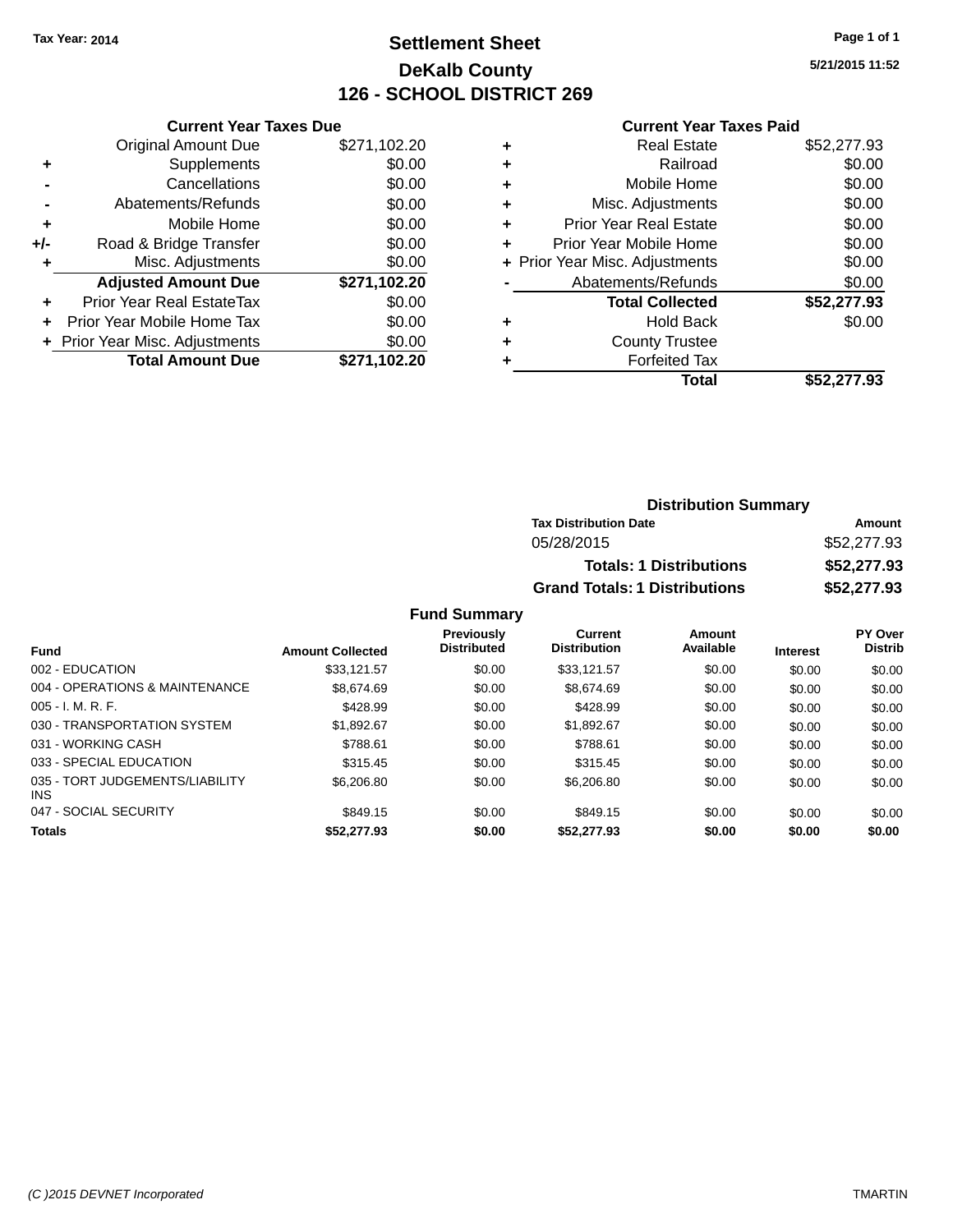# **Settlement Sheet Tax Year: 2014 Page 1 of 1 DeKalb County 127 - SCHOOL DISTRICT 271**

**5/21/2015 11:52**

#### **Current Year Taxes Paid**

| <b>Current Year Taxes Due</b> |                              |
|-------------------------------|------------------------------|
| <b>Original Amount Due</b>    | \$62,960.17                  |
| Supplements                   | \$0.00                       |
| Cancellations                 | \$0.00                       |
| Abatements/Refunds            | \$0.00                       |
| Mobile Home                   | \$0.00                       |
| Road & Bridge Transfer        | \$0.00                       |
| Misc. Adjustments             | \$0.00                       |
| <b>Adjusted Amount Due</b>    | \$62,960.17                  |
| Prior Year Real EstateTax     | \$0.00                       |
| Prior Year Mobile Home Tax    | \$0.00                       |
|                               | \$0.00                       |
| <b>Total Amount Due</b>       | \$62.960.17                  |
|                               | Prior Year Misc. Adjustments |

| ٠ | <b>Real Estate</b>             | \$7,909.98 |
|---|--------------------------------|------------|
| ٠ | Railroad                       | \$0.00     |
| ٠ | Mobile Home                    | \$0.00     |
| ٠ | Misc. Adjustments              | \$0.00     |
| ٠ | <b>Prior Year Real Estate</b>  | \$0.00     |
| ٠ | Prior Year Mobile Home         | \$0.00     |
|   | + Prior Year Misc. Adjustments | \$0.00     |
|   | Abatements/Refunds             | \$0.00     |
|   | <b>Total Collected</b>         | \$7,909.98 |
| ٠ | <b>Hold Back</b>               | \$0.00     |
| ٠ | <b>County Trustee</b>          |            |
| ٠ | <b>Forfeited Tax</b>           |            |
|   | Total                          | \$7,909.98 |
|   |                                |            |

| <b>Distribution Summary</b>          |            |
|--------------------------------------|------------|
| <b>Tax Distribution Date</b>         | Amount     |
| 05/28/2015                           | \$7,909.98 |
| <b>Totals: 1 Distributions</b>       | \$7,909.98 |
| <b>Grand Totals: 1 Distributions</b> | \$7,909.98 |

|                                         |                         | Previously         | Current             | Amount    |                 | PY Over        |
|-----------------------------------------|-------------------------|--------------------|---------------------|-----------|-----------------|----------------|
| <b>Fund</b>                             | <b>Amount Collected</b> | <b>Distributed</b> | <b>Distribution</b> | Available | <b>Interest</b> | <b>Distrib</b> |
| 002 - EDUCATION                         | \$4,543.59              | \$0.00             | \$4,543.59          | \$0.00    | \$0.00          | \$0.00         |
| 003 - BONDS AND INTEREST                | \$1.615.77              | \$0.00             | \$1,615.77          | \$0.00    | \$0.00          | \$0.00         |
| 004 - OPERATIONS & MAINTENANCE          | \$745.85                | \$0.00             | \$745.85            | \$0.00    | \$0.00          | \$0.00         |
| $005 - I. M. R. F.$                     | \$137.47                | \$0.00             | \$137.47            | \$0.00    | \$0.00          | \$0.00         |
| 030 - TRANSPORTATION SYSTEM             | \$254.48                | \$0.00             | \$254.48            | \$0.00    | \$0.00          | \$0.00         |
| 031 - WORKING CASH                      | \$58.51                 | \$0.00             | \$58.51             | \$0.00    | \$0.00          | \$0.00         |
| 032 - FIRE PREV/SFTY/ENERGY             | \$16.10                 | \$0.00             | \$16.10             | \$0.00    | \$0.00          | \$0.00         |
| 033 - SPECIAL EDUCATION                 | \$35.11                 | \$0.00             | \$35.11             | \$0.00    | \$0.00          | \$0.00         |
| 035 - TORT JUDGEMENTS/LIABILITY<br>INS. | \$336.36                | \$0.00             | \$336.36            | \$0.00    | \$0.00          | \$0.00         |
| 047 - SOCIAL SECURITY                   | \$122.86                | \$0.00             | \$122.86            | \$0.00    | \$0.00          | \$0.00         |
| 057 - LEASE/PURCHASE/RENTAL             | \$43.88                 | \$0.00             | \$43.88             | \$0.00    | \$0.00          | \$0.00         |
| Totals                                  | \$7,909.98              | \$0.00             | \$7,909.98          | \$0.00    | \$0.00          | \$0.00         |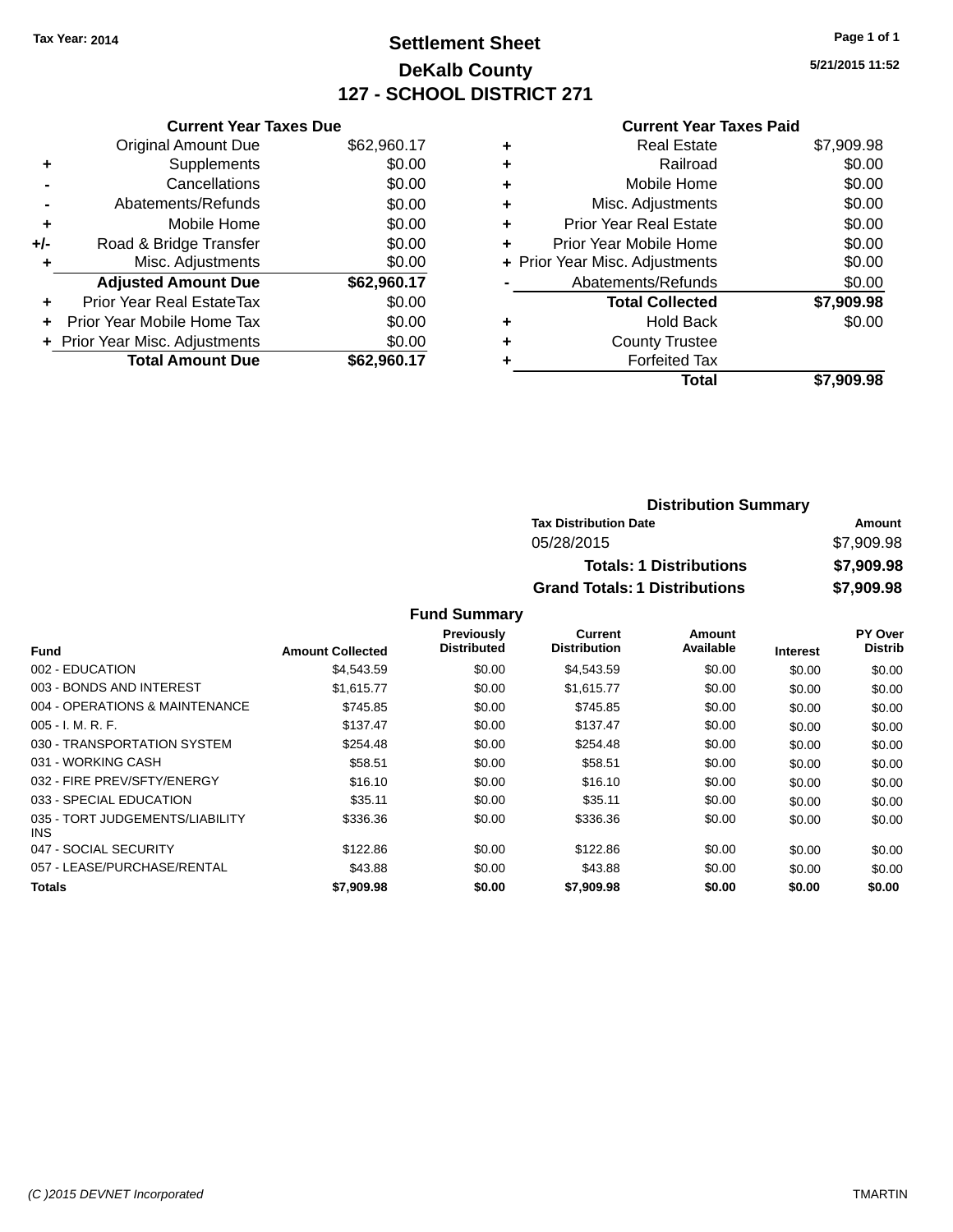# **Settlement Sheet Tax Year: 2014 Page 1 of 1 DeKalb County 128 - SCHOOL DISTRICT 300**

**5/21/2015 11:52**

#### **Current Year Taxes Paid**

|     | <b>Current Year Taxes Due</b>  |             |
|-----|--------------------------------|-------------|
|     | <b>Original Amount Due</b>     | \$10,436.52 |
| ٠   | Supplements                    | \$0.00      |
|     | Cancellations                  | \$0.00      |
|     | Abatements/Refunds             | \$0.00      |
| ٠   | Mobile Home                    | \$0.00      |
| +/- | Road & Bridge Transfer         | \$0.00      |
| ÷   | Misc. Adjustments              | \$0.00      |
|     | <b>Adjusted Amount Due</b>     | \$10,436.52 |
| ٠   | Prior Year Real EstateTax      | \$0.00      |
|     | Prior Year Mobile Home Tax     | \$0.00      |
|     | + Prior Year Misc. Adjustments | \$0.00      |
|     | <b>Total Amount Due</b>        | \$10,436.52 |
|     |                                |             |

| ٠ | <b>Real Estate</b>             | \$7,461.20 |
|---|--------------------------------|------------|
| ٠ | Railroad                       | \$0.00     |
| ٠ | Mobile Home                    | \$0.00     |
| ٠ | Misc. Adjustments              | \$0.00     |
| ٠ | <b>Prior Year Real Estate</b>  | \$0.00     |
| ٠ | Prior Year Mobile Home         | \$0.00     |
|   | + Prior Year Misc. Adjustments | \$0.00     |
|   | Abatements/Refunds             | \$0.00     |
|   | <b>Total Collected</b>         | \$7,461.20 |
| ٠ | <b>Hold Back</b>               | \$0.00     |
| ٠ | <b>County Trustee</b>          |            |
|   | <b>Forfeited Tax</b>           |            |
|   | Total                          | \$7.461.20 |
|   |                                |            |

| <b>Distribution Summary</b>          |            |
|--------------------------------------|------------|
| <b>Tax Distribution Date</b>         | Amount     |
| 05/28/2015                           | \$7.461.20 |
| <b>Totals: 1 Distributions</b>       | \$7,461.20 |
| <b>Grand Totals: 1 Distributions</b> | \$7,461.20 |

| <b>Fund</b>                             | <b>Amount Collected</b> | <b>Previously</b><br><b>Distributed</b> | Current<br><b>Distribution</b> | Amount<br>Available | <b>Interest</b> | PY Over<br><b>Distrib</b> |
|-----------------------------------------|-------------------------|-----------------------------------------|--------------------------------|---------------------|-----------------|---------------------------|
| 002 - EDUCATION                         | \$4,291.16              | \$0.00                                  | \$4,291.16                     | \$0.00              | \$0.00          | \$0.00                    |
| 003 - BONDS AND INTEREST                | \$1.100.36              | \$0.00                                  | \$1,100.36                     | \$0.00              | \$0.00          | \$0.00                    |
| 004 - OPERATIONS & MAINTENANCE          | \$611.27                | \$0.00                                  | \$611.27                       | \$0.00              | \$0.00          | \$0.00                    |
| $005 - I. M. R. F.$                     | \$123.33                | \$0.00                                  | \$123.33                       | \$0.00              | \$0.00          | \$0.00                    |
| 030 - TRANSPORTATION SYSTEM             | \$250.44                | \$0.00                                  | \$250.44                       | \$0.00              | \$0.00          | \$0.00                    |
| 031 - WORKING CASH                      | \$0.56                  | \$0.00                                  | \$0.56                         | \$0.00              | \$0.00          | \$0.00                    |
| 033 - SPECIAL EDUCATION                 | \$889.11                | \$0.00                                  | \$889.11                       | \$0.00              | \$0.00          | \$0.00                    |
| 035 - TORT JUDGEMENTS/LIABILITY<br>INS. | \$72.24                 | \$0.00                                  | \$72.24                        | \$0.00              | \$0.00          | \$0.00                    |
| 047 - SOCIAL SECURITY                   | \$122.73                | \$0.00                                  | \$122.73                       | \$0.00              | \$0.00          | \$0.00                    |
| <b>Totals</b>                           | \$7,461.20              | \$0.00                                  | \$7,461.20                     | \$0.00              | \$0.00          | \$0.00                    |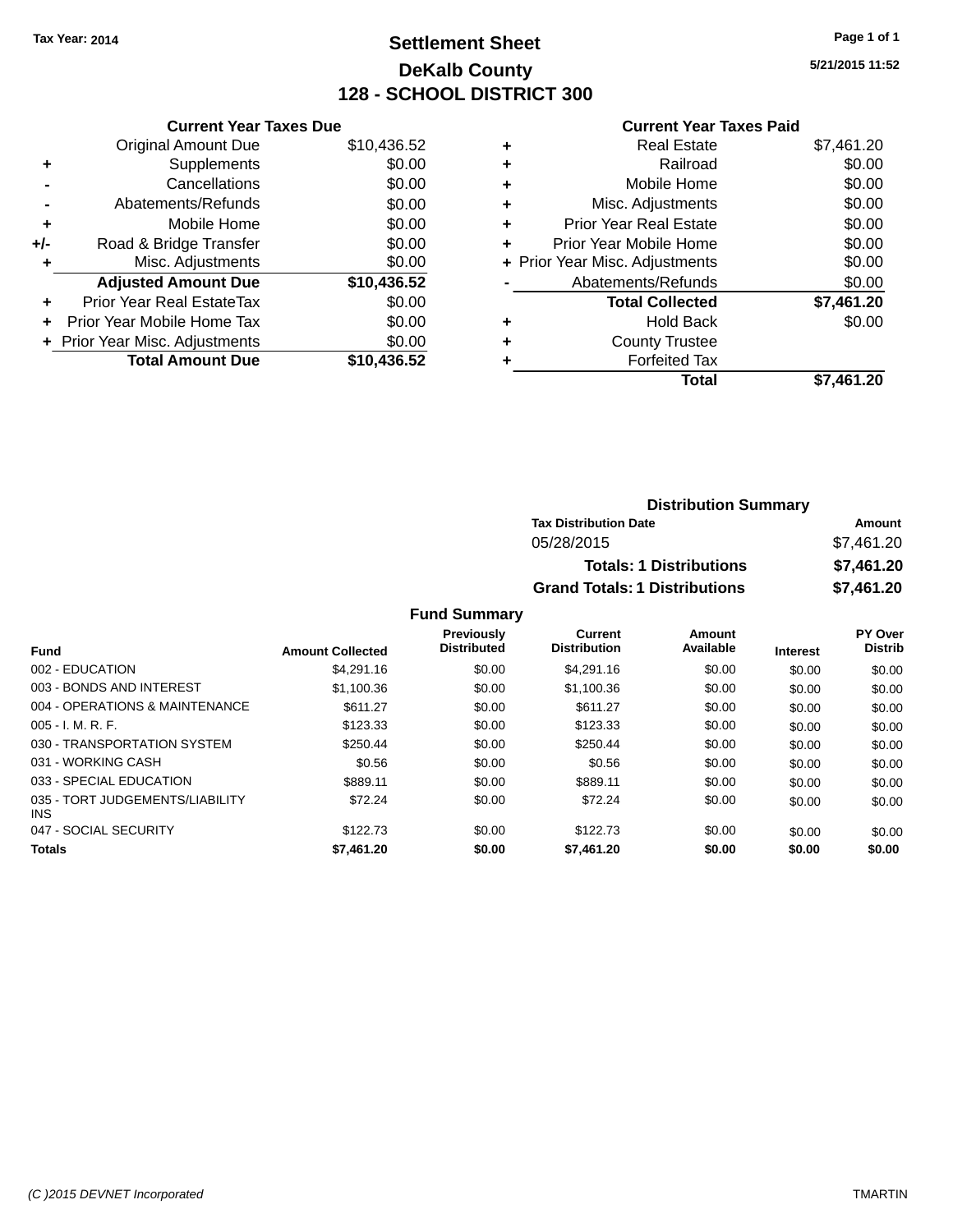# **Settlement Sheet Tax Year: 2014 Page 1 of 1 DeKalb County 129 - SCHOOL DISTRICT 301**

**5/21/2015 11:52**

|     | <b>Current Year Taxes Due</b>  |            |  |  |  |  |  |  |
|-----|--------------------------------|------------|--|--|--|--|--|--|
|     | <b>Original Amount Due</b>     | \$9,688.55 |  |  |  |  |  |  |
| ٠   | Supplements                    | \$0.00     |  |  |  |  |  |  |
|     | Cancellations                  | \$0.00     |  |  |  |  |  |  |
|     | Abatements/Refunds             | \$0.00     |  |  |  |  |  |  |
| ٠   | Mobile Home                    | \$0.00     |  |  |  |  |  |  |
| +/- | Road & Bridge Transfer         | \$0.00     |  |  |  |  |  |  |
| ٠   | Misc. Adjustments              | \$0.00     |  |  |  |  |  |  |
|     | <b>Adjusted Amount Due</b>     | \$9,688.55 |  |  |  |  |  |  |
| ٠   | Prior Year Real EstateTax      | \$0.00     |  |  |  |  |  |  |
|     | Prior Year Mobile Home Tax     | \$0.00     |  |  |  |  |  |  |
|     | + Prior Year Misc. Adjustments | \$0.00     |  |  |  |  |  |  |
|     | <b>Total Amount Due</b>        | \$9,688.55 |  |  |  |  |  |  |
|     |                                |            |  |  |  |  |  |  |

| Real Estate                    | \$0.00 |
|--------------------------------|--------|
| Railroad                       | \$0.00 |
| Mobile Home                    | \$0.00 |
| Misc. Adjustments              | \$0.00 |
| <b>Prior Year Real Estate</b>  | \$0.00 |
| Prior Year Mobile Home         | \$0.00 |
| + Prior Year Misc. Adjustments | \$0.00 |
| Abatements/Refunds             | \$0.00 |
| <b>Total Collected</b>         | \$0.00 |
| Hold Back                      | \$0.00 |
| <b>County Trustee</b>          |        |
| <b>Forfeited Tax</b>           |        |
| Total                          |        |
|                                |        |

| <b>Fund Summary</b>                                 |                         |                                         |                                |                     |                 |                           |
|-----------------------------------------------------|-------------------------|-----------------------------------------|--------------------------------|---------------------|-----------------|---------------------------|
| <b>Fund</b>                                         | <b>Amount Collected</b> | <b>Previously</b><br><b>Distributed</b> | Current<br><b>Distribution</b> | Amount<br>Available | <b>Interest</b> | PY Over<br><b>Distrib</b> |
| 002 - EDUCATION                                     | \$0.00                  | \$0.00                                  | \$0.00                         | \$0.00              | \$0.00          | \$0.00                    |
| 003 - BONDS AND INTEREST                            | \$0.00                  | \$0.00                                  | \$0.00                         | \$0.00              | \$0.00          | \$0.00                    |
| 004 - OPERATIONS & MAINTENANCE                      | \$0.00                  | \$0.00                                  | \$0.00                         | \$0.00              | \$0.00          | \$0.00                    |
| $005 - I. M. R. F.$                                 | \$0.00                  | \$0.00                                  | \$0.00                         | \$0.00              | \$0.00          | \$0.00                    |
| 030 - TRANSPORTATION SYSTEM                         | \$0.00                  | \$0.00                                  | \$0.00                         | \$0.00              | \$0.00          | \$0.00                    |
| 031 - WORKING CASH                                  | \$0.00                  | \$0.00                                  | \$0.00                         | \$0.00              | \$0.00          | \$0.00                    |
| 033 - SPECIAL EDUCATION                             | \$0.00                  | \$0.00                                  | \$0.00                         | \$0.00              | \$0.00          | \$0.00                    |
| 035 - TORT JUDGMENTS, LIABILITY<br><b>INSURANCE</b> | \$0.00                  | \$0.00                                  | \$0.00                         | \$0.00              | \$0.00          | \$0.00                    |
| 047 - SOCIAL SECURITY                               | \$0.00                  | \$0.00                                  | \$0.00                         | \$0.00              | \$0.00          | \$0.00                    |
| <b>Totals</b>                                       | \$0.00                  | \$0.00                                  | \$0.00                         | \$0.00              | \$0.00          | \$0.00                    |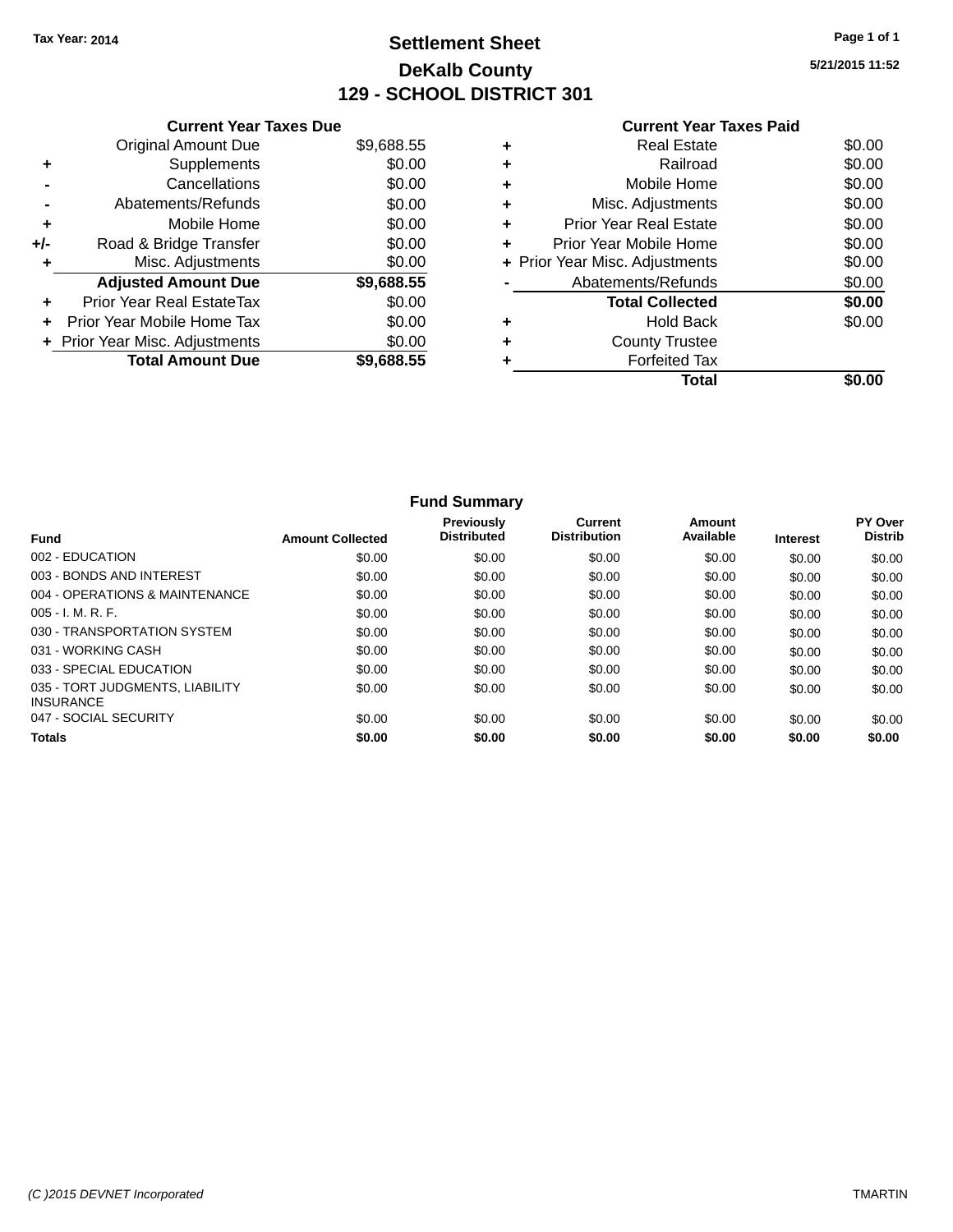# **Settlement Sheet Tax Year: 2014 Page 1 of 1 DeKalb County 130 - SCHOOL DISTRICT 302**

**5/21/2015 11:52**

#### **Current Year Taxes Paid**

|     | <b>Current Year Taxes Due</b>  |                |
|-----|--------------------------------|----------------|
|     | <b>Original Amount Due</b>     | \$1,850,387.94 |
| ٠   | Supplements                    | \$4,264.98     |
|     | Cancellations                  | \$4,720.23     |
|     | Abatements/Refunds             | \$0.00         |
| ٠   | Mobile Home                    | \$0.00         |
| +/- | Road & Bridge Transfer         | \$0.00         |
| ٠   | Misc. Adjustments              | \$0.00         |
|     | <b>Adjusted Amount Due</b>     | \$1,849,932.69 |
| ٠   | Prior Year Real EstateTax      | \$0.00         |
|     | Prior Year Mobile Home Tax     | \$0.00         |
|     | + Prior Year Misc. Adjustments | \$0.00         |
|     | <b>Total Amount Due</b>        | \$1,849,932.69 |
|     |                                |                |

|   | <b>Real Estate</b>             | \$160,693.62 |
|---|--------------------------------|--------------|
| ٠ | Railroad                       | \$0.00       |
| ٠ | Mobile Home                    | \$0.00       |
| ٠ | Misc. Adjustments              | \$0.00       |
| ٠ | <b>Prior Year Real Estate</b>  | \$0.00       |
| ٠ | Prior Year Mobile Home         | \$0.00       |
|   | + Prior Year Misc. Adjustments | \$0.00       |
|   | Abatements/Refunds             | \$0.00       |
|   | <b>Total Collected</b>         | \$160,693.62 |
| ٠ | <b>Hold Back</b>               | \$0.00       |
|   | <b>County Trustee</b>          |              |
| ٠ | <b>Forfeited Tax</b>           |              |
|   | Total                          | \$160,693.62 |
|   |                                |              |

### **Distribution Summary Tax Distribution Date Amount** 05/28/2015 \$160,693.62 **Totals: 1 Distributions \$160,693.62 Grand Totals: 1 Distributions \$160,693.62**

|                                |                         | <b>Previously</b><br><b>Distributed</b> | Current<br><b>Distribution</b> | Amount<br>Available |                 | <b>PY Over</b><br><b>Distrib</b> |
|--------------------------------|-------------------------|-----------------------------------------|--------------------------------|---------------------|-----------------|----------------------------------|
| <b>Fund</b>                    | <b>Amount Collected</b> |                                         |                                |                     | <b>Interest</b> |                                  |
| 002 - EDUCATION                | \$84,712,37             | \$0.00                                  | \$84,712.37                    | \$0.00              | \$0.00          | \$0.00                           |
| 003 - BONDS AND INTEREST       | \$31,816.21             | \$0.00                                  | \$31,816.21                    | \$0.00              | \$0.00          | \$0.00                           |
| 004 - OPERATIONS & MAINTENANCE | \$14,691.90             | \$0.00                                  | \$14,691.90                    | \$0.00              | \$0.00          | \$0.00                           |
| $005 - I. M. R. F.$            | \$1,989.55              | \$0.00                                  | \$1,989.55                     | \$0.00              | \$0.00          | \$0.00                           |
| 030 - TRANSPORTATION SYSTEM    | \$11,400.89             | \$0.00                                  | \$11,400.89                    | \$0.00              | \$0.00          | \$0.00                           |
| 031 - WORKING CASH             | \$305.96                | \$0.00                                  | \$305.96                       | \$0.00              | \$0.00          | \$0.00                           |
| 033 - SPECIAL EDUCATION        | \$13.174.95             | \$0.00                                  | \$13,174.95                    | \$0.00              | \$0.00          | \$0.00                           |
| 047 - SOCIAL SECURITY          | \$2,601.79              | \$0.00                                  | \$2,601.79                     | \$0.00              | \$0.00          | \$0.00                           |
| <b>Totals</b>                  | \$160,693.62            | \$0.00                                  | \$160,693.62                   | \$0.00              | \$0.00          | \$0.00                           |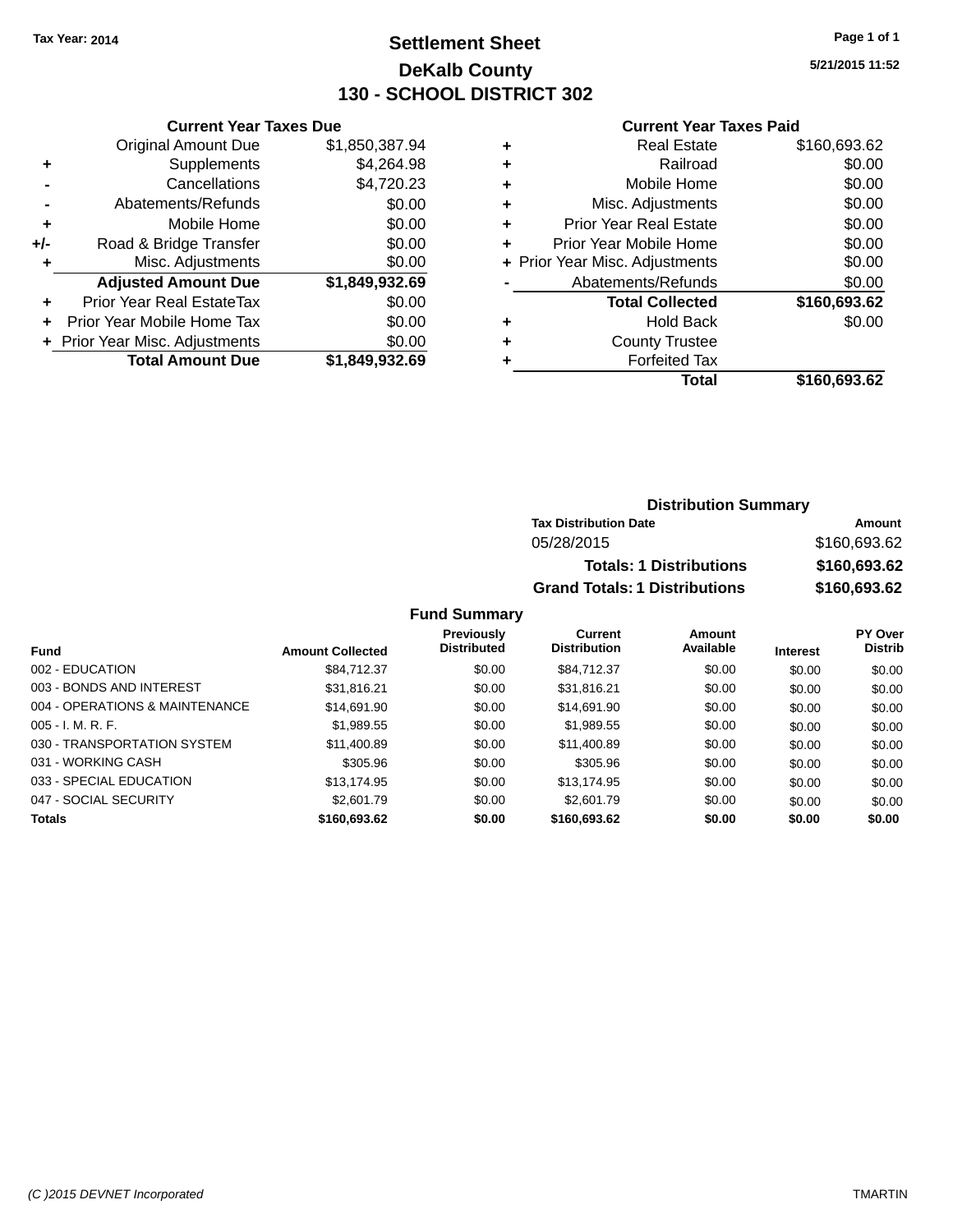# **Settlement Sheet Tax Year: 2014 Page 1 of 1 DeKalb County 131 - SCHOOL DISTRICT 424**

**5/21/2015 11:52**

#### **Current Year Taxes Paid**

|       | <b>Current Year Taxes Due</b>  |                 |  |  |  |  |  |
|-------|--------------------------------|-----------------|--|--|--|--|--|
|       | <b>Original Amount Due</b>     | \$10,519,852.35 |  |  |  |  |  |
| ٠     | Supplements                    | \$50,006.17     |  |  |  |  |  |
|       | Cancellations                  | \$67,977.65     |  |  |  |  |  |
|       | Abatements/Refunds             | \$54.58         |  |  |  |  |  |
| ٠     | Mobile Home                    | \$0.00          |  |  |  |  |  |
| $+/-$ | Road & Bridge Transfer         | \$0.00          |  |  |  |  |  |
| ٠     | Misc. Adjustments              | \$0.00          |  |  |  |  |  |
|       | <b>Adjusted Amount Due</b>     | \$10,501,826.29 |  |  |  |  |  |
| ٠     | Prior Year Real EstateTax      | \$4,352.11      |  |  |  |  |  |
|       | Prior Year Mobile Home Tax     | \$0.00          |  |  |  |  |  |
|       | + Prior Year Misc. Adjustments | \$1,297.64      |  |  |  |  |  |
|       | <b>Total Amount Due</b>        | \$10,507,476.04 |  |  |  |  |  |
|       |                                |                 |  |  |  |  |  |

|   | <b>Real Estate</b>             | \$973,387.25 |
|---|--------------------------------|--------------|
| ٠ | Railroad                       | \$0.00       |
| ٠ | Mobile Home                    | \$0.00       |
| ٠ | Misc. Adjustments              | \$0.00       |
| ٠ | <b>Prior Year Real Estate</b>  | \$4,352.11   |
| ٠ | Prior Year Mobile Home         | \$0.00       |
|   | + Prior Year Misc. Adjustments | \$1,297.64   |
|   | Abatements/Refunds             | \$54.58      |
|   | <b>Total Collected</b>         | \$978,982.42 |
| ٠ | <b>Hold Back</b>               | \$0.00       |
| ٠ | <b>County Trustee</b>          |              |
| ٠ | <b>Forfeited Tax</b>           |              |
|   | Total                          | \$978,982.42 |
|   |                                |              |

|                              | <b>Distribution Summary</b>          |              |
|------------------------------|--------------------------------------|--------------|
| <b>Tax Distribution Date</b> |                                      | Amount       |
| 05/28/2015                   |                                      | \$978,982.42 |
|                              | <b>Totals: 1 Distributions</b>       | \$978,982.42 |
|                              | <b>Grand Totals: 1 Distributions</b> | \$978,982.42 |

**Fund Summary**

| <b>Fund</b>                             | <b>Amount Collected</b> | <b>Previously</b><br><b>Distributed</b> | <b>Current</b><br><b>Distribution</b> | <b>Amount</b><br>Available | <b>Interest</b> | PY Over<br><b>Distrib</b> |
|-----------------------------------------|-------------------------|-----------------------------------------|---------------------------------------|----------------------------|-----------------|---------------------------|
| 002 - EDUCATION                         | \$531.975.13            | \$0.00                                  | \$531,975.13                          | \$0.00                     | \$0.00          | \$0.00                    |
| 003 - BONDS AND INTEREST                | \$206,780.67            | \$0.00                                  | \$206,780.67                          | \$0.00                     | \$0.00          | \$0.00                    |
| 004 - OPERATIONS & MAINTENANCE          | \$110,456.63            | \$0.00                                  | \$110,456.63                          | \$0.00                     | \$0.00          | \$0.00                    |
| $005 - I. M. R. F.$                     | \$22,350.16             | \$0.00                                  | \$22,350.16                           | \$0.00                     | \$0.00          | \$0.00                    |
| 030 - TRANSPORTATION SYSTEM             | \$36.691.28             | \$0.00                                  | \$36,691.28                           | \$0.00                     | \$0.00          | \$0.00                    |
| 031 - WORKING CASH                      | \$1,984.40              | \$0.00                                  | \$1,984.40                            | \$0.00                     | \$0.00          | \$0.00                    |
| 032 - FIRE PREV/SFTY/ENERGY             | \$4,239,00              | \$0.00                                  | \$4,239,00                            | \$0.00                     | \$0.00          | \$0.00                    |
| 033 - SPECIAL EDUCATION                 | \$8.117.73              | \$0.00                                  | \$8,117.73                            | \$0.00                     | \$0.00          | \$0.00                    |
| 035 - TORT JUDGEMENTS/LIABILITY<br>INS. | \$24.166.18             | \$0.00                                  | \$24,166.18                           | \$0.00                     | \$0.00          | \$0.00                    |
| 047 - SOCIAL SECURITY                   | \$28,161.41             | \$0.00                                  | \$28,161.41                           | \$0.00                     | \$0.00          | \$0.00                    |
| 057 - LEASE/PURCHASE/RENTAL             | \$4.059.83              | \$0.00                                  | \$4.059.83                            | \$0.00                     | \$0.00          | \$0.00                    |
| <b>Totals</b>                           | \$978,982.42            | \$0.00                                  | \$978,982.42                          | \$0.00                     | \$0.00          | \$0.00                    |

#### **Miscellaneous Adjustment Detail**

**Abatement Detail**

| Year Source             | <b>Account Type</b>       | <b>Amount Adjustment Description</b>                      |
|-------------------------|---------------------------|-----------------------------------------------------------|
| 2013 RE - Real Estate   | <b>Back Tax Collected</b> | \$602.43 MARSH REDEMPTION 03-31-231-008 by TBA            |
| 2013 RE - Real Estate   | Back Tax Collected        | \$695.21 ABCXYZ LIVING TR REDEMPTION 03-31-235-006 by TBA |
| <b>Totals 2 entries</b> |                           | \$1.297.64                                                |
|                         |                           |                                                           |

# **Year Source Account Type Amount Adjustment Description**<br>2014 RE - Real Estate RE Abatement **Amount S54.58 PTAB INTEREST REFUN Totals \$54.58 1 entries**

\$54.58 PTAB INTEREST REFUND 03-19-461-008 by TBA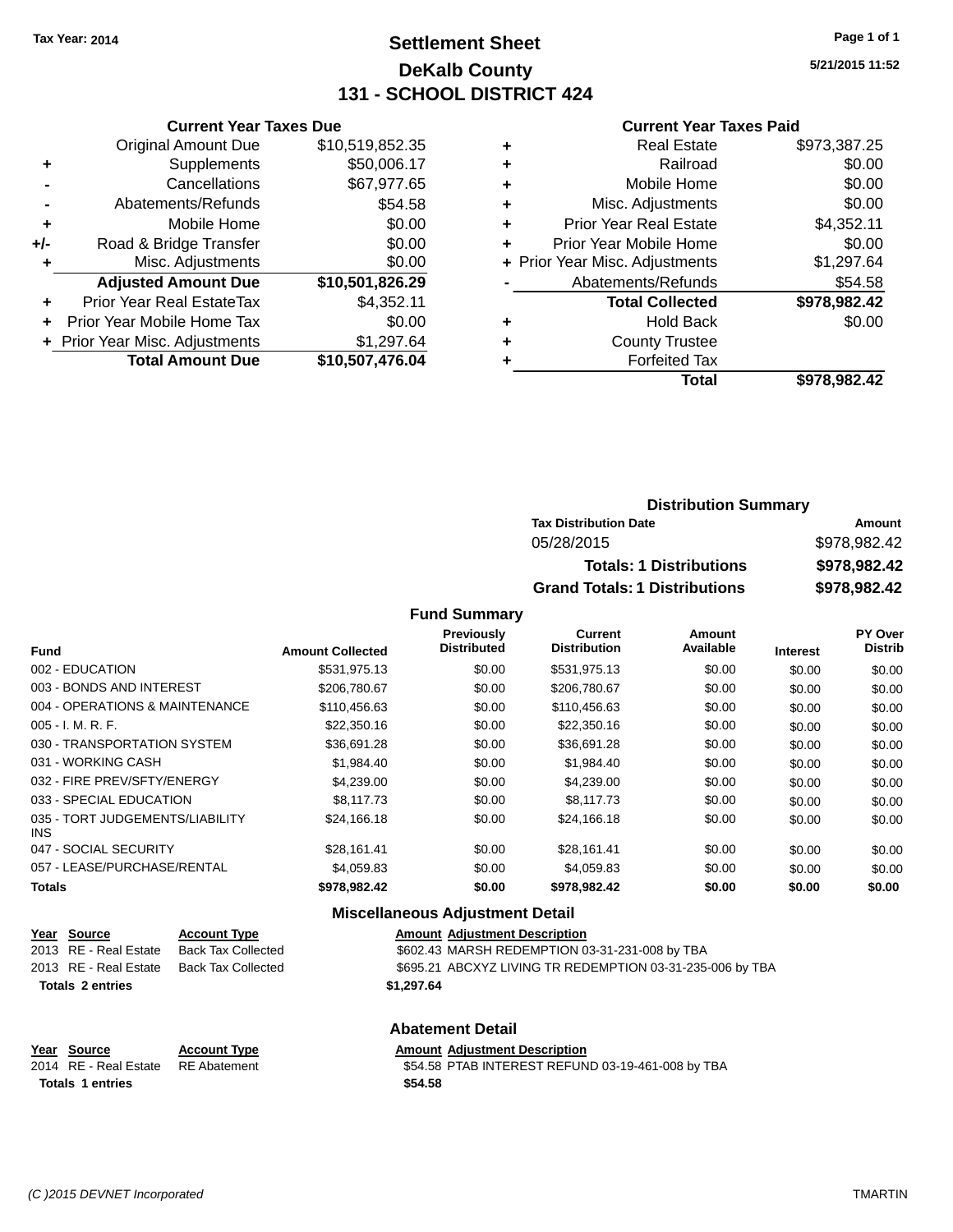# **Settlement Sheet Tax Year: 2014 Page 1 of 1 DeKalb County 132 - SCHOOL DISTRICT 425**

**5/21/2015 11:52**

#### **Current Year Taxes Paid**

| <b>Current Year Taxes Due</b>  |                |
|--------------------------------|----------------|
| <b>Original Amount Due</b>     | \$7,474,217.66 |
| Supplements                    | \$16,289.06    |
| Cancellations                  | \$19,382.22    |
| Abatements/Refunds             | \$0.00         |
| Mobile Home                    | \$0.00         |
| Road & Bridge Transfer         | \$0.00         |
| Misc. Adjustments              | \$0.00         |
| <b>Adjusted Amount Due</b>     | \$7,471,124.50 |
| Prior Year Real EstateTax      | \$0.00         |
| Prior Year Mobile Home Tax     | \$0.00         |
| + Prior Year Misc. Adjustments | \$0.00         |
| <b>Total Amount Due</b>        | \$7,471,124.50 |
|                                |                |

|   | <b>Real Estate</b>             | \$637,561.04 |
|---|--------------------------------|--------------|
| ٠ | Railroad                       | \$0.00       |
| ٠ | Mobile Home                    | \$0.00       |
| ٠ | Misc. Adjustments              | \$0.00       |
| ٠ | <b>Prior Year Real Estate</b>  | \$0.00       |
| ٠ | Prior Year Mobile Home         | \$0.00       |
|   | + Prior Year Misc. Adjustments | \$0.00       |
|   | Abatements/Refunds             | \$0.00       |
|   | <b>Total Collected</b>         | \$637,561.04 |
| ٠ | <b>Hold Back</b>               | \$0.00       |
| ٠ | <b>County Trustee</b>          |              |
| ٠ | <b>Forfeited Tax</b>           |              |
|   | Total                          | \$637,561.04 |
|   |                                |              |

| <b>Distribution Summary</b>          |              |
|--------------------------------------|--------------|
| <b>Tax Distribution Date</b>         | Amount       |
| 05/28/2015                           | \$637.561.04 |
| <b>Totals: 1 Distributions</b>       | \$637,561.04 |
| <b>Grand Totals: 1 Distributions</b> | \$637,561.04 |

|                                         |                         | Previously         | Current             | Amount    |                 | PY Over        |
|-----------------------------------------|-------------------------|--------------------|---------------------|-----------|-----------------|----------------|
| <b>Fund</b>                             | <b>Amount Collected</b> | <b>Distributed</b> | <b>Distribution</b> | Available | <b>Interest</b> | <b>Distrib</b> |
| 002 - EDUCATION                         | \$426,034,86            | \$0.00             | \$426,034.86        | \$0.00    | \$0.00          | \$0.00         |
| 003 - BONDS AND INTEREST                | \$19.157.43             | \$0.00             | \$19.157.43         | \$0.00    | \$0.00          | \$0.00         |
| 004 - OPERATIONS & MAINTENANCE          | \$56,277.51             | \$0.00             | \$56,277.51         | \$0.00    | \$0.00          | \$0.00         |
| $005 - I. M. R. F.$                     | \$12,382.71             | \$0.00             | \$12,382.71         | \$0.00    | \$0.00          | \$0.00         |
| 030 - TRANSPORTATION SYSTEM             | \$30,015.74             | \$0.00             | \$30,015.74         | \$0.00    | \$0.00          | \$0.00         |
| 031 - WORKING CASH                      | \$8.29                  | \$0.00             | \$8.29              | \$0.00    | \$0.00          | \$0.00         |
| 032 - FIRE PREV/SFTY/ENERGY             | \$4,877.98              | \$0.00             | \$4,877.98          | \$0.00    | \$0.00          | \$0.00         |
| 033 - SPECIAL EDUCATION                 | \$62,542.83             | \$0.00             | \$62,542.83         | \$0.00    | \$0.00          | \$0.00         |
| 035 - TORT JUDGEMENTS/LIABILITY<br>INS. | \$13.356.90             | \$0.00             | \$13,356.90         | \$0.00    | \$0.00          | \$0.00         |
| 047 - SOCIAL SECURITY                   | \$12,906.79             | \$0.00             | \$12,906.79         | \$0.00    | \$0.00          | \$0.00         |
| <b>Totals</b>                           | \$637,561.04            | \$0.00             | \$637,561.04        | \$0.00    | \$0.00          | \$0.00         |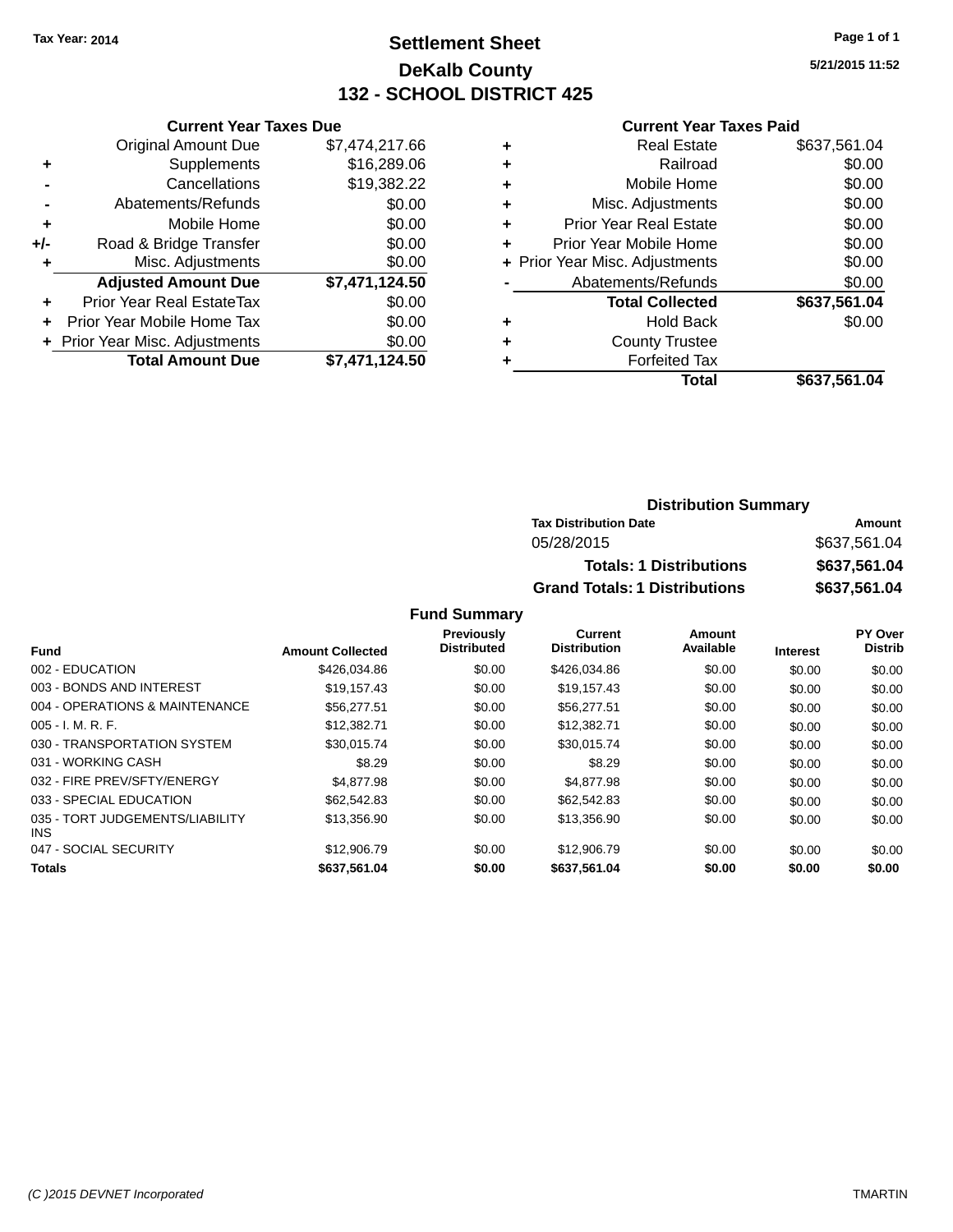# **Settlement Sheet Tax Year: 2014 Page 1 of 1 DeKalb County 133 - SCHOOL DISTRICT 426**

**5/21/2015 11:52**

#### **Current Year Taxes Paid**

| <b>Current Year Taxes Due</b>  |                |  |  |  |
|--------------------------------|----------------|--|--|--|
| <b>Original Amount Due</b>     | \$3,476,163.93 |  |  |  |
| Supplements                    | \$28,875.33    |  |  |  |
| Cancellations                  | \$32,378.09    |  |  |  |
| Abatements/Refunds             | \$0.00         |  |  |  |
| Mobile Home                    | \$0.00         |  |  |  |
| Road & Bridge Transfer         | \$0.00         |  |  |  |
| Misc. Adjustments              | \$0.00         |  |  |  |
| <b>Adjusted Amount Due</b>     | \$3,472,661.17 |  |  |  |
| Prior Year Real EstateTax      | \$0.00         |  |  |  |
| Prior Year Mobile Home Tax     | \$0.00         |  |  |  |
| + Prior Year Misc. Adjustments | \$0.00         |  |  |  |
| <b>Total Amount Due</b>        | \$3,472,661.17 |  |  |  |
|                                |                |  |  |  |

|   | <b>Real Estate</b>             | \$410,141.66 |
|---|--------------------------------|--------------|
| ٠ | Railroad                       | \$0.00       |
| ٠ | Mobile Home                    | \$0.00       |
| ٠ | Misc. Adjustments              | \$0.00       |
| ٠ | <b>Prior Year Real Estate</b>  | \$0.00       |
| ٠ | Prior Year Mobile Home         | \$0.00       |
|   | + Prior Year Misc. Adjustments | \$0.00       |
|   | Abatements/Refunds             | \$0.00       |
|   | <b>Total Collected</b>         | \$410,141.66 |
| ٠ | <b>Hold Back</b>               | \$0.00       |
| ٠ | <b>County Trustee</b>          |              |
| ٠ | <b>Forfeited Tax</b>           |              |
|   | Total                          | \$410,141.66 |
|   |                                |              |

#### **Distribution Summary Tax Distribution Date Amount** 05/28/2015 \$410,141.66 **Totals: 1 Distributions \$410,141.66 Grand Totals: 1 Distributions \$410,141.66**

|                                         |                         | Previously         | <b>Current</b>      | Amount    |                 | PY Over        |
|-----------------------------------------|-------------------------|--------------------|---------------------|-----------|-----------------|----------------|
| <b>Fund</b>                             | <b>Amount Collected</b> | <b>Distributed</b> | <b>Distribution</b> | Available | <b>Interest</b> | <b>Distrib</b> |
| 002 - EDUCATION                         | \$241,094.40            | \$0.00             | \$241,094.40        | \$0.00    | \$0.00          | \$0.00         |
| 003 - BONDS AND INTEREST                | \$65,037.80             | \$0.00             | \$65,037.80         | \$0.00    | \$0.00          | \$0.00         |
| 004 - OPERATIONS & MAINTENANCE          | \$48,355.70             | \$0.00             | \$48,355.70         | \$0.00    | \$0.00          | \$0.00         |
| $005 - I. M. R. F.$                     | \$10,970.06             | \$0.00             | \$10,970.06         | \$0.00    | \$0.00          | \$0.00         |
| 030 - TRANSPORTATION SYSTEM             | \$13,582.66             | \$0.00             | \$13,582.66         | \$0.00    | \$0.00          | \$0.00         |
| 031 - WORKING CASH                      | \$3.395.56              | \$0.00             | \$3,395.56          | \$0.00    | \$0.00          | \$0.00         |
| 032 - FIRE PREV/SFTY/ENERGY             | \$3,395.56              | \$0.00             | \$3,395.56          | \$0.00    | \$0.00          | \$0.00         |
| 033 - SPECIAL EDUCATION                 | \$2.716.37              | \$0.00             | \$2.716.37          | \$0.00    | \$0.00          | \$0.00         |
| 035 - TORT JUDGEMENTS/LIABILITY<br>INS. | \$5,256.38              | \$0.00             | \$5,256.38          | \$0.00    | \$0.00          | \$0.00         |
| 047 - SOCIAL SECURITY                   | \$13,708.98             | \$0.00             | \$13,708.98         | \$0.00    | \$0.00          | \$0.00         |
| 057 - LEASE/PURCHASE/RENTAL             | \$2,628.19              | \$0.00             | \$2,628.19          | \$0.00    | \$0.00          | \$0.00         |
| Totals                                  | \$410,141.66            | \$0.00             | \$410,141.66        | \$0.00    | \$0.00          | \$0.00         |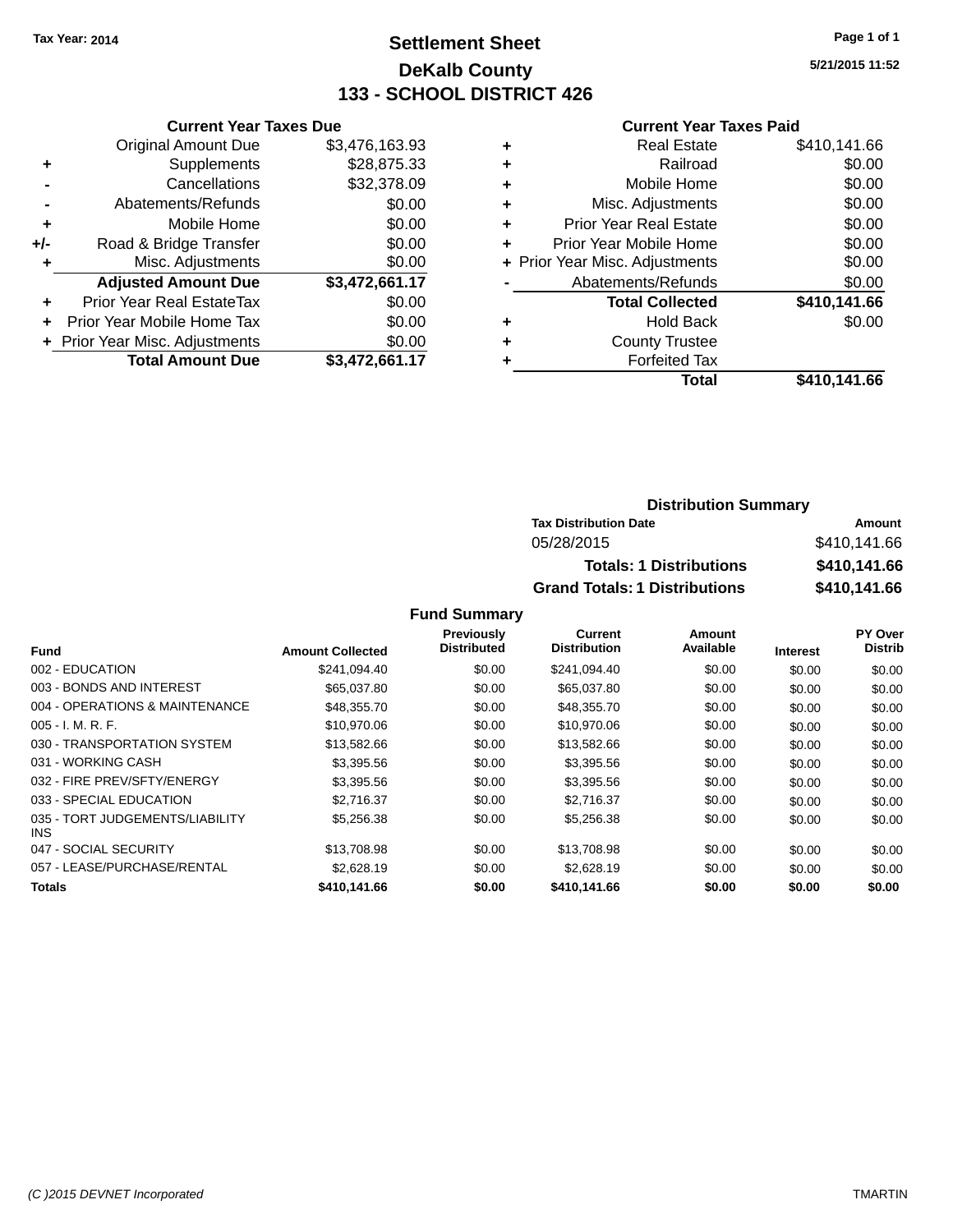# **Settlement Sheet Tax Year: 2014 Page 1 of 1 DeKalb County 134 - SCHOOL DISTRICT 427**

**5/21/2015 11:52**

#### **Current Year Taxes Paid**

| \$29,760,131.93 |
|-----------------|
|                 |
| \$113,108.98    |
| \$129,982.22    |
| \$0.00          |
| \$0.00          |
| \$0.00          |
| \$4,253.04      |
| \$29,747,511.73 |
| \$5,071.59      |
| \$0.00          |
| \$0.00          |
| \$29,752,583.32 |
|                 |

| ٠ | <b>Real Estate</b>             | \$2,727,565.10 |
|---|--------------------------------|----------------|
| ٠ | Railroad                       | \$0.00         |
| ٠ | Mobile Home                    | \$0.00         |
| ٠ | Misc. Adjustments              | \$4,253.04     |
| ٠ | <b>Prior Year Real Estate</b>  | \$5,071.59     |
| ٠ | Prior Year Mobile Home         | \$0.00         |
|   | + Prior Year Misc. Adjustments | \$0.00         |
|   | Abatements/Refunds             | \$0.00         |
|   | <b>Total Collected</b>         | \$2,736,889.73 |
| ٠ | <b>Hold Back</b>               | \$0.00         |
| ٠ | <b>County Trustee</b>          |                |
|   | <b>Forfeited Tax</b>           |                |
|   | Total                          | \$2,736,889.73 |
|   |                                |                |

### **Distribution Summary Tax Distribution Date Amount** 05/28/2015 \$2,736,889.73 **Totals: 1 Distributions \$2,736,889.73 Grand Totals: 1 Distributions \$2,736,889.73**

#### **Fund Summary**

| <b>Fund</b>                    | <b>Amount Collected</b> | Previously<br><b>Distributed</b> | Current<br><b>Distribution</b> | Amount<br>Available | <b>Interest</b> | PY Over<br><b>Distrib</b> |
|--------------------------------|-------------------------|----------------------------------|--------------------------------|---------------------|-----------------|---------------------------|
| 002 - EDUCATION                | \$1,434,521.62          | \$0.00                           | \$1,434,521.62                 | \$0.00              | \$0.00          | \$0.00                    |
| 003 - BONDS AND INTEREST       | \$412,487.59            | \$0.00                           | \$412,487.59                   | \$0.00              | \$0.00          | \$0.00                    |
| 004 - OPERATIONS & MAINTENANCE | \$261.441.40            | \$0.00                           | \$261.441.40                   | \$0.00              | \$0.00          | \$0.00                    |
| 005 - I. M. R. F.              | \$56,650.88             | \$0.00                           | \$56,650.88                    | \$0.00              | \$0.00          | \$0.00                    |
| 030 - TRANSPORTATION SYSTEM    | \$147,805,73            | \$0.00                           | \$147,805.73                   | \$0.00              | \$0.00          | \$0.00                    |
| 031 - WORKING CASH             | \$18,260.52             | \$0.00                           | \$18,260.52                    | \$0.00              | \$0.00          | \$0.00                    |
| 032 - FIRE PREV/SFTY/ENERGY    | \$26.150.98             | \$0.00                           | \$26,150.98                    | \$0.00              | \$0.00          | \$0.00                    |
| 033 - SPECIAL EDUCATION        | \$286.913.63            | \$0.00                           | \$286,913,63                   | \$0.00              | \$0.00          | \$0.00                    |
| 047 - SOCIAL SECURITY          | \$74.082.12             | \$0.00                           | \$74.082.12                    | \$0.00              | \$0.00          | \$0.00                    |
| 057 - LEASE/PURCHASE/RENTAL    | \$18,575.26             | \$0.00                           | \$18,575.26                    | \$0.00              | \$0.00          | \$0.00                    |
| <b>Totals</b>                  | \$2,736,889.73          | \$0.00                           | \$2,736,889.73                 | \$0.00              | \$0.00          | \$0.00                    |

#### **Miscellaneous Adjustment Detail**

| Year Source             | <b>Account Type</b> | <b>Amount Adjustment Description</b>                        |
|-------------------------|---------------------|-------------------------------------------------------------|
| 2014 RE - Real Estate   | Back Tax Collected  | \$4,253.04 SYCAMORE MEADOWS REDEMPTION 06-22-331-006 by TBA |
| <b>Totals 1 entries</b> |                     | \$4,253,04                                                  |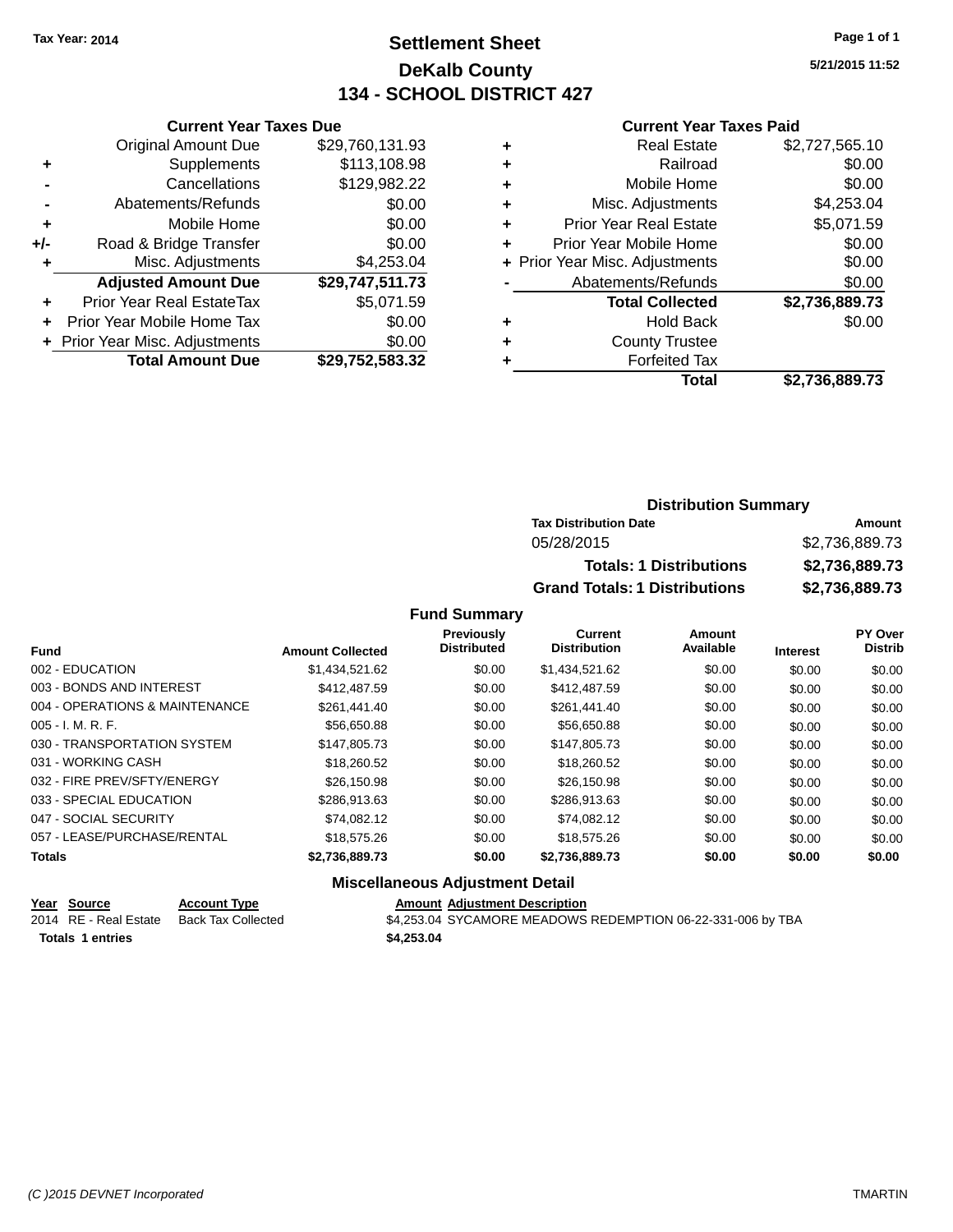**Current Year Taxes Due**

# **Settlement Sheet Tax Year: 2014 Page 1 of 2 DeKalb County 135 - SCHOOL DISTRICT 428**

**5/21/2015 11:52**

#### **Current Year Taxes Paid**

|                                  |                                      |   | Total                         | \$4,231,175.99                 |
|----------------------------------|--------------------------------------|---|-------------------------------|--------------------------------|
| <b>Total Amount Due</b>          | \$50,224,618.33                      |   | <b>Forfeited Tax</b>          |                                |
|                                  | \$7,045.13                           | ٠ | <b>County Trustee</b>         |                                |
| Prior Year Mobile Home Tax       | \$0.00                               | ٠ | <b>Hold Back</b>              | \$0.00                         |
| <b>Prior Year Real EstateTax</b> | (\$29,383.81)                        |   | <b>Total Collected</b>        | \$4,231,175.99                 |
| <b>Adjusted Amount Due</b>       | \$50,246,957.01                      |   | Abatements/Refunds            | \$77.11                        |
| Misc. Adjustments                | \$260.70                             |   |                               | \$7,045.13                     |
| Road & Bridge Transfer           | \$0.00                               | ٠ | Prior Year Mobile Home        | \$0.00                         |
| Mobile Home                      | \$0.00                               | ٠ | <b>Prior Year Real Estate</b> | (\$29,383.81)                  |
| Abatements/Refunds               | \$77.11                              |   | Misc. Adjustments             | \$260.70                       |
| Cancellations                    | \$1,327,416.63                       | ٠ | Mobile Home                   | \$0.00                         |
| Supplements                      | \$909,877.41                         | ٠ | Railroad                      | \$0.00                         |
| <b>Original Amount Due</b>       | \$50,664,312.64                      | ٠ | <b>Real Estate</b>            | \$4,253,331.08                 |
|                                  | ÷.<br>+ Prior Year Misc. Adjustments |   | ٠                             | + Prior Year Misc. Adjustments |

| <b>Distribution Summary</b>          |                |
|--------------------------------------|----------------|
| <b>Tax Distribution Date</b>         | Amount         |
| 05/28/2015                           | \$4,231,175.99 |
| <b>Totals: 1 Distributions</b>       | \$4,231,175.99 |
| <b>Grand Totals: 1 Distributions</b> | \$4,231,175.99 |

#### **Fund Summary**

| <b>Fund</b>                             | <b>Amount Collected</b> | Previously<br><b>Distributed</b> | Current<br><b>Distribution</b> | Amount<br>Available | <b>Interest</b> | PY Over<br><b>Distrib</b> |
|-----------------------------------------|-------------------------|----------------------------------|--------------------------------|---------------------|-----------------|---------------------------|
|                                         |                         |                                  |                                |                     |                 |                           |
| 002 - EDUCATION                         | \$2,046,184,00          | \$0.00                           | \$2.046.184.00                 | \$0.00              | \$0.00          | \$0.00                    |
| 003 - BONDS AND INTEREST                | \$398,492.16            | \$0.00                           | \$398,492.16                   | \$0.00              | \$0.00          | \$0.00                    |
| 004 - OPERATIONS & MAINTENANCE          | \$383.657.66            | \$0.00                           | \$383.657.66                   | \$0.00              | \$0.00          | \$0.00                    |
| $005 - I. M. R. F.$                     | \$102.331.00            | \$0.00                           | \$102,331,00                   | \$0.00              | \$0.00          | \$0.00                    |
| 030 - TRANSPORTATION SYSTEM             | \$648,567,35            | \$0.00                           | \$648,567,35                   | \$0.00              | \$0.00          | \$0.00                    |
| 031 - WORKING CASH                      | \$25,577.46             | \$0.00                           | \$25,577.46                    | \$0.00              | \$0.00          | \$0.00                    |
| 032 - FIRE PREV/SFTY/ENERGY             | \$51.154.92             | \$0.00                           | \$51.154.92                    | \$0.00              | \$0.00          | \$0.00                    |
| 033 - SPECIAL EDUCATION                 | \$409,235.10            | \$0.00                           | \$409,235.10                   | \$0.00              | \$0.00          | \$0.00                    |
| 035 - TORT JUDGEMENTS/LIABILITY<br>INS. | \$56.126.54             | \$0.00                           | \$56.126.54                    | \$0.00              | \$0.00          | \$0.00                    |
| 047 - SOCIAL SECURITY                   | \$109.849.80            | \$0.00                           | \$109.849.80                   | \$0.00              | \$0.00          | \$0.00                    |
| <b>Totals</b>                           | \$4,231,175.99          | \$0.00                           | \$4,231,175.99                 | \$0.00              | \$0.00          | \$0.00                    |

#### **Miscellaneous Adjustment Detail**

| Year Source           | <b>Account Type</b>       | <b>Amount Adjustment Description</b>                          |
|-----------------------|---------------------------|---------------------------------------------------------------|
| 2013 RE - Real Estate | <b>Back Tax Collected</b> | \$23.66 SUMMIT ENCLAVE REDEMPTION 08-13-323-013 by TBA        |
| 2013 RE - Real Estate | <b>Back Tax Collected</b> | \$240.28 SIDDIQUI REDEMPTION 08-15-329-012 by TBA             |
| 2013 RE - Real Estate | <b>Back Tax Collected</b> | \$810.55 RIVERMIST UNIT 5 LLC REDEMPTION 08-02-401-006 by TBA |
| 2013 RE - Real Estate | <b>Back Tax Collected</b> | \$810.55 RIVERMIST UNIT 5 LLC REDEMPTION 08-02-401-007 by TBA |
| 2013 RE - Real Estate | <b>Back Tax Collected</b> | \$810.55 RIVERMIST UNIT 5 LLC REDEMPTION 08-02-401-009 by TBA |
| 2013 RE - Real Estate | <b>Back Tax Collected</b> | \$810.55 RIVERMIST UNIT 5 LLC REDEMPTION 08-02-401-010 by TBA |
| 2013 RE - Real Estate | <b>Back Tax Collected</b> | \$810.55 RIVERMIST UNIT 5 LLC REDEMPTION 08-02-425-010 by TBA |
| 2013 RE - Real Estate | <b>Back Tax Collected</b> | \$810.55 RIVERMIST UNIT 5 LLC REDEMPTION 08-02-425-012 by TBA |
| 2013 RE - Real Estate | <b>Back Tax Collected</b> | \$575.43 STALEY REDEMPTION 09-29-251-051 by TBA               |
| 2013 RE - Real Estate | <b>Back Tax Collected</b> | \$536.48 STALEY REDEMPTION 09-29-251-050 by TBA               |
| 2013 RE - Real Estate | <b>Back Tax Collected</b> | \$230.24 ORIX WILKINSON 2009 TAX 08-12-377-001 by TBA         |
| 2013 RE - Real Estate | <b>Back Tax Collected</b> | \$231.68 ORIX WILKINSON 2010 TAX 08-12-377-001 by TBA         |
| 2013 RE - Real Estate | <b>Back Tax Collected</b> | \$241.42 ORIX WILKINSON 2011 TAX 08-12-377-001 by TBA         |
| 2013 RE - Real Estate | <b>Back Tax Collected</b> | \$102.64 TRUSTEE SALE 08-14-207-024 by TBA                    |

#### *(C )2015 DEVNET Incorporated* TMARTIN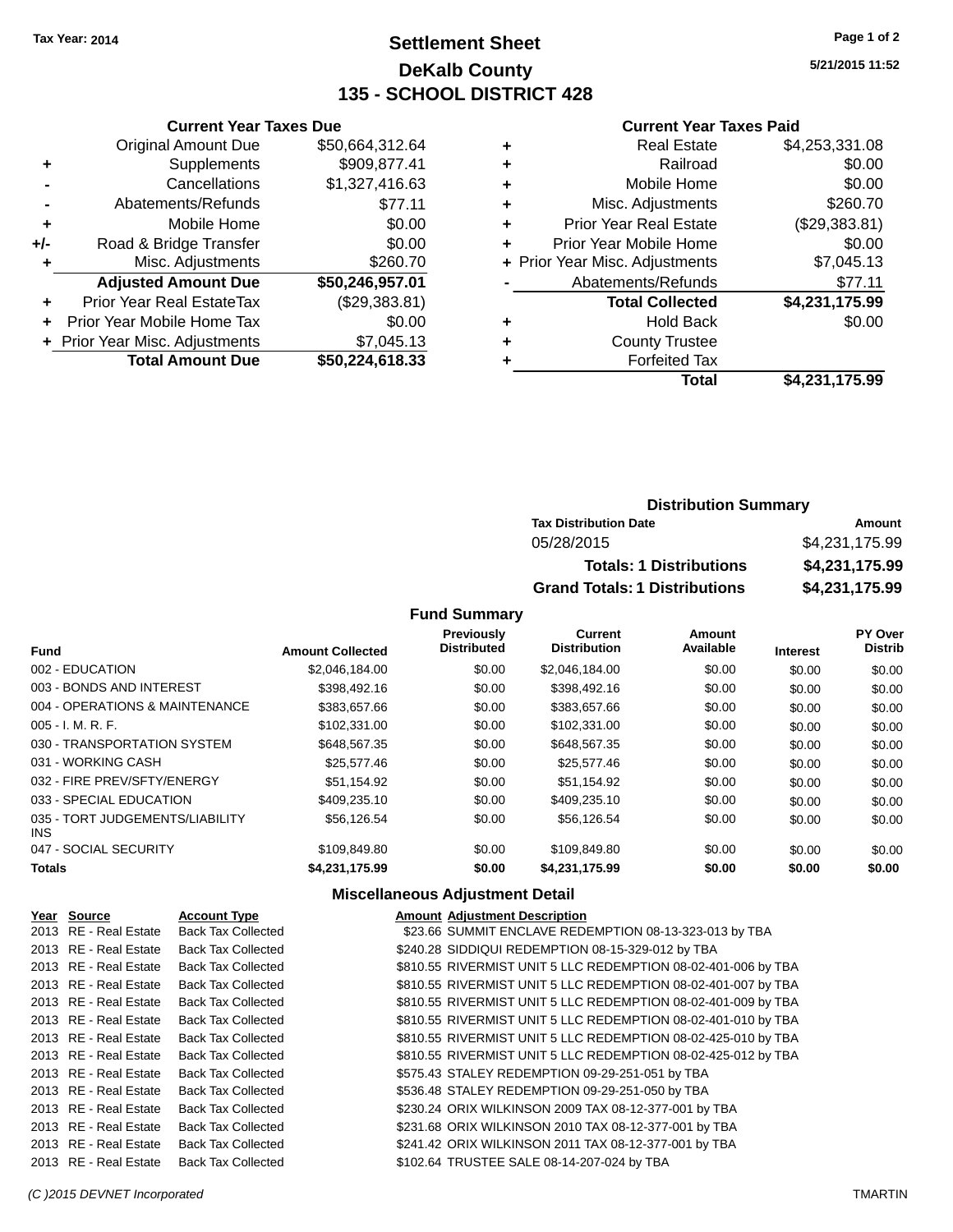# **Settlement Sheet Tax Year: 2014 Page 2 of 2**

### **DeKalb County Miscellaneous Adjustment Detail**

**Totals \$7,305.83 16 entries**

#### **Year** Source **Account Type Account Adjustment Description** 2014 RE - Real Estate Back Tax Collected \$130.35 TRUSTEE SALE 08-27-279-029 by TBA 2014 RE - Real Estate Back Tax Collected \$130.35 TRUSTEE SALE 08-27-279-027 by TBA

#### **Abatement Detail**

# **Year Source Account Type Amount Adjustment Description**<br>2014 RE - Real Estate RE Abatement **Amount 1988** S34.75 PTAB INTEREST REFUN

\$34.75 PTAB INTEREST REFUND 08-28-201-009 by TBA 2014 RE - Real Estate RE Abatement \$42.36 PTAB INTEREST REFUND 09-20-255-020 by TBA

**Totals \$77.11 2 entries**

*(C )2015 DEVNET Incorporated* TMARTIN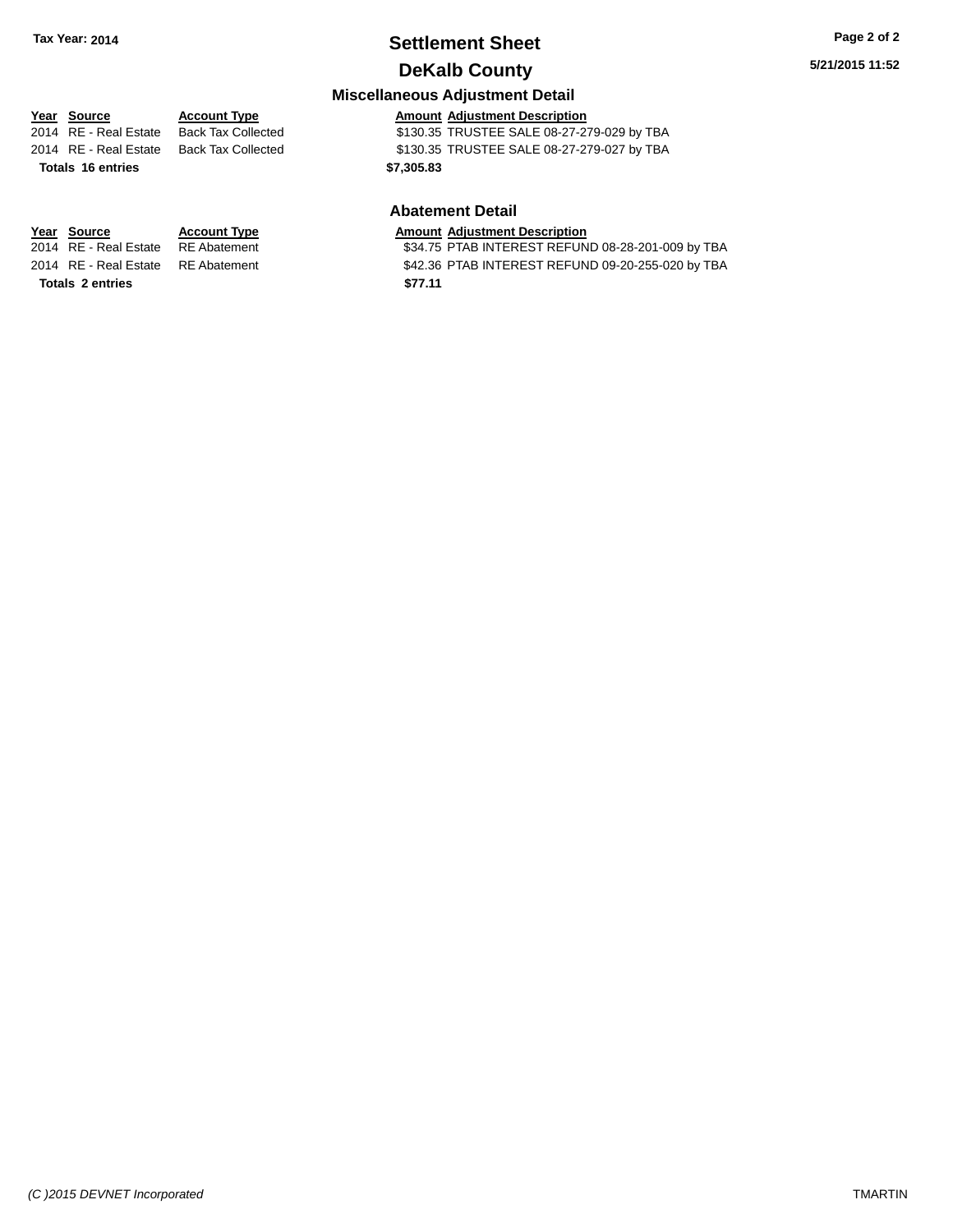# **Settlement Sheet Tax Year: 2014 Page 1 of 1 DeKalb County 136 - SCHOOL DISTRICT 429**

**5/21/2015 11:52**

| <b>Current Year Taxes Due</b> |  |  |  |
|-------------------------------|--|--|--|

| ٠     | Misc. Adjustments          |                |
|-------|----------------------------|----------------|
|       |                            | \$0.00         |
| $+/-$ | Road & Bridge Transfer     | \$0.00         |
| ÷     | Mobile Home                | \$0.00         |
|       |                            |                |
|       | Abatements/Refunds         | \$0.00         |
|       | Cancellations              | \$8,991.76     |
| ٠     | Supplements                | \$8,097.84     |
|       | <b>Original Amount Due</b> | \$5,139,910.38 |
|       |                            |                |

#### **Current Year Taxes Paid**

|   | Total                          | \$568,334.41 |
|---|--------------------------------|--------------|
|   | <b>Forfeited Tax</b>           |              |
| ٠ | <b>County Trustee</b>          |              |
| ٠ | <b>Hold Back</b>               | \$0.00       |
|   | <b>Total Collected</b>         | \$568,334.41 |
|   | Abatements/Refunds             | \$0.00       |
|   | + Prior Year Misc. Adjustments | \$0.00       |
| ٠ | Prior Year Mobile Home         | \$0.00       |
| ٠ | <b>Prior Year Real Estate</b>  | \$0.00       |
| ٠ | Misc. Adjustments              | \$0.00       |
| ٠ | Mobile Home                    | \$0.00       |
| ٠ | Railroad                       | \$0.00       |
|   | <b>Real Estate</b>             | \$568,334.41 |

### **Distribution Summary Tax Distribution Date Amount** 05/28/2015 \$568,334.41 **Totals: 1 Distributions \$568,334.41 Grand Totals: 1 Distributions \$568,334.41**

| <b>Fund</b>                                   | <b>Amount Collected</b> | <b>Previously</b><br><b>Distributed</b> | Current<br><b>Distribution</b> | Amount<br>Available | <b>Interest</b> | PY Over<br><b>Distrib</b> |
|-----------------------------------------------|-------------------------|-----------------------------------------|--------------------------------|---------------------|-----------------|---------------------------|
| 002 - EDUCATION                               | \$310,507.23            | \$0.00                                  | \$310,507.23                   | \$0.00              | \$0.00          | \$0.00                    |
| 003 - BONDS AND INTEREST                      | \$103,676.13            | \$0.00                                  | \$103,676.13                   | \$0.00              | \$0.00          | \$0.00                    |
| 004 - OPERATIONS & MAINTENANCE                | \$59.982.01             | \$0.00                                  | \$59.982.01                    | \$0.00              | \$0.00          | \$0.00                    |
| $005 - I. M. R. F.$                           | \$9.997.57              | \$0.00                                  | \$9,997.57                     | \$0.00              | \$0.00          | \$0.00                    |
| 030 - TRANSPORTATION SYSTEM                   | \$24.841.33             | \$0.00                                  | \$24.841.33                    | \$0.00              | \$0.00          | \$0.00                    |
| 032 - FIRE PREV/SFTY/ENERGY                   | \$73.32                 | \$0.00                                  | \$73.32                        | \$0.00              | \$0.00          | \$0.00                    |
| 033 - SPECIAL EDUCATION                       | \$38,473.40             | \$0.00                                  | \$38,473.40                    | \$0.00              | \$0.00          | \$0.00                    |
| 035 - TORT JUDGEMENTS/LIABILITY<br><b>INS</b> | \$9.695.22              | \$0.00                                  | \$9,695.22                     | \$0.00              | \$0.00          | \$0.00                    |
| 047 - SOCIAL SECURITY                         | \$11.088.20             | \$0.00                                  | \$11.088.20                    | \$0.00              | \$0.00          | \$0.00                    |
| Totals                                        | \$568,334.41            | \$0.00                                  | \$568,334.41                   | \$0.00              | \$0.00          | \$0.00                    |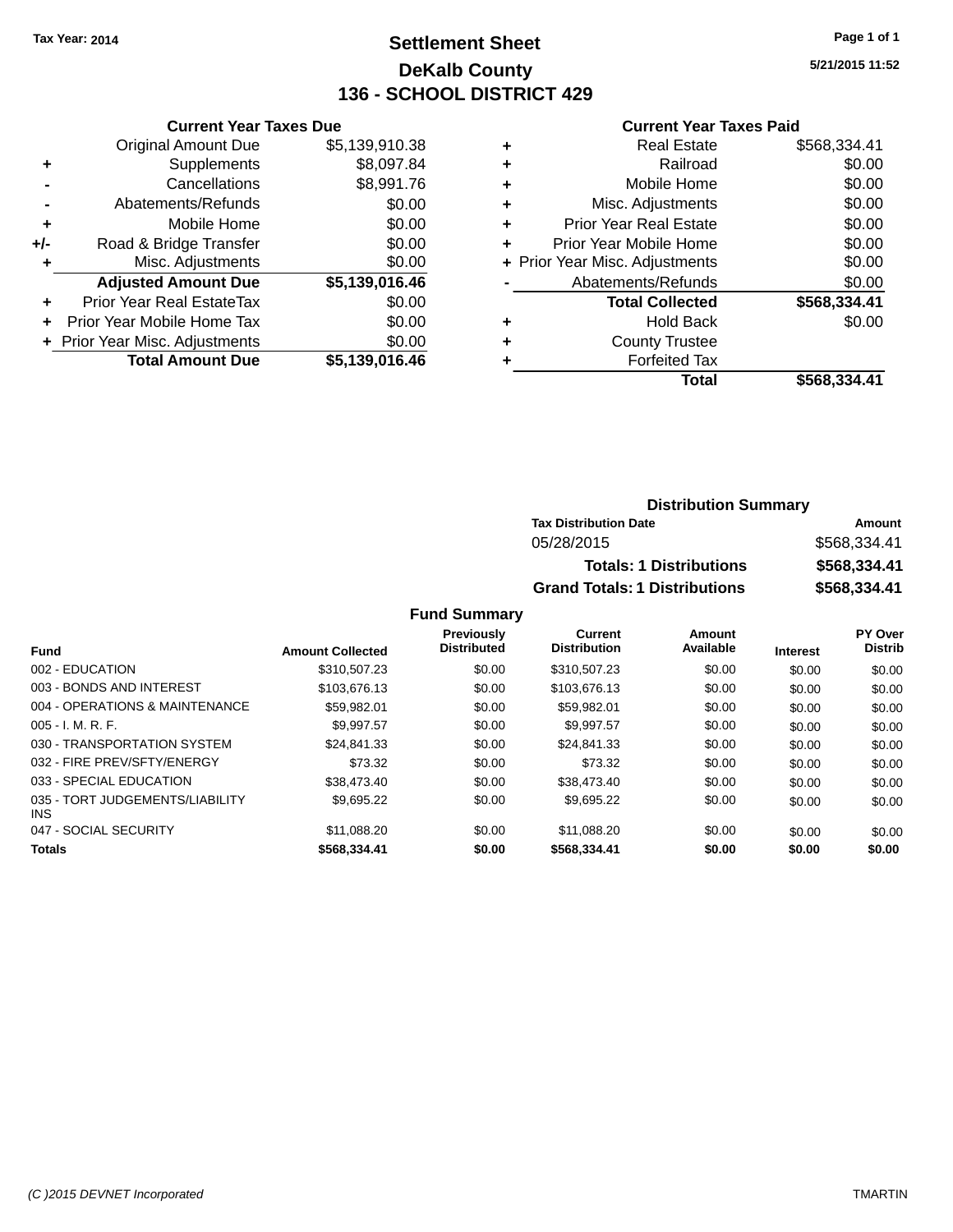# **Settlement Sheet Tax Year: 2014 Page 1 of 1 DeKalb County 137 - SCHOOL DISTRICT 430**

**5/21/2015 11:52**

#### **Current Year Taxes Paid**

|     | <b>Current Year Taxes Due</b>  |                |  |  |  |  |  |
|-----|--------------------------------|----------------|--|--|--|--|--|
|     | <b>Original Amount Due</b>     | \$7,734,293.77 |  |  |  |  |  |
| ٠   | Supplements                    | \$31,915.78    |  |  |  |  |  |
|     | Cancellations                  | \$38,869.24    |  |  |  |  |  |
|     | Abatements/Refunds             | \$0.00         |  |  |  |  |  |
| ٠   | Mobile Home                    | \$0.00         |  |  |  |  |  |
| +/- | Road & Bridge Transfer         | \$0.00         |  |  |  |  |  |
| ٠   | Misc. Adjustments              | \$0.00         |  |  |  |  |  |
|     | <b>Adjusted Amount Due</b>     | \$7,727,340.31 |  |  |  |  |  |
| ٠   | Prior Year Real EstateTax      | (\$893.93)     |  |  |  |  |  |
| ÷   | Prior Year Mobile Home Tax     | \$0.00         |  |  |  |  |  |
|     | + Prior Year Misc. Adjustments | \$111.26       |  |  |  |  |  |
|     | <b>Total Amount Due</b>        | \$7,726,557.64 |  |  |  |  |  |

|   | Real Estate                    | \$866,132.42 |
|---|--------------------------------|--------------|
| ٠ | Railroad                       | \$0.00       |
| ٠ | Mobile Home                    | \$0.00       |
| ٠ | Misc. Adjustments              | \$0.00       |
| ٠ | <b>Prior Year Real Estate</b>  | (\$893.93)   |
| ÷ | Prior Year Mobile Home         | \$0.00       |
|   | + Prior Year Misc. Adjustments | \$111.26     |
|   | Abatements/Refunds             | \$0.00       |
|   | <b>Total Collected</b>         | \$865,349.75 |
| ٠ | <b>Hold Back</b>               | \$0.00       |
| ٠ | <b>County Trustee</b>          |              |
|   | <b>Forfeited Tax</b>           |              |
|   | Total                          | \$865,349.75 |
|   |                                |              |

| <b>Distribution Summary</b>          |              |
|--------------------------------------|--------------|
| <b>Tax Distribution Date</b>         | Amount       |
| 05/28/2015                           | \$865,349.75 |
| <b>Totals: 1 Distributions</b>       | \$865,349.75 |
| <b>Grand Totals: 1 Distributions</b> | \$865,349.75 |

#### **Fund Summary**

|                                                     |                         | <b>Previously</b><br><b>Distributed</b> | <b>Current</b><br><b>Distribution</b> | Amount<br>Available |                 | PY Over<br><b>Distrib</b> |
|-----------------------------------------------------|-------------------------|-----------------------------------------|---------------------------------------|---------------------|-----------------|---------------------------|
| <b>Fund</b>                                         | <b>Amount Collected</b> |                                         |                                       |                     | <b>Interest</b> |                           |
| 002 - EDUCATION                                     | \$610,820.05            | \$0.00                                  | \$610,820.05                          | \$0.00              | \$0.00          | \$0.00                    |
| 003 - BONDS AND INTEREST                            | \$63.566.87             | \$0.00                                  | \$63,566.87                           | \$0.00              | \$0.00          | \$0.00                    |
| 004 - OPERATIONS & MAINTENANCE                      | \$107,010.00            | \$0.00                                  | \$107,010.00                          | \$0.00              | \$0.00          | \$0.00                    |
| $005 - I. M. R. F.$                                 | \$13,148.13             | \$0.00                                  | \$13,148.13                           | \$0.00              | \$0.00          | \$0.00                    |
| 030 - TRANSPORTATION SYSTEM                         | \$44,333.60             | \$0.00                                  | \$44,333.60                           | \$0.00              | \$0.00          | \$0.00                    |
| 031 - WORKING CASH                                  | \$13.87                 | \$0.00                                  | \$13.87                               | \$0.00              | \$0.00          | \$0.00                    |
| 032 - FIRE PREV/SFTY/ENERGY                         | \$4.587.21              | \$0.00                                  | \$4,587.21                            | \$0.00              | \$0.00          | \$0.00                    |
| 033 - SPECIAL EDUCATION                             | \$7.971.59              | \$0.00                                  | \$7.971.59                            | \$0.00              | \$0.00          | \$0.00                    |
| 035 - TORT JUDGMENTS, LIABILITY<br><b>INSURANCE</b> | \$13.87                 | \$0.00                                  | \$13.87                               | \$0.00              | \$0.00          | \$0.00                    |
| 047 - SOCIAL SECURITY                               | \$13,759.07             | \$0.00                                  | \$13,759.07                           | \$0.00              | \$0.00          | \$0.00                    |
| 057 - LEASE/PURCHASE/RENTAL                         | \$13.87                 | \$0.00                                  | \$13.87                               | \$0.00              | \$0.00          | \$0.00                    |
| 109 - PRIOR YEAR ADJUSTMENT                         | \$111.62                | \$0.00                                  | \$111.62                              | \$0.00              | \$0.00          | \$0.00                    |
| <b>Totals</b>                                       | \$865,349.75            | \$0.00                                  | \$865,349.75                          | \$0.00              | \$0.00          | \$0.00                    |

### **Miscellaneous Adjustment Detail**

| Year Source             | <b>Account Type</b> |          | <b>Amount Adiustment Description</b>       |
|-------------------------|---------------------|----------|--------------------------------------------|
| 2013 RE - Real Estate   | Back Tax Collected  |          | \$111.26 TRUSTEE SALE 19-25-252-014 by TBA |
| <b>Totals 1 entries</b> |                     | \$111.26 |                                            |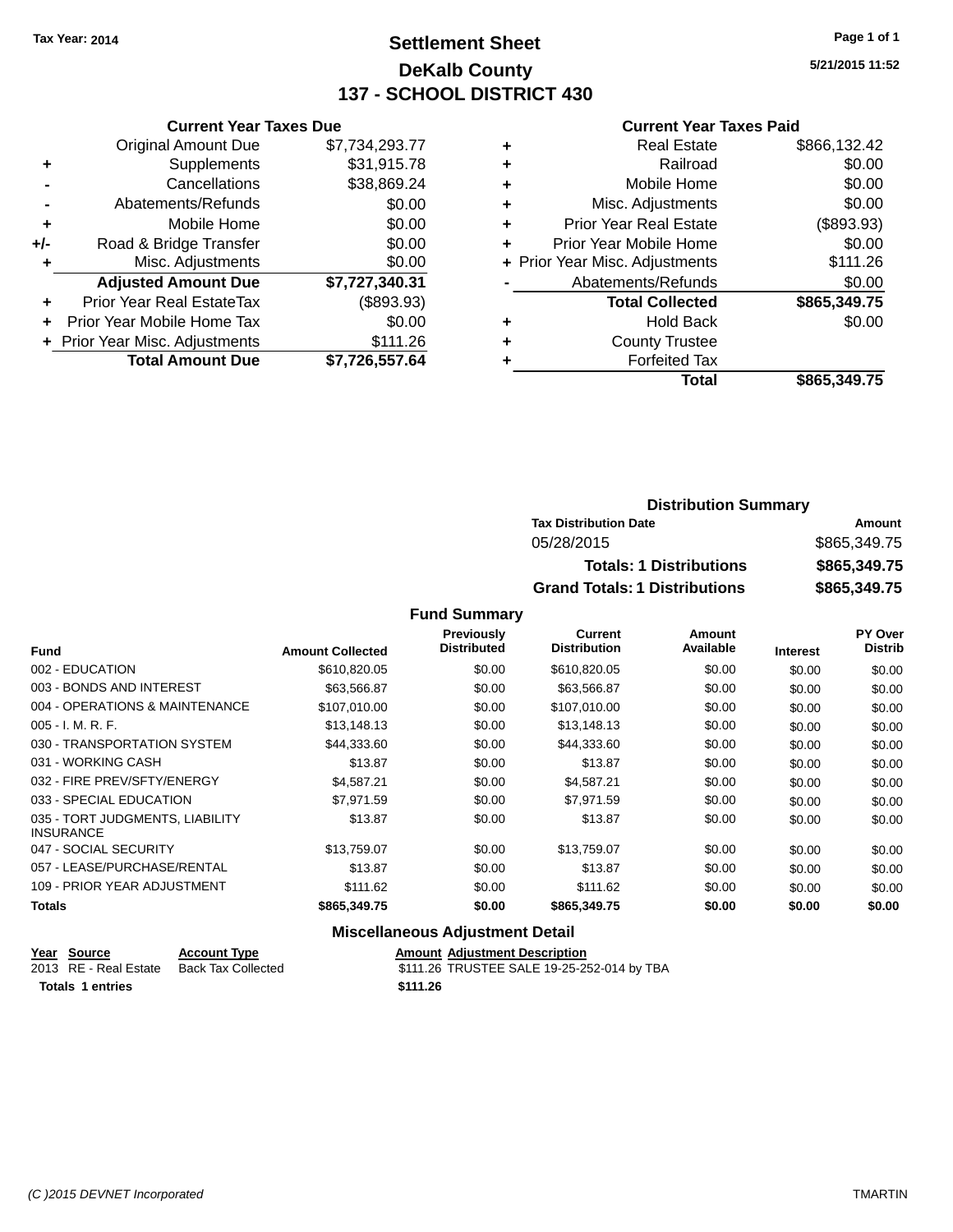# **Settlement Sheet Tax Year: 2014 Page 1 of 1 DeKalb County 139 - SCHOOL DISTRICT 432**

**5/21/2015 11:52**

#### **Current Year Taxes Paid**

|     | <b>Current Year Taxes Due</b>  |                |
|-----|--------------------------------|----------------|
|     | <b>Original Amount Due</b>     | \$2,461,018.93 |
| ٠   | Supplements                    | \$14,137.24    |
|     | Cancellations                  | \$16,536.43    |
|     | Abatements/Refunds             | \$0.00         |
| ٠   | Mobile Home                    | \$0.00         |
| +/- | Road & Bridge Transfer         | \$0.00         |
| ٠   | Misc. Adjustments              | \$0.00         |
|     | <b>Adjusted Amount Due</b>     | \$2,458,619.74 |
| ÷   | Prior Year Real EstateTax      | \$0.00         |
| ÷   | Prior Year Mobile Home Tax     | \$0.00         |
|     | + Prior Year Misc. Adjustments | \$0.00         |
|     | <b>Total Amount Due</b>        | \$2.458.619.74 |

|   | <b>Real Estate</b>             | \$298,165.79 |
|---|--------------------------------|--------------|
| ٠ | Railroad                       | \$0.00       |
| ٠ | Mobile Home                    | \$0.00       |
| ٠ | Misc. Adjustments              | \$0.00       |
| ٠ | <b>Prior Year Real Estate</b>  | \$0.00       |
| ÷ | Prior Year Mobile Home         | \$0.00       |
|   | + Prior Year Misc. Adjustments | \$0.00       |
|   | Abatements/Refunds             | \$0.00       |
|   | <b>Total Collected</b>         | \$298,165.79 |
| ٠ | <b>Hold Back</b>               | \$0.00       |
| ٠ | <b>County Trustee</b>          |              |
| ٠ | <b>Forfeited Tax</b>           |              |
|   | Total                          | \$298,165.79 |
|   |                                |              |

#### **Distribution Summary Tax Distribution Date Amount** 05/28/2015 \$298,165.79 **Totals: 1 Distributions \$298,165.79 Grand Totals: 1 Distributions \$298,165.79**

|                                         |                         | Previously         | Current             | Amount    |                 | PY Over        |
|-----------------------------------------|-------------------------|--------------------|---------------------|-----------|-----------------|----------------|
| <b>Fund</b>                             | <b>Amount Collected</b> | <b>Distributed</b> | <b>Distribution</b> | Available | <b>Interest</b> | <b>Distrib</b> |
| 002 - EDUCATION                         | \$193,078.75            | \$0.00             | \$193,078.75        | \$0.00    | \$0.00          | \$0.00         |
| 003 - BONDS AND INTEREST                | \$37.543.25             | \$0.00             | \$37,543.25         | \$0.00    | \$0.00          | \$0.00         |
| 004 - OPERATIONS & MAINTENANCE          | \$18,175.29             | \$0.00             | \$18,175.29         | \$0.00    | \$0.00          | \$0.00         |
| $005 - I. M. R. F.$                     | \$3.811.15              | \$0.00             | \$3,811.15          | \$0.00    | \$0.00          | \$0.00         |
| 030 - TRANSPORTATION SYSTEM             | \$9,632.84              | \$0.00             | \$9,632.84          | \$0.00    | \$0.00          | \$0.00         |
| 031 - WORKING CASH                      | \$2,408.29              | \$0.00             | \$2,408.29          | \$0.00    | \$0.00          | \$0.00         |
| 032 - FIRE PREV/SFTY/ENERGY             | \$2,408.29              | \$0.00             | \$2,408.29          | \$0.00    | \$0.00          | \$0.00         |
| 033 - SPECIAL EDUCATION                 | \$1,926.45              | \$0.00             | \$1,926.45          | \$0.00    | \$0.00          | \$0.00         |
| 035 - TORT JUDGEMENTS/LIABILITY<br>INS. | \$21,171.26             | \$0.00             | \$21,171.26         | \$0.00    | \$0.00          | \$0.00         |
| 047 - SOCIAL SECURITY                   | \$5,504.43              | \$0.00             | \$5.504.43          | \$0.00    | \$0.00          | \$0.00         |
| 057 - LEASE/PURCHASE/RENTAL             | \$2.408.29              | \$0.00             | \$2,408.29          | \$0.00    | \$0.00          | \$0.00         |
| 109 - PRIOR YEAR ADJUSTMENT             | \$97.50                 | \$0.00             | \$97.50             | \$0.00    | \$0.00          | \$0.00         |
| <b>Totals</b>                           | \$298,165.79            | \$0.00             | \$298,165.79        | \$0.00    | \$0.00          | \$0.00         |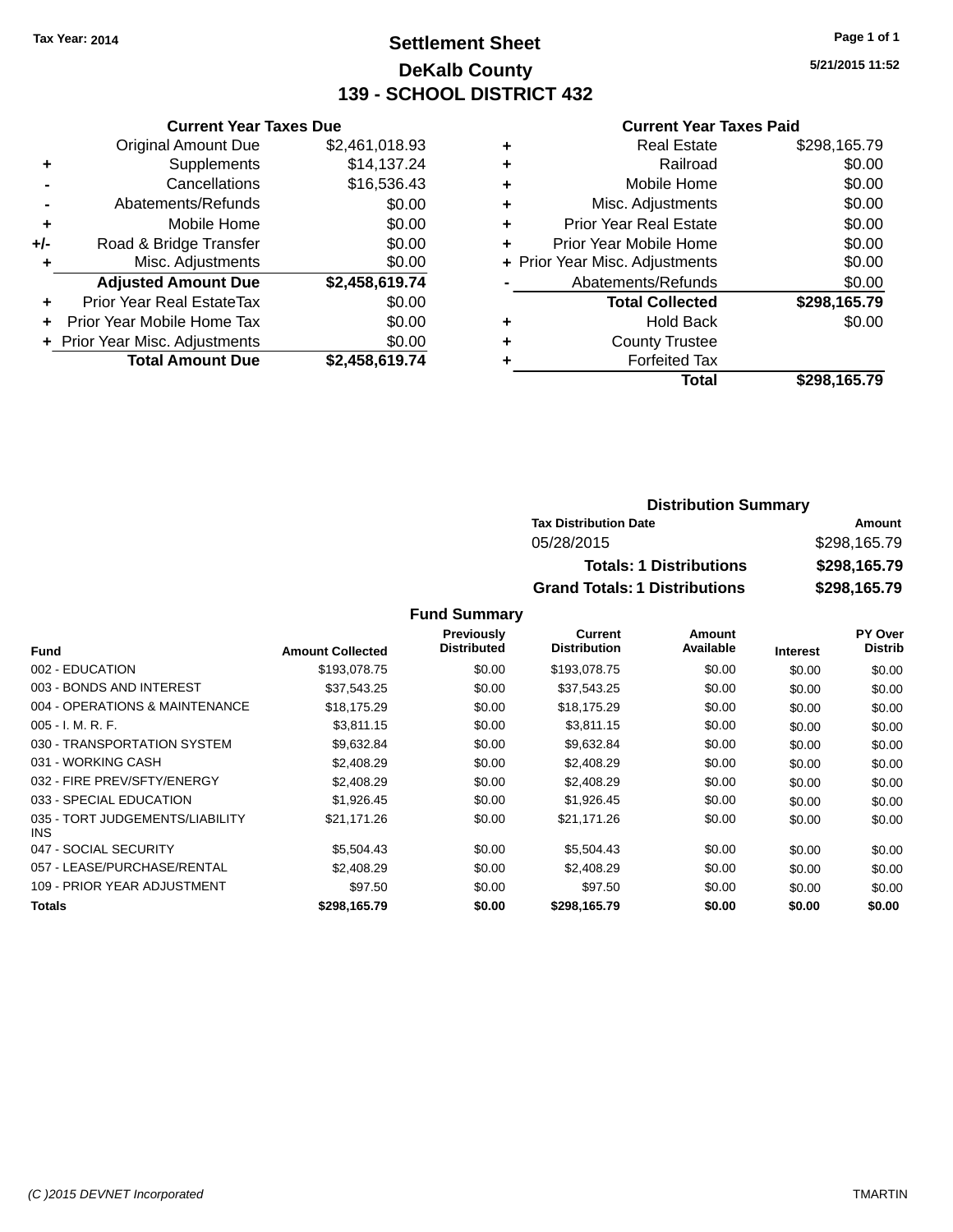# **Settlement Sheet Tax Year: 2014 Page 1 of 1 DeKalb County 141 - CC 509 ELGIN**

**5/21/2015 11:52**

|       | <b>Current Year Taxes Due</b> |             |
|-------|-------------------------------|-------------|
|       | Original Amount Due           | \$10,410.12 |
| ÷     | Supplements                   | \$0.00      |
|       | Cancellations                 | \$0.00      |
|       | Abatements/Refunds            | \$0.00      |
| ٠     | Mobile Home                   | \$0.00      |
| $+/-$ | Road & Bridge Transfer        | \$0.00      |
|       | Misc. Adjustments             | \$0.00      |
|       | <b>Adjusted Amount Due</b>    | \$10,410.12 |
| ÷     | Prior Year Real EstateTax     | \$0.00      |
|       | Prior Year Mobile Home Tax    | \$0.00      |
|       | Prior Year Misc. Adjustments  | \$0.00      |
|       | <b>Total Amount Due</b>       | \$10,410.12 |
|       |                               |             |

#### **Current Year Taxes Paid +** Real Estate \$4,156.78 **+** Railroad \$0.00 **+** Mobile Home \$0.00 **+** Misc. Adjustments \$0.00 **+** Prior Year Real Estate \$0.00 **+** Prior Year Mobile Home \$0.00 **+ Prior Year Misc. Adjustments**  $$0.00$ **-** Abatements/Refunds \$0.00 **Total Collected \$4,156.78 +** Hold Back \$0.00 **+** County Trustee **+** Forfeited Tax **Total \$4,156.78**

| <b>Distribution Summary</b>          |            |  |
|--------------------------------------|------------|--|
| <b>Tax Distribution Date</b>         | Amount     |  |
| 05/28/2015                           | \$4,156.78 |  |
| <b>Totals: 1 Distributions</b>       | \$4,156.78 |  |
| <b>Grand Totals: 1 Distributions</b> | \$4,156.78 |  |
|                                      |            |  |

| <b>Fund</b>                                   | <b>Amount Collected</b> | <b>Previously</b><br><b>Distributed</b> | Current<br><b>Distribution</b> | Amount<br>Available | <b>Interest</b> | <b>PY Over</b><br><b>Distrib</b> |
|-----------------------------------------------|-------------------------|-----------------------------------------|--------------------------------|---------------------|-----------------|----------------------------------|
| 003 - BONDS AND INTEREST                      | \$999.81                | \$0.00                                  | \$999.81                       | \$0.00              | \$0.00          | \$0.00                           |
| 027 - AUDIT                                   | \$8.06                  | \$0.00                                  | \$8.06                         | \$0.00              | \$0.00          | \$0.00                           |
| 035 - TORT JUDGEMENTS/LIABILITY<br><b>INS</b> | \$108.77                | \$0.00                                  | \$108.77                       | \$0.00              | \$0.00          | \$0.00                           |
| 047 - SOCIAL SECURITY                         | \$49.87                 | \$0.00                                  | \$49.87                        | \$0.00              | \$0.00          | \$0.00                           |
| 136 - OPERATIONS & MAINTENANCE<br>(colleges)  | \$623.35                | \$0.00                                  | \$623.35                       | \$0.00              | \$0.00          | \$0.00                           |
| 159 - EDUCATIONAL PURPOSES<br>(colleges)      | \$2,366.92              | \$0.00                                  | \$2,366.92                     | \$0.00              | \$0.00          | \$0.00                           |
| <b>Totals</b>                                 | \$4,156.78              | \$0.00                                  | \$4,156.78                     | \$0.00              | \$0.00          | \$0.00                           |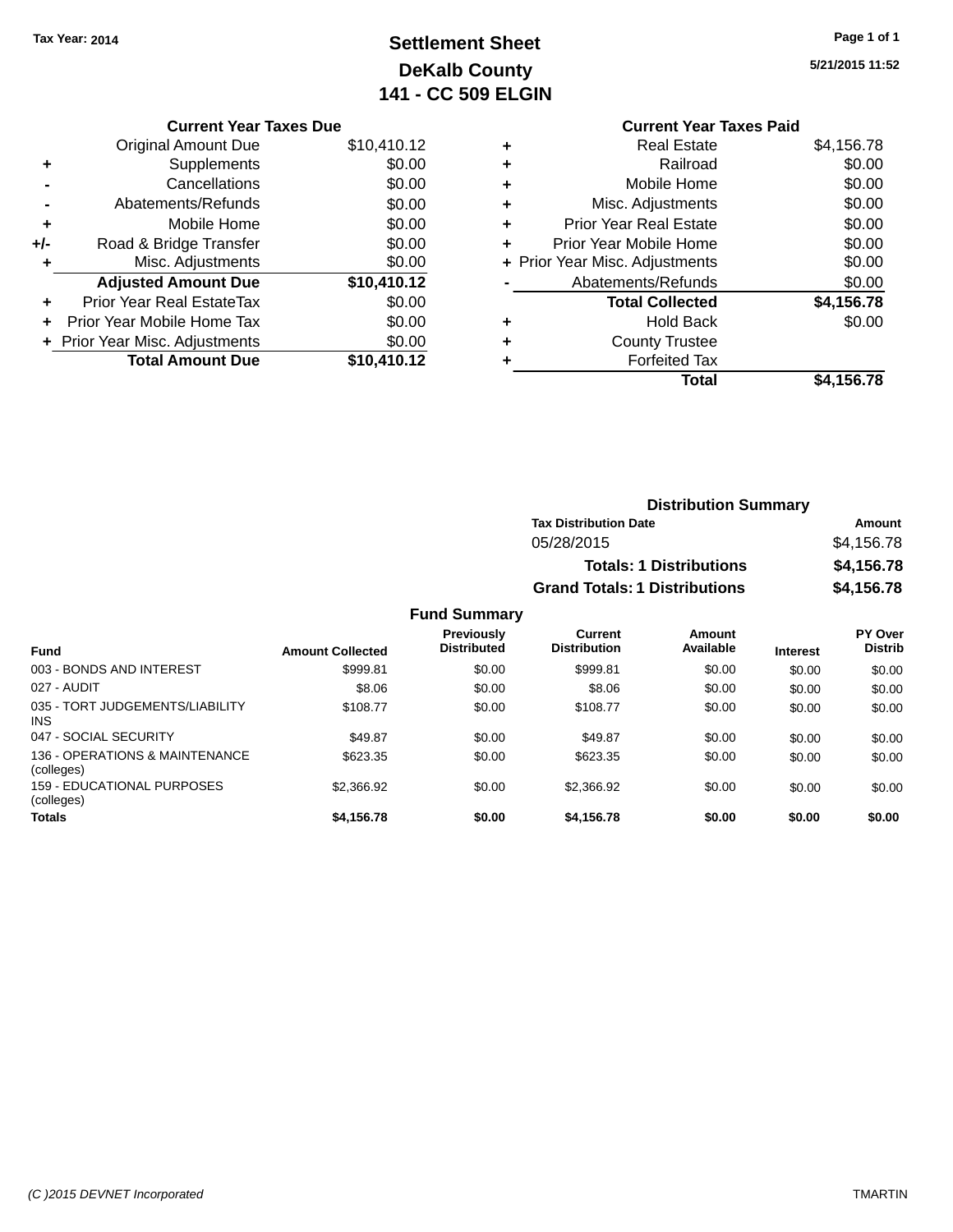# **Settlement Sheet Tax Year: 2014 Page 1 of 1 DeKalb County 142 - CC 511 ROCK VALLEY**

**5/21/2015 11:52**

|     | <b>Current Year Taxes Due</b>  |            |
|-----|--------------------------------|------------|
|     | <b>Original Amount Due</b>     | \$1,110.97 |
| ٠   | Supplements                    | \$0.00     |
|     | Cancellations                  | \$0.00     |
|     | Abatements/Refunds             | \$0.00     |
| ٠   | Mobile Home                    | \$0.00     |
| +/- | Road & Bridge Transfer         | \$0.00     |
|     | Misc. Adjustments              | \$0.00     |
|     | <b>Adjusted Amount Due</b>     | \$1,110.97 |
|     | Prior Year Real EstateTax      | \$0.00     |
|     | Prior Year Mobile Home Tax     | \$0.00     |
|     | + Prior Year Misc. Adjustments | \$0.00     |
|     | <b>Total Amount Due</b>        | \$1,110.97 |
|     |                                |            |

|   | Total                          |        |
|---|--------------------------------|--------|
|   | <b>Forfeited Tax</b>           |        |
| ٠ | <b>County Trustee</b>          |        |
| ٠ | <b>Hold Back</b>               | \$0.00 |
|   | <b>Total Collected</b>         | \$0.00 |
|   | Abatements/Refunds             | \$0.00 |
|   | + Prior Year Misc. Adjustments | \$0.00 |
| ٠ | Prior Year Mobile Home         | \$0.00 |
| ٠ | <b>Prior Year Real Estate</b>  | \$0.00 |
| ٠ | Misc. Adjustments              | \$0.00 |
| ٠ | Mobile Home                    | \$0.00 |
| ٠ | Railroad                       | \$0.00 |
| ٠ | <b>Real Estate</b>             | \$0.00 |

|                                               |                         | <b>Fund Summary</b>              |                                |                     |                 |                                  |
|-----------------------------------------------|-------------------------|----------------------------------|--------------------------------|---------------------|-----------------|----------------------------------|
| <b>Fund</b>                                   | <b>Amount Collected</b> | Previously<br><b>Distributed</b> | Current<br><b>Distribution</b> | Amount<br>Available | <b>Interest</b> | <b>PY Over</b><br><b>Distrib</b> |
| 003 - BONDS AND INTEREST                      | \$0.00                  | \$0.00                           | \$0.00                         | \$0.00              | \$0.00          | \$0.00                           |
| 027 - AUDIT                                   | \$0.00                  | \$0.00                           | \$0.00                         | \$0.00              | \$0.00          | \$0.00                           |
| 035 - TORT JUDGEMENTS/LIABILITY<br><b>INS</b> | \$0.00                  | \$0.00                           | \$0.00                         | \$0.00              | \$0.00          | \$0.00                           |
| 047 - SOCIAL SECURITY                         | \$0.00                  | \$0.00                           | \$0.00                         | \$0.00              | \$0.00          | \$0.00                           |
| 136 - OPERATIONS & MAINTENANCE<br>(colleges)  | \$0.00                  | \$0.00                           | \$0.00                         | \$0.00              | \$0.00          | \$0.00                           |
| 141 - HLTH, SFTY/HANDICAP<br>ACCESS/ENERGY    | \$0.00                  | \$0.00                           | \$0.00                         | \$0.00              | \$0.00          | \$0.00                           |
| 159 - EDUCATIONAL PURPOSES<br>(colleges)      | \$0.00                  | \$0.00                           | \$0.00                         | \$0.00              | \$0.00          | \$0.00                           |
| <b>Totals</b>                                 | \$0.00                  | \$0.00                           | \$0.00                         | \$0.00              | \$0.00          | \$0.00                           |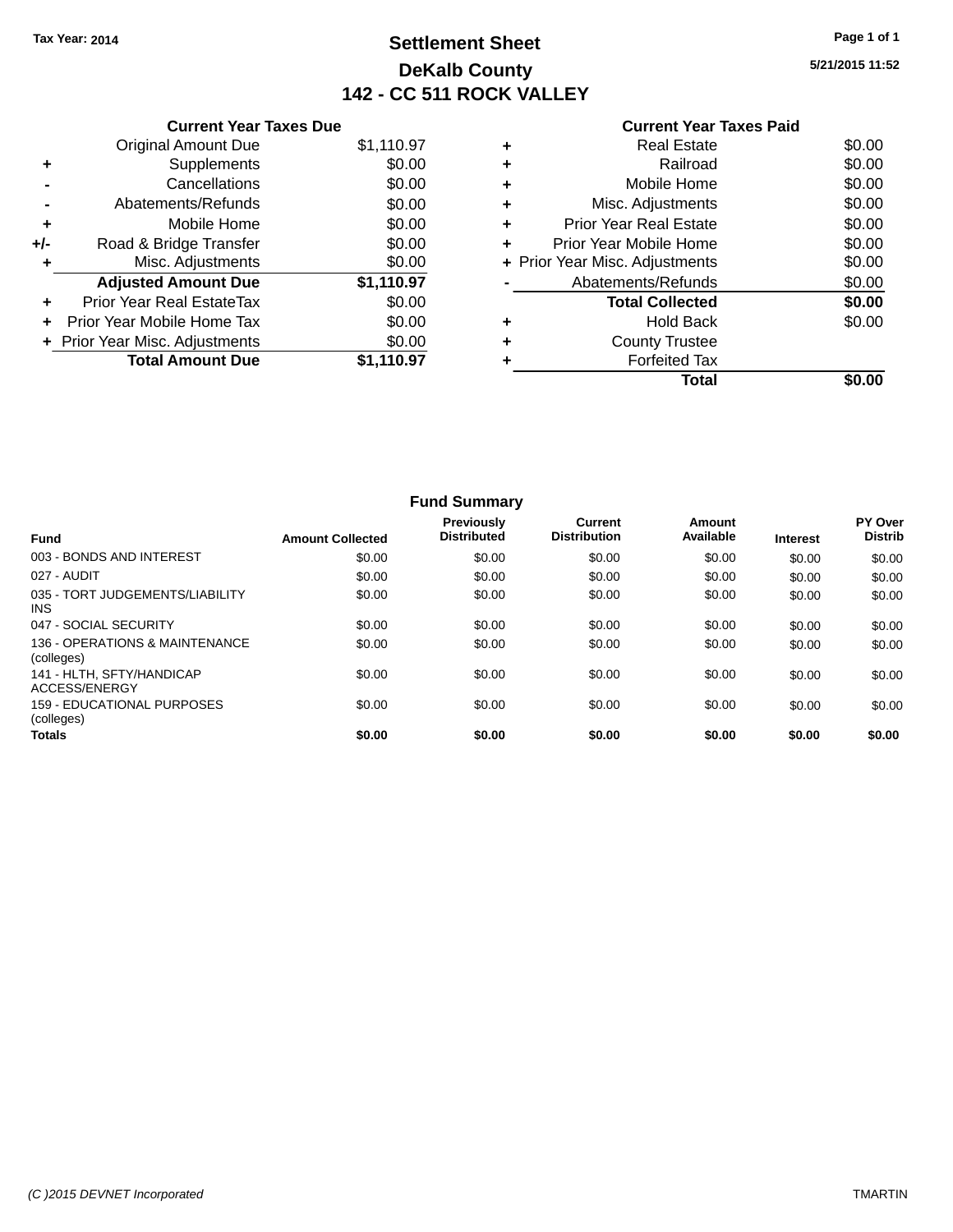# **Settlement Sheet Tax Year: 2014 Page 1 of 1 DeKalb County 143 - CC 513 ILLINOIS VALLEY**

**5/21/2015 11:52**

#### **Current Year Taxes Paid**

|     | <b>Current Year Taxes Due</b>  |            |
|-----|--------------------------------|------------|
|     | <b>Original Amount Due</b>     | \$6,826.09 |
| ٠   | Supplements                    | \$0.00     |
|     | Cancellations                  | \$0.00     |
|     | Abatements/Refunds             | \$0.00     |
| ٠   | Mobile Home                    | \$0.00     |
| +/- | Road & Bridge Transfer         | \$0.00     |
|     | Misc. Adjustments              | \$0.00     |
|     | <b>Adjusted Amount Due</b>     | \$6,826.09 |
| ÷   | Prior Year Real EstateTax      | \$0.00     |
|     | Prior Year Mobile Home Tax     | \$0.00     |
|     | + Prior Year Misc. Adjustments | \$0.00     |
|     | <b>Total Amount Due</b>        | \$6,826,09 |

| \$1,022.16 |
|------------|
| \$0.00     |
| \$0.00     |
| \$0.00     |
| \$0.00     |
| \$0.00     |
| \$0.00     |
| \$0.00     |
| \$1,022.16 |
| \$0.00     |
|            |
|            |
| \$1.022.16 |
|            |

| <b>Distribution Summary</b>          |            |
|--------------------------------------|------------|
| <b>Tax Distribution Date</b>         | Amount     |
| 05/28/2015                           | \$1,022.16 |
| <b>Totals: 1 Distributions</b>       | \$1,022.16 |
| <b>Grand Totals: 1 Distributions</b> | \$1,022.16 |

| <b>Fund</b>                                      | <b>Amount Collected</b> | <b>Previously</b><br><b>Distributed</b> | Current<br><b>Distribution</b> | Amount<br>Available | <b>Interest</b> | PY Over<br><b>Distrib</b> |
|--------------------------------------------------|-------------------------|-----------------------------------------|--------------------------------|---------------------|-----------------|---------------------------|
| 003 - BONDS AND INTEREST                         | \$117.96                | \$0.00                                  | \$117.96                       | \$0.00              | \$0.00          | \$0.00                    |
| 027 - AUDIT                                      | \$3.47                  | \$0.00                                  | \$3.47                         | \$0.00              | \$0.00          | \$0.00                    |
| 047 - SOCIAL SECURITY                            | \$24.89                 | \$0.00                                  | \$24.89                        | \$0.00              | \$0.00          | \$0.00                    |
| 136 - OPERATIONS & MAINTENANCE<br>(colleges)     | \$110.13                | \$0.00                                  | \$110.13                       | \$0.00              | \$0.00          | \$0.00                    |
| 141 - HLTH, SFTY/HANDICAP<br>ACCESS/ENERGY       | \$137.67                | \$0.00                                  | \$137.67                       | \$0.00              | \$0.00          | \$0.00                    |
| 149 - STATEWIDE AVERAGE<br><b>ADDITIONAL TAX</b> | \$270.10                | \$0.00                                  | \$270.10                       | \$0.00              | \$0.00          | \$0.00                    |
| 159 - EDUCATIONAL PURPOSES<br>(colleges)         | \$357.94                | \$0.00                                  | \$357.94                       | \$0.00              | \$0.00          | \$0.00                    |
| <b>Totals</b>                                    | \$1,022.16              | \$0.00                                  | \$1,022.16                     | \$0.00              | \$0.00          | \$0.00                    |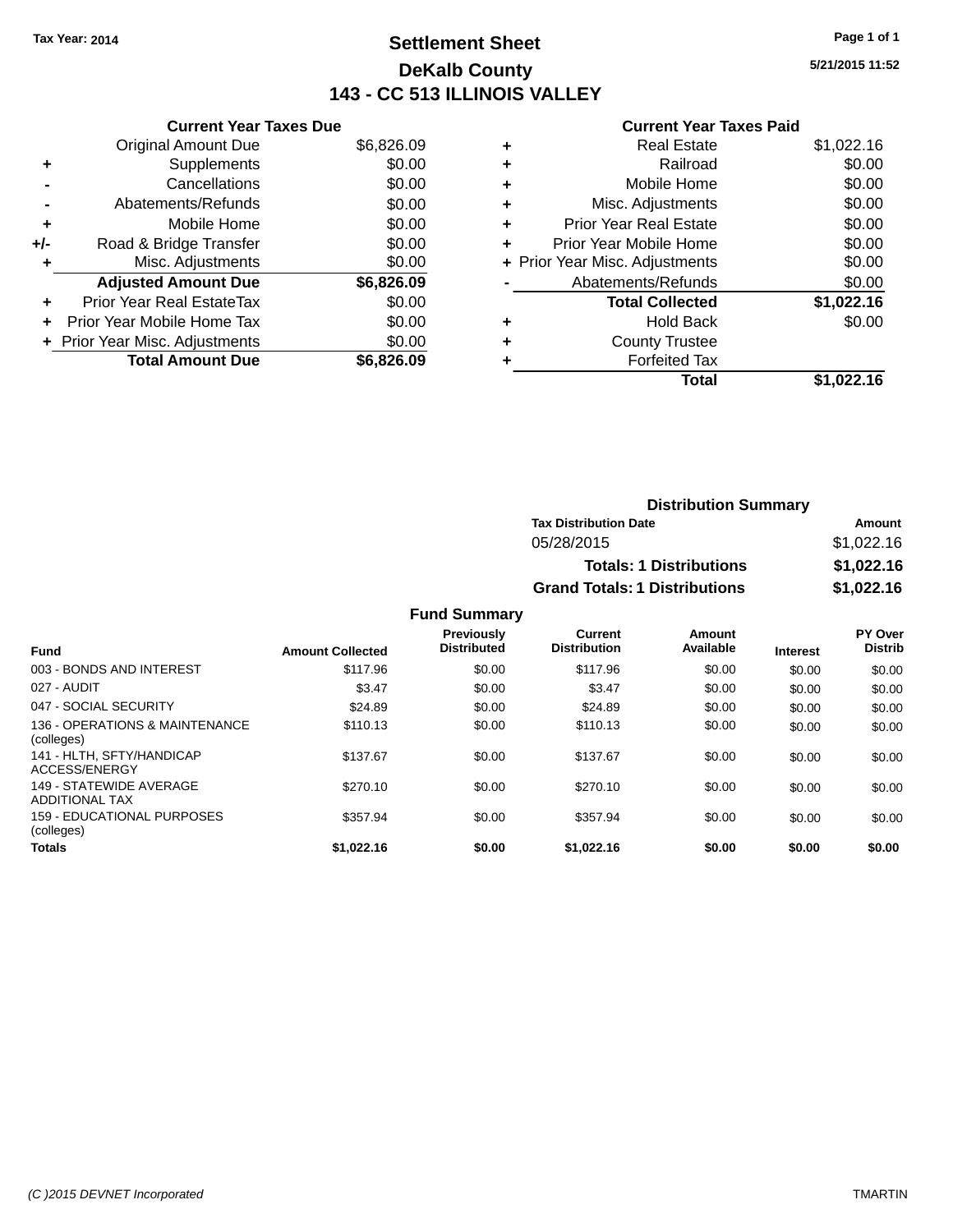# **Settlement Sheet Tax Year: 2014 Page 1 of 1 DeKalb County 144 - CC 516 WAUBONSEE**

**5/21/2015 11:52**

#### **Current Year Taxes Paid**

|     | <b>Current Year Taxes Due</b>  |                |  |  |
|-----|--------------------------------|----------------|--|--|
|     | <b>Original Amount Due</b>     | \$1,703,264.46 |  |  |
| ٠   | Supplements                    | \$5,923.86     |  |  |
|     | Cancellations                  | \$7,034.90     |  |  |
|     | Abatements/Refunds             | \$0.00         |  |  |
| ٠   | Mobile Home                    | \$0.00         |  |  |
| +/- | Road & Bridge Transfer         | \$0.00         |  |  |
| ٠   | \$0.00<br>Misc. Adjustments    |                |  |  |
|     | <b>Adjusted Amount Due</b>     | \$1,702,153.42 |  |  |
| ÷   | Prior Year Real EstateTax      | (\$92.96)      |  |  |
|     | Prior Year Mobile Home Tax     | \$0.00         |  |  |
|     | + Prior Year Misc. Adjustments | \$12.03        |  |  |
|     | <b>Total Amount Due</b>        | \$1.702.072.49 |  |  |

|   | <b>Real Estate</b>             | \$189,967.88 |
|---|--------------------------------|--------------|
| ٠ | Railroad                       | \$0.00       |
| ٠ | Mobile Home                    | \$0.00       |
| ٠ | Misc. Adjustments              | \$0.00       |
| ٠ | Prior Year Real Estate         | (\$92.96)    |
| ٠ | Prior Year Mobile Home         | \$0.00       |
|   | + Prior Year Misc. Adjustments | \$12.03      |
|   | Abatements/Refunds             | \$0.00       |
|   | <b>Total Collected</b>         | \$189,886.95 |
| ٠ | <b>Hold Back</b>               | \$0.00       |
|   | <b>County Trustee</b>          |              |
| ٠ | <b>Forfeited Tax</b>           |              |
|   | Total                          | \$189,886.95 |
|   |                                |              |

| <b>Distribution Summary</b>          |              |
|--------------------------------------|--------------|
| <b>Tax Distribution Date</b>         | Amount       |
| 05/28/2015                           | \$189,886.95 |
| <b>Totals: 1 Distributions</b>       | \$189,886.95 |
| <b>Grand Totals: 1 Distributions</b> | \$189,886.95 |

#### **Fund Summary**

| <b>Fund</b>                                  | <b>Amount Collected</b> | <b>Previously</b><br><b>Distributed</b> | Current<br><b>Distribution</b> | Amount<br>Available | <b>Interest</b> | PY Over<br><b>Distrib</b> |
|----------------------------------------------|-------------------------|-----------------------------------------|--------------------------------|---------------------|-----------------|---------------------------|
| 003 - BONDS AND INTEREST                     | \$28,795.98             | \$0.00                                  | \$28,795.98                    | \$0.00              | \$0.00          | \$0.00                    |
| 027 - AUDIT                                  | \$314.26                | \$0.00                                  | \$314.26                       | \$0.00              | \$0.00          | \$0.00                    |
| 035 - TORT JUDGEMENTS/LIABILITY<br>INS.      | \$4.335.51              | \$0.00                                  | \$4.335.51                     | \$0.00              | \$0.00          | \$0.00                    |
| 136 - OPERATIONS & MAINTENANCE<br>(colleges) | \$27.764.70             | \$0.00                                  | \$27.764.70                    | \$0.00              | \$0.00          | \$0.00                    |
| 159 - EDUCATIONAL PURPOSES<br>(colleges)     | \$128,676,50            | \$0.00                                  | \$128,676,50                   | \$0.00              | \$0.00          | \$0.00                    |
| Totals                                       | \$189,886.95            | \$0.00                                  | \$189,886,95                   | \$0.00              | \$0.00          | \$0.00                    |

#### **Miscellaneous Adjustment Detail**

**<u>Year Source</u> Account Type<br>
2013 RE - Real Estate Back Tax Collected** Amount Adjustment Description<br>\$12.03 TRUSTEE SALE 19-25-252-014 by TBA **Totals \$12.03 1 entries**

*(C )2015 DEVNET Incorporated* TMARTIN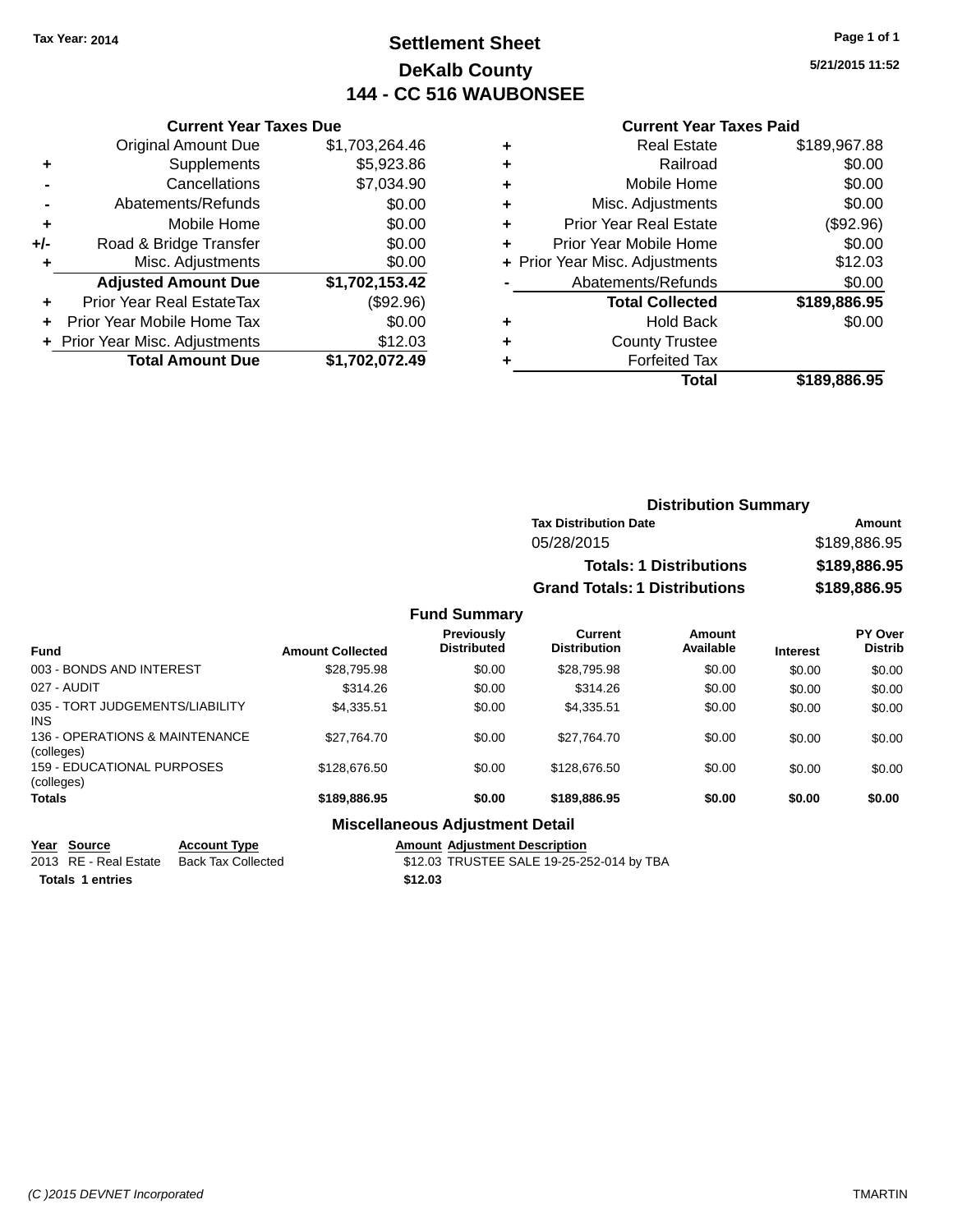# **Settlement Sheet Tax Year: 2014 Page 1 of 2 DeKalb County 145 - CC 523 KISHWAUKEE**

**5/21/2015 11:52**

#### **Current Year Taxes Paid**

|     | <b>Current Year Taxes Due</b>  |                 |  |  |  |  |
|-----|--------------------------------|-----------------|--|--|--|--|
|     | <b>Original Amount Due</b>     | \$10,031,144.05 |  |  |  |  |
| ٠   | Supplements                    | \$100,994.73    |  |  |  |  |
|     | \$141,494.83<br>Cancellations  |                 |  |  |  |  |
|     | Abatements/Refunds             | \$12.74         |  |  |  |  |
| ٠   | Mobile Home                    | \$0.00          |  |  |  |  |
| +/- | Road & Bridge Transfer         | \$0.00          |  |  |  |  |
| ٠   | Misc. Adjustments<br>\$456.52  |                 |  |  |  |  |
|     | <b>Adjusted Amount Due</b>     | \$9,991,087.73  |  |  |  |  |
| ٠   | Prior Year Real EstateTax      | (\$1,854.64)    |  |  |  |  |
| ٠   | Prior Year Mobile Home Tax     | \$0.00          |  |  |  |  |
|     | + Prior Year Misc. Adjustments | \$807.67        |  |  |  |  |
|     | <b>Total Amount Due</b>        | \$9,990,040.76  |  |  |  |  |
|     |                                |                 |  |  |  |  |

|   | <b>Real Estate</b>             | \$900,477.15 |
|---|--------------------------------|--------------|
| ٠ | Railroad                       | \$0.00       |
| ٠ | Mobile Home                    | \$0.00       |
| ٠ | Misc. Adjustments              | \$456.52     |
| ٠ | Prior Year Real Estate         | (\$1,854.64) |
|   | Prior Year Mobile Home         | \$0.00       |
|   | + Prior Year Misc. Adjustments | \$807.67     |
|   | Abatements/Refunds             | \$12.74      |
|   | <b>Total Collected</b>         | \$899,873.96 |
| ٠ | <b>Hold Back</b>               | \$0.00       |
|   | <b>County Trustee</b>          |              |
|   | <b>Forfeited Tax</b>           |              |
|   | <b>Total</b>                   | \$899,873.96 |
|   |                                |              |

| <b>Distribution Summary</b>          |              |
|--------------------------------------|--------------|
| <b>Tax Distribution Date</b>         | Amount       |
| 05/28/2015                           | \$899,873.96 |
| <b>Totals: 1 Distributions</b>       | \$899,873,96 |
| <b>Grand Totals: 1 Distributions</b> | \$899,873.96 |

**Fund Summary**

| <b>Fund</b>                                   | <b>Amount Collected</b> | <b>Previously</b><br><b>Distributed</b> | Current<br><b>Distribution</b> | Amount<br>Available | <b>Interest</b> | <b>PY Over</b><br><b>Distrib</b> |
|-----------------------------------------------|-------------------------|-----------------------------------------|--------------------------------|---------------------|-----------------|----------------------------------|
| 003 - BONDS AND INTEREST                      | \$296.462.57            | \$0.00                                  | \$296.462.57                   | \$0.00              | \$0.00          | \$0.00                           |
| 027 - AUDIT                                   | \$5,204.89              | \$0.00                                  | \$5,204.89                     | \$0.00              | \$0.00          | \$0.00                           |
| 035 - TORT JUDGEMENTS/LIABILITY<br><b>INS</b> | \$86,053.14             | \$0.00                                  | \$86.053.14                    | \$0.00              | \$0.00          | \$0.00                           |
| 047 - SOCIAL SECURITY                         | \$16,473.10             | \$0.00                                  | \$16,473.10                    | \$0.00              | \$0.00          | \$0.00                           |
| 136 - OPERATIONS & MAINTENANCE<br>(colleges)  | \$94,745.03             | \$0.00                                  | \$94.745.03                    | \$0.00              | \$0.00          | \$0.00                           |
| 141 - HLTH/SFTY/HANDICAP<br>ACCESS/ENERGY     | \$53,537.10             | \$0.00                                  | \$53.537.10                    | \$0.00              | \$0.00          | \$0.00                           |
| 159 - EDUCATIONAL PURPOSES<br>(colleges)      | \$347.398.13            | \$0.00                                  | \$347.398.13                   | \$0.00              | \$0.00          | \$0.00                           |
| <b>Totals</b>                                 | \$899,873,96            | \$0.00                                  | \$899,873,96                   | \$0.00              | \$0.00          | \$0.00                           |

### **Miscellaneous Adjustment Detail**

| Year Source                  | <b>Account Type</b>       | <b>Amount Adiustment Description</b>                         |                |
|------------------------------|---------------------------|--------------------------------------------------------------|----------------|
| 2013 RE - Real Estate        | <b>Back Tax Collected</b> | \$2.21 SUMMIT ENCLAVE REDEMPTION 08-13-323-013 by TBA        |                |
| 2013 RE - Real Estate        | <b>Back Tax Collected</b> | \$69.95 MARSH REDEMPTION 03-31-231-008 by TBA                |                |
| 2013 RE - Real Estate        | <b>Back Tax Collected</b> | \$80.72 ABCXYZ LIVING TR REDEMPTION 03-31-235-006 by TBA     |                |
| 2013 RE - Real Estate        | <b>Back Tax Collected</b> | \$22.41 SIDDIQUI REDEMPTION 08-15-329-012 by TBA             |                |
| 2013 RE - Real Estate        | <b>Back Tax Collected</b> | \$75.59 RIVERMIST UNIT 5 LLC REDEMPTION 08-02-401-006 by TBA |                |
| 2013 RE - Real Estate        | <b>Back Tax Collected</b> | \$75.59 RIVERMIST UNIT 5 LLC REDEMPTION 08-02-401-007 by TBA |                |
| 2013 RE - Real Estate        | <b>Back Tax Collected</b> | \$75.59 RIVERMIST UNIT 5 LLC REDEMPTION 08-02-401-009 by TBA |                |
| 2013 RE - Real Estate        | <b>Back Tax Collected</b> | \$75.59 RIVERMIST UNIT 5 LLC REDEMPTION 08-02-401-010 by TBA |                |
| 2013 RE - Real Estate        | <b>Back Tax Collected</b> | \$75.59 RIVERMIST UNIT 5 LLC REDEMPTION 08-02-425-010 by TBA |                |
| 2013 RE - Real Estate        | <b>Back Tax Collected</b> | \$75.59 RIVERMIST UNIT 5 LLC REDEMPTION 08-02-425-012 by TBA |                |
| 2013 RE - Real Estate        | <b>Back Tax Collected</b> | \$53.66 STALEY REDEMPTION 09-29-251-051 by TBA               |                |
| 2013 RE - Real Estate        | <b>Back Tax Collected</b> | \$50.03 STALEY REDEMPTION 09-29-251-050 by TBA               |                |
| 2013 RE - Real Estate        | <b>Back Tax Collected</b> | \$21.47 ORIX WILKINSON 2009 TAX 08-12-377-001 by TBA         |                |
| 2013 RE - Real Estate        | <b>Back Tax Collected</b> | \$21.60 ORIX WILKINSON 2010 TAX 08-12-377-001 by TBA         |                |
| 2013 RE - Real Estate        | <b>Back Tax Collected</b> | \$22.51 ORIX WILKINSON 2011 TAX 08-12-377-001 by TBA         |                |
| 2013 RE - Real Estate        | <b>Back Tax Collected</b> | \$9.57 TRUSTEE SALE 08-14-207-024 by TBA                     |                |
| (C) 2015 DEVNET Incorporated |                           |                                                              | <b>TMARTIN</b> |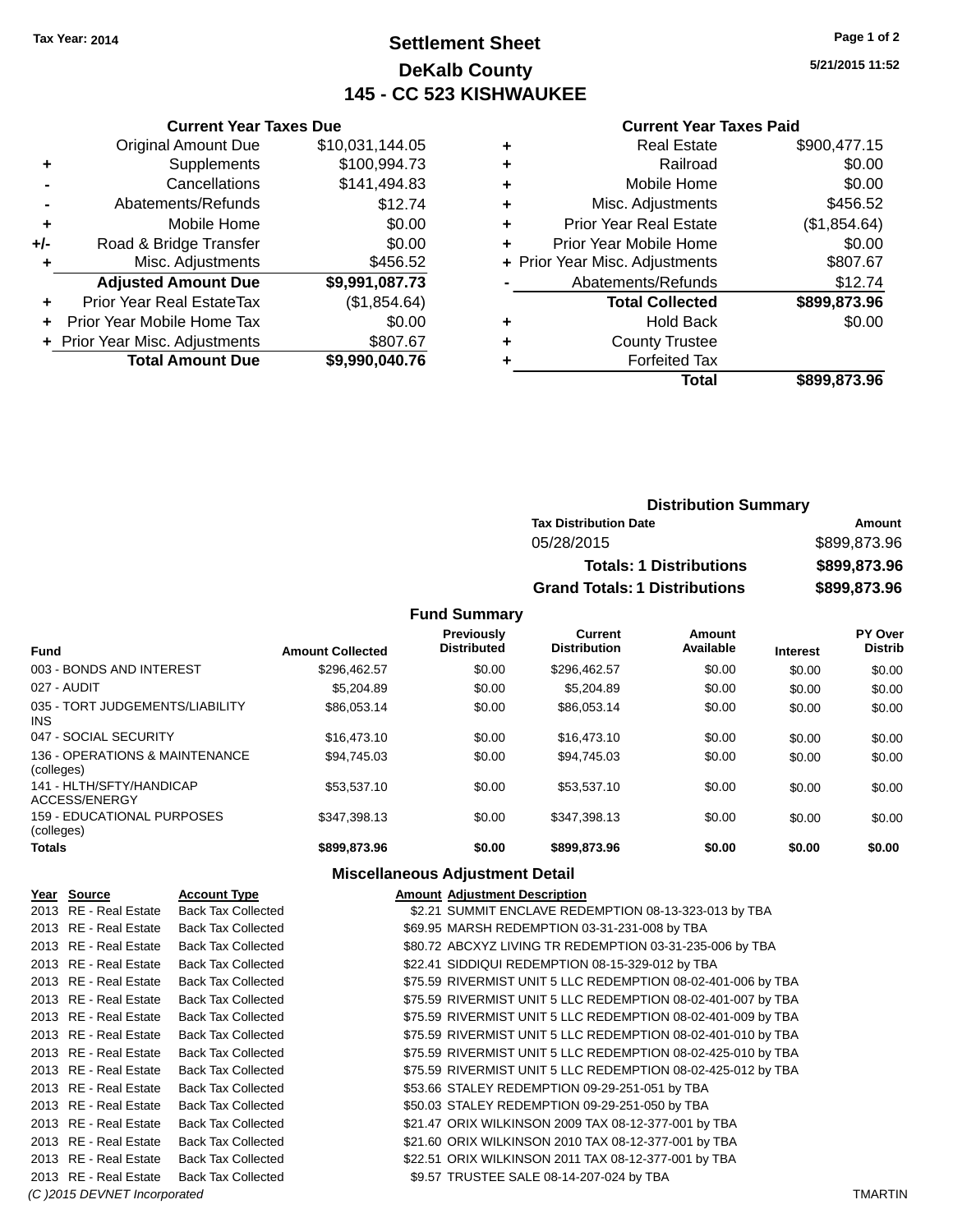# **Settlement Sheet Tax Year: 2014 Page 2 of 2**

**5/21/2015 11:52**

#### **DeKalb County Miscellaneous Adjustment Detail**

|                          |                           | <u>MISCENANEOUS AUJUSUNENT DETAIL</u>                     |
|--------------------------|---------------------------|-----------------------------------------------------------|
| Year Source              | <b>Account Type</b>       | <b>Amount Adjustment Description</b>                      |
| 2014 RE - Real Estate    | <b>Back Tax Collected</b> | \$11.23 TRUSTEE SALE 08-27-279-029 by TBA                 |
| 2014 RE - Real Estate    | <b>Back Tax Collected</b> | \$434.06 SYCAMORE MEADOWS REDEMPTION 06-22-331-006 by TBA |
| 2014 RE - Real Estate    | <b>Back Tax Collected</b> | \$11.23 TRUSTEE SALE 08-27-279-027 by TBA                 |
| <b>Totals 19 entries</b> |                           | \$1,264.19                                                |
|                          |                           | <b>Abatement Detail</b>                                   |
| Voor Source              | <b>Account Type</b>       | <b>Amount Adjustment Description</b>                      |

# **<u>Year Source</u> Account Type<br>
2014 RE - Real Estate RE Abatement**

**Totals \$12.74 3 entries**

- Amount Adjustment Description<br>\$2.99 PTAB INTEREST REFUND 08-28-201-009 by TBA
- 2014 RE Real Estate RE Abatement \$3.65 PTAB INTEREST REFUND 09-20-255-020 by TBA
- 2014 RE Real Estate RE Abatement \$6.10 PTAB INTEREST REFUND 03-19-461-008 by TBA
	-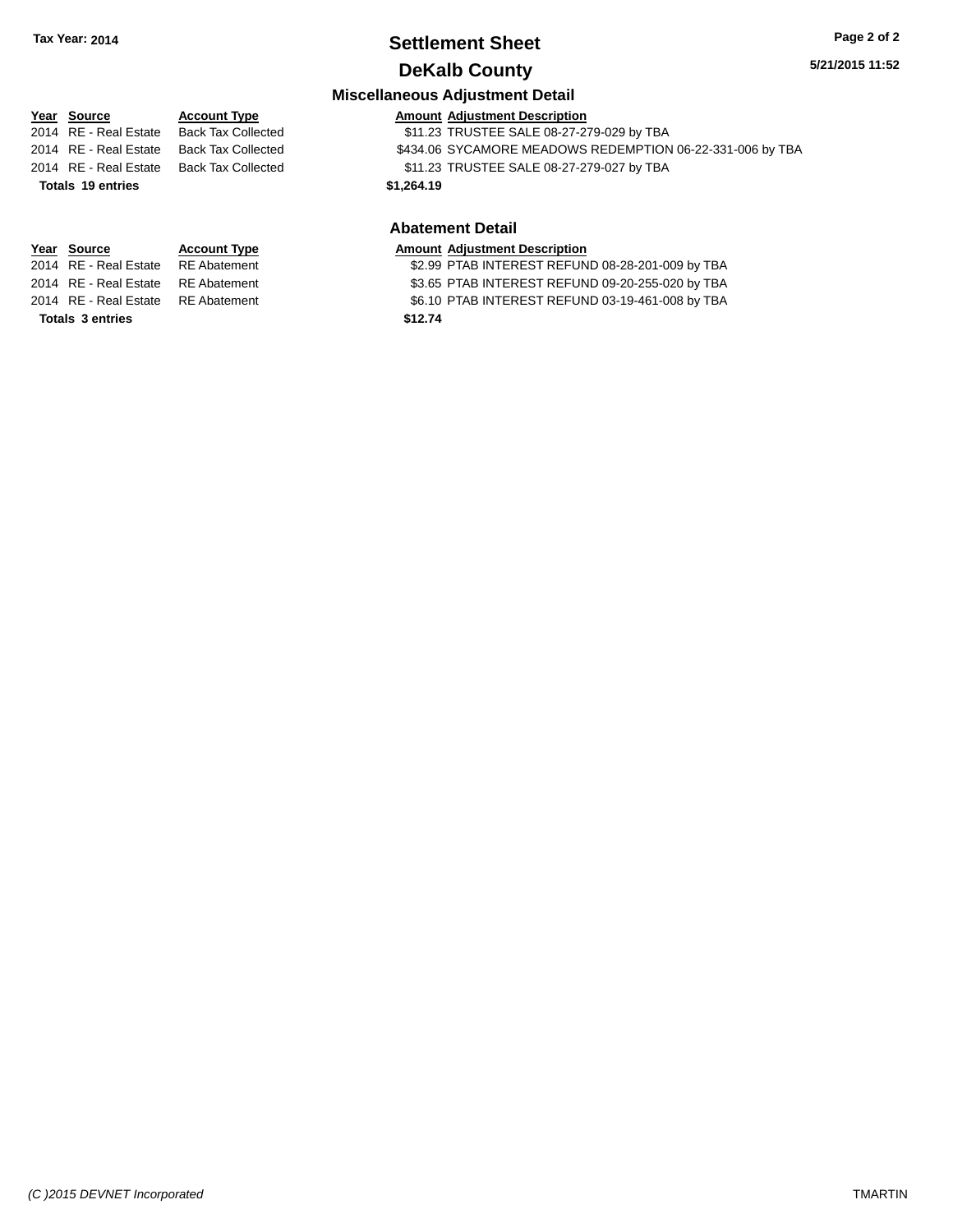# **Settlement Sheet Tax Year: 2014 Page 1 of 2 DeKalb County 150 - DE KALB SANITARY**

**5/21/2015 11:52**

| <b>Current Year Taxes Due</b>  |              |
|--------------------------------|--------------|
| <b>Original Amount Due</b>     | \$678,535.88 |
| Supplements                    | \$16,942.49  |
| Cancellations                  | \$23,088.09  |
| Abatements/Refunds             | \$0.62       |
| Mobile Home                    | \$0.00       |
| Road & Bridge Transfer         | \$0.00       |
| Misc. Adjustments              | \$4.68       |
| <b>Adjusted Amount Due</b>     | \$672,394.34 |
| Prior Year Real EstateTax      | (\$517.90)   |
| Prior Year Mobile Home Tax     | \$0.00       |
| + Prior Year Misc. Adjustments | \$105.70     |
| <b>Total Amount Due</b>        | \$671,982.14 |
|                                |              |

#### **Current Year Taxes Paid**

|   | <b>Real Estate</b>             | \$58,036.15 |
|---|--------------------------------|-------------|
| ٠ | Railroad                       | \$0.00      |
| ٠ | Mobile Home                    | \$0.00      |
| ٠ | Misc. Adjustments              | \$4.68      |
| ٠ | <b>Prior Year Real Estate</b>  | (\$517.90)  |
| ÷ | Prior Year Mobile Home         | \$0.00      |
|   | + Prior Year Misc. Adjustments | \$105.70    |
|   | Abatements/Refunds             | \$0.62      |
|   | <b>Total Collected</b>         | \$57,628.01 |
| ٠ | <b>Hold Back</b>               | \$0.00      |
| ٠ | <b>County Trustee</b>          |             |
| ٠ | <b>Forfeited Tax</b>           |             |
|   | Total                          | \$57,628.01 |
|   |                                |             |

# **Distribution Summary Tax Distribution Date Amount** 05/28/2015 \$57,628.01 **Totals: 1 Distributions \$57,628.01 Grand Totals: 1 Distributions \$57,628.01**

#### **Fund Summary**

| <b>Fund</b>           | <b>Amount Collected</b> | <b>Previously</b><br><b>Distributed</b> | Current<br><b>Distribution</b> | Amount<br>Available | <b>Interest</b> | PY Over<br><b>Distrib</b> |
|-----------------------|-------------------------|-----------------------------------------|--------------------------------|---------------------|-----------------|---------------------------|
| 001 - CORPORATE       | \$19,284.31             | \$0.00                                  | \$19.284.31                    | \$0.00              | \$0.00          | \$0.00                    |
| $005 - I. M. R. F.$   | \$11.934.41             | \$0.00                                  | \$11.934.41                    | \$0.00              | \$0.00          | \$0.00                    |
| 027 - AUDIT           | \$1.694.95              | \$0.00                                  | \$1.694.95                     | \$0.00              | \$0.00          | \$0.00                    |
| 045 - PUBLIC BENEFIT  | \$17,224.78             | \$0.00                                  | \$17,224.78                    | \$0.00              | \$0.00          | \$0.00                    |
| 047 - SOCIAL SECURITY | \$7.489.56              | \$0.00                                  | \$7,489.56                     | \$0.00              | \$0.00          | \$0.00                    |
| <b>Totals</b>         | \$57.628.01             | \$0.00                                  | \$57.628.01                    | \$0.00              | \$0.00          | \$0.00                    |

#### **Miscellaneous Adjustment Detail**

| Year Source           | <b>Account Type</b>       |          | <b>Amount Adjustment Description</b>                         |
|-----------------------|---------------------------|----------|--------------------------------------------------------------|
| 2013 RE - Real Estate | <b>Back Tax Collected</b> |          | \$0.42 SUMMIT ENCLAVE REDEMPTION 08-13-323-013 by TBA        |
| 2013 RE - Real Estate | <b>Back Tax Collected</b> |          | \$4.28 SIDDIQUI REDEMPTION 08-15-329-012 by TBA              |
| 2013 RE - Real Estate | <b>Back Tax Collected</b> |          | \$14.44 RIVERMIST UNIT 5 LLC REDEMPTION 08-02-401-006 by TBA |
| 2013 RE - Real Estate | <b>Back Tax Collected</b> |          | \$14.44 RIVERMIST UNIT 5 LLC REDEMPTION 08-02-401-007 by TBA |
| 2013 RE - Real Estate | <b>Back Tax Collected</b> |          | \$14.44 RIVERMIST UNIT 5 LLC REDEMPTION 08-02-401-009 by TBA |
| 2013 RE - Real Estate | <b>Back Tax Collected</b> |          | \$14.44 RIVERMIST UNIT 5 LLC REDEMPTION 08-02-401-010 by TBA |
| 2013 RE - Real Estate | <b>Back Tax Collected</b> |          | \$14.44 RIVERMIST UNIT 5 LLC REDEMPTION 08-02-425-010 by TBA |
| 2013 RE - Real Estate | <b>Back Tax Collected</b> |          | \$14.44 RIVERMIST UNIT 5 LLC REDEMPTION 08-02-425-012 by TBA |
| 2013 RE - Real Estate | <b>Back Tax Collected</b> |          | \$4.10 ORIX WILKINSON 2009 TAX 08-12-377-001 by TBA          |
| 2013 RE - Real Estate | <b>Back Tax Collected</b> |          | \$4.13 ORIX WILKINSON 2010 TAX 08-12-377-001 by TBA          |
| 2013 RE - Real Estate | <b>Back Tax Collected</b> |          | \$4.30 ORIX WILKINSON 2011 TAX 08-12-377-001 by TBA          |
| 2013 RE - Real Estate | <b>Back Tax Collected</b> |          | \$1.83 TRUSTEE SALE 08-14-207-024 by TBA                     |
| 2014 RE - Real Estate | <b>Back Tax Collected</b> |          | \$2.34 TRUSTEE SALE 08-27-279-029 by TBA                     |
| 2014 RE - Real Estate | <b>Back Tax Collected</b> |          | \$2.34 TRUSTEE SALE 08-27-279-027 by TBA                     |
| Totals 14 entries     |                           | \$110.38 |                                                              |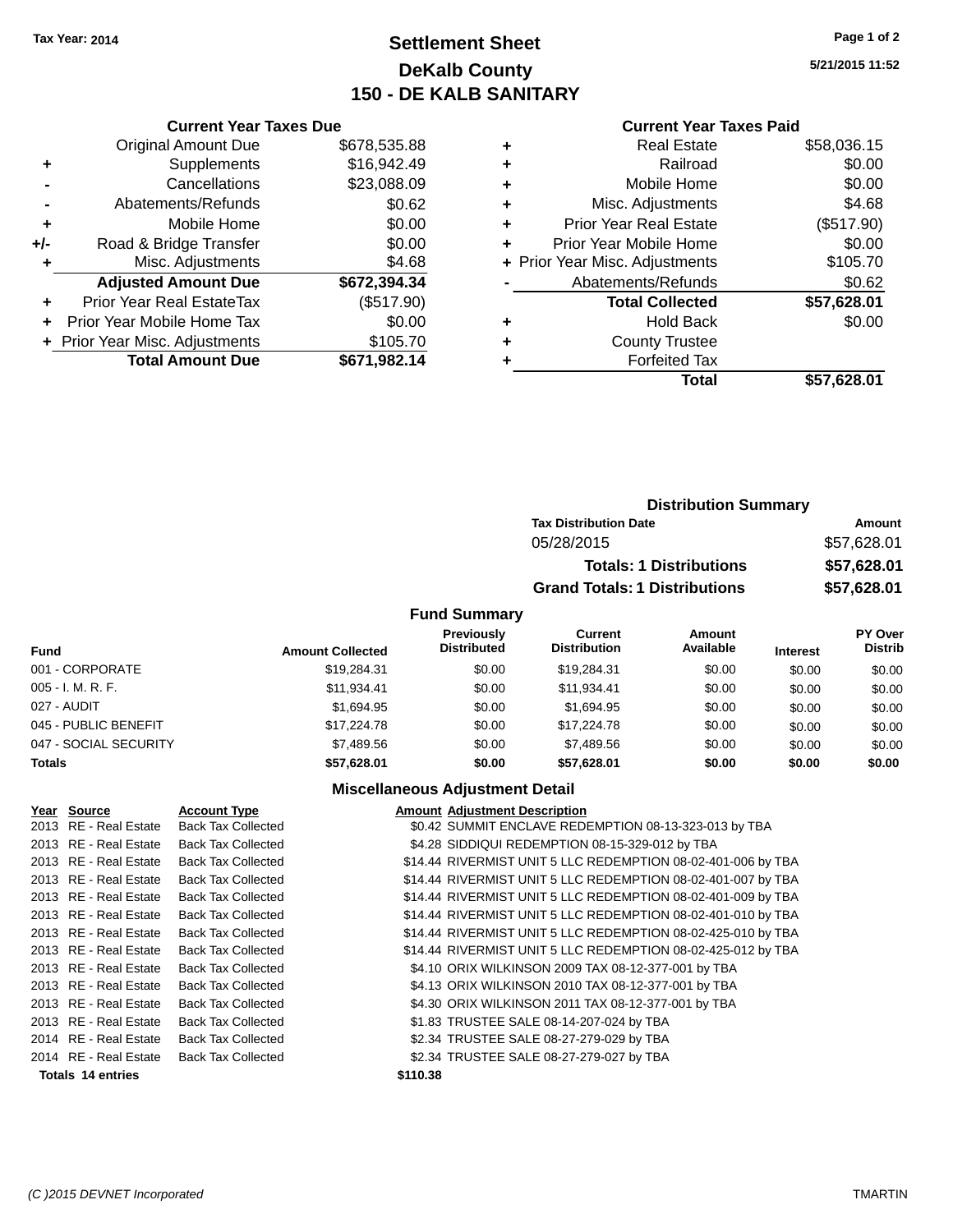# **Settlement Sheet Tax Year: 2014 Page 2 of 2 DeKalb County**

**5/21/2015 11:52**

**Abatement Detail**

**Totals 1 entries** \$0.62

**Year Source Account Type Account Type Amount Adjustment Description**<br>2014 RE - Real Estate RE Abatement **Account 1998 AMOUNTEREST REFUN** \$0.62 PTAB INTEREST REFUND 08-28-201-009 by TBA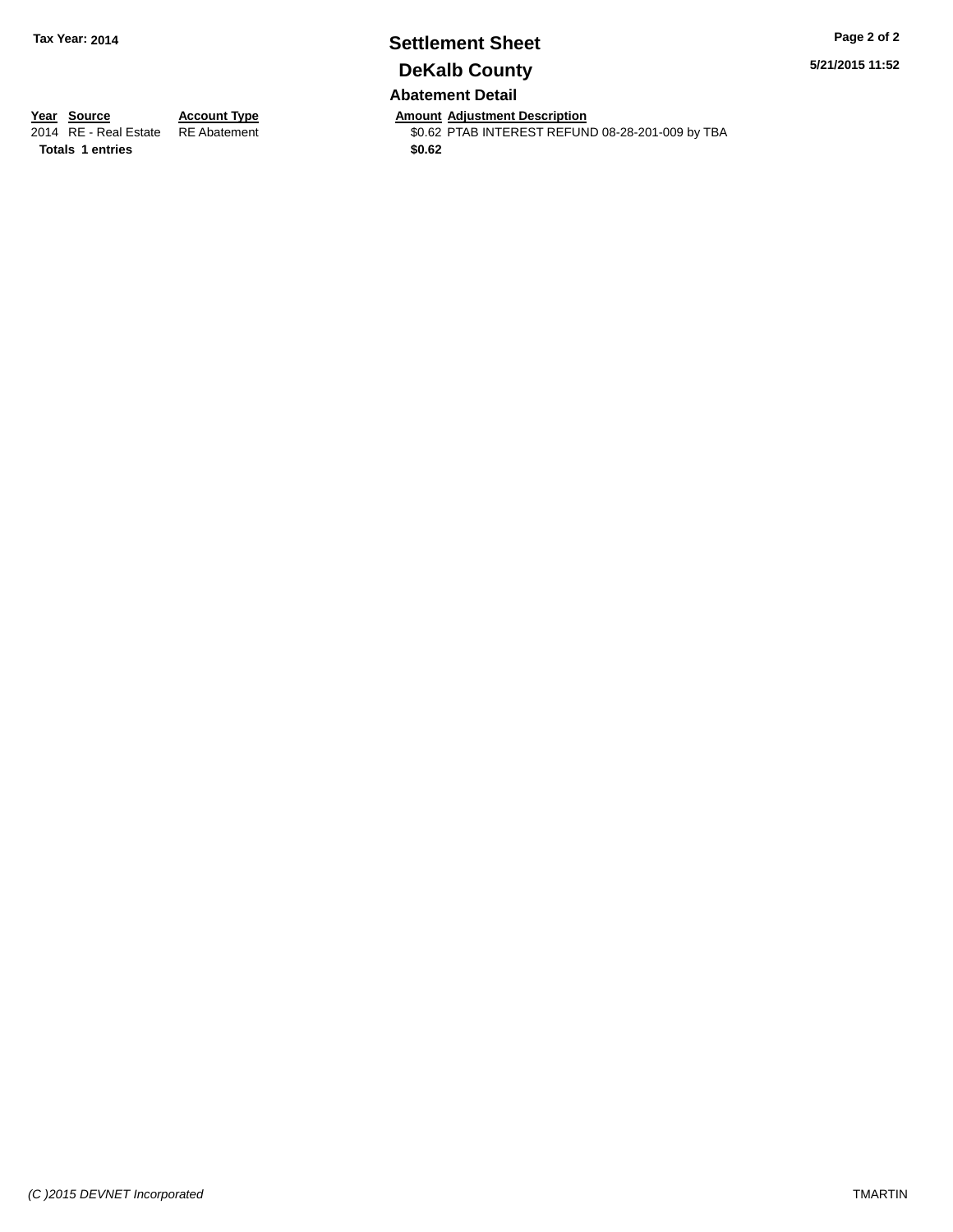# **Settlement Sheet Tax Year: 2014 Page 1 of 1 DeKalb County 151 - FAIRDALE STREET LIGHT**

**5/21/2015 11:52**

|     | <b>Current Year Taxes Due</b> |            |
|-----|-------------------------------|------------|
|     | <b>Original Amount Due</b>    | \$3,670.70 |
| ٠   | Supplements                   | \$104.68   |
|     | Cancellations                 | \$110.83   |
|     | Abatements/Refunds            | \$0.00     |
| ٠   | Mobile Home                   | \$0.00     |
| +/- | Road & Bridge Transfer        | \$0.00     |
|     | Misc. Adjustments             | \$0.00     |
|     | <b>Adjusted Amount Due</b>    | \$3,664.55 |
| ÷   | Prior Year Real EstateTax     | \$0.00     |
|     | Prior Year Mobile Home Tax    | \$0.00     |
|     | Prior Year Misc. Adjustments  | \$0.00     |
|     | <b>Total Amount Due</b>       | \$3.664.55 |

|   | <b>Real Estate</b>             | \$607.69 |
|---|--------------------------------|----------|
| ٠ | Railroad                       | \$0.00   |
| ٠ | Mobile Home                    | \$0.00   |
| ٠ | Misc. Adjustments              | \$0.00   |
| ٠ | <b>Prior Year Real Estate</b>  | \$0.00   |
| ÷ | Prior Year Mobile Home         | \$0.00   |
|   | + Prior Year Misc. Adjustments | \$0.00   |
|   | Abatements/Refunds             | \$0.00   |
|   | <b>Total Collected</b>         | \$607.69 |
| ٠ | <b>Hold Back</b>               | \$0.00   |
| ٠ | <b>County Trustee</b>          |          |
|   | <b>Forfeited Tax</b>           |          |
|   | Total                          | \$607.69 |
|   |                                |          |

|                 |                         |                                  | <b>Distribution Summary</b>           |                                |                 |                           |
|-----------------|-------------------------|----------------------------------|---------------------------------------|--------------------------------|-----------------|---------------------------|
|                 |                         |                                  | <b>Tax Distribution Date</b>          |                                |                 | Amount                    |
|                 |                         |                                  | 05/28/2015                            |                                |                 | \$607.69                  |
|                 |                         |                                  |                                       | <b>Totals: 1 Distributions</b> |                 | \$607.69                  |
|                 |                         |                                  | <b>Grand Totals: 1 Distributions</b>  |                                |                 | \$607.69                  |
|                 |                         | <b>Fund Summary</b>              |                                       |                                |                 |                           |
| <b>Fund</b>     | <b>Amount Collected</b> | Previously<br><b>Distributed</b> | <b>Current</b><br><b>Distribution</b> | Amount<br>Available            | <b>Interest</b> | PY Over<br><b>Distrib</b> |
| 001 - CORPORATE | \$607.69                | \$0.00                           | \$607.69                              | \$0.00                         | \$0.00          | \$0.00                    |
| <b>Totals</b>   | \$607.69                | \$0.00                           | \$607.69                              | \$0.00                         | \$0.00          | \$0.00                    |
|                 |                         |                                  |                                       |                                |                 |                           |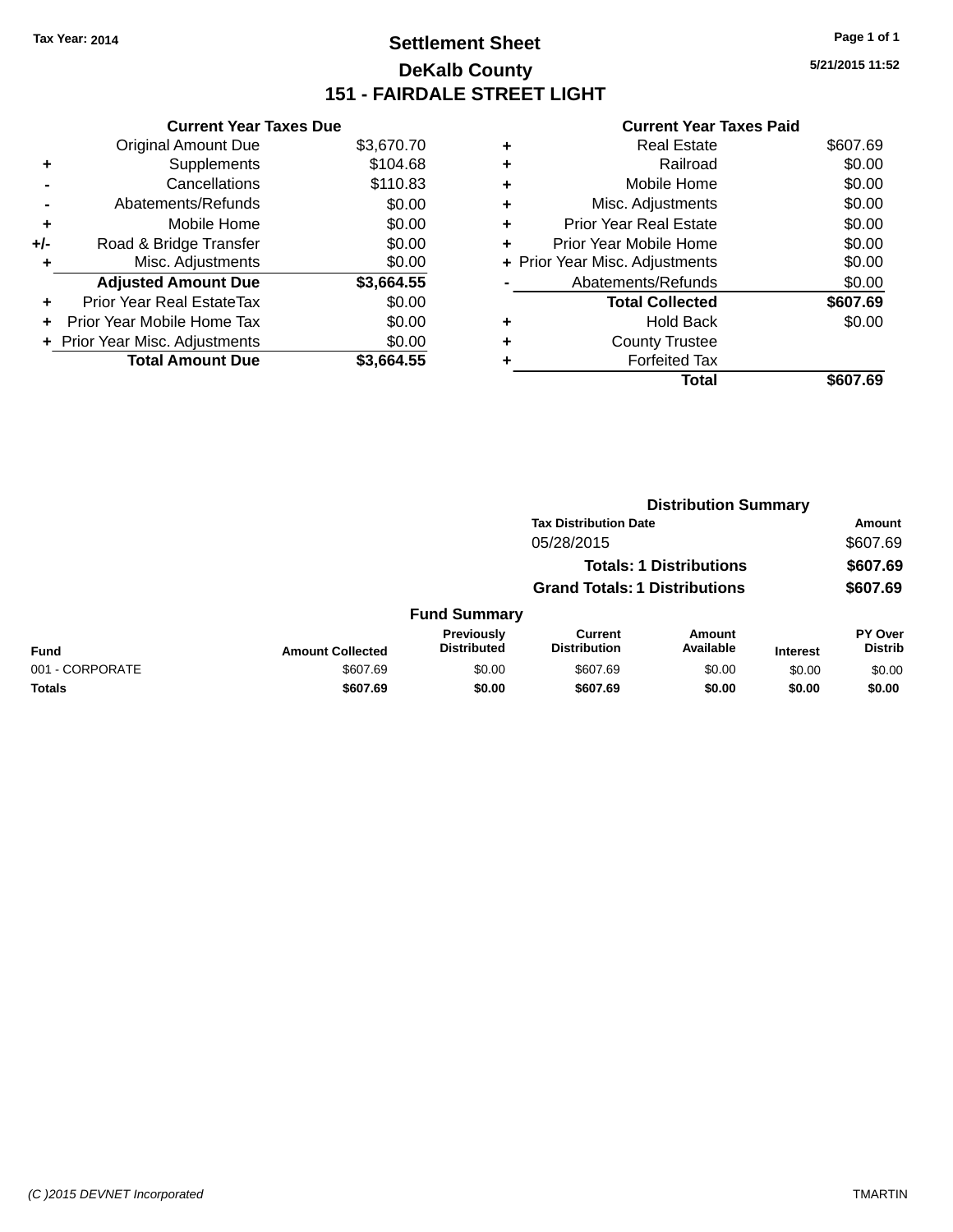# **Settlement Sheet Tax Year: 2014 Page 1 of 1 DeKalb County 152 - AFTON-PIERCE MULTI TWP**

**5/21/2015 11:52**

|     | <b>Current Year Taxes Due</b>  |             |
|-----|--------------------------------|-------------|
|     | <b>Original Amount Due</b>     | \$24,868.99 |
| ٠   | Supplements                    | \$98.62     |
|     | Cancellations                  | \$109.17    |
|     | Abatements/Refunds             | \$0.00      |
| ٠   | Mobile Home                    | \$0.00      |
| +/- | Road & Bridge Transfer         | \$0.00      |
| ٠   | Misc. Adjustments              | \$0.00      |
|     | <b>Adjusted Amount Due</b>     | \$24,858.44 |
| ٠   | Prior Year Real EstateTax      | \$0.00      |
|     | Prior Year Mobile Home Tax     | \$0.00      |
|     | + Prior Year Misc. Adjustments | \$0.00      |
|     | <b>Total Amount Due</b>        | \$24.858.44 |
|     |                                |             |

|   | <b>Real Estate</b>             | \$2,517.61 |
|---|--------------------------------|------------|
| ٠ | Railroad                       | \$0.00     |
| ٠ | Mobile Home                    | \$0.00     |
| ٠ | Misc. Adjustments              | \$0.00     |
| ٠ | <b>Prior Year Real Estate</b>  | \$0.00     |
| ٠ | Prior Year Mobile Home         | \$0.00     |
|   | + Prior Year Misc. Adjustments | \$0.00     |
|   | Abatements/Refunds             | \$0.00     |
|   | <b>Total Collected</b>         | \$2,517.61 |
| ٠ | <b>Hold Back</b>               | \$0.00     |
| ٠ | <b>County Trustee</b>          |            |
| ٠ | <b>Forfeited Tax</b>           |            |
|   | Total                          | \$2,517.61 |
|   |                                |            |

|                                         |                         |                                         | <b>Distribution Summary</b>          |                                |                 |                           |
|-----------------------------------------|-------------------------|-----------------------------------------|--------------------------------------|--------------------------------|-----------------|---------------------------|
|                                         |                         |                                         | <b>Tax Distribution Date</b>         |                                |                 | Amount                    |
|                                         |                         |                                         | 05/28/2015                           |                                |                 | \$2,517.61                |
|                                         |                         |                                         |                                      | <b>Totals: 1 Distributions</b> |                 | \$2,517.61                |
|                                         |                         |                                         | <b>Grand Totals: 1 Distributions</b> |                                |                 | \$2,517.61                |
|                                         |                         | <b>Fund Summary</b>                     |                                      |                                |                 |                           |
| <b>Fund</b>                             | <b>Amount Collected</b> | <b>Previously</b><br><b>Distributed</b> | Current<br><b>Distribution</b>       | Amount<br>Available            | <b>Interest</b> | PY Over<br><b>Distrib</b> |
| 147 - ASSESSING PURPOSES<br>(multi-twp) | \$2,517.61              | \$0.00                                  | \$2.517.61                           | \$0.00                         | \$0.00          | \$0.00                    |
| <b>Totals</b>                           | \$2,517.61              | \$0.00                                  | \$2,517.61                           | \$0.00                         | \$0.00          | \$0.00                    |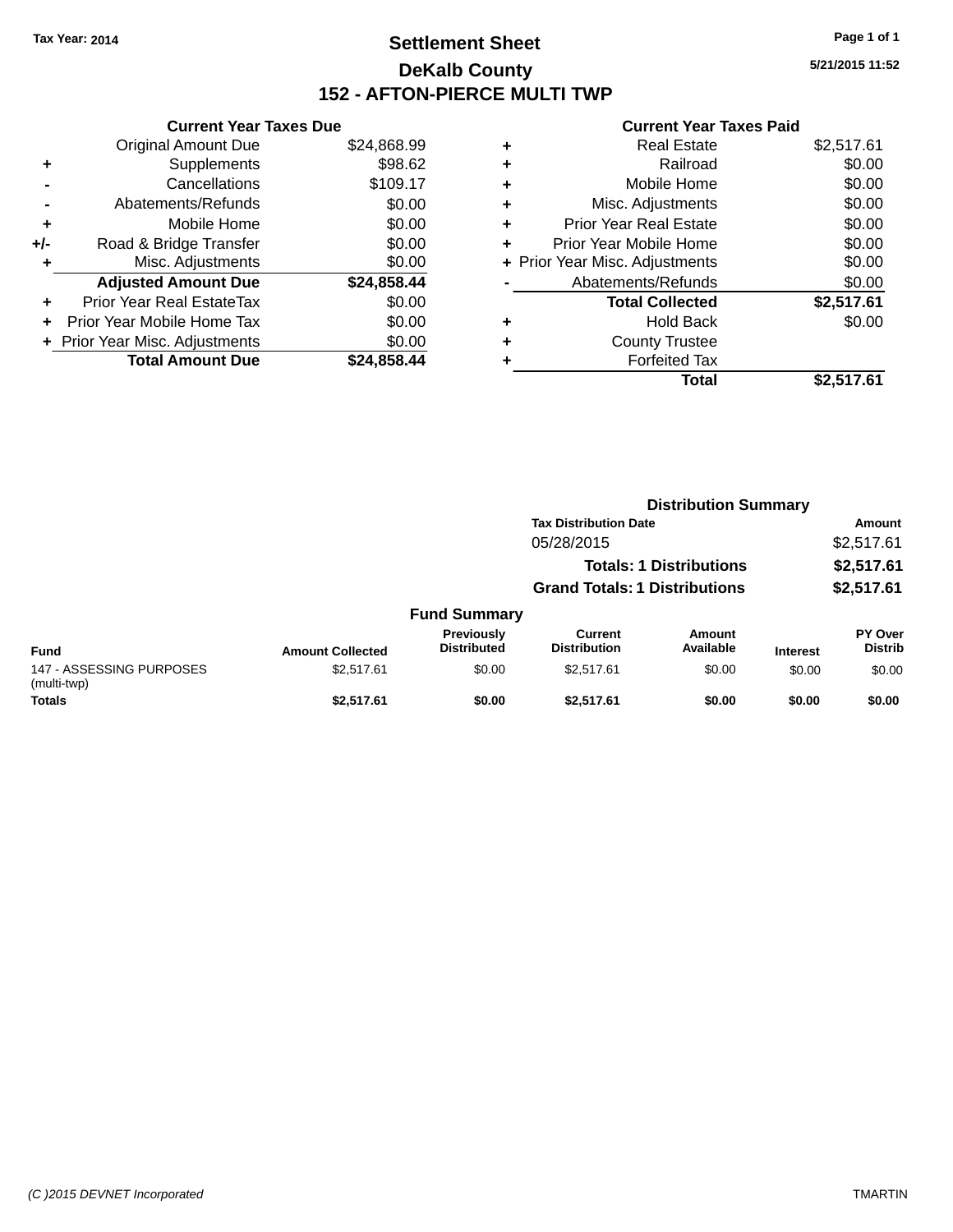# **Settlement Sheet Tax Year: 2014 Page 1 of 1 DeKalb County 153 - MILAN-MALTA MULTI-TWP**

**5/21/2015 11:52**

|     | <b>Current Year Taxes Due</b>  |             |
|-----|--------------------------------|-------------|
|     | <b>Original Amount Due</b>     | \$13,213.89 |
| ÷   | Supplements                    | \$35.02     |
|     | Cancellations                  | \$41.33     |
|     | Abatements/Refunds             | \$0.00      |
| ٠   | Mobile Home                    | \$0.00      |
| +/- | Road & Bridge Transfer         | \$0.00      |
|     | Misc. Adjustments              | \$0.00      |
|     | <b>Adjusted Amount Due</b>     | \$13,207.58 |
| ÷   | Prior Year Real EstateTax      | \$0.00      |
|     | Prior Year Mobile Home Tax     | \$0.00      |
|     | + Prior Year Misc. Adjustments | \$0.00      |
|     | <b>Total Amount Due</b>        | \$13,207.58 |
|     |                                |             |

|   | <b>Real Estate</b>             | \$1,190.53 |
|---|--------------------------------|------------|
| ٠ | Railroad                       | \$0.00     |
| ٠ | Mobile Home                    | \$0.00     |
| ٠ | Misc. Adjustments              | \$0.00     |
| ٠ | <b>Prior Year Real Estate</b>  | \$0.00     |
| ÷ | Prior Year Mobile Home         | \$0.00     |
|   | + Prior Year Misc. Adjustments | \$0.00     |
|   | Abatements/Refunds             | \$0.00     |
|   | <b>Total Collected</b>         | \$1,190.53 |
| ٠ | Hold Back                      | \$0.00     |
| ٠ | <b>County Trustee</b>          |            |
| ٠ | <b>Forfeited Tax</b>           |            |
|   | Total                          | \$1.190.53 |
|   |                                |            |

|                                         |                         |                                  | <b>Distribution Summary</b>          |                                |                 |                                  |
|-----------------------------------------|-------------------------|----------------------------------|--------------------------------------|--------------------------------|-----------------|----------------------------------|
|                                         |                         |                                  | <b>Tax Distribution Date</b>         |                                |                 | Amount                           |
|                                         |                         |                                  | 05/28/2015                           |                                |                 | \$1,190.53                       |
|                                         |                         |                                  |                                      | <b>Totals: 1 Distributions</b> |                 | \$1,190.53                       |
|                                         |                         |                                  | <b>Grand Totals: 1 Distributions</b> |                                |                 | \$1,190.53                       |
|                                         |                         | <b>Fund Summary</b>              |                                      |                                |                 |                                  |
| <b>Fund</b>                             | <b>Amount Collected</b> | Previously<br><b>Distributed</b> | Current<br><b>Distribution</b>       | Amount<br>Available            | <b>Interest</b> | <b>PY Over</b><br><b>Distrib</b> |
| 147 - ASSESSING PURPOSES<br>(multi-twp) | \$1,190.53              | \$0.00                           | \$1.190.53                           | \$0.00                         | \$0.00          | \$0.00                           |
| <b>Totals</b>                           | \$1.190.53              | \$0.00                           | \$1.190.53                           | \$0.00                         | \$0.00          | \$0.00                           |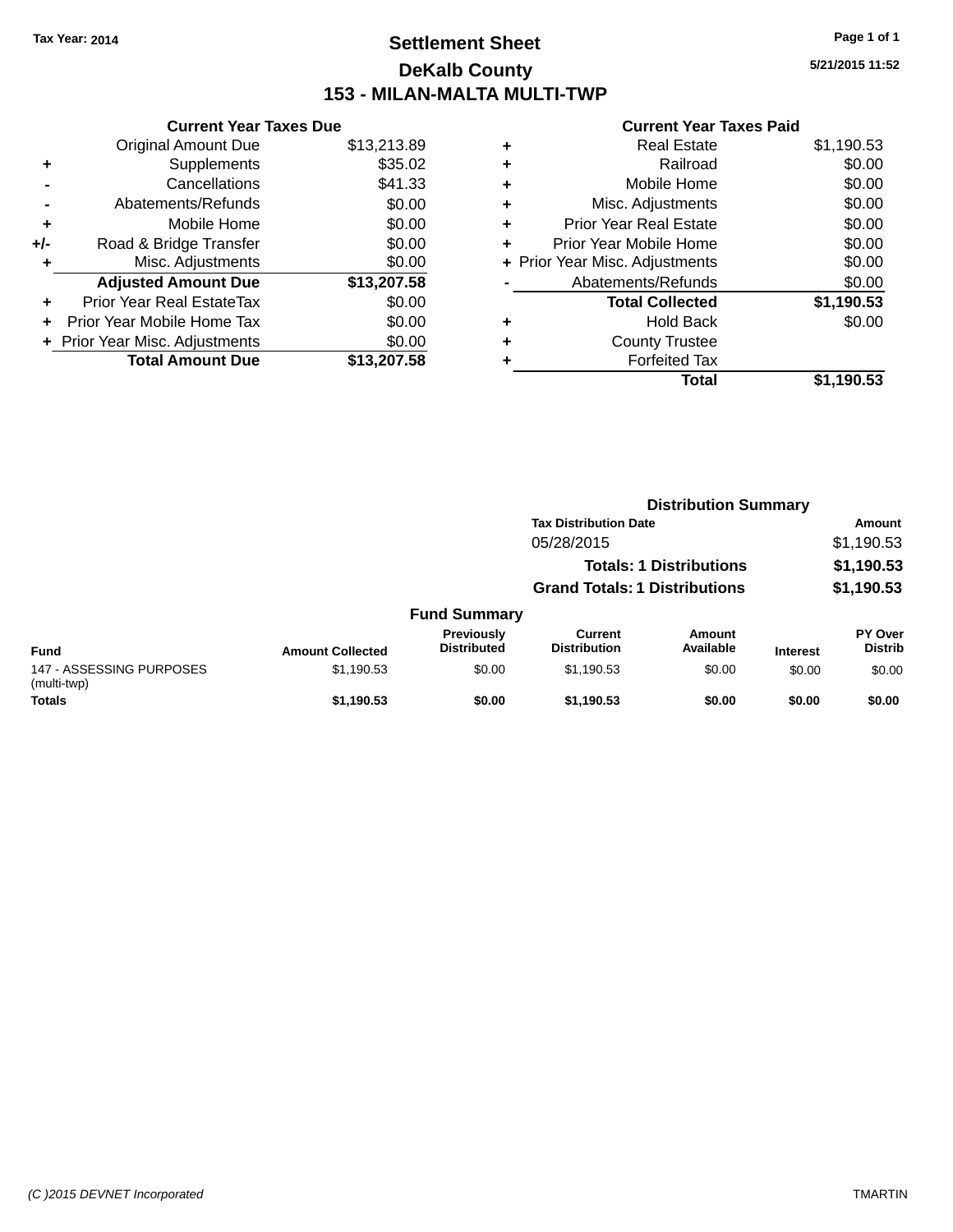# **Settlement Sheet Tax Year: 2014 Page 1 of 1 DeKalb County 154 - PAW PAW-SHABBONA MULT TWP**

**5/21/2015 11:52**

|     | <b>Current Year Taxes Due</b>    |             |  |  |  |
|-----|----------------------------------|-------------|--|--|--|
|     | <b>Original Amount Due</b>       | \$12,826.15 |  |  |  |
| ٠   | Supplements                      | \$25.17     |  |  |  |
|     | Cancellations                    | \$29.29     |  |  |  |
|     | \$0.00<br>Abatements/Refunds     |             |  |  |  |
| ٠   | Mobile Home                      | \$0.00      |  |  |  |
| +/- | Road & Bridge Transfer           | \$0.00      |  |  |  |
|     | Misc. Adjustments                | \$0.00      |  |  |  |
|     | <b>Adjusted Amount Due</b>       | \$12,822.03 |  |  |  |
| ÷   | <b>Prior Year Real EstateTax</b> | \$0.00      |  |  |  |
|     | Prior Year Mobile Home Tax       | \$0.00      |  |  |  |
|     | + Prior Year Misc. Adjustments   | \$0.00      |  |  |  |
|     | <b>Total Amount Due</b>          | \$12,822.03 |  |  |  |

|   | <b>Real Estate</b>             | \$1,032.02 |
|---|--------------------------------|------------|
| ٠ | Railroad                       | \$0.00     |
| ٠ | Mobile Home                    | \$0.00     |
| ٠ | Misc. Adjustments              | \$0.00     |
| ٠ | <b>Prior Year Real Estate</b>  | \$0.00     |
| ٠ | Prior Year Mobile Home         | \$0.00     |
|   | + Prior Year Misc. Adjustments | \$0.00     |
|   | Abatements/Refunds             | \$0.00     |
|   | <b>Total Collected</b>         | \$1,032.02 |
| ٠ | Hold Back                      | \$0.00     |
|   | <b>County Trustee</b>          |            |
| ٠ | <b>Forfeited Tax</b>           |            |
|   | Total                          | \$1.032.02 |
|   |                                |            |

|                                         |                         |                                         | <b>Distribution Summary</b>           |                                |                 |                           |
|-----------------------------------------|-------------------------|-----------------------------------------|---------------------------------------|--------------------------------|-----------------|---------------------------|
|                                         |                         |                                         | <b>Tax Distribution Date</b>          |                                |                 | Amount                    |
|                                         |                         |                                         | 05/28/2015                            |                                |                 | \$1,032.02                |
|                                         |                         |                                         |                                       | <b>Totals: 1 Distributions</b> |                 | \$1,032.02                |
|                                         |                         |                                         | <b>Grand Totals: 1 Distributions</b>  |                                |                 | \$1,032.02                |
|                                         |                         | <b>Fund Summary</b>                     |                                       |                                |                 |                           |
| <b>Fund</b>                             | <b>Amount Collected</b> | <b>Previously</b><br><b>Distributed</b> | <b>Current</b><br><b>Distribution</b> | Amount<br>Available            | <b>Interest</b> | PY Over<br><b>Distrib</b> |
| 147 - ASSESSING PURPOSES<br>(multi-twp) | \$1,032.02              | \$0.00                                  | \$1.032.02                            | \$0.00                         | \$0.00          | \$0.00                    |
| <b>Totals</b>                           | \$1,032.02              | \$0.00                                  | \$1.032.02                            | \$0.00                         | \$0.00          | \$0.00                    |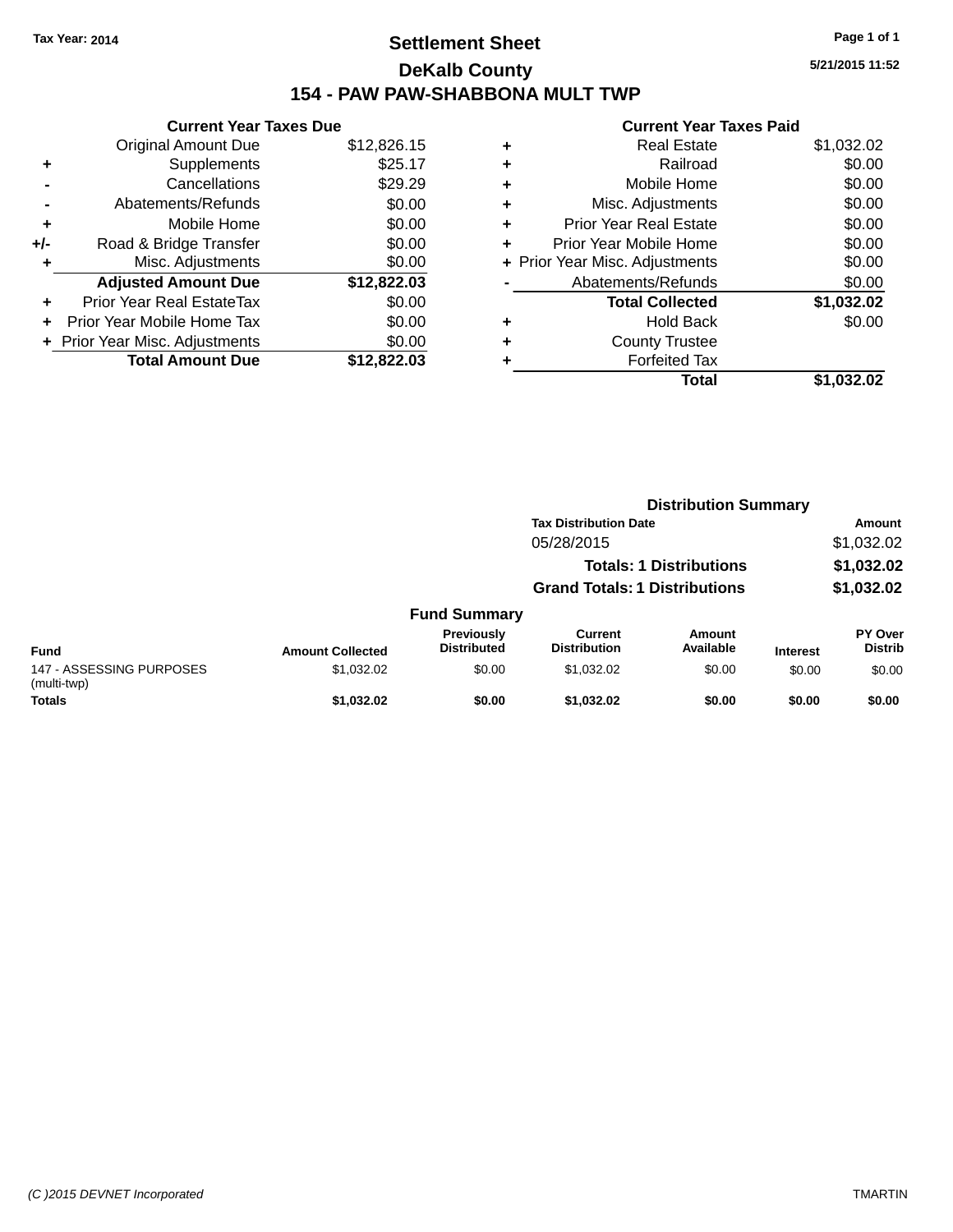# **Settlement Sheet Tax Year: 2014 Page 1 of 1 DeKalb County 155 - SOUTH GROVE-MAYFIELD MULT**

**5/21/2015 11:52**

|     | <b>Current Year Taxes Due</b> |             |
|-----|-------------------------------|-------------|
|     | <b>Original Amount Due</b>    | \$11,633.40 |
| ٠   | Supplements                   | \$37.66     |
|     | Cancellations                 | \$51.29     |
|     | Abatements/Refunds            | \$0.00      |
| ٠   | Mobile Home                   | \$0.00      |
| +/- | Road & Bridge Transfer        | \$0.00      |
| ٠   | Misc. Adjustments             | \$0.00      |
|     | <b>Adjusted Amount Due</b>    | \$11,619.77 |
| ÷   | Prior Year Real EstateTax     | (\$1.54)    |
|     | Prior Year Mobile Home Tax    | \$0.00      |
|     | Prior Year Misc. Adjustments  | \$0.00      |
|     | <b>Total Amount Due</b>       | \$11.618.23 |

| ٠ | <b>Real Estate</b>             | \$1,288.64 |
|---|--------------------------------|------------|
| ٠ | Railroad                       | \$0.00     |
| ٠ | Mobile Home                    | \$0.00     |
| ٠ | Misc. Adjustments              | \$0.00     |
| ٠ | <b>Prior Year Real Estate</b>  | (\$1.54)   |
| ÷ | Prior Year Mobile Home         | \$0.00     |
|   | + Prior Year Misc. Adjustments | \$0.00     |
|   | Abatements/Refunds             | \$0.00     |
|   | <b>Total Collected</b>         | \$1,287.10 |
| ٠ | <b>Hold Back</b>               | \$0.00     |
| ٠ | <b>County Trustee</b>          |            |
| ٠ | <b>Forfeited Tax</b>           |            |
|   | Total                          | \$1,287.10 |
|   |                                |            |

|                                         |                         |                                  | <b>Distribution Summary</b>           |                                |                 |                           |
|-----------------------------------------|-------------------------|----------------------------------|---------------------------------------|--------------------------------|-----------------|---------------------------|
|                                         |                         |                                  | <b>Tax Distribution Date</b>          |                                |                 | Amount                    |
|                                         |                         |                                  | 05/28/2015                            |                                |                 | \$1,287.10                |
|                                         |                         |                                  |                                       | <b>Totals: 1 Distributions</b> |                 | \$1,287.10                |
|                                         |                         |                                  | <b>Grand Totals: 1 Distributions</b>  |                                |                 | \$1,287.10                |
|                                         |                         | <b>Fund Summary</b>              |                                       |                                |                 |                           |
| <b>Fund</b>                             | <b>Amount Collected</b> | Previously<br><b>Distributed</b> | <b>Current</b><br><b>Distribution</b> | Amount<br>Available            | <b>Interest</b> | PY Over<br><b>Distrib</b> |
| 147 - ASSESSING PURPOSES<br>(multi-twp) | \$1,287.10              | \$0.00                           | \$1,287.10                            | \$0.00                         | \$0.00          | \$0.00                    |
| <b>Totals</b>                           | \$1,287.10              | \$0.00                           | \$1,287.10                            | \$0.00                         | \$0.00          | \$0.00                    |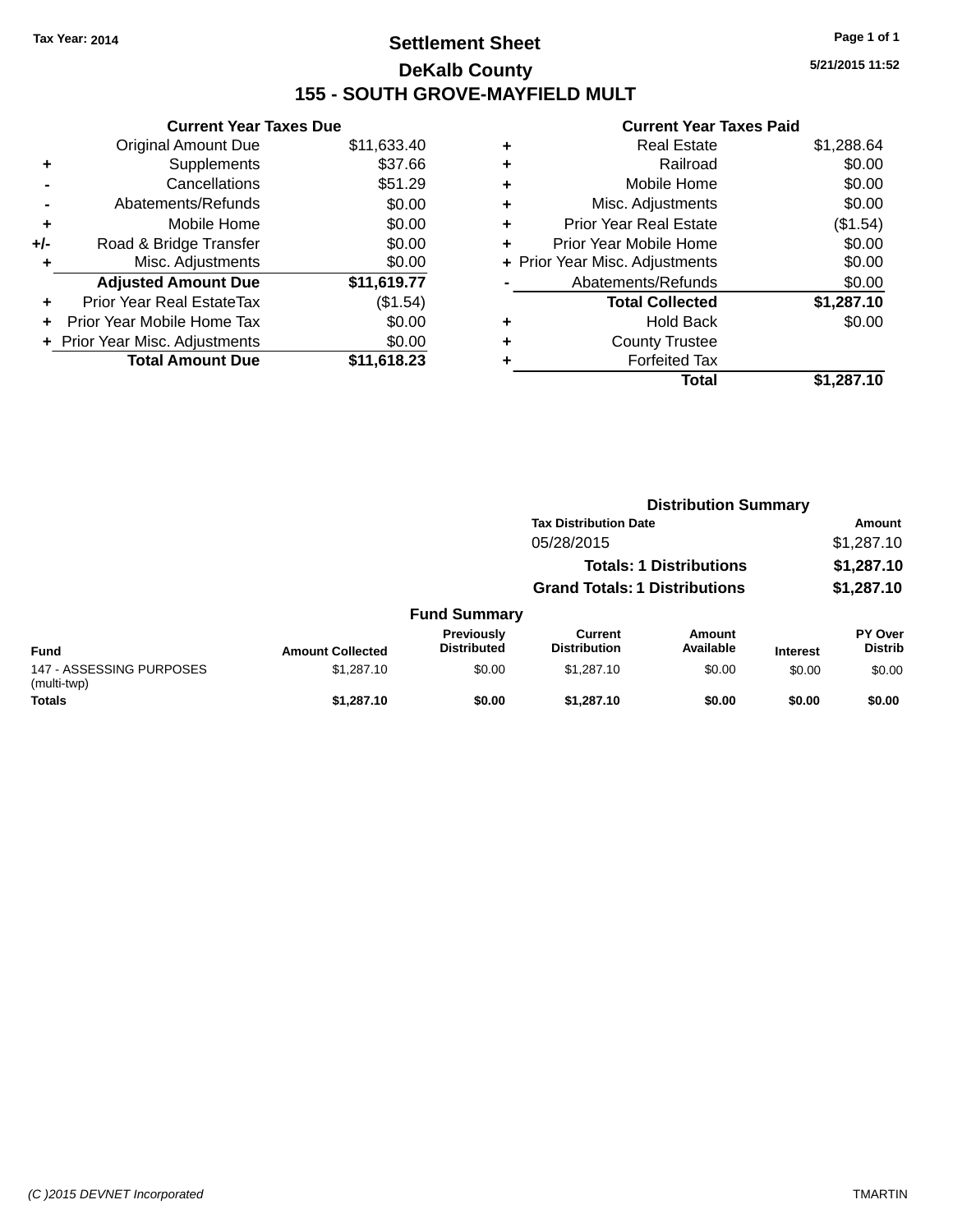# **Settlement Sheet Tax Year: 2014 Page 1 of 1 DeKalb County 156 - VICTOR-SOMONAUK MULTI TWP**

**5/21/2015 11:52**

|     | <b>Current Year Taxes Due</b>  |             |  |  |  |
|-----|--------------------------------|-------------|--|--|--|
|     | <b>Original Amount Due</b>     | \$22,115.15 |  |  |  |
| ٠   | Supplements                    | \$126.51    |  |  |  |
|     | Cancellations                  | \$148.27    |  |  |  |
|     | \$0.00<br>Abatements/Refunds   |             |  |  |  |
| ÷   | Mobile Home                    | \$0.00      |  |  |  |
| +/- | Road & Bridge Transfer         | \$0.00      |  |  |  |
| ٠   | Misc. Adjustments              | \$0.00      |  |  |  |
|     | <b>Adjusted Amount Due</b>     | \$22,093.39 |  |  |  |
| ٠   | Prior Year Real EstateTax      | \$0.00      |  |  |  |
|     | Prior Year Mobile Home Tax     | \$0.00      |  |  |  |
|     | + Prior Year Misc. Adjustments | \$0.00      |  |  |  |
|     | <b>Total Amount Due</b>        | \$22.093.39 |  |  |  |
|     |                                |             |  |  |  |

|   | <b>Real Estate</b>             | \$2,728.93 |
|---|--------------------------------|------------|
| ٠ | Railroad                       | \$0.00     |
| ٠ | Mobile Home                    | \$0.00     |
| ٠ | Misc. Adjustments              | \$0.00     |
| ٠ | <b>Prior Year Real Estate</b>  | \$0.00     |
| ÷ | Prior Year Mobile Home         | \$0.00     |
|   | + Prior Year Misc. Adjustments | \$0.00     |
|   | Abatements/Refunds             | \$0.00     |
|   | <b>Total Collected</b>         | \$2,728.93 |
| ٠ | <b>Hold Back</b>               | \$0.00     |
|   | <b>County Trustee</b>          |            |
| ٠ | <b>Forfeited Tax</b>           |            |
|   | Total                          | \$2.728.93 |
|   |                                |            |

|                                         |                         |                                         | <b>Distribution Summary</b>          |                                |                 |                                  |
|-----------------------------------------|-------------------------|-----------------------------------------|--------------------------------------|--------------------------------|-----------------|----------------------------------|
|                                         |                         |                                         | <b>Tax Distribution Date</b>         |                                |                 | <b>Amount</b>                    |
|                                         |                         |                                         | 05/28/2015                           |                                |                 | \$2,728.93                       |
|                                         |                         |                                         |                                      | <b>Totals: 1 Distributions</b> |                 | \$2,728.93                       |
|                                         |                         |                                         | <b>Grand Totals: 1 Distributions</b> |                                |                 | \$2,728.93                       |
|                                         |                         | <b>Fund Summary</b>                     |                                      |                                |                 |                                  |
| <b>Fund</b>                             | <b>Amount Collected</b> | <b>Previously</b><br><b>Distributed</b> | Current<br><b>Distribution</b>       | Amount<br>Available            | <b>Interest</b> | <b>PY Over</b><br><b>Distrib</b> |
| 147 - ASSESSING PURPOSES<br>(multi-twp) | \$2,728.93              | \$0.00                                  | \$2.728.93                           | \$0.00                         | \$0.00          | \$0.00                           |
| <b>Totals</b>                           | \$2.728.93              | \$0.00                                  | \$2.728.93                           | \$0.00                         | \$0.00          | \$0.00                           |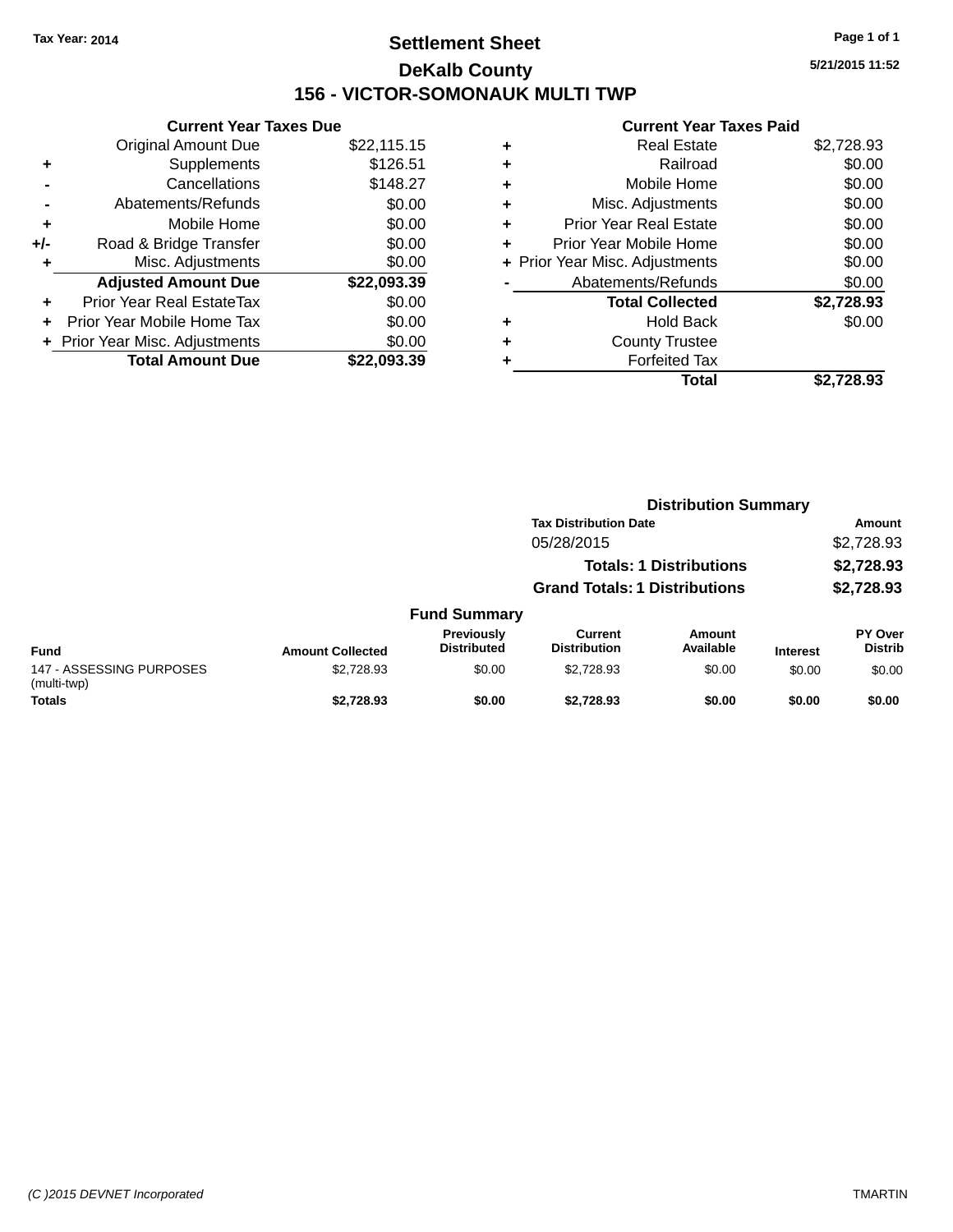# **Settlement Sheet Tax Year: 2014 Page 1 of 1 DeKalb County 157 - GENOA PUBLIC LIBRARY DIST**

**5/21/2015 11:52**

#### **Current Year Taxes Paid**

| <b>Current Year Taxes Due</b>  |              |
|--------------------------------|--------------|
| <b>Original Amount Due</b>     | \$227,763.26 |
| Supplements                    | \$834.34     |
| Cancellations                  | \$1,600.63   |
| Abatements/Refunds             | \$2.77       |
| Mobile Home                    | \$0.00       |
| Road & Bridge Transfer         | \$0.00       |
| Misc. Adjustments              | \$0.00       |
| <b>Adjusted Amount Due</b>     | \$226,994.20 |
| Prior Year Real EstateTax      | \$217.26     |
| Prior Year Mobile Home Tax     | \$0.00       |
| + Prior Year Misc. Adjustments | \$65.65      |
| <b>Total Amount Due</b>        | \$227,277.11 |
|                                |              |

| ٠ | <b>Real Estate</b>             | \$16,038.43 |
|---|--------------------------------|-------------|
| ٠ | Railroad                       | \$0.00      |
| ٠ | Mobile Home                    | \$0.00      |
| ٠ | Misc. Adjustments              | \$0.00      |
| ٠ | <b>Prior Year Real Estate</b>  | \$217.26    |
| ٠ | Prior Year Mobile Home         | \$0.00      |
|   | + Prior Year Misc. Adjustments | \$65.65     |
|   | Abatements/Refunds             | \$2.77      |
|   | <b>Total Collected</b>         | \$16,318.57 |
| ٠ | <b>Hold Back</b>               | \$0.00      |
| ٠ | <b>County Trustee</b>          |             |
| ٠ | <b>Forfeited Tax</b>           |             |
|   | Total                          | \$16,318.57 |
|   |                                |             |

| <b>Distribution Summary</b>          |             |
|--------------------------------------|-------------|
| <b>Tax Distribution Date</b>         | Amount      |
| 05/28/2015                           | \$16,318.57 |
| <b>Totals: 1 Distributions</b>       | \$16,318.57 |
| <b>Grand Totals: 1 Distributions</b> | \$16,318.57 |

#### **Fund Summary**

| <b>Fund</b>                                   | <b>Amount Collected</b> | <b>Previously</b><br><b>Distributed</b> | <b>Current</b><br><b>Distribution</b> | Amount<br>Available | <b>Interest</b> | PY Over<br><b>Distrib</b> |
|-----------------------------------------------|-------------------------|-----------------------------------------|---------------------------------------|---------------------|-----------------|---------------------------|
| 001 - CORPORATE                               | \$15,343.39             | \$0.00                                  | \$15,343.39                           | \$0.00              | \$0.00          | \$0.00                    |
| 004 - OPERATIONS & MAINTENANCE                | \$834.06                | \$0.00                                  | \$834.06                              | \$0.00              | \$0.00          | \$0.00                    |
| $005 - I. M. R. F.$                           | \$35.28                 | \$0.00                                  | \$35.28                               | \$0.00              | \$0.00          | \$0.00                    |
| 027 - AUDIT                                   | \$35.28                 | \$0.00                                  | \$35.28                               | \$0.00              | \$0.00          | \$0.00                    |
| 035 - TORT JUDGEMENTS/LIABILITY<br><b>INS</b> | \$35.28                 | \$0.00                                  | \$35.28                               | \$0.00              | \$0.00          | \$0.00                    |
| 047 - SOCIAL SECURITY                         | \$35.28                 | \$0.00                                  | \$35.28                               | \$0.00              | \$0.00          | \$0.00                    |
| <b>Totals</b>                                 | \$16,318.57             | \$0.00                                  | \$16,318.57                           | \$0.00              | \$0.00          | \$0.00                    |

#### **Miscellaneous Adjustment Detail**

| Year Source             | <b>Account Type</b> | <b>Amount Adjustment Description</b>                     |
|-------------------------|---------------------|----------------------------------------------------------|
| 2013 RE - Real Estate   | Back Tax Collected  | \$30.48 MARSH REDEMPTION 03-31-231-008 by TBA            |
| 2013 RE - Real Estate   | Back Tax Collected  | \$35.17 ABCXYZ LIVING TR REDEMPTION 03-31-235-006 by TBA |
| <b>Totals 2 entries</b> |                     | \$65.65                                                  |
|                         |                     |                                                          |

#### **Abatement Detail**

| Year Source           | <b>Account Type</b> | <b>Amount Adiustment Description</b>             |
|-----------------------|---------------------|--------------------------------------------------|
| 2014 RE - Real Estate | RE Abatement        | \$2.77 PTAB INTEREST REFUND 03-19-461-008 by TBA |
| Totals 1 entries      |                     | \$2.77                                           |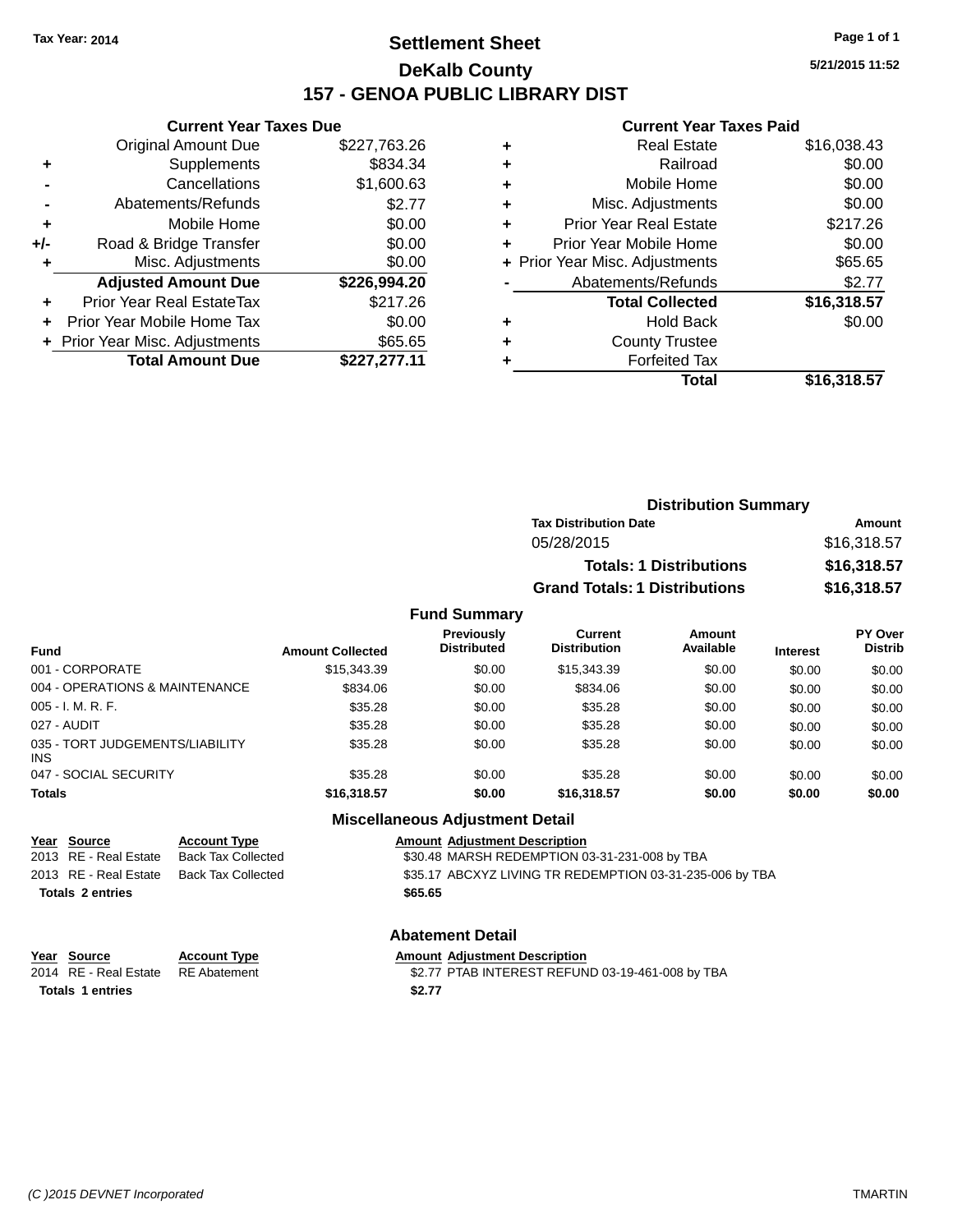# **Settlement Sheet Tax Year: 2014 Page 1 of 1 DeKalb County 158 - DEKALB TIF1**

**5/21/2015 11:52**

#### **Current Year Taxes Due**

|       | <b>Original Amount Due</b>       | \$4,213,770.48 |
|-------|----------------------------------|----------------|
| ٠     | Supplements                      | \$12,764.96    |
|       | Cancellations                    | \$14,790.30    |
|       | Abatements/Refunds               | \$0.00         |
| ٠     | Mobile Home                      | \$0.00         |
| $+/-$ | Road & Bridge Transfer           | \$0.00         |
| ٠     | Misc. Adjustments                | \$0.00         |
|       | <b>Adjusted Amount Due</b>       | \$4,211,745.14 |
| ٠     | <b>Prior Year Real EstateTax</b> | (\$5,274.70)   |
|       | Prior Year Mobile Home Tax       | \$0.00         |
|       | + Prior Year Misc. Adjustments   | \$0.00         |
|       | <b>Total Amount Due</b>          | \$4,206,470.44 |

|   | <b>Current Year Taxes Paid</b> |              |  |  |  |  |
|---|--------------------------------|--------------|--|--|--|--|
| ٠ | <b>Real Estate</b>             | \$629,519.03 |  |  |  |  |
| ٠ | Railroad                       | \$0.00       |  |  |  |  |
| ٠ | Mobile Home                    | \$0.00       |  |  |  |  |
| ٠ | Misc. Adjustments              | \$0.00       |  |  |  |  |
| ٠ | <b>Prior Year Real Estate</b>  | (\$5,274.70) |  |  |  |  |
| ٠ | Prior Year Mobile Home         | \$0.00       |  |  |  |  |
|   | + Prior Year Misc. Adjustments | \$0.00       |  |  |  |  |
|   | Abatements/Refunds             | \$0.00       |  |  |  |  |
|   | <b>Total Collected</b>         | \$624,244.33 |  |  |  |  |
| ٠ | <b>Hold Back</b>               | \$0.00       |  |  |  |  |
|   | <b>County Trustee</b>          |              |  |  |  |  |
|   | <b>Forfeited Tax</b>           |              |  |  |  |  |
|   | Total                          | \$624,244.33 |  |  |  |  |
|   |                                |              |  |  |  |  |

#### **Distribution Summary Tax Distribution Date Amount** 05/28/2015 \$624,244.33 **Totals: 1 Distributions \$624,244.33 Grand Totals: 1 Distributions \$624,244.33 Fund Summary PY Over Distrib Amount Available Current Distribution Previously**

| Fund            | <b>Amount Collected</b> | <b>Previously</b><br><b>Distributed</b> | Current<br><b>Distribution</b> | Amount<br>Available | <b>Interest</b> | <b>PY Over</b><br><b>Distrib</b> |
|-----------------|-------------------------|-----------------------------------------|--------------------------------|---------------------|-----------------|----------------------------------|
| 001 - CORPORATE | \$624.244.33            | \$0.00                                  | \$624.244.33                   | \$0.00              | \$0.00          | \$0.00                           |
| Totals          | \$624.244.33            | \$0.00                                  | \$624.244.33                   | \$0.00              | \$0.00          | \$0.00                           |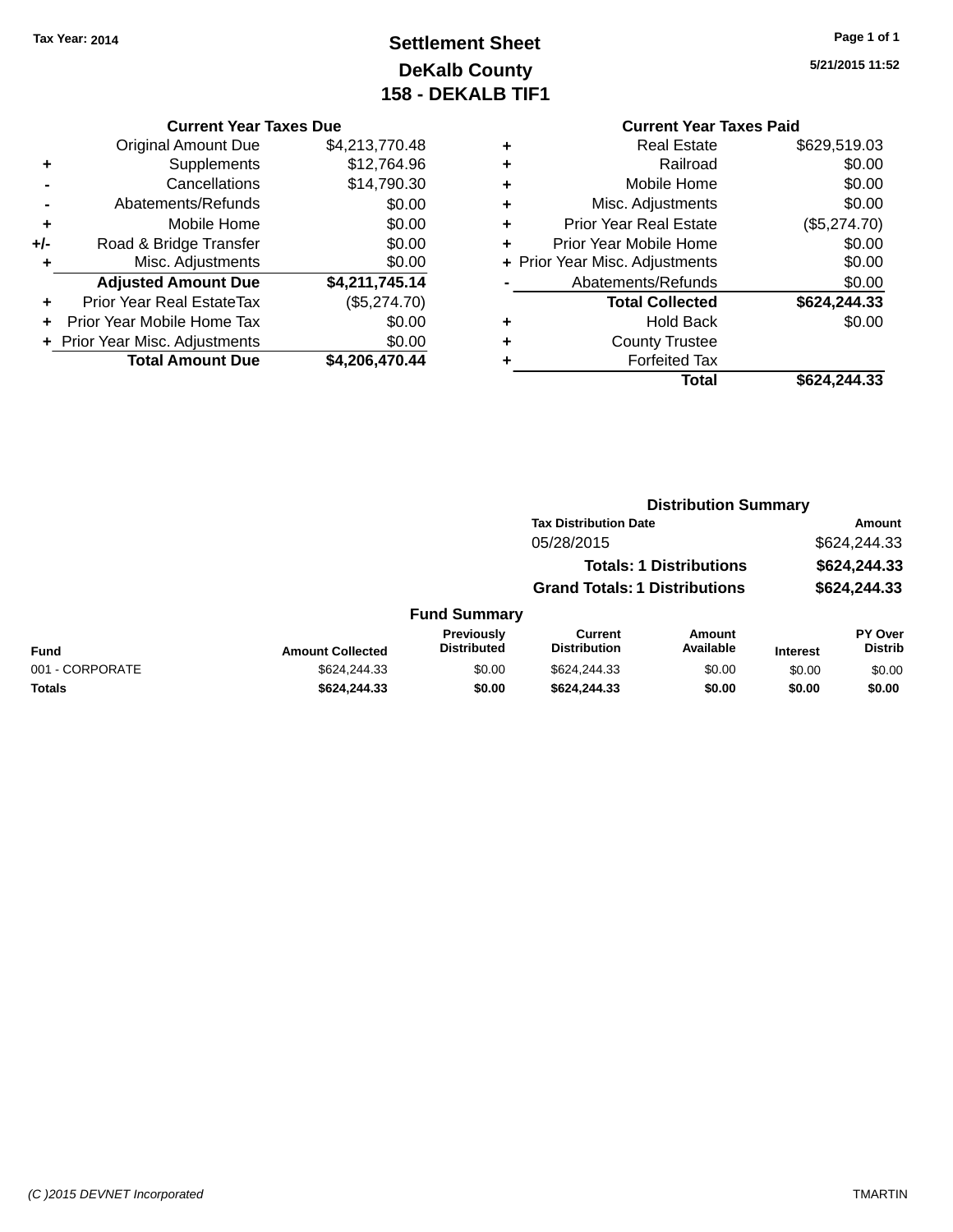# **Settlement Sheet Tax Year: 2014 Page 1 of 1 DeKalb County 159 - DEKALB TIF2**

**5/21/2015 11:52**

#### **Current Year Taxes Due**

|     | <b>Original Amount Due</b>     | \$1,221,218.82 |
|-----|--------------------------------|----------------|
| ٠   | Supplements                    | \$4,378.78     |
|     | Cancellations                  | \$7,824.98     |
|     | Abatements/Refunds             | \$0.00         |
| ٠   | Mobile Home                    | \$0.00         |
| +/- | Road & Bridge Transfer         | \$0.00         |
| ٠   | Misc. Adjustments              | \$0.00         |
|     | <b>Adjusted Amount Due</b>     | \$1,217,772.62 |
|     | Prior Year Real EstateTax      | \$0.00         |
| ÷   | Prior Year Mobile Home Tax     | \$0.00         |
|     | + Prior Year Misc. Adjustments | \$0.00         |
|     | <b>Total Amount Due</b>        | \$1,217,772.62 |

#### **Current Year Taxes Paid +** Real Estate \$72,167.72 **+** Railroad \$0.00 **+** Mobile Home \$0.00 **+** Misc. Adjustments \$0.00 **+** Prior Year Real Estate \$0.00 **+** Prior Year Mobile Home \$0.00 **+ Prior Year Misc. Adjustments**  $$0.00$ **-** Abatements/Refunds \$0.00 **Total Collected \$72,167.72 +** Hold Back \$0.00 **+** County Trustee

**Total \$72,167.72**

**+** Forfeited Tax

|                 | <b>Distribution Summary</b> |                                         |                                       |                                |                 |                                  |
|-----------------|-----------------------------|-----------------------------------------|---------------------------------------|--------------------------------|-----------------|----------------------------------|
|                 |                             |                                         | <b>Tax Distribution Date</b>          | <b>Amount</b>                  |                 |                                  |
|                 |                             |                                         | 05/28/2015                            |                                |                 | \$72,167.72                      |
|                 |                             |                                         |                                       | <b>Totals: 1 Distributions</b> |                 | \$72,167.72                      |
|                 |                             |                                         | <b>Grand Totals: 1 Distributions</b>  |                                | \$72,167.72     |                                  |
|                 |                             | <b>Fund Summary</b>                     |                                       |                                |                 |                                  |
| <b>Fund</b>     | <b>Amount Collected</b>     | <b>Previously</b><br><b>Distributed</b> | <b>Current</b><br><b>Distribution</b> | <b>Amount</b><br>Available     | <b>Interest</b> | <b>PY Over</b><br><b>Distrib</b> |
| 001 - CORPORATE | \$72,167.72                 | \$0.00                                  | \$72,167.72                           | \$0.00                         | \$0.00          | \$0.00                           |
| Totals          | \$72,167.72                 | \$0.00                                  | \$72,167.72                           | \$0.00                         | \$0.00          | \$0.00                           |
|                 |                             |                                         |                                       |                                |                 |                                  |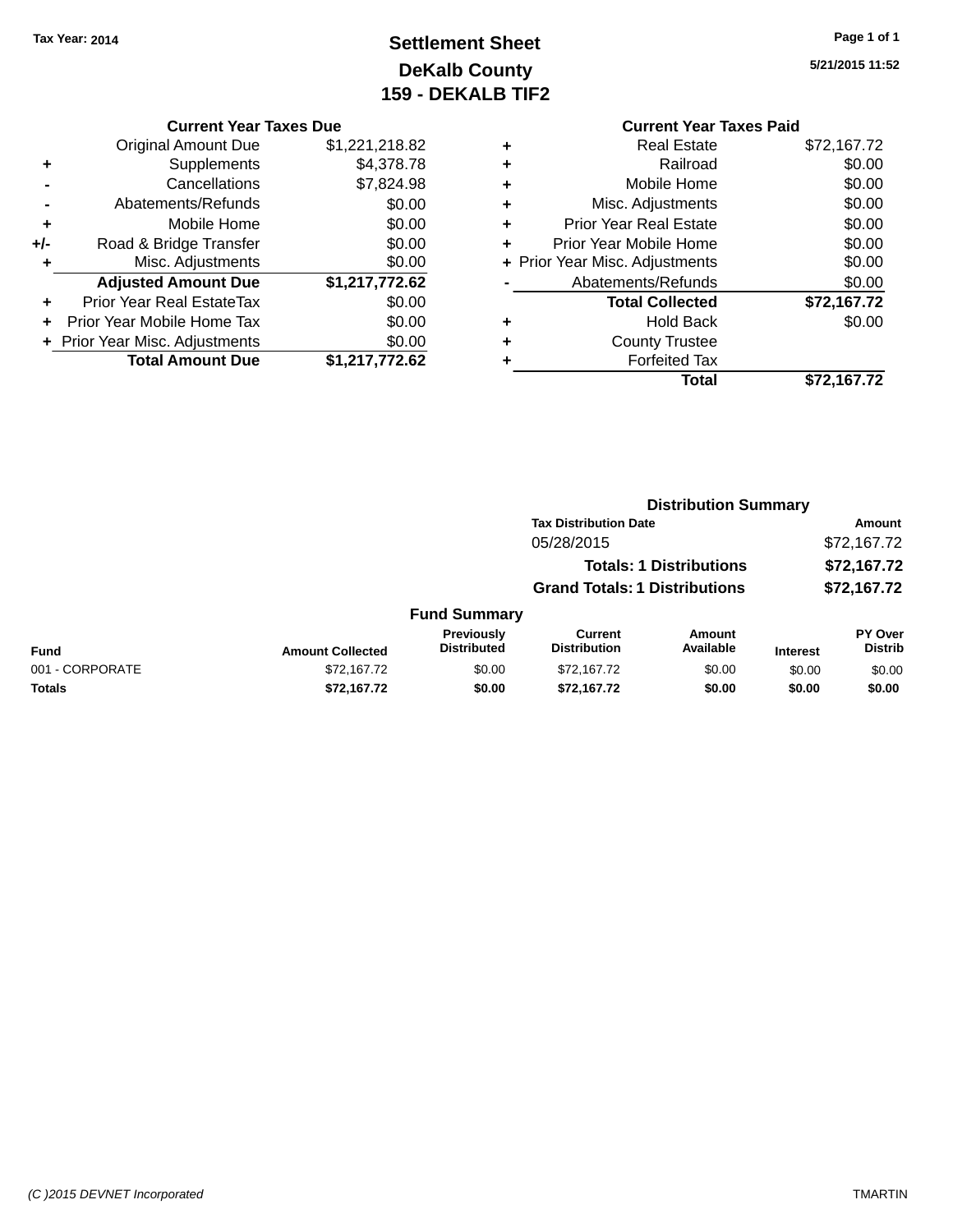# **Settlement Sheet Tax Year: 2014 Page 1 of 1 DeKalb County 160 - DEKALB TIF1 AMENDED**

**5/21/2015 11:52**

|     | <b>Current Year Taxes Due</b>  |                |
|-----|--------------------------------|----------------|
|     | <b>Original Amount Due</b>     | \$2,148,198.26 |
| ٠   | Supplements                    | \$5,469.46     |
|     | Cancellations                  | \$7,690.80     |
|     | Abatements/Refunds             | \$0.00         |
| ٠   | Mobile Home                    | \$0.00         |
| +/- | Road & Bridge Transfer         | \$0.00         |
| ٠   | Misc. Adjustments              | \$0.00         |
|     | <b>Adjusted Amount Due</b>     | \$2,145,976.92 |
| ÷   | Prior Year Real EstateTax      | \$0.00         |
| ÷   | Prior Year Mobile Home Tax     | \$0.00         |
|     | + Prior Year Misc. Adjustments | \$0.00         |
|     | <b>Total Amount Due</b>        | \$2,145,976.92 |

| ٠ | <b>Real Estate</b>             | \$155,642.58 |
|---|--------------------------------|--------------|
| ٠ | Railroad                       | \$0.00       |
| ٠ | Mobile Home                    | \$0.00       |
| ٠ | Misc. Adjustments              | \$0.00       |
| ٠ | <b>Prior Year Real Estate</b>  | \$0.00       |
| ٠ | Prior Year Mobile Home         | \$0.00       |
|   | + Prior Year Misc. Adjustments | \$0.00       |
|   | Abatements/Refunds             | \$0.00       |
|   | <b>Total Collected</b>         | \$155,642.58 |
| ٠ | <b>Hold Back</b>               | \$0.00       |
| ٠ | <b>County Trustee</b>          |              |
| ٠ | <b>Forfeited Tax</b>           |              |
|   | Total                          | \$155,642.58 |
|   |                                |              |

|                                                                              |                                                  |                                                | <b>Distribution Summary</b>                           |                     |                              |                           |  |
|------------------------------------------------------------------------------|--------------------------------------------------|------------------------------------------------|-------------------------------------------------------|---------------------|------------------------------|---------------------------|--|
|                                                                              |                                                  |                                                | <b>Tax Distribution Date</b>                          |                     |                              | Amount                    |  |
|                                                                              |                                                  |                                                | 05/28/2015<br><b>Totals: 1 Distributions</b>          |                     | \$155,642.58<br>\$155,642.58 |                           |  |
|                                                                              |                                                  |                                                |                                                       |                     |                              |                           |  |
|                                                                              |                                                  |                                                | <b>Grand Totals: 1 Distributions</b>                  |                     | \$155,642.58                 |                           |  |
|                                                                              |                                                  | <b>Fund Summary</b>                            |                                                       |                     |                              |                           |  |
| <b>Fund</b>                                                                  | <b>Amount Collected</b>                          | Previously<br><b>Distributed</b>               | <b>Current</b><br><b>Distribution</b>                 | Amount<br>Available | <b>Interest</b>              | PY Over<br><b>Distrib</b> |  |
| 001 - CORPORATE                                                              | \$155,642.58                                     | \$0.00                                         | \$155,642.58                                          | \$0.00              | \$0.00                       | \$0.00                    |  |
| <b>Totals</b>                                                                | \$155,642.58                                     | \$0.00                                         | \$155,642.58                                          | \$0.00              | \$0.00                       | \$0.00                    |  |
|                                                                              |                                                  | <b>Miscellaneous Adjustment Detail</b>         |                                                       |                     |                              |                           |  |
| Source<br>Year<br><b>RE</b> - Real Estate<br>2013<br><b>Totals 1 entries</b> | <b>Account Type</b><br><b>Back Tax Collected</b> | <b>Amount Adjustment Description</b><br>\$0.00 | \$0.00 SUMMIT ENCLAVE REDEMPTION 08-13-323-013 by TBA |                     |                              |                           |  |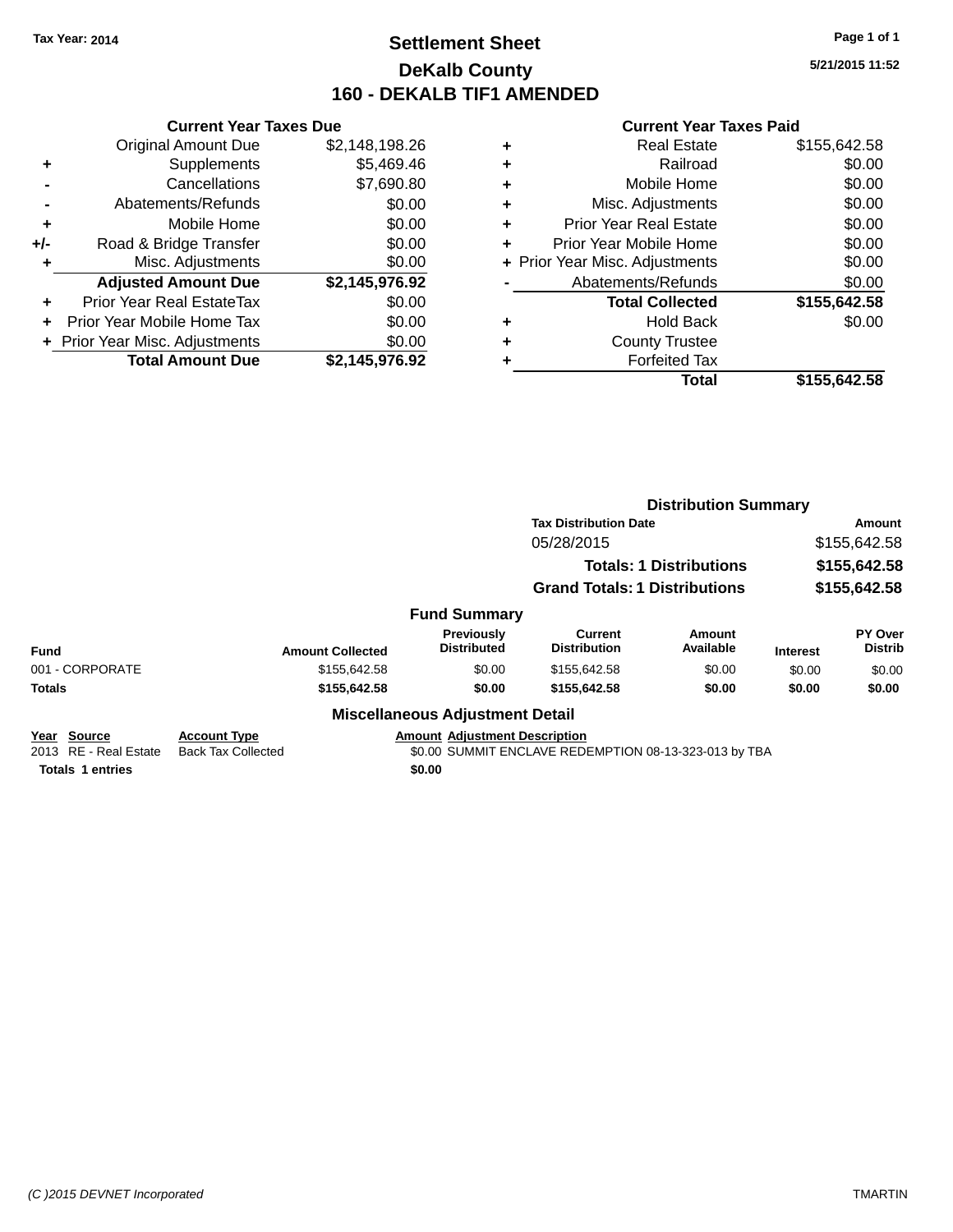# **Settlement Sheet Tax Year: 2014 Page 1 of 1 DeKalb County 163 - MALTA TIF**

**5/21/2015 11:52**

#### **Current Year Taxes Paid +** Real Estate \$11,277.74 **+** Railroad \$0.00 **+** Mobile Home \$0.00 **+** Misc. Adjustments \$0.00 **+** Prior Year Real Estate \$0.00 **+** Prior Year Mobile Home \$0.00 **+ Prior Year Misc. Adjustments**  $$0.00$ Abatements/Refunds \$0.00 **Total Collected \$11,277.74 +** Hold Back \$0.00 **+** County Trustee **+** Forfeited Tax **Total \$11,277.74**

|                 |                         |                                         | <b>Distribution Summary</b>           |                                |                 |                                  |
|-----------------|-------------------------|-----------------------------------------|---------------------------------------|--------------------------------|-----------------|----------------------------------|
|                 |                         |                                         | <b>Tax Distribution Date</b>          |                                |                 | Amount                           |
|                 |                         |                                         | 05/28/2015                            |                                |                 | \$11,277.74                      |
|                 |                         |                                         |                                       | <b>Totals: 1 Distributions</b> |                 | \$11,277.74                      |
|                 |                         |                                         | <b>Grand Totals: 1 Distributions</b>  |                                |                 | \$11,277.74                      |
|                 |                         | <b>Fund Summary</b>                     |                                       |                                |                 |                                  |
| <b>Fund</b>     | <b>Amount Collected</b> | <b>Previously</b><br><b>Distributed</b> | <b>Current</b><br><b>Distribution</b> | Amount<br>Available            | <b>Interest</b> | <b>PY Over</b><br><b>Distrib</b> |
| 001 - CORPORATE | \$11,277.74             | \$0.00                                  | \$11,277.74                           | \$0.00                         | \$0.00          | \$0.00                           |
| <b>Totals</b>   | \$11,277.74             | \$0.00                                  | \$11,277.74                           | \$0.00                         | \$0.00          | \$0.00                           |
|                 |                         |                                         |                                       |                                |                 |                                  |

#### **-** Abatements/Refunds \$0.00 **+** Mobile Home \$0.00

**Current Year Taxes Due** Original Amount Due \$382,949.28

**Adjusted Amount Due \$382,949.28**

**Total Amount Due \$382,949.28**

**+** Supplements \$0.00 **-** Cancellations \$0.00

**+/-** Road & Bridge Transfer \$0.00 **+** Misc. Adjustments \$0.00

**+** Prior Year Real EstateTax \$0.00 **+** Prior Year Mobile Home Tax \$0.00 **+ Prior Year Misc. Adjustments**  $$0.00$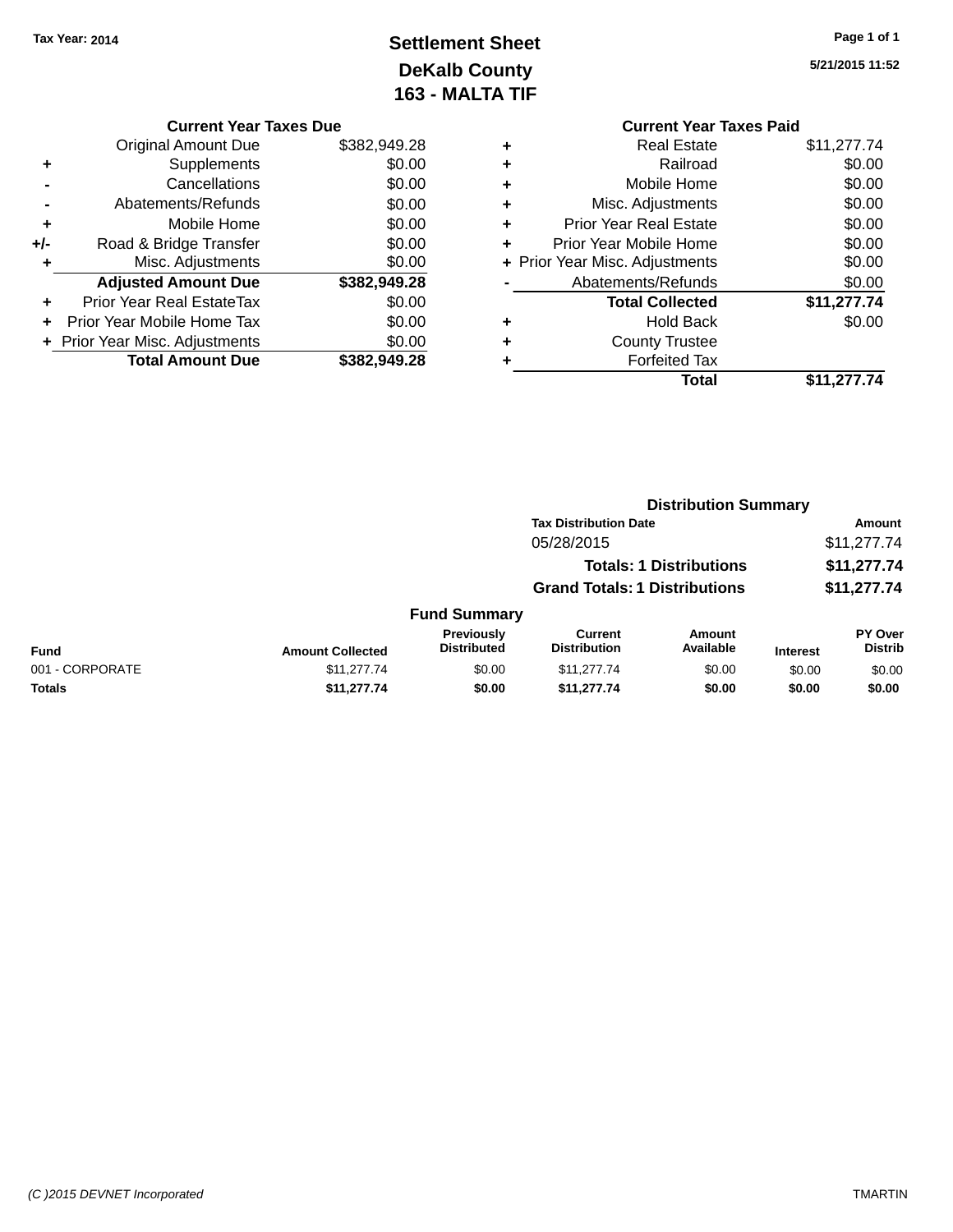# **Settlement Sheet Tax Year: 2014 Page 1 of 1 DeKalb County 164 - DEKALB TIF5**

**5/21/2015 11:52**

|     | <b>Current Year Taxes Due</b>     |          |
|-----|-----------------------------------|----------|
|     | Original Amount Due               | \$444.66 |
|     | Supplements                       | \$0.00   |
|     | Cancellations                     | \$0.00   |
|     | Abatements/Refunds                | \$0.00   |
| ٠   | Mobile Home                       | \$0.00   |
| +/- | Road & Bridge Transfer            | \$0.00   |
|     | Misc. Adjustments                 | \$0.00   |
|     | <b>Adjusted Amount Due</b>        | \$444.66 |
| ÷   | Prior Year Real EstateTax         | \$0.00   |
| ÷   | <b>Prior Year Mobile Home Tax</b> | \$0.00   |
|     | + Prior Year Misc. Adjustments    | \$0.00   |
|     | <b>Total Amount Due</b>           | \$444.66 |
|     |                                   |          |

#### **Current Year Taxes Paid +** Real Estate \$0.00 **+** Railroad \$0.00 **+** Mobile Home \$0.00 **+** Misc. Adjustments \$0.00 **+** Prior Year Real Estate \$0.00 **+** Prior Year Mobile Home \$0.00<br> **+** Prior Year Misc. Adjustments \$0.00 **+ Prior Year Misc. Adjustments -** Abatements/Refunds \$0.00 **Total Collected \$0.00 +** Hold Back \$0.00 **+** County Trustee **+** Forfeited Tax **Total \$0.00**

| <b>Fund Summary</b> |                         |                                  |                                |                     |                 |                           |
|---------------------|-------------------------|----------------------------------|--------------------------------|---------------------|-----------------|---------------------------|
| <b>Fund</b>         | <b>Amount Collected</b> | <b>Previously</b><br>Distributed | Current<br><b>Distribution</b> | Amount<br>Available | <b>Interest</b> | PY Over<br><b>Distrib</b> |
| 001 - CORPORATE     | \$0.00                  | \$0.00                           | \$0.00                         | \$0.00              | \$0.00          | \$0.00                    |
| <b>Totals</b>       | \$0.00                  | \$0.00                           | \$0.00                         | \$0.00              | \$0.00          | \$0.00                    |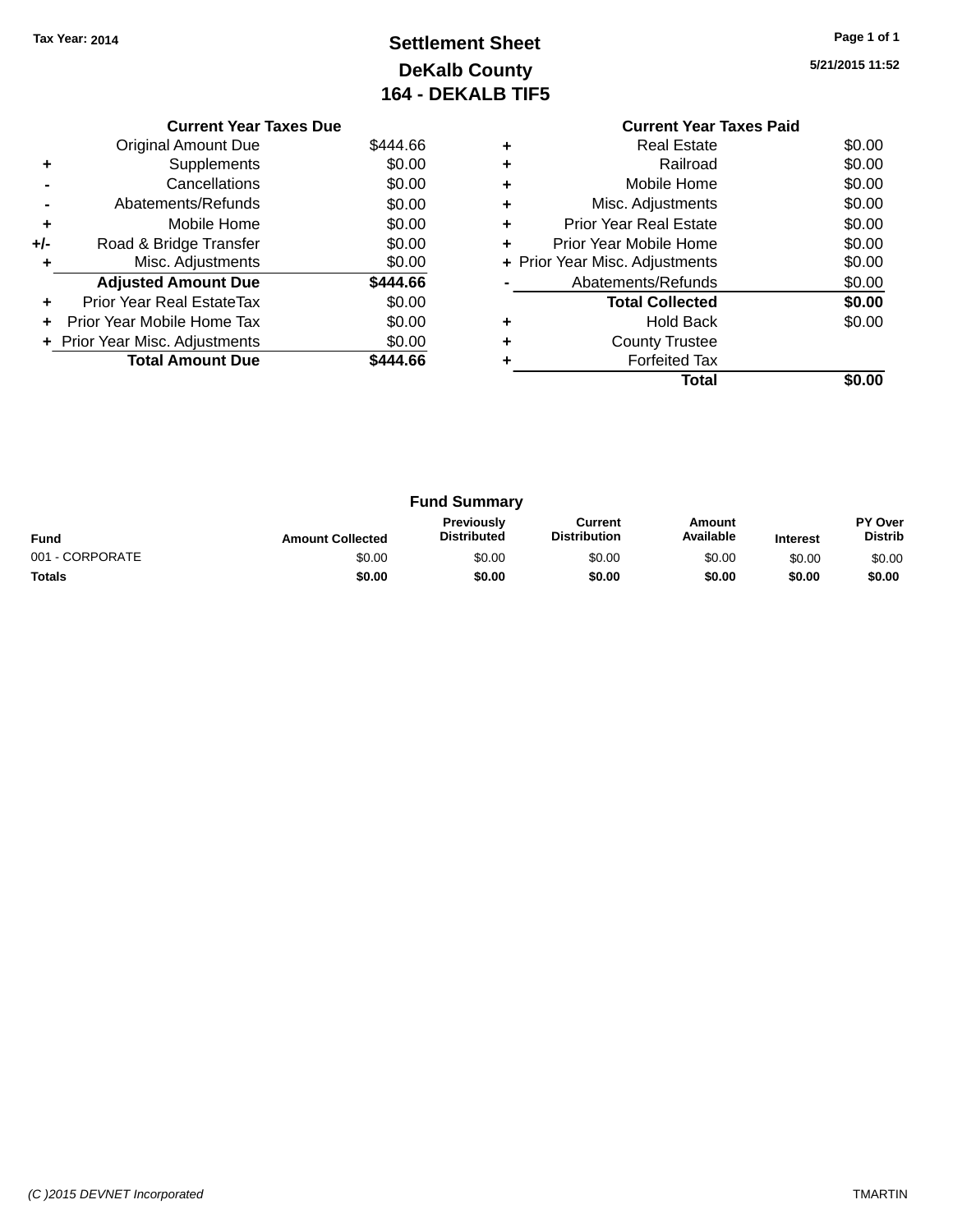# **Settlement Sheet Tax Year: 2014 Page 1 of 1 DeKalb County 170 - KIRKLAND TIF**

**5/21/2015 11:52**

|     | <b>Current Year Taxes Due</b>  |              |
|-----|--------------------------------|--------------|
|     | <b>Original Amount Due</b>     | \$199,768.26 |
| ٠   | Supplements                    | \$0.00       |
|     | Cancellations                  | \$0.00       |
|     | Abatements/Refunds             | \$0.00       |
| ٠   | Mobile Home                    | \$0.00       |
| +/- | Road & Bridge Transfer         | \$0.00       |
| ٠   | Misc. Adjustments              | \$0.00       |
|     | <b>Adjusted Amount Due</b>     | \$199,768.26 |
| ٠   | Prior Year Real EstateTax      | \$0.00       |
|     | Prior Year Mobile Home Tax     | \$0.00       |
|     | + Prior Year Misc. Adjustments | \$0.00       |
|     | <b>Total Amount Due</b>        | \$199.768.26 |
|     |                                |              |

# **Current Year Taxes Paid**

|   | <b>Real Estate</b>             | \$13,680.43 |
|---|--------------------------------|-------------|
| ٠ | Railroad                       | \$0.00      |
| ٠ | Mobile Home                    | \$0.00      |
| ٠ | Misc. Adjustments              | \$0.00      |
| ÷ | <b>Prior Year Real Estate</b>  | \$0.00      |
| ٠ | Prior Year Mobile Home         | \$0.00      |
|   | + Prior Year Misc. Adjustments | \$0.00      |
|   | Abatements/Refunds             | \$0.00      |
|   | <b>Total Collected</b>         | \$13,680.43 |
| ٠ | Hold Back                      | \$0.00      |
| ٠ | <b>County Trustee</b>          |             |
|   | <b>Forfeited Tax</b>           |             |
|   | Total                          | \$13,680.43 |
|   |                                |             |

#### **Distribution Summary Tax Distribution Date Amount** 05/28/2015 \$13,680.43 **Totals: 1 Distributions \$13,680.43 Grand Totals: 1 Distributions \$13,680.43 Fund Summary Fund Interest Amount Collected Distributed PY Over Distrib Amount Available Current Distribution Previously** 001 - CORPORATE \$13,680.43 \$0.00 \$13,680.43 \$0.00 \$0.00 \$0.00 **Totals \$13,680.43 \$0.00 \$13,680.43 \$0.00 \$0.00 \$0.00**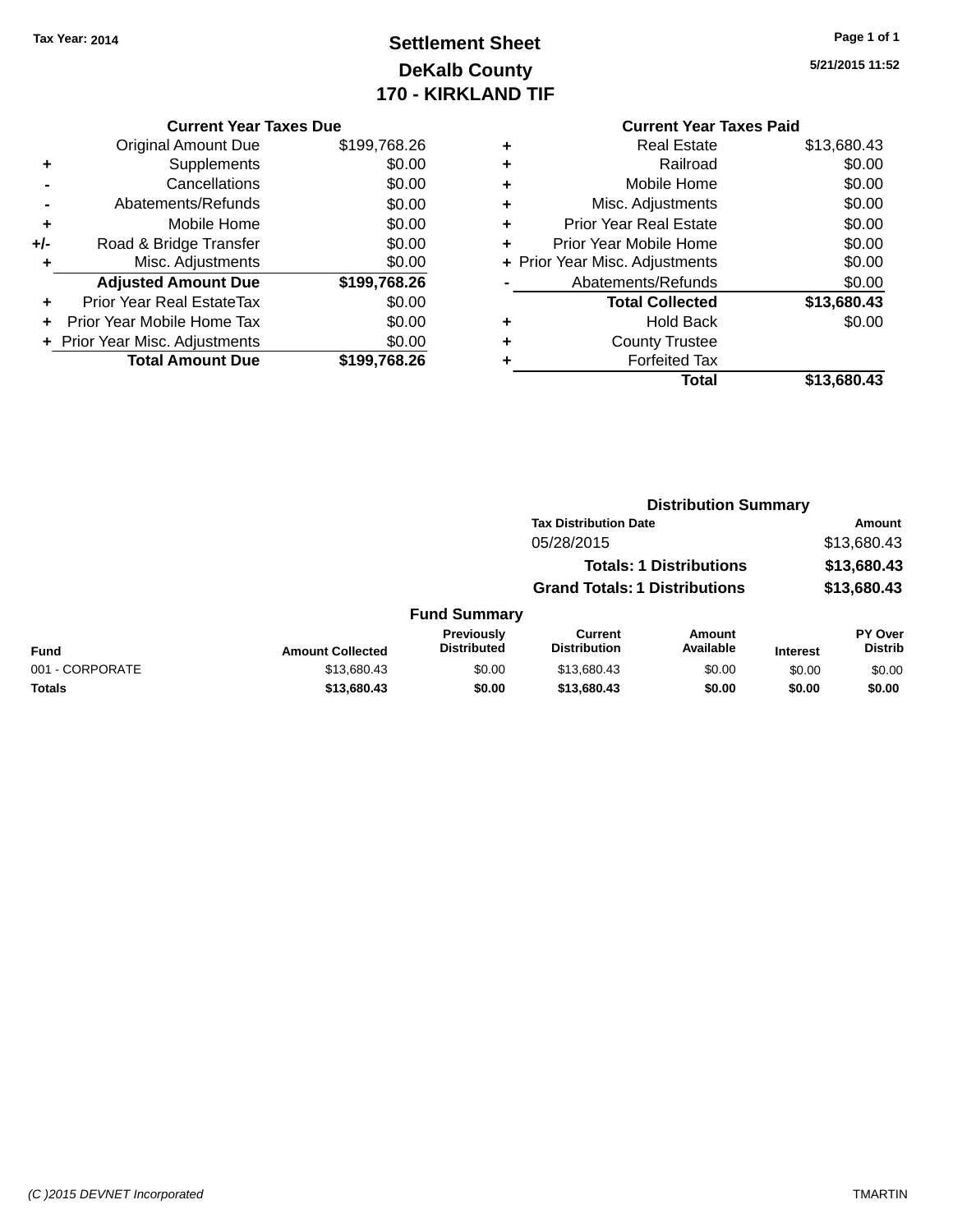### **Settlement Sheet Tax Year: 2014 Page 1 of 1 DeKalb County 171 - WATERMAN TIF**

**5/21/2015 11:52**

#### **Current Year Taxes Paid +** Real Estate \$35.85 **+** Railroad \$0.00 **+** Mobile Home \$0.00 **+** Misc. Adjustments \$0.00 **+** Prior Year Real Estate \$0.00 **+** Prior Year Mobile Home \$0.00 **+ Prior Year Misc. Adjustments**  $$0.00$ **-** Abatements/Refunds \$0.00 Total Collected **\$35.85 +** Hold Back \$0.00 **+** County Trustee **+** Forfeited Tax **Total \$35.85**

|                 |                         |                                  | <b>Distribution Summary</b>           |                                |                 |                                  |  |
|-----------------|-------------------------|----------------------------------|---------------------------------------|--------------------------------|-----------------|----------------------------------|--|
|                 |                         |                                  | <b>Tax Distribution Date</b>          |                                |                 | <b>Amount</b>                    |  |
|                 |                         |                                  | 05/28/2015                            |                                |                 | \$35.85                          |  |
|                 |                         |                                  |                                       | <b>Totals: 1 Distributions</b> |                 | \$35.85                          |  |
|                 |                         |                                  | <b>Grand Totals: 1 Distributions</b>  |                                |                 | \$35.85                          |  |
|                 |                         | <b>Fund Summary</b>              |                                       |                                |                 |                                  |  |
| <b>Fund</b>     | <b>Amount Collected</b> | Previously<br><b>Distributed</b> | <b>Current</b><br><b>Distribution</b> | <b>Amount</b><br>Available     | <b>Interest</b> | <b>PY Over</b><br><b>Distrib</b> |  |
| 001 - CORPORATE | \$35.85                 | \$0.00                           | \$35.85                               | \$0.00                         | \$0.00          | \$0.00                           |  |
| Totals          | \$35.85                 | \$0.00                           | \$35.85                               | \$0.00                         | \$0.00          | \$0.00                           |  |
|                 |                         |                                  |                                       |                                |                 |                                  |  |

|     | <b>Current Year Taxes Due</b> |             |
|-----|-------------------------------|-------------|
|     | <b>Original Amount Due</b>    | \$10,550.14 |
| ٠   | Supplements                   | \$0.00      |
|     | Cancellations                 | \$0.00      |
|     | Abatements/Refunds            | \$0.00      |
| ÷   | Mobile Home                   | \$0.00      |
| +/- | Road & Bridge Transfer        | \$0.00      |
| ٠   | Misc. Adjustments             | \$0.00      |
|     | <b>Adjusted Amount Due</b>    | \$10,550.14 |
|     | Prior Year Real EstateTax     | \$0.00      |
|     | Prior Year Mobile Home Tax    | \$0.00      |

**+ Prior Year Misc. Adjustments**  $$0.00$ 

**Total Amount Due \$10,550.14**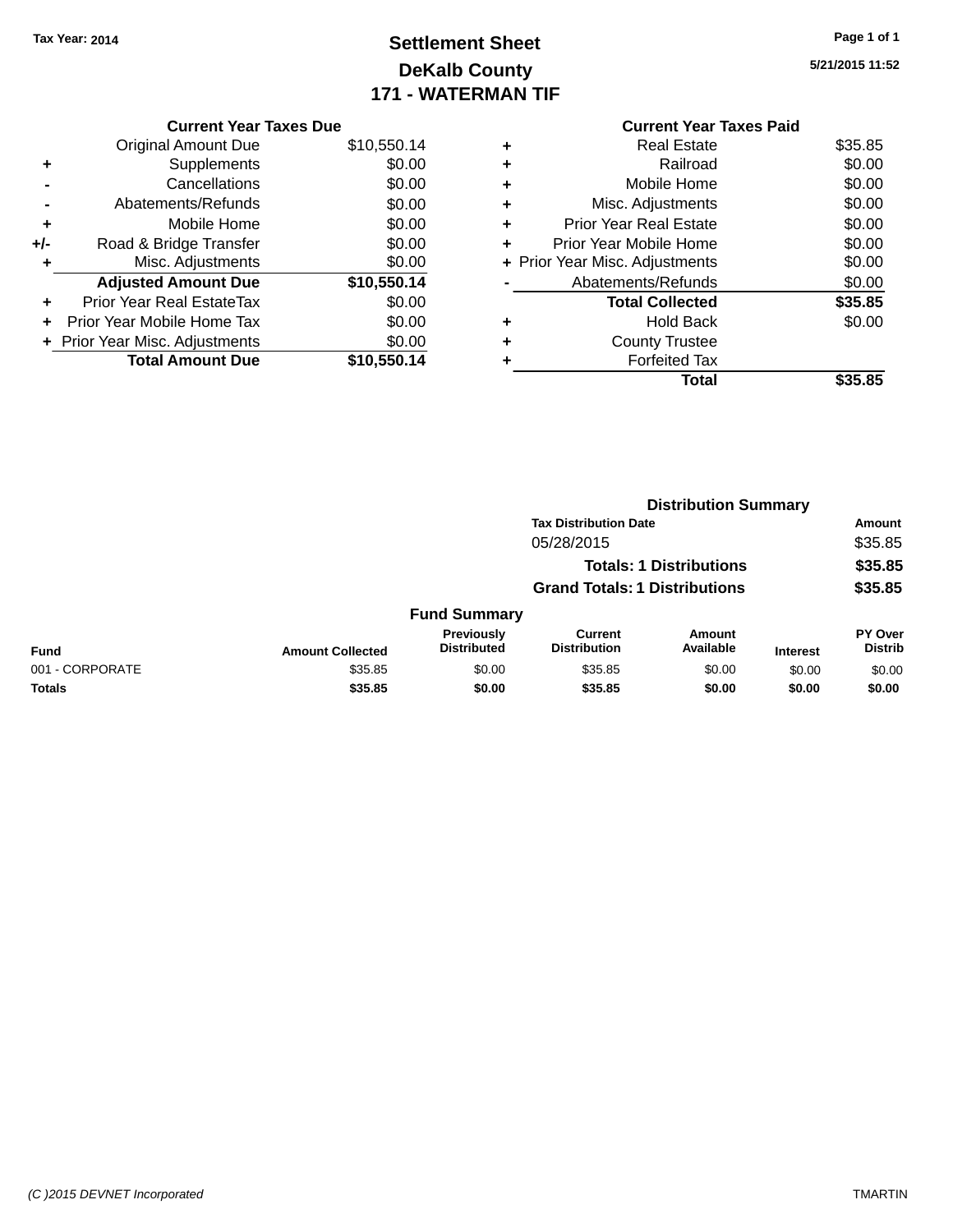### **Settlement Sheet Tax Year: 2014 Page 1 of 1 DeKalb County 172 - MAPLE PARK TIF**

**5/21/2015 11:52**

| <b>Current Year Taxes Due</b> |
|-------------------------------|
| \$4,855.36                    |
| \$0.00                        |
| \$0.00                        |
| \$0.00                        |
| \$0.00                        |
| \$0.00                        |
| \$0.00                        |
| \$4,855.36                    |
|                               |
| \$0.00                        |
| \$0.00                        |
| \$0.00                        |
|                               |

### **Current Year Taxes Paid +** Real Estate \$1,681.06 **+** Railroad \$0.00

|   | Total                          | \$1,681.06 |
|---|--------------------------------|------------|
|   | <b>Forfeited Tax</b>           |            |
| ÷ | <b>County Trustee</b>          |            |
| ٠ | <b>Hold Back</b>               | \$0.00     |
|   | <b>Total Collected</b>         | \$1,681.06 |
|   | Abatements/Refunds             | \$0.00     |
|   | + Prior Year Misc. Adjustments | \$0.00     |
| ÷ | Prior Year Mobile Home         | \$0.00     |
| ٠ | <b>Prior Year Real Estate</b>  | \$0.00     |
| ٠ | Misc. Adjustments              | \$0.00     |
| ÷ | Mobile Home                    | \$0.00     |
| ┳ | i valli vau                    | ⊎∪.∪∪      |

|                 |                         |                                         | <b>Distribution Summary</b>           |                                |                 |                                  |
|-----------------|-------------------------|-----------------------------------------|---------------------------------------|--------------------------------|-----------------|----------------------------------|
|                 |                         |                                         | <b>Tax Distribution Date</b>          |                                |                 | Amount                           |
|                 |                         |                                         | 05/28/2015                            |                                |                 | \$1,681.06                       |
|                 |                         |                                         |                                       | <b>Totals: 1 Distributions</b> |                 | \$1,681.06                       |
|                 |                         |                                         | <b>Grand Totals: 1 Distributions</b>  |                                |                 | \$1,681.06                       |
|                 |                         | <b>Fund Summary</b>                     |                                       |                                |                 |                                  |
| <b>Fund</b>     | <b>Amount Collected</b> | <b>Previously</b><br><b>Distributed</b> | <b>Current</b><br><b>Distribution</b> | Amount<br>Available            | <b>Interest</b> | <b>PY Over</b><br><b>Distrib</b> |
| 001 - CORPORATE | \$1,681.06              | \$0.00                                  | \$1,681.06                            | \$0.00                         | \$0.00          | \$0.00                           |
| <b>Totals</b>   | \$1,681.06              | \$0.00                                  | \$1,681.06                            | \$0.00                         | \$0.00          | \$0.00                           |
|                 |                         |                                         |                                       |                                |                 |                                  |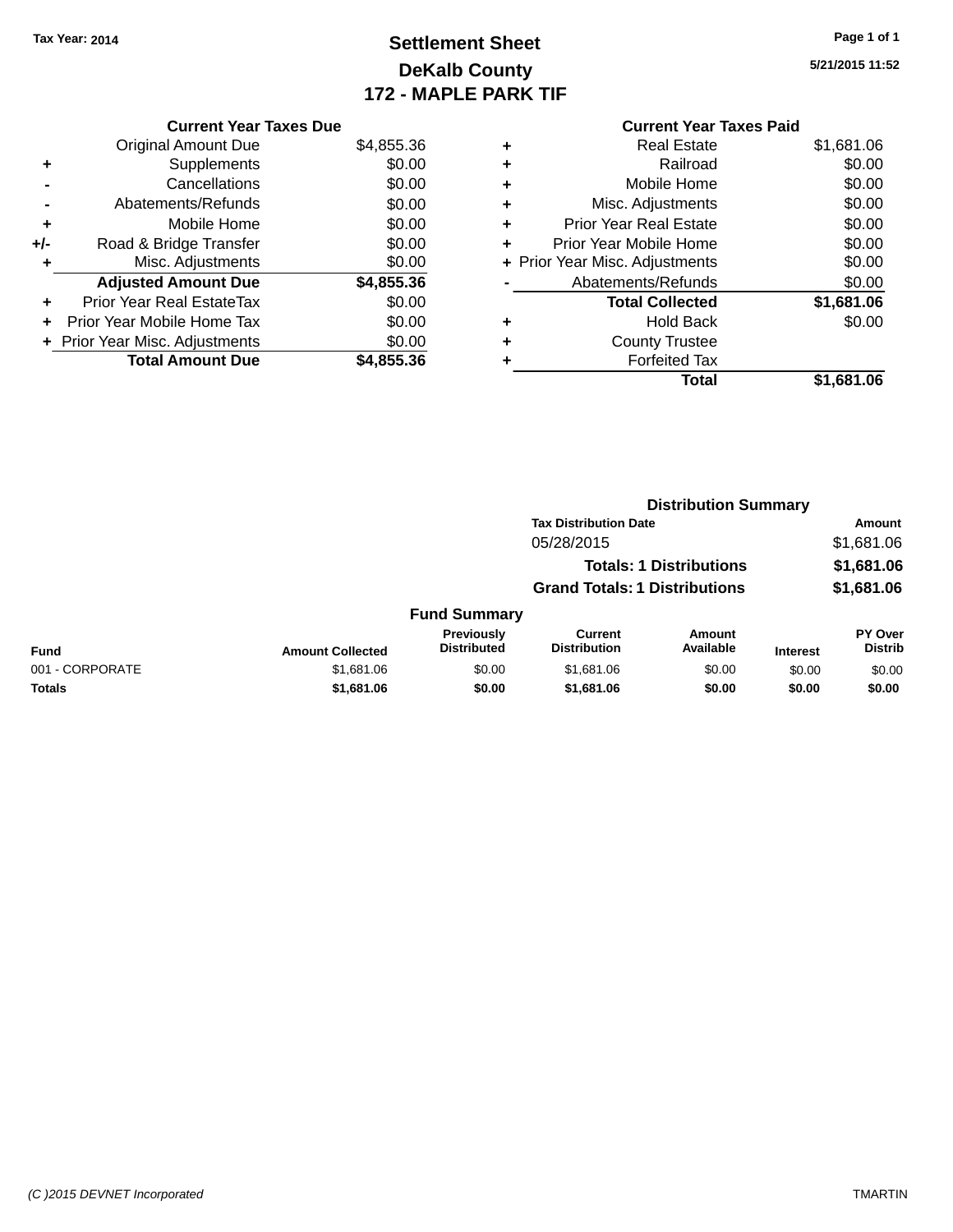### **Settlement Sheet Tax Year: 2014 Page 1 of 1 DeKalb County 180 - SYCAMORE TIF DISTRICT**

**5/21/2015 11:52**

|     | <b>Current Year Taxes Due</b>  |             |
|-----|--------------------------------|-------------|
|     | <b>Original Amount Due</b>     | \$54,724.74 |
| ÷   | Supplements                    | \$0.00      |
|     | Cancellations                  | \$0.00      |
|     | Abatements/Refunds             | \$0.00      |
| ٠   | Mobile Home                    | \$0.00      |
| +/- | Road & Bridge Transfer         | \$0.00      |
| ٠   | Misc. Adjustments              | \$0.00      |
|     | <b>Adjusted Amount Due</b>     | \$54,724.74 |
| ٠   | Prior Year Real EstateTax      | \$0.00      |
| ÷   | Prior Year Mobile Home Tax     | \$0.00      |
|     | + Prior Year Misc. Adjustments | \$0.00      |
|     | <b>Total Amount Due</b>        | \$54.724.74 |

|   | <b>Real Estate</b>             | \$164.38 |
|---|--------------------------------|----------|
| ٠ | Railroad                       | \$0.00   |
| ٠ | Mobile Home                    | \$0.00   |
| ٠ | Misc. Adjustments              | \$0.00   |
| ٠ | <b>Prior Year Real Estate</b>  | \$0.00   |
| ٠ | Prior Year Mobile Home         | \$0.00   |
|   | + Prior Year Misc. Adjustments | \$0.00   |
|   | Abatements/Refunds             | \$0.00   |
|   | <b>Total Collected</b>         | \$164.38 |
| ٠ | <b>Hold Back</b>               | \$0.00   |
| ٠ | <b>County Trustee</b>          |          |
|   | <b>Forfeited Tax</b>           |          |
|   | Total                          | \$164.38 |
|   |                                |          |

|                 |                         |                                  | <b>Distribution Summary</b>           |                                |                 |                           |
|-----------------|-------------------------|----------------------------------|---------------------------------------|--------------------------------|-----------------|---------------------------|
|                 |                         |                                  | <b>Tax Distribution Date</b>          |                                |                 | <b>Amount</b>             |
|                 |                         |                                  | 05/28/2015                            |                                |                 | \$164.38                  |
|                 |                         |                                  |                                       | <b>Totals: 1 Distributions</b> |                 | \$164.38                  |
|                 |                         |                                  | <b>Grand Totals: 1 Distributions</b>  |                                |                 | \$164.38                  |
|                 |                         | <b>Fund Summary</b>              |                                       |                                |                 |                           |
| <b>Fund</b>     | <b>Amount Collected</b> | Previously<br><b>Distributed</b> | <b>Current</b><br><b>Distribution</b> | <b>Amount</b><br>Available     | <b>Interest</b> | PY Over<br><b>Distrib</b> |
| 001 - CORPORATE | \$164.38                | \$0.00                           | \$164.38                              | \$0.00                         | \$0.00          | \$0.00                    |
| <b>Totals</b>   | \$164.38                | \$0.00                           | \$164.38                              | \$0.00                         | \$0.00          | \$0.00                    |
|                 |                         |                                  |                                       |                                |                 |                           |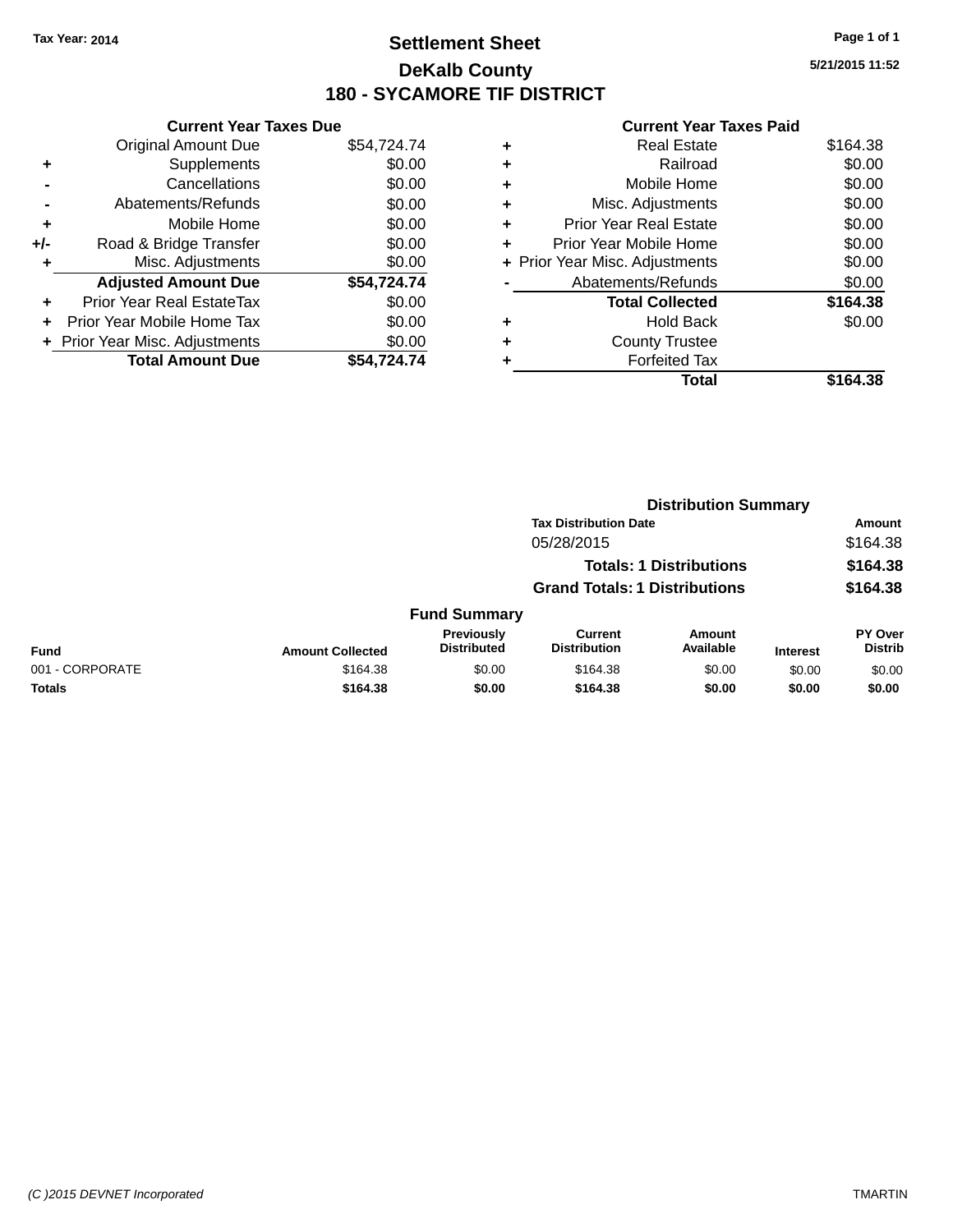### **Settlement Sheet Tax Year: 2014 Page 1 of 1 DeKalb County 190 - CORTLAND TIF**

**5/21/2015 11:52**

|     | <b>Current Year Taxes Due</b>  |             |             |      |
|-----|--------------------------------|-------------|-------------|------|
|     | <b>Original Amount Due</b>     | \$37,599.50 | ٠           |      |
|     | Supplements                    | \$0.00      | ٠           |      |
|     | Cancellations                  | \$0.00      | ٠           |      |
|     | Abatements/Refunds             | \$0.00      | ٠           |      |
|     | Mobile Home                    | \$0.00      |             | P    |
| +/- | Road & Bridge Transfer         | \$0.00      |             | Prio |
|     | Misc. Adjustments              | \$0.00      | + Prior Yea |      |
|     | <b>Adjusted Amount Due</b>     | \$37,599.50 |             |      |
| ÷   | Prior Year Real EstateTax      | \$0.00      |             |      |
|     | Prior Year Mobile Home Tax     | \$0.00      | ٠           |      |
|     | + Prior Year Misc. Adjustments | \$0.00      |             |      |
|     | <b>Total Amount Due</b>        | \$37,599.50 |             |      |
|     |                                |             |             |      |

|   | <b>Current Year Taxes Paid</b> |          |
|---|--------------------------------|----------|
| ٠ | Real Estate                    | \$694.96 |
| ٠ | Railroad                       | \$0.00   |
|   | Mobile Home                    | \$0.00   |
| ٠ | Misc. Adjustments              | \$0.00   |
| ٠ | <b>Prior Year Real Estate</b>  | \$0.00   |
| ÷ | Prior Year Mobile Home         | \$0.00   |
|   | + Prior Year Misc. Adjustments | \$0.00   |
|   | Abatements/Refunds             | \$0.00   |
|   | <b>Total Collected</b>         | \$694.96 |
|   | <b>Hold Back</b>               | \$0.00   |
| ÷ | <b>County Trustee</b>          |          |
|   | <b>Forfeited Tax</b>           |          |
|   | Total                          | \$694.96 |
|   |                                |          |

|                         |                           |                                        | <b>Distribution Summary</b>                   |                                |                 |                           |
|-------------------------|---------------------------|----------------------------------------|-----------------------------------------------|--------------------------------|-----------------|---------------------------|
|                         |                           |                                        | <b>Tax Distribution Date</b>                  |                                |                 | Amount                    |
|                         |                           |                                        | 05/28/2015                                    |                                |                 | \$694.96                  |
|                         |                           |                                        |                                               | <b>Totals: 1 Distributions</b> |                 | \$694.96                  |
|                         |                           |                                        | <b>Grand Totals: 1 Distributions</b>          |                                |                 | \$694.96                  |
|                         |                           | <b>Fund Summary</b>                    |                                               |                                |                 |                           |
| <b>Fund</b>             | <b>Amount Collected</b>   | Previously<br><b>Distributed</b>       | <b>Current</b><br><b>Distribution</b>         | Amount<br>Available            | <b>Interest</b> | PY Over<br><b>Distrib</b> |
| 001 - CORPORATE         | \$694.96                  | \$0.00                                 | \$694.96                                      | \$0.00                         | \$0.00          | \$0.00                    |
| <b>Totals</b>           | \$694.96                  | \$0.00                                 | \$694.96                                      | \$0.00                         | \$0.00          | \$0.00                    |
|                         |                           | <b>Miscellaneous Adjustment Detail</b> |                                               |                                |                 |                           |
| Source<br>Year          | <b>Account Type</b>       | <b>Amount Adjustment Description</b>   |                                               |                                |                 |                           |
| 2013 RE - Real Estate   | <b>Back Tax Collected</b> |                                        | \$0.00 STALEY REDEMPTION 09-29-251-051 by TBA |                                |                 |                           |
| 2013 RE - Real Estate   | <b>Back Tax Collected</b> |                                        | \$0.00 STALEY REDEMPTION 09-29-251-050 by TBA |                                |                 |                           |
| <b>Totals 2 entries</b> |                           | \$0.00                                 |                                               |                                |                 |                           |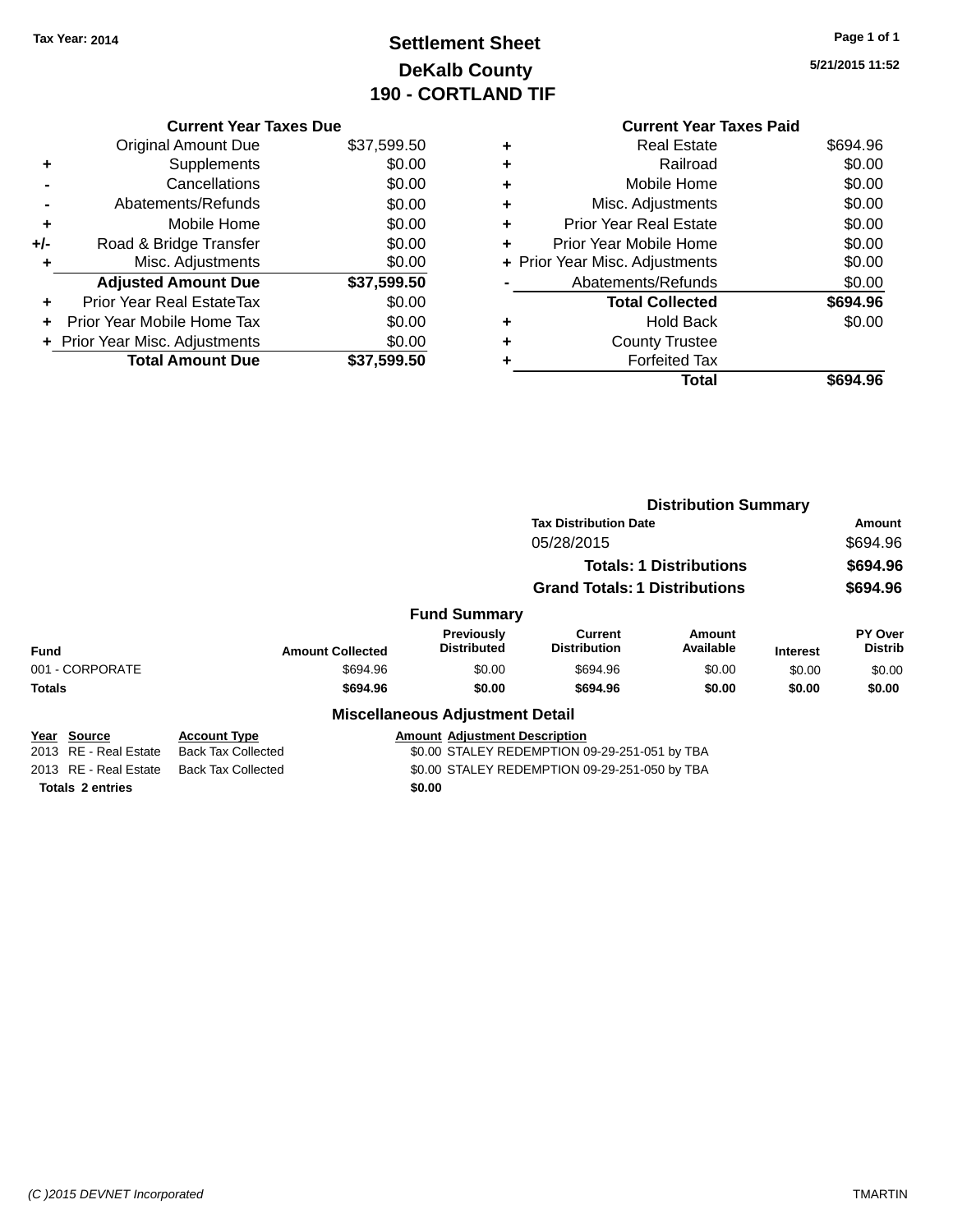### **Settlement Sheet Tax Year: 2014 Page 1 of 1 DeKalb County 201 - DEKALB SSA #6**

**5/21/2015 11:52**

|     | <b>Current Year Taxes Due</b>  |             |
|-----|--------------------------------|-------------|
|     | <b>Original Amount Due</b>     | \$10,000.36 |
| ٠   | Supplements                    | \$0.00      |
|     | Cancellations                  | \$0.00      |
|     | Abatements/Refunds             | \$0.00      |
| ٠   | Mobile Home                    | \$0.00      |
| +/- | Road & Bridge Transfer         | \$0.00      |
|     | Misc. Adjustments              | \$0.00      |
|     | <b>Adjusted Amount Due</b>     | \$10,000.36 |
|     | Prior Year Real EstateTax      | \$0.00      |
|     | Prior Year Mobile Home Tax     | \$0.00      |
|     | + Prior Year Misc. Adjustments | \$0.00      |
|     | <b>Total Amount Due</b>        | \$10.000.36 |

| ٠ | <b>Real Estate</b>             | \$2,552.86 |
|---|--------------------------------|------------|
| ٠ | Railroad                       | \$0.00     |
| ٠ | Mobile Home                    | \$0.00     |
| ٠ | Misc. Adjustments              | \$0.00     |
| ٠ | <b>Prior Year Real Estate</b>  | \$0.00     |
| ÷ | Prior Year Mobile Home         | \$0.00     |
|   | + Prior Year Misc. Adjustments | \$0.00     |
|   | Abatements/Refunds             | \$0.00     |
|   | <b>Total Collected</b>         | \$2,552.86 |
| ٠ | <b>Hold Back</b>               | \$0.00     |
| ٠ | <b>County Trustee</b>          |            |
|   | <b>Forfeited Tax</b>           |            |
|   | Total                          | \$2,552.86 |
|   |                                |            |

|                            | <b>Distribution Summary</b> |                                  |                                       |                                |                 |                           |
|----------------------------|-----------------------------|----------------------------------|---------------------------------------|--------------------------------|-----------------|---------------------------|
|                            |                             |                                  | <b>Tax Distribution Date</b>          |                                |                 | <b>Amount</b>             |
|                            |                             |                                  | 05/28/2015                            |                                |                 | \$2,552.86                |
|                            |                             |                                  |                                       | <b>Totals: 1 Distributions</b> |                 | \$2,552.86                |
|                            |                             |                                  | <b>Grand Totals: 1 Distributions</b>  |                                |                 | \$2,552.86                |
|                            |                             | <b>Fund Summary</b>              |                                       |                                |                 |                           |
| <b>Fund</b>                | <b>Amount Collected</b>     | Previously<br><b>Distributed</b> | <b>Current</b><br><b>Distribution</b> | <b>Amount</b><br>Available     | <b>Interest</b> | PY Over<br><b>Distrib</b> |
| 023 - SPECIAL SERVICE AREA | \$2,552.86                  | \$0.00                           | \$2,552.86                            | \$0.00                         | \$0.00          | \$0.00                    |
| <b>Totals</b>              | \$2,552.86                  | \$0.00                           | \$2,552.86                            | \$0.00                         | \$0.00          | \$0.00                    |
|                            |                             |                                  |                                       |                                |                 |                           |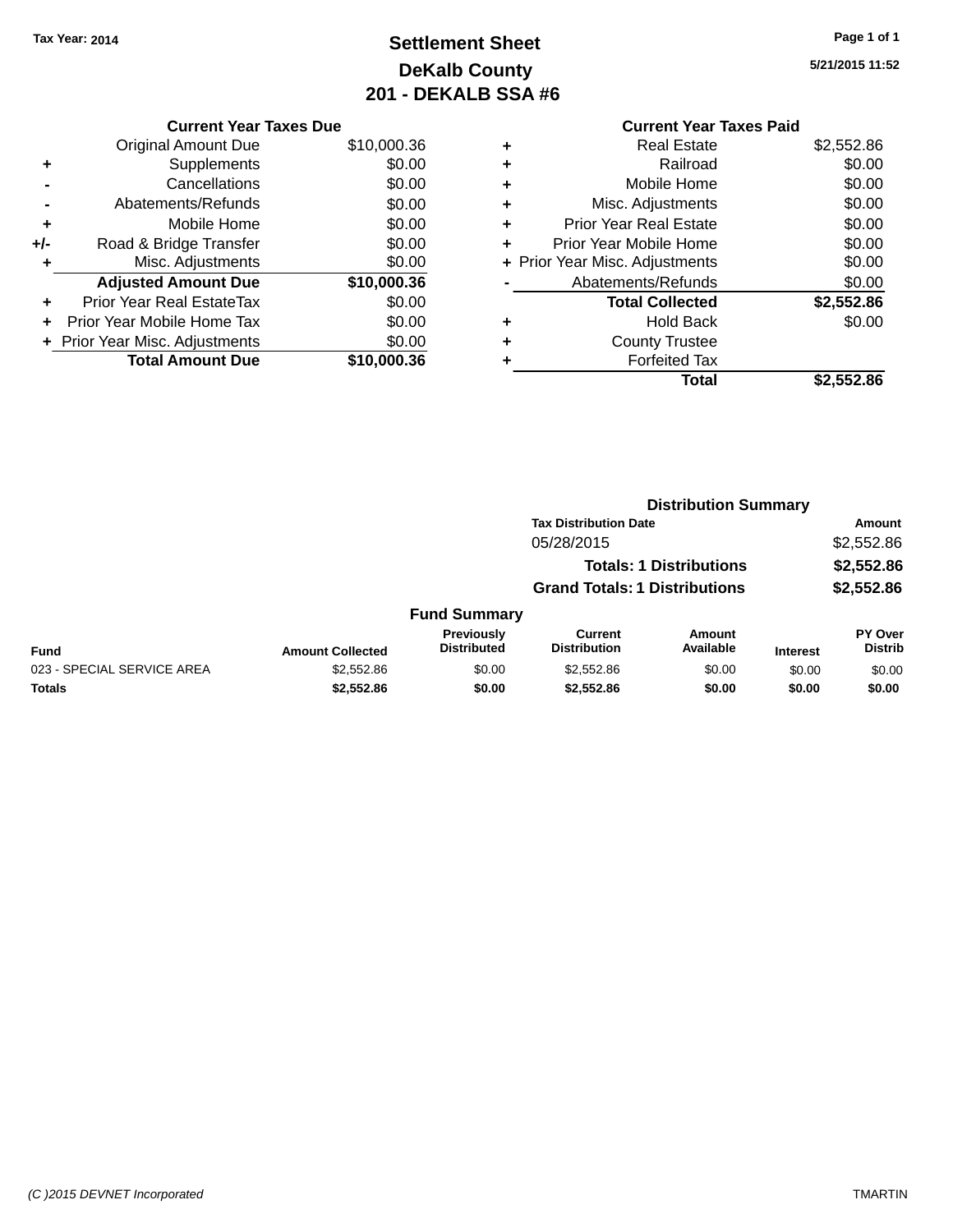### **Settlement Sheet Tax Year: 2014 Page 1 of 1 DeKalb County 204 - GENOA RIVER BEND SSA**

**5/21/2015 11:52**

| <b>Original Amount Due</b> | \$48,247.71                                                     |
|----------------------------|-----------------------------------------------------------------|
| Supplements                | \$0.00                                                          |
| Cancellations              | \$0.00                                                          |
| Abatements/Refunds         | \$0.00                                                          |
| Mobile Home                | \$0.00                                                          |
| Road & Bridge Transfer     | \$0.00                                                          |
| Misc. Adjustments          | \$0.00                                                          |
| <b>Adjusted Amount Due</b> | \$48,247.71                                                     |
| Prior Year Real EstateTax  | \$0.00                                                          |
| Prior Year Mobile Home Tax | \$0.00                                                          |
|                            | \$0.00                                                          |
| <b>Total Amount Due</b>    | \$48.247.71                                                     |
|                            | <b>Current Year Taxes Due</b><br>+ Prior Year Misc. Adjustments |

|   | <b>Real Estate</b>             | \$1,942.56 |
|---|--------------------------------|------------|
| ٠ | Railroad                       | \$0.00     |
| ٠ | Mobile Home                    | \$0.00     |
| ٠ | Misc. Adjustments              | \$0.00     |
| ٠ | <b>Prior Year Real Estate</b>  | \$0.00     |
| ٠ | Prior Year Mobile Home         | \$0.00     |
|   | + Prior Year Misc. Adjustments | \$0.00     |
|   | Abatements/Refunds             | \$0.00     |
|   | <b>Total Collected</b>         | \$1,942.56 |
| ٠ | <b>Hold Back</b>               | \$0.00     |
| ٠ | <b>County Trustee</b>          |            |
| ٠ | <b>Forfeited Tax</b>           |            |
|   | Total                          | \$1,942.56 |
|   |                                |            |

|                            |                         |                                  | <b>Distribution Summary</b>          |                                |                 |                           |
|----------------------------|-------------------------|----------------------------------|--------------------------------------|--------------------------------|-----------------|---------------------------|
|                            |                         |                                  | <b>Tax Distribution Date</b>         |                                |                 | <b>Amount</b>             |
|                            |                         |                                  | 05/28/2015                           |                                |                 | \$1,942.56                |
|                            |                         |                                  |                                      | <b>Totals: 1 Distributions</b> |                 | \$1,942.56                |
|                            |                         |                                  | <b>Grand Totals: 1 Distributions</b> |                                |                 | \$1,942.56                |
|                            |                         | <b>Fund Summary</b>              |                                      |                                |                 |                           |
| <b>Fund</b>                | <b>Amount Collected</b> | Previously<br><b>Distributed</b> | Current<br><b>Distribution</b>       | Amount<br>Available            | <b>Interest</b> | PY Over<br><b>Distrib</b> |
| 023 - SPECIAL SERVICE AREA | \$1,942.56              | \$0.00                           | \$1,942.56                           | \$0.00                         | \$0.00          | \$0.00                    |
| Totals                     | \$1,942.56              | \$0.00                           | \$1,942.56                           | \$0.00                         | \$0.00          | \$0.00                    |
|                            |                         |                                  |                                      |                                |                 |                           |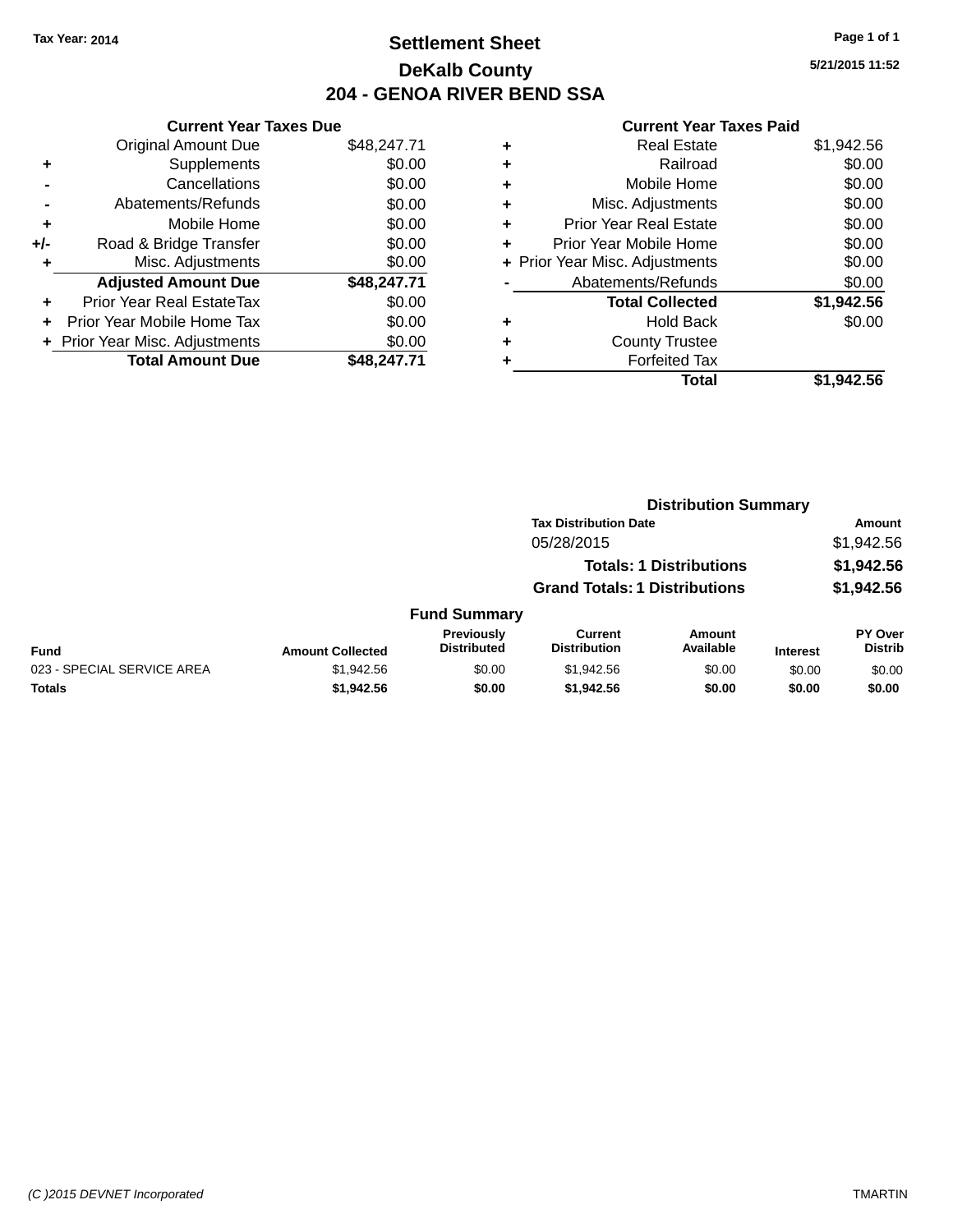### **Settlement Sheet Tax Year: 2014 Page 1 of 1 DeKalb County 207 - DERBY ESTATES SSA**

**5/21/2015 11:52**

|       | <b>Current Year Taxes Due</b>    |            |
|-------|----------------------------------|------------|
|       | <b>Original Amount Due</b>       | \$4,800.24 |
| ٠     | Supplements                      | \$0.00     |
|       | Cancellations                    | \$0.00     |
|       | Abatements/Refunds               | \$0.00     |
| ٠     | Mobile Home                      | \$0.00     |
| $+/-$ | Road & Bridge Transfer           | \$0.00     |
| ٠     | Misc. Adjustments                | \$0.00     |
|       | <b>Adjusted Amount Due</b>       | \$4,800.24 |
| ÷     | <b>Prior Year Real EstateTax</b> | \$191.47   |
|       | Prior Year Mobile Home Tax       | \$0.00     |
|       | + Prior Year Misc. Adjustments   | \$45.79    |
|       | <b>Total Amount Due</b>          | \$5,037.50 |
|       |                                  |            |

#### **Current Year Taxes Paid +** Real Estate \$777.92 **+** Railroad \$0.00 **+** Mobile Home \$0.00 **+** Misc. Adjustments \$0.00 **+** Prior Year Real Estate \$191.47 **+** Prior Year Mobile Home \$0.00 **+** Prior Year Misc. Adjustments \$45.79 **-** Abatements/Refunds \$0.00 **Total Collected \$1,015.18 +** Hold Back \$0.00

**+** Forfeited Tax

**+** County Trustee

**Total \$1,015.18**

|                            |                           |                         |                                         |                                                          | <b>Distribution Summary</b>    |                 | Amount                           |  |
|----------------------------|---------------------------|-------------------------|-----------------------------------------|----------------------------------------------------------|--------------------------------|-----------------|----------------------------------|--|
|                            |                           |                         |                                         | <b>Tax Distribution Date</b>                             |                                |                 |                                  |  |
|                            |                           |                         |                                         | 05/28/2015                                               |                                |                 | \$1,015.18                       |  |
|                            |                           |                         |                                         |                                                          | <b>Totals: 1 Distributions</b> |                 | \$1,015.18                       |  |
|                            |                           |                         |                                         | <b>Grand Totals: 1 Distributions</b>                     |                                |                 | \$1,015.18                       |  |
|                            |                           |                         | <b>Fund Summary</b>                     |                                                          |                                |                 |                                  |  |
| Fund                       |                           | <b>Amount Collected</b> | <b>Previously</b><br><b>Distributed</b> | <b>Current</b><br><b>Distribution</b>                    | Amount<br>Available            | <b>Interest</b> | <b>PY Over</b><br><b>Distrib</b> |  |
| 023 - SPECIAL SERVICE AREA |                           | \$1,015.18              | \$0.00                                  | \$1,015.18                                               | \$0.00                         | \$0.00          | \$0.00                           |  |
| Totals                     |                           | \$1,015.18              | \$0.00                                  | \$1,015.18                                               | \$0.00                         | \$0.00          | \$0.00                           |  |
|                            |                           |                         | <b>Miscellaneous Adjustment Detail</b>  |                                                          |                                |                 |                                  |  |
| Year Source                | <b>Account Type</b>       |                         | <b>Amount Adjustment Description</b>    |                                                          |                                |                 |                                  |  |
| 2013 RE - Real Estate      | <b>Back Tax Collected</b> |                         |                                         | \$21.26 MARSH REDEMPTION 03-31-231-008 by TBA            |                                |                 |                                  |  |
| 2013 RE - Real Estate      | <b>Back Tax Collected</b> |                         |                                         | \$24.53 ABCXYZ LIVING TR REDEMPTION 03-31-235-006 by TBA |                                |                 |                                  |  |
| <b>Totals 2 entries</b>    |                           |                         | \$45.79                                 |                                                          |                                |                 |                                  |  |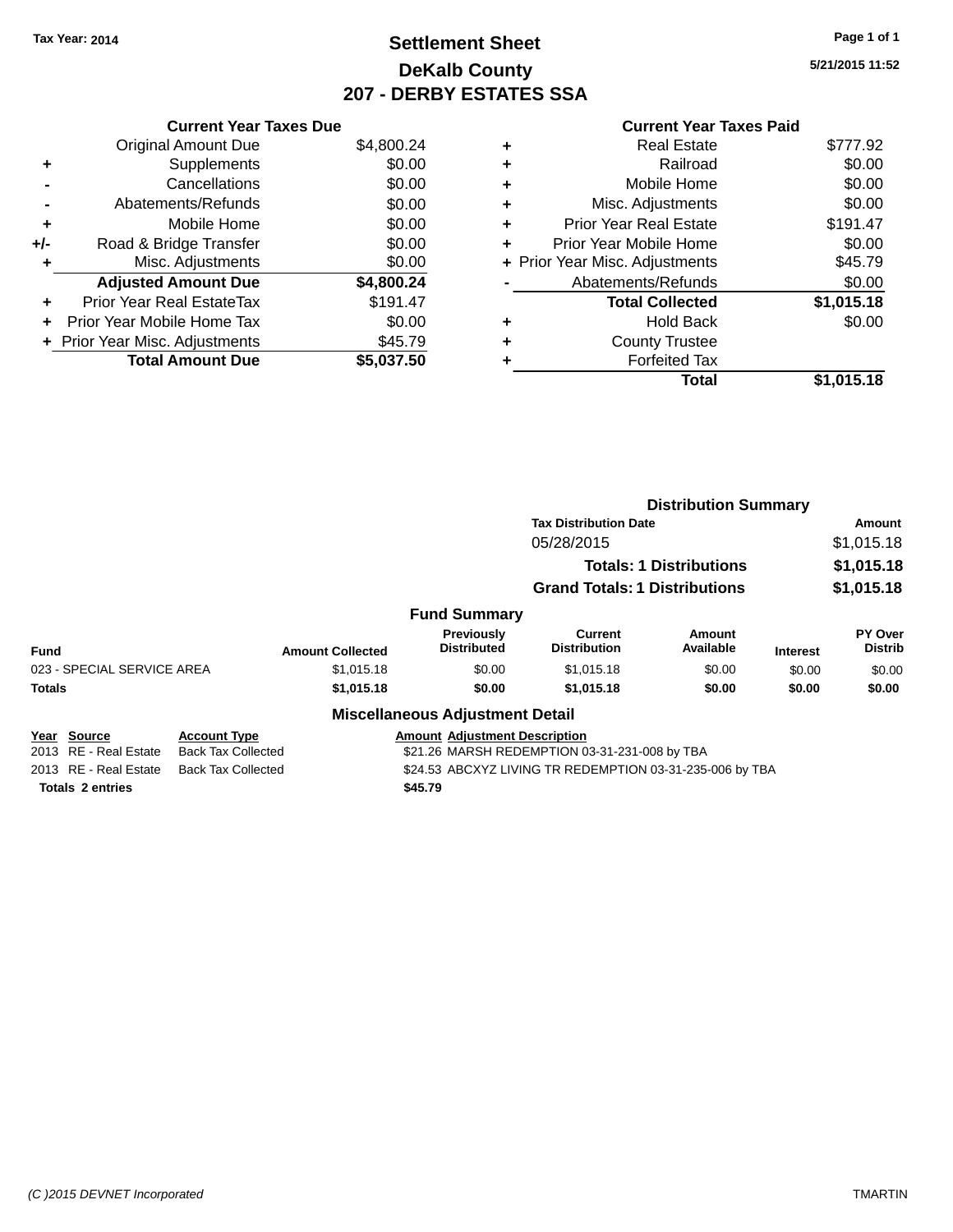### **Settlement Sheet Tax Year: 2014 Page 1 of 1 DeKalb County 209 - DEKALB SSA #14**

**5/21/2015 11:52**

|     | <b>Current Year Taxes Due</b>  |            |
|-----|--------------------------------|------------|
|     | <b>Original Amount Due</b>     | \$2,500.02 |
| ٠   | Supplements                    | \$0.00     |
|     | Cancellations                  | \$0.00     |
|     | Abatements/Refunds             | \$0.00     |
| ٠   | Mobile Home                    | \$0.00     |
| +/- | Road & Bridge Transfer         | \$0.00     |
|     | Misc. Adjustments              | \$0.00     |
|     | <b>Adjusted Amount Due</b>     | \$2,500.02 |
|     | Prior Year Real EstateTax      | \$0.00     |
|     | Prior Year Mobile Home Tax     | \$0.00     |
|     | + Prior Year Misc. Adjustments | \$0.00     |
|     | <b>Total Amount Due</b>        | \$2,500.02 |

|   | <b>Current Year Taxes Paid</b> |          |
|---|--------------------------------|----------|
| ٠ | <b>Real Estate</b>             | \$296.88 |
|   | Railroad                       | \$0.00   |
|   | Mobile Home                    | \$0.00   |
|   | Misc. Adjustments              | \$0.00   |
| ٠ | <b>Prior Year Real Estate</b>  | \$0.00   |
| ٠ | Prior Year Mobile Home         | \$0.00   |
|   | + Prior Year Misc. Adjustments | \$0.00   |
|   | Abatements/Refunds             | \$0.00   |
|   | <b>Total Collected</b>         | \$296.88 |
|   | <b>Hold Back</b>               | \$0.00   |
|   | <b>County Trustee</b>          |          |
|   | <b>Forfeited Tax</b>           |          |
|   | Total                          | \$296.88 |
|   |                                |          |

|                            |                         |                                  |                                      | <b>Distribution Summary</b>    |                 |                           |
|----------------------------|-------------------------|----------------------------------|--------------------------------------|--------------------------------|-----------------|---------------------------|
|                            |                         |                                  | <b>Tax Distribution Date</b>         |                                |                 | <b>Amount</b>             |
|                            |                         |                                  | 05/28/2015                           |                                |                 | \$296.88                  |
|                            |                         |                                  |                                      | <b>Totals: 1 Distributions</b> |                 | \$296.88                  |
|                            |                         |                                  | <b>Grand Totals: 1 Distributions</b> |                                |                 | \$296.88                  |
|                            |                         | <b>Fund Summary</b>              |                                      |                                |                 |                           |
| Fund                       | <b>Amount Collected</b> | Previously<br><b>Distributed</b> | Current<br><b>Distribution</b>       | Amount<br>Available            | <b>Interest</b> | PY Over<br><b>Distrib</b> |
| 023 - SPECIAL SERVICE AREA | \$296.88                | \$0.00                           | \$296.88                             | \$0.00                         | \$0.00          | \$0.00                    |
| <b>Totals</b>              | \$296.88                | \$0.00                           | \$296.88                             | \$0.00                         | \$0.00          | \$0.00                    |
|                            |                         |                                  |                                      |                                |                 |                           |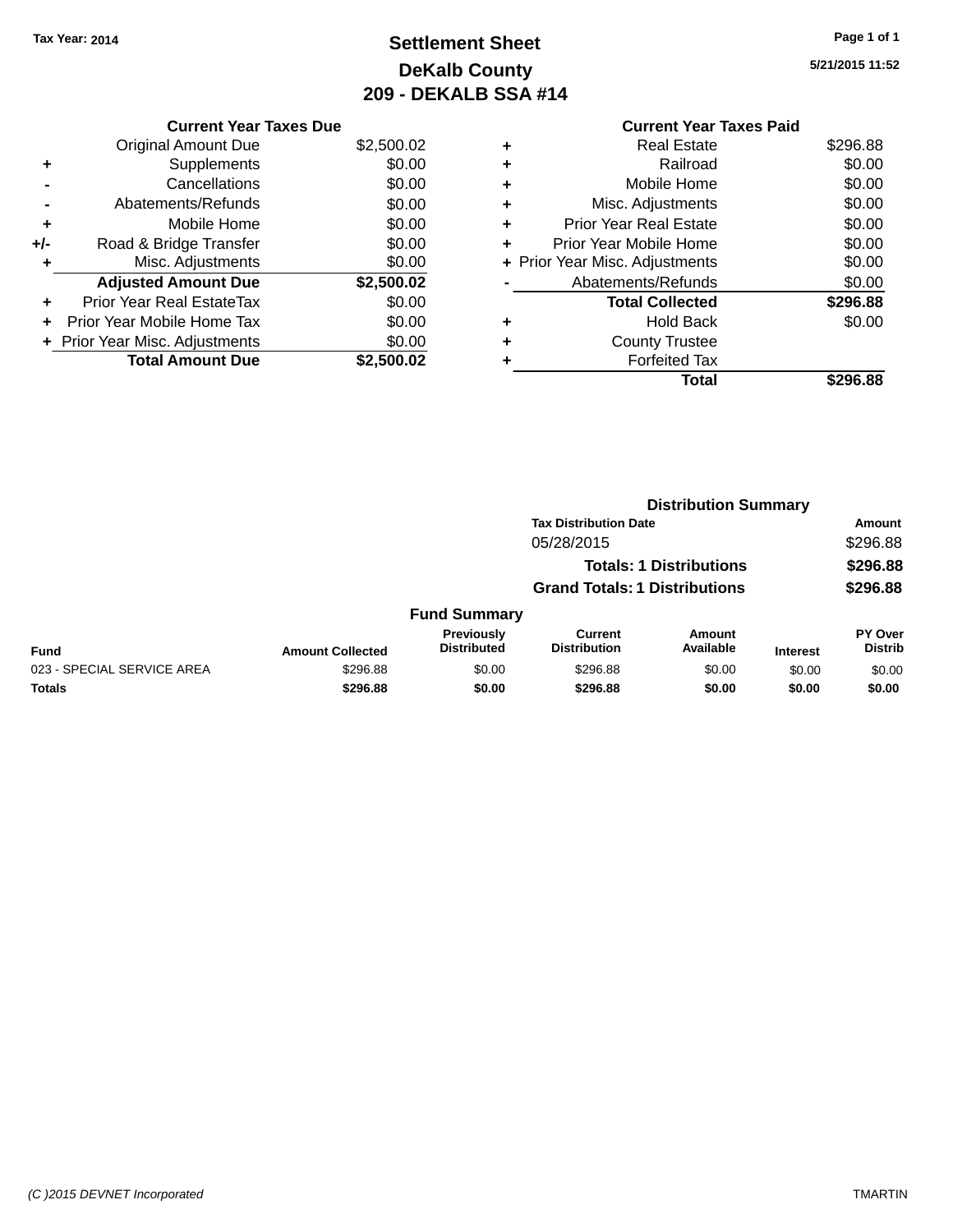### **Settlement Sheet Tax Year: 2014 Page 1 of 1 DeKalb County 213 - GENOA OAK CREEK EST SSA#4**

**5/21/2015 11:52**

|     | <b>Current Year Taxes Due</b>  |            |  |  |  |  |  |
|-----|--------------------------------|------------|--|--|--|--|--|
|     | <b>Original Amount Due</b>     | \$1,359.28 |  |  |  |  |  |
| ٠   | Supplements                    | \$0.00     |  |  |  |  |  |
|     | Cancellations                  | \$0.00     |  |  |  |  |  |
|     | Abatements/Refunds             | \$0.00     |  |  |  |  |  |
| ÷   | Mobile Home                    | \$0.00     |  |  |  |  |  |
| +/- | Road & Bridge Transfer         | \$0.00     |  |  |  |  |  |
| ٠   | Misc. Adjustments              | \$0.00     |  |  |  |  |  |
|     | <b>Adjusted Amount Due</b>     | \$1,359.28 |  |  |  |  |  |
| ÷   | Prior Year Real EstateTax      | \$0.00     |  |  |  |  |  |
|     | Prior Year Mobile Home Tax     | \$0.00     |  |  |  |  |  |
|     | + Prior Year Misc. Adjustments | \$0.00     |  |  |  |  |  |
|     | <b>Total Amount Due</b>        | \$1,359.28 |  |  |  |  |  |
|     |                                |            |  |  |  |  |  |

| ٠ | <b>Real Estate</b>             | \$150.55 |
|---|--------------------------------|----------|
| ٠ | Railroad                       | \$0.00   |
| ٠ | Mobile Home                    | \$0.00   |
| ٠ | Misc. Adjustments              | \$0.00   |
| ٠ | <b>Prior Year Real Estate</b>  | \$0.00   |
| ٠ | Prior Year Mobile Home         | \$0.00   |
|   | + Prior Year Misc. Adjustments | \$0.00   |
|   | Abatements/Refunds             | \$0.00   |
|   | <b>Total Collected</b>         | \$150.55 |
| ٠ | <b>Hold Back</b>               | \$0.00   |
| ٠ | <b>County Trustee</b>          |          |
|   | <b>Forfeited Tax</b>           |          |
|   | Total                          | \$150.55 |
|   |                                |          |

|                            |                         | <b>Distribution Summary</b>      |                                       |                                |                 |                           |
|----------------------------|-------------------------|----------------------------------|---------------------------------------|--------------------------------|-----------------|---------------------------|
|                            |                         |                                  | <b>Tax Distribution Date</b>          |                                |                 | <b>Amount</b>             |
|                            |                         |                                  | 05/28/2015                            |                                |                 | \$150.55                  |
|                            |                         |                                  |                                       | <b>Totals: 1 Distributions</b> |                 | \$150.55                  |
|                            |                         |                                  | <b>Grand Totals: 1 Distributions</b>  |                                |                 | \$150.55                  |
|                            |                         | <b>Fund Summary</b>              |                                       |                                |                 |                           |
| <b>Fund</b>                | <b>Amount Collected</b> | Previously<br><b>Distributed</b> | <b>Current</b><br><b>Distribution</b> | <b>Amount</b><br>Available     | <b>Interest</b> | PY Over<br><b>Distrib</b> |
| 023 - SPECIAL SERVICE AREA | \$150.55                | \$0.00                           | \$150.55                              | \$0.00                         | \$0.00          | \$0.00                    |
| <b>Totals</b>              | \$150.55                | \$0.00                           | \$150.55                              | \$0.00                         | \$0.00          | \$0.00                    |
|                            |                         |                                  |                                       |                                |                 |                           |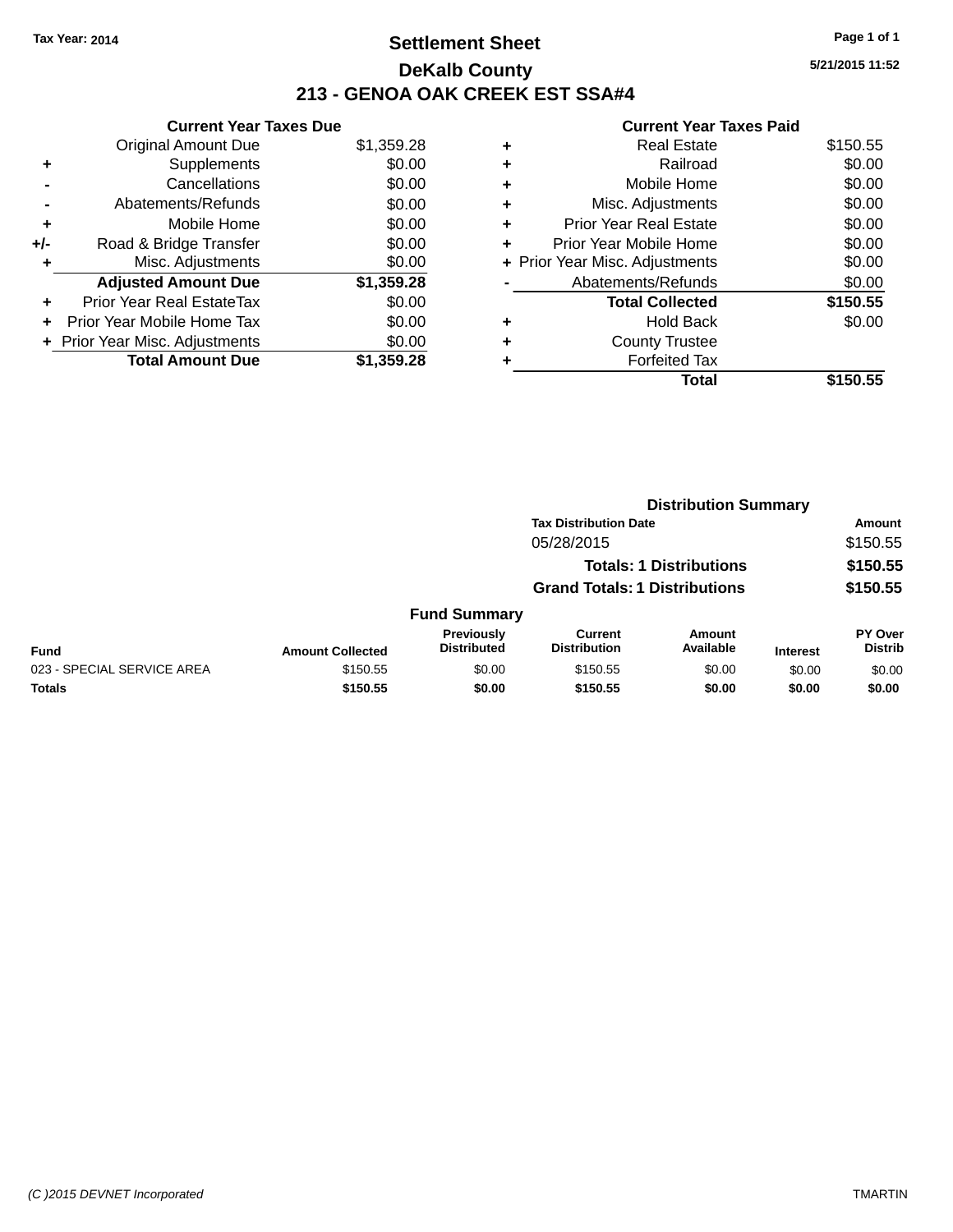### **Settlement Sheet Tax Year: 2014 Page 1 of 1 DeKalb County AF-DK #5 - AFTON DEKALB DRAINAGE #5**

|       | <b>Current Year Taxes Due</b>  |             |
|-------|--------------------------------|-------------|
|       | <b>Original Amount Due</b>     | \$12,061.62 |
|       | Supplements                    | \$0.00      |
|       | Cancellations                  | \$0.00      |
|       | Abatements/Refunds             | \$0.00      |
| ٠     | Mobile Home                    | \$0.00      |
| $+/-$ | Road & Bridge Transfer         | \$0.00      |
| ٠     | Misc. Adjustments              | \$0.00      |
|       | <b>Adjusted Amount Due</b>     | \$12,061.62 |
|       | Prior Year Real EstateTax      | \$0.00      |
|       | Prior Year Mobile Home Tax     | \$0.00      |
|       | + Prior Year Misc. Adjustments | \$0.00      |
|       | <b>Total Amount Due</b>        | \$12,061.62 |
|       |                                |             |

#### **Current Year Taxes Paid**

|   | <b>Real Estate</b>             | \$2,616.56 |
|---|--------------------------------|------------|
| ٠ | Railroad                       | \$0.00     |
| ٠ | Mobile Home                    | \$0.00     |
| ٠ | Misc. Adjustments              | \$0.00     |
| ٠ | <b>Prior Year Real Estate</b>  | \$0.00     |
| ٠ | Prior Year Mobile Home         | \$0.00     |
|   | + Prior Year Misc. Adjustments | \$0.00     |
|   | Abatements/Refunds             | \$0.00     |
|   | <b>Total Collected</b>         | \$2,616.56 |
| ٠ | <b>Hold Back</b>               | \$0.00     |
|   | <b>County Trustee</b>          |            |
|   | <b>Forfeited Tax</b>           |            |
|   | Total                          | \$2,616.56 |
|   |                                |            |

| PIIOI TEAI MODIE HOITE         | JU.UU  |
|--------------------------------|--------|
| + Prior Year Misc. Adjustments | \$0.00 |
| Abatements/Refunds             | \$0.00 |

|                 |                         |                                  | <b>Distribution Summary</b>           |                                |                 |                                  |
|-----------------|-------------------------|----------------------------------|---------------------------------------|--------------------------------|-----------------|----------------------------------|
|                 |                         |                                  | <b>Tax Distribution Date</b>          |                                |                 | Amount                           |
|                 |                         |                                  | 05/28/2015                            |                                |                 | \$2,616.56                       |
|                 |                         |                                  |                                       | <b>Totals: 1 Distributions</b> |                 | \$2,616.56                       |
|                 |                         |                                  | <b>Grand Totals: 1 Distributions</b>  |                                |                 | \$2,616.56                       |
|                 |                         | <b>Fund Summary</b>              |                                       |                                |                 |                                  |
| Fund            | <b>Amount Collected</b> | Previously<br><b>Distributed</b> | <b>Current</b><br><b>Distribution</b> | Amount<br>Available            | <b>Interest</b> | <b>PY Over</b><br><b>Distrib</b> |
| 001 - CORPORATE | \$2,616.56              | \$0.00                           | \$2,616.56                            | \$0.00                         | \$0.00          | \$0.00                           |
| <b>Totals</b>   | \$2,616.56              | \$0.00                           | \$2,616.56                            | \$0.00                         | \$0.00          | \$0.00                           |

**5/21/2015 11:52**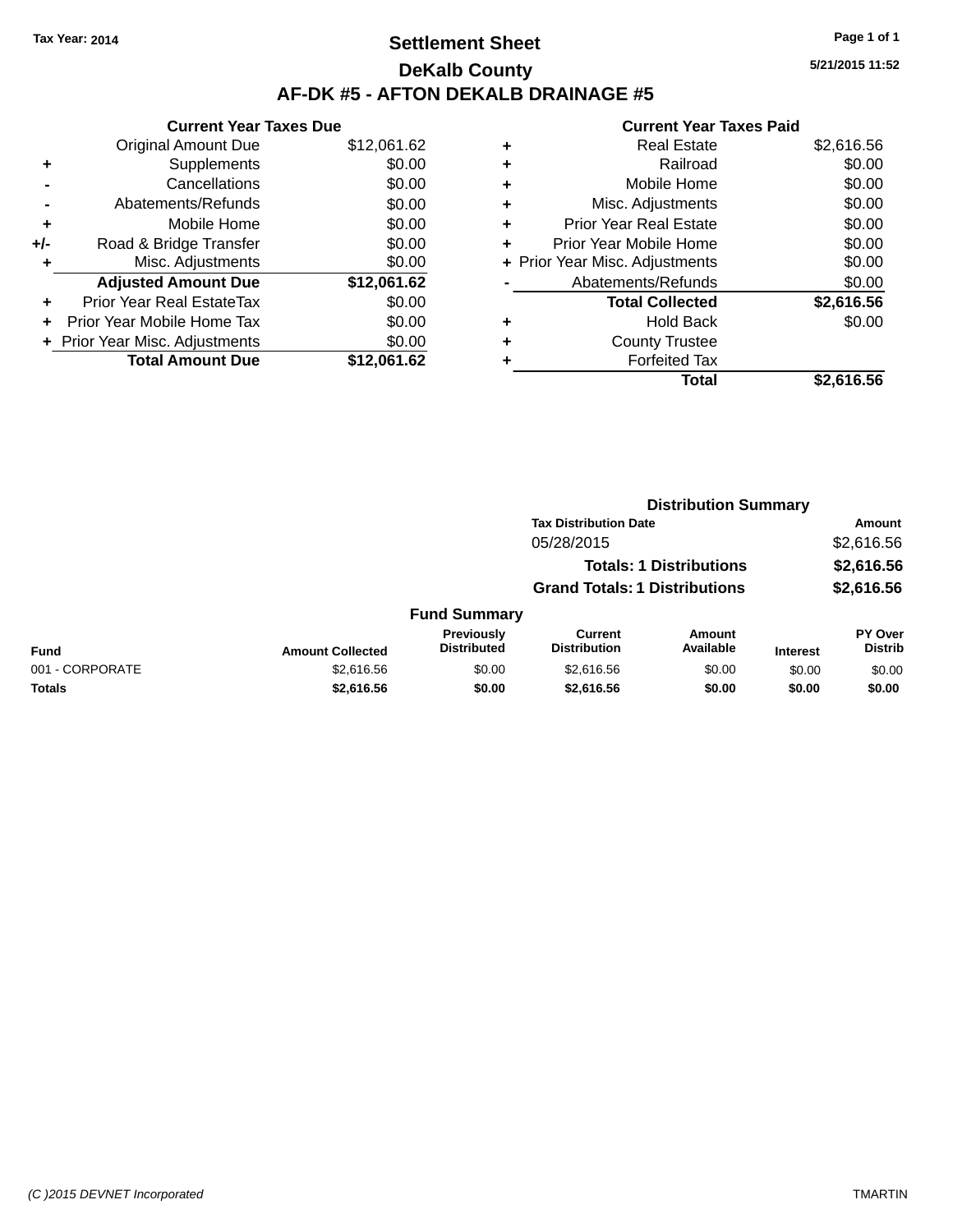### **Settlement Sheet Tax Year: 2014 Page 1 of 1 DeKalb County AF-MI #4 - AF/ MI/ DK DRAINAGE #4**

**5/21/2015 11:52**

|     | <b>Current Year Taxes Due</b>  |            |
|-----|--------------------------------|------------|
|     | <b>Original Amount Due</b>     | \$7,589.26 |
| ٠   | Supplements                    | \$2.40     |
|     | Cancellations                  | \$2.40     |
|     | Abatements/Refunds             | \$0.00     |
| ٠   | Mobile Home                    | \$0.00     |
| +/- | Road & Bridge Transfer         | \$0.00     |
| ٠   | Misc. Adjustments              | \$0.00     |
|     | <b>Adjusted Amount Due</b>     | \$7,589.26 |
| ÷   | Prior Year Real EstateTax      | \$0.00     |
| ÷   | Prior Year Mobile Home Tax     | \$0.00     |
|     | + Prior Year Misc. Adjustments | \$0.00     |
|     | <b>Total Amount Due</b>        | \$7,589.26 |

| ٠ | <b>Real Estate</b>             | \$1,411.78 |
|---|--------------------------------|------------|
| ٠ | Railroad                       | \$0.00     |
| ٠ | Mobile Home                    | \$0.00     |
| ٠ | Misc. Adjustments              | \$0.00     |
| ٠ | <b>Prior Year Real Estate</b>  | \$0.00     |
| ٠ | Prior Year Mobile Home         | \$0.00     |
|   | + Prior Year Misc. Adjustments | \$0.00     |
|   | Abatements/Refunds             | \$0.00     |
|   | <b>Total Collected</b>         | \$1,411.78 |
| ٠ | <b>Hold Back</b>               | \$0.00     |
| ٠ | <b>County Trustee</b>          |            |
| ٠ | <b>Forfeited Tax</b>           |            |
|   | Total                          | \$1,411.78 |
|   |                                |            |

|                 |                         |                                  | <b>Distribution Summary</b>           |                                |                 |                           |
|-----------------|-------------------------|----------------------------------|---------------------------------------|--------------------------------|-----------------|---------------------------|
|                 |                         |                                  | <b>Tax Distribution Date</b>          |                                |                 | <b>Amount</b>             |
|                 |                         |                                  | 05/28/2015                            |                                |                 | \$1,411.78                |
|                 |                         |                                  |                                       | <b>Totals: 1 Distributions</b> |                 | \$1,411.78                |
|                 |                         |                                  | <b>Grand Totals: 1 Distributions</b>  |                                |                 | \$1,411.78                |
|                 |                         | <b>Fund Summary</b>              |                                       |                                |                 |                           |
| <b>Fund</b>     | <b>Amount Collected</b> | Previously<br><b>Distributed</b> | <b>Current</b><br><b>Distribution</b> | Amount<br>Available            | <b>Interest</b> | PY Over<br><b>Distrib</b> |
| 001 - CORPORATE | \$1,411.78              | \$0.00                           | \$1,411.78                            | \$0.00                         | \$0.00          | \$0.00                    |
| <b>Totals</b>   | \$1,411.78              | \$0.00                           | \$1,411.78                            | \$0.00                         | \$0.00          | \$0.00                    |
|                 |                         |                                  |                                       |                                |                 |                           |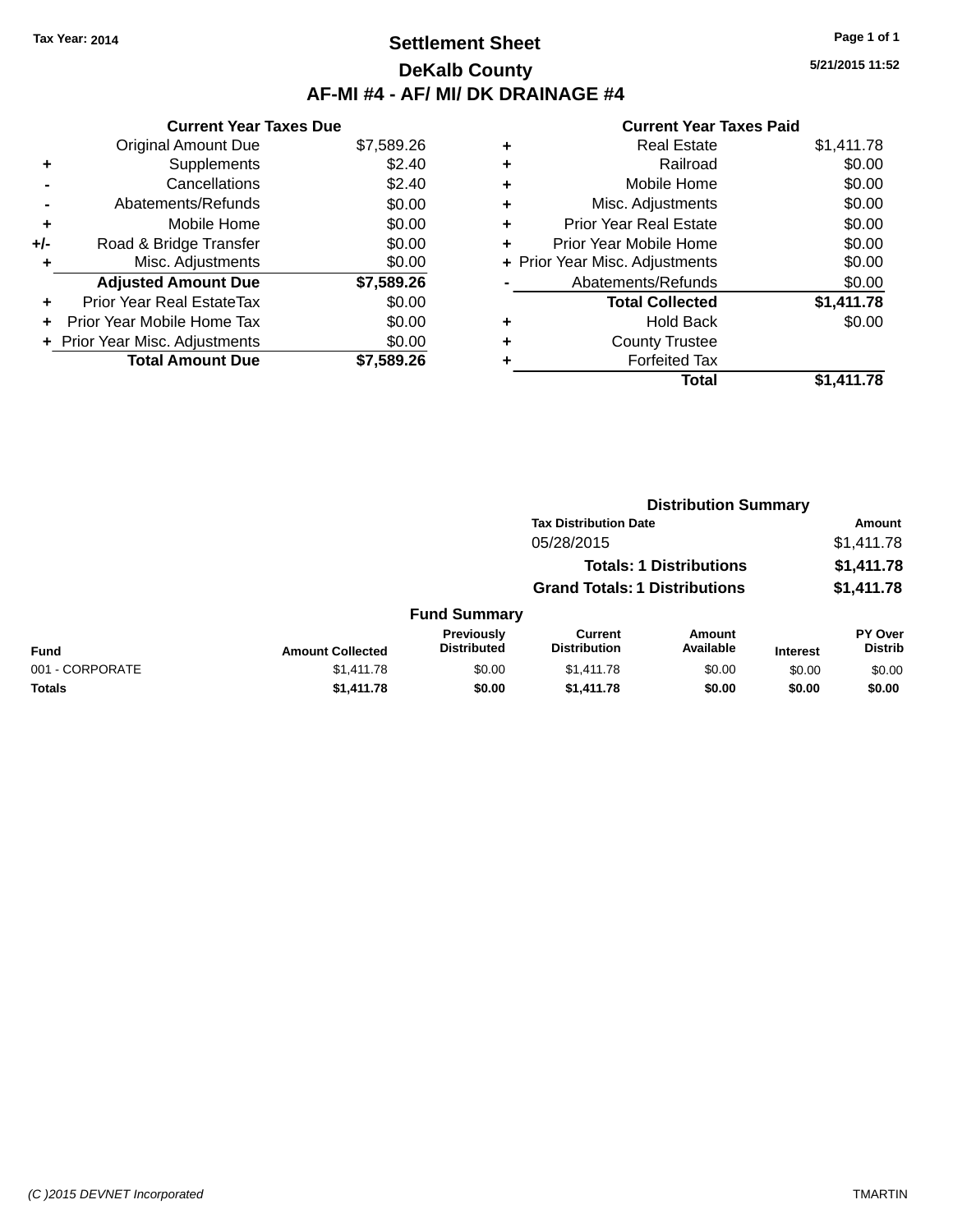### **Settlement Sheet Tax Year: 2014 Page 1 of 1 DeKalb County CL-SH #7 - CLINTON/SHABBONA DRN #7**

**5/21/2015 11:52**

|     | <b>Current Year Taxes Due</b>  |            |
|-----|--------------------------------|------------|
|     | <b>Original Amount Due</b>     | \$2,286.34 |
|     | Supplements                    | \$0.00     |
|     | Cancellations                  | \$0.00     |
|     | Abatements/Refunds             | \$0.00     |
| ٠   | Mobile Home                    | \$0.00     |
| +/- | Road & Bridge Transfer         | \$0.00     |
|     | Misc. Adjustments              | \$0.00     |
|     | <b>Adjusted Amount Due</b>     | \$2,286.34 |
| ٠   | Prior Year Real EstateTax      | \$0.00     |
|     | Prior Year Mobile Home Tax     | \$0.00     |
|     | + Prior Year Misc. Adjustments | \$0.00     |
|     | <b>Total Amount Due</b>        | \$2,286.34 |
|     |                                |            |

| ٠ | Real Estate                    | \$785.83 |
|---|--------------------------------|----------|
| ٠ | Railroad                       | \$0.00   |
| ٠ | Mobile Home                    | \$0.00   |
| ٠ | Misc. Adjustments              | \$0.00   |
| ٠ | <b>Prior Year Real Estate</b>  | \$0.00   |
| ٠ | Prior Year Mobile Home         | \$0.00   |
|   | + Prior Year Misc. Adjustments | \$0.00   |
|   | Abatements/Refunds             | \$0.00   |
|   | <b>Total Collected</b>         | \$785.83 |
| ٠ | <b>Hold Back</b>               | \$0.00   |
| ٠ | <b>County Trustee</b>          |          |
|   | <b>Forfeited Tax</b>           |          |
|   | Total                          | \$785.83 |
|   |                                |          |

|                 |                         | <b>Distribution Summary</b>      |                                       |                                |                 |                           |
|-----------------|-------------------------|----------------------------------|---------------------------------------|--------------------------------|-----------------|---------------------------|
|                 |                         |                                  | <b>Tax Distribution Date</b>          |                                |                 | <b>Amount</b>             |
|                 |                         |                                  | 05/28/2015                            |                                |                 | \$785.83                  |
|                 |                         |                                  |                                       | <b>Totals: 1 Distributions</b> |                 | \$785.83                  |
|                 |                         |                                  | <b>Grand Totals: 1 Distributions</b>  |                                |                 | \$785.83                  |
|                 |                         | <b>Fund Summary</b>              |                                       |                                |                 |                           |
| Fund            | <b>Amount Collected</b> | Previously<br><b>Distributed</b> | <b>Current</b><br><b>Distribution</b> | Amount<br>Available            | <b>Interest</b> | PY Over<br><b>Distrib</b> |
| 001 - CORPORATE | \$785.83                | \$0.00                           | \$785.83                              | \$0.00                         | \$0.00          | \$0.00                    |
| <b>Totals</b>   | \$785.83                | \$0.00                           | \$785.83                              | \$0.00                         | \$0.00          | \$0.00                    |
|                 |                         |                                  |                                       |                                |                 |                           |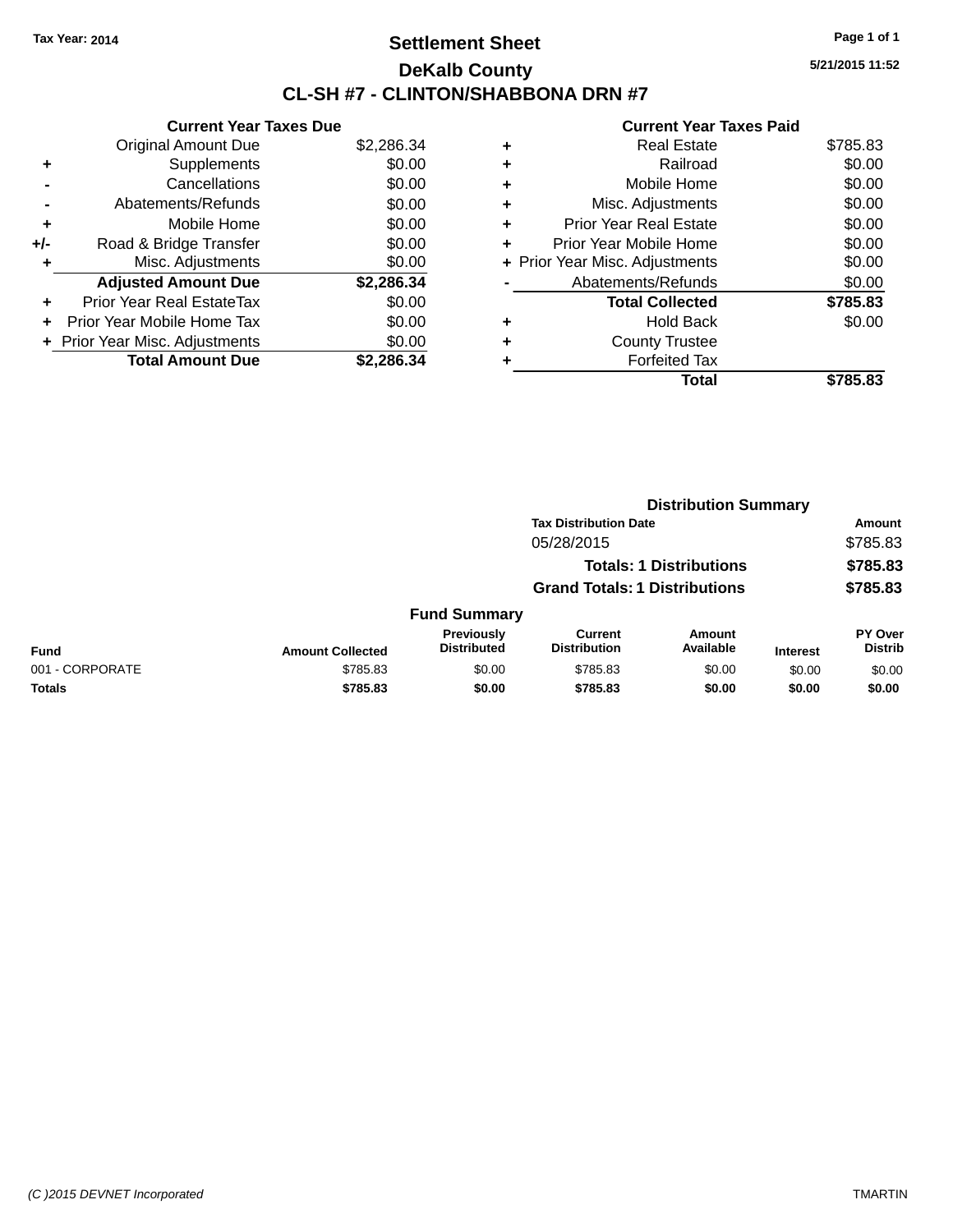### **Settlement Sheet Tax Year: 2014 Page 1 of 1 DeKalb County CO SBA #10 - CORTLAND SBA #10**

**5/21/2015 11:52**

|     | <b>Current Year Taxes Due</b>  |        |
|-----|--------------------------------|--------|
|     | <b>Original Amount Due</b>     | \$0.00 |
| ٠   | Supplements                    | \$0.00 |
|     | Cancellations                  | \$0.00 |
|     | Abatements/Refunds             | \$0.00 |
| ٠   | Mobile Home                    | \$0.00 |
| +/- | Road & Bridge Transfer         | \$0.00 |
| ٠   | Misc. Adjustments              | \$0.00 |
|     | <b>Adjusted Amount Due</b>     | \$0.00 |
| ٠   | Prior Year Real EstateTax      | \$0.00 |
| ÷   | Prior Year Mobile Home Tax     | \$0.00 |
|     | + Prior Year Misc. Adjustments | \$0.00 |
|     | <b>Total Amount Due</b>        | \$0.00 |
|     |                                |        |

|   | <b>Real Estate</b>             | \$0.00 |
|---|--------------------------------|--------|
|   | Railroad                       | \$0.00 |
| ٠ | Mobile Home                    | \$0.00 |
| ٠ | Misc. Adjustments              | \$0.00 |
| ٠ | Prior Year Real Estate         | \$0.00 |
| ٠ | Prior Year Mobile Home         | \$0.00 |
|   | + Prior Year Misc. Adjustments | \$0.00 |
|   | Abatements/Refunds             | \$0.00 |
|   | <b>Total Collected</b>         | \$0.00 |
|   | <b>Hold Back</b>               | \$0.00 |
|   | <b>County Trustee</b>          |        |
|   | <b>Forfeited Tax</b>           |        |
|   | Total                          |        |

| <b>Fund Summary</b>        |                         |                                         |                                |                     |                 |                           |
|----------------------------|-------------------------|-----------------------------------------|--------------------------------|---------------------|-----------------|---------------------------|
| <b>Fund</b>                | <b>Amount Collected</b> | <b>Previously</b><br><b>Distributed</b> | Current<br><b>Distribution</b> | Amount<br>Available | <b>Interest</b> | PY Over<br><b>Distrib</b> |
| 023 - SPECIAL SERVICE AREA | \$0.00                  | \$0.00                                  | \$0.00                         | \$0.00              | \$0.00          | \$0.00                    |
| <b>Totals</b>              | \$0.00                  | \$0.00                                  | \$0.00                         | \$0.00              | \$0.00          | \$0.00                    |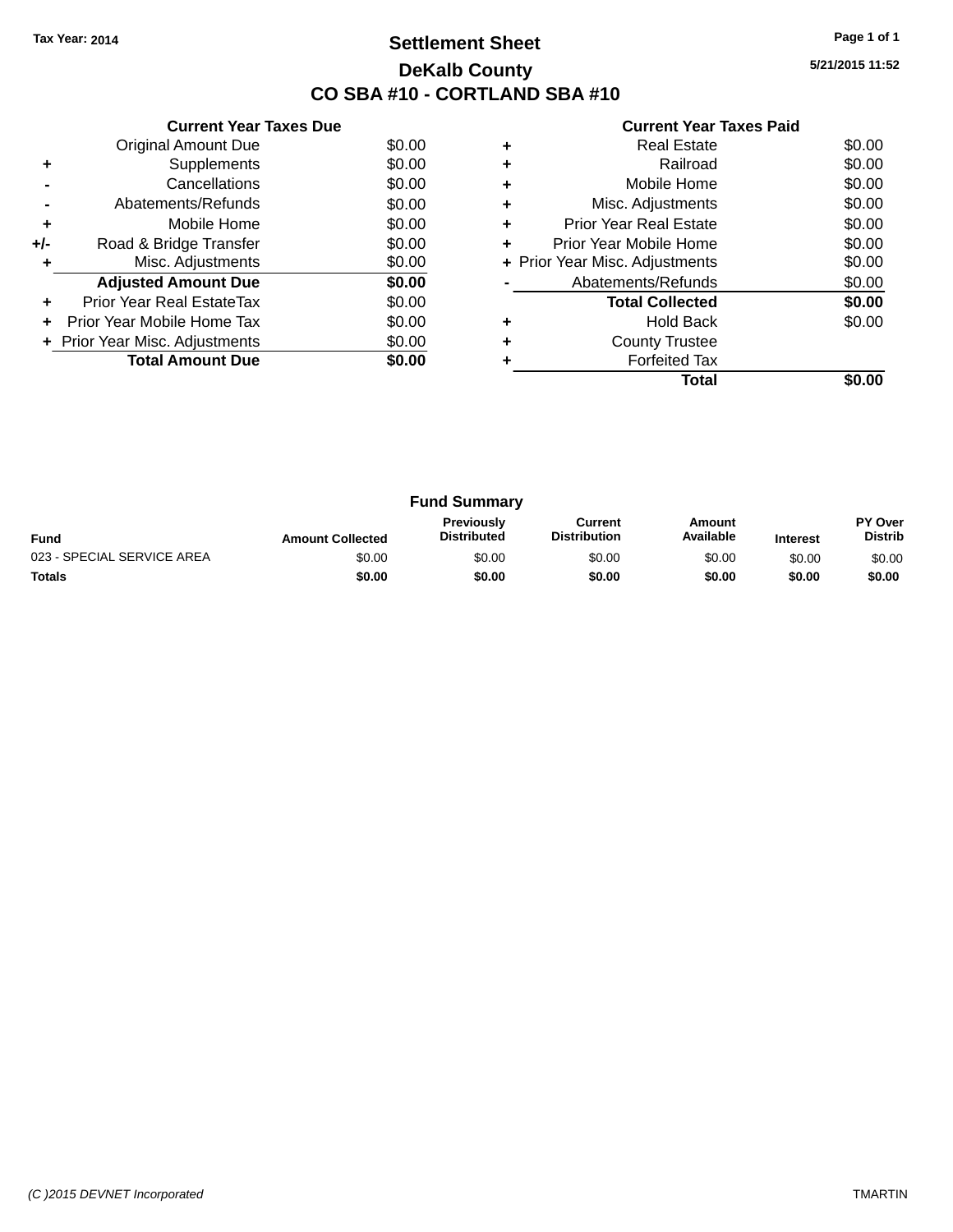### **Settlement Sheet Tax Year: 2014 Page 1 of 1 DeKalb County COON #1 - COON CREEK DRAINAGE #1**

**5/21/2015 11:52**

|     | <b>Current Year Taxes Due</b>  |             |  |  |  |  |  |
|-----|--------------------------------|-------------|--|--|--|--|--|
|     | <b>Original Amount Due</b>     | \$11,823.50 |  |  |  |  |  |
| ٠   | Supplements                    | \$10.00     |  |  |  |  |  |
|     | Cancellations                  | \$10.00     |  |  |  |  |  |
|     | Abatements/Refunds             | \$0.00      |  |  |  |  |  |
| ٠   | Mobile Home                    | \$0.00      |  |  |  |  |  |
| +/- | Road & Bridge Transfer         | \$0.00      |  |  |  |  |  |
| ٠   | Misc. Adjustments              | \$0.00      |  |  |  |  |  |
|     | <b>Adjusted Amount Due</b>     | \$11,823.50 |  |  |  |  |  |
| ÷   | Prior Year Real EstateTax      | \$0.00      |  |  |  |  |  |
| ÷   | Prior Year Mobile Home Tax     | \$0.00      |  |  |  |  |  |
|     | + Prior Year Misc. Adjustments | \$0.00      |  |  |  |  |  |
|     | <b>Total Amount Due</b>        | \$11.823.50 |  |  |  |  |  |

| ٠ | <b>Real Estate</b>             | \$2,745.40 |
|---|--------------------------------|------------|
| ٠ | Railroad                       | \$0.00     |
| ٠ | Mobile Home                    | \$0.00     |
| ٠ | Misc. Adjustments              | \$0.00     |
| ٠ | <b>Prior Year Real Estate</b>  | \$0.00     |
| ٠ | Prior Year Mobile Home         | \$0.00     |
|   | + Prior Year Misc. Adjustments | \$0.00     |
|   | Abatements/Refunds             | \$0.00     |
|   | <b>Total Collected</b>         | \$2,745.40 |
| ٠ | <b>Hold Back</b>               | \$0.00     |
| ٠ | <b>County Trustee</b>          |            |
| ٠ | <b>Forfeited Tax</b>           |            |
|   | Total                          | \$2.745.40 |
|   |                                |            |

|                 |                         |                                  | <b>Distribution Summary</b>           |                                |                 |                                  |  |
|-----------------|-------------------------|----------------------------------|---------------------------------------|--------------------------------|-----------------|----------------------------------|--|
|                 |                         |                                  | <b>Tax Distribution Date</b>          |                                |                 | Amount                           |  |
|                 |                         |                                  | 05/28/2015                            |                                |                 | \$2,745.40                       |  |
|                 |                         |                                  |                                       | <b>Totals: 1 Distributions</b> |                 | \$2,745.40                       |  |
|                 |                         |                                  | <b>Grand Totals: 1 Distributions</b>  |                                |                 | \$2,745.40                       |  |
|                 |                         | <b>Fund Summary</b>              |                                       |                                |                 |                                  |  |
| <b>Fund</b>     | <b>Amount Collected</b> | Previously<br><b>Distributed</b> | <b>Current</b><br><b>Distribution</b> | Amount<br>Available            | <b>Interest</b> | <b>PY Over</b><br><b>Distrib</b> |  |
| 001 - CORPORATE | \$2,745.40              | \$0.00                           | \$2,745.40                            | \$0.00                         | \$0.00          | \$0.00                           |  |
| Totals          | \$2,745.40              | \$0.00                           | \$2,745.40                            | \$0.00                         | \$0.00          | \$0.00                           |  |
|                 |                         |                                  |                                       |                                |                 |                                  |  |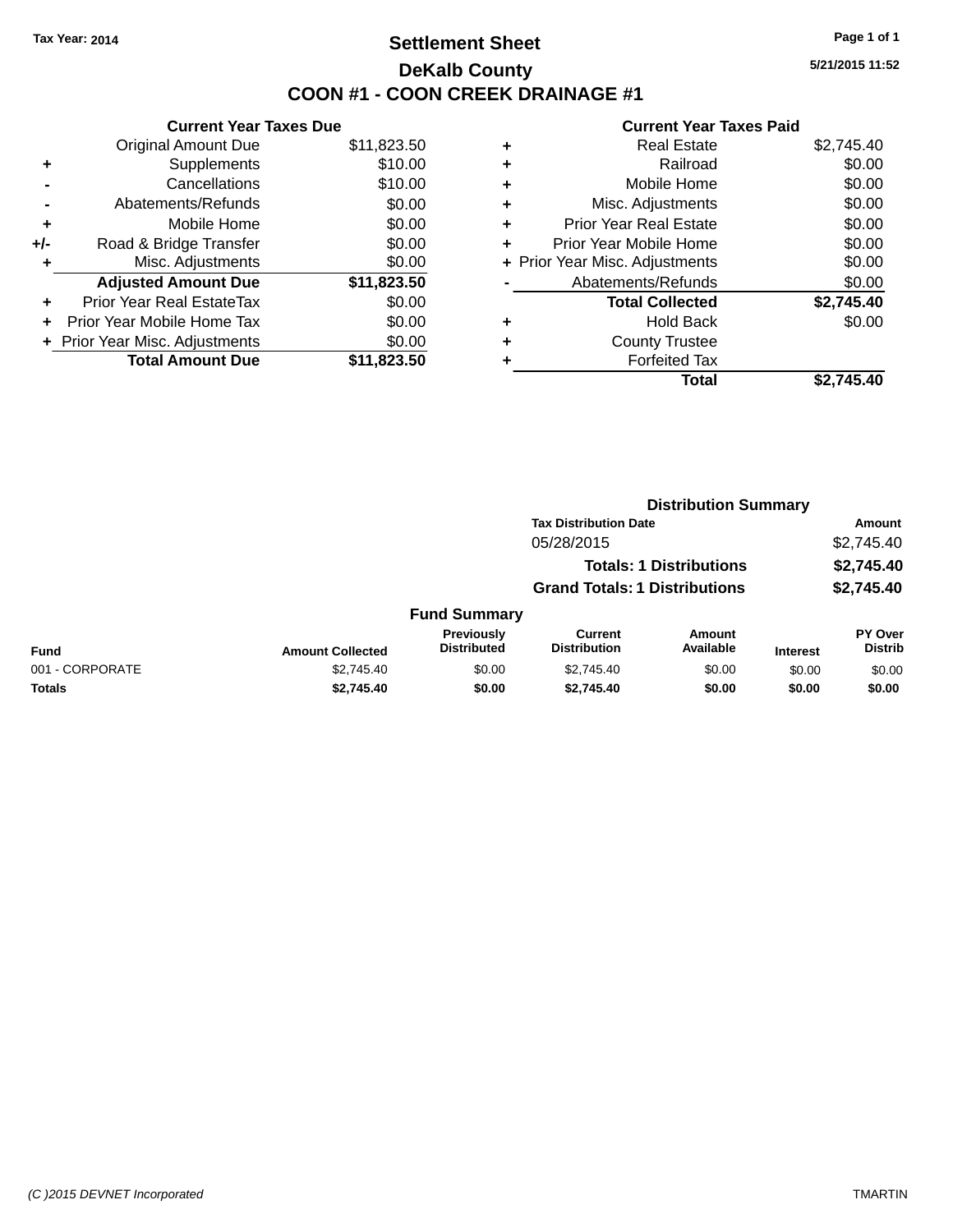### **Settlement Sheet Tax Year: 2014 Page 1 of 1 DeKalb County CO-PI #15 - CORTLAND PIERCE DRAINAGE**

**5/21/2015 11:52**

|     | <b>Current Year Taxes Due</b>  |        |
|-----|--------------------------------|--------|
|     | Original Amount Due            | \$0.00 |
| ٠   | Supplements                    | \$0.00 |
|     | Cancellations                  | \$0.00 |
|     | Abatements/Refunds             | \$0.00 |
| ٠   | Mobile Home                    | \$0.00 |
| +/- | Road & Bridge Transfer         | \$0.00 |
| ٠   | Misc. Adjustments              | \$0.00 |
|     | <b>Adjusted Amount Due</b>     | \$0.00 |
| ٠   | Prior Year Real EstateTax      | \$0.00 |
| ÷   | Prior Year Mobile Home Tax     | \$0.00 |
|     | + Prior Year Misc. Adjustments | \$0.00 |
|     | <b>Total Amount Due</b>        | \$0.00 |
|     |                                |        |

|   | <b>Real Estate</b>             | \$0.00 |
|---|--------------------------------|--------|
|   | Railroad                       | \$0.00 |
| ٠ | Mobile Home                    | \$0.00 |
| ٠ | Misc. Adjustments              | \$0.00 |
| ٠ | Prior Year Real Estate         | \$0.00 |
|   | Prior Year Mobile Home         | \$0.00 |
|   | + Prior Year Misc. Adjustments | \$0.00 |
|   | Abatements/Refunds             | \$0.00 |
|   | <b>Total Collected</b>         | \$0.00 |
|   | <b>Hold Back</b>               | \$0.00 |
| ٠ | <b>County Trustee</b>          |        |
|   | <b>Forfeited Tax</b>           |        |
|   | Total                          |        |

| <b>Fund Summary</b> |                         |                                         |                                |                     |                 |                           |
|---------------------|-------------------------|-----------------------------------------|--------------------------------|---------------------|-----------------|---------------------------|
| <b>Fund</b>         | <b>Amount Collected</b> | <b>Previously</b><br><b>Distributed</b> | Current<br><b>Distribution</b> | Amount<br>Available | <b>Interest</b> | PY Over<br><b>Distrib</b> |
| 001 - CORPORATE     | \$0.00                  | \$0.00                                  | \$0.00                         | \$0.00              | \$0.00          | \$0.00                    |
| <b>Totals</b>       | \$0.00                  | \$0.00                                  | \$0.00                         | \$0.00              | \$0.00          | \$0.00                    |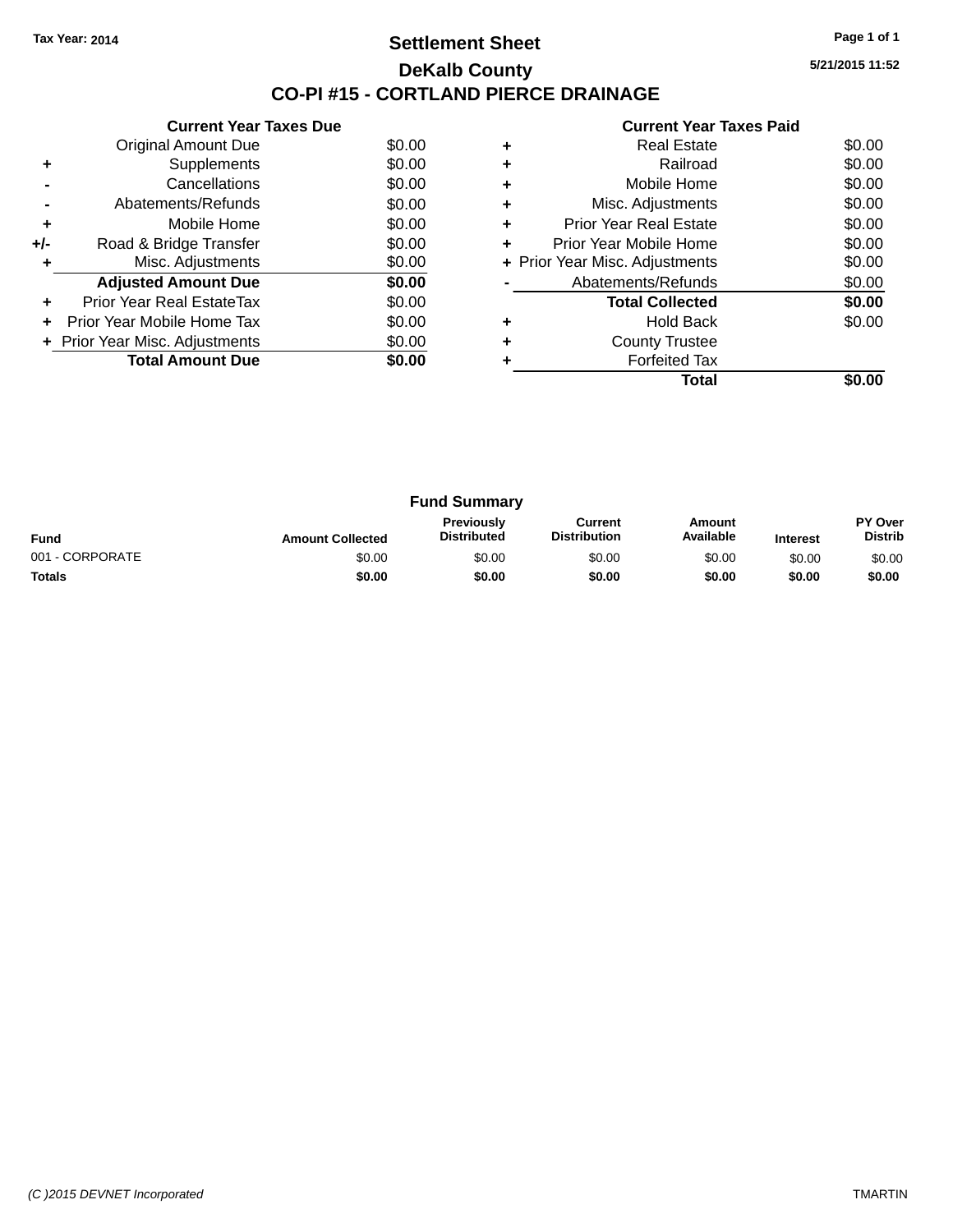### **Settlement Sheet Tax Year: 2014 Page 1 of 1 DeKalb County CO-SBA#5 - CORTLAND SBA #5**

**5/21/2015 11:52**

|     | <b>Current Year Taxes Due</b>  |                |
|-----|--------------------------------|----------------|
|     | <b>Original Amount Due</b>     | \$1,298,721.02 |
| ٠   | Supplements                    | \$0.00         |
|     | Cancellations                  | \$0.00         |
|     | Abatements/Refunds             | \$0.00         |
| ٠   | Mobile Home                    | \$0.00         |
| +/- | Road & Bridge Transfer         | \$0.00         |
| ٠   | Misc. Adjustments              | \$0.00         |
|     | <b>Adjusted Amount Due</b>     | \$1,298,721.02 |
| ٠   | Prior Year Real EstateTax      | \$0.00         |
| ÷   | Prior Year Mobile Home Tax     | \$0.00         |
|     | + Prior Year Misc. Adjustments | \$0.00         |
|     | <b>Total Amount Due</b>        | \$1,298,721.02 |
|     |                                |                |

|   | <b>Real Estate</b>             | \$0.00 |
|---|--------------------------------|--------|
| ٠ | Railroad                       | \$0.00 |
| ٠ | Mobile Home                    | \$0.00 |
| ٠ | Misc. Adjustments              | \$0.00 |
| ٠ | <b>Prior Year Real Estate</b>  | \$0.00 |
| ٠ | Prior Year Mobile Home         | \$0.00 |
|   | + Prior Year Misc. Adjustments | \$0.00 |
|   | Abatements/Refunds             | \$0.00 |
|   | <b>Total Collected</b>         | \$0.00 |
|   | <b>Hold Back</b>               | \$0.00 |
| ٠ | <b>County Trustee</b>          |        |
|   | <b>Forfeited Tax</b>           |        |
|   | Total                          |        |

| <b>Fund Summary</b>        |                         |                                         |                                |                     |                 |                                  |
|----------------------------|-------------------------|-----------------------------------------|--------------------------------|---------------------|-----------------|----------------------------------|
| <b>Fund</b>                | <b>Amount Collected</b> | <b>Previously</b><br><b>Distributed</b> | Current<br><b>Distribution</b> | Amount<br>Available | <b>Interest</b> | <b>PY Over</b><br><b>Distrib</b> |
| 023 - SPECIAL SERVICE AREA | \$0.00                  | \$0.00                                  | \$0.00                         | \$0.00              | \$0.00          | \$0.00                           |
| <b>Totals</b>              | \$0.00                  | \$0.00                                  | \$0.00                         | \$0.00              | \$0.00          | \$0.00                           |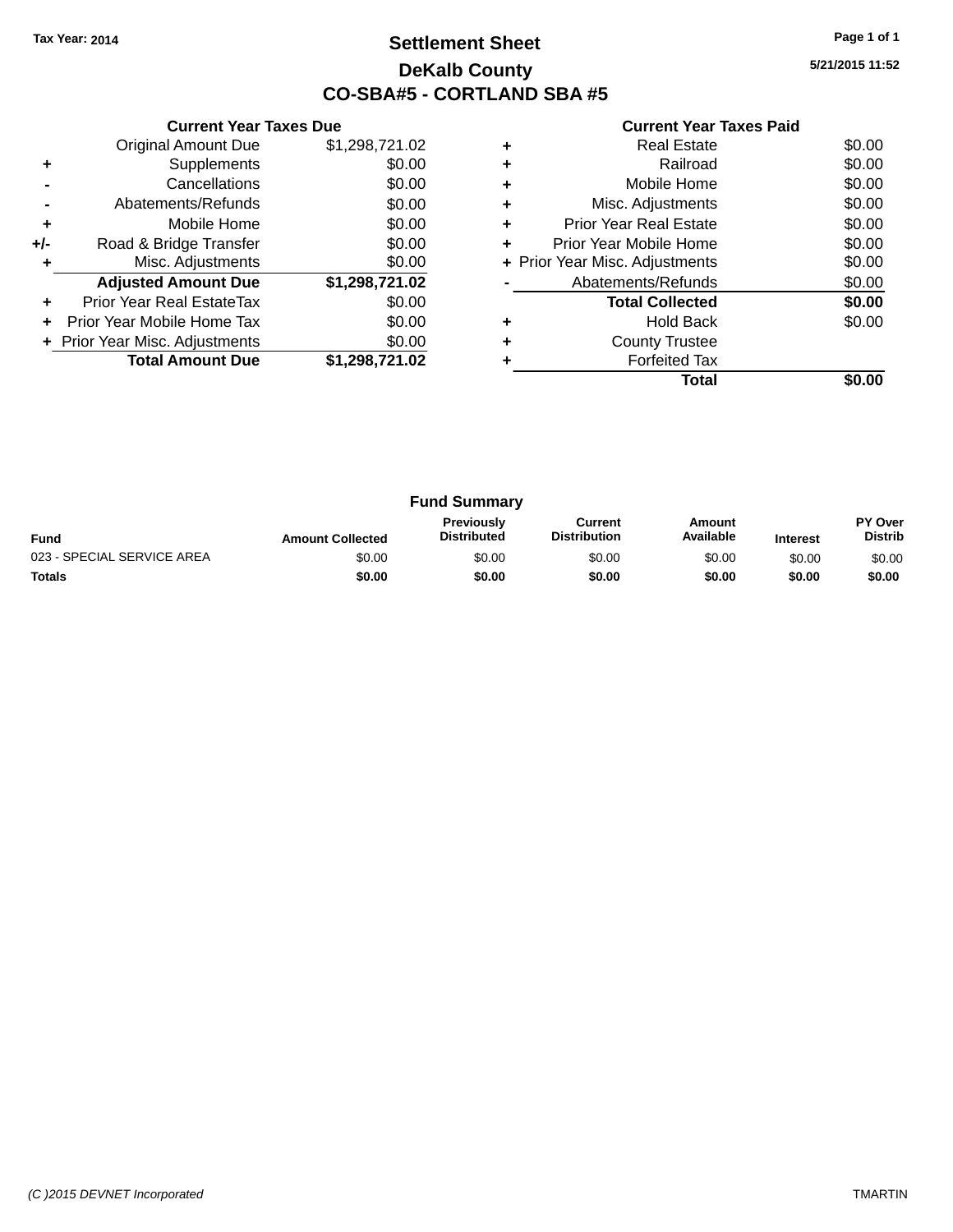### **Settlement Sheet Tax Year: 2014 Page 1 of 1 DeKalb County CO-SBA#6 - CORTLAND SBA #6**

**5/21/2015 11:52**

|     | <b>Current Year Taxes Due</b>  |              |
|-----|--------------------------------|--------------|
|     | <b>Original Amount Due</b>     | \$790,634.04 |
| ٠   | Supplements                    | \$0.00       |
|     | Cancellations                  | \$0.00       |
|     | Abatements/Refunds             | \$0.00       |
| ٠   | Mobile Home                    | \$0.00       |
| +/- | Road & Bridge Transfer         | \$0.00       |
|     | Misc. Adjustments              | \$0.00       |
|     | <b>Adjusted Amount Due</b>     | \$790,634.04 |
| ٠   | Prior Year Real EstateTax      | \$0.00       |
|     | Prior Year Mobile Home Tax     | \$0.00       |
|     | + Prior Year Misc. Adjustments | \$0.00       |
|     | <b>Total Amount Due</b>        | \$790.634.04 |
|     |                                |              |

|   | <b>Real Estate</b>             | \$0.00 |  |  |  |  |
|---|--------------------------------|--------|--|--|--|--|
|   | Railroad                       | \$0.00 |  |  |  |  |
|   | Mobile Home                    | \$0.00 |  |  |  |  |
|   | Misc. Adjustments              | \$0.00 |  |  |  |  |
| ÷ | Prior Year Real Estate         |        |  |  |  |  |
| ÷ | Prior Year Mobile Home         | \$0.00 |  |  |  |  |
|   | + Prior Year Misc. Adjustments |        |  |  |  |  |
|   | Abatements/Refunds             | \$0.00 |  |  |  |  |
|   | <b>Total Collected</b>         | \$0.00 |  |  |  |  |
|   | <b>Hold Back</b>               | \$0.00 |  |  |  |  |
| ÷ | <b>County Trustee</b>          |        |  |  |  |  |
|   | <b>Forfeited Tax</b>           |        |  |  |  |  |
|   | Total                          |        |  |  |  |  |

| <b>Fund Summary</b>        |                         |                                         |                                |                     |                 |                                  |
|----------------------------|-------------------------|-----------------------------------------|--------------------------------|---------------------|-----------------|----------------------------------|
| <b>Fund</b>                | <b>Amount Collected</b> | <b>Previously</b><br><b>Distributed</b> | Current<br><b>Distribution</b> | Amount<br>Available | <b>Interest</b> | <b>PY Over</b><br><b>Distrib</b> |
| 023 - SPECIAL SERVICE AREA | \$0.00                  | \$0.00                                  | \$0.00                         | \$0.00              | \$0.00          | \$0.00                           |
| <b>Totals</b>              | \$0.00                  | \$0.00                                  | \$0.00                         | \$0.00              | \$0.00          | \$0.00                           |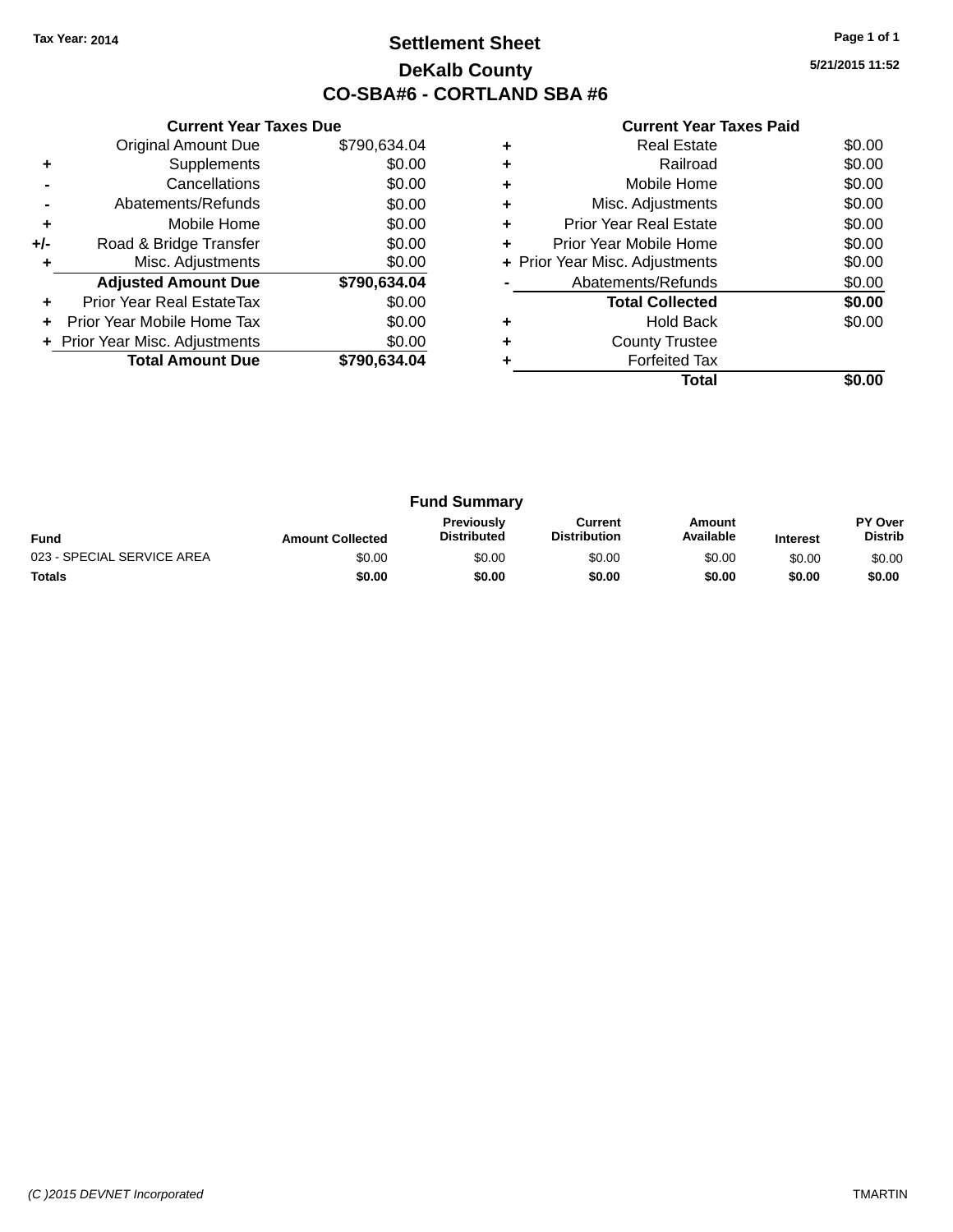### **Settlement Sheet Tax Year: 2014 Page 1 of 1 DeKalb County CO-SBA#9 - CORTLAND SBA #9**

**5/21/2015 11:52**

|       | <b>Current Year Taxes Due</b>              |              |  |  |  |  |  |
|-------|--------------------------------------------|--------------|--|--|--|--|--|
|       | \$412,357.00<br><b>Original Amount Due</b> |              |  |  |  |  |  |
| ٠     | \$0.00<br>Supplements                      |              |  |  |  |  |  |
|       | Cancellations                              | \$0.00       |  |  |  |  |  |
|       | Abatements/Refunds                         | \$0.00       |  |  |  |  |  |
| ٠     | Mobile Home                                | \$0.00       |  |  |  |  |  |
| $+/-$ | Road & Bridge Transfer                     | \$0.00       |  |  |  |  |  |
| ٠     | Misc. Adjustments<br>\$0.00                |              |  |  |  |  |  |
|       | <b>Adjusted Amount Due</b>                 | \$412,357.00 |  |  |  |  |  |
| ٠     | Prior Year Real EstateTax                  | \$0.00       |  |  |  |  |  |
|       | Prior Year Mobile Home Tax                 | \$0.00       |  |  |  |  |  |
|       | \$0.00<br>+ Prior Year Misc. Adjustments   |              |  |  |  |  |  |
|       | <b>Total Amount Due</b>                    | \$412,357.00 |  |  |  |  |  |
|       |                                            |              |  |  |  |  |  |

| ٠ | Real Estate                    | \$2,959.50 |
|---|--------------------------------|------------|
| ٠ | Railroad                       | \$0.00     |
| ٠ | Mobile Home                    | \$0.00     |
| ٠ | Misc. Adjustments              | \$0.00     |
| ٠ | <b>Prior Year Real Estate</b>  | \$0.00     |
| ٠ | Prior Year Mobile Home         | \$0.00     |
|   | + Prior Year Misc. Adjustments | \$0.00     |
|   | Abatements/Refunds             | \$0.00     |
|   | <b>Total Collected</b>         | \$2,959.50 |
| ٠ | <b>Hold Back</b>               | \$0.00     |
|   | <b>County Trustee</b>          |            |
|   | <b>Forfeited Tax</b>           |            |
|   | Total                          | \$2,959.50 |
|   |                                |            |

|                            |                         |                                  |                                      | <b>Distribution Summary</b>    |                 |                           |
|----------------------------|-------------------------|----------------------------------|--------------------------------------|--------------------------------|-----------------|---------------------------|
|                            |                         |                                  | <b>Tax Distribution Date</b>         |                                |                 | <b>Amount</b>             |
|                            |                         |                                  | 05/28/2015                           |                                |                 | \$2,959.50                |
|                            |                         |                                  |                                      | <b>Totals: 1 Distributions</b> |                 | \$2,959.50                |
|                            |                         |                                  | <b>Grand Totals: 1 Distributions</b> |                                |                 | \$2,959.50                |
|                            |                         | <b>Fund Summary</b>              |                                      |                                |                 |                           |
| <b>Fund</b>                | <b>Amount Collected</b> | Previously<br><b>Distributed</b> | Current<br><b>Distribution</b>       | Amount<br>Available            | <b>Interest</b> | PY Over<br><b>Distrib</b> |
| 023 - SPECIAL SERVICE AREA | \$2,959.50              | \$0.00                           | \$2,959.50                           | \$0.00                         | \$0.00          | \$0.00                    |
| <b>Totals</b>              | \$2,959.50              | \$0.00                           | \$2,959.50                           | \$0.00                         | \$0.00          | \$0.00                    |
|                            |                         |                                  |                                      |                                |                 |                           |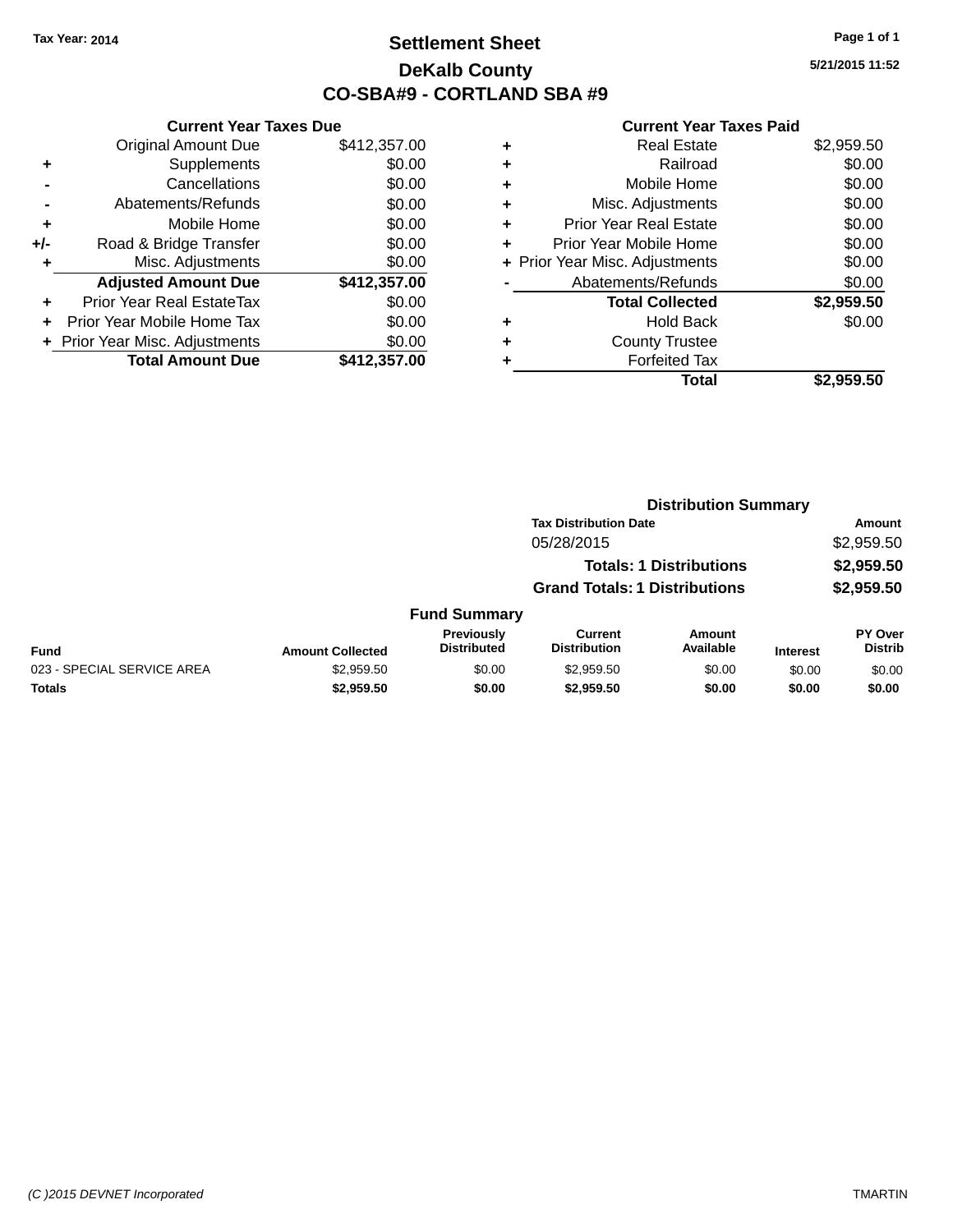### **Settlement Sheet Tax Year: 2014 Page 1 of 1 DeKalb County CO-SSA#1 - CORTLAND SBA #1**

**5/21/2015 11:52**

|     | <b>Current Year Taxes Due</b>  |              |  |  |  |  |  |
|-----|--------------------------------|--------------|--|--|--|--|--|
|     | <b>Original Amount Due</b>     | \$405,000.60 |  |  |  |  |  |
| ٠   | \$3,476.40<br>Supplements      |              |  |  |  |  |  |
|     | Cancellations                  | \$3,476.40   |  |  |  |  |  |
|     | Abatements/Refunds             | \$0.00       |  |  |  |  |  |
| ٠   | Mobile Home                    | \$0.00       |  |  |  |  |  |
| +/- | Road & Bridge Transfer         | \$0.00       |  |  |  |  |  |
| ٠   | \$0.00<br>Misc. Adjustments    |              |  |  |  |  |  |
|     | <b>Adjusted Amount Due</b>     | \$405,000.60 |  |  |  |  |  |
|     | Prior Year Real EstateTax      | \$0.00       |  |  |  |  |  |
|     | Prior Year Mobile Home Tax     | \$0.00       |  |  |  |  |  |
|     | + Prior Year Misc. Adjustments | \$0.00       |  |  |  |  |  |
|     | <b>Total Amount Due</b>        | \$405,000.60 |  |  |  |  |  |
|     |                                |              |  |  |  |  |  |

| ٠ | <b>Real Estate</b>             | \$13,905.60 |
|---|--------------------------------|-------------|
| ٠ | Railroad                       | \$0.00      |
| ٠ | Mobile Home                    | \$0.00      |
| ٠ | Misc. Adjustments              | \$0.00      |
| ٠ | <b>Prior Year Real Estate</b>  | \$0.00      |
| ٠ | Prior Year Mobile Home         | \$0.00      |
|   | + Prior Year Misc. Adjustments | \$0.00      |
|   | Abatements/Refunds             | \$0.00      |
|   | <b>Total Collected</b>         | \$13,905.60 |
| ٠ | <b>Hold Back</b>               | \$0.00      |
| ٠ | <b>County Trustee</b>          |             |
| ٠ | <b>Forfeited Tax</b>           |             |
|   | Total                          | \$13,905.60 |
|   |                                |             |

|                            |                         | <b>Distribution Summary</b>      |                                       |                                |                 |                                  |
|----------------------------|-------------------------|----------------------------------|---------------------------------------|--------------------------------|-----------------|----------------------------------|
|                            |                         |                                  | <b>Tax Distribution Date</b>          |                                |                 | Amount                           |
|                            |                         |                                  | 05/28/2015                            |                                |                 | \$13,905.60                      |
|                            |                         |                                  |                                       | <b>Totals: 1 Distributions</b> |                 | \$13,905.60                      |
|                            |                         |                                  | <b>Grand Totals: 1 Distributions</b>  |                                |                 | \$13,905.60                      |
|                            |                         | <b>Fund Summary</b>              |                                       |                                |                 |                                  |
| Fund                       | <b>Amount Collected</b> | Previously<br><b>Distributed</b> | <b>Current</b><br><b>Distribution</b> | Amount<br>Available            | <b>Interest</b> | <b>PY Over</b><br><b>Distrib</b> |
| 023 - SPECIAL SERVICE AREA | \$13,905.60             | \$0.00                           | \$13,905.60                           | \$0.00                         | \$0.00          | \$0.00                           |
| Totals                     | \$13,905.60             | \$0.00                           | \$13,905.60                           | \$0.00                         | \$0.00          | \$0.00                           |
|                            |                         |                                  |                                       |                                |                 |                                  |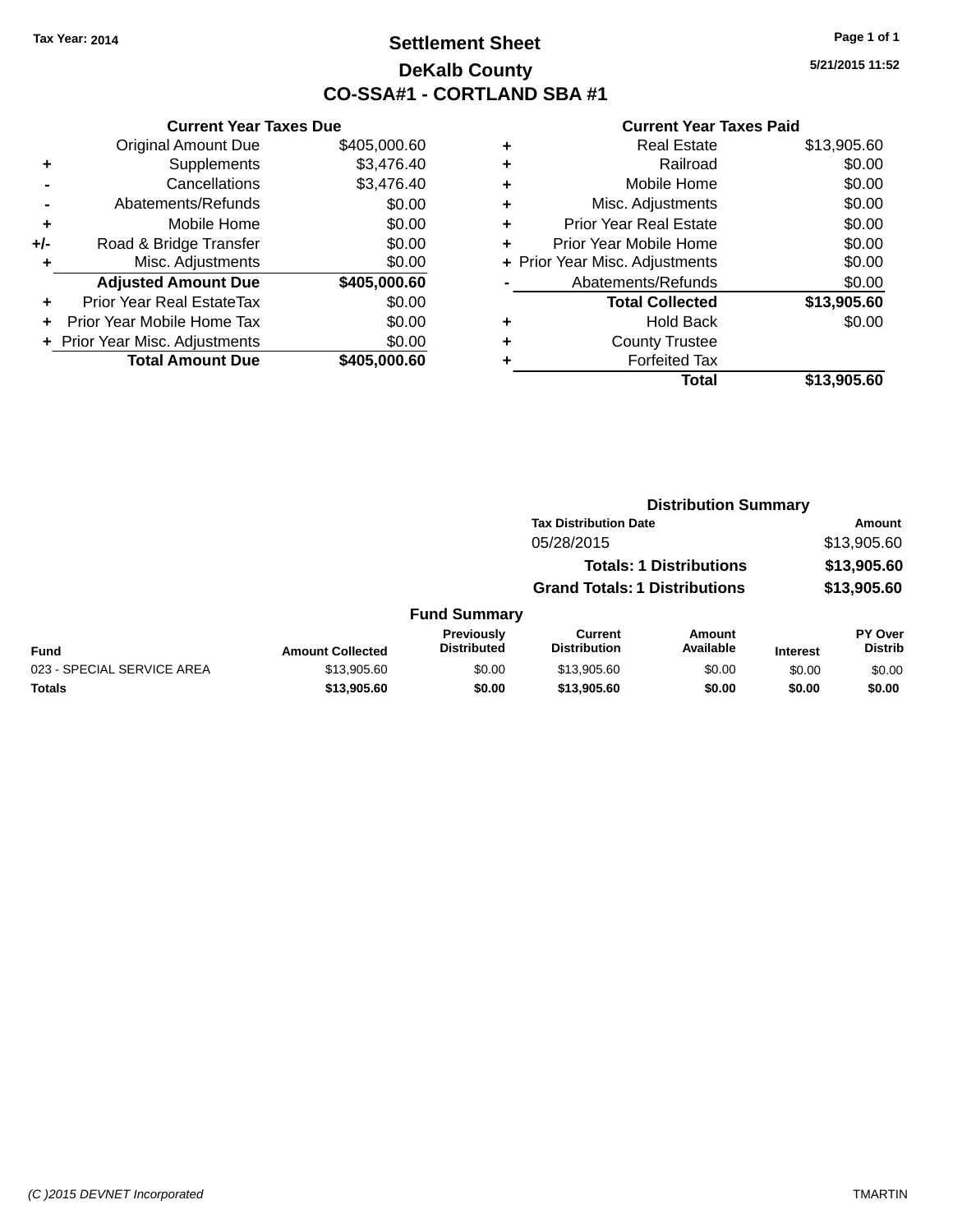### **Settlement Sheet Tax Year: 2014 Page 1 of 1 DeKalb County CO-SSA#4 - CORTLAND SBA #4**

**5/21/2015 11:52**

|       | <b>Current Year Taxes Due</b>                |                |  |  |  |  |
|-------|----------------------------------------------|----------------|--|--|--|--|
|       | Original Amount Due                          | \$2,781,370.44 |  |  |  |  |
| ٠     | \$0.00<br>Supplements                        |                |  |  |  |  |
|       | Cancellations                                | \$76,231.76    |  |  |  |  |
|       | Abatements/Refunds                           | \$23.52        |  |  |  |  |
| ٠     | \$0.00<br>Mobile Home                        |                |  |  |  |  |
| $+/-$ | \$0.00<br>Road & Bridge Transfer             |                |  |  |  |  |
|       | Misc. Adjustments                            | \$0.00         |  |  |  |  |
|       | <b>Adjusted Amount Due</b>                   | \$2,705,115.16 |  |  |  |  |
|       | Prior Year Real EstateTax                    | \$0.00         |  |  |  |  |
|       | \$0.00<br>Prior Year Mobile Home Tax         |                |  |  |  |  |
|       | \$2,180.38<br>+ Prior Year Misc. Adjustments |                |  |  |  |  |
|       | <b>Total Amount Due</b>                      | \$2,707,295.54 |  |  |  |  |
|       |                                              |                |  |  |  |  |

#### **Current Year Taxes Paid**

|   | <b>Real Estate</b>             | \$0.00     |
|---|--------------------------------|------------|
| ÷ | Railroad                       | \$0.00     |
| ÷ | Mobile Home                    | \$0.00     |
| ٠ | Misc. Adjustments              | \$0.00     |
|   | <b>Prior Year Real Estate</b>  | \$0.00     |
| ÷ | Prior Year Mobile Home         | \$0.00     |
|   | + Prior Year Misc. Adjustments | \$2,180.38 |
|   | Abatements/Refunds             | \$23.52    |
|   | <b>Total Collected</b>         | \$2,156.86 |
| ٠ | <b>Hold Back</b>               | \$0.00     |
| ٠ | <b>County Trustee</b>          |            |
|   | <b>Forfeited Tax</b>           |            |
|   | Total                          | \$2.156.86 |

| <b>Fund Summary</b>        |                         |                                         |                                |                     |                 |                                  |
|----------------------------|-------------------------|-----------------------------------------|--------------------------------|---------------------|-----------------|----------------------------------|
| Fund                       | <b>Amount Collected</b> | <b>Previously</b><br><b>Distributed</b> | Current<br><b>Distribution</b> | Amount<br>Available | <b>Interest</b> | <b>PY Over</b><br><b>Distrib</b> |
| 023 - SPECIAL SERVICE AREA | \$2,156.86              | \$0.00                                  | \$0.00                         | \$0.00              | \$0.00          | \$2,975.78                       |
| Totals                     | \$2,156,86              | \$0.00                                  | \$0.00                         | \$0.00              | \$0.00          | \$2,975.78                       |
|                            |                         |                                         |                                |                     |                 |                                  |

#### **Miscellaneous Adjustment Detail Year Source Account Type Account Type Amount Adjustment Description**<br>
2013 DR - Drainage Back Tax Collected \$2,180.38 SILVERTHORNE DEVEL \$2,180.38 SILVERTHORNE DEVELOPMENT REDEMPTION 09-17-377-012 by TBA **Totals \$2,180.38 1 entries**

#### **Abatement Detail**

| Year Source        | <b>Account Type</b> | <b>Amount Adiustment Description</b>                              |
|--------------------|---------------------|-------------------------------------------------------------------|
| 2013 DR - Drainage | Drainage Abatement  | \$23.52 ACCRUED INTEREST SIE PER COURT ORDER 09-17-300-009 by TBA |

**Totals \$23.52 1 entries**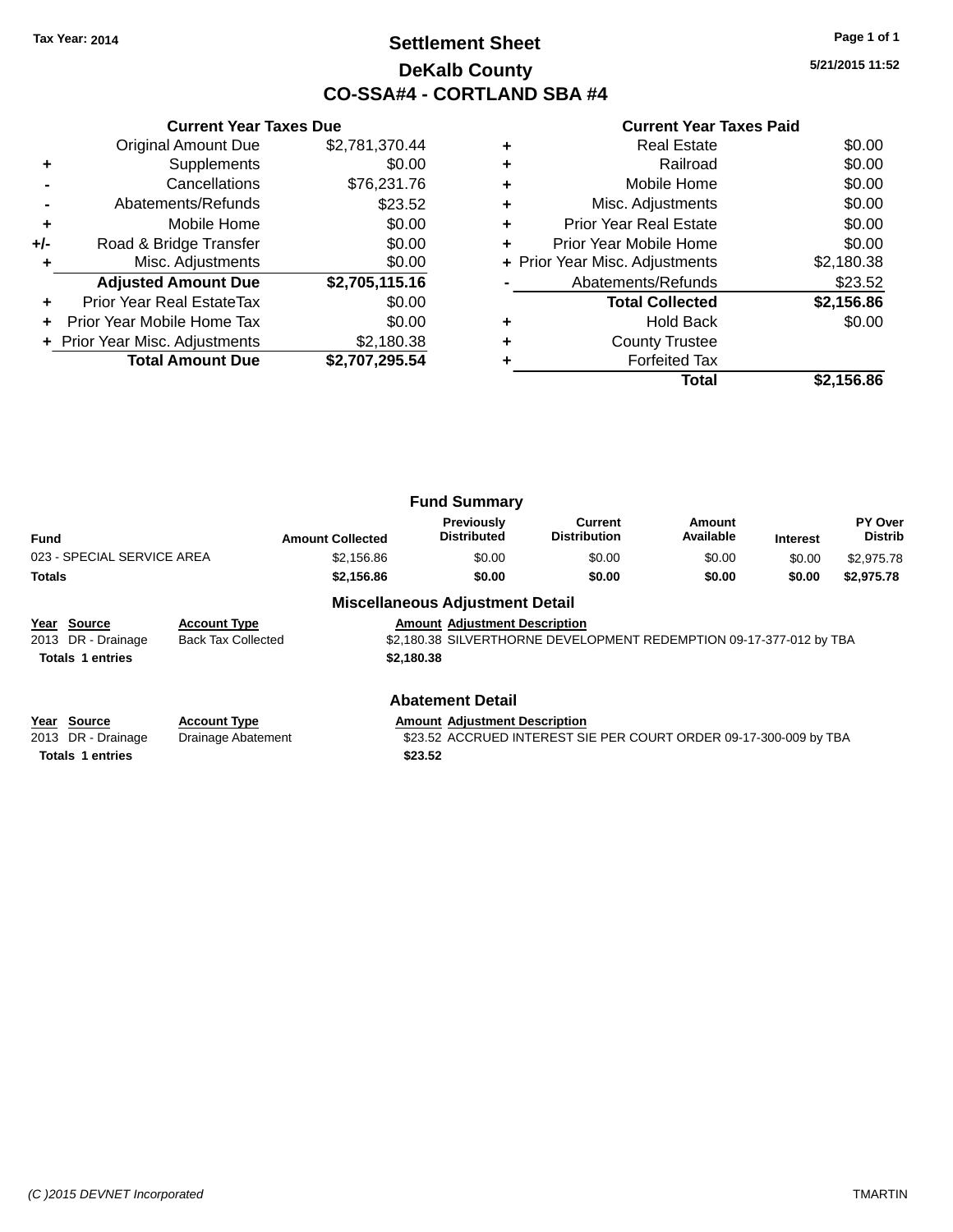### **Settlement Sheet Tax Year: 2014 Page 1 of 1 DeKalb County CO-SSA#7 - CORTLAND SBA #7**

**5/21/2015 11:52**

|     | <b>Current Year Taxes Due</b>  |                |  |  |  |
|-----|--------------------------------|----------------|--|--|--|
|     | <b>Original Amount Due</b>     | \$1,154,367.00 |  |  |  |
| ٠   | Supplements                    | \$0.00         |  |  |  |
|     | Cancellations                  | \$0.00         |  |  |  |
|     | Abatements/Refunds             | \$0.00         |  |  |  |
| ÷   | Mobile Home                    | \$0.00         |  |  |  |
| +/- | Road & Bridge Transfer         | \$0.00         |  |  |  |
|     | Misc. Adjustments              | \$0.00         |  |  |  |
|     | <b>Adjusted Amount Due</b>     | \$1,154,367.00 |  |  |  |
| ٠   | Prior Year Real EstateTax      | \$0.00         |  |  |  |
|     | Prior Year Mobile Home Tax     | \$0.00         |  |  |  |
|     | + Prior Year Misc. Adjustments | \$0.00         |  |  |  |
|     | <b>Total Amount Due</b>        | \$1,154,367.00 |  |  |  |
|     |                                |                |  |  |  |

|   | <b>Real Estate</b>             | \$0.00 |
|---|--------------------------------|--------|
| ٠ | Railroad                       | \$0.00 |
| ٠ | Mobile Home                    | \$0.00 |
| ٠ | Misc. Adjustments              | \$0.00 |
| ٠ | <b>Prior Year Real Estate</b>  | \$0.00 |
| ٠ | Prior Year Mobile Home         | \$0.00 |
|   | + Prior Year Misc. Adjustments | \$0.00 |
|   | Abatements/Refunds             | \$0.00 |
|   | <b>Total Collected</b>         | \$0.00 |
|   | <b>Hold Back</b>               | \$0.00 |
| ٠ | <b>County Trustee</b>          |        |
|   | <b>Forfeited Tax</b>           |        |
|   | Total                          |        |

| <b>Fund Summary</b>        |                         |                                         |                                |                     |                 |                                  |
|----------------------------|-------------------------|-----------------------------------------|--------------------------------|---------------------|-----------------|----------------------------------|
| <b>Fund</b>                | <b>Amount Collected</b> | <b>Previously</b><br><b>Distributed</b> | Current<br><b>Distribution</b> | Amount<br>Available | <b>Interest</b> | <b>PY Over</b><br><b>Distrib</b> |
| 023 - SPECIAL SERVICE AREA | \$0.00                  | \$0.00                                  | \$0.00                         | \$0.00              | \$0.00          | \$0.00                           |
| <b>Totals</b>              | \$0.00                  | \$0.00                                  | \$0.00                         | \$0.00              | \$0.00          | \$0.00                           |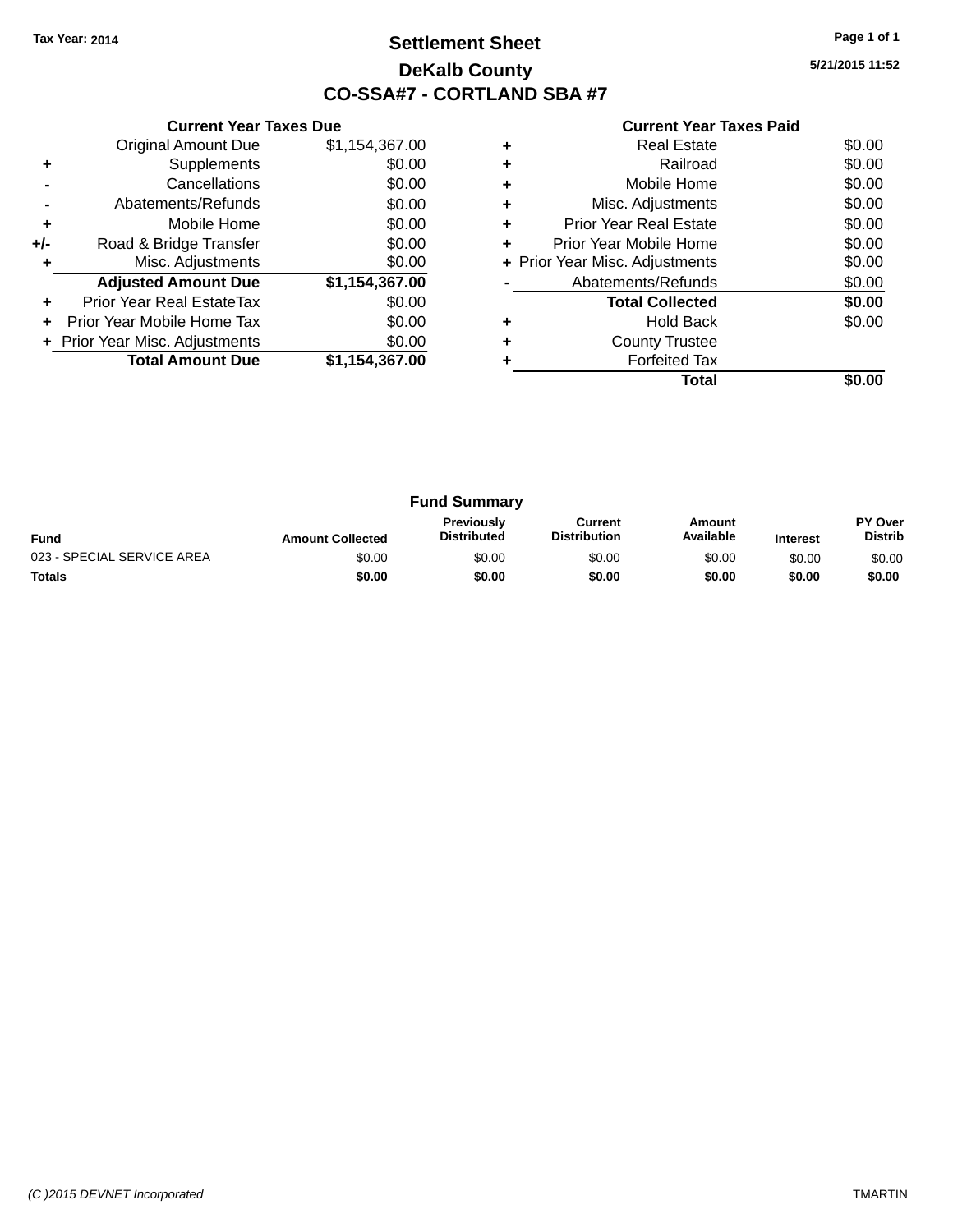### **Settlement Sheet Tax Year: 2014 Page 1 of 1 DeKalb County CO-SSA#8 - CORTLAND SBA #8**

**5/21/2015 11:52**

|     | <b>Current Year Taxes Due</b>  |              |
|-----|--------------------------------|--------------|
|     | <b>Original Amount Due</b>     | \$893,002.30 |
| ٠   | Supplements                    | \$0.00       |
|     | Cancellations                  | \$100,190.30 |
|     | Abatements/Refunds             | \$0.00       |
| ٠   | Mobile Home                    | \$0.00       |
| +/- | Road & Bridge Transfer         | \$0.00       |
|     | Misc. Adjustments              | \$0.00       |
|     | <b>Adjusted Amount Due</b>     | \$792,812.00 |
| ٠   | Prior Year Real EstateTax      | \$0.00       |
|     | Prior Year Mobile Home Tax     | \$0.00       |
|     | + Prior Year Misc. Adjustments | \$0.00       |
|     | <b>Total Amount Due</b>        | \$792.812.00 |
|     |                                |              |

|   | Real Estate                    | \$0.00 |
|---|--------------------------------|--------|
| ٠ | Railroad                       | \$0.00 |
| ٠ | Mobile Home                    | \$0.00 |
| ٠ | Misc. Adjustments              | \$0.00 |
| ٠ | <b>Prior Year Real Estate</b>  | \$0.00 |
| ٠ | Prior Year Mobile Home         | \$0.00 |
|   | + Prior Year Misc. Adjustments | \$0.00 |
|   | Abatements/Refunds             | \$0.00 |
|   | <b>Total Collected</b>         | \$0.00 |
|   | <b>Hold Back</b>               | \$0.00 |
| ٠ | <b>County Trustee</b>          |        |
|   | <b>Forfeited Tax</b>           |        |
|   | Total                          |        |

|                            |                         | <b>Fund Summary</b>                     |                                |                     |                 |                                  |
|----------------------------|-------------------------|-----------------------------------------|--------------------------------|---------------------|-----------------|----------------------------------|
| <b>Fund</b>                | <b>Amount Collected</b> | <b>Previously</b><br><b>Distributed</b> | Current<br><b>Distribution</b> | Amount<br>Available | <b>Interest</b> | <b>PY Over</b><br><b>Distrib</b> |
| 023 - SPECIAL SERVICE AREA | \$0.00                  | \$0.00                                  | \$0.00                         | \$0.00              | \$0.00          | \$0.00                           |
| <b>Totals</b>              | \$0.00                  | \$0.00                                  | \$0.00                         | \$0.00              | \$0.00          | \$0.00                           |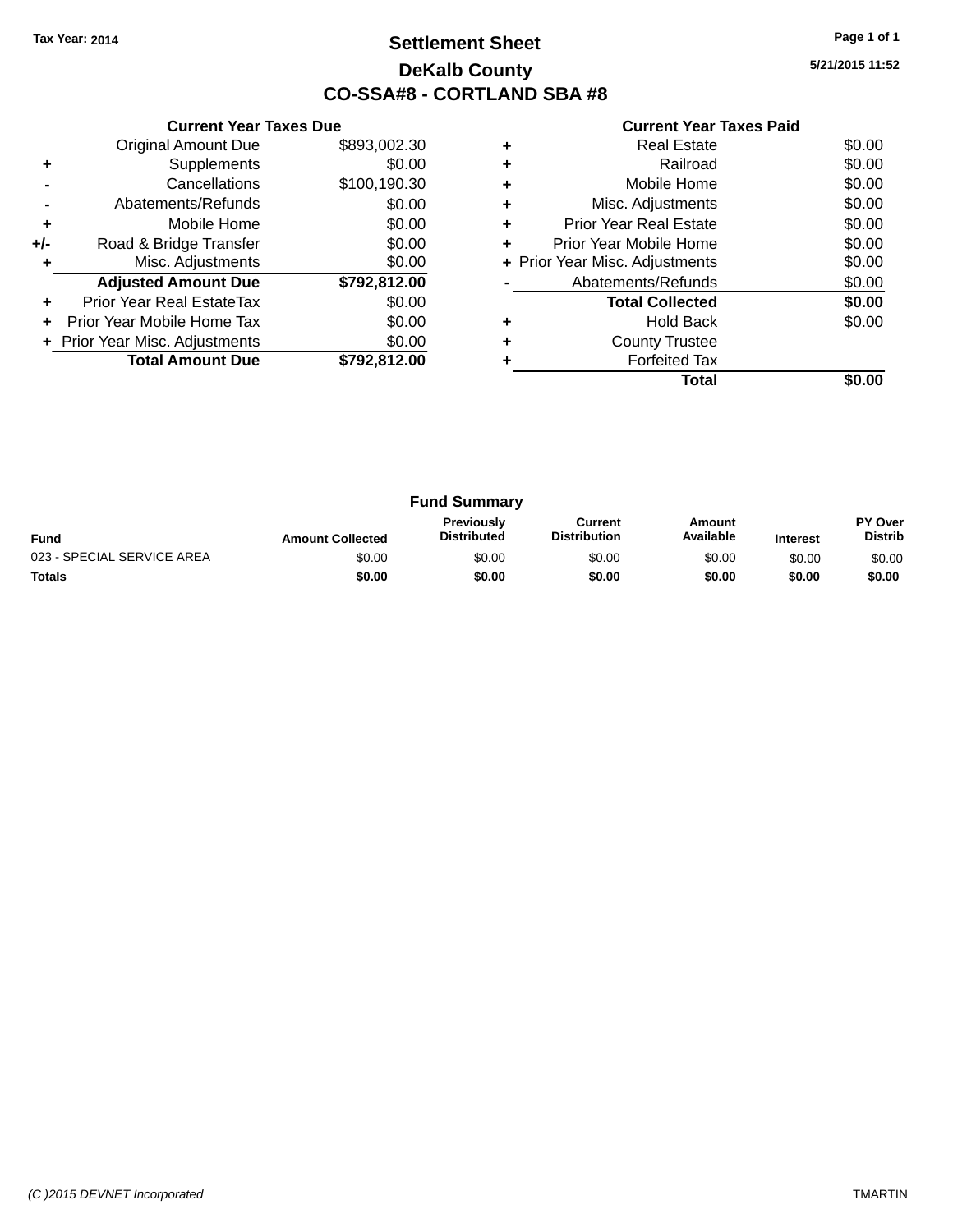### **Settlement Sheet Tax Year: 2014 Page 1 of 1 DeKalb County MA-DK #3 - MALTA DEKALB DRAINAGE #3**

|     | <b>Current Year Taxes Due</b>    |            |
|-----|----------------------------------|------------|
|     | <b>Original Amount Due</b>       | \$2,504.50 |
| ٠   | Supplements                      | \$0.00     |
|     | Cancellations                    | \$0.00     |
|     | Abatements/Refunds               | \$0.00     |
| ٠   | Mobile Home                      | \$0.00     |
| +/- | Road & Bridge Transfer           | \$0.00     |
|     | Misc. Adjustments                | \$0.00     |
|     | <b>Adjusted Amount Due</b>       | \$2,504.50 |
|     | <b>Prior Year Real EstateTax</b> | \$0.00     |
|     | Prior Year Mobile Home Tax       | \$0.00     |
|     | + Prior Year Misc. Adjustments   | \$0.00     |
|     | <b>Total Amount Due</b>          | \$2.504.50 |

|   | <b>Current Year Taxes Paid</b> |          |
|---|--------------------------------|----------|
| ٠ | Real Estate                    | \$257.32 |
| ٠ | Railroad                       | \$0.00   |
| ٠ | Mobile Home                    | \$0.00   |
| ٠ | Misc. Adjustments              | \$0.00   |
| ٠ | <b>Prior Year Real Estate</b>  | \$0.00   |
| ٠ | Prior Year Mobile Home         | \$0.00   |
|   | + Prior Year Misc. Adjustments | \$0.00   |
|   | Abatements/Refunds             | \$0.00   |
|   | <b>Total Collected</b>         | \$257.32 |
|   | <b>Hold Back</b>               | \$0.00   |
| ٠ | <b>County Trustee</b>          |          |
|   | <b>Forfeited Tax</b>           |          |
|   | Total                          |          |
|   |                                |          |

|                 | <b>Distribution Summary</b> |                                  |                                       |                                |                 |                           |  |
|-----------------|-----------------------------|----------------------------------|---------------------------------------|--------------------------------|-----------------|---------------------------|--|
|                 |                             |                                  | <b>Tax Distribution Date</b>          |                                |                 | Amount                    |  |
|                 |                             |                                  | 05/28/2015                            |                                |                 | \$257.32                  |  |
|                 |                             |                                  |                                       | <b>Totals: 1 Distributions</b> |                 | \$257.32                  |  |
|                 |                             |                                  | <b>Grand Totals: 1 Distributions</b>  |                                |                 | \$257.32                  |  |
|                 |                             | <b>Fund Summary</b>              |                                       |                                |                 |                           |  |
| <b>Fund</b>     | <b>Amount Collected</b>     | Previously<br><b>Distributed</b> | <b>Current</b><br><b>Distribution</b> | Amount<br>Available            | <b>Interest</b> | PY Over<br><b>Distrib</b> |  |
| 001 - CORPORATE | \$257.32                    | \$0.00                           | \$257.32                              | \$0.00                         | \$0.00          | \$0.00                    |  |
| <b>Totals</b>   | \$257.32                    | \$0.00                           | \$257.32                              | \$0.00                         | \$0.00          | \$0.00                    |  |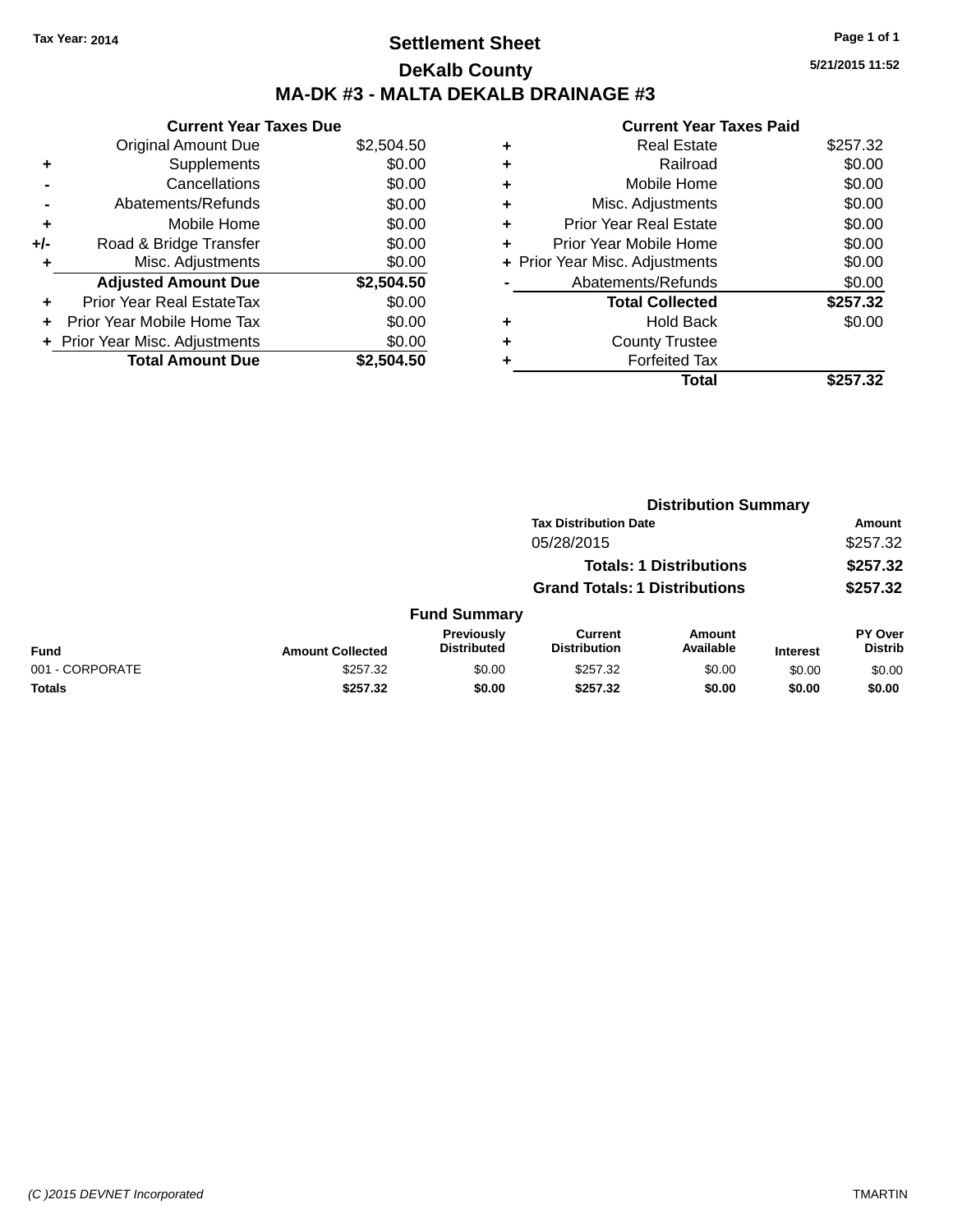### **Settlement Sheet Tax Year: 2014 Page 1 of 1 DeKalb County MAMIAFDK - MA-MI-AF-DK DRAINAGE #11**

|       | <b>Current Year Taxes Due</b>  |             |
|-------|--------------------------------|-------------|
|       | <b>Original Amount Due</b>     | \$11,830.82 |
| ٠     | Supplements                    | \$0.00      |
|       | Cancellations                  | \$0.00      |
|       | Abatements/Refunds             | \$0.00      |
| ٠     | Mobile Home                    | \$0.00      |
| $+/-$ | Road & Bridge Transfer         | \$0.00      |
| ٠     | Misc. Adjustments              | \$0.00      |
|       | <b>Adjusted Amount Due</b>     | \$11,830.82 |
| ÷     | Prior Year Real EstateTax      | \$0.00      |
|       | Prior Year Mobile Home Tax     | \$0.00      |
|       | + Prior Year Misc. Adjustments | \$0.00      |
|       | <b>Total Amount Due</b>        | \$11,830.82 |

### **Current Year Taxes Paid +** Real Estate \$728.91 **+** Railroad \$0.00 **+** Mobile Home \$0.00 **+** Misc. Adjustments \$0.00 **+** Prior Year Real Estate \$0.00 **+** Prior Year Mobile Home \$0.00 **+ Prior Year Misc. Adjustments**  $$0.00$ **-** Abatements/Refunds \$0.00 **Total Collected \$728.91 +** Hold Back \$0.00 **+** County Trustee **+** Forfeited Tax **Total \$728.91**

|                 | <b>Distribution Summary</b> |                                  |                                       |                                |                 |                                  |  |
|-----------------|-----------------------------|----------------------------------|---------------------------------------|--------------------------------|-----------------|----------------------------------|--|
|                 |                             |                                  | <b>Tax Distribution Date</b>          |                                |                 | Amount                           |  |
|                 |                             |                                  | 05/28/2015                            |                                |                 | \$728.91                         |  |
|                 |                             |                                  |                                       | <b>Totals: 1 Distributions</b> |                 | \$728.91                         |  |
|                 |                             |                                  | <b>Grand Totals: 1 Distributions</b>  |                                |                 | \$728.91                         |  |
|                 |                             | <b>Fund Summary</b>              |                                       |                                |                 |                                  |  |
| <b>Fund</b>     | <b>Amount Collected</b>     | Previously<br><b>Distributed</b> | <b>Current</b><br><b>Distribution</b> | <b>Amount</b><br>Available     | <b>Interest</b> | <b>PY Over</b><br><b>Distrib</b> |  |
| 001 - CORPORATE | \$728.91                    | \$0.00                           | \$728.91                              | \$0.00                         | \$0.00          | \$0.00                           |  |
| <b>Totals</b>   | \$728.91                    | \$0.00                           | \$728.91                              | \$0.00                         | \$0.00          | \$0.00                           |  |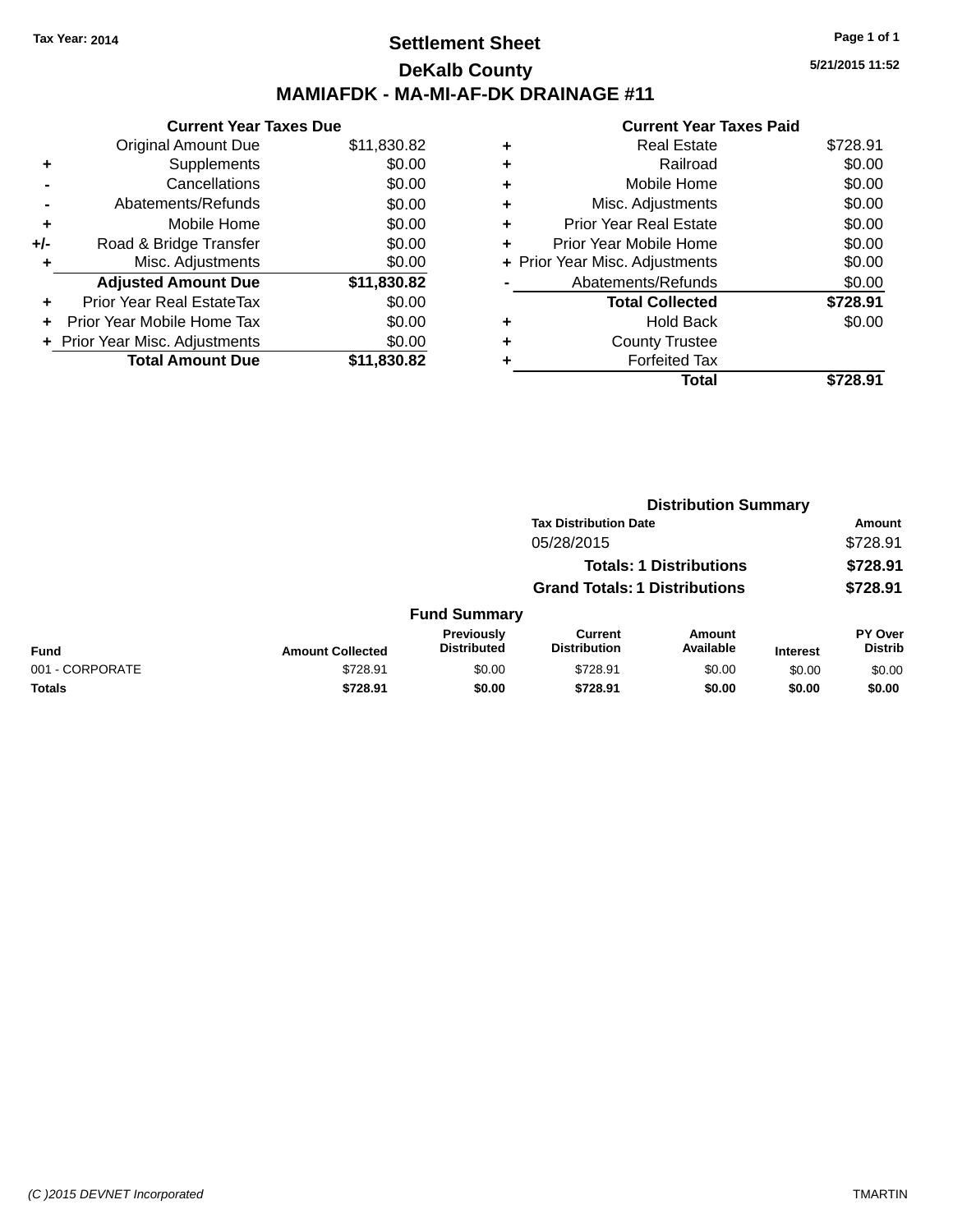### **Settlement Sheet Tax Year: 2014 Page 1 of 1 DeKalb County MY-DK #2 - MAYFIELD DEKALB DRAINAGE**

**5/21/2015 11:52**

| <b>Current Year Taxes Due</b>  |            |
|--------------------------------|------------|
| <b>Original Amount Due</b>     | \$1,206.46 |
| Supplements                    | \$0.00     |
| Cancellations                  | \$0.00     |
| Abatements/Refunds             | \$0.00     |
| Mobile Home                    | \$0.00     |
| Road & Bridge Transfer         | \$0.00     |
| Misc. Adjustments              | \$0.00     |
| <b>Adjusted Amount Due</b>     | \$1,206.46 |
| Prior Year Real EstateTax      | \$0.00     |
| Prior Year Mobile Home Tax     | \$0.00     |
| + Prior Year Misc. Adjustments | \$0.00     |
| <b>Total Amount Due</b>        | \$1.206.46 |
|                                |            |

|   | Total                          | \$81.36 |
|---|--------------------------------|---------|
|   | <b>Forfeited Tax</b>           |         |
| ٠ | <b>County Trustee</b>          |         |
| ٠ | <b>Hold Back</b>               | \$0.00  |
|   | <b>Total Collected</b>         | \$81.36 |
|   | Abatements/Refunds             | \$0.00  |
|   | + Prior Year Misc. Adjustments | \$0.00  |
| ٠ | Prior Year Mobile Home         | \$0.00  |
| ÷ | <b>Prior Year Real Estate</b>  | \$0.00  |
| ٠ | Misc. Adjustments              | \$0.00  |
| ٠ | Mobile Home                    | \$0.00  |
| ٠ | Railroad                       | \$0.00  |
| ٠ | <b>Real Estate</b>             | \$81.36 |
|   |                                |         |

|                 |                         |                                         |                                       | <b>Distribution Summary</b>    |                 |                           |
|-----------------|-------------------------|-----------------------------------------|---------------------------------------|--------------------------------|-----------------|---------------------------|
|                 |                         |                                         | <b>Tax Distribution Date</b>          |                                |                 | <b>Amount</b>             |
|                 |                         |                                         | 05/28/2015                            |                                |                 | \$81.36                   |
|                 |                         |                                         |                                       | <b>Totals: 1 Distributions</b> |                 | \$81.36                   |
|                 |                         |                                         | <b>Grand Totals: 1 Distributions</b>  |                                |                 | \$81.36                   |
|                 |                         | <b>Fund Summary</b>                     |                                       |                                |                 |                           |
| <b>Fund</b>     | <b>Amount Collected</b> | <b>Previously</b><br><b>Distributed</b> | <b>Current</b><br><b>Distribution</b> | Amount<br>Available            | <b>Interest</b> | PY Over<br><b>Distrib</b> |
| 001 - CORPORATE | \$81.36                 | \$0.00                                  | \$81.36                               | \$0.00                         | \$0.00          | \$0.00                    |
| <b>Totals</b>   | \$81.36                 | \$0.00                                  | \$81.36                               | \$0.00                         | \$0.00          | \$0.00                    |
|                 |                         |                                         |                                       |                                |                 |                           |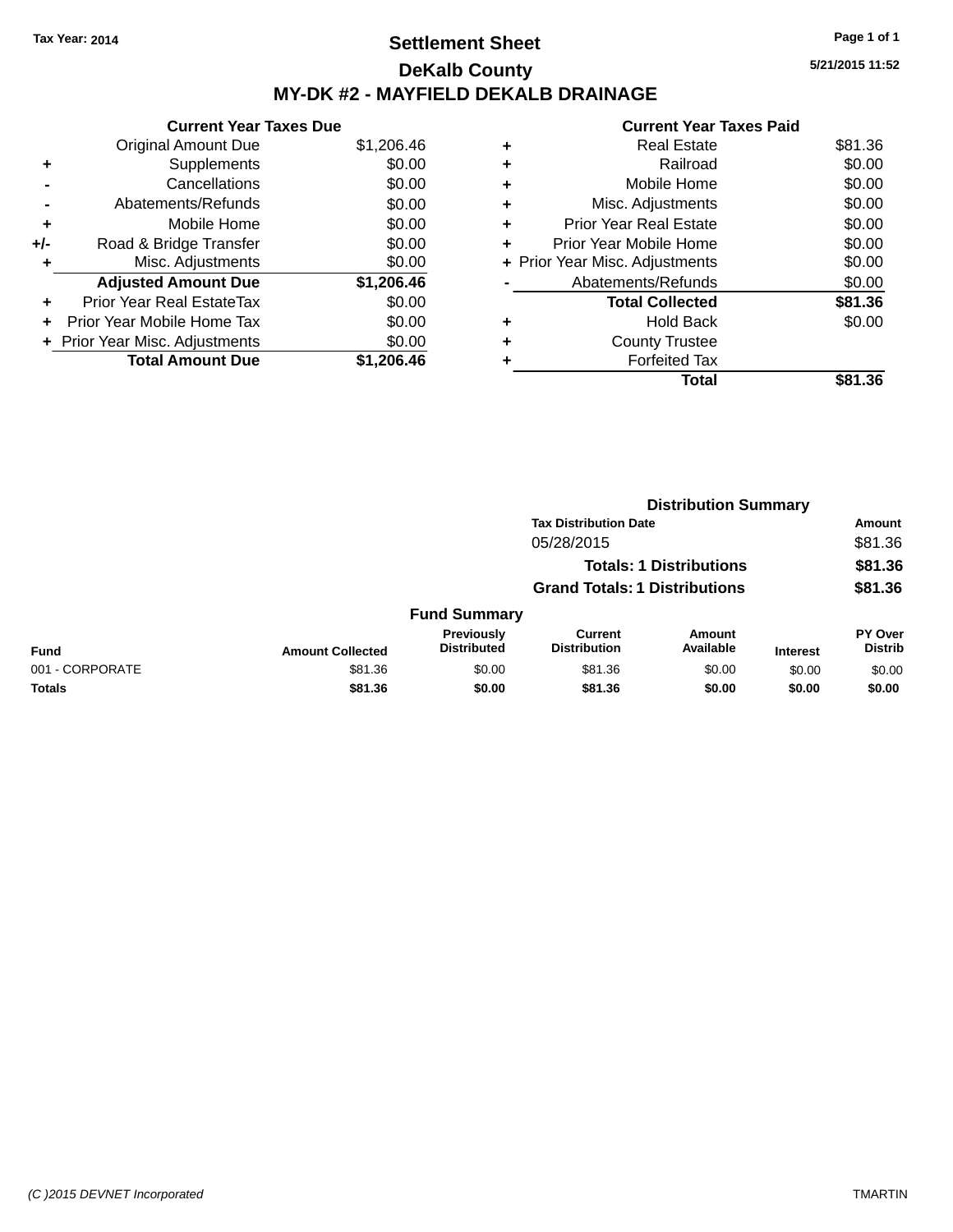### **Settlement Sheet Tax Year: 2014 Page 1 of 1 DeKalb County NO-LR-SA # - NO-LR-SA DRAINAGE #10**

**5/21/2015 11:52**

|     | <b>Current Year Taxes Due</b>    |             |
|-----|----------------------------------|-------------|
|     | <b>Original Amount Due</b>       | \$50,477.34 |
| ٠   | Supplements                      | \$198.42    |
|     | Cancellations                    | \$228.12    |
|     | Abatements/Refunds               | \$0.00      |
| ٠   | Mobile Home                      | \$0.00      |
| +/- | Road & Bridge Transfer           | \$0.00      |
| ٠   | Misc. Adjustments                | \$0.00      |
|     | <b>Adjusted Amount Due</b>       | \$50,447.64 |
| ÷   | <b>Prior Year Real EstateTax</b> | \$0.00      |
| ÷   | Prior Year Mobile Home Tax       | \$0.00      |
|     | + Prior Year Misc. Adjustments   | \$0.00      |
|     | <b>Total Amount Due</b>          | \$50.447.64 |

| ٠ | <b>Real Estate</b>             | \$7,002.22 |
|---|--------------------------------|------------|
| ٠ | Railroad                       | \$0.00     |
| ٠ | Mobile Home                    | \$0.00     |
| ٠ | Misc. Adjustments              | \$0.00     |
| ٠ | <b>Prior Year Real Estate</b>  | \$0.00     |
| ٠ | Prior Year Mobile Home         | \$0.00     |
|   | + Prior Year Misc. Adjustments | \$0.00     |
|   | Abatements/Refunds             | \$0.00     |
|   | <b>Total Collected</b>         | \$7,002.22 |
| ٠ | <b>Hold Back</b>               | \$0.00     |
| ٠ | <b>County Trustee</b>          |            |
| ٠ | <b>Forfeited Tax</b>           |            |
|   | Total                          | \$7,002.22 |
|   |                                |            |

|                 |                         | <b>Distribution Summary</b>      |                                       |                                |                 |                           |  |
|-----------------|-------------------------|----------------------------------|---------------------------------------|--------------------------------|-----------------|---------------------------|--|
|                 |                         |                                  | <b>Tax Distribution Date</b>          |                                |                 | Amount                    |  |
|                 |                         |                                  | 05/28/2015                            |                                |                 | \$7,002.22                |  |
|                 |                         |                                  |                                       | <b>Totals: 1 Distributions</b> |                 | \$7,002.22                |  |
|                 |                         |                                  | <b>Grand Totals: 1 Distributions</b>  |                                |                 | \$7,002.22                |  |
|                 |                         | <b>Fund Summary</b>              |                                       |                                |                 |                           |  |
| <b>Fund</b>     | <b>Amount Collected</b> | Previously<br><b>Distributed</b> | <b>Current</b><br><b>Distribution</b> | Amount<br>Available            | <b>Interest</b> | PY Over<br><b>Distrib</b> |  |
| 001 - CORPORATE | \$7,002.22              | \$0.00                           | \$7,002.22                            | \$0.00                         | \$0.00          | \$0.00                    |  |
| <b>Totals</b>   | \$7,002.22              | \$0.00                           | \$7,002.22                            | \$0.00                         | \$0.00          | \$0.00                    |  |
|                 |                         |                                  |                                       |                                |                 |                           |  |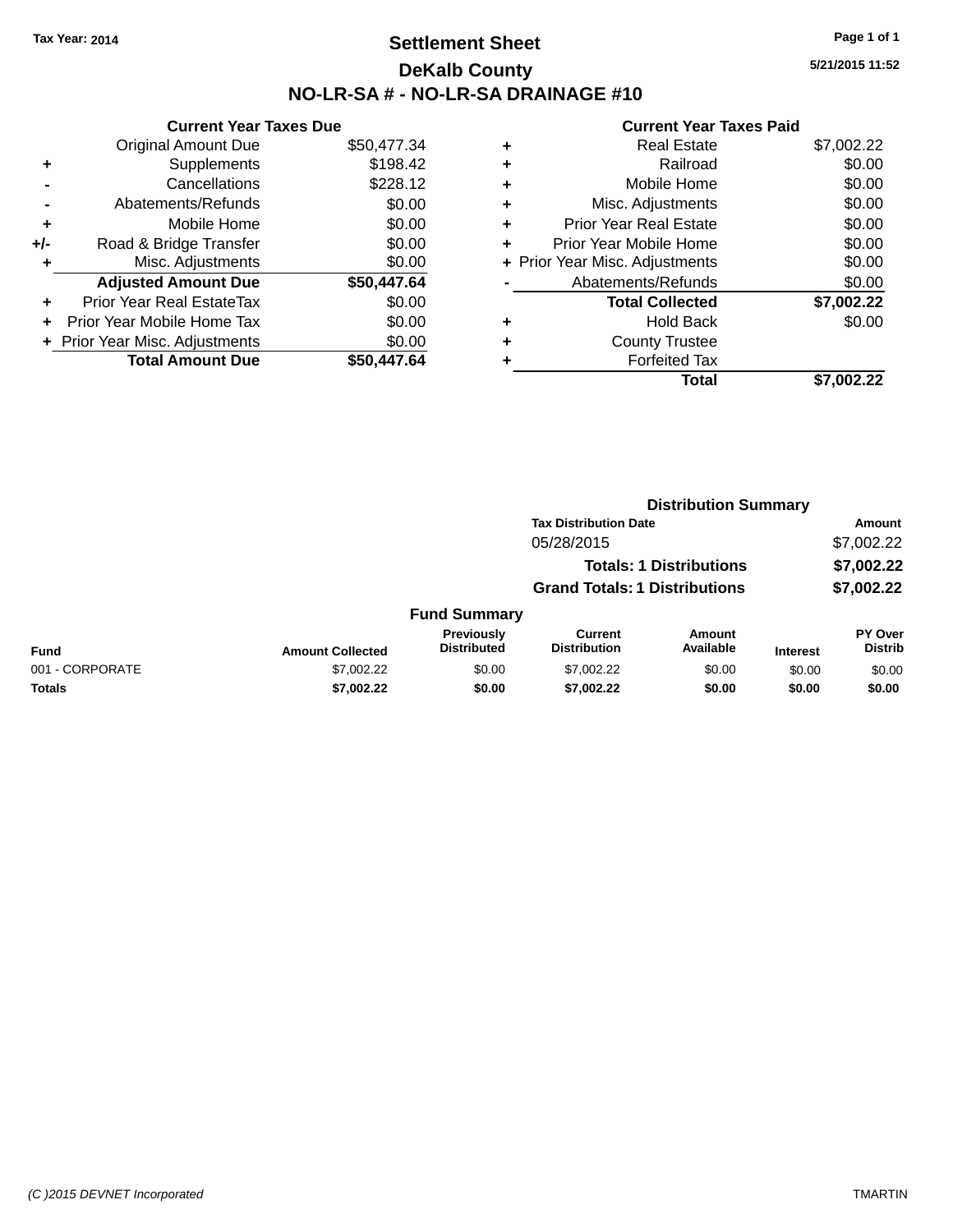### **Settlement Sheet Tax Year: 2014 Page 1 of 1 DeKalb County NORMAL #13 - NORMAL DRAINAGE DISTRICT**

**5/21/2015 11:52**

|     | <b>Current Year Taxes Due</b>  |        |
|-----|--------------------------------|--------|
|     | Original Amount Due            | \$0.00 |
|     | Supplements                    | \$0.00 |
|     | Cancellations                  | \$0.00 |
| -   | Abatements/Refunds             | \$0.00 |
| ٠   | Mobile Home                    | \$0.00 |
| +/- | Road & Bridge Transfer         | \$0.00 |
| ٠   | Misc. Adjustments              | \$0.00 |
|     | <b>Adjusted Amount Due</b>     | \$0.00 |
|     | Prior Year Real EstateTax      | \$0.00 |
| ÷   | Prior Year Mobile Home Tax     | \$0.00 |
|     | + Prior Year Misc. Adjustments | \$0.00 |
|     | <b>Total Amount Due</b>        | \$0.00 |
|     |                                |        |

|   | <b>Real Estate</b>             | \$0.00 |
|---|--------------------------------|--------|
| ٠ | Railroad                       | \$0.00 |
|   | Mobile Home                    | \$0.00 |
| ٠ | Misc. Adjustments              | \$0.00 |
| ٠ | <b>Prior Year Real Estate</b>  | \$0.00 |
| ٠ | Prior Year Mobile Home         | \$0.00 |
|   | + Prior Year Misc. Adjustments | \$0.00 |
|   | Abatements/Refunds             | \$0.00 |
|   | <b>Total Collected</b>         | \$0.00 |
|   | <b>Hold Back</b>               | \$0.00 |
| ٠ | <b>County Trustee</b>          |        |
|   | <b>Forfeited Tax</b>           |        |
|   | Total                          |        |
|   |                                |        |

| <b>Fund Summary</b>                                                                                                                                           |        |        |        |        |        |                           |
|---------------------------------------------------------------------------------------------------------------------------------------------------------------|--------|--------|--------|--------|--------|---------------------------|
| <b>Previously</b><br>Current<br>Amount<br><b>Distribution</b><br>Available<br><b>Distributed</b><br><b>Fund</b><br><b>Amount Collected</b><br><b>Interest</b> |        |        |        |        |        | PY Over<br><b>Distrib</b> |
| 001 - CORPORATE                                                                                                                                               | \$0.00 | \$0.00 | \$0.00 | \$0.00 | \$0.00 | \$0.00                    |
| <b>Totals</b>                                                                                                                                                 | \$0.00 | \$0.00 | \$0.00 | \$0.00 | \$0.00 | \$0.00                    |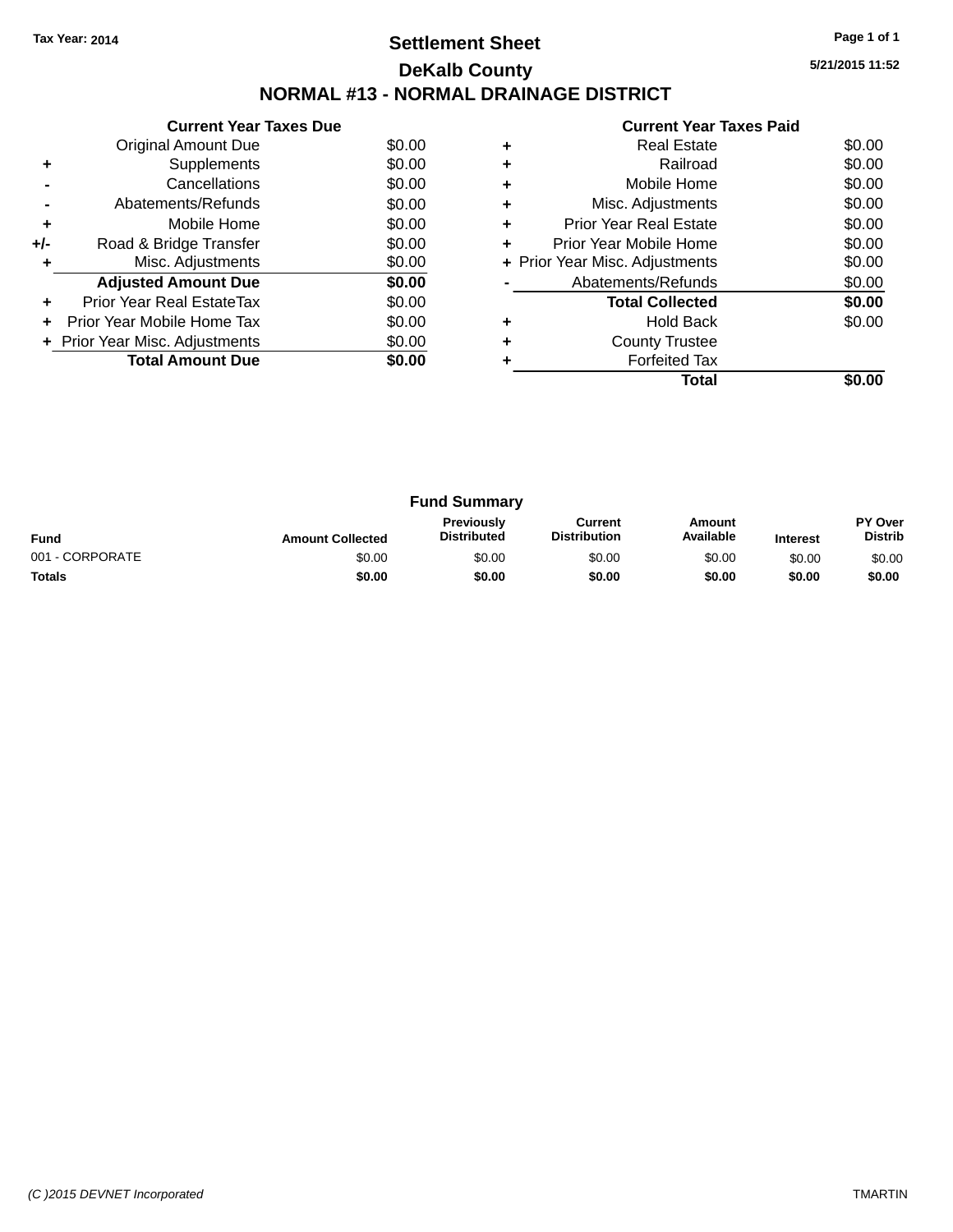### **Settlement Sheet Tax Year: 2014 Page 1 of 1 DeKalb County SH-MI #6 - SHABBONA/MILAN DRAINAGE**

**5/21/2015 11:52**

|     | <b>Current Year Taxes Due</b> |             |
|-----|-------------------------------|-------------|
|     | <b>Original Amount Due</b>    | \$10,913.38 |
| ٠   | Supplements                   | \$0.00      |
|     | Cancellations                 | \$0.00      |
|     | Abatements/Refunds            | \$0.00      |
| ٠   | Mobile Home                   | \$0.00      |
| +/- | Road & Bridge Transfer        | \$0.00      |
| ٠   | Misc. Adjustments             | \$0.00      |
|     | <b>Adjusted Amount Due</b>    | \$10,913.38 |
| ÷   | Prior Year Real EstateTax     | \$0.00      |
| ٠   | Prior Year Mobile Home Tax    | \$0.00      |
|     | Prior Year Misc. Adjustments  | \$0.00      |
|     | <b>Total Amount Due</b>       | \$10.913.38 |

| ٠ | <b>Real Estate</b>             | \$2,255.74 |
|---|--------------------------------|------------|
| ٠ | Railroad                       | \$0.00     |
| ٠ | Mobile Home                    | \$0.00     |
| ٠ | Misc. Adjustments              | \$0.00     |
| ٠ | <b>Prior Year Real Estate</b>  | \$0.00     |
| ÷ | Prior Year Mobile Home         | \$0.00     |
|   | + Prior Year Misc. Adjustments | \$0.00     |
|   | Abatements/Refunds             | \$0.00     |
|   | <b>Total Collected</b>         | \$2,255.74 |
| ٠ | <b>Hold Back</b>               | \$0.00     |
| ٠ | <b>County Trustee</b>          |            |
| ٠ | <b>Forfeited Tax</b>           |            |
|   | Total                          | \$2,255.74 |
|   |                                |            |

|                 |                         | <b>Distribution Summary</b>      |                                       |                                |                 |                           |  |
|-----------------|-------------------------|----------------------------------|---------------------------------------|--------------------------------|-----------------|---------------------------|--|
|                 |                         |                                  | <b>Tax Distribution Date</b>          |                                |                 | Amount                    |  |
|                 |                         |                                  | 05/28/2015                            |                                |                 | \$2,255.74                |  |
|                 |                         |                                  |                                       | <b>Totals: 1 Distributions</b> |                 | \$2,255.74                |  |
|                 |                         |                                  | <b>Grand Totals: 1 Distributions</b>  |                                |                 | \$2,255.74                |  |
|                 |                         | <b>Fund Summary</b>              |                                       |                                |                 |                           |  |
| <b>Fund</b>     | <b>Amount Collected</b> | Previously<br><b>Distributed</b> | <b>Current</b><br><b>Distribution</b> | <b>Amount</b><br>Available     | <b>Interest</b> | PY Over<br><b>Distrib</b> |  |
| 001 - CORPORATE | \$2,255.74              | \$0.00                           | \$2,255.74                            | \$0.00                         | \$0.00          | \$0.00                    |  |
| <b>Totals</b>   | \$2,255.74              | \$0.00                           | \$2,255.74                            | \$0.00                         | \$0.00          | \$0.00                    |  |
|                 |                         |                                  |                                       |                                |                 |                           |  |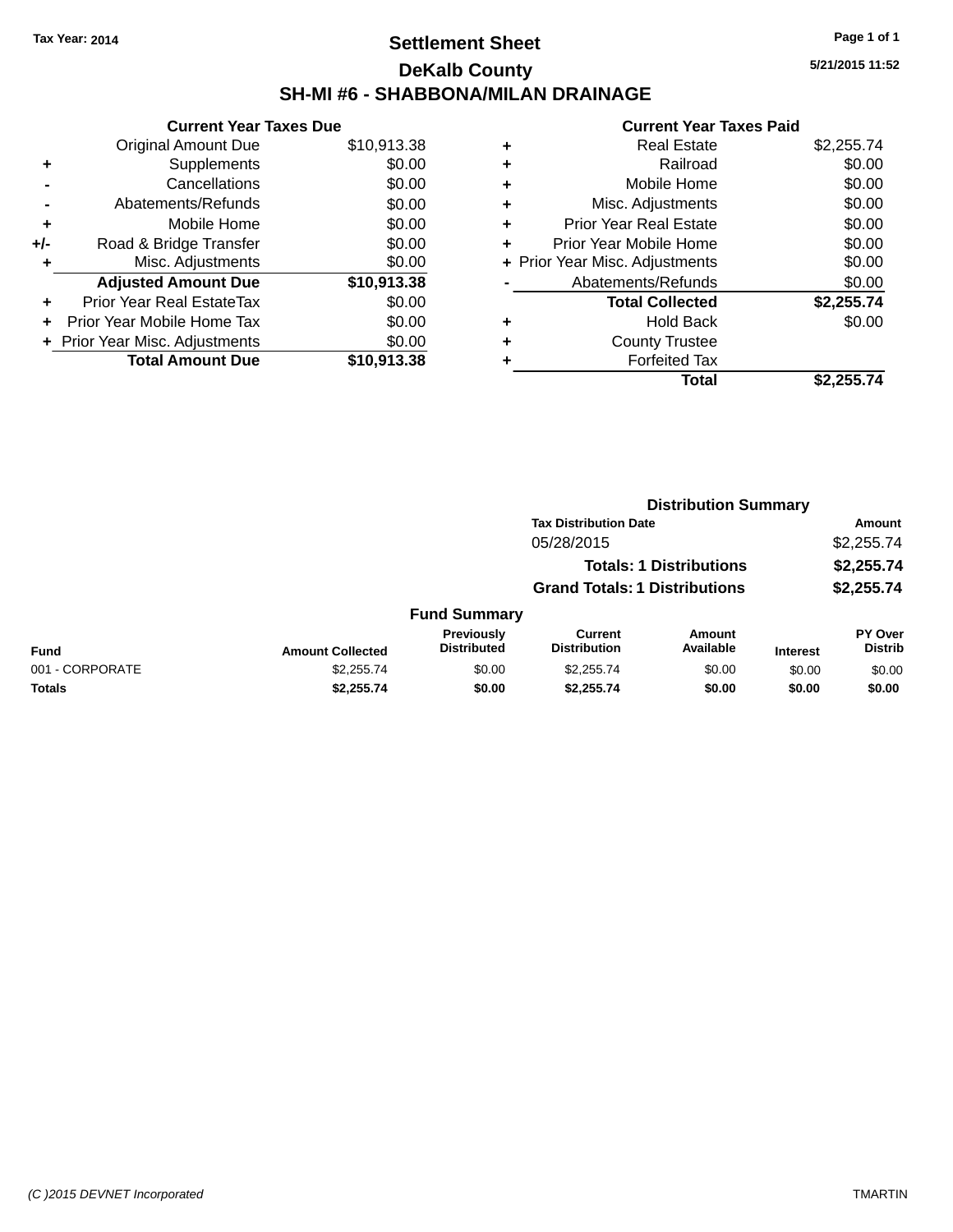### **Settlement Sheet Tax Year: 2014 Page 1 of 1 DeKalb County SQ GR #12 - SQUAW GROVE DRAINAGE**

**5/21/2015 11:52**

| <b>Current Year Taxes Due</b>     |            |
|-----------------------------------|------------|
| <b>Original Amount Due</b>        | \$7,028.28 |
| Supplements                       | \$0.00     |
| Cancellations                     | \$0.00     |
| Abatements/Refunds                | \$0.00     |
| Mobile Home                       | \$0.00     |
| Road & Bridge Transfer            | \$0.00     |
| Misc. Adjustments                 | \$0.00     |
| <b>Adjusted Amount Due</b>        | \$7,028.28 |
| Prior Year Real EstateTax         | \$0.00     |
| <b>Prior Year Mobile Home Tax</b> | \$0.00     |
| + Prior Year Misc. Adjustments    | \$0.00     |
| <b>Total Amount Due</b>           | \$7,028.28 |
|                                   |            |

| ٠ | <b>Real Estate</b>             | \$1,320.48 |
|---|--------------------------------|------------|
| ٠ | Railroad                       | \$0.00     |
| ٠ | Mobile Home                    | \$0.00     |
| ٠ | Misc. Adjustments              | \$0.00     |
| ٠ | <b>Prior Year Real Estate</b>  | \$0.00     |
| ٠ | Prior Year Mobile Home         | \$0.00     |
|   | + Prior Year Misc. Adjustments | \$0.00     |
|   | Abatements/Refunds             | \$0.00     |
|   | <b>Total Collected</b>         | \$1,320.48 |
| ٠ | <b>Hold Back</b>               | \$0.00     |
| ٠ | <b>County Trustee</b>          |            |
| ٠ | <b>Forfeited Tax</b>           |            |
|   | Total                          | \$1.320.48 |
|   |                                |            |

|                 |                         |                                  | <b>Distribution Summary</b>          |                                |                 |                           |  |
|-----------------|-------------------------|----------------------------------|--------------------------------------|--------------------------------|-----------------|---------------------------|--|
|                 |                         |                                  | <b>Tax Distribution Date</b>         |                                |                 | <b>Amount</b>             |  |
|                 |                         |                                  | 05/28/2015                           |                                |                 | \$1,320.48                |  |
|                 |                         |                                  |                                      | <b>Totals: 1 Distributions</b> |                 | \$1,320.48                |  |
|                 |                         |                                  | <b>Grand Totals: 1 Distributions</b> |                                |                 | \$1,320.48                |  |
|                 |                         | <b>Fund Summary</b>              |                                      |                                |                 |                           |  |
| <b>Fund</b>     | <b>Amount Collected</b> | Previously<br><b>Distributed</b> | Current<br><b>Distribution</b>       | Amount<br>Available            | <b>Interest</b> | PY Over<br><b>Distrib</b> |  |
| 001 - CORPORATE | \$1,320.48              | \$0.00                           | \$1,320.48                           | \$0.00                         | \$0.00          | \$0.00                    |  |
| <b>Totals</b>   | \$1,320.48              | \$0.00                           | \$1,320.48                           | \$0.00                         | \$0.00          | \$0.00                    |  |
|                 |                         |                                  |                                      |                                |                 |                           |  |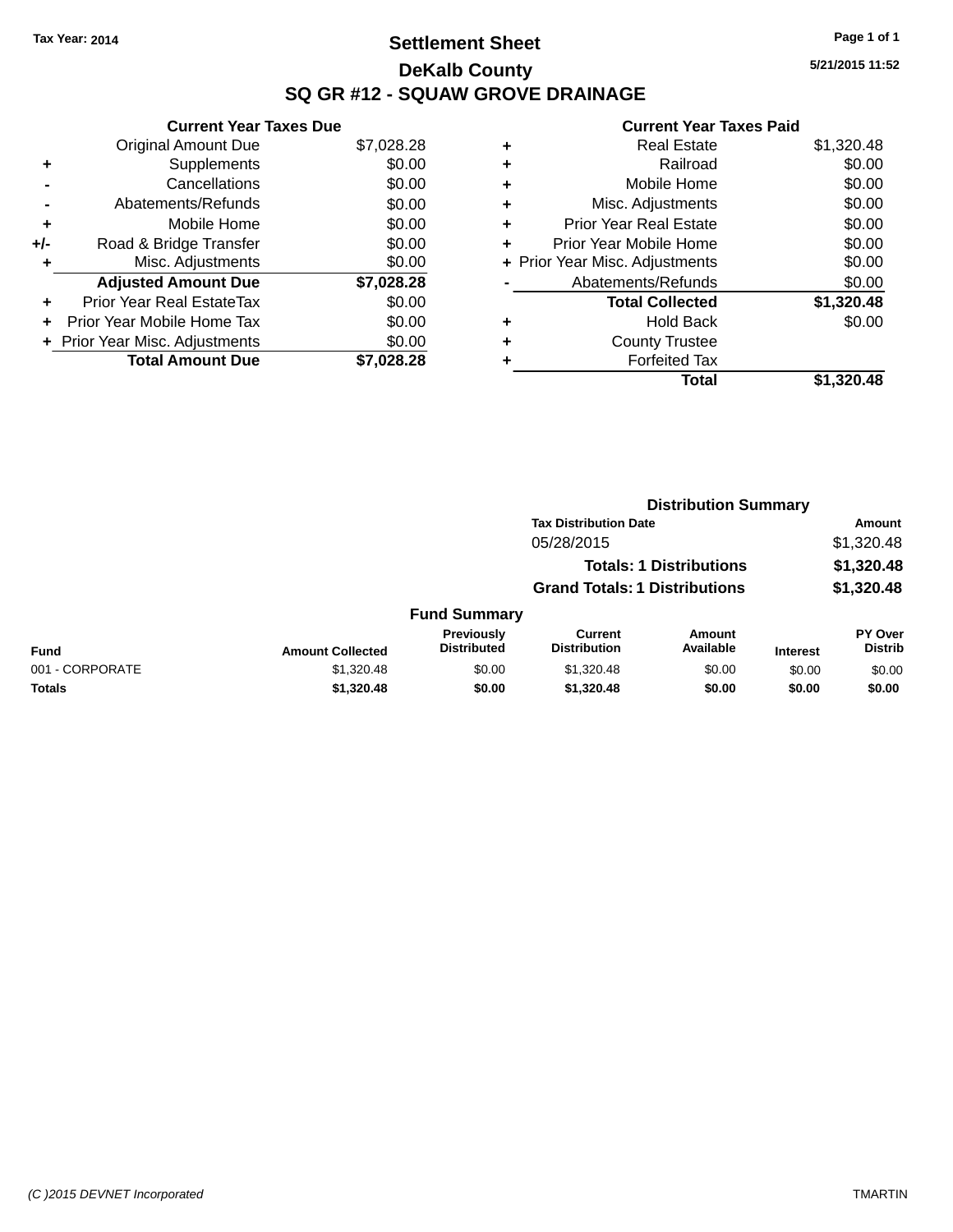### **Settlement Sheet Tax Year: 2014 Page 1 of 1 DeKalb County VG-CO #16 - VIRGIL CORTLAND DRAIN #16**

**5/21/2015 11:52**

|     | <b>Current Year Taxes Due</b>  |            |
|-----|--------------------------------|------------|
|     | <b>Original Amount Due</b>     | \$4,457.06 |
| ٠   | Supplements                    | \$5.00     |
|     | Cancellations                  | \$8.34     |
|     | Abatements/Refunds             | \$0.00     |
| ٠   | Mobile Home                    | \$0.00     |
| +/- | Road & Bridge Transfer         | \$0.00     |
|     | Misc. Adjustments              | \$0.00     |
|     | <b>Adjusted Amount Due</b>     | \$4,453.72 |
| ÷   | Prior Year Real EstateTax      | \$0.00     |
|     | Prior Year Mobile Home Tax     | \$0.00     |
|     | + Prior Year Misc. Adjustments | \$0.00     |
|     | <b>Total Amount Due</b>        | \$4.453.72 |
|     |                                |            |

|   | Total                          | \$492.25 |
|---|--------------------------------|----------|
|   | <b>Forfeited Tax</b>           |          |
| ٠ | <b>County Trustee</b>          |          |
| ٠ | <b>Hold Back</b>               | \$0.00   |
|   | <b>Total Collected</b>         | \$492.25 |
|   | Abatements/Refunds             | \$0.00   |
|   | + Prior Year Misc. Adjustments | \$0.00   |
| ٠ | Prior Year Mobile Home         | \$0.00   |
| ÷ | <b>Prior Year Real Estate</b>  | \$0.00   |
| ٠ | Misc. Adjustments              | \$0.00   |
| ٠ | Mobile Home                    | \$0.00   |
| ٠ | Railroad                       | \$0.00   |
| ٠ | <b>Real Estate</b>             | \$492.25 |
|   |                                |          |

|                 |                         |                                  |                                       | <b>Distribution Summary</b>    |                 |                           |
|-----------------|-------------------------|----------------------------------|---------------------------------------|--------------------------------|-----------------|---------------------------|
|                 |                         |                                  | <b>Tax Distribution Date</b>          |                                |                 | <b>Amount</b>             |
|                 |                         |                                  | 05/28/2015                            |                                |                 | \$492.25                  |
|                 |                         |                                  |                                       | <b>Totals: 1 Distributions</b> |                 | \$492.25                  |
|                 |                         |                                  | <b>Grand Totals: 1 Distributions</b>  |                                |                 | \$492.25                  |
|                 |                         | <b>Fund Summary</b>              |                                       |                                |                 |                           |
| <b>Fund</b>     | <b>Amount Collected</b> | Previously<br><b>Distributed</b> | <b>Current</b><br><b>Distribution</b> | Amount<br>Available            | <b>Interest</b> | PY Over<br><b>Distrib</b> |
| 001 - CORPORATE | \$492.25                | \$0.00                           | \$492.25                              | \$0.00                         | \$0.00          | \$0.00                    |
| <b>Totals</b>   | \$492.25                | \$0.00                           | \$492.25                              | \$0.00                         | \$0.00          | \$0.00                    |
|                 |                         |                                  |                                       |                                |                 |                           |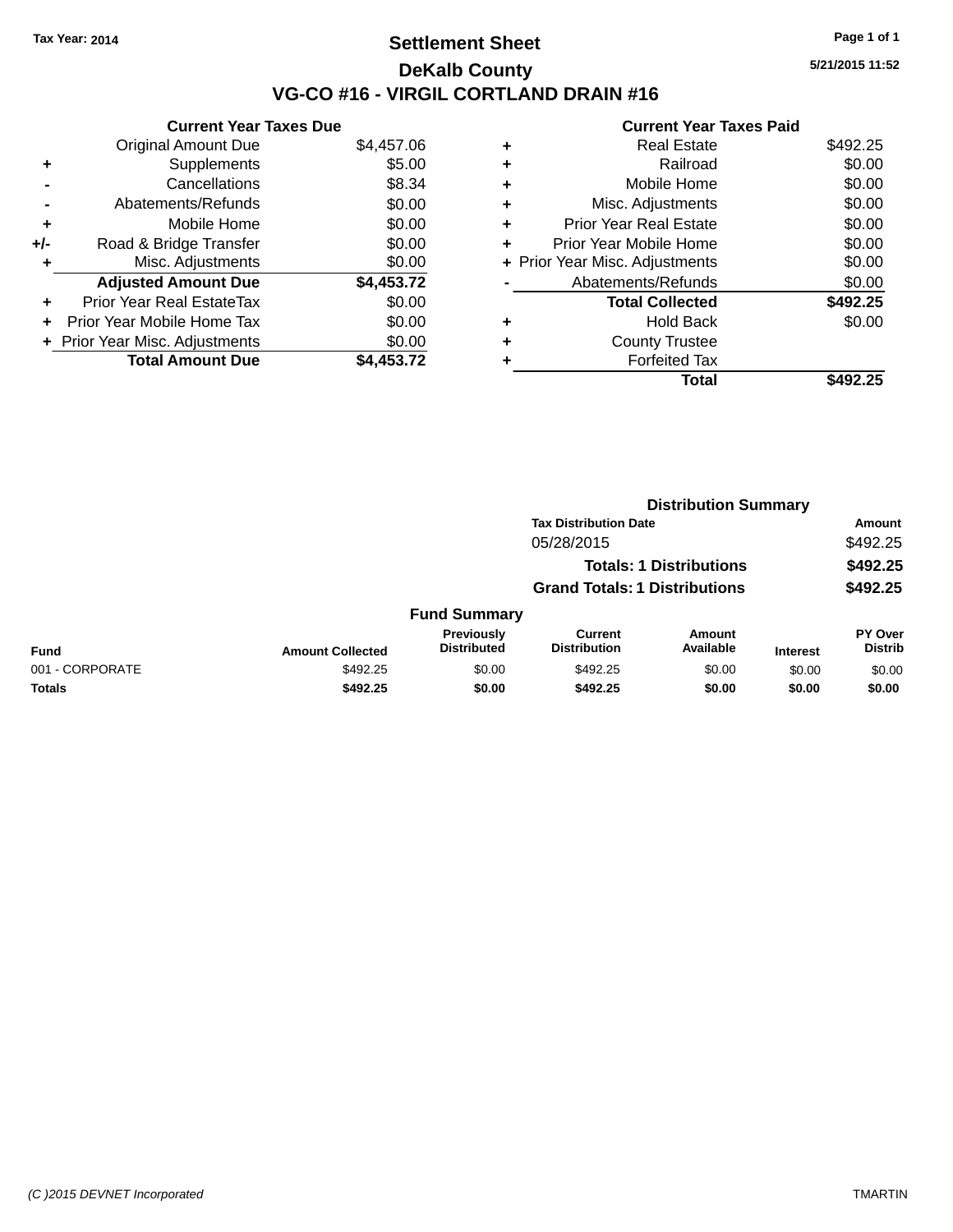### **Settlement Sheet Tax Year: 2014 Page 1 of 1 DeKalb County VI-AD #9 - VICTOR/ADAMS DRAINAGE #9**

**5/21/2015 11:52**

| <b>Current Year Taxes Paid</b> |
|--------------------------------|
| Real Estate                    |

|       | <b>Original Amount Due</b>     | \$1,126.16 |
|-------|--------------------------------|------------|
| ٠     | Supplements                    | \$0.00     |
|       | Cancellations                  | \$0.00     |
|       | Abatements/Refunds             | \$0.00     |
| ٠     | Mobile Home                    | \$0.00     |
| $+/-$ | Road & Bridge Transfer         | \$0.00     |
| ٠     | Misc. Adjustments              | \$0.00     |
|       | <b>Adjusted Amount Due</b>     | \$1,126.16 |
| ٠     | Prior Year Real EstateTax      | \$0.00     |
|       | Prior Year Mobile Home Tax     | \$0.00     |
|       | + Prior Year Misc. Adjustments | \$0.00     |
|       | <b>Total Amount Due</b>        | \$1,126.16 |
|       |                                |            |

**Current Year Taxes Due**

| ٠ | Misc. Adjustments<br><b>Prior Year Real Estate</b> | \$0.00<br>\$0.00 |
|---|----------------------------------------------------|------------------|
| ٠ |                                                    |                  |
|   | Prior Year Mobile Home                             | \$0.00           |
|   | + Prior Year Misc. Adjustments                     | \$0.00           |
|   | Abatements/Refunds                                 | \$0.00           |
|   |                                                    |                  |
|   | <b>Total Collected</b>                             | \$0.00           |
| ٠ | <b>Hold Back</b>                                   | \$0.00           |
| ٠ | <b>County Trustee</b>                              |                  |
|   | <b>Forfeited Tax</b>                               |                  |

| <b>Fund Summary</b> |                         |                                         |                                |                     |                 |                           |
|---------------------|-------------------------|-----------------------------------------|--------------------------------|---------------------|-----------------|---------------------------|
| <b>Fund</b>         | <b>Amount Collected</b> | <b>Previously</b><br><b>Distributed</b> | Current<br><b>Distribution</b> | Amount<br>Available | <b>Interest</b> | PY Over<br><b>Distrib</b> |
| 001 - CORPORATE     | \$0.00                  | \$0.00                                  | \$0.00                         | \$0.00              | \$0.00          | \$0.00                    |
| <b>Totals</b>       | \$0.00                  | \$0.00                                  | \$0.00                         | \$0.00              | \$0.00          | \$0.00                    |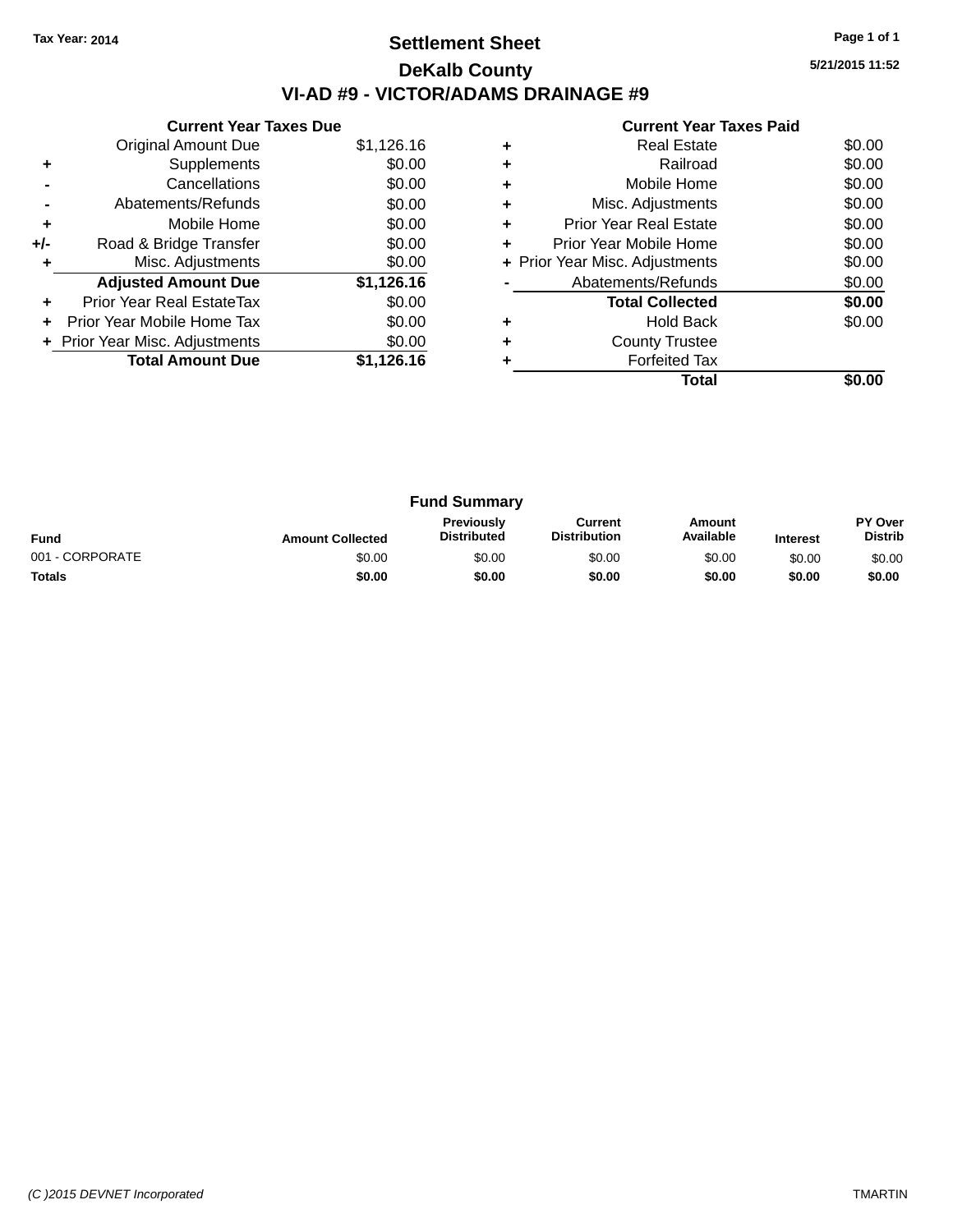### **Settlement Sheet Tax Year: 2014 Page 1 of 1 DeKalb County VI-CL #14 - VICTOR-CLINTON DRAINAGE**

**Current Year Taxes Due** Original Amount Due \$5,232.00<br>Supplements \$0.00 **+** Supplements **-** Cancellations \$0.00 **-** Abatements/Refunds \$0.00 **+** Mobile Home \$0.00 **+/-** Road & Bridge Transfer \$0.00 **+** Misc. Adjustments \$0.00 **Adjusted Amount Due \$5,232.00 +** Prior Year Real EstateTax \$0.00 **+** Prior Year Mobile Home Tax \$0.00 **+ Prior Year Misc. Adjustments**  $$0.00$ **Total Amount Due \$5,232.00**

#### **Current Year Taxes Paid**

|   | <b>Real Estate</b>             | \$1,745.35 |
|---|--------------------------------|------------|
| ٠ | Railroad                       | \$0.00     |
| ٠ | Mobile Home                    | \$0.00     |
| ٠ | Misc. Adjustments              | \$0.00     |
| ٠ | <b>Prior Year Real Estate</b>  | \$0.00     |
| ÷ | Prior Year Mobile Home         | \$0.00     |
|   | + Prior Year Misc. Adjustments | \$0.00     |
|   | Abatements/Refunds             | \$0.00     |
|   | <b>Total Collected</b>         | \$1,745.35 |
| ٠ | Hold Back                      | \$0.00     |
| ٠ | <b>County Trustee</b>          |            |
|   | <b>Forfeited Tax</b>           |            |
|   | Total                          | \$1,745.35 |

**Distribution Summary**

|                 |                         |                                  | <b>Tax Distribution Date</b>          |                                |                 | Amount                           |
|-----------------|-------------------------|----------------------------------|---------------------------------------|--------------------------------|-----------------|----------------------------------|
|                 |                         |                                  | 05/28/2015                            |                                |                 | \$1,745.35                       |
|                 |                         |                                  |                                       | <b>Totals: 1 Distributions</b> |                 | \$1,745.35                       |
|                 |                         |                                  | <b>Grand Totals: 1 Distributions</b>  |                                |                 | \$1,745.35                       |
|                 |                         | <b>Fund Summary</b>              |                                       |                                |                 |                                  |
| <b>Fund</b>     | <b>Amount Collected</b> | Previously<br><b>Distributed</b> | <b>Current</b><br><b>Distribution</b> | <b>Amount</b><br>Available     | <b>Interest</b> | <b>PY Over</b><br><b>Distrib</b> |
| 001 - CORPORATE | \$1,745.35              | \$0.00                           | \$1,745.35                            | \$0.00                         | \$0.00          | \$0.00                           |
| <b>Totals</b>   | \$1,745.35              | \$0.00                           | \$1,745.35                            | \$0.00                         | \$0.00          | \$0.00                           |